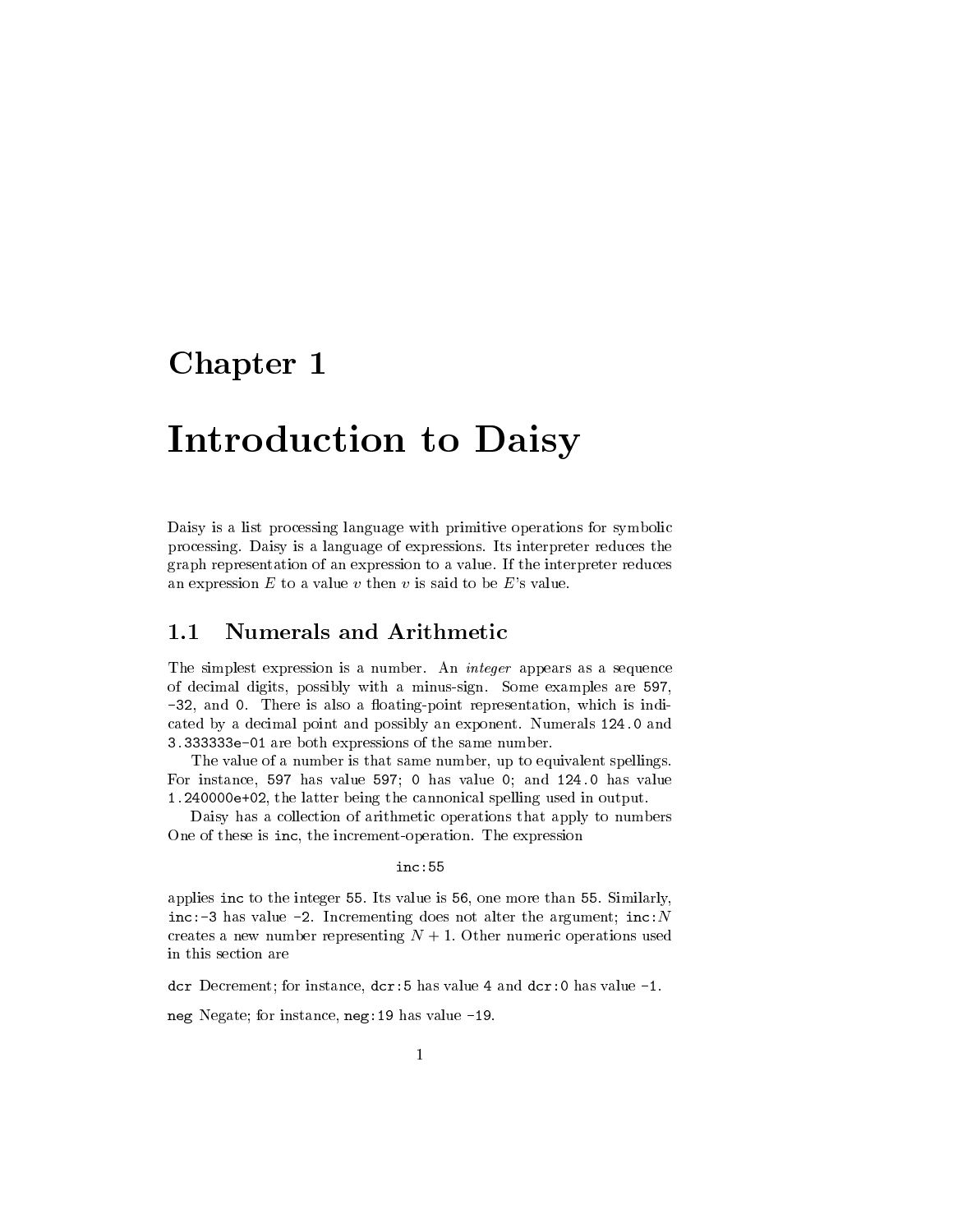add Add; for instance, add:[3 2] yields the sum 5 of 3 and 2.

mpy Multiply; for intance, mpy:[3 2] has value 6, and mpy:[-3 7] has value -21.

In the examples above, an expression may appear wherever there is a number. The expression inc:neg:19 yields -18 because inc is applied to -19. Writing add: [inc:5 neg:2] is like writing add: [6 -2]; its value is 4. Similarly, mpy: [4 add: [dcr:3 17]] yields 76, representing  $4 \cdot ((3 - 1) + 17)$ .

## 1.2 List expressions

The arguments above to add and mpy, forms like

```
[ 3 2 ]
    [ inc:5 neg:2 ]
[ 4 add: [ dcr: 3 17 ] ]
```
are list expressions. If  $E_0, E_1, \ldots, E_n$  are Daisy expressions, then the expression

 $\left[ E_0 \ E_1 \ \cdots \ E_n \right]$ 

has the list value

 $[v_0 \; v_1 \; \cdots \; v_n] \quad ,$ 

where each  $v_i$  is the value of  $E_i$ . The empty list [ ] has value [ ] and is called Nil. The list expression [1 23 -7] yields [1 23 -7] because each of the element-expressions is a number. Here are more examples:

| Expression                                          | Value                                                |
|-----------------------------------------------------|------------------------------------------------------|
| $\begin{bmatrix} 3 & 2 \end{bmatrix}$               | $\begin{bmatrix} 3 & 2 \end{bmatrix}$                |
| $[$ inc:5 neg:2]                                    | $\begin{bmatrix} 6 & -2 \end{bmatrix}$               |
| [ dcr:3 17 ]                                        | $\left[\begin{array}{ccc} 2 & 17 \end{array}\right]$ |
| $[4 \text{ add}:\text{[ der:3 17 ]}]$               | $\begin{bmatrix} 4 & 19 \end{bmatrix}$               |
| $[$ inc:2 neg:2]                                    | $\begin{bmatrix} 3 & -2 \end{bmatrix}$               |
| $[12 \text{ [inc:2 neg:2] } 99 ] [[12 [3 -2] -5 ]]$ |                                                      |

Lists are represented as binary records whose two fields are its head and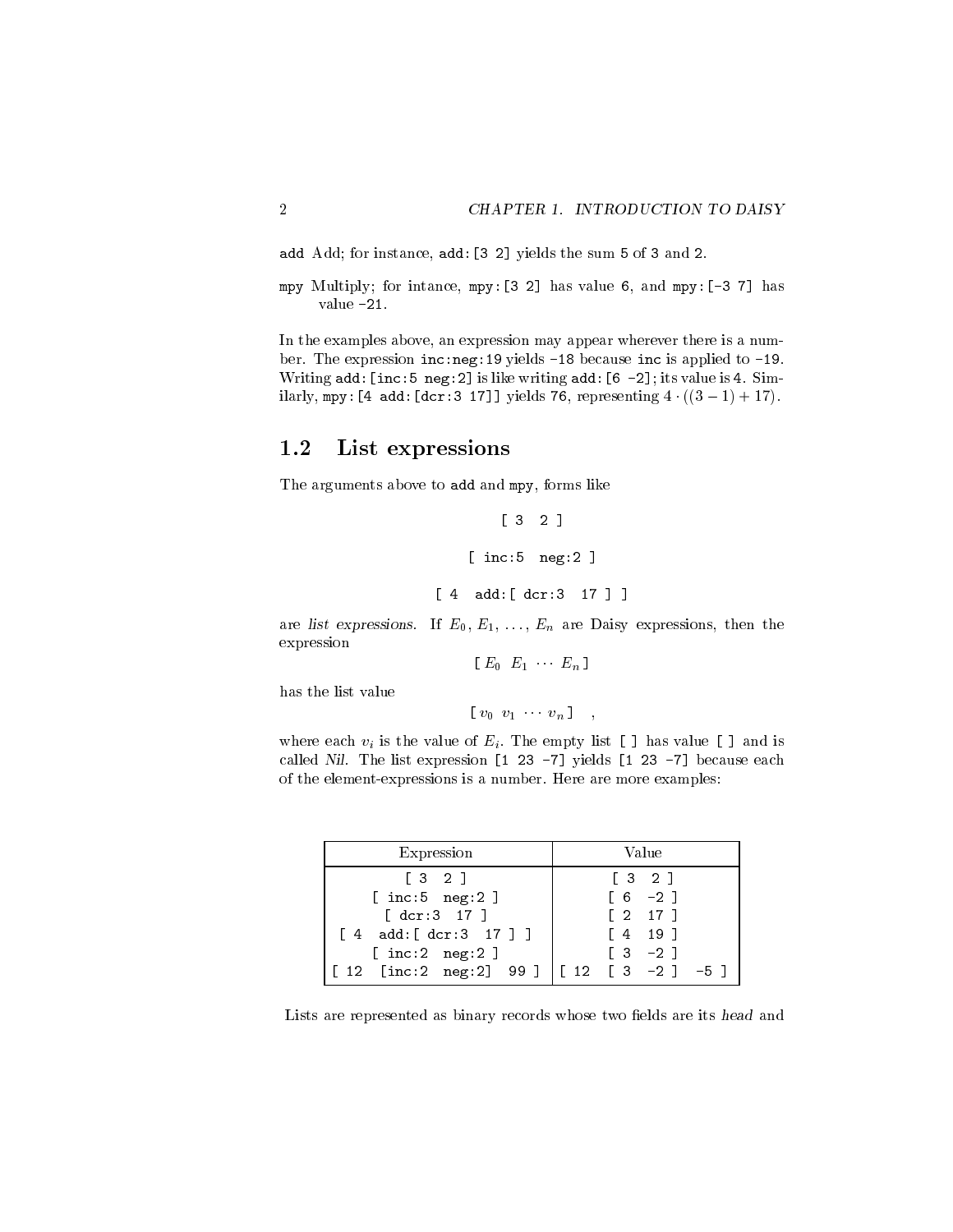### 1.2. LIST EXPRESSIONS

its tail. These are citations (or "pointers") to other objects:



List representation is discussed further in later sections. The separator '!' is used when a list's tail is explicitly given.

| Expression                                     | Value     |
|------------------------------------------------|-----------|
| [5:inc:neg:6]                                  | $15! - 5$ |
| $[$ [inc:2 neg:2] ! 99 ] $[$ [ $[$ 3 -2 ] ! 99 |           |

The list expression

$$
[\;E\;!\;E'\;]
$$

yields the value

$$
[v:v']
$$

of values for E and E'. That is,  $[E: E']$  expresses the cell



Daisy's parsing and display primitives suppress cascading dot-notation when lists' tails are lists. Suppose  $U$ ,  $V$ , and  $W$  are expressions whose values are  $u, v, \text{ and } w \text{ respectively.}$ 

| [W]<br>$\lceil w \rceil$ $\lceil 1 \rceil$<br>$\lceil w \rceil$<br>$[v \; w]$<br>$[v: [w: [1]$ ]<br>IV WI<br>$\lfloor [u : [v : [w : [ 1 ] ] ] \rfloor]$<br>$[u\; v\; w]$<br>$V^-W^-$ | Expression | Value | Appears as |
|---------------------------------------------------------------------------------------------------------------------------------------------------------------------------------------|------------|-------|------------|
|                                                                                                                                                                                       |            |       |            |
|                                                                                                                                                                                       |            |       |            |
|                                                                                                                                                                                       |            |       |            |
|                                                                                                                                                                                       |            |       |            |
|                                                                                                                                                                                       |            |       |            |

The same convention is used in list expressions. For  $[U \ V \ W]$ , one may

write

 $[ U : [V : [W : [1]]]]$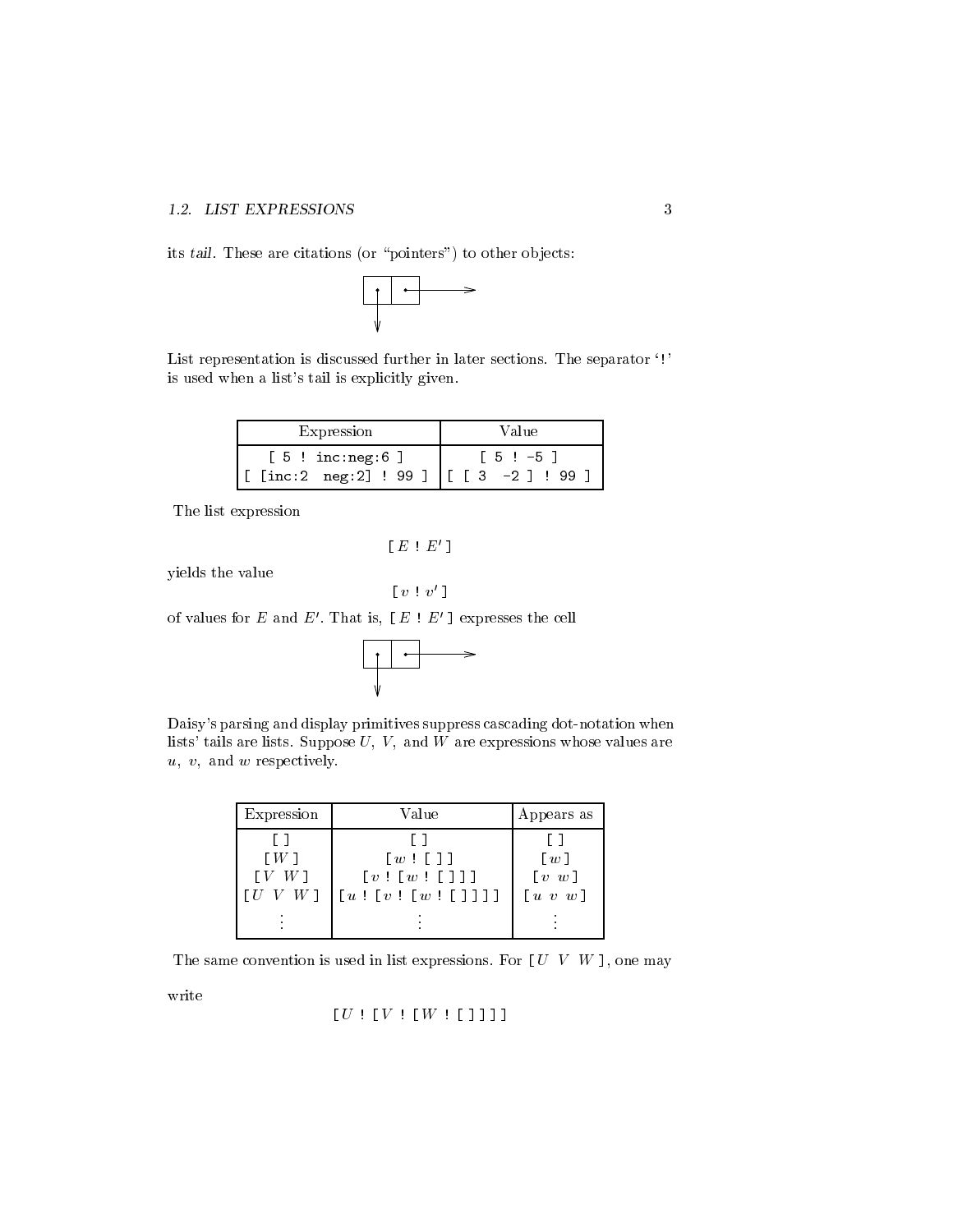## 1.3 Literal Symbols

A literal is a symbol, such as train or orange. Like numbers, literals are atomic data; they have no structure. A sequence of characters surrounded by double-quotes forms a literal quotation, whose value is the literal with the same spelling. For instance, the expression

train

Similarly,

| Expression             | Value                                            |
|------------------------|--------------------------------------------------|
| "cars"                 | cars                                             |
| "trucks"               | trucks                                           |
| "things that go"       | $\text{things}_{\sqcup} \text{that}_{\sqcup}$ go |
| ["things that go"]     | [things that go]                                 |
| ["things" "that" "go"] | [things that go]                                 |

The third example above shows the space character incorporated in the

literal's spelling. The  $\omega'$  does not appear when the name is displayed. Though things that go appears in three parts because of the spaces, it is an atomic symbol. The list expressions

[ "things that go"]

and

[ "things" "that" "go" ]

have values that look the same, but these are different structures: the first is a one-element list



and the second is a three-element list



 $\overline{4}$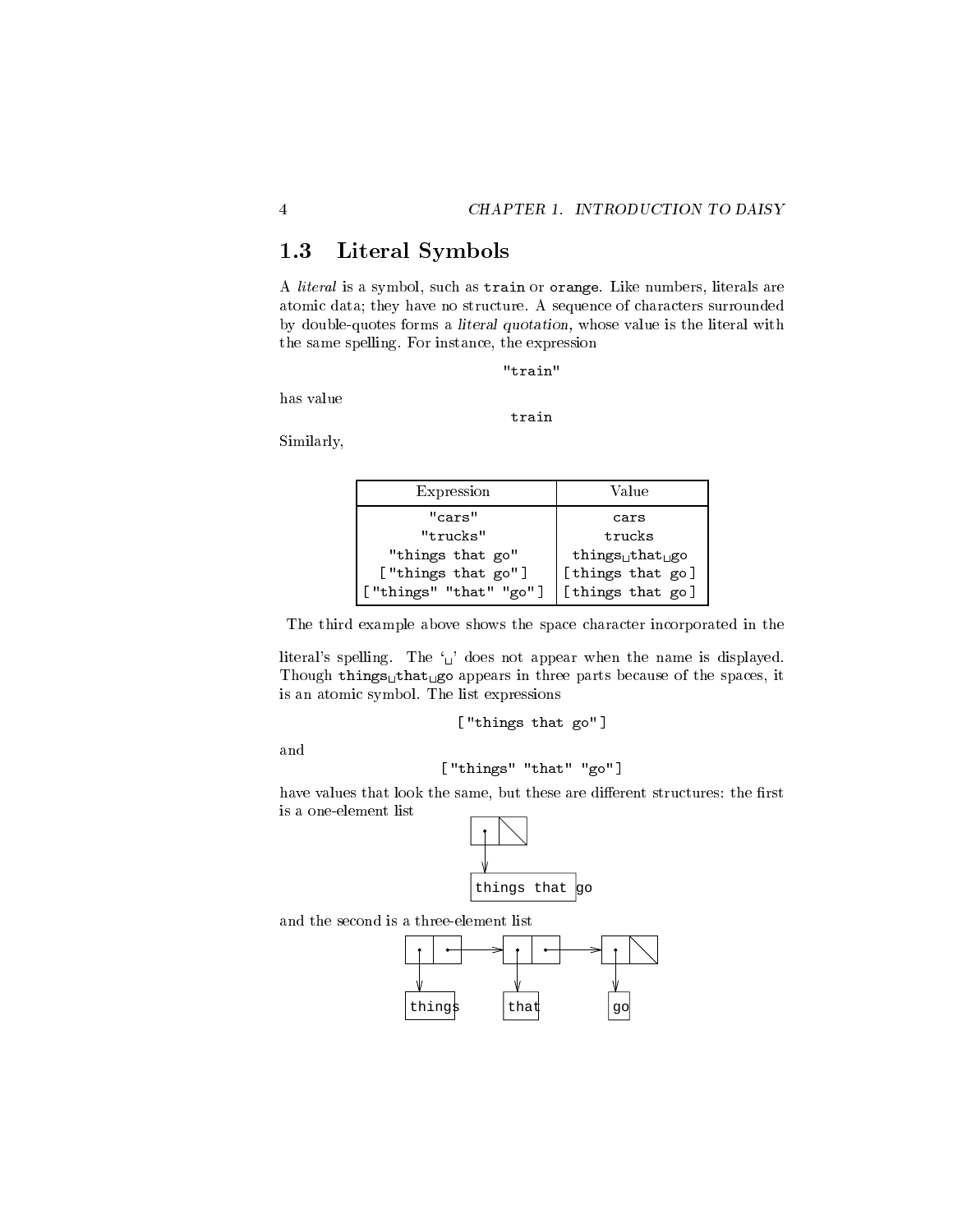#### **Definitions**  $1.4$

In mathematical notation, one might define the multiplication of a pair by a scalar as

 $s \otimes |n_1,n_2| \;\; \equiv \;\; |s \; \; n_1,\; s \; \; n_2|$ 

This formula says what the symbol  $\degree \otimes \degree$  stands for by showing its function on a configuration of variables. An analogous Daisy definition is expressed like this:

```
ScalePair =
   \[S [N1 N2]] . [ mpy:[S N1] mpy:[S N2] ]
```
If  $I$  is a literal and  $E$  is an expression, the form

I = <sup>E</sup>

assigns  $E$ 's value to the name  $I$ . The name ScalePair plays the role of the symbol ' $\otimes$ '; Daisy has no provisions for infix notation or special characters. The form

 $\cdot$  .  $\cdot$  . Expansion of  $\cdot$  . Expansion of  $\cdot$  . Expansion of  $\cdot$  . Expansion of  $\cdot$ 

is called a function expression. Assigning a function to a name is like making a procedure definition.  $X$  is a formal argument (or parameter) and the body  $E$  may be any expression. ScalePair's formal argument is [S [N1 N2]]. When ScalePair is applied, S, N1, and N2 are bound to (or associated with) the corresponding components of the argument. The function's body is evaluated as though occurances of S, N1, and N2 had been replaced by their bindings. For instance, ScalePair:[3 [-2 7]] binds S to 3, N1 to -2, and N2 to 7. It is as though ScalePair's body had become

 $[mpy:[3 -2] mpy:[3 7] ]$ .

Recall that mpy is the multiplication operation, so the resulting value is [-6 21].

The textual substitution of pieces of an actual argument for corresponding identifiers is called *symbolic* expansion. The Daisy interpreter does not actually work this way; instead, it develops bindings in a data structure. Even so, the resulting value is almost always the same, and one often reasons about programs in this manner. Here is a sketch of how ScalePair:[3 [-2 7]] is actually interpreted.

1. The literal ScalePair is evaluated. Since it has been assigned, its value is the function expressed as

```
\[S [N1 N2]] . [ mpy:[S N1] mpy:[S N2] ]
```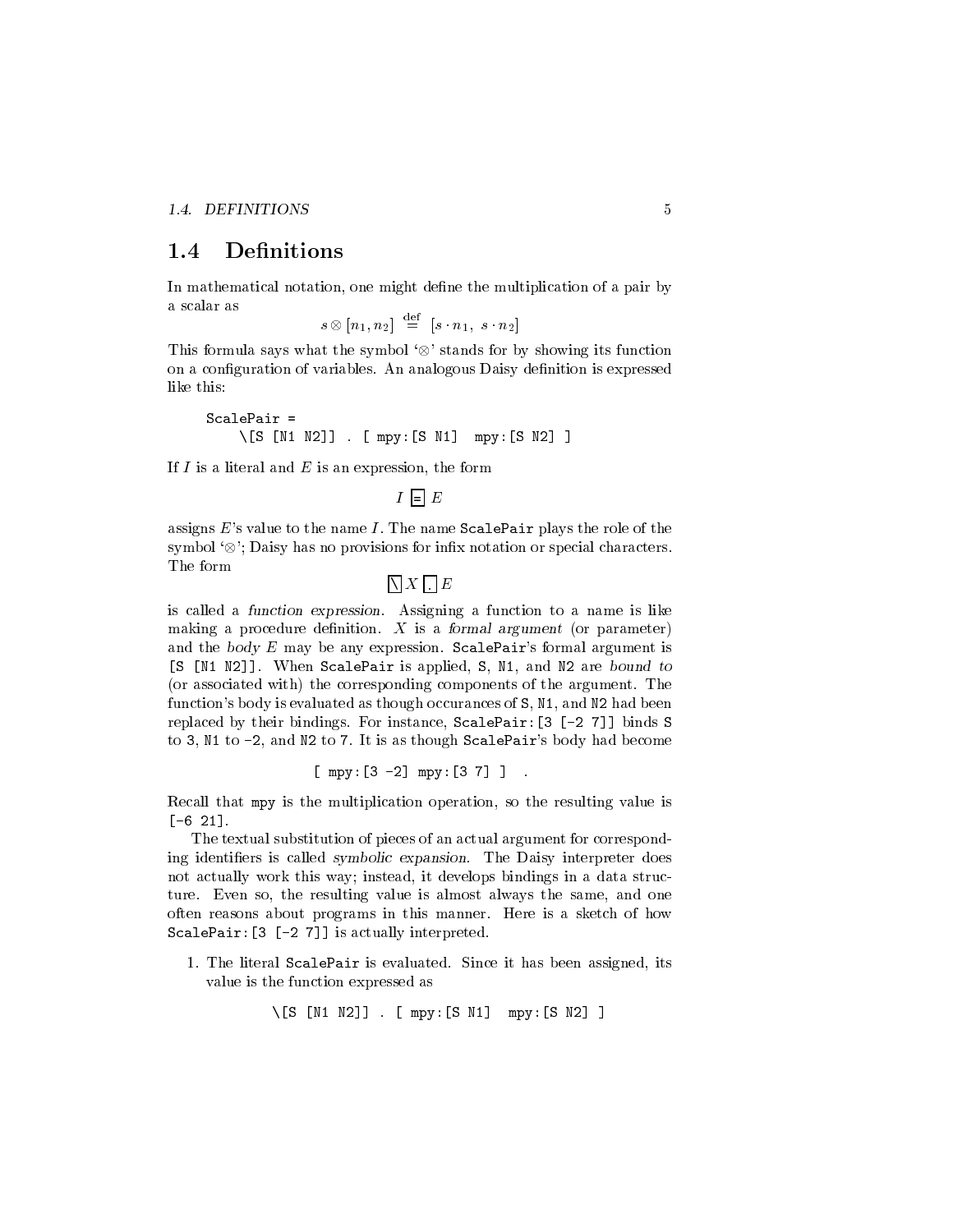- 2. The argument  $\begin{bmatrix} 3 & -2 & 7 \end{bmatrix}$  is evaluated to yield  $\begin{bmatrix} 3 & -2 & 7 \end{bmatrix}$ .
- 3. The formal argument [ S [ N1 N2 ] ] is bound to the actual argument [ 3 [ -2 7]]. The association is retained in a data structure called an environment.
- 4. The expression [mpy:[S V1] mpy:[S V2]] is interpreted. Occurances mpy are resolved to the primitive multiply-operation. Occurances of S, V1, V2 are resolved their bindings as established in step (3). This yields the result [-6 21].

#### $1.5$ Recursive programs

A more general function for scalar multiplication applies to vectors of arbitrary length:

$$
s\otimes [n_1,n_2,\ldots,n_n]\stackrel{\text{def}}{=} [s\cdot n_1,\ s\cdot n_2,\ \ldots,\ s\cdot n_n]
$$

A Daisy version is

```
ScaleVector = \{S \mid V\}.
     if: \lceil nil?: V
      if: [ nil]: [ nil]: [ nil]: [ nil]: [ nil]: [ nil]: [ nil]: [ nil]: [ nil]: [ nil]: [ nil]: [ nil]: [ nil]: [ n
                 П
                 []
                 [ mpy: [S head: V] ! ScaleVector: [S tail: V] ]
            \blacksquare
```
The nil? operation tests whether its argument is the empty list; head and tail retreive the fields of a list. To understand the Daisy definition, one must know that vectors are represented as lists of numbers. This was more explicit in the ScalePair definition. ScaleVector multiplies each number in V by the scalar quantity S, producing a list of products, hence another vector.

The if is Daisy's conditional operation.

if: $[p \ u \ v]$ 

returns u where  $p$  is true and v where  $p$  is false. In ScaleVector,  $p$  is the value of the expression nil?: V; u is the value of  $[]$ ; and v is the value of the list expression

[ mpy: [S head: V] ! ScaleVector: [S tail: V] ]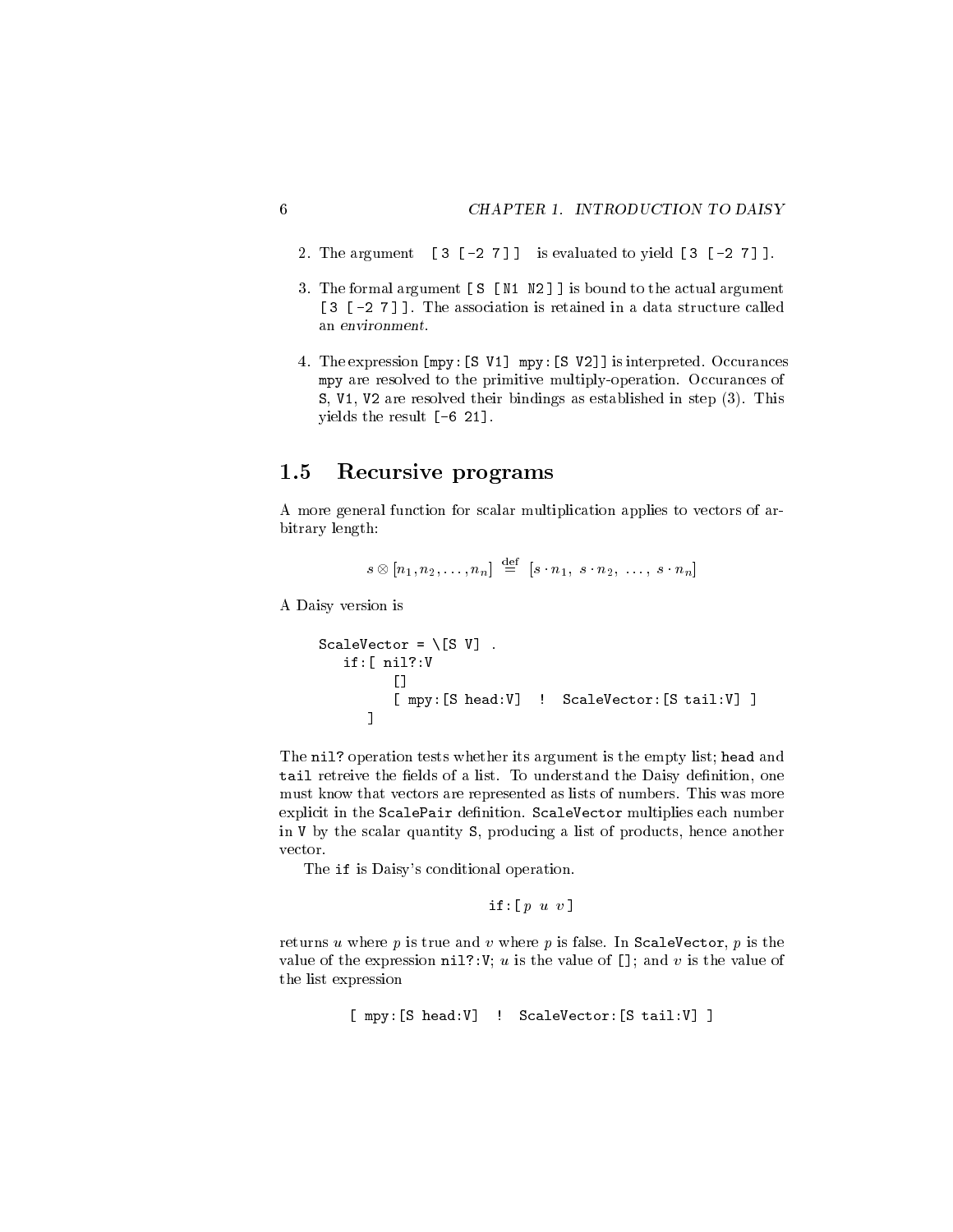Symbolically expanded, ScaleVector:[3 []] is

```
if:[ nil?:[]
                                            \mathsf{L}\blacksquare \blacksquare \blacksquare \blacksquare \blacksquare \blacksquare \blacksquare \blacksquare \blacksquare \blacksquare \blacksquare \blacksquare \blacksquare \blacksquare \blacksquare \blacksquare \blacksquare \blacksquare \blacksquare \blacksquare \blacksquare \blacksquare \blacksquare \blacksquare \blacksquare \blacksquare \blacksquare \blacksquare \blacksquare \blacksquare \blacksquare \blacks[ mpy: [3 head: []] ! ScaleVector: [3 tail: []] ]
                 \overline{1}\blacksquare
```
The expression nil?:[] has value T, the result of a true test. Hence, the conditional expression reduces to

```
if:[ T [ ] [ ? ! ? ] ]
```
and if returns []. Since the test was true, it doesn't matter what the second alternative value is.

The second alternative in ScaleVector's body involves a recursive call; ScaleVector:[3 [2]] expands to

```
if:[ nil?:[2]
       []
       [ mpy:[3 head:[2]] ! ScaleVector:[3 tail:[2]] ]
   \blacksquare
```
Since [2] is not Nil, if chooses

[ mpy:[3 head:[2]] ! ScaleVector:[3 tail:[2]] ]

which simplifies to

[ mpy:[3 2] ! ScaleVector:[3 []] ]

This list's head has value 6, and its tail has value [], as was just shown. Hence, the result is the list  $[6 : [1]$ , or  $[6]$  according to the '!' convention. Similarly, ScaleVector:[3 [1 2]] expands to

[ mpy: [3 1] ! ScaleVector: [3 [2]] ]

and simplifies to [3 6]. ScaleVector: [3 [0 1 2]] yields [0 3 6]. And so on. The recursion in this example is achieved through assignment, whose global effect makes the name ScaleVector an indirect reference to a program, even within that program's body.

#### **Binding Forms**  $1.6$

An equivalent definition of ScaleVector, below, uses the binding form let to give names to V's head and tail.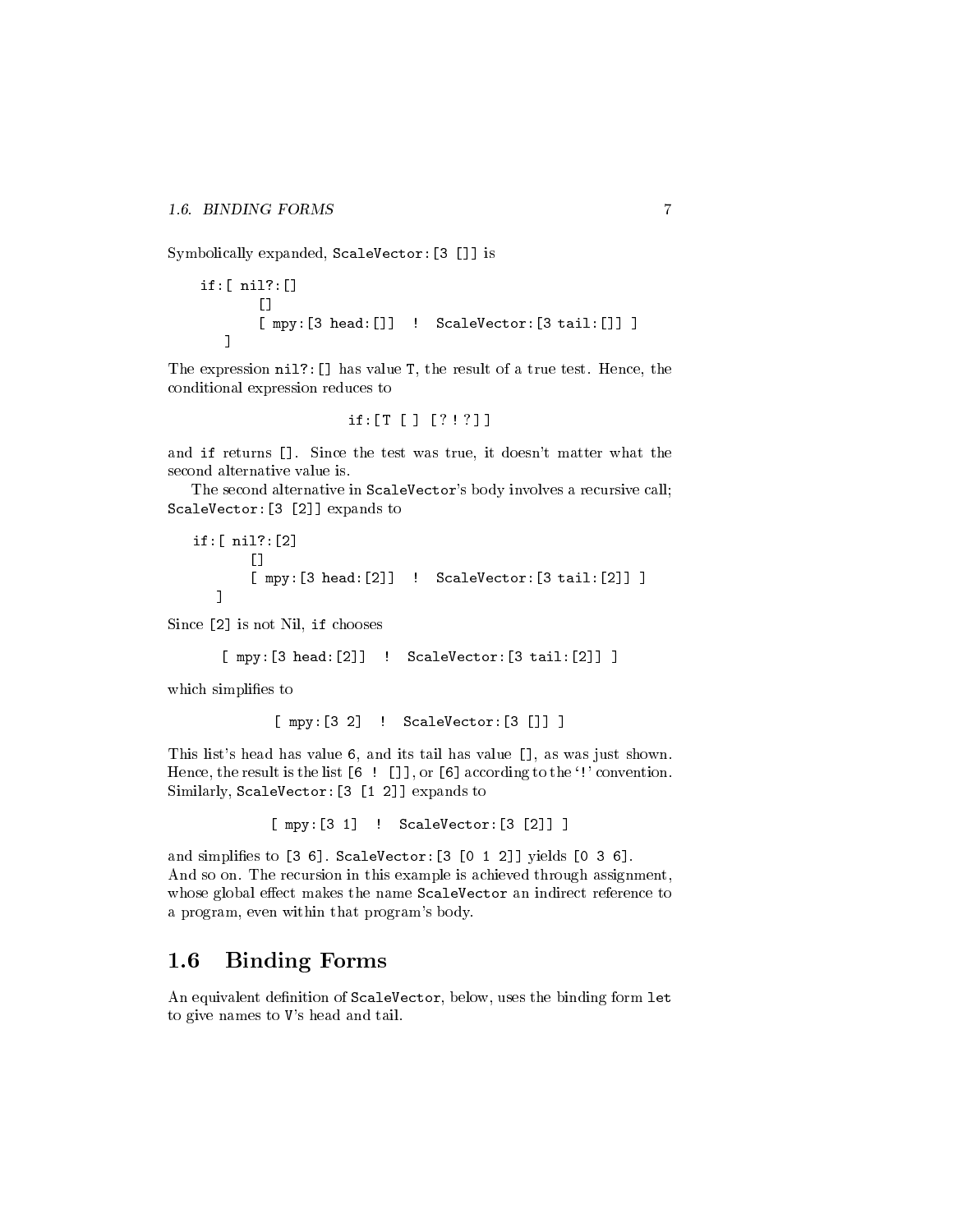```
ScaleVector = \{S \mid V\}.
  let:[ [N ! Ns]
         \mathbf{V}if:[ nil?:V
                \Box[ mpy:[S N] ! ScaleVector:[S Ns] ]
             ]
        \blacksquare
```
The form

 $let: [X E E']$ 

binds the formal argument  $X$  to the value of  $E$  for an evaluation of expression  $E'$ . The brackets '[' and ']' must be used. In ScaleVector,

```
X is [N + Ns]E is VE' is if: [ nil?: V
               []
               [ mpy:[S N] ! ScaleVector:[S Ns] ]
           \overline{1}
```
Binding  $[N : Ns]$  to V associates the identifier N with V's head and Ns with V's tail. It is as though one were saying "Wherever you see 'N', read: 'head: V'." Though they are not exactly equivalent, this use of let is like the auxiliary definition of Phantom below.

```
ScaleVector = \{S \; v\}.
   if:[ nil?:V
           \BoxPhantom:[S V]
        \blacksquarePhantom = \{S \; [N : Ns]\}.[ mpy:[S N] ! ScaleVector:[S Ns] ]
```
]

Phantom just serves to identify the components of V. The let makes the same association locally.

A let-expression develops bindings from the surrounding scope; The form

rec:  $[X E E']$ 

develops recursive bindings for the identifiers in  $X$ . As with let, it is important that rec's argument be surrounded with brackets, not angles. The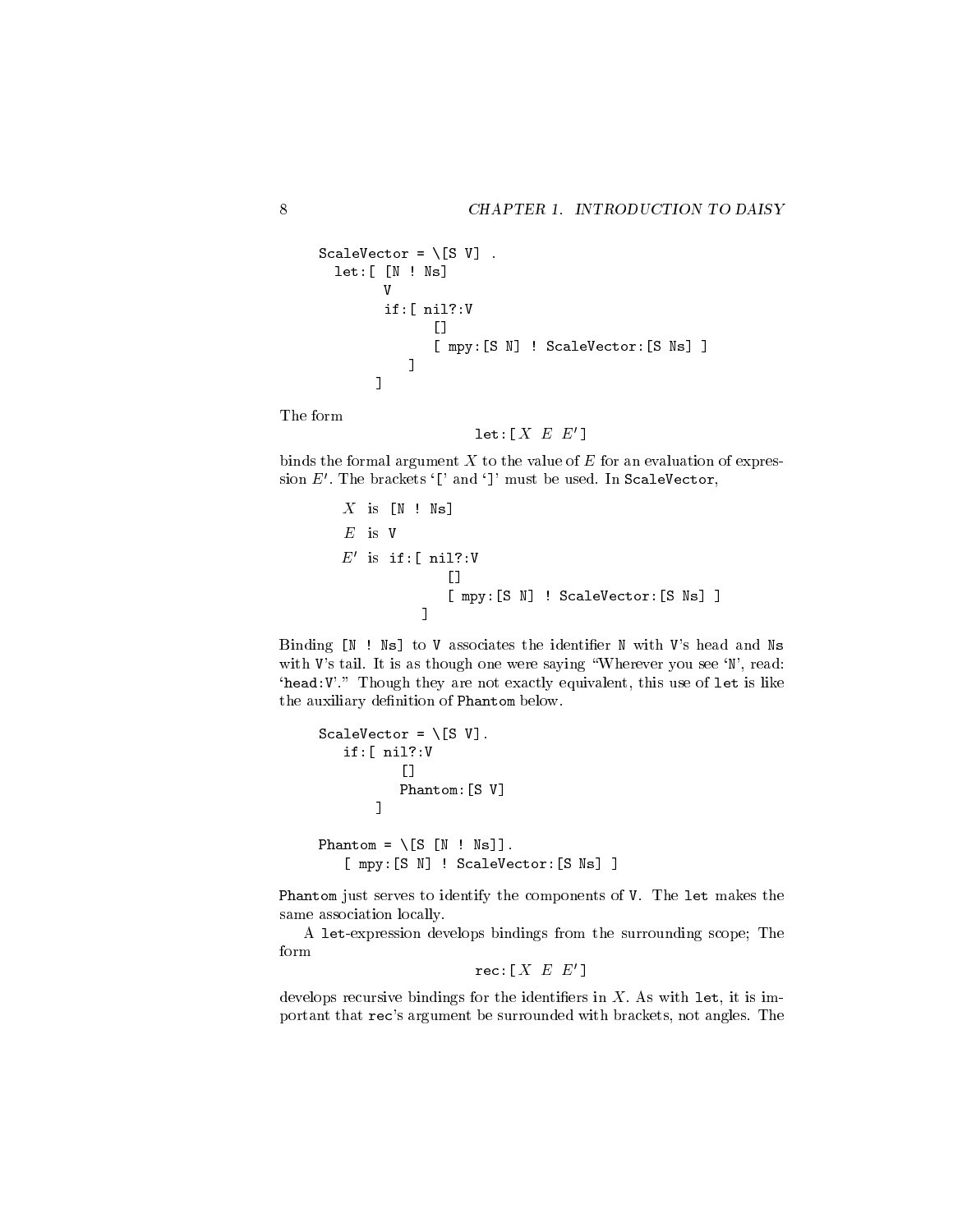variation of ScaleVector below locally defines a recursive procedure, LOOP, that multiplies each element of a list by S.

```
ScaleVector = \{S \text{ V}\}.
  rec:[ LOOP
          \setminus[N ! Ns] .
              [ mpy:[S N] ! if:[ nil?:Ns [] LOOP:Ns ] ]
          if:[ nil?:V [] LOOP:V ]
       \overline{1}\blacksquare
```
A nil?-test guards each call to LOOP, so it is never applied to an empty vector. The duplicate occurances of

```
if: [ nil?: \star [] LOOP: \star ]
```
could be abstracted to a function:

 $\blacksquare$ 

```
ScaleVector = \{S \; \text{V}\}.
                                                                                  \mathbf{I}rec:[ [ LOOP HELP ] |
               [ \ \setminus [N : Ns] . [mpy : [S N] : HELP : Ns] | LOOP defn\Ns . if:[ nil?:Ns [] LOOP:Ns ] | HELP defn
                 \blacksquare ) and the contract of the contract of the contract of the contract of the contract of the contract of the contract of the contract of the contract of the contract of the contract of the contract of the contract of 
              HELP:V
```
which function goes with which name. Both let and rec group formal parameters their binding expressions seperately. This version of ScaleVector recursively binds [LOOP HELP] to a pair of function expressions  $[L H]$ ; it could be read as a mutually recursive system of definitions,

 $LOOP = \{N : Ns\}$ . [ mpy: [S N] ! HELP:Ns ] HELP =  $\N s$  . if: [ nil?: Ns [] LOOP: Ns ]

However, this system of equations is not the same as a pair of surface assignments. First, the occurance of S in LOOP's denition acquires its binding from ScaleVector's formal argument. Second, the names LOOP and HELP retain their values only in the scope of the rec expression.

#### Function values  $1.7$

The locally defined LOOP, just above, maps a multiplication operation over a list of numbers. Generalizations of such functions are useful. At the same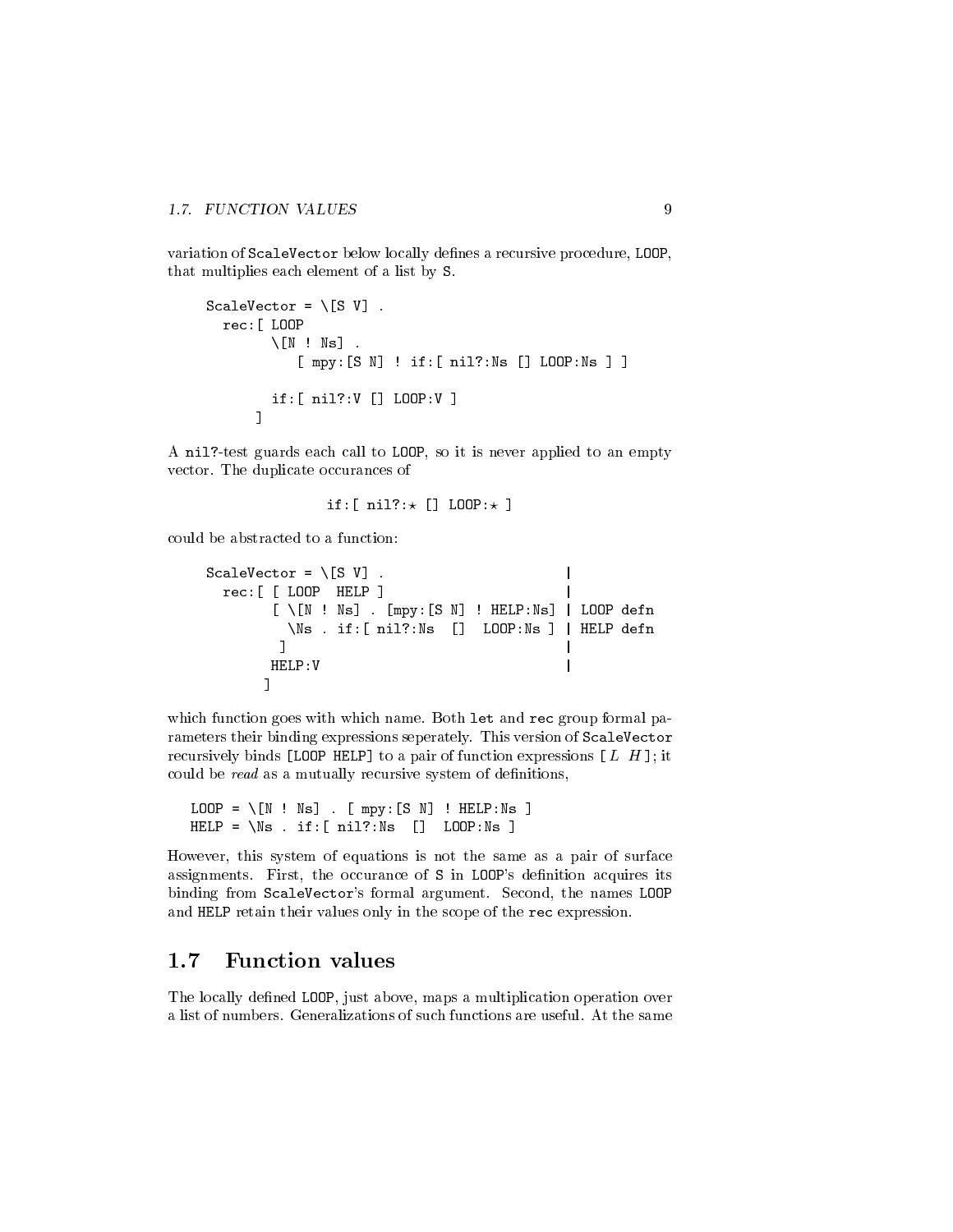time, a multiplication-mapping function is not a very broad generalization, although it might be contemplated anyway. A more general mapping is developed in two steps below. The first is to identify as Scale a multiplyby-S function.

```
ScaleVector = \{S \mid V\}.
  let:[ Scale
         \M . mpy:[S M]
         rec:[ [ LOOP HELP ]
                 [ \ \setminus [N : Ns]. [ Scale:N ! HELP:Ns ]
                   \Ns. if:[ nil?:Ns [] LOOP:Ns ]
                  ]
                HELP:V
                \blacksquare\overline{1}\blacksquare
```
The Scale function depends on a binding for S. Inheritence of bindings is lexical. This means that identifiers capture bindings according to language structure. The 'S' in  $\M$ .mpy: [S M] captures its binding from ScaleVector's formal argument,  $[S \nV]$ , because that is the closest pointin a hierarchical sense—that  $S$  occurs in a formal argument. Similarly, the `Scale' in LOOP gets its value from the surrounding let binding.

LOOP maps Scale over the list V. The desired generalization, call it MapVector, comes in moving LOOP outside ScaleVector.

```
ScaleVector = \{S \mid V\}.
   let:[ Scale
           \X . mpy:[S X]
           MapVector:[ Scale V ]
          \blacksquareMapVector = \Gamma V].
   rec:[ [ LOOP HELP ]
           [ \ \setminus [N : Ns] . [ F : N : HELP : Ns ]\Ns . if:[ nil?:Ns [] LOOP:Ns ]
            \overline{1}\blacksquareHELP:V
         \overline{1}\blacksquare
```
Since MapVector is outside ScaleVector's scope, Scale must now be passed as an argument. The only purpose of the let in ScaleVector is to name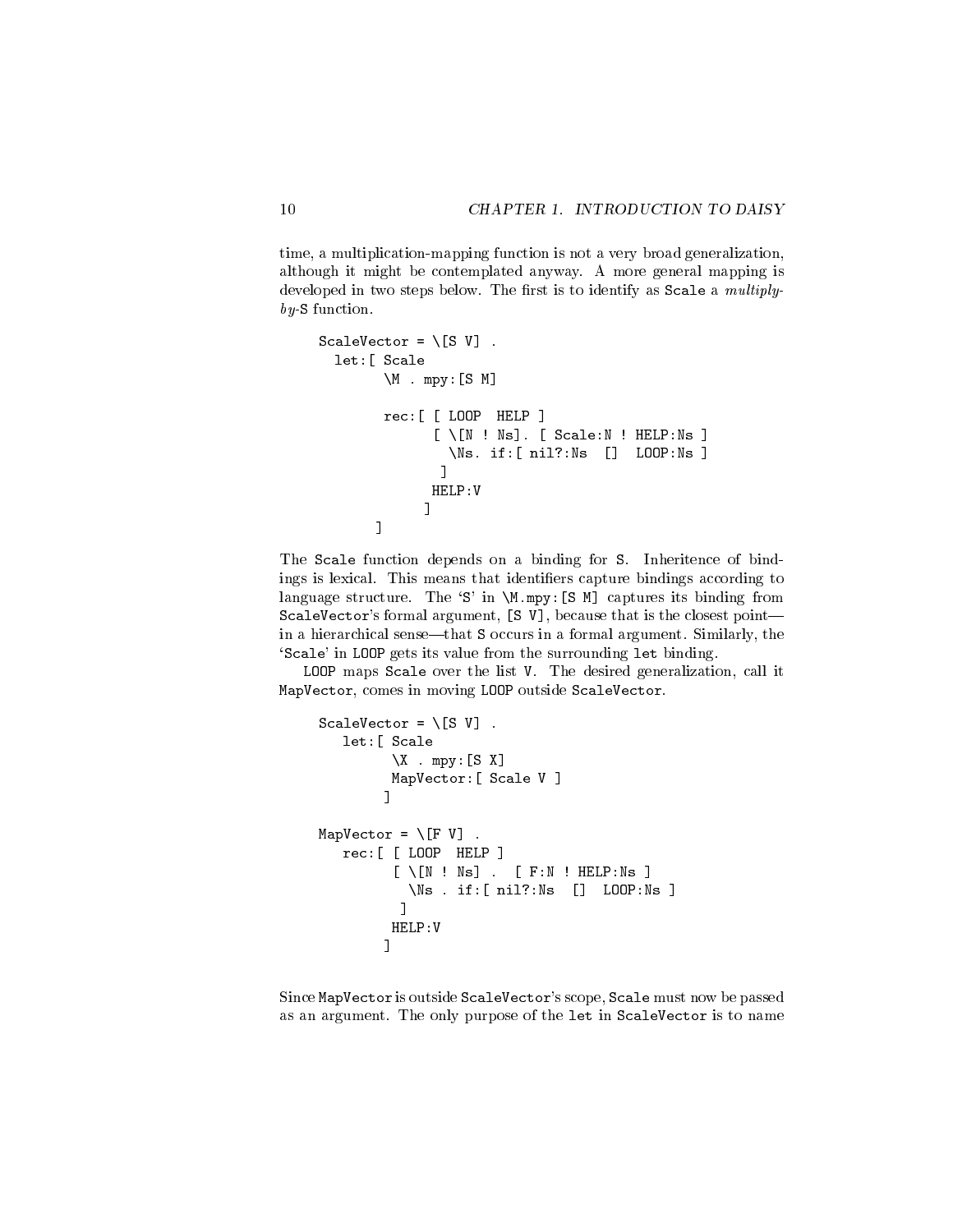the once-occuring multiply-by-S function. One would likely omit it and instead define

ScaleVector =  $\{S \lor \}$ . MapVector:  $[ (\forall N.mpy: [S \lor ] ) \lor \} ]$ 

The parentheses around the function expression (\N.mpy[S N]) are for emphasis and are not required. Until this example, function expressions have occured at "special" places in defining and binding forms. However, functions may appear anywhere; and in particular, in argument lists.

Now suppose that a vector is represented as a list of number-literal pairs, such as

[ [5 trucks] [2 cars] [0 boats] [1 airplanes] [9 taxis] ]

Define a function that translates numbers to literals:

```
HowMany = \M. \lceil N T \rceil.
   if:[ eq?:[N 0] ["no" T]
         eq?:[N 1] ["one" T]
         eq?:[N 2] ["a couple of" T]
         lt?:[N M] ["a few" T]
                     ["many" T]
      ]
```
The new primitives are numeric tests: eq? tests for equality and lt? is a less-than test. The if operation allows successive tests.

if:  $[p_0 \; v_0 \; p_1 \; v_1 \; \cdots \; p_n \; v_n \; v_{n+1}]$ 

returns the first  $v_i$  whose test value  $p_i$  is true. Should none of the tests be true, if returns  $v_{n+1}$ .

HowMany has the form  $\M.\T$ . It takes a number, M and returns a function from pairs to pairs. For instance, HowMany:5 symbolically expands to a function giving an English description of size depending on the inherited binding for the number  $M$ —5 in this case. So the argument 5, in effect, specializes HowMany to the function shown below.

 $\setminus$ [N T]. if:[  $\cdots$  lt?:[N 5] ["a few" T]  $\cdots$  ]

Thus,

(HowMany:5):[3 "cars"] has value [a few cars] and (HowMany:5):[5 "trains"] has value [many trains]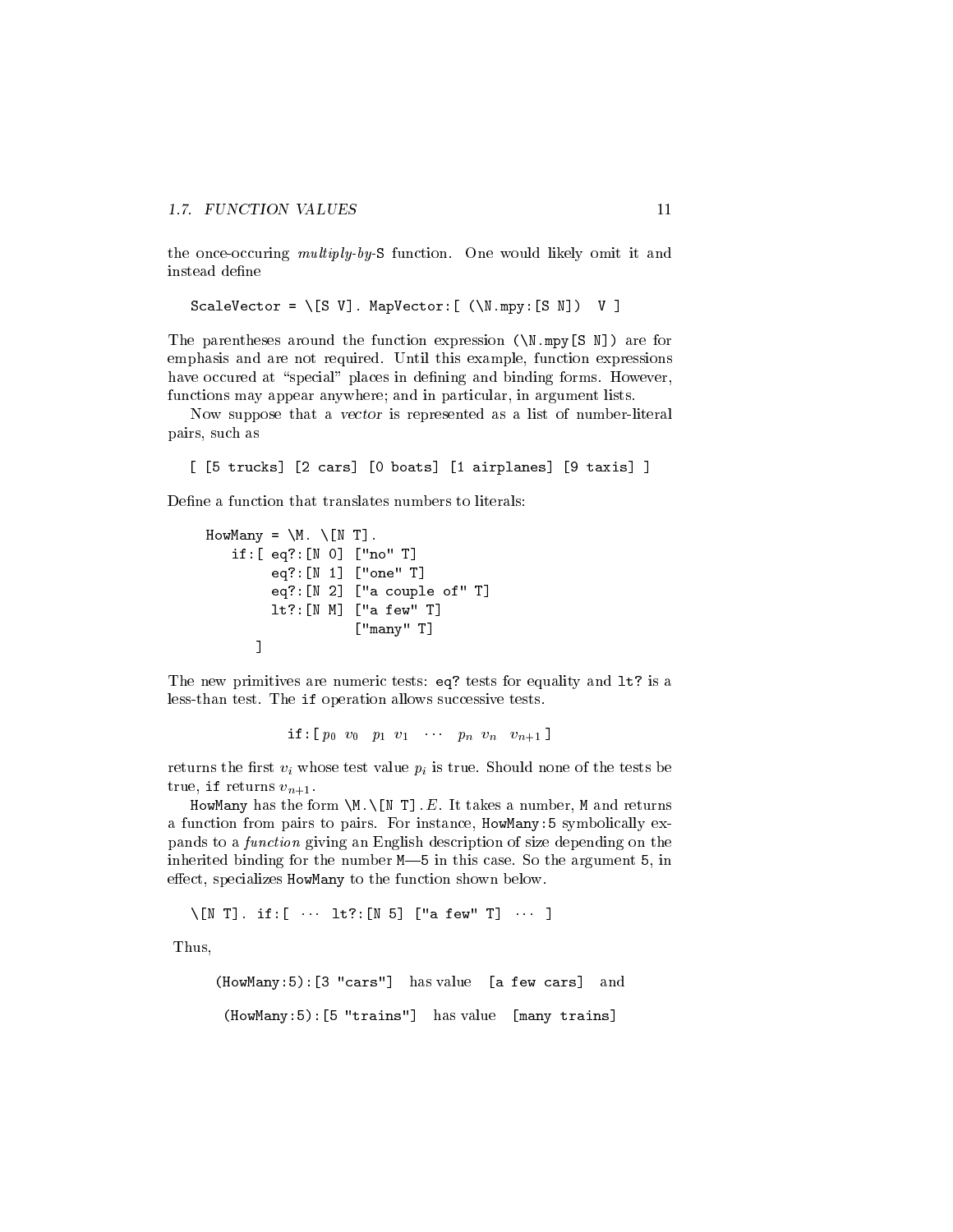The parentheses above are needed because without them, application would be done from right to left. That is, the form  $F : G : X$  applies F to  $G : X$ , according to the default precedence. The revision to ScaleVector is

 $ScaleVector = \{ [S \; V] \; . \; MapVector : [ HowMany : S \; V] \}$ 

MapVector is unchanged. Under these definitions,

 $\blacksquare$ 

ScaleVector:[ 6 [ [5 "trucks"] [2 "cars"] [0 "boats"] [1 "airplanes"] [9 "taxis"] [1 ]  $\overline{1}$ 

evaluates to

```
[ [a few trucks] [a couple of cars] [no boats]
 [one airplanes] [many taxis]
\overline{1}\blacksquare
```
Let us consider one last generalization of scalar multiplication, to infinite sequences:

 $s \otimes |n_1,n_2, \cdots | = |s \cdot n_1, \; s \cdot n_2, \cdots |$ 

The ScaleVector function already implements this specification, and infinite sequences can be represented in Daisy. For example, a list of increasing integers,  $[0 \ 1 \ 2 \ \cdots]$  can be developed in two ways. A recursive function definition,

Integers = 
$$
\N
$$
. rec:  $F$ 

\n $\M$ .  $[M : F: inc:M]$ 

\n $F: N$ 

defines F to concatenate M to the list of all its successors (Recall that inc is the increment-operation.):

```
Integers:0 = F:0<br>= [0 : F:inc:0]=[0 : F:1]= [0 : [1 : F:inc:1 ]]= [0 1 ! F:2 ]= [0 1 : [2 : F:inc:2 ]]= [0 1 2 ! F:3 ]= [0 1 2 \cdots]whose value is = [0 1 2 \cdots ]
```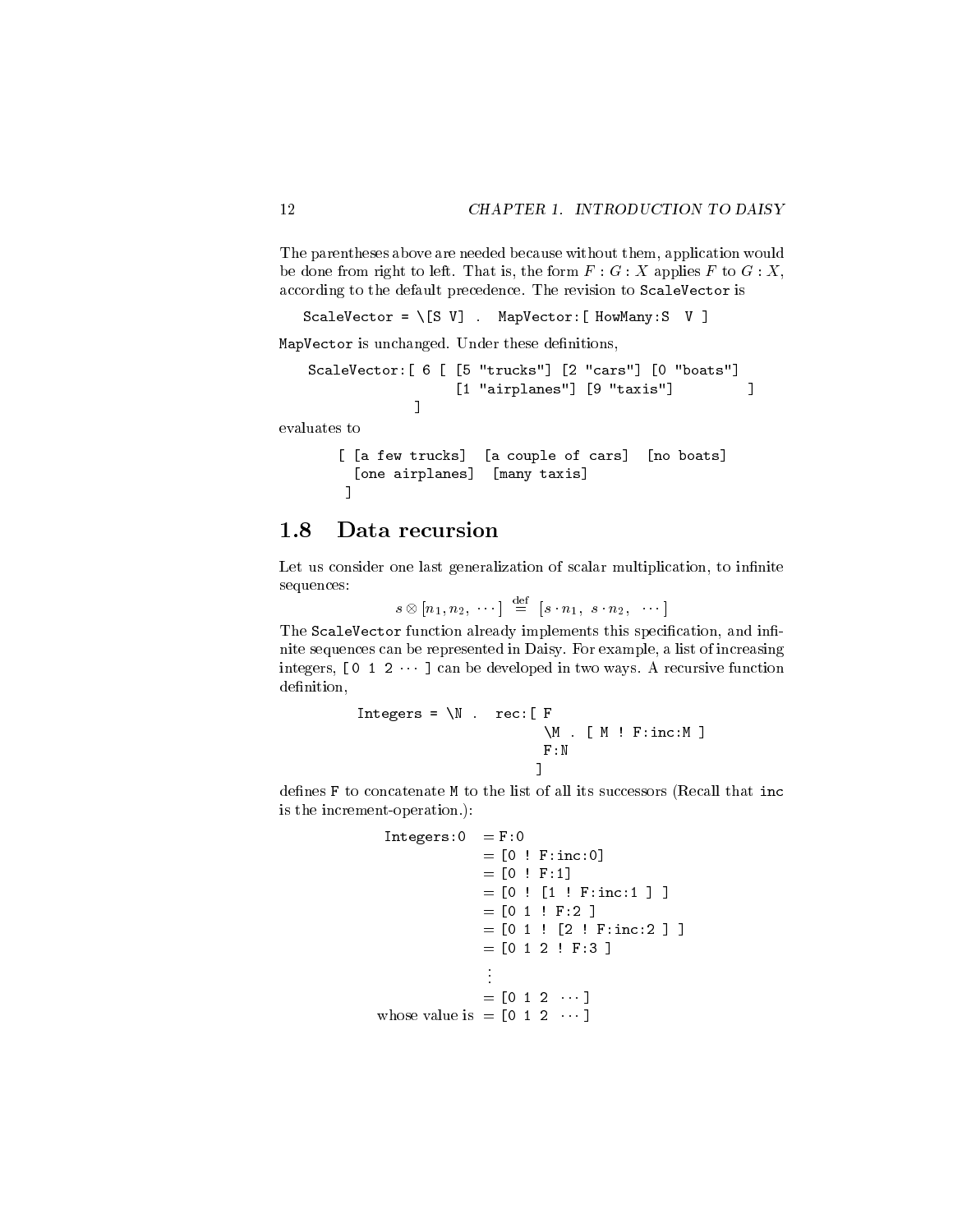The same result is obtained if, instead of defining a function recursively, the list itself is recursively defined. Below, the list L is described in terms of itself.

```
Integers = \N.
 rec:[ Z
       [ N ! MapVector:[inc Z] ]
      ]
```
MapVector is the same as before; it applies inc to each element of the list Z. Reasoning symbolically,

```
Integers: 0 = Z= [0 ! MapVector: [inc Z] ]
  = [0 ! MapVector: [inc [0 \cdots] ] ]
  = [0 : [1 : \text{MapVector}: [\text{inc tail}: [0 : [1 \cdots ]] ] ]= [0 1 ! MapVector: [ inc [1 \cdots] ] ]
  = [0 1 : [2 : MapVector: [inc tail: [1 : [2 \cdots ]] ] ]]= [0 1 2 ! MapVector: [inc [2 \cdots] ]]
     .
.
  = [0 \ 1 \ 2 \cdots]whose value is
     [0 \ 1 \ 2 \ \cdots]
```
The expression ScaleVector:[3 Integers:0 ] yields the list

```
\begin{bmatrix} 0 & 3 & 6 & 9 & 12 & 15 & 18 & 21 & 1 \end{bmatrix}[ 0 3 6 9 12 15 18 21  ] :
```
Should it be used *only* on nonterminating lists, MapVector could be streamlined by omitting its termination test.

```
MapVector = \Gamma Ns].
  rec:[ LOOP
         \[N ! Ns] . [ F:N ! LOOP:Ns ]
         LOOP:Ns
        \overline{1}
```
## 1.9 Daisy's Construction Functionals

 $\blacksquare$ 

There is a primitive operation in Daisy that does the work of MapVector: map takes a function F an returns a function which maps F over a list. A function which takes functions to functions is called a *functional*. The map operation can be specified by a Daisy definition: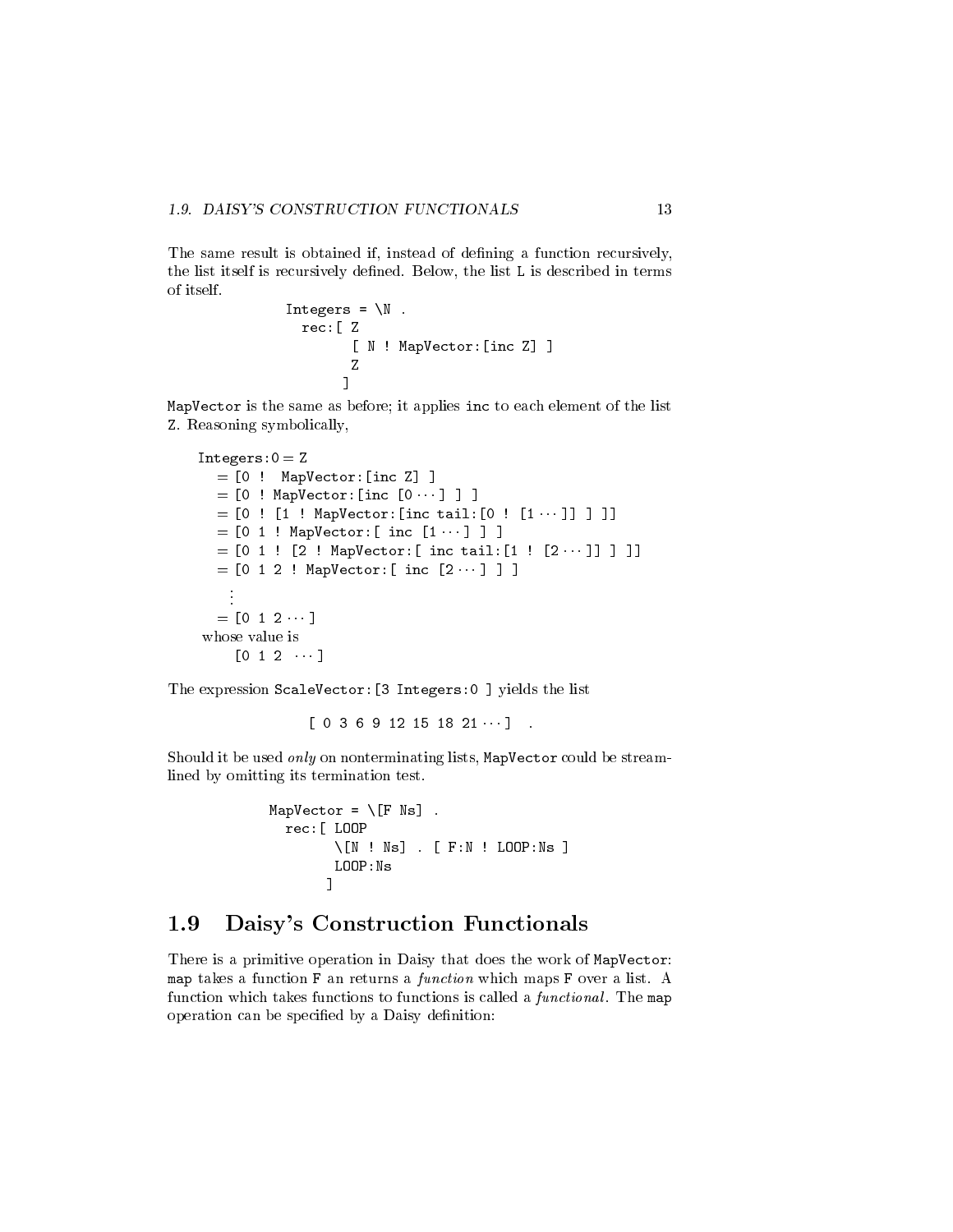```
map = \{F.rec:[ LOOP
                                          \setminusL.
                                                      let:[[H ! T] L
                                                             if:[ nil?:L
                                                                                             \mathsf{F}\blacksquare \blacksquare \blacksquare \blacksquare \blacksquare \blacksquare \blacksquare \blacksquare \blacksquare \blacksquare \blacksquare \blacksquare \blacksquare \blacksquare \blacksquare \blacksquare \blacksquare \blacksquare \blacksquare \blacksquare \blacksquare \blacksquare \blacksquare \blacksquare \blacksquare \blacksquare \blacksquare \blacksquare \blacksquare \blacksquare \blacksquare \blacks[F:H ! LOOP:T]
                                                                                     ]]
                                         LOOP
                                    ]
```
LOOP is defined within the scope of map's function binding, so the value of F is determined once map isapplied to something. Then, where (map:F) is applied to a list LOOP does the mapping. Of course, the primitive map operation runs more efficiently, but its general behavior is identical.

The version of ScaleVector shown below binds F to a multiplier that takes its arguments one at a time, a transformation known as *currying*. Thus,  $\forall$ F:S, a multiply-by-S function, is mapped over the sequence of values, Vs.

```
ScaleVector = \{S \text{ Vs}\}.let:[ F
         \X. \Y. mpy:[X Y]
          (map:(F:S)):Vs\blacksquare
```
Daisy has a number of other functionals for mapping functions over structures. The most general of these is called fc. It applies takes a list of functions to an "array of arguments." An expression of the form

$$
(\text{fc} : [F : F']) : \quad [\begin{array}{c} [E_0 : E'_0] \\ [E_1 : E'_1] \end{array}]
$$

$$
\vdots
$$

is like the expression

$$
[F: [E_0 \ E_1 \ \cdots \ ] \ \vdots \ \ (\text{fc}:F'): [E'_0 \ E'_1 \ \cdots \ ]]
$$

Here are some examples: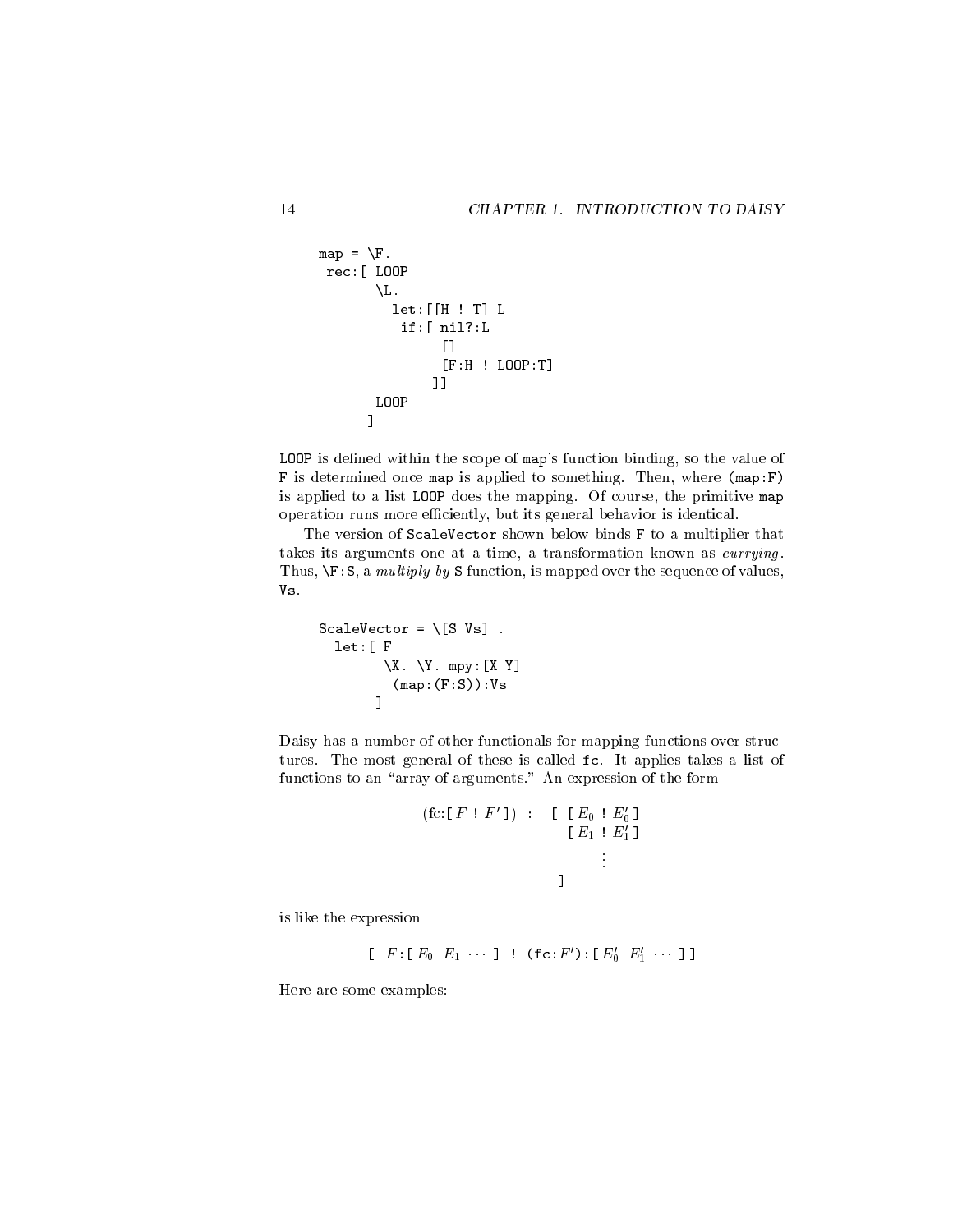| This expression                                                                    | is like                     | Value    |
|------------------------------------------------------------------------------------|-----------------------------|----------|
| (fc:[add add]):[<br>$\lceil 1 \rceil$ 2 1<br>$\begin{bmatrix} 3 & 4 \end{bmatrix}$ | [add:[1 3]<br>$add:[24]$ ]  | $[4 6]$  |
| $f \nc: [mpy mp x add] : [   [mpy:[1 4]$<br>2 3 1<br>5 6 1 1<br>[4                 | mpy: [2 5]<br>$add:[3 6]$ ] | [4 10 9] |

The following version of ScaleVector uses fc to map a sequence of mpys

across two sequences of numbers:

ScaleVector =  $\{S \mid V\}$ .  $rec: [ Ss [ S : Ss ]$ rec:[ Ms [ mpy ! Ms]  $(fc:mpy):$   $Ss V$ ]  $11$ ]]

The identifier Ms is recursively bound to the list [mpy ! Ms], making [mpy mpy  $\cdots$  ]. Similarly, Ss expands to [S S  $\cdots$  ]. Hence, an expansion of the expression ScaleVector:[3 [0 1 2]] gives

| $L$ mpy |      | $mpy$ mpy $\cdot$ : |
|---------|------|---------------------|
|         | - 22 |                     |
| ر.      |      | $3 \cdot 1$         |

The fc functional develops an application along each column, and also provides an implicit nil?-test for termination. The form above is essentially

[ mpy:[0 3] mpy:[1 3] mpy:[2 3] ]

with the result [0 3 6], as wanted.

This fc version of ScaleVector is the most efficient of all the versions because its execution does not involve the repeated creation of function environments.1 . For this reason and others, the use of data recursion and construction functionals is prevalent in Daisy programming.

 $^\circ$  however, if a curried version of mpy were provided as a primitive in Daisy, the version  $^\circ$ of ScaleVector using map would be best of all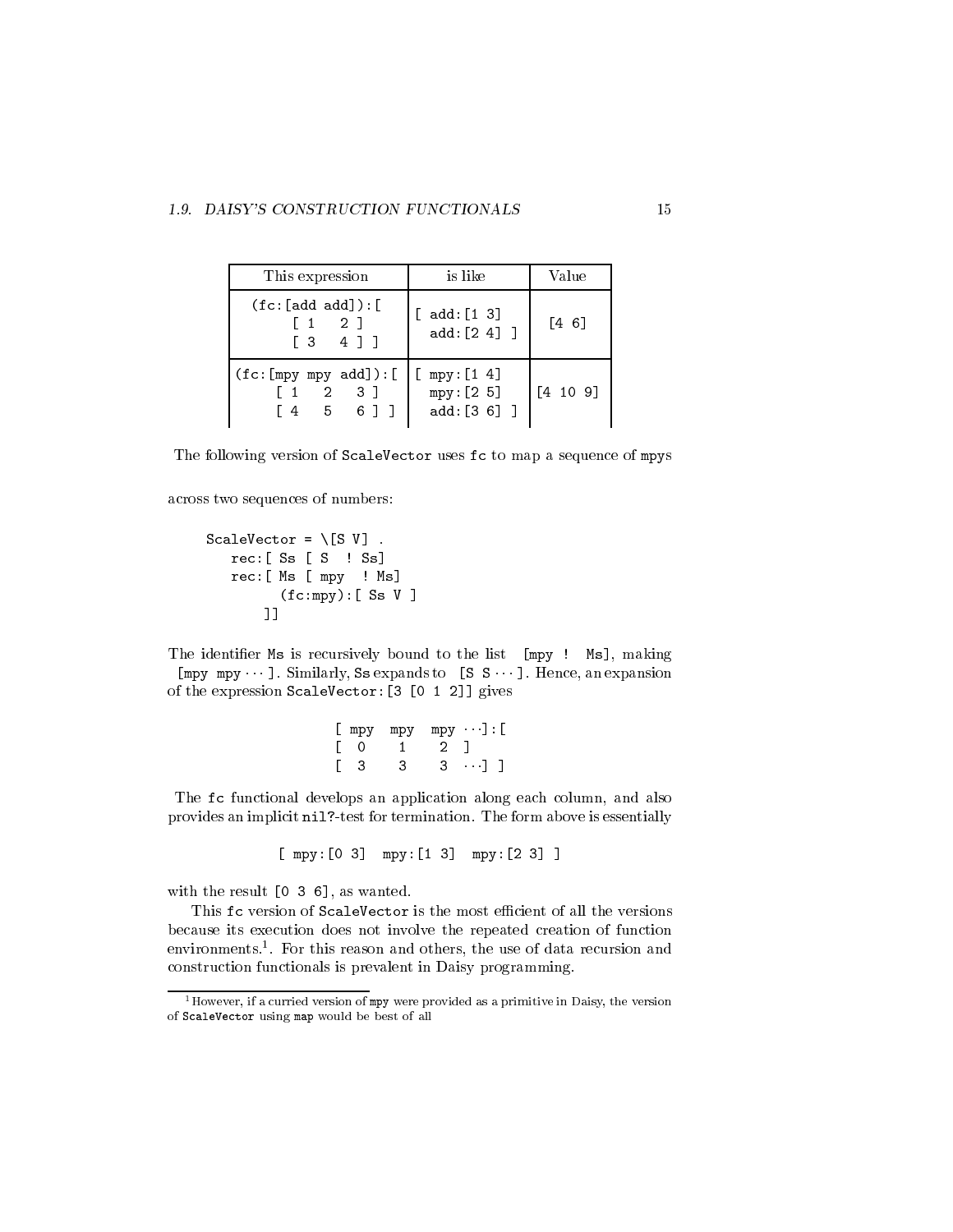#### Indeterminate Lists  $1.10$

An expression of the form

$$
\mathtt{set} \colon \mathsf{E}_0 \ \ E_1 \ \cdots \ E_n \ \mathsf{I}
$$

$$
[v_0, v_1, \cdots, v_{n'}]
$$

where each  $v_{i'}$  is the value of one of the E's. That is, the set-expression specifies the elements of a list but not their order. The ordering is determined through concurrent evaluation of the individual elements. The earlier an element-expression yields a value, the earlier that value appears in the resultant ordering. The expression

set:[ add:[2 3] "truck" inc:5 ]

yields one of the values [5 truck 6], [truck 5 6],[6 5 truck], [5 6 truck], [truck 6 5], or [6 truck 5]. The most likely result is [truck 6 5].<br>Evaluating "truck" is easiest; evaluating add: [2 3] is hardest; and the differences are significant.

However, the ordering is unpredictable when comparable, non-trivial expressions are involved. The following function returns the message Msg after a count-down.

```
DELAY = \lceil N \text{Msg} \rceil . if: [ zero?: N
                                     Msg
                                     DELAY:[dcr:N Msg]
                                 \overline{1}]
```
Zero? is a test-for-0, and dcr is the decrement-operation. Successive evaluations of the expression

set:[ DELAY:[100 "A"] DELAY:[100 "B"] DELAY:[100 "C"] ]

yield various permutations of A, B, and C.

The following variation of the HowMany function, introduced earlier, gives some uncertainty to its outcome:

```
HowMany = \M. \lceil N T \rceil.
   rec:[ GUARD
          \setminus[P V] . if:[ P V GUARD:[P V] ]
          head:set:[
               GUARD:[eq?:[N 0] ["no" T] ]
```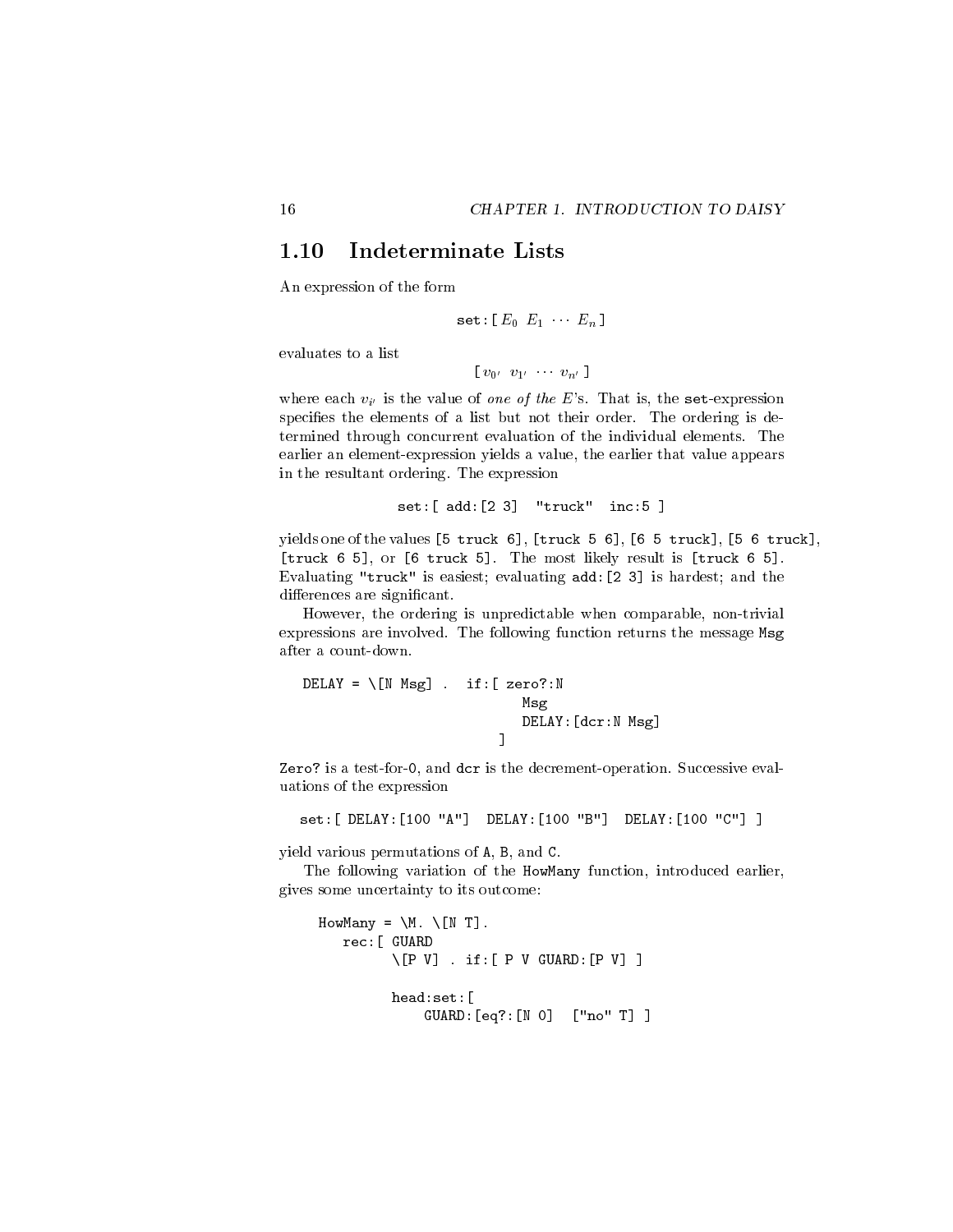$\overline{1}$ 

```
GUARD:[eq?:[N 1] ["one" T] ]
   GUARD:[eq?:[N 2] ["a couple of" T] ]
   DELAY:[add:[-2 N] ["a few" T] ]
   DELAY: [M ["many" T] ]
  \blacksquare\blacksquare
```
#### HowMany

returns the head of an concurrently ordered list; it chooses from five alternative descriptions of N. Unlike before, it is indeterminate which alternatives might be obtained for certain values of N. The function GUARD returns a value V provided its test P is true; otherwise, GUARD loops forever and thus fails to return anything. Should GUARD fail to return a value, that alternative cannot be choosen by HowMany. For instance, when N is 1, the choice "a couple of" is impossible. With this new definition, and with ScaleVector defined as

```
ScaleVector = \{S \text{ V}\} . MapVector: [ HowMany: S V ]
```
the expression

```
ScaleVector:[ 6 [ [5 "trucks"] [2 "cars"] [0 "boats"]
                   [1 "airplanes"] [9 taxis]
                  ]
             \overline{1}
```
produced the following values on six sucessive attempts

 $\blacksquare$ 

[one airplanes] [many taxis] ]

```
[ [a few trucks] [a couple of cars] [no boats]
  [one airplanes] [a few taxis] ]
[ [a few trucks] [a couple of cars] [no boats]
  [many airplanes] [a few taxis] ]
[ [a few trucks] [a couple of cars] [no boats]
  [many airplanes] [a few taxis] ]
[ [a few trucks] [a few cars] [no boats]
  [one airplanes] [many taxis] ]
[ [a few trucks] [many cars] [no boats]
  [one airplanes] [many taxis] ]
[ [many trucks] [a couple of cars] [no boats]
```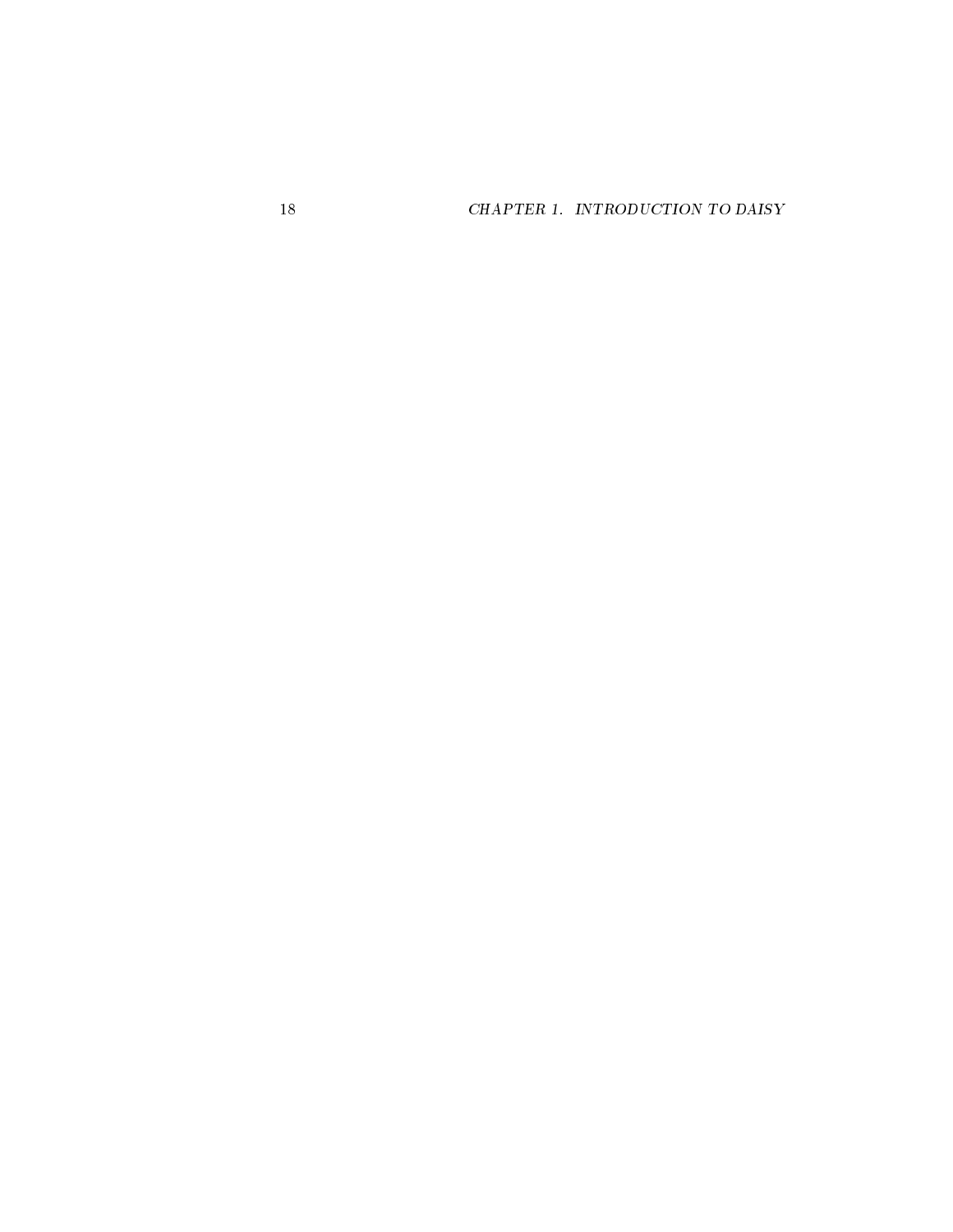# Chapter <sup>2</sup>

# Using Daisy and Daisy and Daisy and Daisy and Daisy and Daisy and Daisy and Daisy and Daisy and Daisy and Daisy

A single display character is sometimes placed in a box for emphasis. When it is necessary to show non-graphical control codes, it is done by placing a mnemonic for the code in the box. The mnemonics used most frequently are



 $EOT$  end-of-transmission (control  $D'$ )  $\text{ETX}$  host interrupt (control 'C')  $BEL$  audible character (control  $`G`$ )  $\mathbb{R}$  new line (control 'J' in UNIX)

The true location of the Daisy program varies with different instalations. The name Daisy may be an alias for that object, or it may be located in a default directory-search path. In unix systems, aliasing is accomplished by a command of the form

#### alias Daisy  $DaisyObject$

where *DaisyObject* is the true directory location.

The Daisy command has six optional arguments. Of these, 'm' and `i' are generally useful, and `s' is sometimes used to explore concurrent programs. The options 'n', 't', and 'f' are used in development.

-m This option sets the bound on the list space. Is default value is 100,000. Entering

### Daisy -m 500000

directs DSI-Daisy's underlying list processing system-to allocate 500,000 cells of heap space. If the number entered exceeds the amount of physical memory available, DSI allocates as much as it can.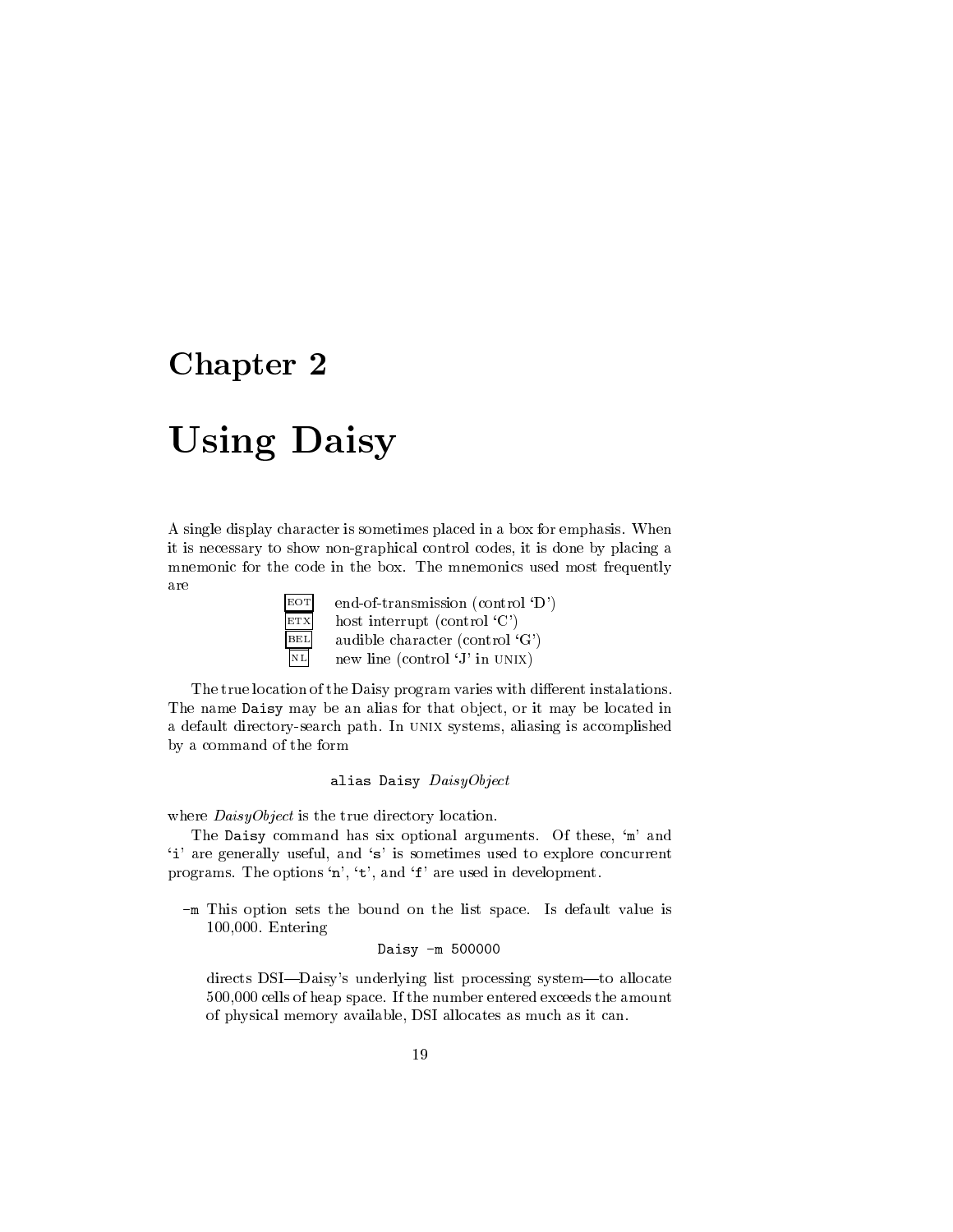-i This option names a source file to be taken as input before interaction begins. The default is a fixed file called Daisy.d. Announcements are sometimes posted on this file. Typing

Daisy -i FileName

initially directs input to the file  $FileName$ .

- -s This option sets the upper bound on the multitasking granularity. It should be followed byanumber beteen 1 and 255.
- -n This option sets the lower bound on the multitasking granularity. It should be followed byanumber beteen 1 and 255.
- -t This option sets levels and regions of implementation tracing. It is not used in programming
- -f This option names a file for tracing and diagnostic output. It is not used in programming

## 2.1 Invoking Daisy

Below is the display of an interactive session with Daisy. System utterences are shaded, and new-line characters occur as indicated by line breaks.

Daisy

```
Daisy (DSI V4R0(beta)) 5/26/92.
[#]
k EOT HDSI(002) 11/4/86
Ш
```
The symbol  $\blacksquare$  stands for the host's prompt; the Daisy command invokes Daisy. This program first issues a banner stating its version and release date. The first value displayed is  $[$ #]; it is the result of reading an empty file. The '-i' option is used to redirect initial input to a host file. Suppose that the file greetings contains the text

```
"Hello, there."
```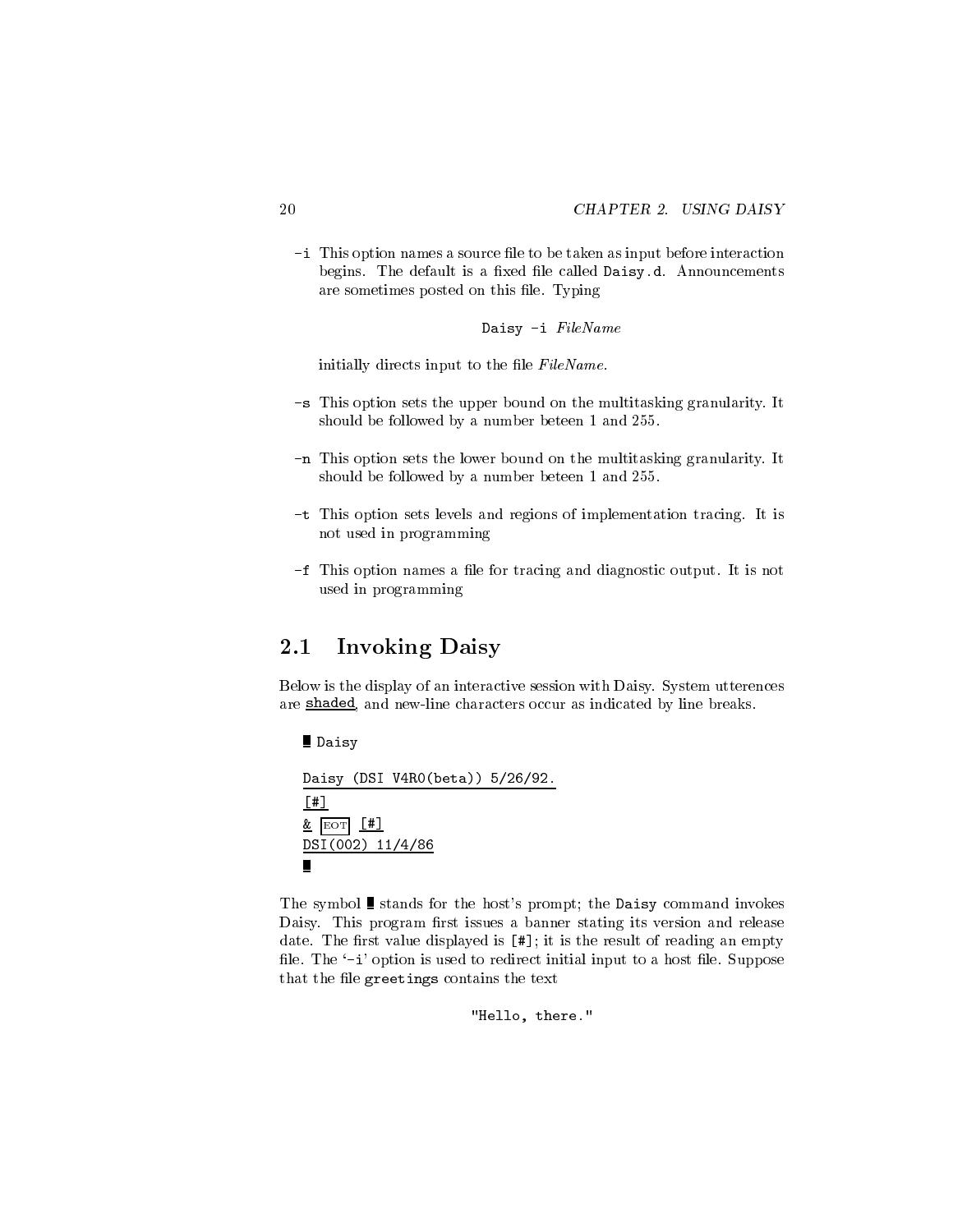#### 2.1. INVOKING DAISY

Directing initial input to this file is done like this:

```
Daisy greetings
Daisy (DSI V4R0(beta)) 5/26/92.
[Hello, there]
k \boxed{\text{eor}} \boxed{\text{#}}DSI(002) 11/4/86
\blacksquare&
```
The ampersand,  $\mathscr{X}$ , is Daisy's prompt. Once this prompt is raised, interaction with the Daisy interpreter is in progress. In both of the sessions above, the operator types the  $\boxed{\mathrm{EOT}}$  character in response to the first prompt. Daisy displays the list [#] and terminates.

The interactive interpreter produces a list of values corresponding to the expressions entered by the operator. This list is displayed on the operator's terminal screen, along with prompts and echoed input. The  $\overline{P}$  character terminates input, the interpreter's response is [#] because no expressions are entered by the operator. The one-element list  $[$   $\sharp$   $]$ —one might expect []-is due to properties of Daisy's scanning and parsing primitives. Here is another, longer Daisy session.

Daisy DSI(002) 11/4/86 [#] & 11  $[11]$ 121 -123321  $\equiv$   $\cup$   $\omega$ bus

& +121 -123321  $\equiv$   $\lfloor$  bub  $\lfloor$   $\rfloor$ [bus 5]  $k$  EOT  $l$ DSI(002) 11/4/86  $\blacksquare$ 

Let us again dissect the terminal's display; it has three interleaved parts. The operator has typed a sequence of expressions. These are incorporated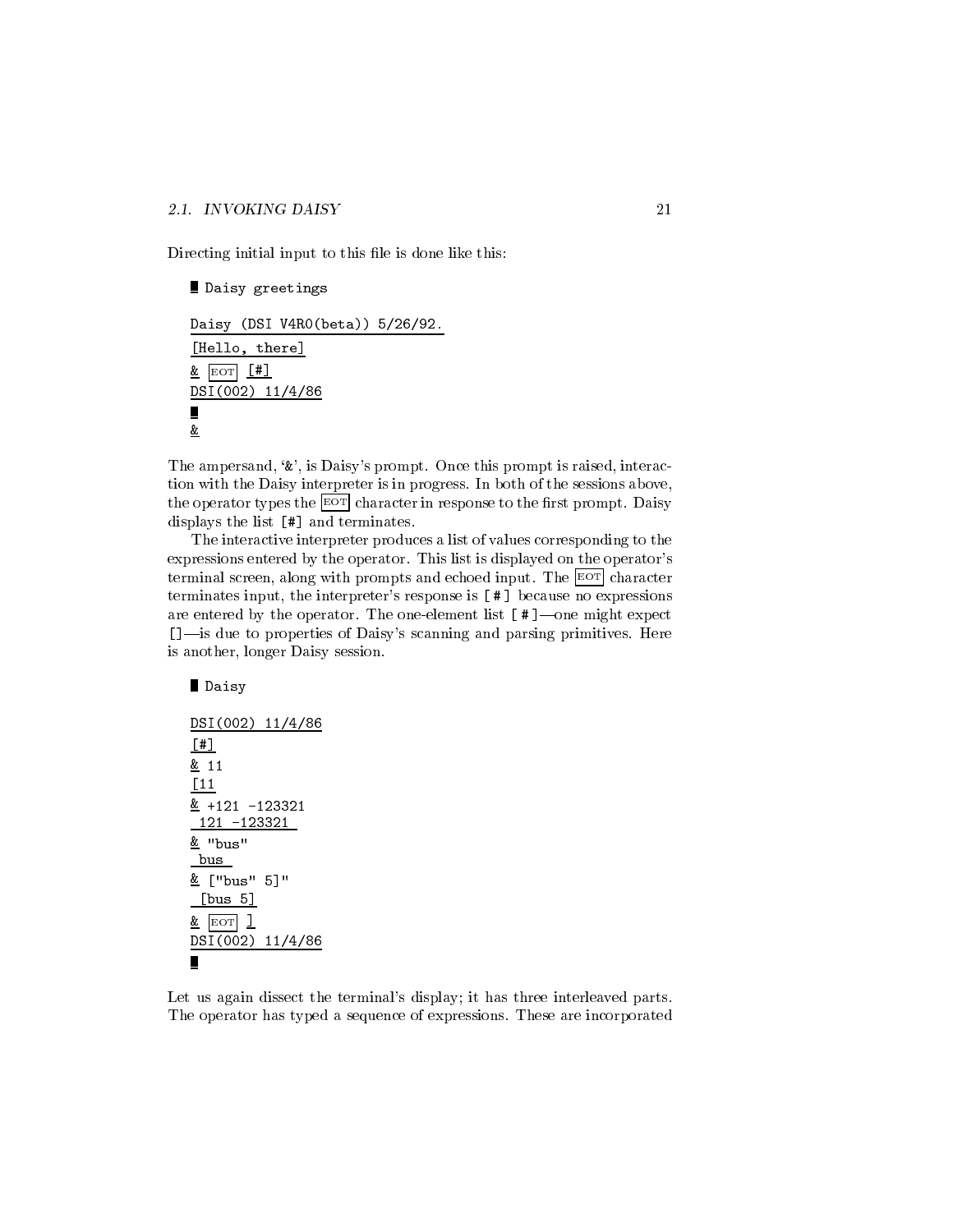in a list,

 $[11 \overline{NL} +121 -123321 \overline{NL}$  "bus"  $\overline{NL}$  ["bus" 5]  $\overline{NL}$ ]

There is no difference in representation between this "top level" list and list expression ["bus" 5] it contains. Evaluation of this list's elements yields

 $[11 \overline{NL} +121 -123321 \overline{NL}$  bus  $\overline{NL}$  [bus 5]  $\overline{NL}$ ]

Finally, there is a sequence of prompts raised by the terminal handler when input is expected.

These distinct character streams appear concurrently on the terminal screen. In particular, the first character issued by interactive Daisy is a  $\lbrack \rbrack$ after the operator's first new-line—it opens the list of interpreted values and the last character it issues is a closing `]'.

## 2.2 Getting Out of Daisy

To terminate an interactive session with Daisy, one normally types an endof-transmission character in response to Daisy's prompt. This is illustrated in the first examples above. Abnormal termination typically occurs in one of three ways. Daisy can exhaust its space of available cells; interpretation may diverge, or fall into a loop; the operator may displayed an nonterminating answer.

In the fragment below, the operator asks for the value of "X, where  $X = X + 1$ ." This is a divergent expression.

 $\blacksquare$  rec: [  $\kappa$  inc:  $\kappa$   $\lrcorner$ point down, do -- no free space Memory Dump [`y']? Exit DSI(002) 11/4/86

To the memory-dump query, the operator types a new-line (or anything but 'y') to say "No." The DSI system issues a  $\overline{\text{BEL}}$  character each time it invokes storage reclamation. On most terminals, this character produces a sound. Below, the operator tests whether the literal X is an element of the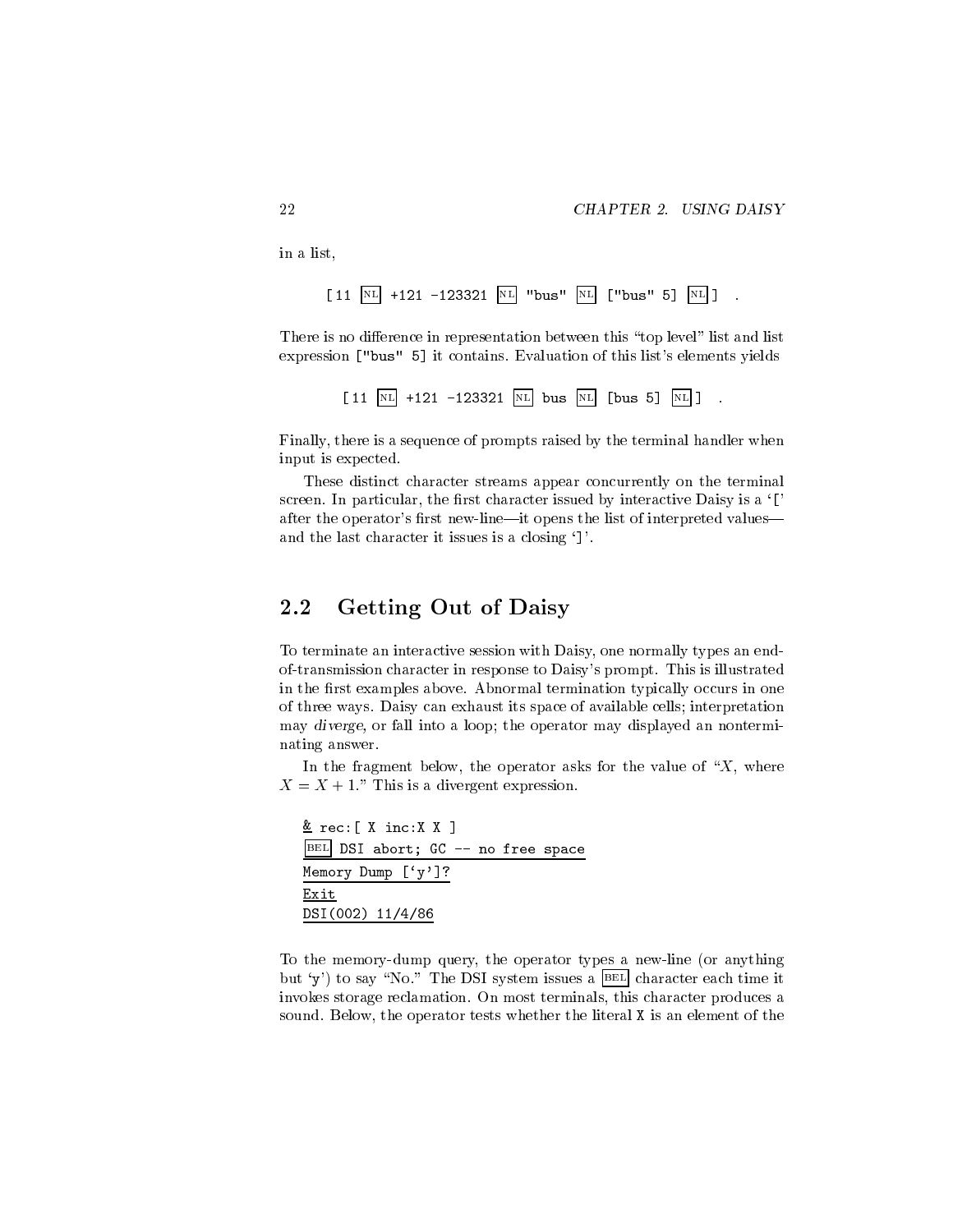nonterminating list  $[0 \ 1 \ 2 \ \cdots]$ .

& in?:[ "X" & rec:[ N [0 ! [add\*]:[[1\*] N]] N ] & ] BEL BEL BEL BEL ETX 

The storage consumed in interpretating this divergent expression is all recycled. The succession of **BEL** signals would continue indefinately, but the operator types the host's interrupt, ETX , to kill the Daisy program. Control resumes at the host command level.

There are divergent expressions that consume no storage. An example is in?:[ "X" [0\*] ], which tests for the presence of the literal X in a cyclic list of zeros.

$$
\begin{array}{ll}\n\text{\& in?}: \text{[ "X" [0 *] ]} \\
-mothing-happens \quad \boxed{\text{ETX}} \\
\end{array}
$$

Interruption is also the only recourse when Daisy is asked to display a nonterminating structure. Below, the operator asks for an unending list of zeros and ones, and must interrupt to regain control.

| [01010101010101010101010101      | $\underline{\&}$ rec: [ L [O 1 ! L ] L ] |  |  |  |  |  |  |  |  |  |  |  |  |  |
|----------------------------------|------------------------------------------|--|--|--|--|--|--|--|--|--|--|--|--|--|
| 01010101010101010101010101       |                                          |  |  |  |  |  |  |  |  |  |  |  |  |  |
| $0$ 1 0 1 0 $\boxed{\text{ETX}}$ |                                          |  |  |  |  |  |  |  |  |  |  |  |  |  |
|                                  |                                          |  |  |  |  |  |  |  |  |  |  |  |  |  |

# 2.3 Input and Output

The Daisy expression

evlst:prsis:scnis:dski:File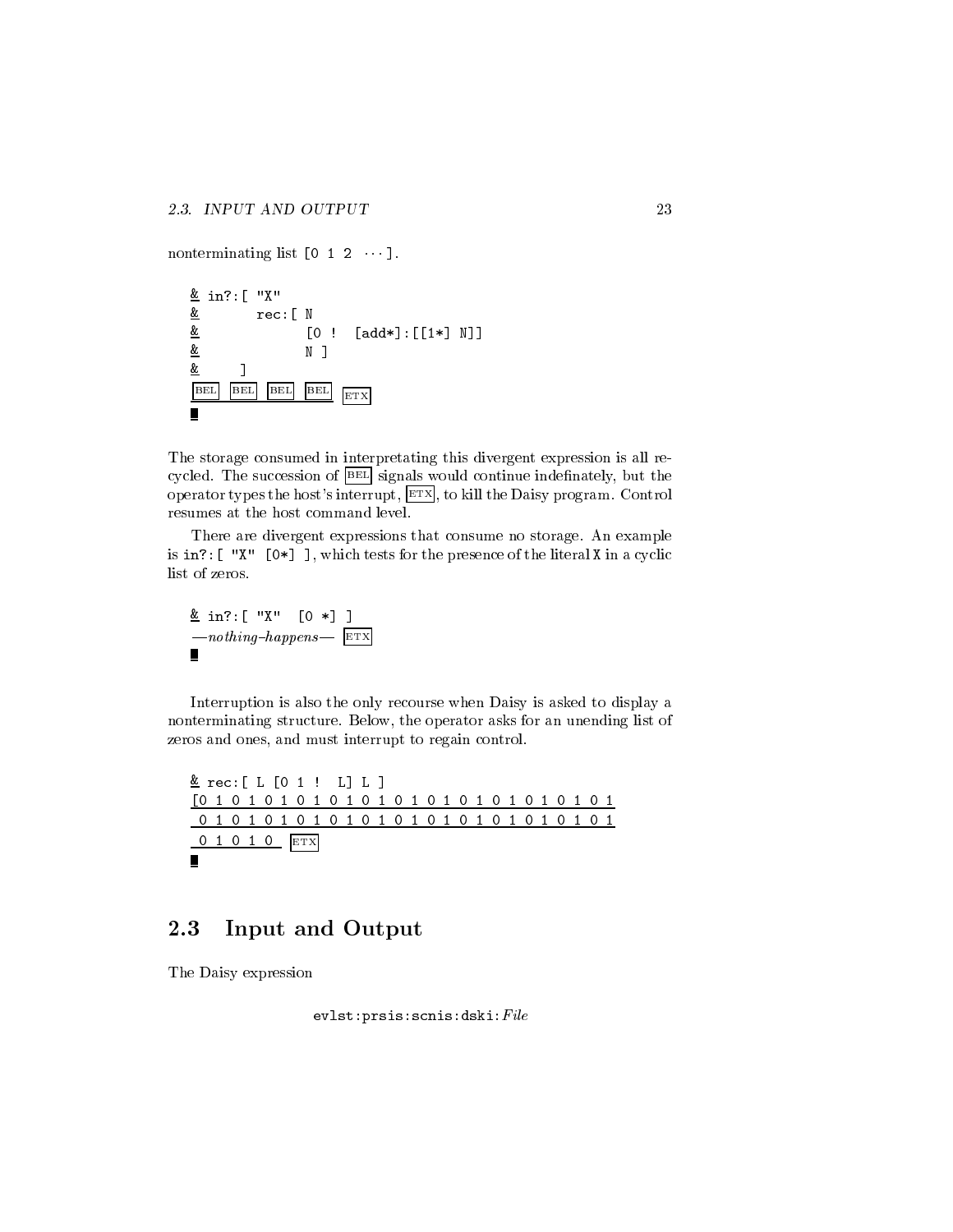reads a Daisy source file. File is a literal that spells the name of a host text file. Suppose the file defns contains the following text.

```
idy = \hat{ } \cdot \, \cdot \, x | An identity function
xps = [idy *] | Transposes rectangular structure
                    |
EX0 = \hat{C}[[a b c] | For testing.
        [d e f] |
```
Below, this file is read by the operator.

Daisy

```
DSI(002) 11/4/86
[#]
= evist. xparses: scans: aski: aerns[[idyxps
EX0
\mathbf{1}\blacksquare EXO
[[a b c] [d e f]]
= \Delta \nu \sigma \cdot \Delta \nu \sqrt{2}[a d] [b e] [c f]]&
```
The result of the first expression, the list



reflects three assignments—the value of an assignment command being literal assigned. The following file, call it initial, is popular.

Load = \File. evlst:pris:scnis:dski:File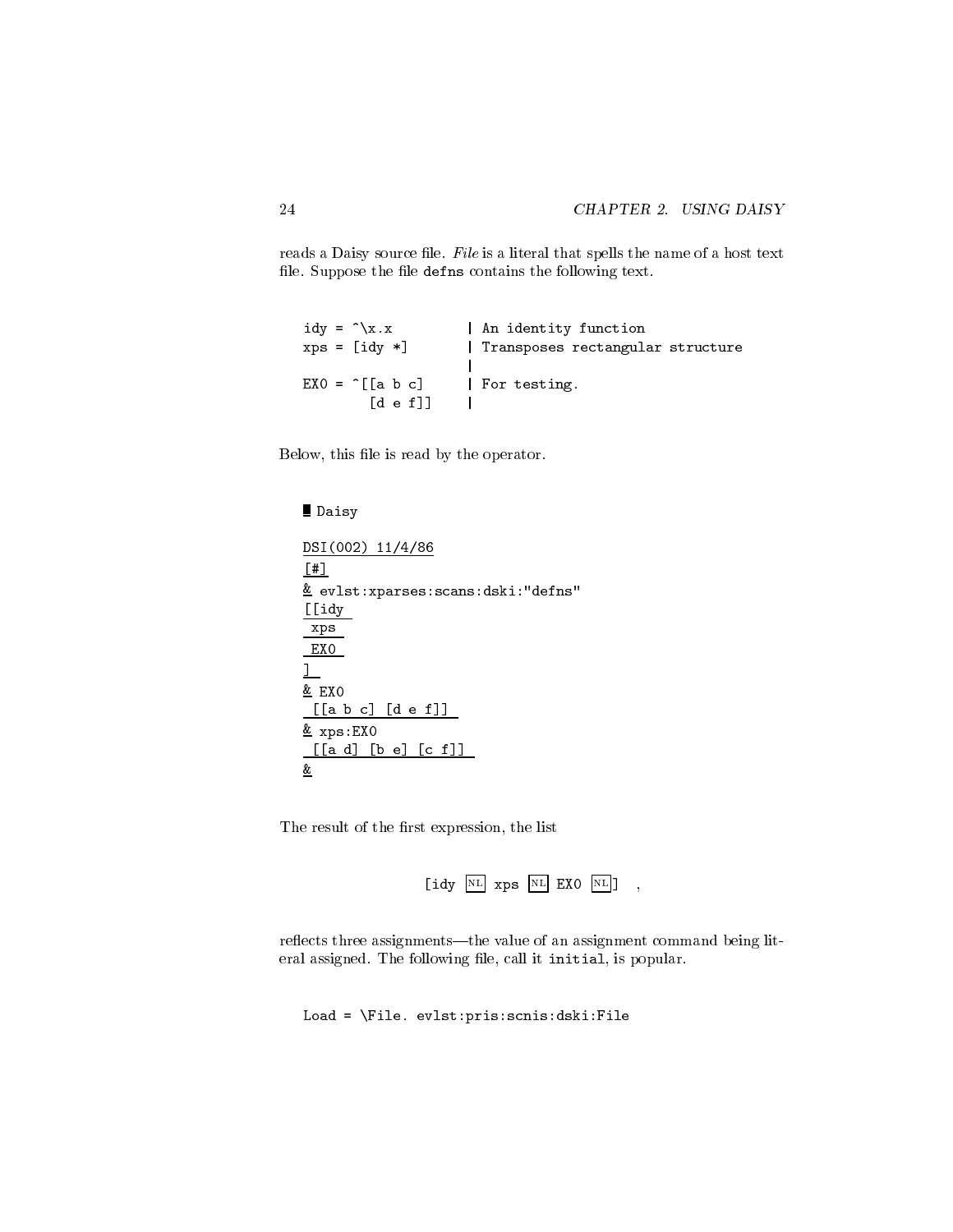This defines Load to be a function that loads a Daisy file; thus, it saves a little typing:

Daisy -i initial

DSI(002) 11/4/86 [Load]  $=$  Load:  $\alpha$  define [[idy xps EX0  $\perp$ &

In Daisy's logical view, a file is a list. Suppose the file showme contains the following text.

[16 ["red" "trucks"]]

The dski operation creates a list of characters corresponding to the text in a host file.

&dski:"showme" [[ 1 6 [ " r e d " " t r u c k s " ] ] ]

Each element of this list is a literal atom, with a single-character display name. Included in the list are any spaces and new-lines that occur in the showme file. The space characters,  $\omega$  don't appear in the actual display. The '1' and '6' are literal characters, not numerals.

The scans operation builds a list of atoms and literal quotations from a list of characters. For instance, the character sequence [ " r e d " ] is incorporated as a quotation  $\mathbf{r}$  , and  $\mathbf{r}$  is in-direct  $\mathbf{r}$  , and  $\mathbf{r}$  is in-direct incorporated as the numeral  $[\cdots 16 \cdots]$ .

 $\le$  scans. dski. showme [[ 16 [ "red" "trucks" ] ]  $\perp$ 

Other elements of the atom-list are character symbols  $\boxed{[}$  and  $\boxed{]}$  and  $\boxed{N}$ , of meaning in parsing. The resulting list, then, is

 $\begin{bmatrix} \begin{bmatrix} \end{bmatrix}$  16  $\begin{bmatrix} \end{bmatrix}$  "red" "trucks"  $\begin{bmatrix} \end{bmatrix}$   $\begin{bmatrix} \end{bmatrix}$   $\begin{bmatrix} \overline{\text{NL}} \end{bmatrix}$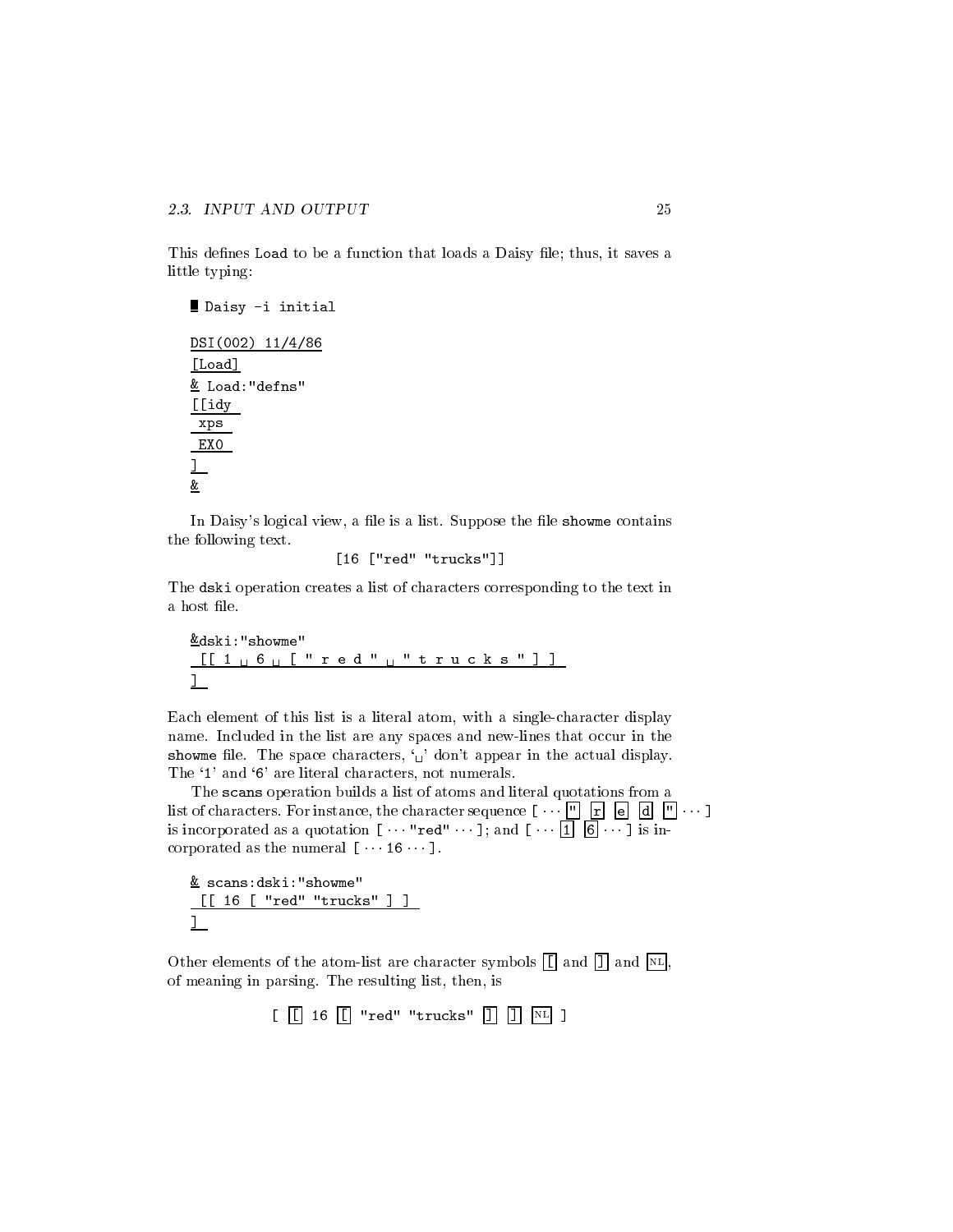The xparses operation builds a list of expressions from the atoms:

 $\cong$  aparses.scans.aski. showme [[16 ["red" "trucks"]]  $\mathbf{J}$ 

The result above is a two-element list, containing a list expression and a new-line character. The evlst operation takes an expression-list and returns of list of values.

```
\equiv eviso.xparses.scans.aski. showmers
[[16 [red trucks]]
\mathbf{J}
```
The value list also includes a new-line.

The console operation establishes a kind of channel to the operator's key board, producing a list of literal characters corresponding to the operator's key strokes. In other respects, it is just like dski. Its argument is a literal prompt, which is displayed when input is expected. Usually, once the prompt is raised, the host retains control until the next new-line is entered. Console terminates its list where the operator enters an  $E^{\text{OT}}$ . In the following fragment, xparses develops a sequence of atoms from key board input.

```
= \frac{1}{2} \frac{1}{2} \frac{1}{2} \frac{1}{2} \frac{1}{2} \frac{1}{2} \frac{1}{2} \frac{1}{2} \frac{1}{2} \frac{1}{2} \frac{1}{2} \frac{1}{2} \frac{1}{2} \frac{1}{2} \frac{1}{2} \frac{1}{2} \frac{1}{2} \frac{1}{2} \frac{1}{2} \frac{1}{2} \frac{1}{2} \frac{1}{2[?? She tried and she tried
She tried and she tried
put her wheels would het durin
but her wheels would not turn
\overline{??} EOT
```
The dsko operation places text on a host file. It expects a list  $[FileName\; Characteristics]$ , whose first element, a literal, names the output file and whose second element, a list of characters, is the text to be placed there. The expression

dsko:["there" ["A" "B" "D"]]

has places the text ABC on a file named there. The value [] is returned after all the text has been written, at which time, the file is also closed.

The screen operation is like dsko, except that it displays text on the operator's terminal. For instance,

```
\ge beleem: [ \mu B \ge ]
ABC[]
&
```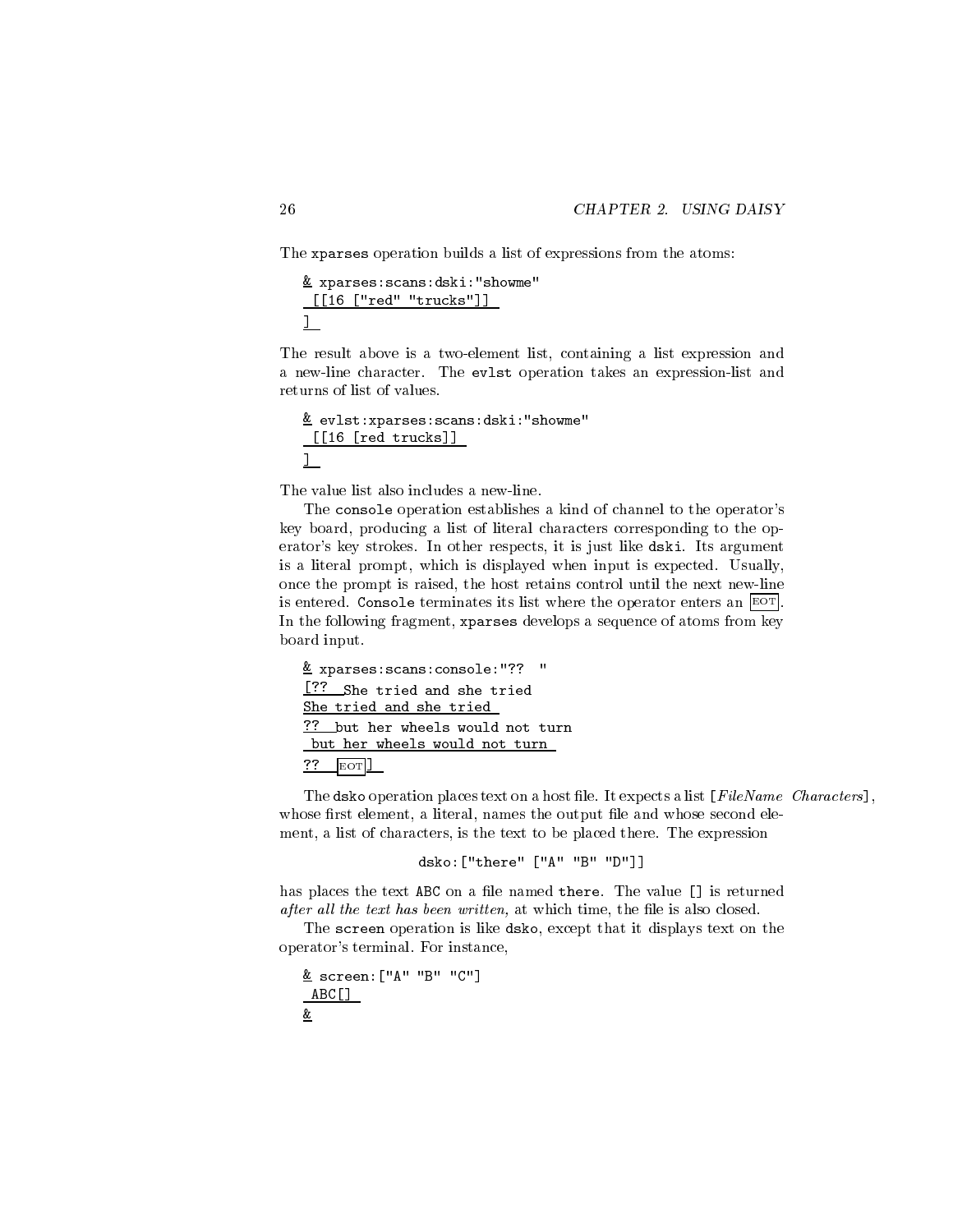Here, screen displays the text ABC and then returns [].

The text arguments to dsko and screen must be character lists, such as those created by dski and console. The issue operation takes an arbitrary structure and expands it to a stream of characters.

```
\equiv issue.[ \cup identified in \Box[[ t r a c k _1 1 7 ]]
&
```
Issue's result is the list



including the list delimiter characters `[' and `]'.

Beginning programmers often resort to screen and dsko to achieve output. However, since file output and screen display are effects, their casual use is not regarded as applicative style. At the same time, good applicative methods for input and output are not well understood and continue to be a subject of language research. The example below is not offered as an example of good style. The expression entered by the operator creates two concurrent instances of output to the screen.

```
\geq Daisy \geq[#]
[& set:[screen:issue:"IS THERE AN ECHO IN HERE?"
\equiv screen:consore: ...
[??_{\text{hello}}IhSe lTlHoE
??out
RoEut
A??there
tN heECreHO
?? EOT IN HERE? [] []]
```
The command argument " $-s$  2" lowers the multitasking granularity, in order to exaggerate the effect. Two applications of screen are placed in a multiset. The value of the expression is the list [[] []], but neither instance of screen returns its [] until it has displayed all its text. The first screen displays the characters of a literal produced by issue. The second screen echos console input to the prompt "??". The display effects overlap as an order is developed for the multiset.

About the same effect would appear on a file if dsko were used in place of screen.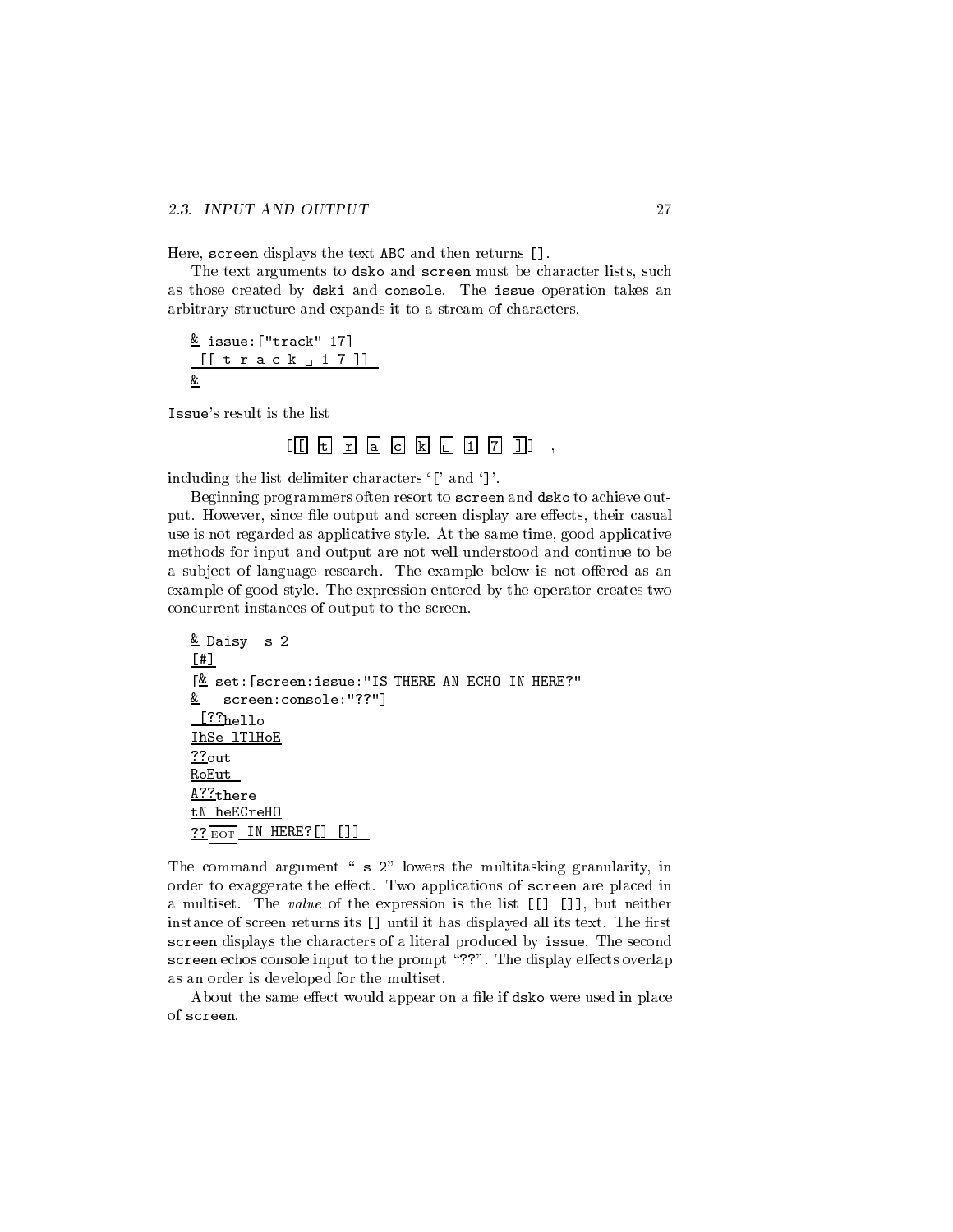## **Errors**

Below, the operator enters an erroneous expression

 $\equiv$  casecable  $\equiv$ |ubi:taxicab| &

What appears as  $|$ ubi:taxicab $|$  is an error-value, or erron. It says, "The identifier taxicab is unbound." The occurance of an error does not trap to top level or anything like that; the erron merely records the occurance. In the fragment below, an error occurs within a list expression.

$$
\frac{\underline{\&} \quad [\text{inc}: \mathbb{N} \text{ "cars"}]}{[\text{lnn0/ubi}: \mathbb{N} \mid \text{ cars}]}
$$

The prefix 'nn0' says "A nonnumeric operand;" inc expects a numeral. The  $\prime$  might be read as "due to," so the whole message is "A nonnumeric operand, due to an unbound identifier, N." Error messages are built from a fixed set of message fragments, explained in [the section about Errons].

Daisy's parsing operation develops its own system of error messages. These are abbreviated explanations of where parsing fails. The examples below illustrate some effects of syntax errors during interaction.

$$
\frac{\& [1 2 3] \n|val/[nnn@']'|}{\& [A.B] \n|val/.. [i@'.'] |ubi:B| \n|val/@']'|}{\&
$$

Here is what happens: first, parsing builds a list from the key board input. The list, if displayed, would appear as

```
[ |\langle nnn@^{\prime}| \rangle | \over |NL| | \cdot |L| @^{\prime} \cdot \rangle | B | @^{\prime} \cdot \rangle | \over |NL| \cdots ]
```
The operator first enters an unbalanced list expression. The message

```
|[nnn@`]'|
```
says that  $(1)$  the parser recognizes an openning '[', followed by three numerals, indicated by 'nnn'. The suffix  $Q'$ ]' indicates that parsing fails at the character `]'.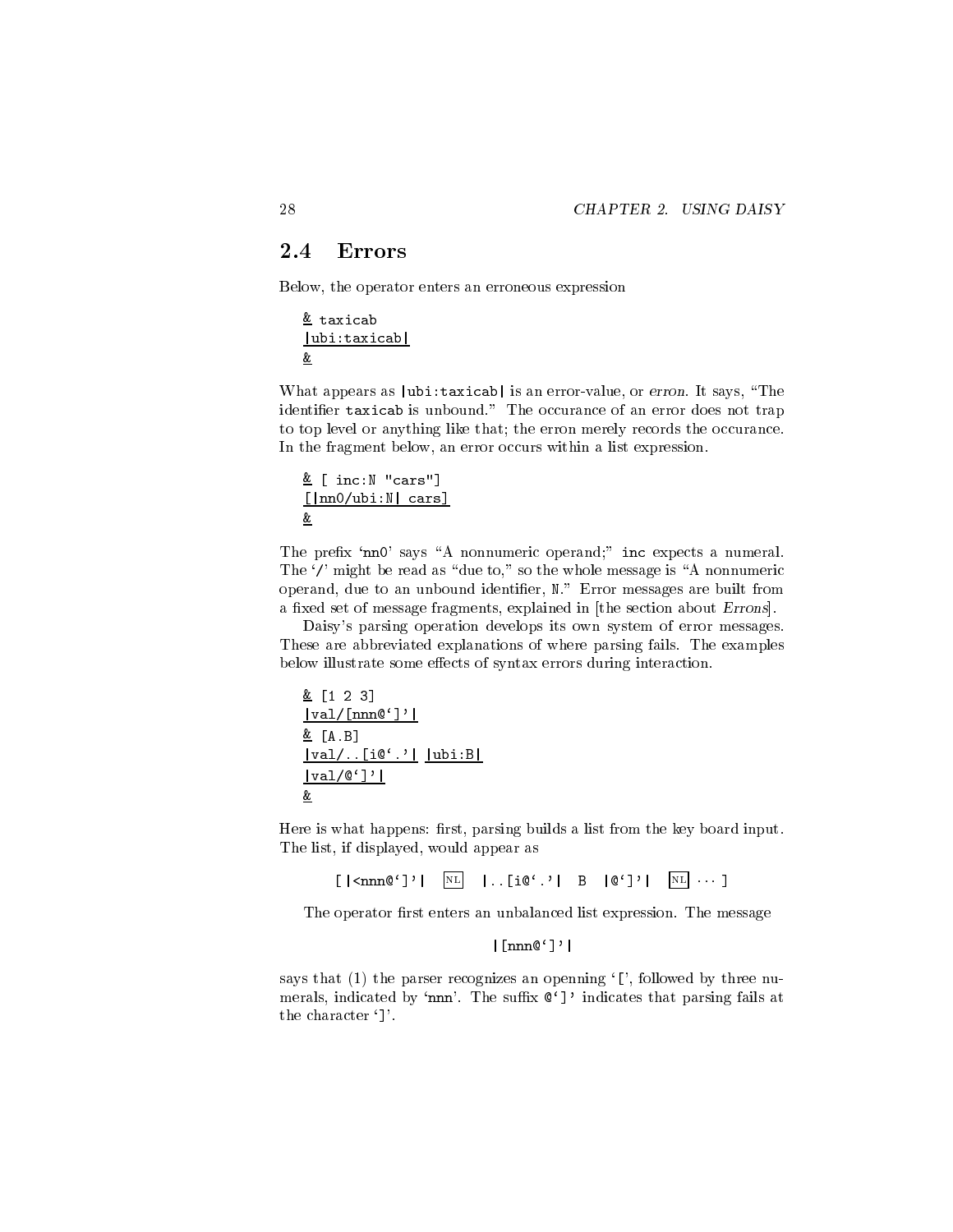#### 2.4. ERRORS

Parsing always resumes just beyond the detected syntax error with no attempt at recovery. Next, the operator enters a new-line and then types [a.b]. This leads to a sequence of three values. The first,

$$
|\ldots \text{[ie'}.'|\quad ,
$$

indicates that parsing failed at a '.' after noting an openning '[' and one literal (indicated by the 'i').

Parsing resumes after the period, to produce the literal B.

After the `B' parsing fails again at the `]', now regarded as an unbalanced delimiter because of the intervening syntax error.

In turn, this list is evaluated to yield



The prefix 'val/' says that an attempt was made to evaluate the parser's errons. The third erron says that the successfully parsed literal B is unbound.

Daisy's treatment of errors is exploratory. Though an erron's text is occasionally illuminating, it is often enough just to see where an error arises. Most programmers say that they get their debugging clues from the suffix of an error message. This is particularly true for parsing errors, where the suffix shows the character at which the failure occurs. Here is a quiz: find the syntax error reported in the following Daisy session.

```
MapVector = \{F \; V\}.\equiv rec:[ [Hoo! HIM!]
& [ \ \cup [N : Ns]. [F : N : HELP : Ns]& \Ns. if:[ nil?:Ns [] LOOP:Ns ]
& ]]
|val/i=\l.i:[l[ff@`]'| |val/@`]'|&
&
```
Reading from the right, a `]' does not balance an opening `['. Here is the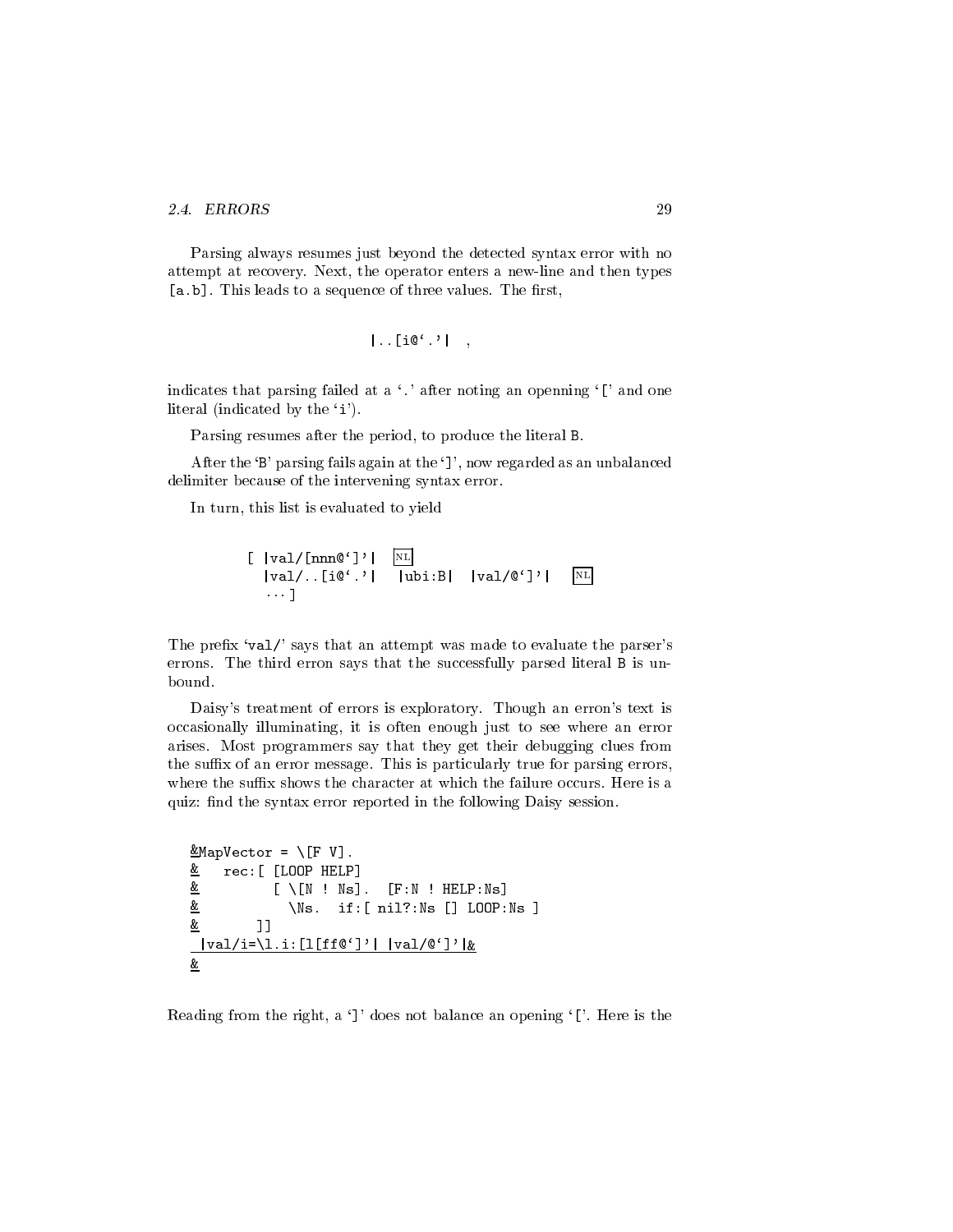correspondence between the first erron's text and the progress in parsing.



# 2.5 Queries

Diagnostic messages are sometimes issued by the underlying system. Most often seen are messages about host input/output status. In the example below, the operator mistakenly calls for input from a nonexistent file.

```
Daisy -i nonesuch
```

```
DSI(002) 11/4/86
query: [H] Can't put in.
|scn/dvc/|
&
```
The message

query: [H] Can't put in

reports the failure to open the nonesuch file. This message is output directly to the operator's terminal; it is not part of the interpreter's output. All such messages begin with the text 'query:' and may be ignored. The input failure is also recorded in the erron |scn/dvc|, which reports a scanning error, due the failure of a device handler.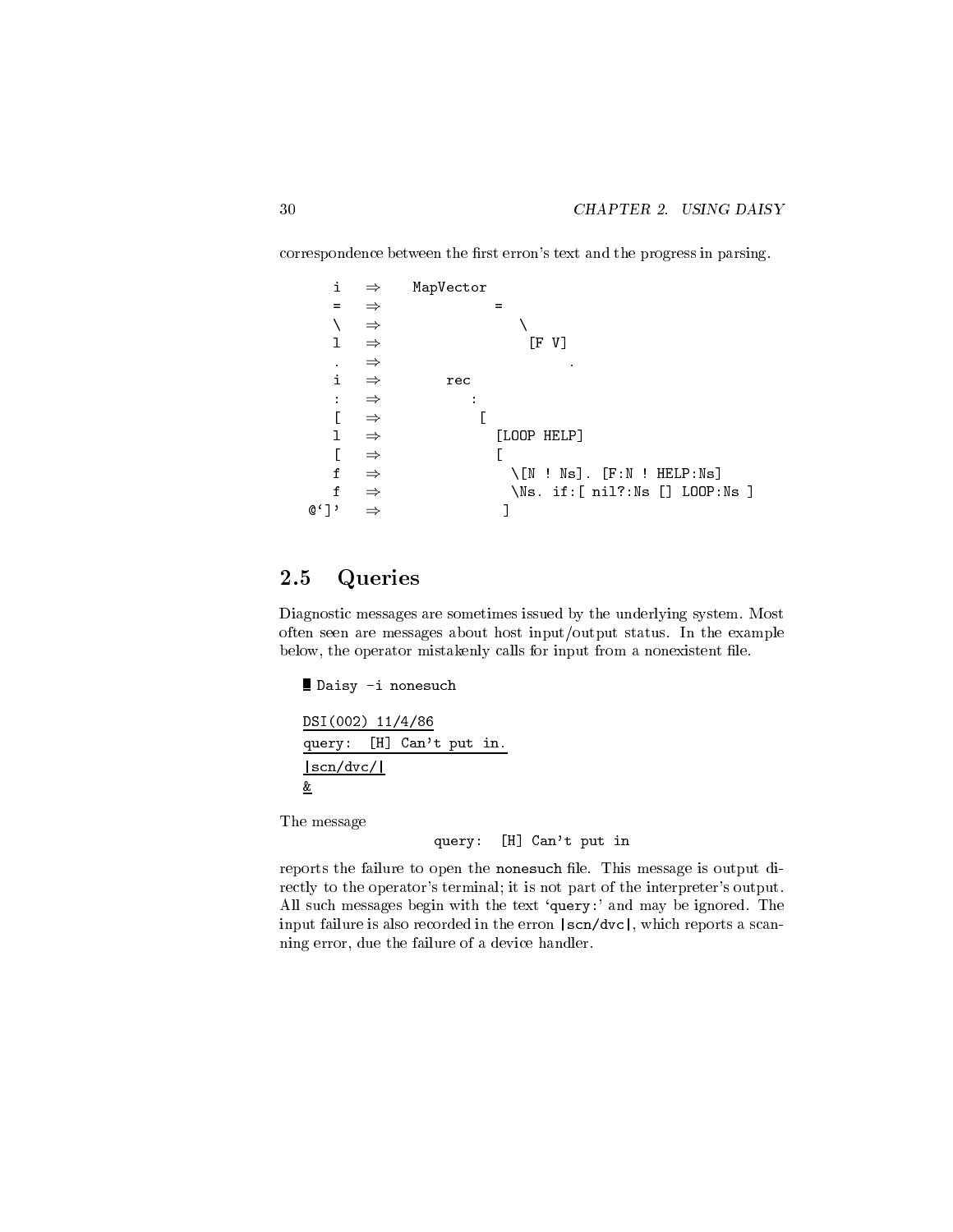# Chapter <sup>3</sup>

# Daisy operations

An operation is a primitive information-processing procedure provided by the Daisy interpreter, its underlying list-processing system, or the implementation host. Operations are grouped according what kinds of arguments they expect and results they produce. The convention used in describing operations gives the expected form of actual arguments and results. Here is an example, describing the add operation:

add : [ $\mathcal{N}_1$   $\mathcal{N}_2$ ]  $\longrightarrow \mathcal{N}_3$ 

Addition. Numeral  $\mathcal{N}_3$  represents the sum of numbers  $\mathcal{N}_1$  and  $\mathcal{N}_2$ ; that is,  $\mathcal{N}_3 = \mathcal{N}_1 + \mathcal{N}_2$ .

The first line states that an application of add expects the argument to be a list  $[N_1 \ N_2]$  of two numbers, and yields a number,  $N_3$ . This is followed by a brief description of add. The variables denote references to number objects. The clause " $\mathcal{N}_3 = \mathcal{N}_1+\mathcal{N}_2$ " is intuitive. The add operation sums binary fields in the objects  $\mathcal{N}_1$  and  $\mathcal{N}_2$  and places the result in a new object,  $\mathcal{N}_3$ .

Add is a binary arithmetic operation. Related operations are sub, mpy, div, rem, and, or, and xor. These are grouped in a subsection entitled Binary Arithmetic, whose introduction describes what properties they share. For example, none of these operations *requires* an argument of length two. If add is given a three-number list, it sums the first two.

### 3.0.1 Kinds of Values

Distinct variables are used for different kinds of values, according to the table below. These types are usually reiterated in descriptions. The variable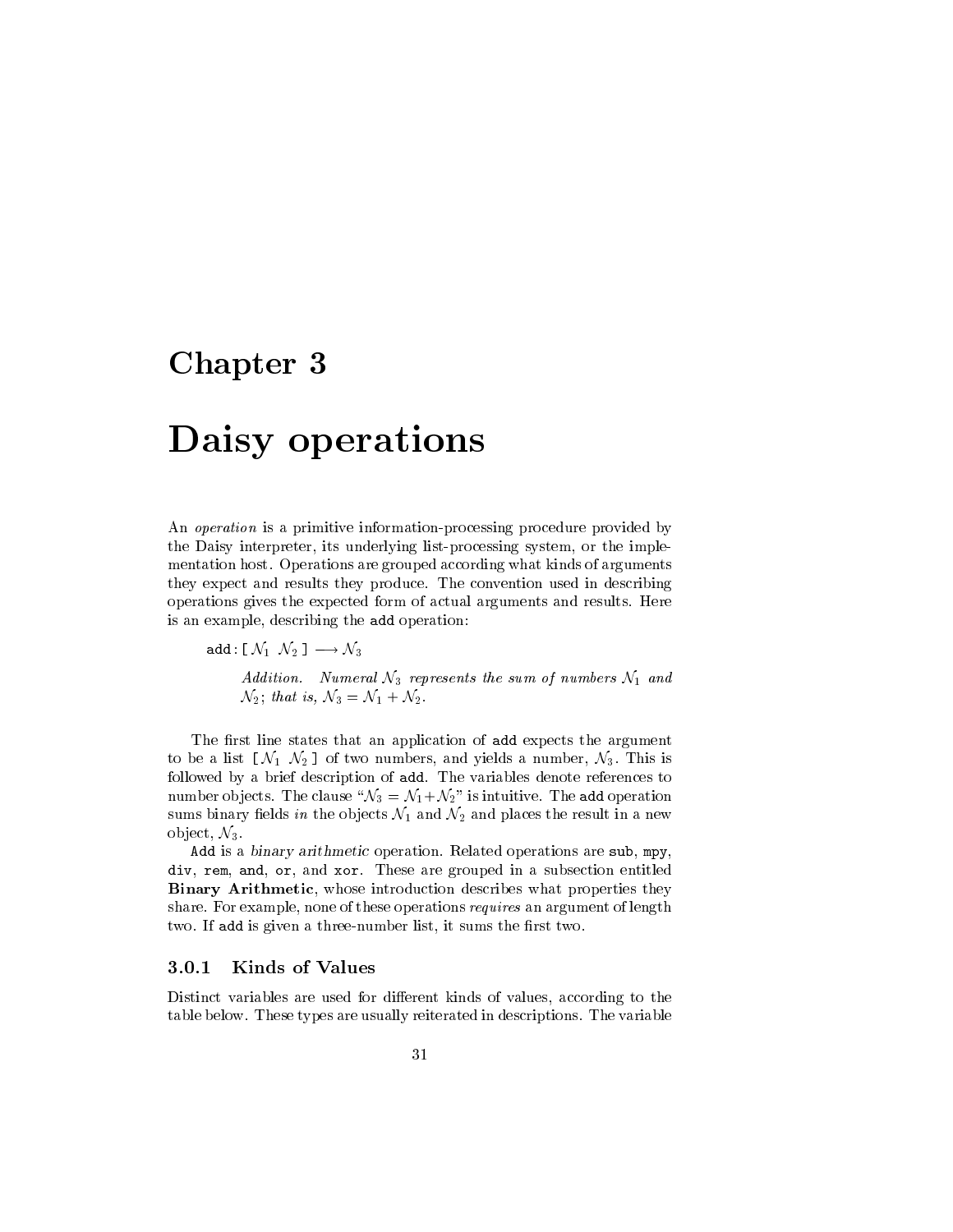$V$  is used for values of arbitrary structure or kind.

| Types in descriptors                 |                                                                                                                                                                 |
|--------------------------------------|-----------------------------------------------------------------------------------------------------------------------------------------------------------------|
| $\beta$ – T or $\lceil \cdot \rceil$ |                                                                                                                                                                 |
|                                      | $\mathcal{N}$ - a numeral $\mathcal{L}$ - a list $\mathcal{C}$ - a character<br>$\mathcal{I}$ - a literal $\mathcal{A}$ - an atom $\mathcal{E}$ - an expression |
| $\mathcal{V}$ – a value              |                                                                                                                                                                 |

An atom can be a directive, a number, or a literal. Nil is also an atom.

A *character*  $C$  is just a literal with a single-character print name. A box (e.g.  $\Delta$ ,  $\mathbb{R}$ ,  $\mathbb{R}$ , etc.) is often used to emphasize characters. The boxes contain mnemonics when the character is not a display code.

A uniform list of indefinate length is indicated by  $[\mathcal{V}_0 \cdots \mathcal{V}_n]$  or [ $V_0$   $V_1$   $\cdots$  ]. The latter objects are sometimes called *streams*.

### 3.0.2 Ob jects

Daisy's underlying list processing system maintains a heap of uniformly sized cells in three formats. A cell can hold zero, one, or two citations; the rest of the cell is binary data. A citation



has a one of seven distinct tags and also holds a reference to an object (unless it is a directive; see below). A nullary cell looks like



The shading indicates binary data. Daisy does not use this kind of cell [as of release 4]. A unary cell looks like



The tag 'N' indicates a unary cell citation. The cited object represents a Daisy numbers. What appears as 42 is a citation to a cell holding the binary representation of the constant 42. A number's tail-citation is a constant, void.

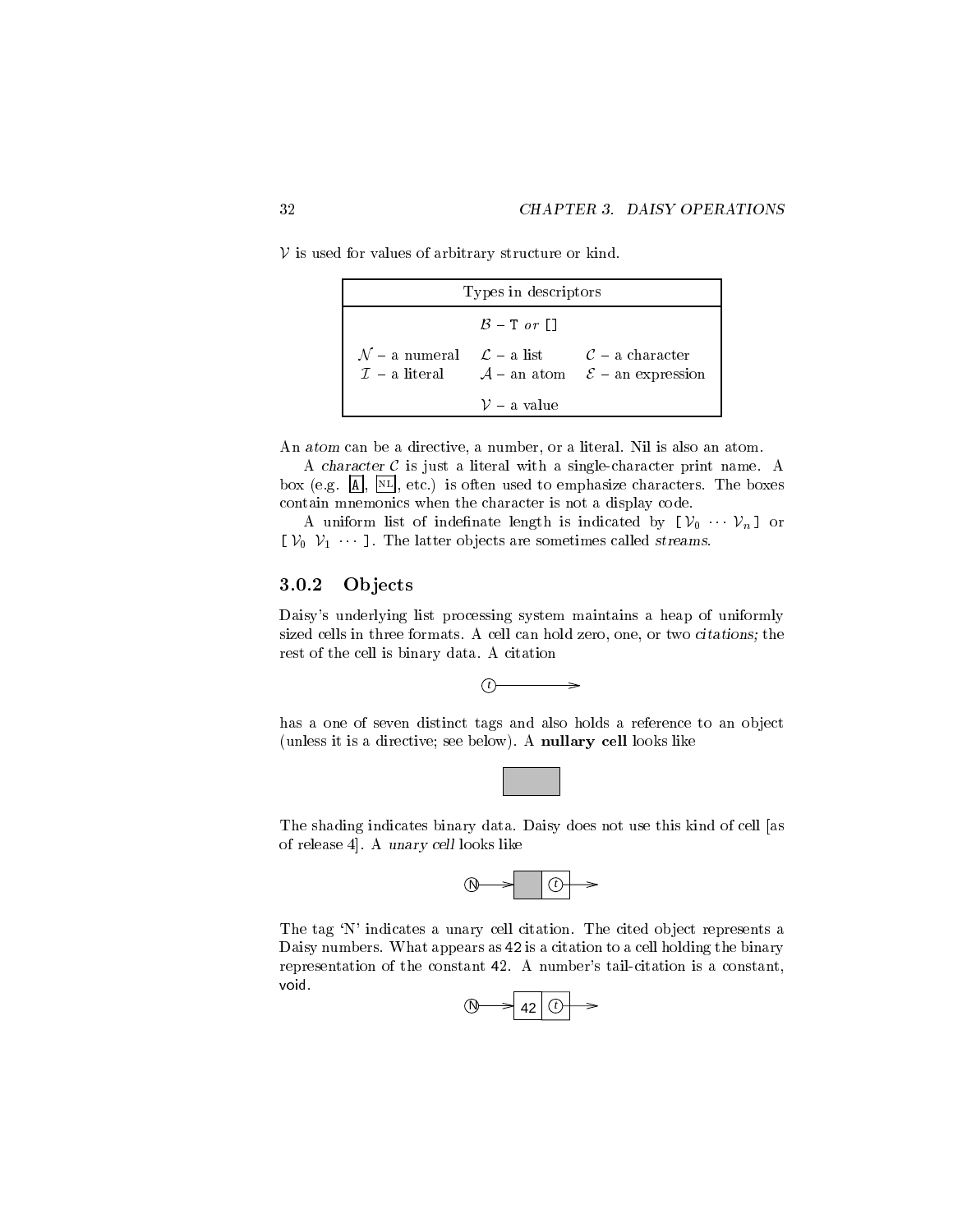The tag 'E' also indicates a unary cell citation. The cited object represents an erron, or error-value, whose binary content is usually a sequence of character codes.

$$
\bigoplus \longrightarrow a \mid b \mid c \mid d \mid \bigcirc \longrightarrow
$$

Hence, objects of this kind are depicted as A binary cell contains two citations,

|--|

and represent Daisy's composite structures. Four tags, 'I' (identifier), 'L' (list), `A' (application), and `F' (function), cite binary cells. The cell

|--|--|--|

represents an identifier object, a list object, an application object, or a function object, depending only on the tag  $t$  in the citation. There can be differenly tagged citations to the same object.

Nil is an identifier object. It's head, hsh, has the structure of a literal, and thus appears as '#'; but hsh is distinct from the literal  $|\#|$ .



A directive is a citation whose content is binary data, and not the address of an ob ject. The tag `D' indicates a directive. indicates that the content of the citation is binary data and not the address of another cell. A binary cell whose head is a directive looks like this

| I |  |
|---|--|
|---|--|

The constant void in the tail-field of a number is a directive.

## 3.0.3 Attributes of Operations

There are three entities that can be associated with every operation, a name, an encoding, and an implementation. The encoding is a directive,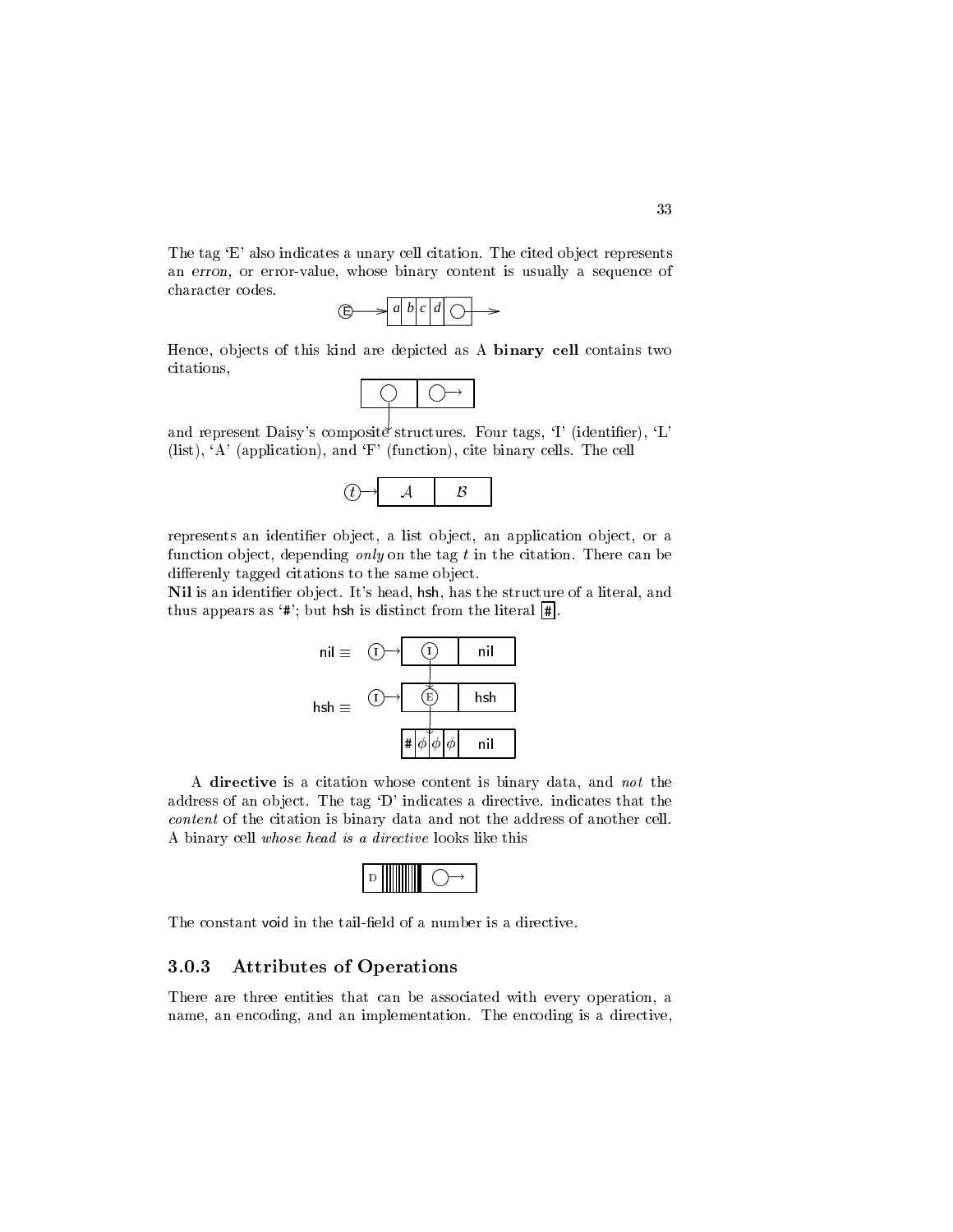used in interpretation to transfer control to the program segment that implements the operation. Operation's names are established by assigning the appropriate directive to a literal identifier. For example, there is a procedure that, given a list of two numbers, creates the number representing their sum. This procedure is invoked by the interpreter when it applies the addition directive, add. Should this constant be displayed, it appears as some number with a  $\cdot$ . prefix (e.g. .72). Initially, add is assigned (i.e. globally bound) to the literal add. The assignment establishes a structure

$$
\mathcal{I} \equiv \textcircled{1} \rightarrow \textcircled{E} \quad \text{add}
$$
\n
$$
\boxed{a \mid d \mid a \mid \phi} \quad \text{nil}
$$

Where  $\mathcal I$  is the unique instance of add in the list space.

#### 3.0.4 Tests

Values  $\beta$  are the results of tests. The notion of a test is that it answers a question about its argument. Tests are used in conditional expressions to select among alternative; however, the if-operation accepts any value in the position of a test. The value [] is interpreted as false. Anything else is interpreted as true. Hence, any expression can serve for predication. Daisy's test-operations return the literal T when their answer is affirmative.

### 3.0.5 Arithmetic Operations

An arithmetic operation tests or manipulates numbers. Each number contains a 32-bit field of binary information, which is displayed as a signed integer using a two's complement interpretation. The variables  $\mathcal N$  denote cells containing a binary constants,

$$
\mathcal{N} \equiv \bigotimes \rightarrow \begin{array}{|c|c|} n & \text{void} \end{array}
$$

Host primitives are used to manipulate the field containing  $n$  within such cells. There is no provision for arithmetic overflow; the result is a number with a with a truncated binary value.

Arithmetic operations cannot be applied to non-numbers. Operand validation is shared by related operations; for instance, binary operations like add, sub, mpy, and div use the same validation routine. A validation error, produces a non-numeric-argument erron, but does not report which operation was to be applied.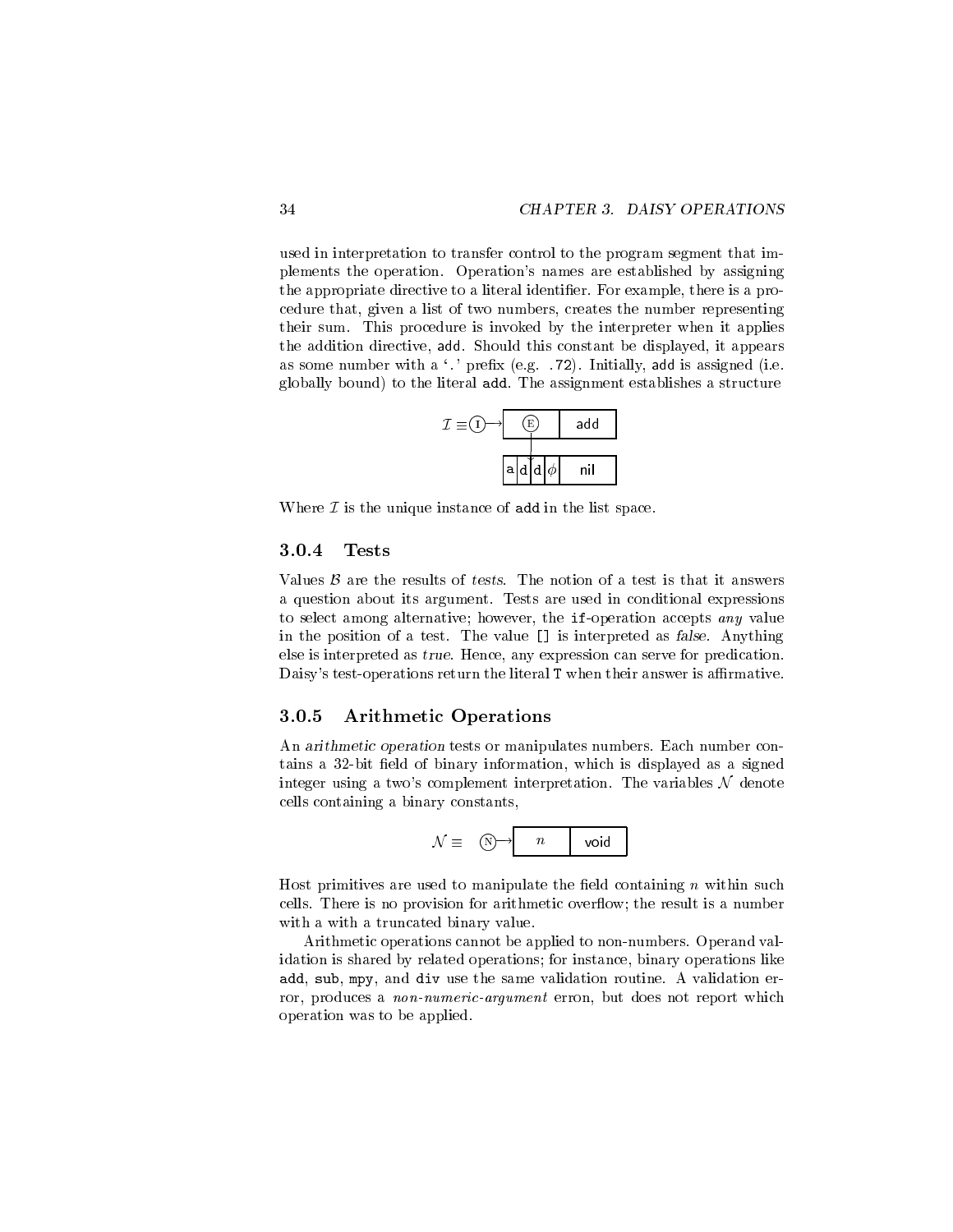#### 3.0.6 **Reference Operations**

Reference operations fall into three categories, although there is some overlap. The first has to do with the logical view of symbolic data in Daisy programming, which distinguishes atoms (literals and numbers) and composite lists.

## 3.0.7 Character Manipulation

A second set of reference operations is oriented toward text processing. Characters are not a special type, they are simply literals with the property of having a single-letter name. However, auxiliary information is associated with characters and used by the parsing and display operations. This collection of operations gives access to this information.

#### 3.0.8 Object Manipulation

This third set of reference operations directly addresses the underlying representation of Daisy ob jects. In particular, they provide means to build and explore program representations.

### 3.0.9 Interface Operations

An interface operation applies to the host input-output system, providing a translation between Daisy's logical view of a device as a list of characters and the host's representation as a buffer.

## 3.0.10 Special Operations

Operations, such as let, which invoke evaluation take the implicit environment as a oparand. In this sense, they are part of the Daisy language.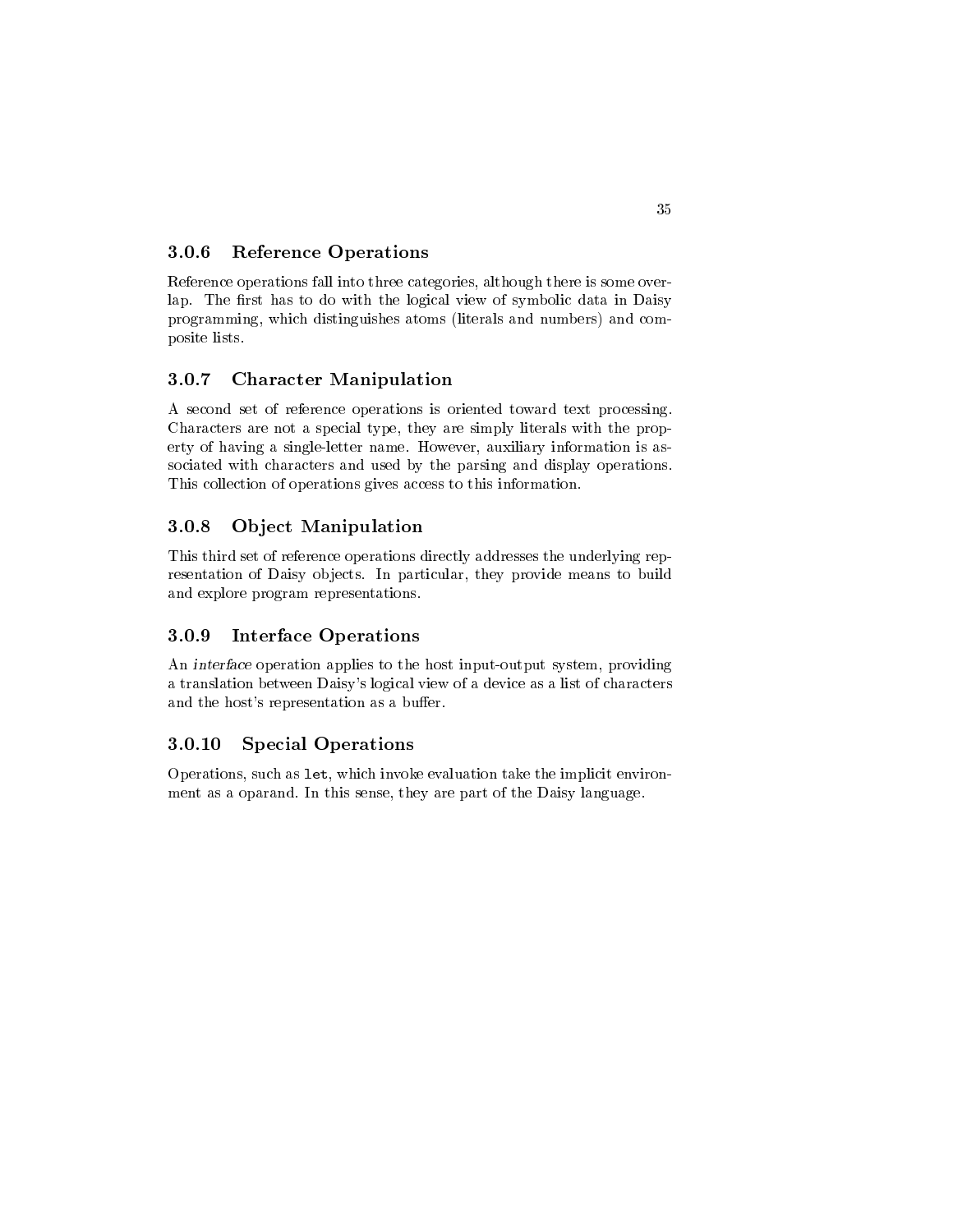# **Arithmetic Tests**

Each unary test expects a numeral as an argument; it the argument is not a numeral, the application is erroneous. In particular, the argument cannot be a list: zero?:<5> is erroneous and not merely false. The expression should be zero?:5.

The binary tests perform comparisons on the numeric fields in two numerals. The comparison operations expect lists whose first two elements are numerals. There is no further validation of argument structure. For example, each of the following expressions returns the same value:

eq?:<X Y> eq?:<X Y \*> eq?:<X Y Z> eq?:<X Y ! Z>

zero?:  $\mathcal{N} \longrightarrow \mathcal{B}$ 

Test for Zero. If N is 0 the result is true; otherwise it is [].

one? :  $\mathcal{N} \longrightarrow \mathcal{B}$ 

Test for One. If N is 1 the result is true; otherwise it is [].

 $neg? : \mathcal{N} \longrightarrow \mathcal{B}$ 

Test for negative. If  $N$  is negative the result is true; otherwise it is [].

 $pos? : \mathcal{N} \longrightarrow \mathcal{B}$ 

Test for positive. If  $N$  is non-negative the result is true; otherwise it is [].

|    | zero?: $\mathcal{N}$  one?: $\mathcal{N}$  neg?: $\mathcal{N}$  pos?: $\mathcal{N}$ |      |      |      |
|----|-------------------------------------------------------------------------------------|------|------|------|
| -2 |                                                                                     |      | true |      |
|    |                                                                                     |      | true |      |
|    | true                                                                                |      |      | true |
|    |                                                                                     | true |      | true |
| າ  |                                                                                     |      |      | true |

EXAMPLES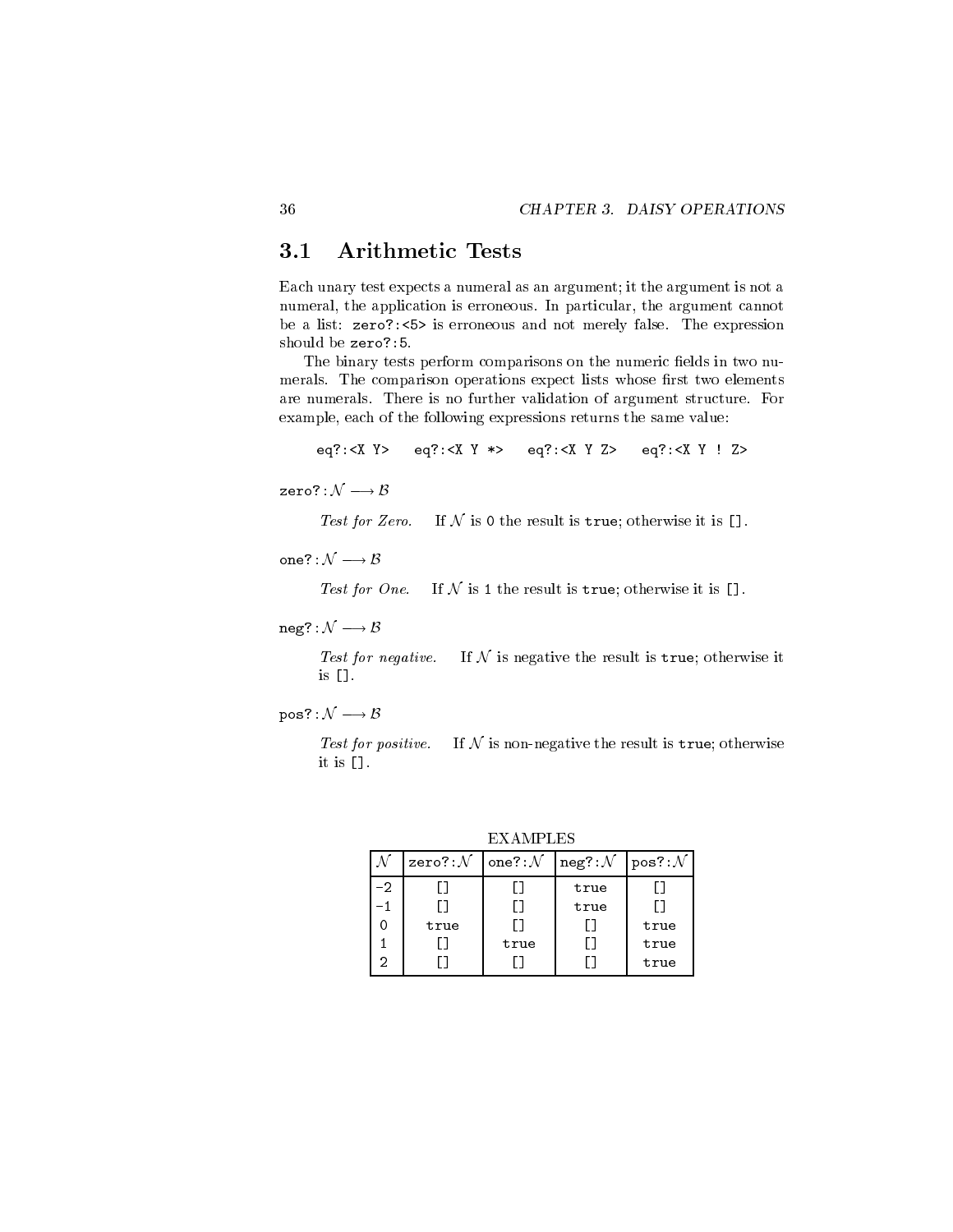1t? :  $[N_1 \ N_2] \longrightarrow B$ 

Less-than. If  $\mathcal{N}_1$  is less than  $\mathcal{N}_2$  the result is true; otherwise it is [].

le?:  $[N_1 \ N_2] \longrightarrow B$ 

At-most. If  $\mathcal{N}_1$  is less than or equal to  $\mathcal{N}_2$  the result is true; otherwise it is [].

eq?:  $[N_1 \ N_2] \longrightarrow B$ 

Numeric equality. If  $\mathcal{N}_1$  is numerically equal to  $\mathcal{N}_2$  the result is true; otherwise it is []. There is also an operation same?, which tests either reference or numeric equality.

ne?:  $[N_1 \ N_2] \longrightarrow B$ 

Numeric inequality. If  $\mathcal{N}_1$  is numerically unequal to  $\mathcal{N}_2$  the result is true; otherwise it is []; ne? inverts the eq? test.

ge? :  $[N_1 \ N_2] \longrightarrow B$ 

At-least. If  $\mathcal{N}_1$  is greater than or equal to  $\mathcal{N}_2$  the result is true; otherwise it is []; ge? inverts the le? test.

gt?:  $[N_1 \ N_2] \longrightarrow B$ 

Greater-than. If  $\mathcal{N}_1$  is greater than  $\mathcal{N}_2$  the result is true; otherwise it is []; gt? inverts the lt? test.

EXAMPLES

|       | $ $ lt?: $V$   le?: $V$   eq?: $V$   ne?: $V$   ge?: $V$   gt?: $V$ |      |      |      |      |      |
|-------|---------------------------------------------------------------------|------|------|------|------|------|
|       | $[0 1]$   true   true   $[]$                                        |      |      | true |      |      |
| [O O] |                                                                     | true | true |      | true |      |
| [1 0] |                                                                     |      |      | true | true | true |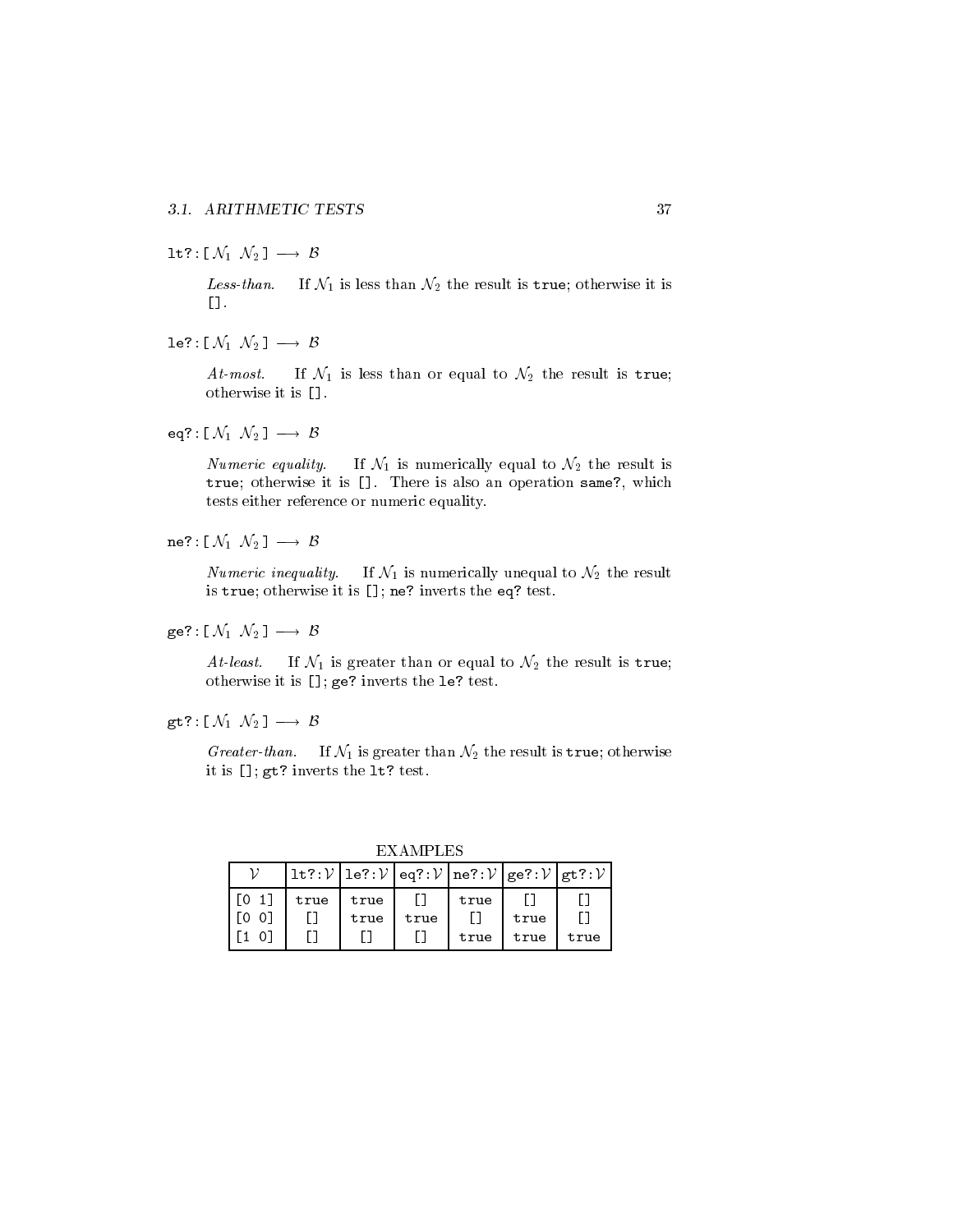#### Unary Arithmetic 3.2

These operation expects a single numeral; if the argument is not a numeral, the application is erroneous. In particular, the argument cannot be a lists. inc:[5] is erroneous; the expression should be inc?:5.

 $neg: \mathcal{N}_1 \longrightarrow \mathcal{N}_2$ 

*Negate.*  $\mathcal{N}_2$  represents the negation of  $\mathcal{N}_1$ ; that is  $\mathcal{N}_2 = -\mathcal{N}_1$ .

 $sgn : \mathcal{N} \longrightarrow -1$  or 1

Sign projection. If N is negative, the result is  $-1$ ; otherwise it is 1. In Daisy, sgn is  $(\N$ . if: [ neg?: N -1 1 ]).

 $inc : \mathcal{N}_1 \longrightarrow \mathcal{N}_2$ 

Increment.  $\mathcal{N}_2$  represents a number one greater  $\mathcal{N}_1$ ; that is  $\mathcal{N}_2 =$  $1 + \mathcal{N}_1$ . In Daisy, inc is (\N. add:[1 N]).

dcr :  $\mathcal{N}_1 \longrightarrow \mathcal{N}_2$ 

*Decrement.*  $\mathcal{N}_2$  represents a number one less than  $\mathcal{N}_1$ ; that is  $\mathcal{N}_2$  =  $\mathcal{N}_2 - 1$ . In Daisy, dcr is  $(\N$ . add: [-1 N]).

 $inv: \mathcal{N}_1 \longrightarrow \mathcal{N}_2$ 

*Invert.* The binary field in  $\mathcal{N}_2$  is the bit-wise complement of that in  $\mathcal{N}_1$ ; that is  $\mathcal{N}_2 = \overline{\mathcal{N}_1}$ .

The second column of examples below reflects the two's complement interpretation of binary fields used in Daisy's display primitives. An inverted binary zero is the two's complement representation of -1.

 $neg: \mathcal{N}$  inv: $\mathcal{N}$  inc: $\mathcal{N}$  dcr: $\mathcal{N}$  $5 - 5$  -5  $-6$  6  $-6$  6  $-6$  6  $-6$  6  $-6$  6  $-6$  6  $-6$  6  $-6$  6  $-6$  6  $-6$  6  $-6$  6  $-6$  6  $-6$  6  $-6$  6  $-6$  6  $-6$  6  $-6$  6  $-6$  6  $-6$  6  $-6$  6  $-6$  6  $-6$  6  $-6$  6  $-6$  6  $-6$  6  $-6$  6  $-6$  6  $-6$  6  $-6$  6  $-6$  6 -3 5  $\sim$  5  $\sim$  5  $\sim$  5  $\sim$  5  $\sim$  5  $\sim$  5  $\sim$  5  $\sim$  5  $\sim$  5  $\sim$  5  $\sim$  5  $\sim$  5  $\sim$  5  $\sim$  5  $\sim$  5  $\sim$  5  $\sim$  5  $\sim$  5  $\sim$  5  $\sim$  5  $\sim$  5  $\sim$  5  $\sim$  5  $\sim$  5  $\sim$  5  $\sim$  5  $\sim$  5  $\sim$  5  $\sim$  5  $\sim$  5  $\sim$  5  $\overline{0}$  $\mathbf 0$  $\mathbf{1}$ 0 0 -1 1 -1

EXAMPLES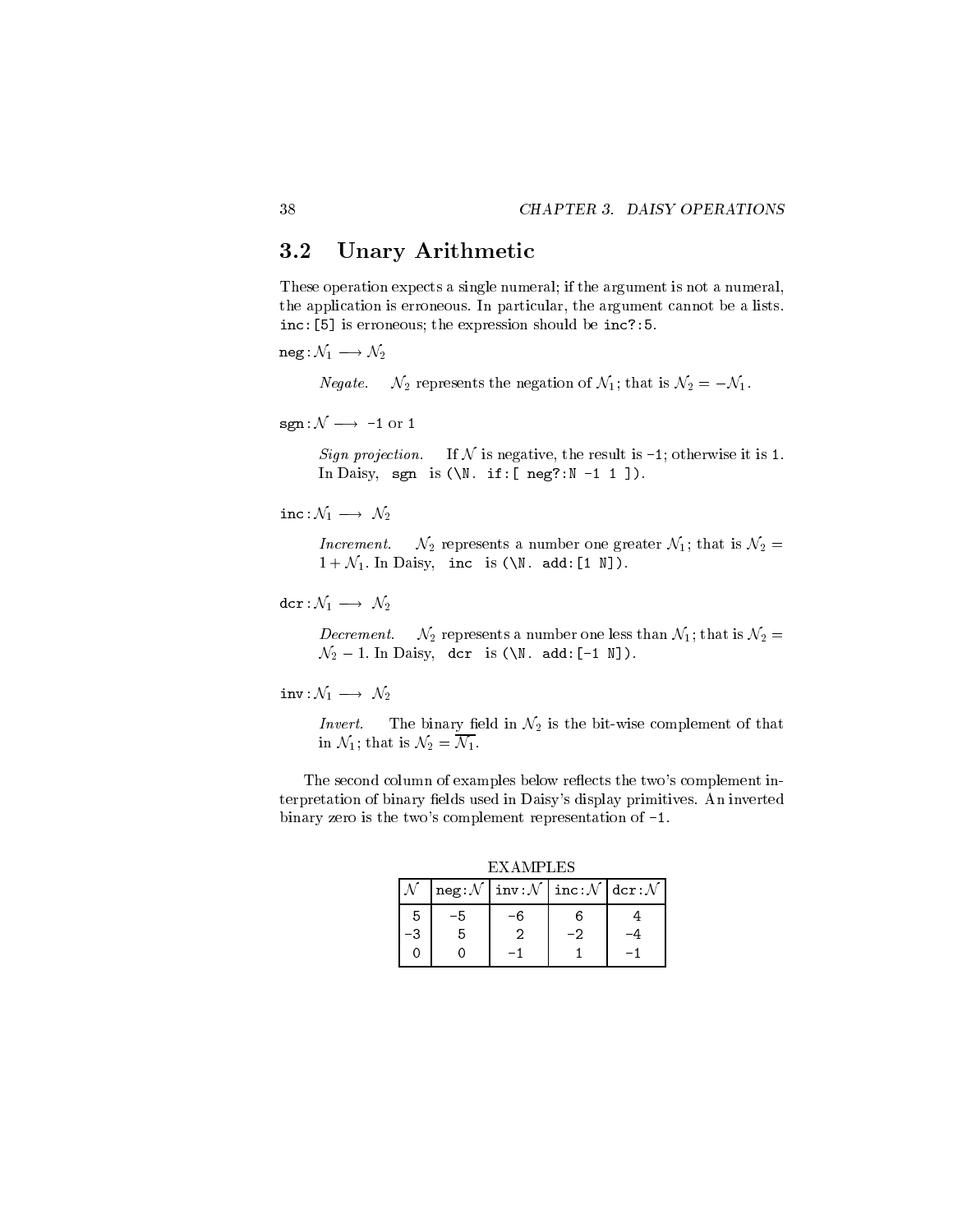#### 3.3 Binary Arithmetic 3.3

These operations invoke host arithmetic primitives on the numeric fields in two numerals. The result is a new numeral holding the result. There is no validation of argument structure beyond the first two numerals. For example, the expressions  $add: [X \ Y]$ ,  $add: [X \ Y \ *]$ ,  $add: [X \ Y \ Z]$ , and  $add: [X \ Y \ : \ Z]$ each sums the values of X and Y:

add : [ $\mathcal{N}_1$   $\mathcal{N}_2$ ]  $\longrightarrow \mathcal{N}_3$ 

Add. Numeral  $\mathcal{N}_3$  represents the sum of numerals  $\mathcal{N}_1$  and  $\mathcal{N}_2$ ; that is,  $\mathcal{N}_3 = \mathcal{N}_1 + \mathcal{N}_2$ .

 $\textsf{sub}: [\, \mathcal{N}_1 \; \mathcal{N}_2 \,] \longrightarrow \mathcal{N}_3$ 

Subtract. Numeral  $\mathcal{N}_3$  represents the difference of numerals  $\mathcal{N}_1$  and  $\mathcal{N}_2$ ; that is,  $\mathcal{N}_3 = \mathcal{N}_1 - \mathcal{N}_2$ .

mpy :  $[N_1 \ N_2] \longrightarrow N_3$ 

Multiply. Numeral  $\mathcal{N}_3$  represents the product of numerals  $\mathcal{N}_1$  and  $\mathcal{N}_2$ ; that is,  $\mathcal{N}_3 = \mathcal{N}_1 \cdot \mathcal{N}_2$ .

div:  $\left[ \mathcal{N}_1 \mathcal{N}_2 \right] \longrightarrow \mathcal{N}_3$ 

 $Divide.$  Numeral  $\mathcal{N}_3$  represents the integer quotient of numerals  $\mathcal{N}_1$  and  $\mathcal{N}_2$ ; that is,  $\mathcal{N}_3 = \mathcal{N}_1 \div \mathcal{N}_2$ .

NOTE [March 11, 1996]: Division by zero causes abnormal termination via a host exception. This an implementation error and will be corrected.

rem:  $\left[ \mathcal{N}_1 \mathcal{N}_2 \right] \longrightarrow \mathcal{N}_3$ 

Remainder. Numeral  $\mathcal{N}_3$  represents the remainder on division of  $\mathcal{N}_1$  by  $\mathcal{N}_2$ . That is,  $\mathcal{N}_1 = (\mathcal{N}_1 \div \mathcal{N}_2) \cdot \mathcal{N}_2 + \mathcal{N}_3$ .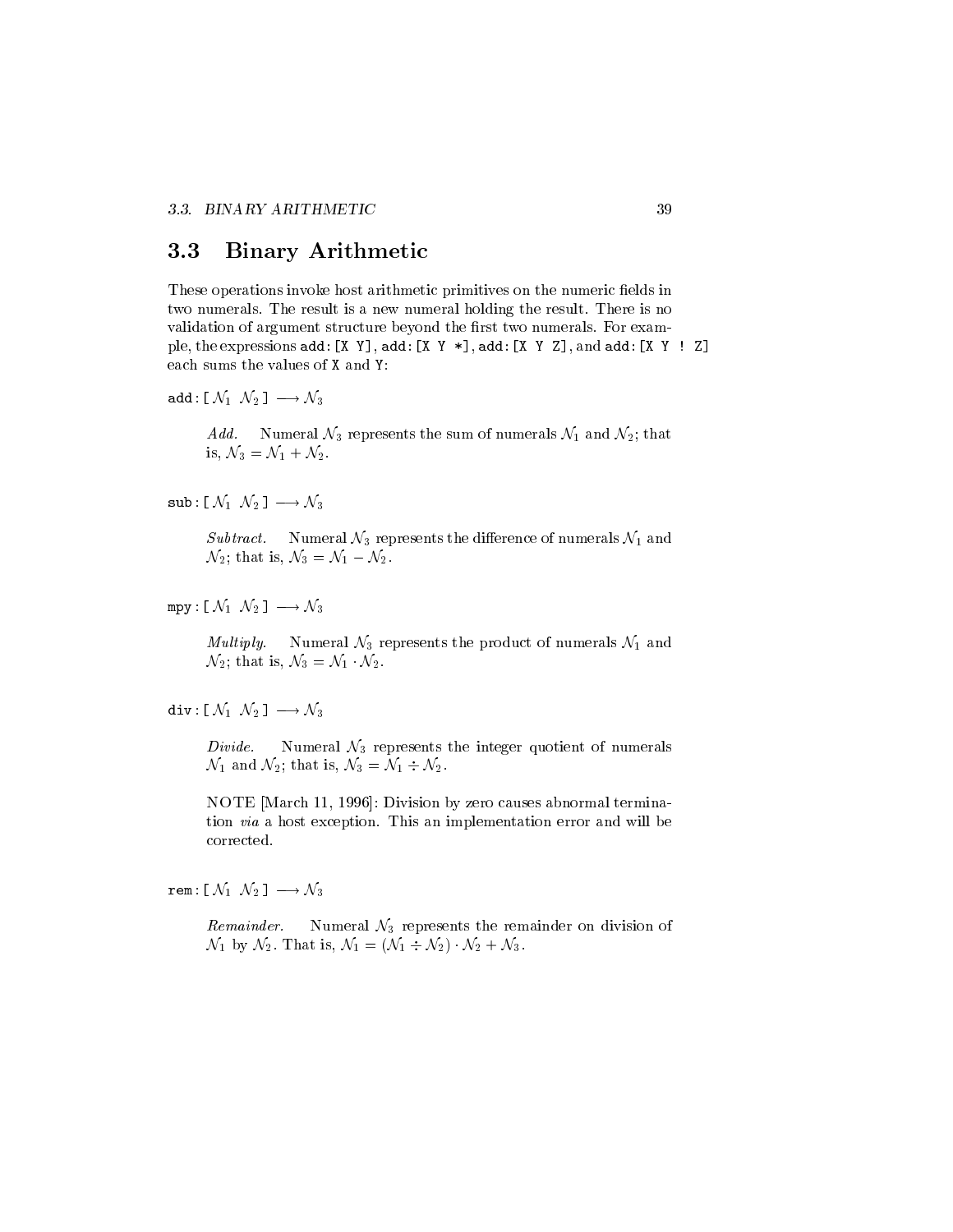|                                       |    | <b>EXAMPLES</b> |                                                                                                     |    |
|---------------------------------------|----|-----------------|-----------------------------------------------------------------------------------------------------|----|
|                                       |    |                 | $add:\mathcal{L}$ sub: $\mathcal{L}$   mpy: $\mathcal{L}$   div: $\mathcal{L}$   rem: $\mathcal{L}$ |    |
| $\begin{bmatrix} 3 & 2 \end{bmatrix}$ | 5  |                 | 6                                                                                                   |    |
| $[-3, 5]$                             | -2 | -8              | $-15$                                                                                               | -3 |
| $[5 -3]$                              | 2  | 8               | $-15$                                                                                               | 2  |
| 1 O                                   |    |                 |                                                                                                     |    |
| Г2 31                                 | 5  |                 | 6                                                                                                   | 2  |

Operations div and rem give the integer quotient and remainder. The func-

tion \M. \N. add:[ mpy:[ M div:[N M] ] rem:[N M] ] is equivalent to (\M.\N.M) provided M is not zero.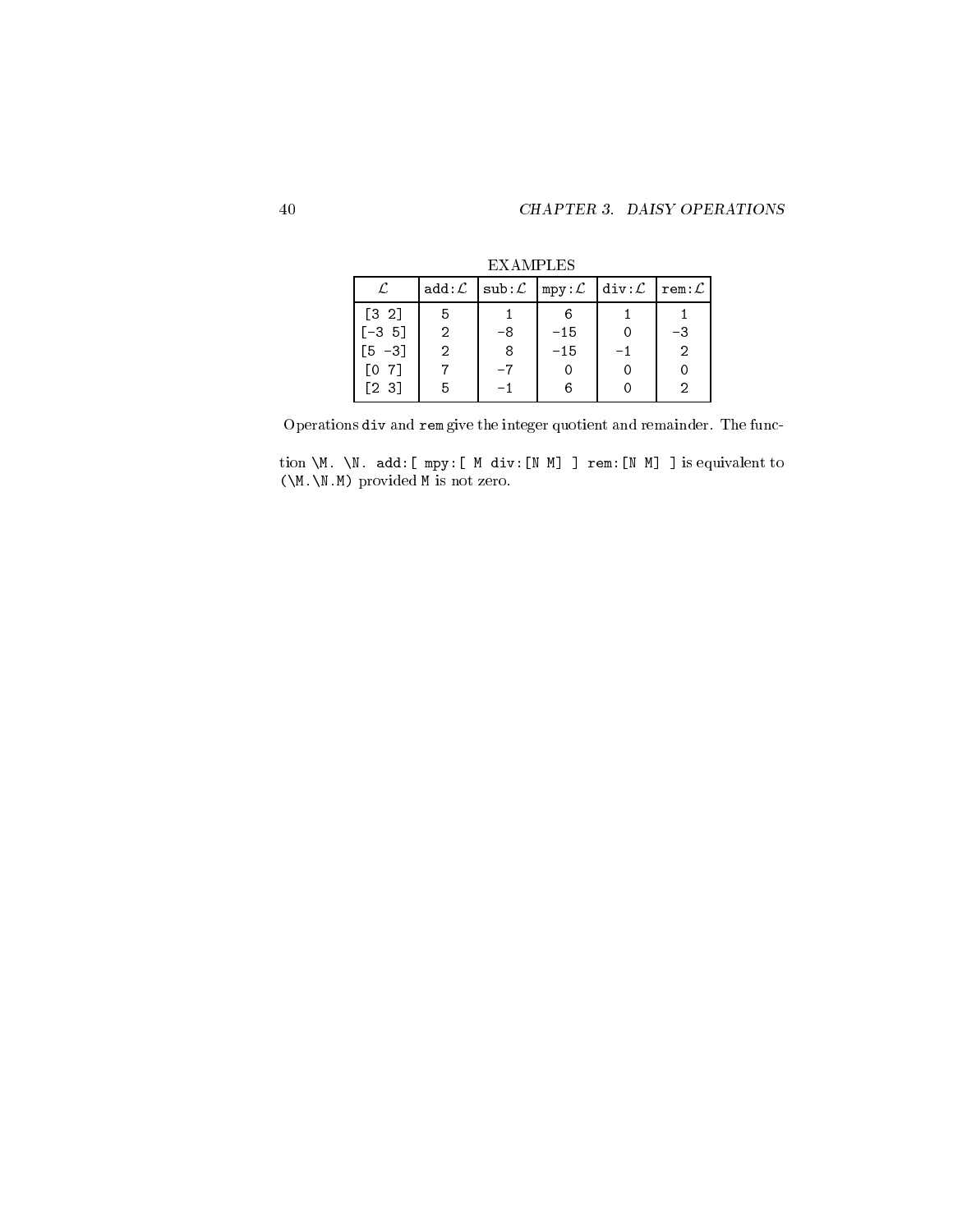## 3.4 Binary "Logic" Operations

The bit-logical operations are faithful to a  $1 = true$  interpretation. Thus, 7 would serve as a mask for the three low-order bits of a binary field.

or :  $[N_1 \ N_2] \longrightarrow N_3$ 

*Logical-or.* The numeric field in numeral  $\mathcal{N}_3$  contains the bit-wise "logical or" of fields in  $\mathcal{N}_1$  and  $\mathcal{N}_2$ . That is,  $\mathcal{N}_3 = \mathcal{N}_1 \oplus \mathcal{N}_2$ , where for bits a and b,  $a \oplus b = 0$  just when both a and b are 0.

and :  $\left[ \mathcal{N}_1 \ \mathcal{N}_2 \right] \longrightarrow \mathcal{N}_3$ 

*Logical-and.* The numeric field in numeral  $\mathcal{N}_3$  contains the bit-wise "logical and" of fields in  $\mathcal{N}_1$  and  $\mathcal{N}_2$ . That is,  $\mathcal{N}_3 = \mathcal{N}_1 \odot \mathcal{N}_2$ , where for bits a and b,  $a \odot b = 1$  just when both a and b are 1.

 $\mathtt{xor} : [\mathcal{N}_1 \ \mathcal{N}_2] \longrightarrow \mathcal{N}_3$ 

Exclusive-or. The numeric field in numeral  $\mathcal{N}_3$  contains the bitwise the contract of the elds in N1 and N1 and N2: That is, N3  $\alpha$  , N3  $\alpha$  , N3  $\alpha$ where for bits a and bits a and bits a different points and bits a bits a function  $\mathcal{L} = \mathcal{L}$ 

|               | EXAMPLES |                                                             |                |  |
|---------------|----------|-------------------------------------------------------------|----------------|--|
| $\mathcal{L}$ |          | and: $\mathcal{L}$   or: $\mathcal{L}$   xor: $\mathcal{L}$ |                |  |
| [1 1]         |          |                                                             |                |  |
| $[1\ 0]$      |          |                                                             |                |  |
| [0 1]         |          |                                                             |                |  |
| [0 0]         |          | 0                                                           | Ω              |  |
| [7 5]         | 5        |                                                             | $\overline{2}$ |  |
| $[15\ 5]$     | 5        | 15                                                          | 10             |  |

 $\overline{v}$  is the pc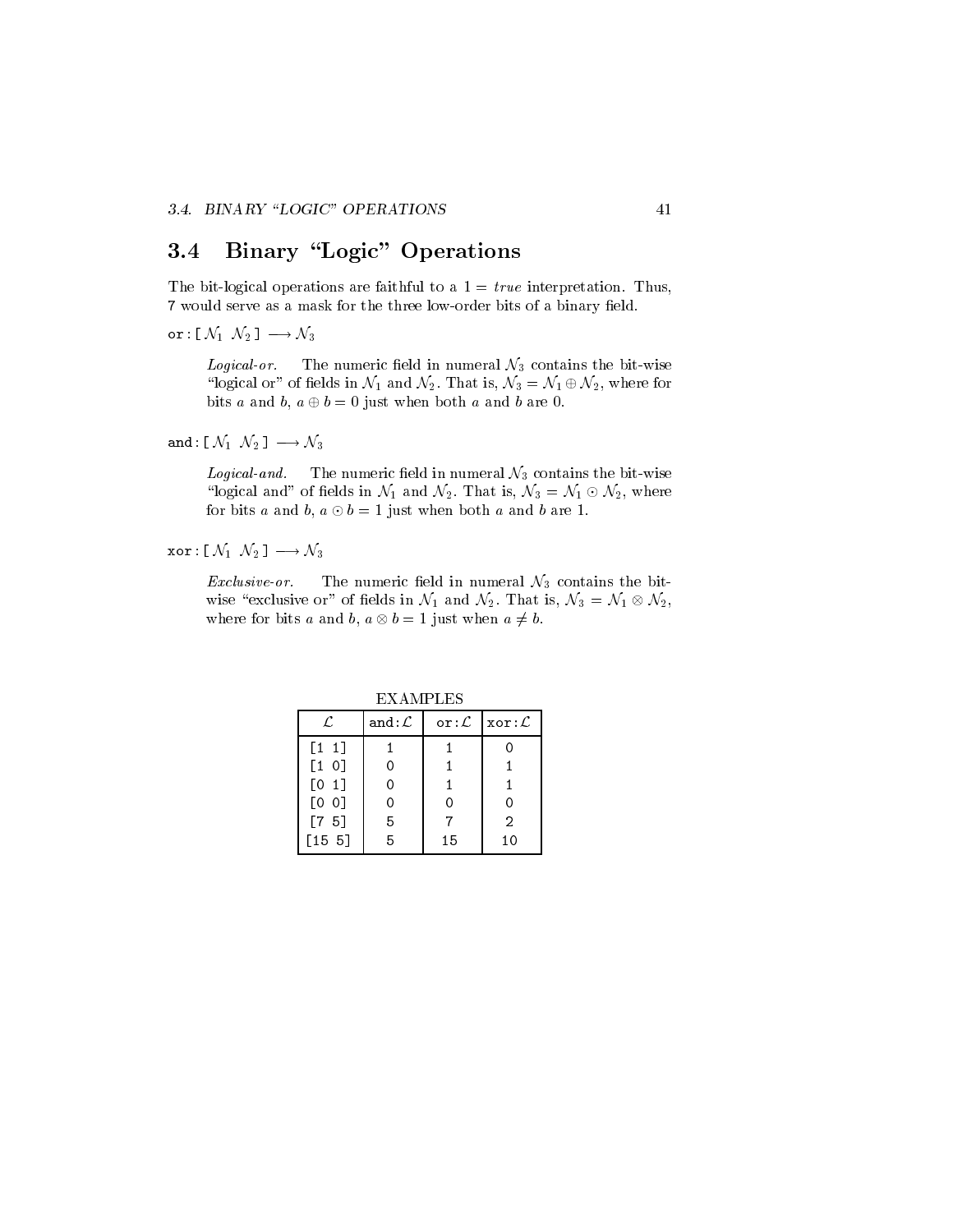#### **Reference Tests**  $3.5$

This collection of reference operations maintains the abstract view of Daisy's symbolic data space of atoms and lists. There is some intersection with the set of object manipulation operations described later.

nil?:  $\mathcal{V} \longrightarrow \mathcal{B}$ 

Test for Nil. If the argument is [] the result is true; otherwise []. The nil? operation reverses the sense of a test; that is if: $\langle P \ E \ E' \rangle$  is like if: $\langle$  nil?: $P \ E' \ E \rangle$ .

is the set of the set of the set of the set of the set of the set of the set of the set of the set of the set o

Test for a numeral. The result is true if the argument is a numeral. See the section on Tag Tests.

isLtrl?:  $\mathcal{V} \longrightarrow \mathcal{B}$ 

Test for a literal. The result is true if the argument is a literal symbol. This means that  $V$  is an identifer object whose head is an erron (serving as a print name).

isAtm?:  $\mathcal{V} \longrightarrow \mathcal{B}$ 

Test for an Atom. The result is true if the argument is a directive, Nil, a literal, or a numeral. Otherwise, isAtm? returns [].

isLST?:  $\mathcal{V} \longrightarrow \mathcal{B}$ 

Test for a list. The result is true if the argument is a list. See the section on Tag Tests.

same?:  $\left[\begin{matrix}U & V_1 & \cdots & V_n\end{matrix}\right] \longrightarrow B$ 

Reference equality. The result is true if object  $U$  is are either truely identical (i.e. the same citation) or numerically equal some  $V_i$ . The same? operation is normally used as a binary comparison.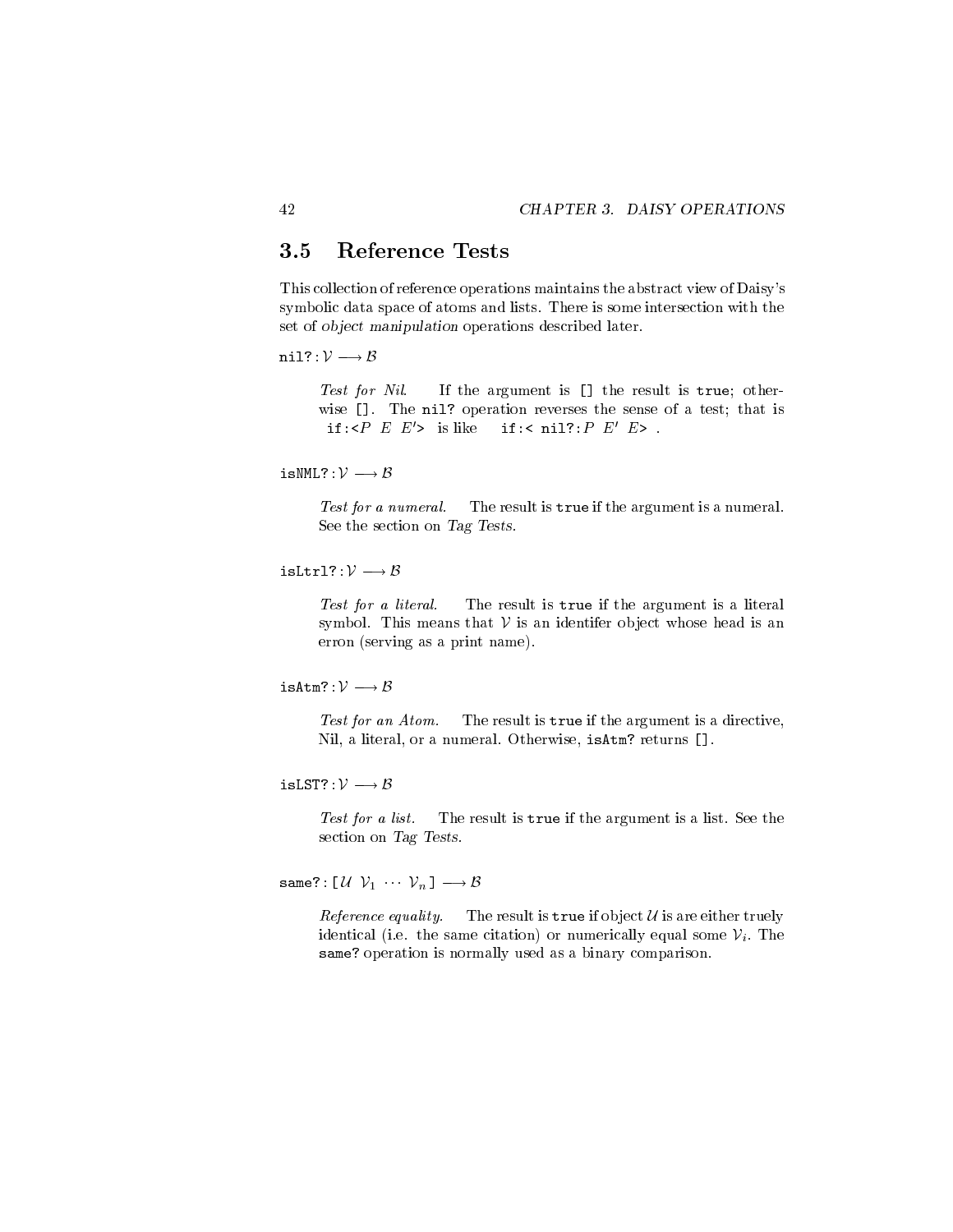|           |      |      | $n$ il?: $V$   isNML?: $V$   isLtrl?: $V$   isAtm?: $V$   isLST?: $V$ |      |      |
|-----------|------|------|-----------------------------------------------------------------------|------|------|
|           | true |      |                                                                       | true |      |
| 17        |      | true |                                                                       | true |      |
| red       |      |      | true                                                                  | true |      |
| [red car] |      |      |                                                                       |      | true |

EXAMPLES

There is a unique literal with any given spelling; so two occurances of a literal symbol are identical in the sense that they display the same reference. Lists do not enjoy this property. Two occurances of an expression such as  $[E\,:\,E']$  produce distinct list objects, which fail a same? test.

| Expression                                             | Value | Reason                             |
|--------------------------------------------------------|-------|------------------------------------|
| same?:<"bob" "bob">                                    |       | $true$ The literal bob is unique.  |
| same?: < X X                                           | true  | Environments give unique bindings. |
| same?: $\langle\langle\rangle$ $\langle\rangle\rangle$ | true  | Nil is unique.                     |
| same?: $5 \text{ inc:} 4$                              | true  | same? tests numeric equality.      |
| same?: $\langle$ < 5> < 5>>                            |       | List values are not unique.        |
|                                                        |       |                                    |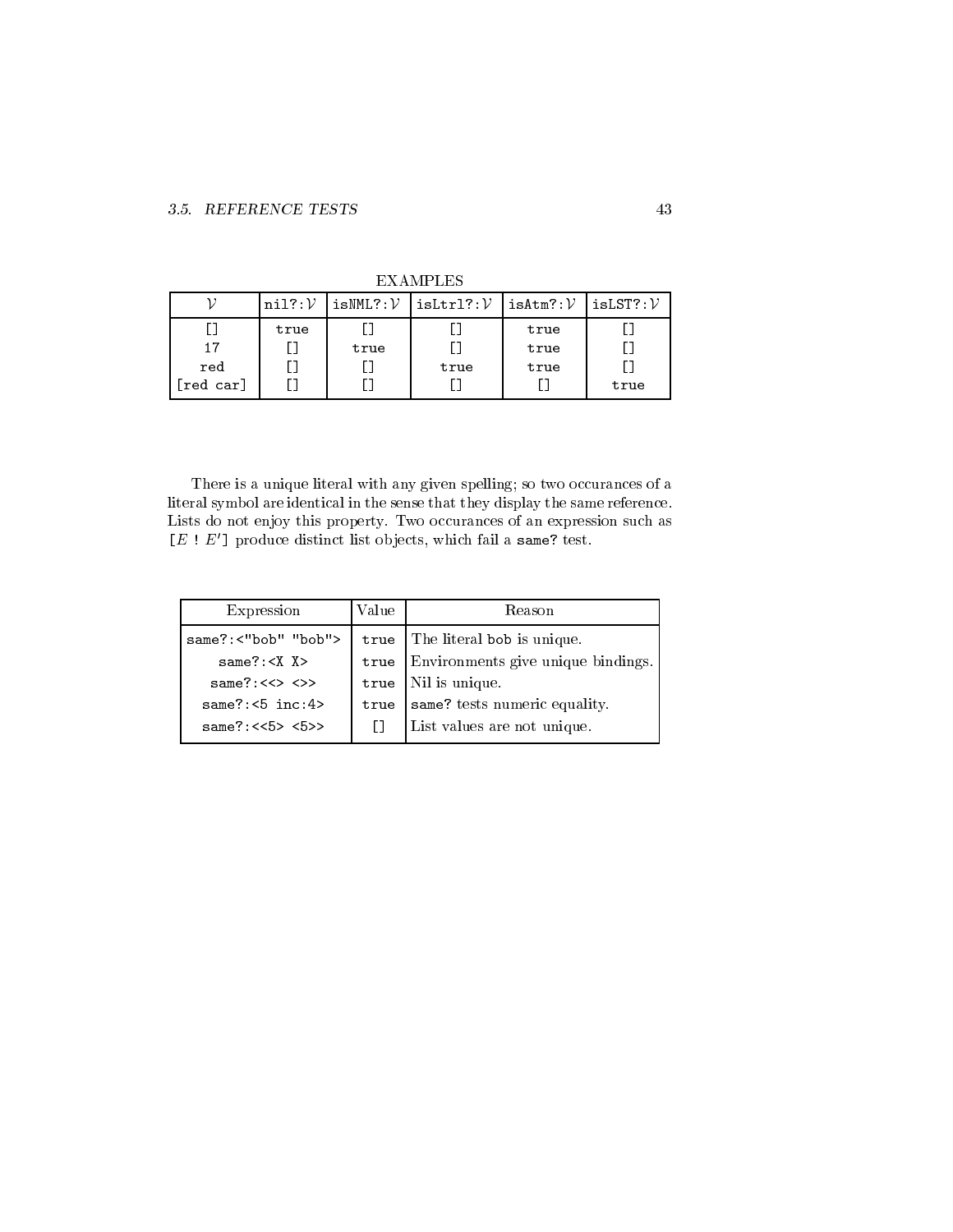#### List Processing Operations 3.6

Most of the operations in this section manipulate list structure. A few are more general but involve related manipulations. The surface syntax of lists reflects their internal representation as binary records with two citations (or "pointer fields"); these are called the list's head and tail.

head : [ $\mathcal{V}_1$  !  $\mathcal{V}_2$ ]  $\longrightarrow \mathcal{V}_1$ 

Head of a list. If the argument is a list, the result is that list's head.

tail:  $[\mathcal{V}_1 : \mathcal{V}_2] \longrightarrow \mathcal{V}_1$ 

Tail of a list. If the argument is a list, the result is that list's tail.

cons : [ $\mathcal{V}_1$   $\mathcal{V}_2$ ]  $\longrightarrow$  [ $\mathcal{V}_1$  !  $\mathcal{V}_2$ ]

List constructor. In Daisy, cons is  $(\lceil V \ V \rceil]$ .  $[V \ Y \ Y]$ ).

any?: [ $\mathcal{V}_0$   $\mathcal{V}_1$   $\cdots$  ]  $\longrightarrow$  [ $\mathcal{V}_i$   $\mathcal{V}_{i+1}$   $\cdots$  ]

Locate a non-Nil element. The any?-operation returns the greatest suffix of its argument headed by a non-Nil element. In effect,

```
any? = \mathcal{L}. let: [ [E ! L']
                     if:] nil?:L ]]
                           nil?:E any?:L'
                                    L
                          \blacksquare]
```
all?:  $[\mathcal{V}_0 \ \mathcal{V}_1 \ \cdots \ ] \longrightarrow \mathcal{B}$ 

Test for no null elements. The all? operation returns true if none of the argument's elements is Nil. In Daisy,

```
all? = \mathcal{L}. let: [ [E ! L']
                      T.
                      if:] nil?:L "T"
                            nil?:E ]]
                                      any?:L'
                            \blacksquare]
```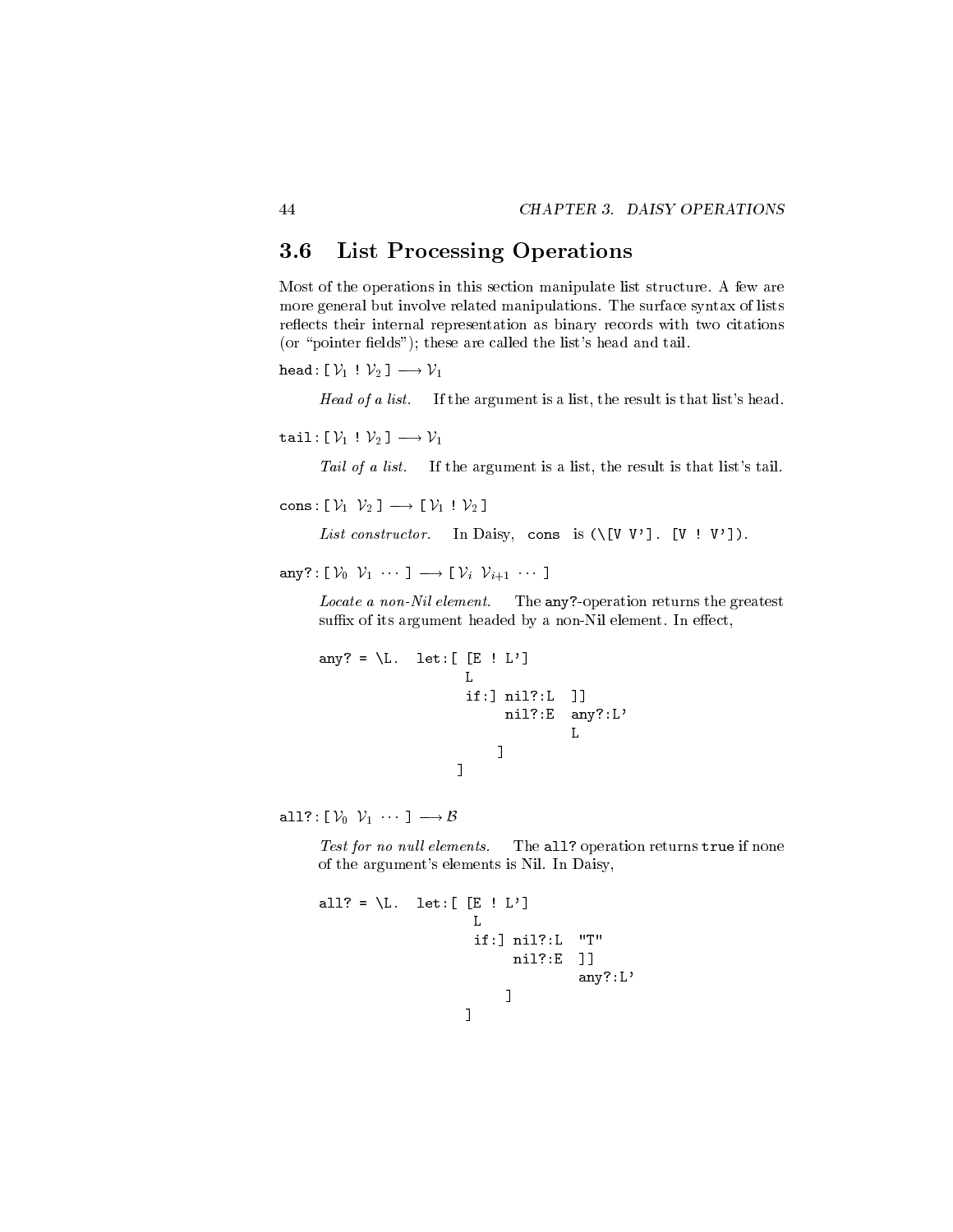in?:  $\left[ \begin{matrix} U & \begin{matrix} V_0 & V_1 & \cdots & \end{matrix} \right] \right] \longrightarrow B$ 

Membership Test. The in? operation tests whether  $\mathcal V$  is an element of the list  $[\mathcal{V}_0 \ \mathcal{V}_1 \ \cdots ]$ . In Daisy,

in? = \[[U L]. let: 
$$
\begin{bmatrix} V & \vdots & L' \end{bmatrix}
$$
  
\n $\begin{bmatrix} L & & & & \vdots \\ & & & \vdots \\ & & & \end{bmatrix}$   
\nsame? :  $\begin{bmatrix} U & V \end{bmatrix}$  "T"  
\nin? :  $\begin{bmatrix} U & \vdots \\ & & \end{bmatrix}$   
\n $\begin{bmatrix} \vdots & \vdots \\ \vdots & \vdots \\ \vdots & \vdots \\ \vdots & \vdots \\ \vdots & \vdots \\ \vdots & \vdots \\ \vdots & \vdots \\ \vdots & \vdots \\ \vdots & \vdots \\ \vdots & \vdots \\ \vdots & \vdots \\ \vdots & \vdots \\ \vdots & \vdots \\ \vdots & \vdots \\ \vdots & \vdots \\ \vdots & \vdots \\ \vdots & \vdots \\ \vdots & \vdots \\ \vdots & \vdots \\ \vdots & \vdots \\ \vdots & \vdots \\ \vdots & \vdots \\ \vdots & \vdots \\ \vdots & \vdots \\ \vdots & \vdots \\ \vdots & \vdots \\ \vdots & \vdots \\ \vdots & \vdots \\ \vdots & \vdots \\ \vdots & \vdots \\ \vdots & \vdots \\ \vdots & \vdots \\ \vdots & \vdots \\ \vdots & \vdots \\ \vdots & \vdots \\ \vdots & \vdots \\ \vdots & \vdots \\ \vdots & \vdots \\ \vdots & \vdots \\ \vdots & \vdots \\ \vdots & \vdots \\ \vdots & \vdots \\ \vdots & \vdots \\ \vdots & \vdots \\ \vdots & \vdots \\ \vdots & \vdots \\ \vdots & \vdots \\ \vdots & \vdots \\ \vdots & \vdots \\ \vdots & \vdots \\ \vdots & \vdots \\ \vdots & \vdots \\ \vdots & \vdots \\ \vdots & \vdots \\ \vdots & \vdots \\ \vdots & \vdots \\ \vdots & \vdots \\ \vdots & \vdots \\ \vdots & \vdots \\ \vdots & \vdots \\ \vdots & \vdots \\ \vdots & \vdots \\ \vdots & \vdots \\ \vdots & \vdots \\ \vdots & \vdots \\ \vdots & \vdots \\ \vdots & \vdots \\ \vdots & \vdots \\ \vdots & \vdots \\ \vdots & \vdots \\ \vdots & \vdots \\ \vdots & \vdots \\ \vdots & \vdots \\ \vdots & \vdots \\ \vdots & \vdots \\ \vdots & \vdots \\ \vdots & \vdots \\ \vdots & \vdots \\ \$ 

if :  $[\mathcal{T}_0 \ \mathcal{V}_0 \ \mathcal{T}_1 \ \mathcal{V}_1 \ \cdots \ ] \longrightarrow \mathcal{V}_i$ 

Conditional operation. The alternative  $V_i$  corresponding to the first affirmative test value  $\mathcal{T}_1$  is returned. Any value other than [] is affirmative. Where the argument has an odd lenght, the last value is returned should all the tests fail. Hence,

if:  $[T_0 \ E_0 \ T_1 \ E_1 \ E_2]$  is like if:  $[T_0 \ E_0 \ \text{if}: [T_1 \ E_1 \ E_2]]$ 

Given a two-way conditional, if  $2: [ \star \star \star ]$ , Daisy's if is specified as

if = 
$$
\[\Gamma \text{ V0} : L]
$$
.  
\nlet:  $\[\begin{bmatrix} V1 : L' \end{bmatrix}\]$   
\nL  
\nif2:  $\]$  T V0  
\nif2:  $\]$  nil?: L' V1  
\nif: L  
\n $\]$   
\n $\]$ 

#### 3.6.1 OBSOLETE Remarks

Using the construction functional, one could also specify in? as

in? =  $\[$  [U L]. any?:(fc:[same? \*]):[ L [U \*]]

The most accurate specification is

in? =  $\{E L\}$ . same?:  $[E : L]$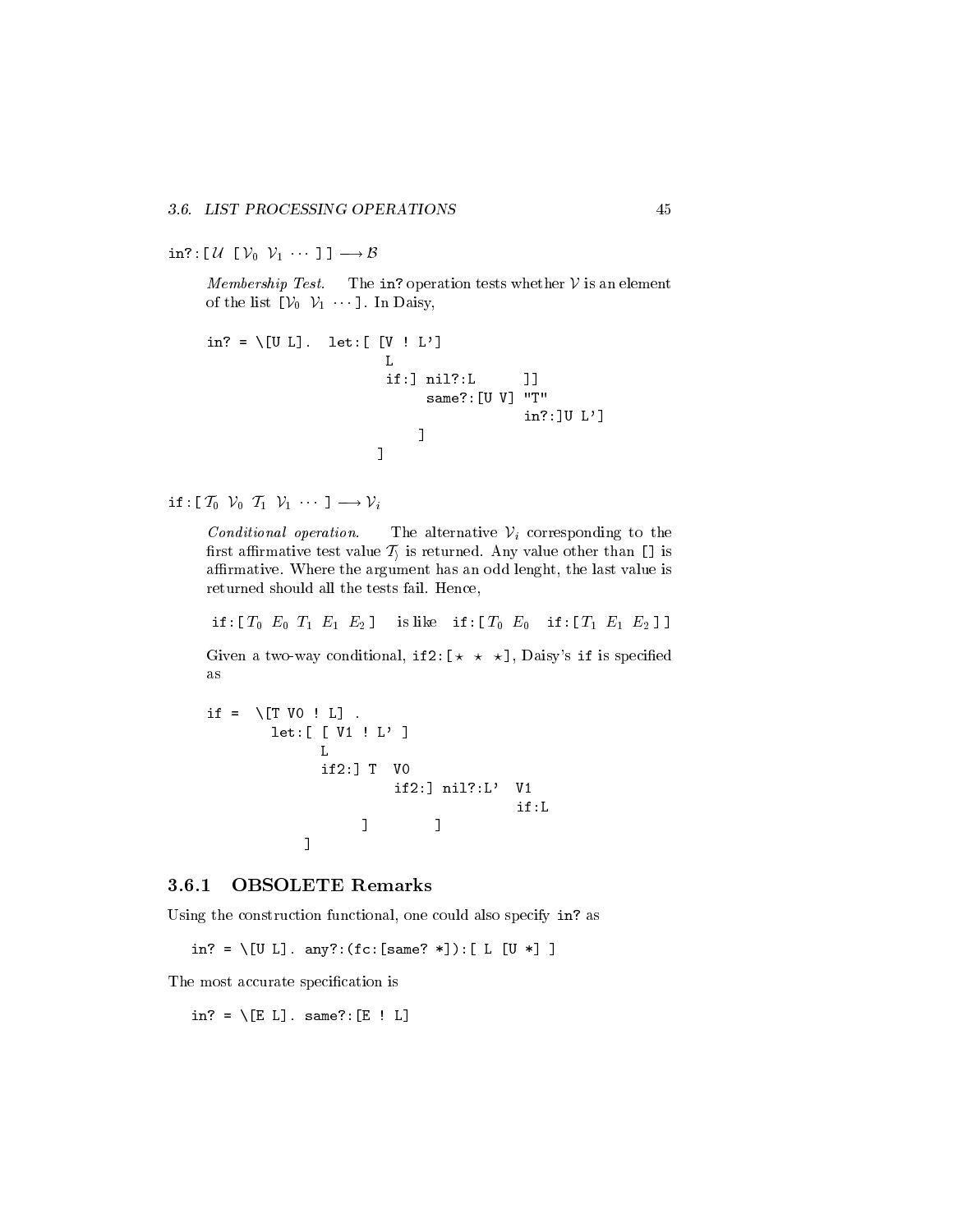because of the way same? extends. In fact, same? and in? use one implementation and differ only in how they establish their operands.

The if-expression is not a special form in Daisy, but has the same intuitive behavior of conditionals. Only tests and the selected alternatives are computed. This behavior is a byproduct of list construction. The following functions define a two-way selector.

Predicate =  $\V$ . if:] nil?: V tail head ]

if2 =  $\[V1 \ V2 \ V3]$ . (Predicate:V1): [ V2 ! V3 ]

The primitive if occurs only in the definition of Predicate (read: pred-)kayt, v), which coerces a value to one of the list access operations head or tail.

Since if is an operation, it can be used in functionals; if Ps, Cs, and As are lists, [if \*]: [Ps Cs As] yields a sequence of values selected by the elements in Ps.

| Expression                                                                     | Value   |
|--------------------------------------------------------------------------------|---------|
| if: [ nil?: N "A" "B" ]                                                        | B       |
| " A "<br>if:[ zero?:M                                                          |         |
| "B"<br>one?:M<br>"C"                                                           | В       |
| ٦                                                                              |         |
| add: [ if: [ zero?: N<br>5 7]                                                  |         |
| if:[zero? : M 8]<br>- 9]                                                       | 14      |
| $if:[if:[neg?:\mathbb{N}$                                                      |         |
| neg?:M                                                                         |         |
| pos?:M                                                                         |         |
| " д "                                                                          | A       |
| "B"                                                                            |         |
| I                                                                              |         |
| [if *]:[ [ zero?:N pos?:N neg?:N<br>$\perp$                                    |         |
| $\overline{1}$<br>"B"<br>"C"<br>" A "<br>$\overline{1}$<br>"E"<br>"F"<br>ייחיי | [A B F] |
| ٦                                                                              |         |

EXAMPLES Assume [N M] is bound to [0 1]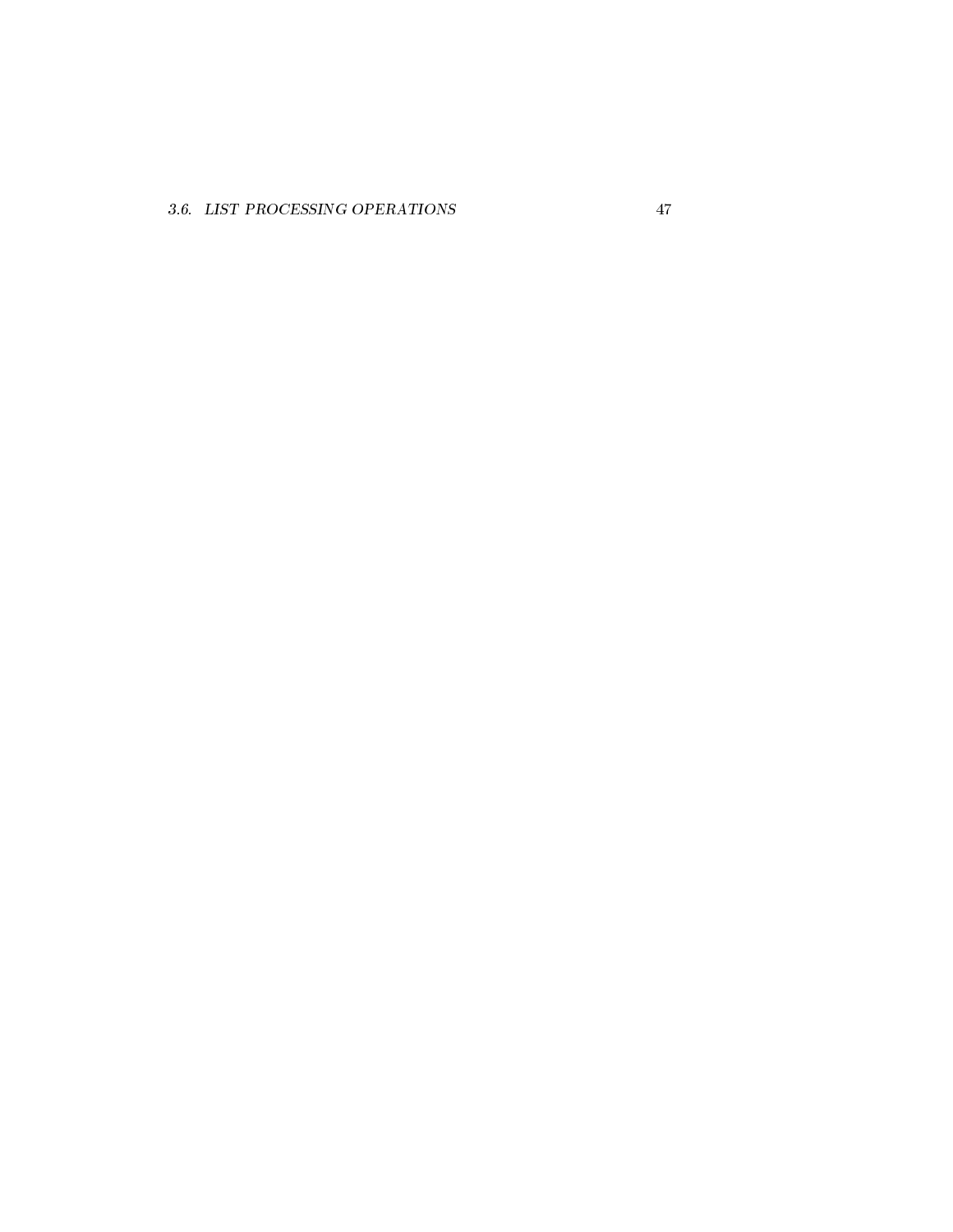#### **Object Manipulations**  $3.7$

The operations described in this section test and manupulate objects in Daisy's underlying data space. This list processing system maintains a heap of uniformly sized cells in three formats. A cell can hold zero, one, or two *citations*; the rest of the cell is binary data. A citation,  $(t)$ , has a one of seven distinct tags and also holds a reference to an ob ject (unless it is a directive; see below).

The introduction discusses the underlying representation of objects in Daisy's underlying data space. Briefly, objects are of uniform size in two formats, unary and binary (the nullary format is not used). Unary objects may be cited as numerals or as errons. Binary objects may be cited as indentifiers, lists, applications, or functions. How an object is cited is determined by a tag, located with the reference to the object.

### Tag0f :  $\mathcal{V} \longrightarrow \mathcal{N}$

Numeric value of a tag. The binary value of a tag is given in the table below. These values are subject to change. Should one want to use the numeric value of a tag (this is not recommended) it is safer to compute it, perhaps assigning the value a name. For instance, the expression TagOf:^"anything" gives the value of the tag "identifier".

| tag      |     |     | ച   | 2<br>ల |            |     | $6*$ |
|----------|-----|-----|-----|--------|------------|-----|------|
| symbol   | DCT | NML | FTN | IDE    | <b>LST</b> | APL | ERR. |
| citation |     |     |     |        |            |     | ΄E   |

TAG VALUES [as of version 4]

Errons cannot be manipulated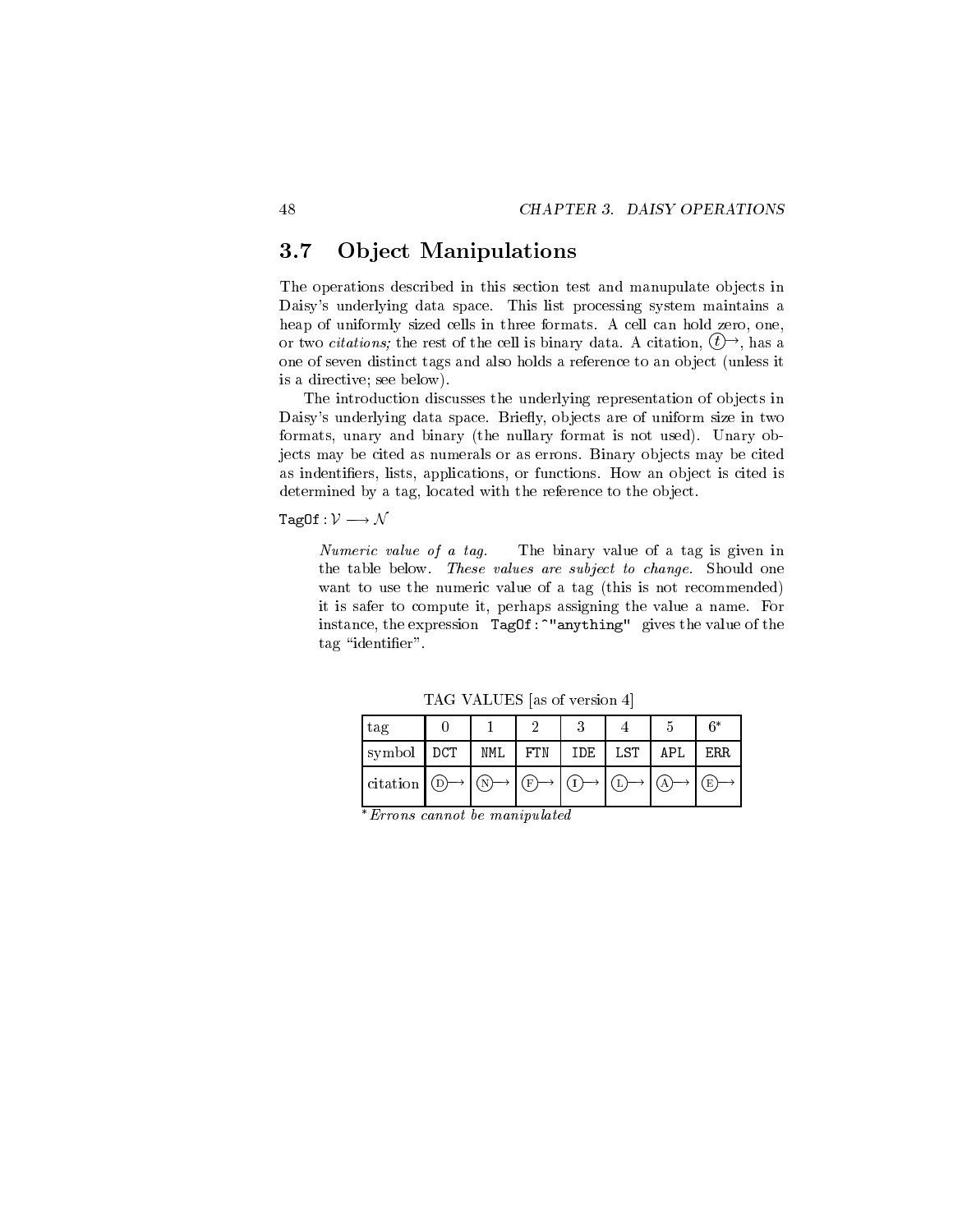#### Tag Tests 3.8

 $i$ sDCT?: $\mathcal{V} \longrightarrow \mathcal{B}$ 

Test for a directive. The result is true when  $V$  is a directive.

isNML?:  $\mathcal{V} \longrightarrow \mathcal{B}$ 

Test for a numeral. If the result is truewhen  $\mathcal V$  cites a numeral,



#### isLST?:  $\mathcal{V} \longrightarrow \mathcal{B}$

Test for a list-object. The result is true when  $V$  cites a binary ob ject with tag L,

$$
\mathcal{V} \equiv \begin{array}{ccc} \text{(1)} & \text{(2)} & \text{(3)} \\ \text{(4)} & \text{(5)} & \text{(6)} \\ \text{(6)} & \text{(7)} & \text{(8)} \\ \text{(9)} & \text{(1)} & \text{(1)} \\ \text{(1)} & \text{(1)} & \text{(1)} \\ \text{(1)} & \text{(1)} & \text{(1)} \\ \text{(1)} & \text{(1)} & \text{(1)} \\ \text{(1)} & \text{(1)} & \text{(1)} \\ \text{(1)} & \text{(1)} & \text{(1)} \\ \text{(1)} & \text{(1)} & \text{(1)} \\ \text{(1)} & \text{(1)} & \text{(1)} \\ \text{(1)} & \text{(1)} & \text{(1)} \\ \text{(1)} & \text{(1)} & \text{(1)} \\ \text{(1)} & \text{(1)} & \text{(1)} \\ \text{(1)} & \text{(1)} & \text{(1)} \\ \text{(1)} & \text{(1)} & \text{(1)} \\ \text{(1)} & \text{(1)} & \text{(1)} \\ \text{(2)} & \text{(2)} & \text{(2)} \\ \text{(3)} & \text{(4)} & \text{(5)} \\ \text{(5)} & \text{(6)} & \text{(6)} \\ \text{(7)} & \text{(8)} & \text{(9)} \\ \text{(9)} & \text{(1)} & \text{(1)} \\ \text{(1)} & \text{(1)} & \text{(1)} \\ \text{(2)} & \text{(2)} & \text{(2)} \\ \text{(3)} & \text{(4)} & \text{(5)} \\ \text{(4)} & \text{(5)} & \text{(6)} \\ \text{(6)} & \text{(6)} & \text{(6)} \\ \text{(7)} & \text{(8)} & \text{(9)} \\ \text{(9)} & \text{(1)} & \text{(1)} \\ \text{(1)} & \text{(1)} & \text{(1)} \\ \text{(2)} & \text{(2)} & \text{(2)} \\ \text{(3)} & \text{(4)} & \text{(5)} \\ \text{(4)} & \text{(5)} & \text{(6)} \\ \text{(6)} & \text{(6)} & \text{(6)} \\ \text{(7)} & \text{(8)} & \text{(9)} \\ \text{(9)} & \text{(1)} & \text{(1)} \\ \text{(1)} & \text{(1)} & \text{(1)} \\ \text{(2)} & \text{(2)} & \text{(3)} \\ \text{(3)} & \text{(4)} & \text{(4)} \\ \text{(4)} & \text{(5)} & \text{(6)} \\ \text{(5)} & \text{(6)} & \text{(6)} \\ \text{(6)} & \
$$

List cells represent list expressions and list values in Daisy interpretation.

isAPL? :  $\mathcal{V} \longrightarrow \mathcal{B}$ 

Test for a application-object. The result is truewhen  $V$  cites a binary object with tag A,

$$
\mathcal{V} \equiv \quad \textcircled{A} \longrightarrow \quad \mathcal{W} \qquad \qquad \mathcal{W}'
$$

Application cells represent application expressions Daisy interpretation.

isFTN?:  $\mathcal{V} \longrightarrow \mathcal{B}$ 

Test for a function-object. The result is truewhen  $V$  cites a binary ob ject with tag F,



Function cells represent function expressions and function closures in Daisy interpretation.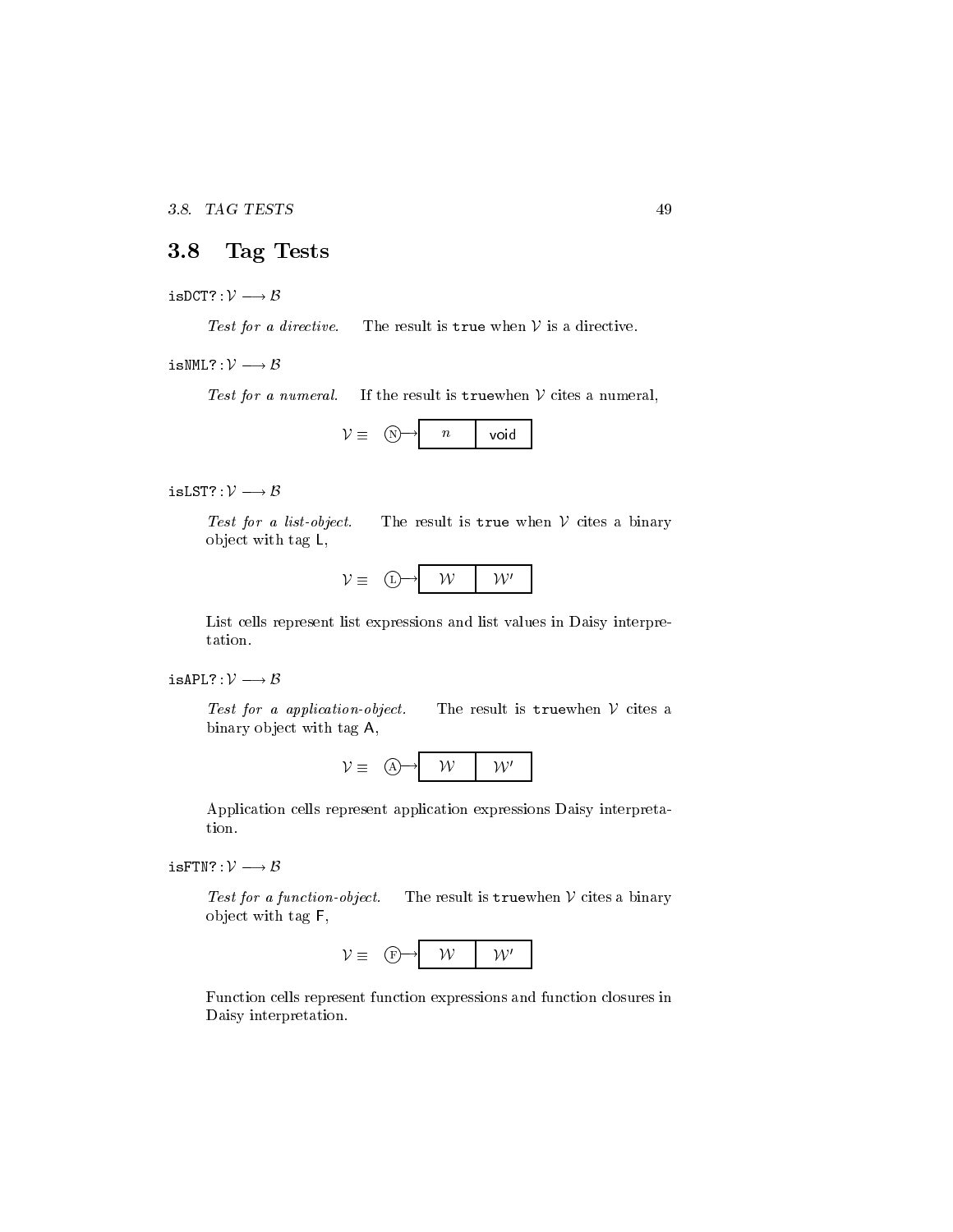isIDE?:  $\mathcal{V} \longrightarrow \mathcal{B}$ 

Test for a identifier-object. The result is truewhen  $\mathcal V$  cites a binary ob ject with tag I,

$$
\mathcal{V} \equiv \begin{array}{|c|c|c|c|} \hline \textbf{0} & \textbf{0} & \textbf{0} & \textbf{0} \end{array}
$$

Identifier cells represent literals and quotations in Daisy interpretation.

 $i$ sERR?:  $\mathcal{V} \longrightarrow \mathcal{B}$ 

Test for an identifier-object. If the result is never true, but may be []when the argument is not an erron. That is, isERR? serves no useful purpose. Manipulation of errons by a Daisy program-even to test for their presence—is by fiat erroneous. Errons are unary cells containing a sequence of characters. For example, the erron |ubi:RED| is represented as



The "print name" of a literal is indistiguishible from an erron. The literal RED looks like



The isLtrl? operation tests for this structure.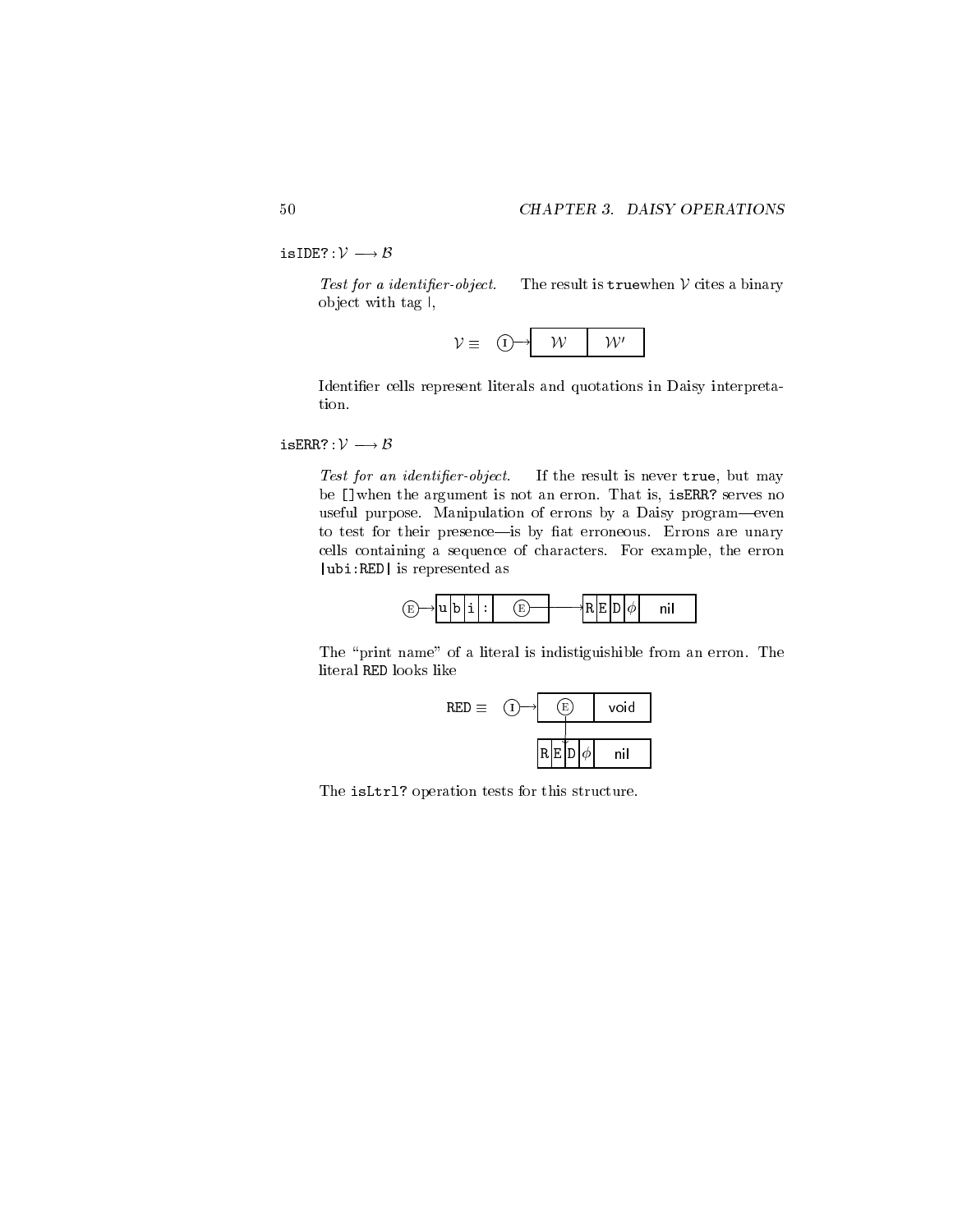#### Tag Coercions 3.9

Each of the operations below returns a value of the kind indicated if possible. Often, the result is simply a differently tagged citation to the argument. Such coercions are erroneous if they fail to preserve storage classifications; for instance, a list cannot be cited as a numeral.

 $\texttt{asDCT} : \mathcal{V} \longrightarrow \mathcal{D}$ 

Cite as a directive. The result  $\mathcal D$  is a directive, provided  $\mathcal V$  is a directive or a numeral; it is erroneous to apply asDCT to anything else. If  $V$  cites a numeral,  $D$  has its binary content.

asNML :  $\mathcal{V} \longrightarrow \mathcal{N}$ 

*Cite as a numeral.* The result N is a numeral, provide V is a numeral or a directive; it is erroneous to apply asNML to anything else. If  $V$  is a directive, a numeral is created containing its binary value.

asIDE:  $\mathcal{V} \longrightarrow \mathcal{I}$ 

Cite as an identifier. If V is a binary-object citation,  $\mathcal I$  is a reference to the same object with tag 'I'. Otherwise, application of asIDE is erroneous.

asLST :  $\mathcal{V} \longrightarrow \mathcal{L}$ 

*Cite as a list.* If V is a binary-object citation,  $\mathcal{L}$  is a reference to the *same* object with tag 'L'. Otherwise, application of of asLST is erroneous.

 $asAPL : \mathcal{V} \longrightarrow \mathcal{A}$ 

Cite as an application. If V is a binary-object citation, A is a reference to the *same* object with tag  $A'$ . Otherwise, application of of asAPL is erroneous.

asFTN : V ! F

Cite as a function. If V is a binary-object citation,  $\mathcal F$  is a reference to the same object with tag 'F'. Otherwise, application of of asAPL is erroneous.

## $\texttt{asERR} : \mathcal{V} \longrightarrow \mathcal{M}$

The result M is the erron  $|\text{tag/}$  unless V is itself an erron, Error. in which case,  $V$  is returned. See the section titled Errons.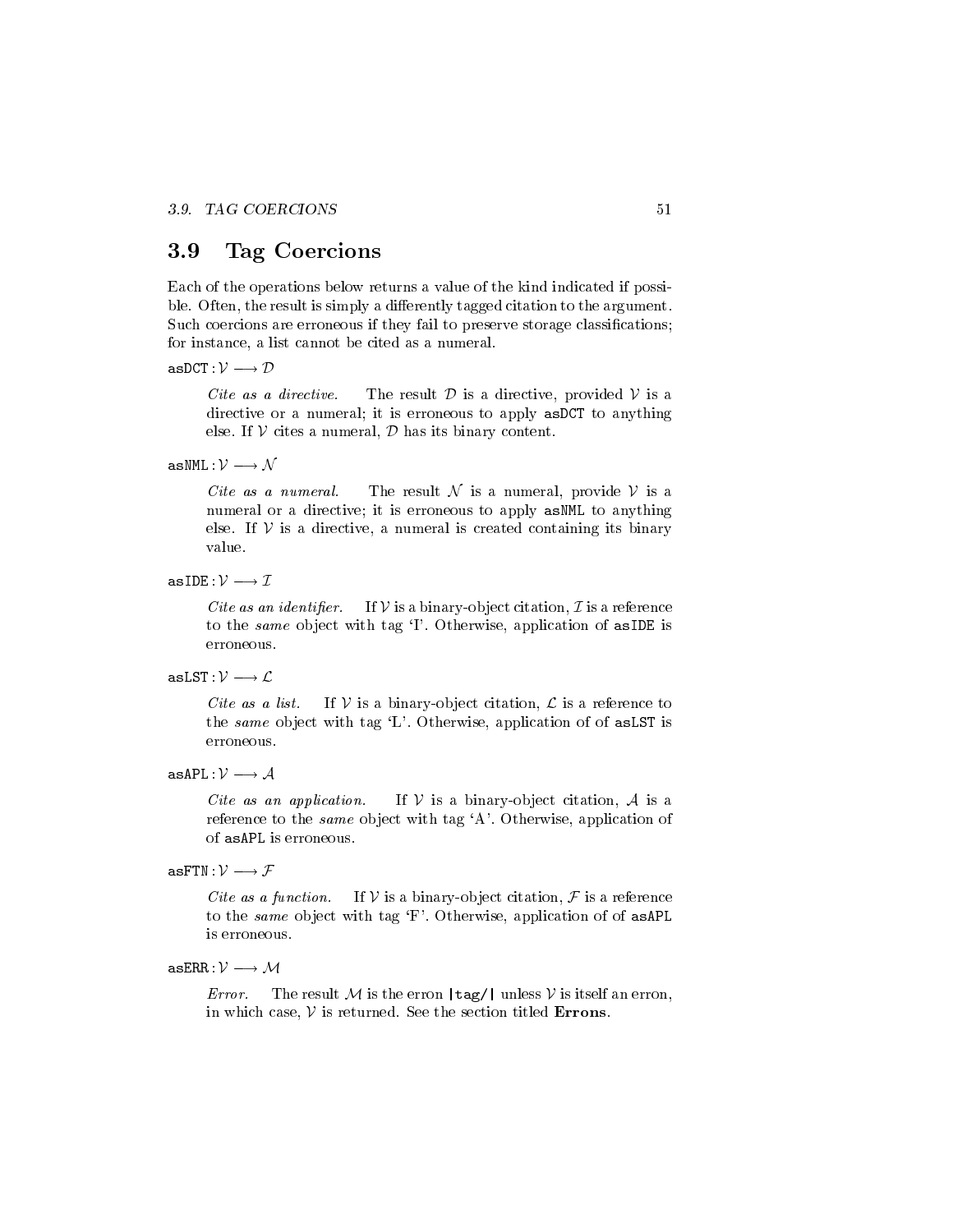#### 3.9.1 Remarks

The table below shows what tag coercions are permitted. Conversion between numerals and directives is allowed. Coercions among binary objects are allowed.

|            |     |     |     | Coercion |      |     |      |
|------------|-----|-----|-----|----------|------|-----|------|
|            | DCT | NML | IDE | LST      | APL. | FTN | ERR. |
| <b>DCT</b> | ok  | ok  | err | err      | err  | err | err  |
| NML        | ok  | ok  | err | err      | err  | err | err  |
| <b>IDE</b> | err | err | ok  | ok       | ok   | ok  | err  |
| LST        | err | err | ok  | ok       | ok   | ok  | err  |
| APL.       | err | err | ok  | ok       | ok   | ok  | err  |
| FTN        | err | err | ok  | ok       | ok   | ok  | err  |
| ERR        | err | err | err | err      | err  | err | err  |

The range of possible directives (24-bit unsigned binary) is smaller than

the range possible numerals (32-bit 2's complement). In asDCT, a numeral's high-order bits are truncated to make  $D$ . In asNML, a directive is 0-extended to make  $N$ .

Coercions among identifier, list, application, and function citations do not create new ob jects. The result is citation with the appropriate tag. For example, suppose the  $V$  cites a list cell

$$
\mathcal{V} \equiv \textcircled{t} \rightarrow \begin{array}{|c|c|} \hline \text{ } & \mathcal{W} & \text{ } \end{array}
$$

Then the application  $\texttt{asIDE:V}$  returns an identifier-citation,  $\mathcal{I},$ 

$$
\mathcal{I} \equiv \begin{bmatrix} 1 \\ \downarrow \end{bmatrix}
$$
  

$$
\mathcal{V} \equiv \begin{bmatrix} 1 \\ \downarrow \end{bmatrix} \rightarrow \begin{bmatrix} W & W' \\ W' & W' \end{bmatrix}
$$

and similarly for asFTN, asLST, and asAPL. A binary citation's tag determines how the cited object is displayed.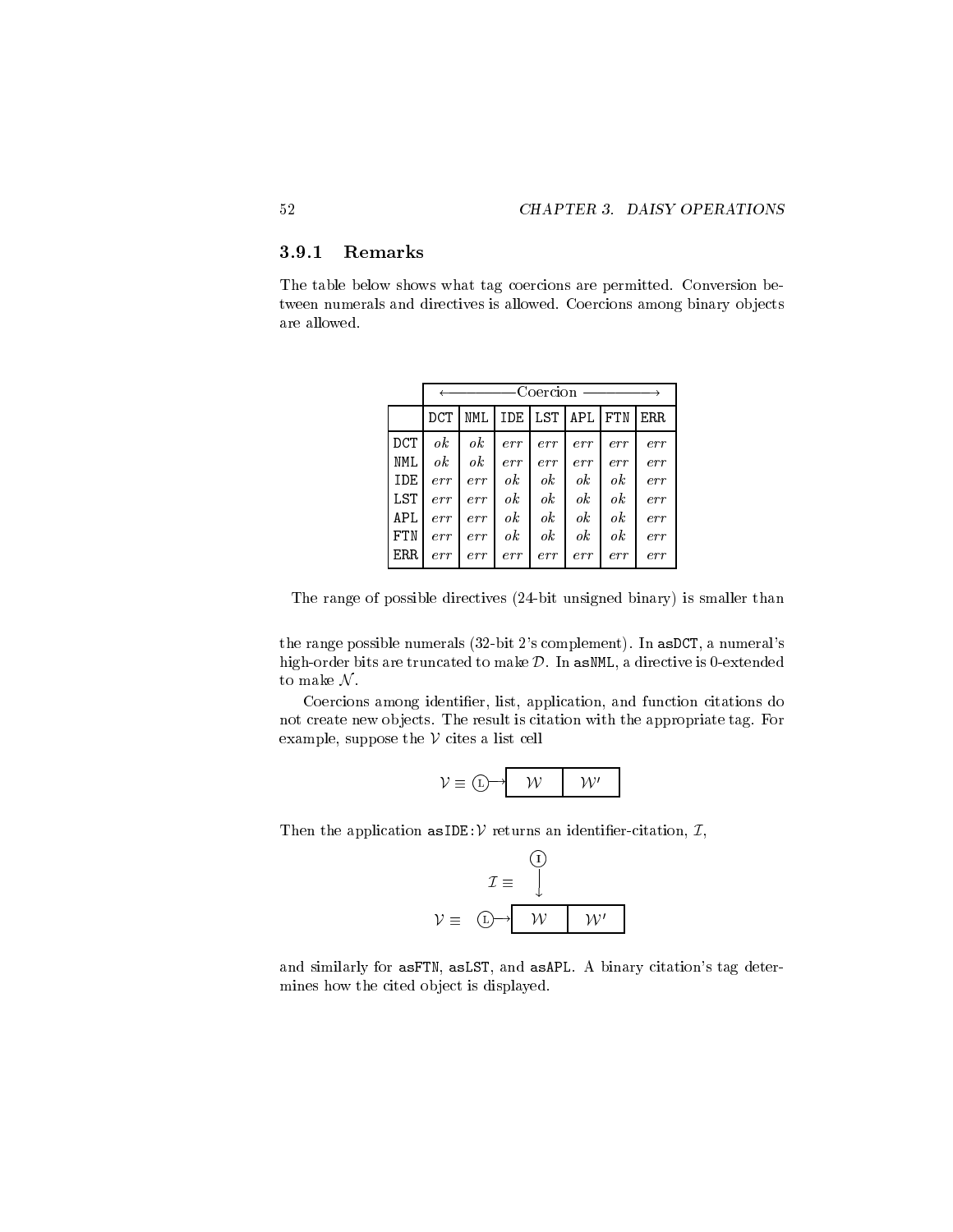## 3.9. TAG COERCIONS 53

| Expression       | Value     |
|------------------|-----------|
| asLST: ["A" "B"] | $[A \ B]$ |
| asAPL: ["A" "B"] | A : B     |
| asFTN: ["A" "B"] | \A.B      |
| asIDE: ["A" "B"] | ?I        |

In the fourth example, the erron |?I| is generated by the issue operation

because no syntax is associated with identifiers having this structure.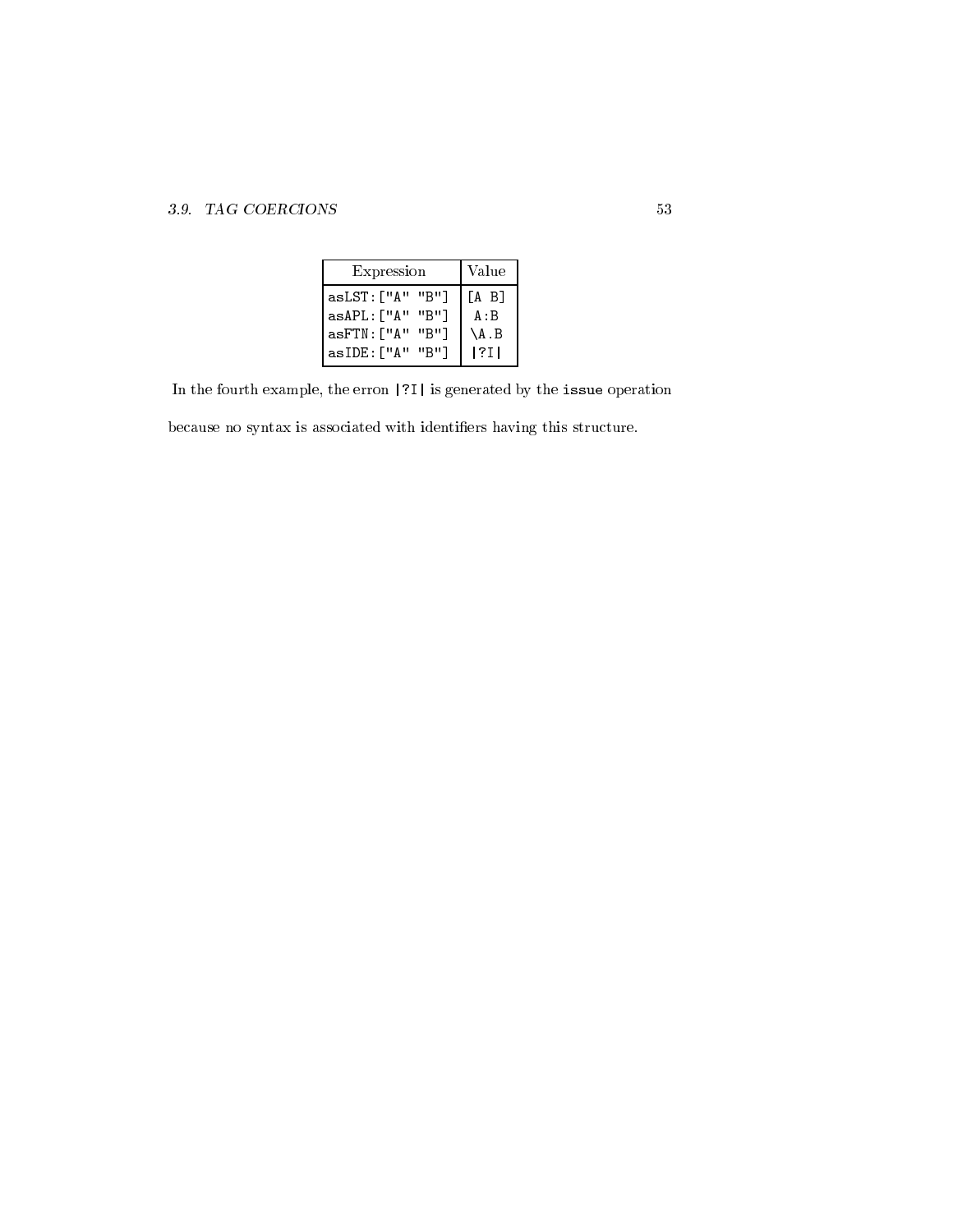#### Access to Composite Objects 3.10

The head and tail operations are restricted to list objects. They include a test on the tag of their argument. Two less sensitive versions omit this test. These can be used to access constituents of non-list cells.

\_hd :  $\mathcal{V} \longrightarrow \mathcal{V}'$ 

Head of a composite object. The \_hd operation returns the citation  $V'$  whenever  $V$  has the form

|--|--|--|--|--|

Since tag-insensitive access operations are used to retrieve bindings from environments,  $hd$  is  $(\[H : T]$ . H) but could also be implemented as (\V. head:asLST:V).

\_tl :  $\mathcal{V} \longrightarrow \mathcal{V}'$ 

Tail of a composite object. The \_tl operation returns the citation  $V'$  whenever  $V$  has the form

|--|

Since tag-insensitive access operations are used to retrieve bindings from environments,  $_t$  is (\[H ! T]. T) and is approximately implemented as (\V. tail:asLST:V).

The operations head and tail do ordinary list access and include a validation that the argument is a list. Since they omit any such test, \_hd and \_tl are slightly faster. In addition, \_tl retreives the tail of any ob ject that has one, including numerals and errons.

One can use tag coercion to get at the components of non-list objects. The coercions also document intent. The following program fragment retreives the formal argument of a function ob ject.

```
FormalArgument = \F.
  if:[ isFTN?:F
          "mistaken function-access"
      ]
```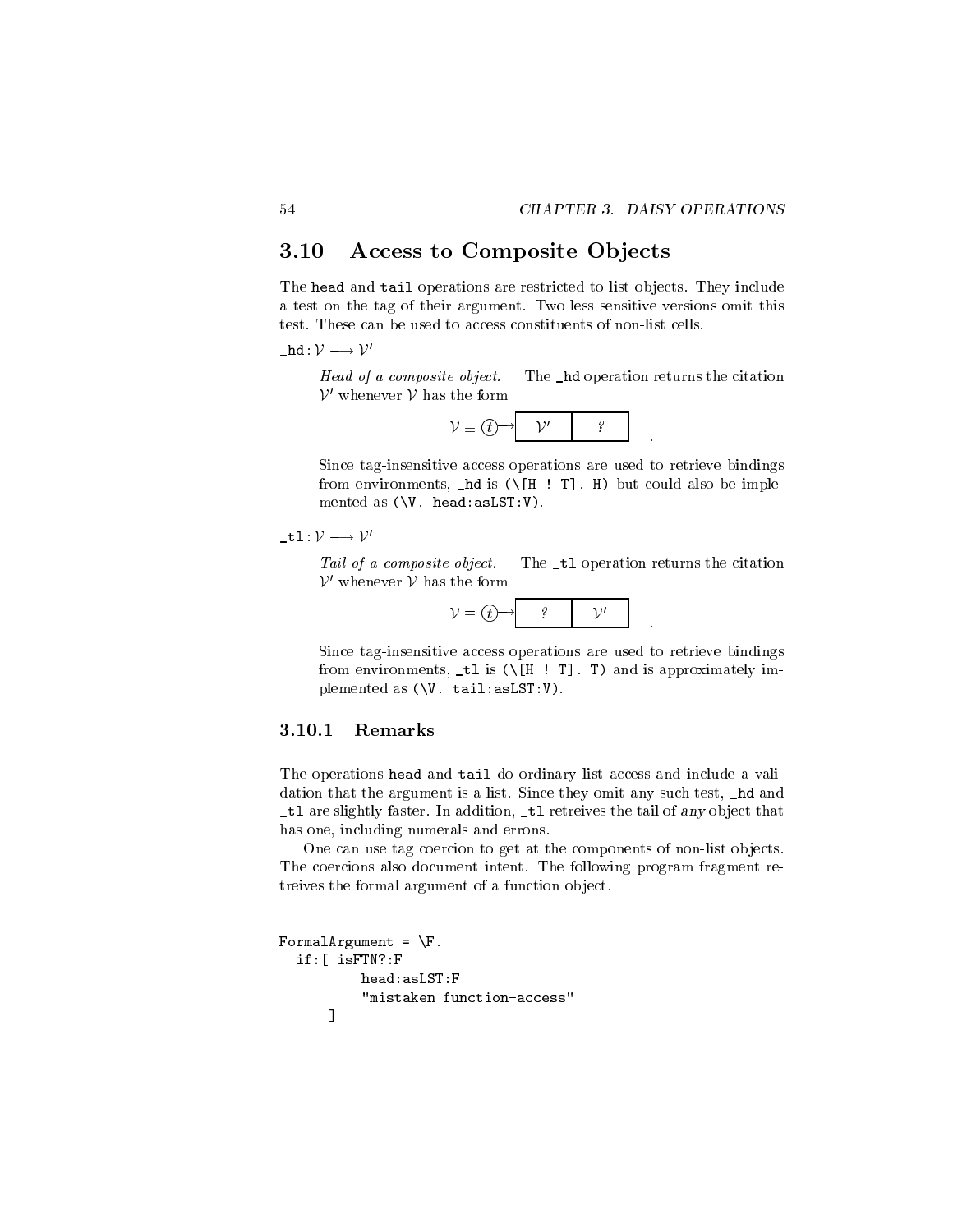In this definition, an explicit test confirm that F is a function cell. At the same time, there is a lot of redundant tag checking by head and asLST. Since it is assured that F is a binary object, one might as well write

```
FormalArgument = \F. ;
         if:[ isFTN?:F ; Hence, F is binary
                                          \begin{tabular}{lllllll} \multicolumn{2}{l}{} \multicolumn{2}{l}{} \multicolumn{2}{l}{} \multicolumn{2}{l}{} \multicolumn{2}{l}{} \multicolumn{2}{l}{} \multicolumn{2}{l}{} \multicolumn{2}{l}{} \multicolumn{2}{l}{} \multicolumn{2}{l}{} \multicolumn{2}{l}{} \multicolumn{2}{l}{} \multicolumn{2}{l}{} \multicolumn{2}{l}{} \multicolumn{2}{l}{} \multicolumn{2}{l}{} \multicolumn{2}{l}{} \multicolumn{2}{l}{} \multicolumn{2}{l}{} \multicolumn{2}{l}{} \multicolumn{2}{l}"mistaken function-access"
                           \blacksquare
```
note[March 11, 1996]: Use of \_hd and \_tl in environment look-up leads to some baffling Daisy bugs. For example, the expression

### $(\langle H:T].T):5$

returns the void directive because numerals have tail-citations. Even more inscrutable are assignment effects, through which global function bindings end up in environments. More sensitive binding retrieval is under consideration.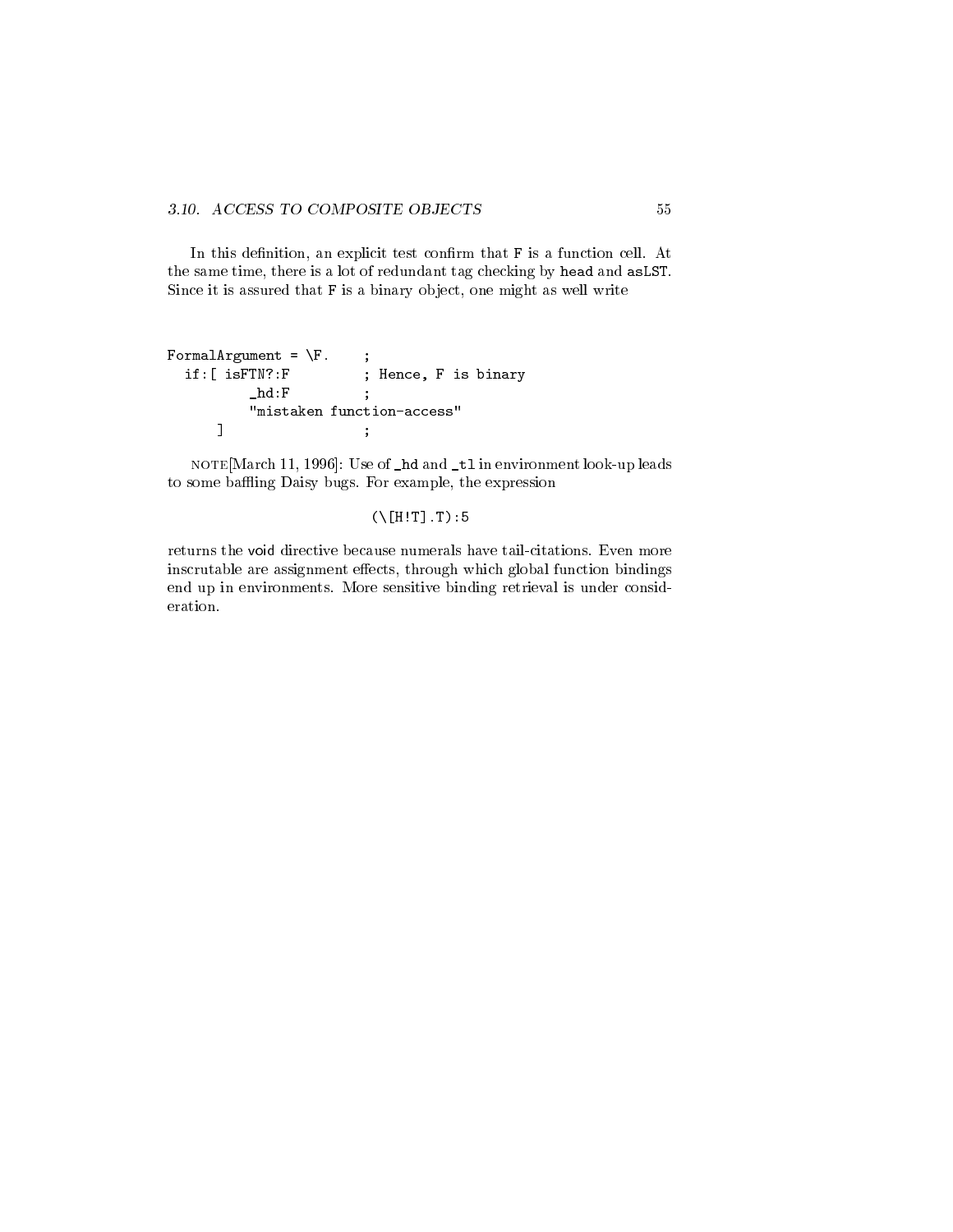#### **Characters** 3.11

Daisy characters are simply those literals with a single-character display names. The character  $\boxed{A}$  is the literal cell

$$
\boxed{A} \equiv \boxed{1} \rightarrow \boxed{E} \quad \text{void} \quad \boxed{A \phi \phi \phi} \quad \text{nil} \quad \boxed{}
$$

Chr? :  $\mathcal{V} \longrightarrow \mathcal{B}$ 

Character test. The Chr? operation returns true if its argument is single-character literal.

 $\mathtt{ChrAsNml} : \mathcal{C} \longrightarrow \mathcal{N}$ 

Character's numeric code. If the argument is a character, ChrAsNml builds a numeral,  $N$ , holding the binary value of its display code.

 $\texttt{NmlAsChr} : \mathcal{N} \longrightarrow \mathcal{C}$ 

Convert a numeral to a character. If the argument is a numeral,  $\mathcal C$ cites the character whose display code is equal to the seven low-order bits of  $\mathcal{N}$ 's binary content.

| Expression   | Value |
|--------------|-------|
| Chr?: [1]    | П     |
| Chr?:"RED"   | П     |
| Chr?: "R"    | true  |
| Chr?:5       | П     |
| Chr?: "5"    | true  |
| ChrAsNml:"5" | 53    |
| NmlAsChr:82  | R.    |
| NmlAsChr:338 | R.    |

EXAMPLES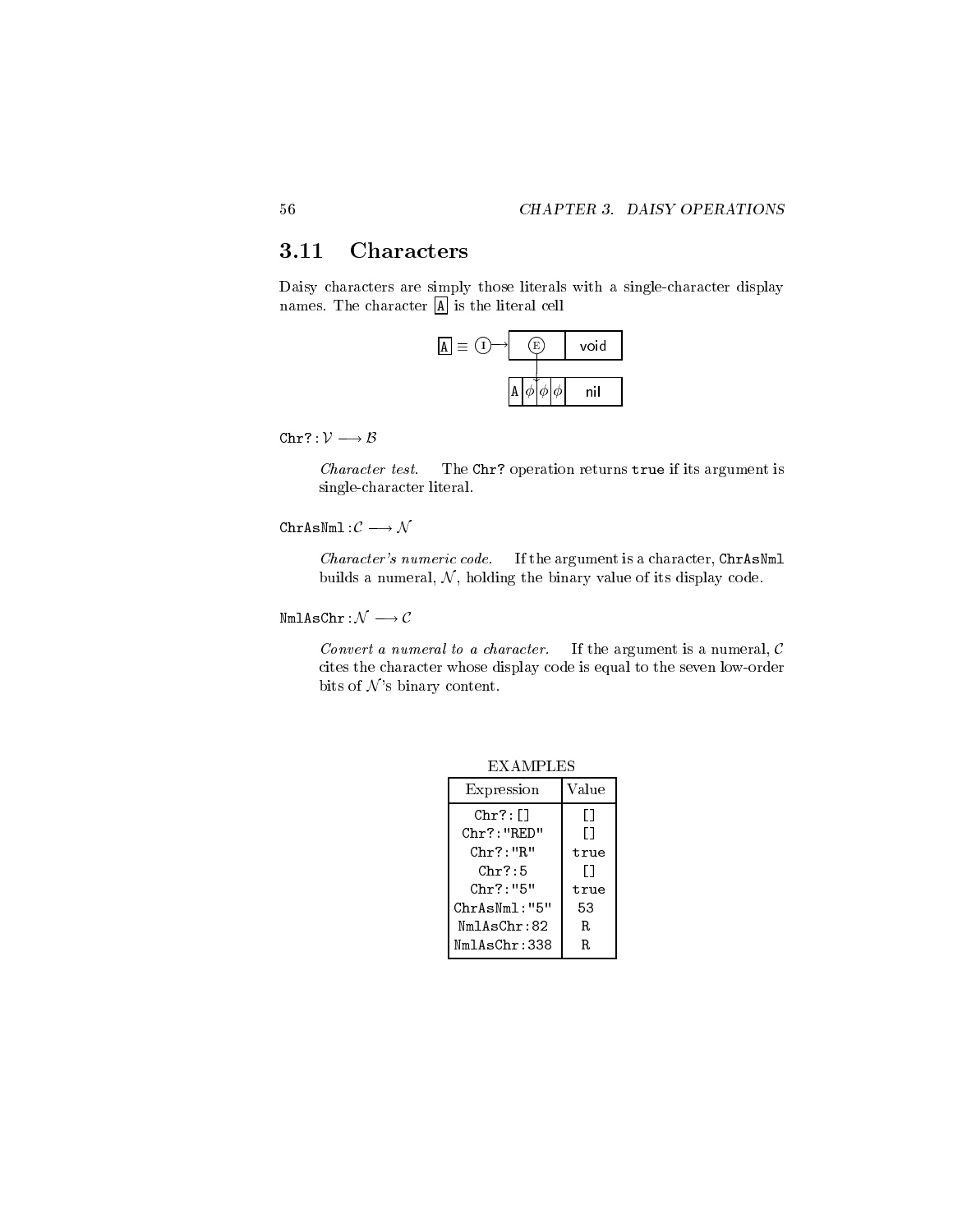#### **Character Classification** 3.12

Parsing, scanning, and display operations employ an internal classification of host character codes. Though this classication cannot be altered by Daisy programs, tests against it are permitted. The classifications are explained in descriptions of scan and parse and summarized in Figures ? and ?. There is no test operations for *Scanning Escape* (the back-quote character i ), Literal quote (the double-quote character " ), Comment (the barrier" character  $|| \cdot ||$ , or  $Sign$  (the characters  $|| \cdot ||$  and  $|| \cdot ||$ ).

 $ScnsPC? : C \longrightarrow B$ 

Space-character test. The result is true if  $\mathcal C$  is classified as a space character (spc in Figure ?; see also scan). The spaces are  $\Box$  and HT.

 $ScnDGT: \mathcal{C} \longrightarrow \mathcal{B}$ 

Digit-character test. The result is true if character  $\mathcal{C}'$ 's is a digit (DGT in Figure ?; see also scan). The digits are  $[0], [1], [2], [3], [4]$  $[5], [6], [7], [8], \text{ and } [9]$ 

 $SchLFA? : \mathcal{C} \longrightarrow \mathcal{B}$ 

Alpha-character test. The result is true if character  $\mathcal C$  is alphabetic  $\left($  in the figure  $\left| \cdot \right|$  see also scale). The algebra characters are  $\left| \cdot \right|$ through Z and a through z .

 $SchNN? : \mathcal{C} \longrightarrow \mathcal{B}$ 

*Neutral-character test.* The result is true if character  $\mathcal C$  is classified as neutral (non in Figure ?; see also scan). The neutral characters are  $\sharp$ ,  $\sharp$ ,  $\sharp$ ,  $\sharp$ ,  $\sharp$ ,  $\sharp$ ,  $\sharp$ ,  $\sharp$ ,  $\sharp$ ,  $\sharp$ ,  $\sharp$ ,  $\sharp$ ,  $\sharp$ ,  $\sharp$ ,  $\sharp$ ,  $\sharp$ ,  $\sharp$ ,  $\sharp$ ,  $\sharp$ ,  $\sharp$ ,  $\sharp$ ,  $\sharp$ ,  $\sharp$ ,  $\sharp$ ,  $\sharp$ ,  $\sharp$ ,  $\sharp$ ,  $\sharp$ ,  $\sharp$ ,  $\sharp$ ,  $\sharp$ ,  $\sharp$ ,  $\sharp$ ,  $\sharp$ ,  $\sharp$ ,  $\sharp$ ,

 $ScnsYM$ ? :  $C \longrightarrow B$ 

Symbol-character test. The result is true if character  $\mathcal C$  is classified as a symbol (sym in Figure ?; see also scan). Symbols have an auxiliary classication, of meaning in parsing. The symbols are control characters  $\overline{\text{NL}}$ ,  $\overline{\text{VT}}$ ,  $\overline{\text{FF}}$ , and  $\overline{\text{CR}}$ ; and display characters  $\overline{!!}$ ,  $\overline{\$}$ ,  $\overline{()}$ ) , \* , . , : , 5 , < , = , > , [ , \ , ] , ^ , { , and } .

 $ScnCTL? : C \longrightarrow B$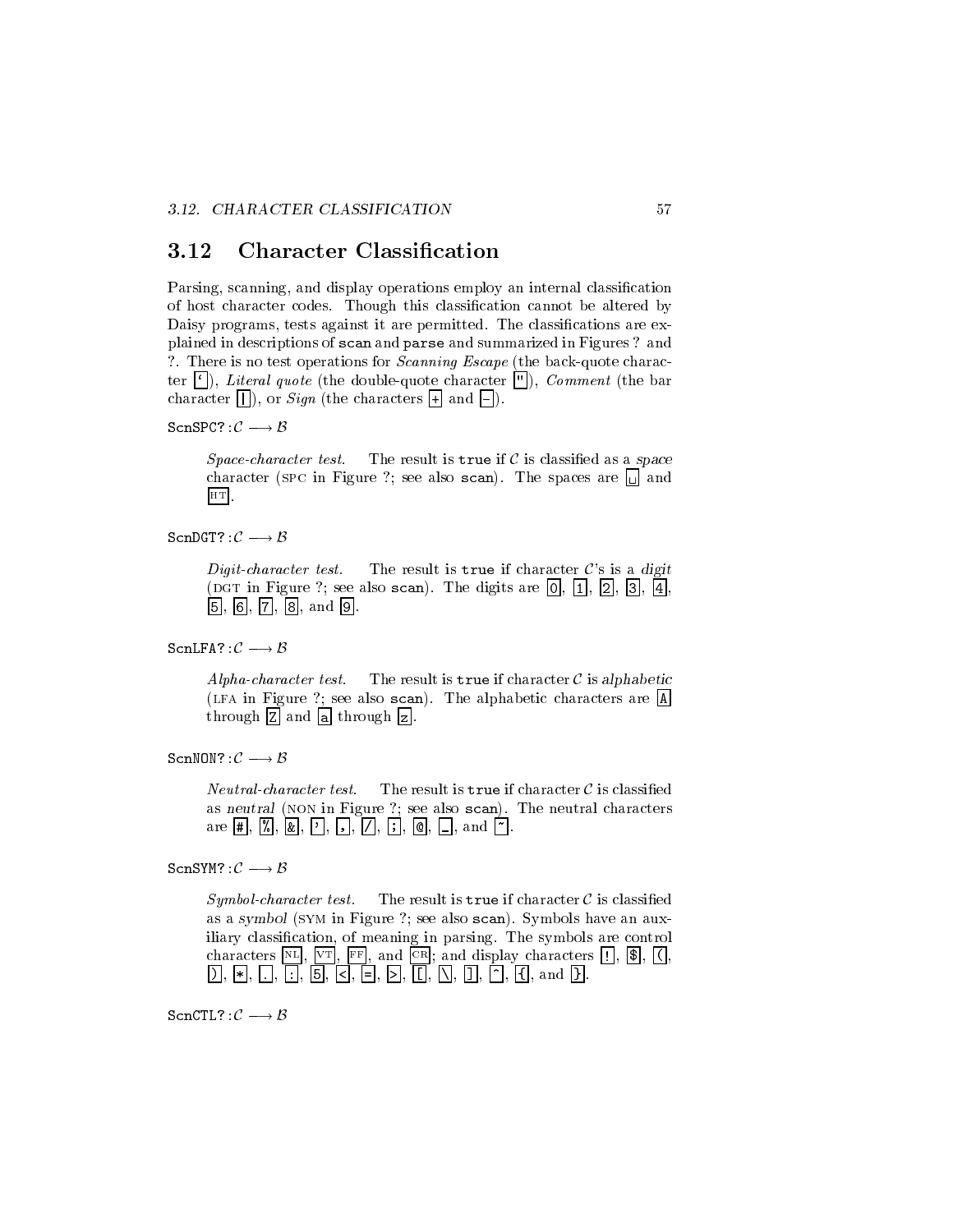Control-character test. The result is true if character  $\mathcal C$  is classified as control (CTL in Figure ?; see also scan). The control codes are

| NUL SOH STX ETX ENQ ACK BEL BS SO SI DLE DC1 DC2   |  |
|----------------------------------------------------|--|
| DC3 DC4 NAK SYN ETB CAN EM SUB ESC FS GS RS US DEL |  |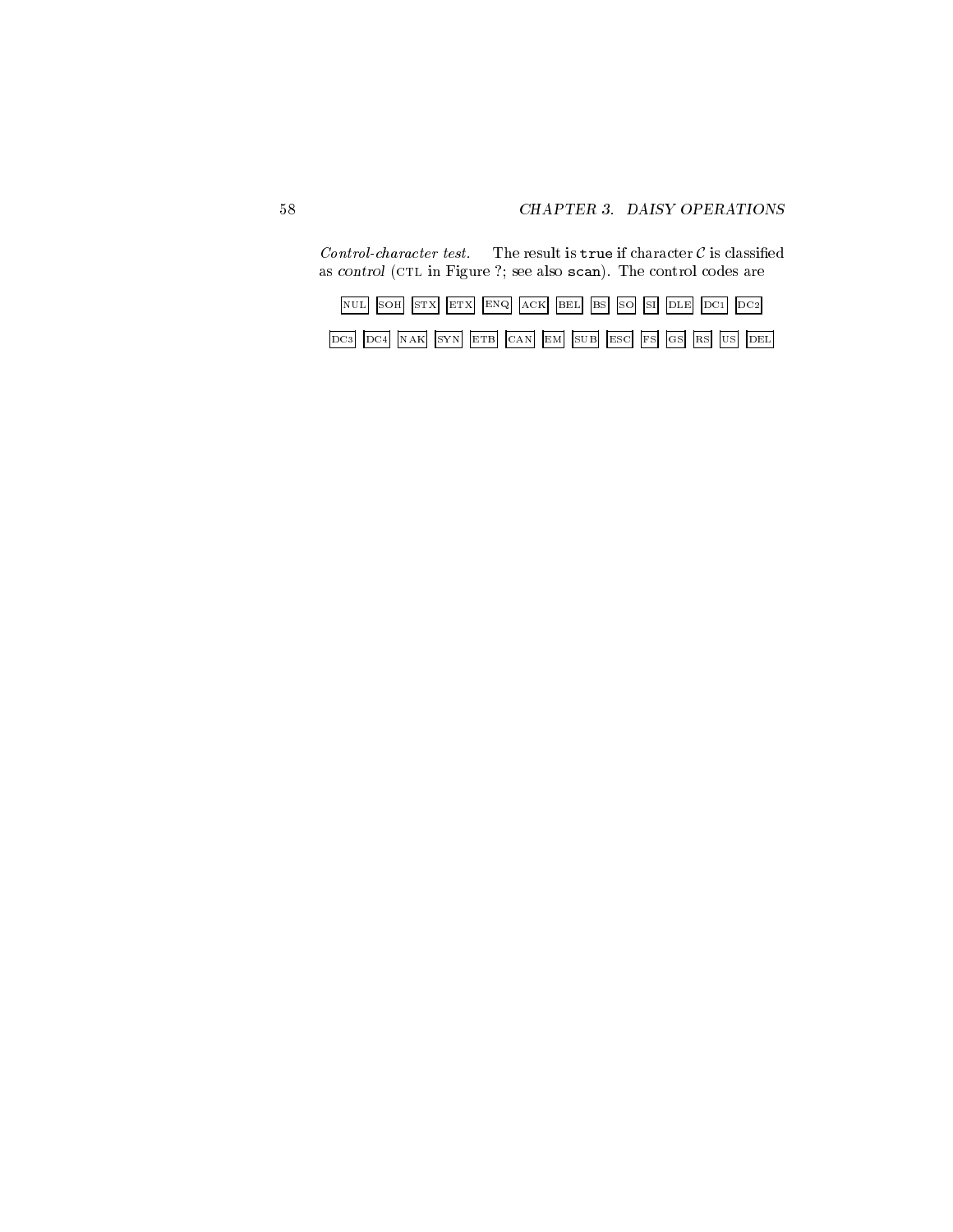#### **Sequencers** 3.13

Certain programs require a degree of control over the order of evaluation. In particular, programs that manage external events (input and output) may need to defer using a list until one of its field is known to be present. The sequencing operations provide a crude form of control over order of evaluation.

 $\text{crc\_hd} : \mathcal{V} \longrightarrow \mathcal{V}$ 

Coerce-head. The argument, normally a list, is returned once its head is present.

 $\text{crc\_hd} = \backslash L. \quad \text{let:} \left[ \begin{array}{ccc} [H & I & T] & L & \text{if:} \left[ \begin{array}{ccc} H & L & L \end{array} \right] \end{array} \right]$ 

 $\text{crc\_tl}: \mathcal{V} \longrightarrow \mathcal{V}$ 

Coerce-tail. The argument, normally a list, is returned once its tail is present.

 $\text{crc\_tl} = \backslash L. \quad \text{let:} \left[ \begin{array}{ccc} [H : T] & L & \text{if:} \left[ \begin{array}{ccc} T & L & L \end{array} \right] \end{array} \right]$ 

 $\texttt{seq} \colon [\mathcal{V}_0 \ \mathcal{V}_1 \ \cdots \ \mathcal{V}_n] \longrightarrow \mathcal{V}_n$ 

Sequencer. The last element of the list argument is returned with all preceding elements having been made present. In Daisy,

 $seq = \cap L$ . let: [ [H ! T]  $circ\_hd$ : L if: [ nil?: T H seq: T ] ]

### 3.13.1 Remarks

The crc\_hd and crc\_tl operations act as identity functions, but access the head and tail of their arguments before returning them. The expressions same?:[X crc\_"hd:X] and same?:[X crc\_"tl:X] always return truewhere the accessed elds are dened. That is, if is a divergent expression, then the state of the state but created and the state of the state of the state of the state of the state of the state of the state of the state of the state of the state of the state of the state of the state of similarly for crc\_tl.

Since the if operation uses its first argument, it can be used to get the effect of crchd and crctl, as illustrated in the descriptions above. An alternative specification exploits the fact application forces the argument to be present before invoking a function:

crc\_hd =  $\hat{L}$ . (\X.L):\_hd:L  $\text{crc}_tl = \hat{\wedge}L. \quad (\hat{\wedge}X.L): _tl:l$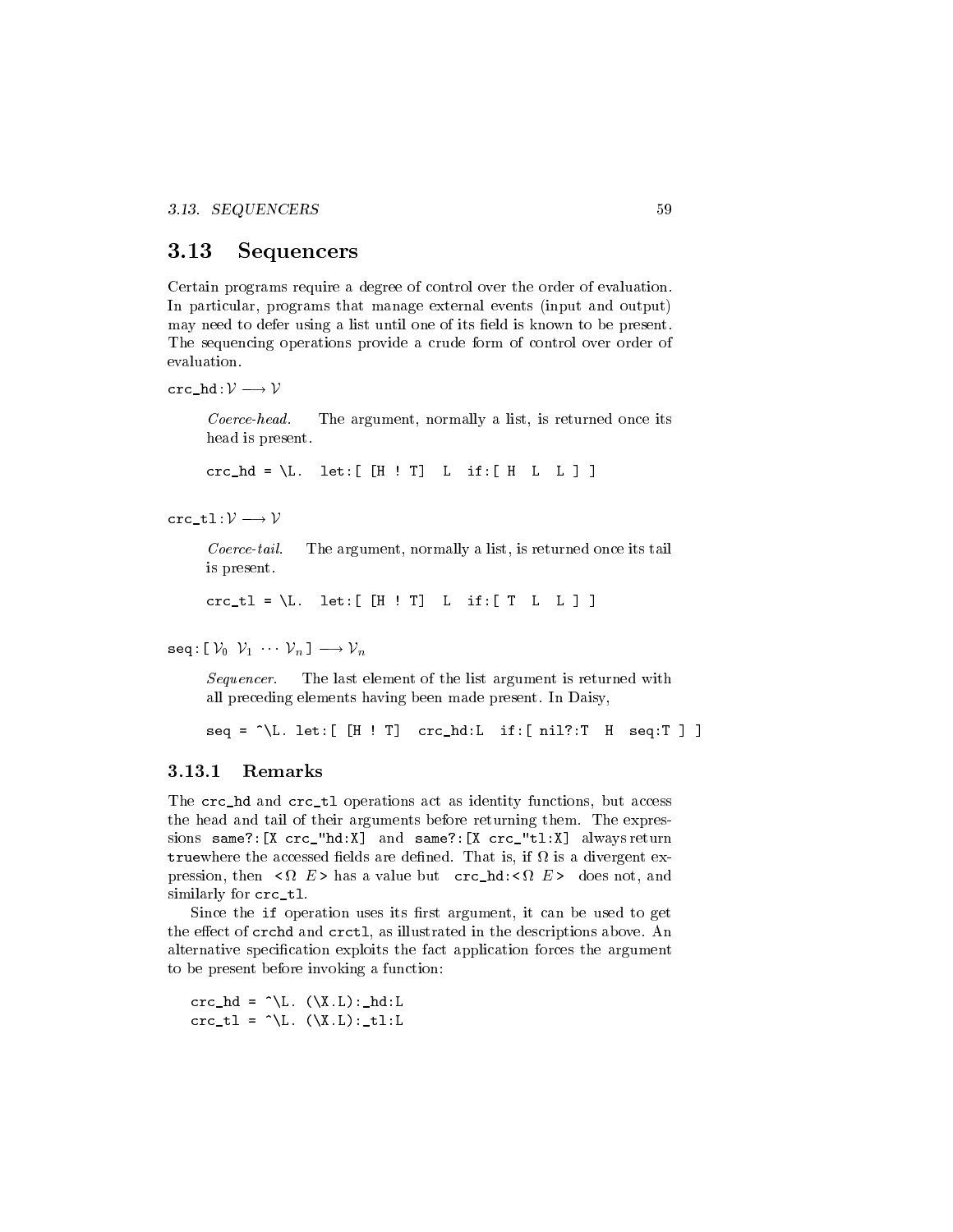The following program has been used as a tracing facility:

```
Trace = \triangleMessage. \Value.
    seq:[ screen:issue:Message
            Value
          \overline{1}\blacksquare
```
The value of (Trace:["X is " X]) acts as an identity operation but displays [X is value] on the terminal when it is applied. The sequencers are needed to address certain problems in event coordination, but this is not one of them. Trace, whose only purpose is an (output) effect, is not an applicative construct. On the other hand, instrumentation of applicative programs is subject of current research. See, for example, "Debugging in Applicative Languages," by O'Donnell and Hall (Indiana University Computer Science Department Technical Report No. 223, 1987).

A more stylistic example is the problem of merging two streams of data in a timely fashion, where the requirement is that an item in a stream exists before it is selected. The Merge defined below is not timely because it does not guarantee timeliness.

```
Merge = \hat{\ } [As Bs].
      head:{ [ head:As ! Merge:[Bs tail:As] ]
                               [ head:Bs ! Merge:[As tail:Bs] ]
                        \overline{a} . The contract of the contract of the contract of the contract of the contract of the contract of the contract of the contract of the contract of the contract of the contract of the contract of the contract of th
```
The *list* [ head:As ! Merge: [Bs tail:As] ] can exist before head:As produces a value. To assure the presence of an item before committing its use, one could instead define

```
Merge = \hat{\ } [As Bs].
  head:{ crc_hd:[ head:As ! Merge:[Bs tail:As] ]
         crc_hd:[ head:Bs ! Merge:[As tail:Bs] ]
       }
```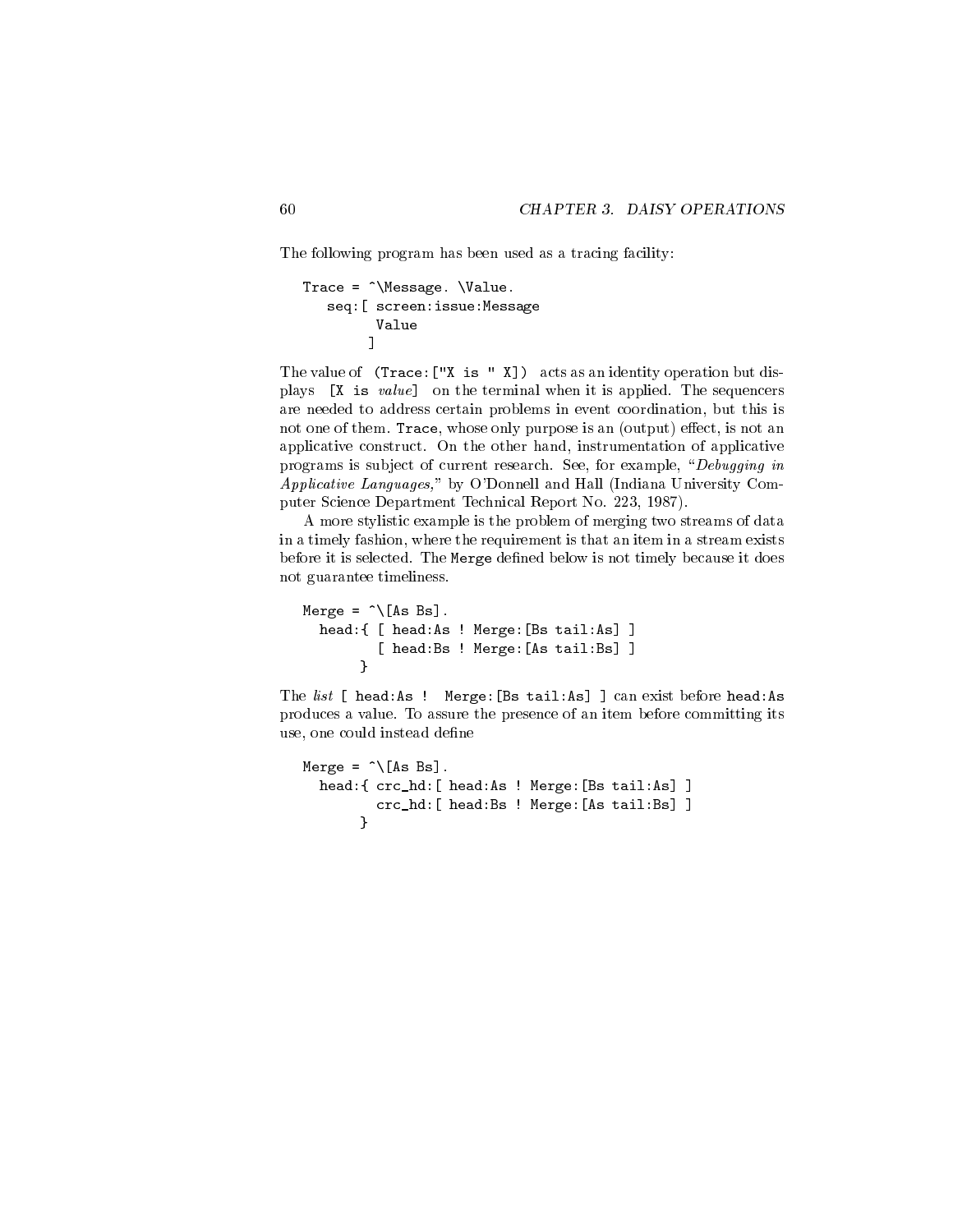#### **Interface Operations** 3.14

Input to and output from Daisy are done by host-interface operations, that produce and consume lists of characters. The input operations are console and dski; output is done by screen and dsko. console and screen effect the interactive operator's terminal; dski and dsko effect the host file system.

console:  $\mathcal{I} \longrightarrow [\mathcal{C}_0 \ \mathcal{C}_1 \ \cdots ]$ 

Interactive input. The literal  $\mathcal I$  is displayed as a prompt for input from the operator's keyboard (stdin in unix). The result is the list of characters corresponding to key strokes. Several instances of console can be in effect. An input channel is terminated by typing EOT (control 'D'). In the case that  $E^{\text{OT}}$  is the *only* thing typed the list that results is  $[$  $\epsilon$ OT $]$ 

screen:  $[\mathcal{C}_0 \ \mathcal{C}_1 \ \cdots \ ] \longrightarrow []$ 

Interactive output. The characters in the argument are displayed on the operator's terminal screen (stdout in UNIX). Nil is returned after the entire argument has been displayed. That is, screen does not terminate until it has consumed all of the elements of the character stream.

dski  $\mathcal{I} \longrightarrow [\mathcal{C}_0 \mathcal{C}_1 \cdots ]$ 

File input. The literal  $\mathcal I$  names a host text file. The result is the list of characters read from that file.

dsko: [ $\mathcal{I}$ [ $\mathcal{C}_0$   $\mathcal{C}_1$   $\cdots$  ]]  $\longrightarrow$  []

File output. The literal  $\mathcal I$  names a host text file. This list of characters,  $[\mathcal{C}_0 \ \mathcal{C}_1 \ \cdots]$ , is written to that file. Dsko returns Nil after the entire list has been written.

### 3.14.1 Remarks

Abstractly, peripheral  $I/O$  is buffered directly in Daisy's list-space. In implementation, the host-interface operations copy from host buffers into lists. Synchronization with host buffers depends, in part, how the host processes peripheral I/O. With terminals in normal mode, the host withholds input in order to process line-editing characters (back-space, line-delete, etc.). Hence, key board input is not presented to Daisy until a new-line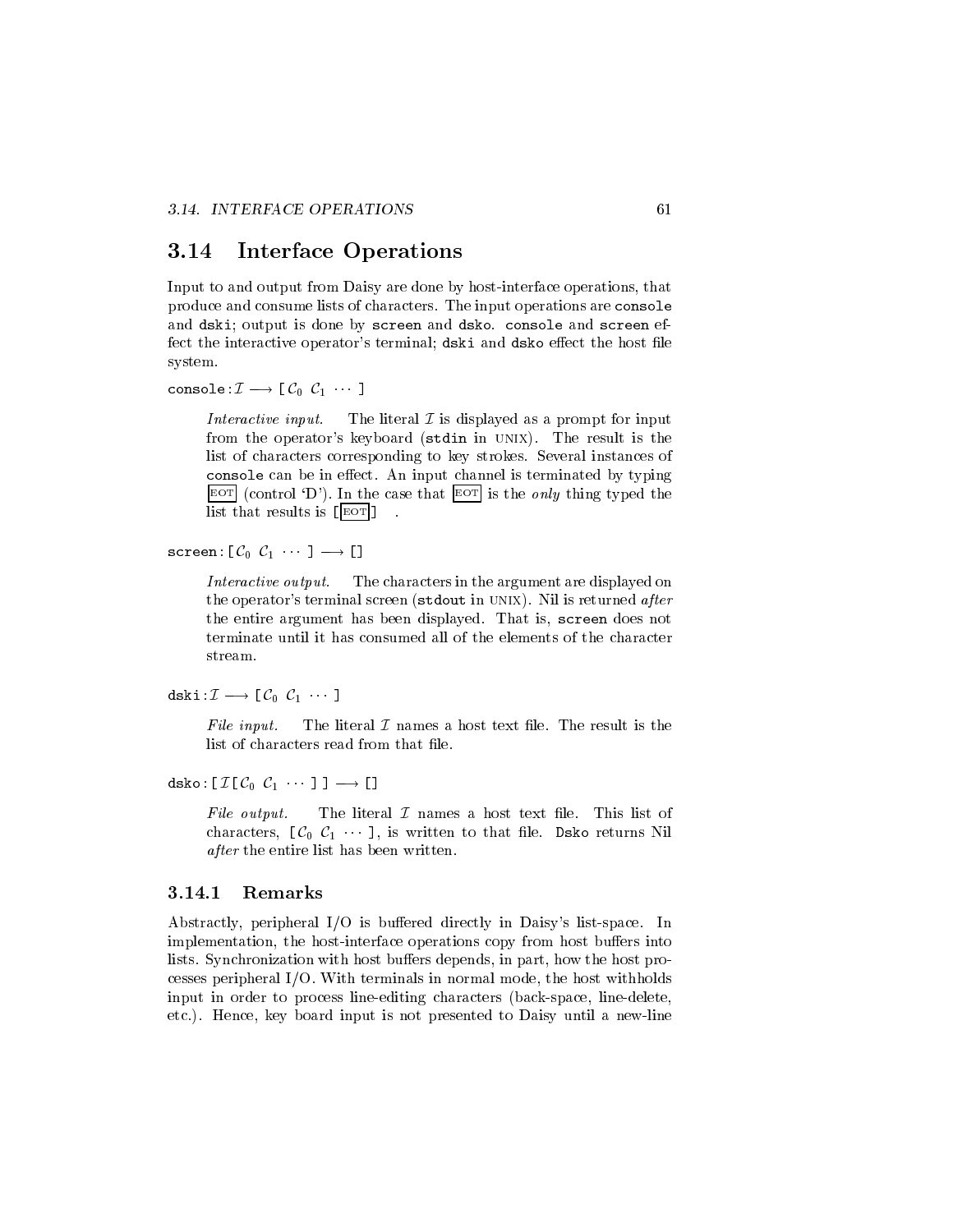is processed. Even in " $raw$ " modes, host I/O is synchronous by default. Asynchronous version of the interface operations are in development. The host text file

```
Looking for that
    fatal error?
Read your listing
    on the stair.
```
is represented in Daisy as the list

| $\begin{bmatrix} \boxed{L} & \boxed{0} & \boxed{0} & \boxed{k} & \boxed{i} & \boxed{n} & \boxed{g} & \boxed{1} & \boxed{f} & \boxed{0} & \boxed{r} & \boxed{t} & \boxed{h} & \boxed{a} & \boxed{t} & \boxed{N} \end{bmatrix}$           |  |
|-----------------------------------------------------------------------------------------------------------------------------------------------------------------------------------------------------------------------------------------|--|
| $\boxed{HT}$ $\boxed{f}$ a $\boxed{t}$ a $\boxed{1}$ $\boxed{ }$ e $\boxed{r}$ $\boxed{r}$ o $\boxed{r}$ ? $\boxed{NL}$                                                                                                                 |  |
| $\boxed{R}$ $\boxed{e}$ $\boxed{a}$ $\boxed{d}$ $\boxed{y}$ $\boxed{o}$ $\boxed{u}$ $\boxed{r}$ $\boxed{1}$ $\boxed{i}$ $\boxed{s}$ $\boxed{t}$ $\boxed{i}$ $\boxed{n}$ $\boxed{g}$ $\boxed{vL}$                                        |  |
| $\boxed{HT}$ $\boxed{\circ}$ $\boxed{\text{n}}$ $\boxed{\circ}$ $\boxed{\text{t}}$ $\boxed{\text{n}}$ $\boxed{\text{e}}$ $\boxed{\text{s}}$ $\boxed{\text{t}}$ $\boxed{\text{a}}$ $\boxed{\text{i}}$ $\boxed{\text{r}}$ $\boxed{\cdot}$ |  |

In some cases the  $\boxed{\text{EOT}}$  character occurs at the end of such a list. A program that echo's terminal input could be written as follows. Daisy output is shaded; operator input is not. The ampersand is Daisy's top-level prompt.

```
&Parrot = ^\P.screen:console:P
Parrot
&Parrot:"??"
??abc
abc
??def
def
?? EOT []&
```
The list produced by console is



which includes the two carriage-returns entered by the operator, An instance of console terminates its list when it encounters the EOT (control- `D') code form the key board.

### Screen

displays this list. The occurance of prompts ?? reflects the host's buffering of input through new-line entries. The prompts are raised as screen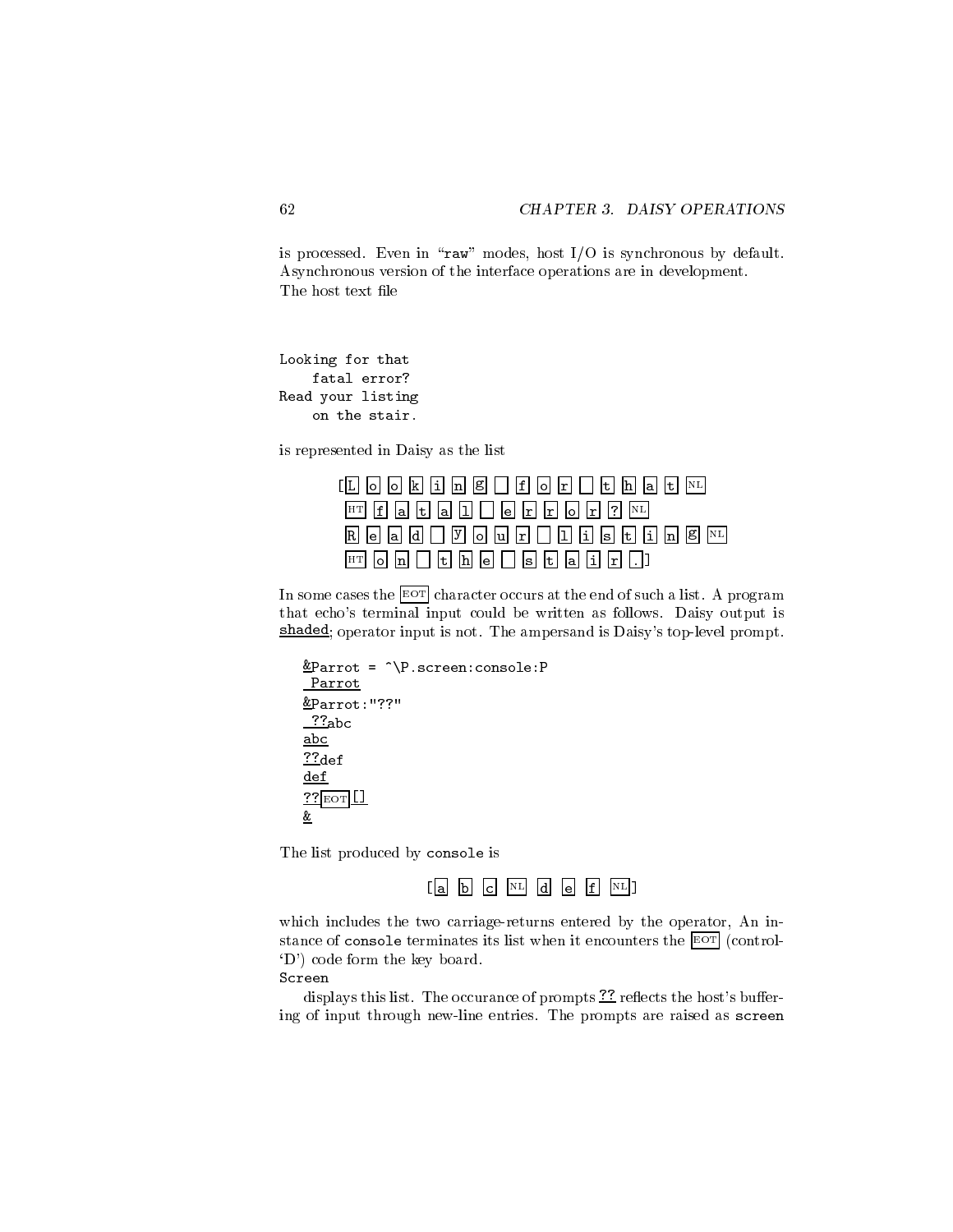catches up with console. Nil, the value of the expression Parrot:"??", is displayed once output is exhausted.

A program that records terminal input on a file F could be written as follows.

```
&Tap = \hat{ }F. dsko: [F console: F]
 Tap
&Tap:"IN" INLooking for that
\equiv \blacksquare \blacksquare \blacksquare \blacksquare \blacksquare \blacksquare \blacksquare \blacksquare \blacksquare \blacksquare \blacksquareINRead your listing
IN HT on the stair.
IN EOT LI
&
```
Tap records console input on a file, using the file's name as a prompt. Since dsko does not terminate until it has consumed its argument, Tap retains control until the F-channel to the keyboard is terminated. The host file 'IN' records console input, which may subsequently be read using dski:

| $\&$ diski: "IN"                                                                   | $\begin{array}{c}\n \begin{array}{c}\n \begin{array}{c}\n \end{array}\n \end{array}$ \n |                                                                                    |
|------------------------------------------------------------------------------------|-----------------------------------------------------------------------------------------|------------------------------------------------------------------------------------|
| $\begin{array}{c}\n \begin{array}{c}\n \end{array}\n \end{array}$ \n               | $\begin{array}{c}\n \end{array}\n \begin{array}{c}\n \end{array}\n \end{array}$ \n      | $\begin{array}{c}\n \end{array}\n \begin{array}{c}\n \end{array}\n \end{array}$ \n |
| $\begin{array}{c}\n \end{array}\n \begin{array}{c}\n \end{array}\n \end{array}$ \n | $\begin{array}{c}\n \end{array}\n \end{array}$ \n                                       |                                                                                    |
| $\begin{array}{c}\n \end{array}\n \end{array}$ \n                                  | $\begin{array}{c}\n \end{array}\n \end{array}$ \n                                       |                                                                                    |
| $\begin{array}{c}\n \end{array}\n \end{array}$ \n                                  | $\begin{array}{c}\n \end{array}\n \end{array}$ \n                                       |                                                                                    |
| $\begin{array}{c}\n \end{array}\n \end{array}$ \n                                  |                                                                                         |                                                                                    |
| $\begin{array}{c}\n \end{array}$ \n                                                |                                                                                         |                                                                                    |
| $\begin{array}{c}\n \end{array}$ \n                                                |                                                                                         |                                                                                    |
| $\begin{array}{c}\n \end{array}$ \n                                                |                                                                                         |                                                                                    |

**Andrew Communication** 

returns a list of characters corresponding to what was written to the file. The effect of the screen operation is a display of these characters

&screen:dski:"IN" Looking for that  $\left| \cdot \right|$  recent error. Read your listing  $\sim$  on the stair.  $\Box$ &

The structures returned by console and dski are indistiguishible from other values. They can be manipulated by Daisy programs, including those primitives for parsing and scanning.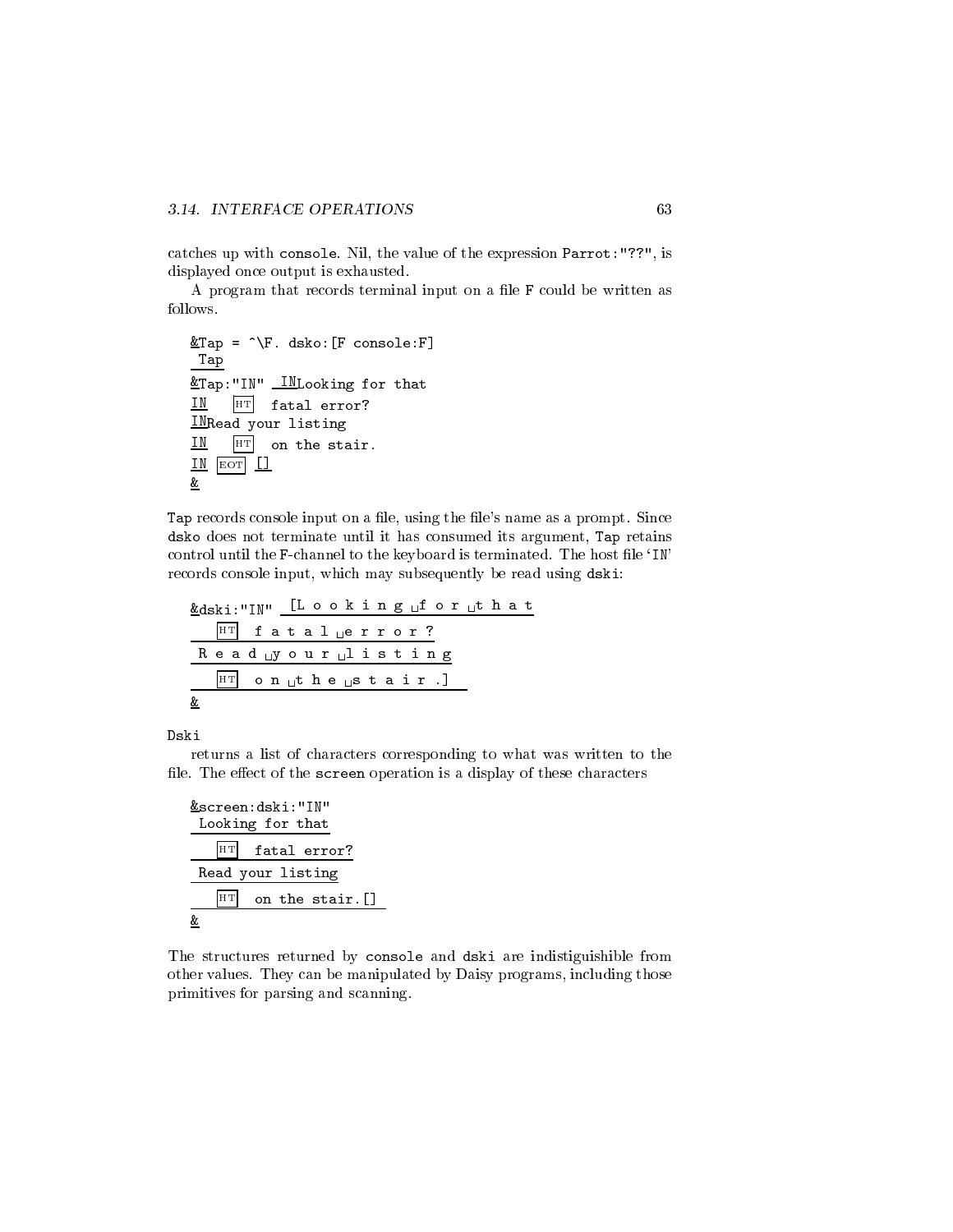#### Text Generation 3.15

issue:  $\mathcal{V} \longrightarrow [\mathcal{C}_0 \ \mathcal{C}_1 \ \cdots]$ 

Generate text. The issue operation produces a character stream spelling the value  $V$ . The result can be used by interface operations. There are some structures that issue cannot spell. the sequence '|I?|' is issued for identifier cells having no print name. The prefix  $\verb|`>=?=" is appended to function closures.$ 

note [March 11, 1996]: revisions to issue are in progress, bringing it closer to the xparse and scan operations.

|             | issue: ${\cal V}$                                                                                                                                                                                                                                                                                                                                                                                             |
|-------------|---------------------------------------------------------------------------------------------------------------------------------------------------------------------------------------------------------------------------------------------------------------------------------------------------------------------------------------------------------------------------------------------------------------|
| <b>BLUE</b> | E <br>B L <br>$\overline{U}$                                                                                                                                                                                                                                                                                                                                                                                  |
|             | $\begin{bmatrix} 51 & X \end{bmatrix}$ $\begin{bmatrix} \begin{bmatrix} \begin{bmatrix} \begin{bmatrix} \begin{bmatrix} \end{bmatrix} & \boxed{5} \\ \end{bmatrix} & \begin{bmatrix} 1 \end{bmatrix} & \begin{bmatrix} \begin{bmatrix} \begin{bmatrix} \end{bmatrix} & \boxed{2} \\ \end{bmatrix} & \begin{bmatrix} \begin{bmatrix} \end{bmatrix} & \boxed{2} \\ \end{bmatrix} & \end{bmatrix} \end{bmatrix}$ |
| <a> A</a>   | $\vert$ $\leq$<br> A <br>$\Box$<br>۱۸                                                                                                                                                                                                                                                                                                                                                                         |

### MORE TO COME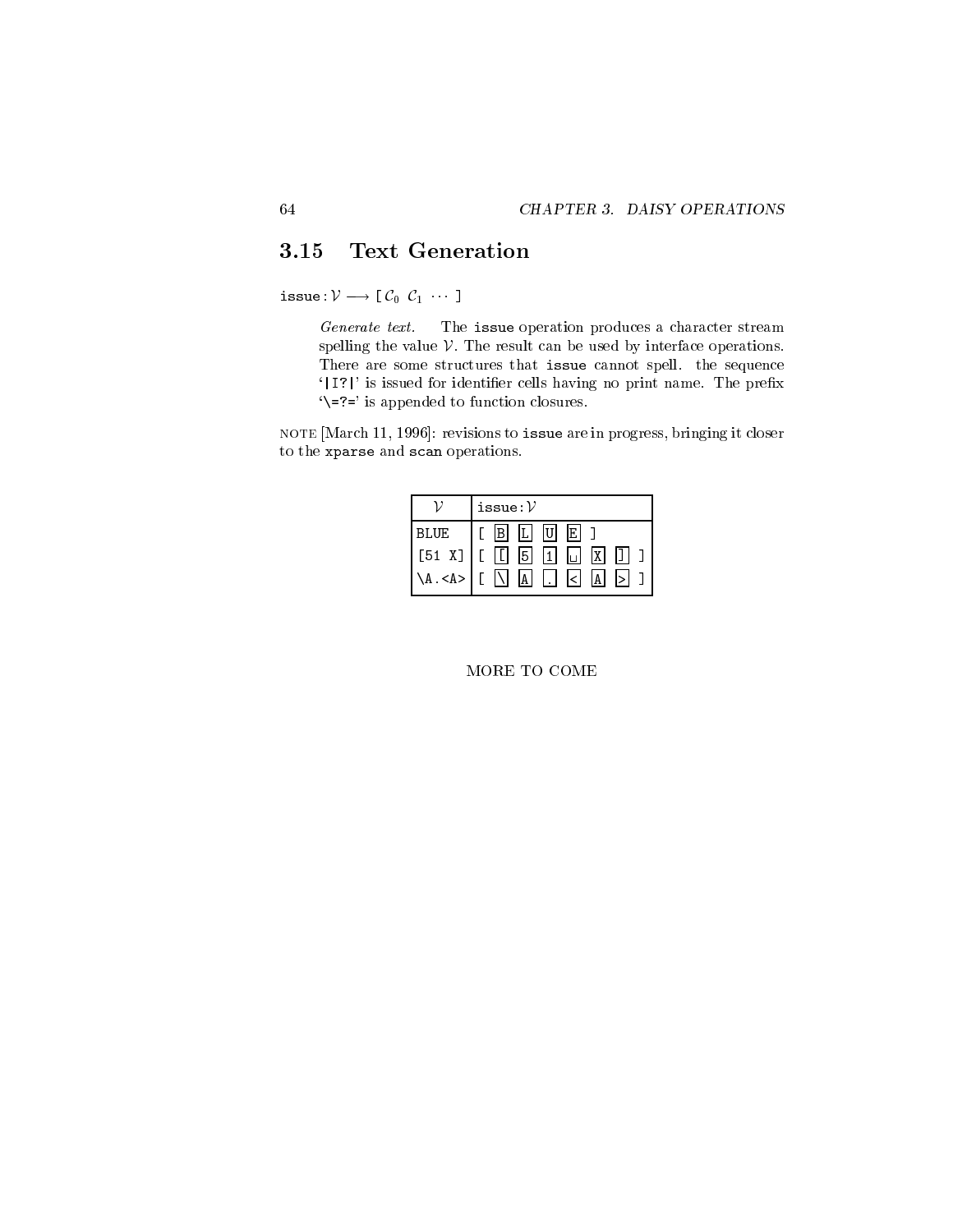$3.16.$  SCANNING

#### 3.16 **Scanning**

Scanning is the translation of a sequence of characters, such as would be produced by an interface operation, into atomic symbols. In this section the term text refers to a list

$$
[\mathcal{C}_0 \ \mathcal{C}_1 \ \cdots \ ]
$$

It is easiest to think of each  $\mathcal{C}_i$  as a character, although the scanning operations accept any ob ject in these places.

scan :  $[\mathcal{C}_0 \ \mathcal{C}_1 \ \cdots \ ] \longrightarrow [\mathcal{A} \ \mathcal{C}_j \ \mathcal{C}_{j+1} \ \cdots \ ]$ 

Scan text. The scan operation incorporates the prefix of text into the atomic object A and appends it to the suffix beyond  $A$ 's spelling. Non-characters are accepted as though they were symbols. That is, if V is not a character, then scan:  $[V C_1 C_2 \cdots]$  returns [ $V C_1 C_2 \cdots$ ]. The scan operation also develops literal quotations. It is erroneous if scan's argument is Nil. Other boundary conditions arise when the argument contains nothing to incorporate; the details are discussed in the remarks below.

scans :  $[\mathcal{C}_0 \ \mathcal{C}_1 \ \cdots \ ] \longrightarrow [\mathcal{A}_0 \ \mathcal{A}_1 \ \cdots \ ]$ 

*iterated.* The scans operation applies scan to successive suffixes, producing a sequence of atoms from a sequence of characters. Here is an approximate specification:

```
scans = \hat{\ } Characters .
          let:[ [Atom ! Suffix] scan:Characters
          let:[ Atoms if:< nil?:Suffix <> scans:Suffix >
                < Atom ! Atoms >
               ]]
```
#### 3.16.1 Remarks { Scanning Details 3.16.1

Scanning is done according to a classication of characters described below. Brie
y,

When scan encounters a digit or sign it builds a numeral.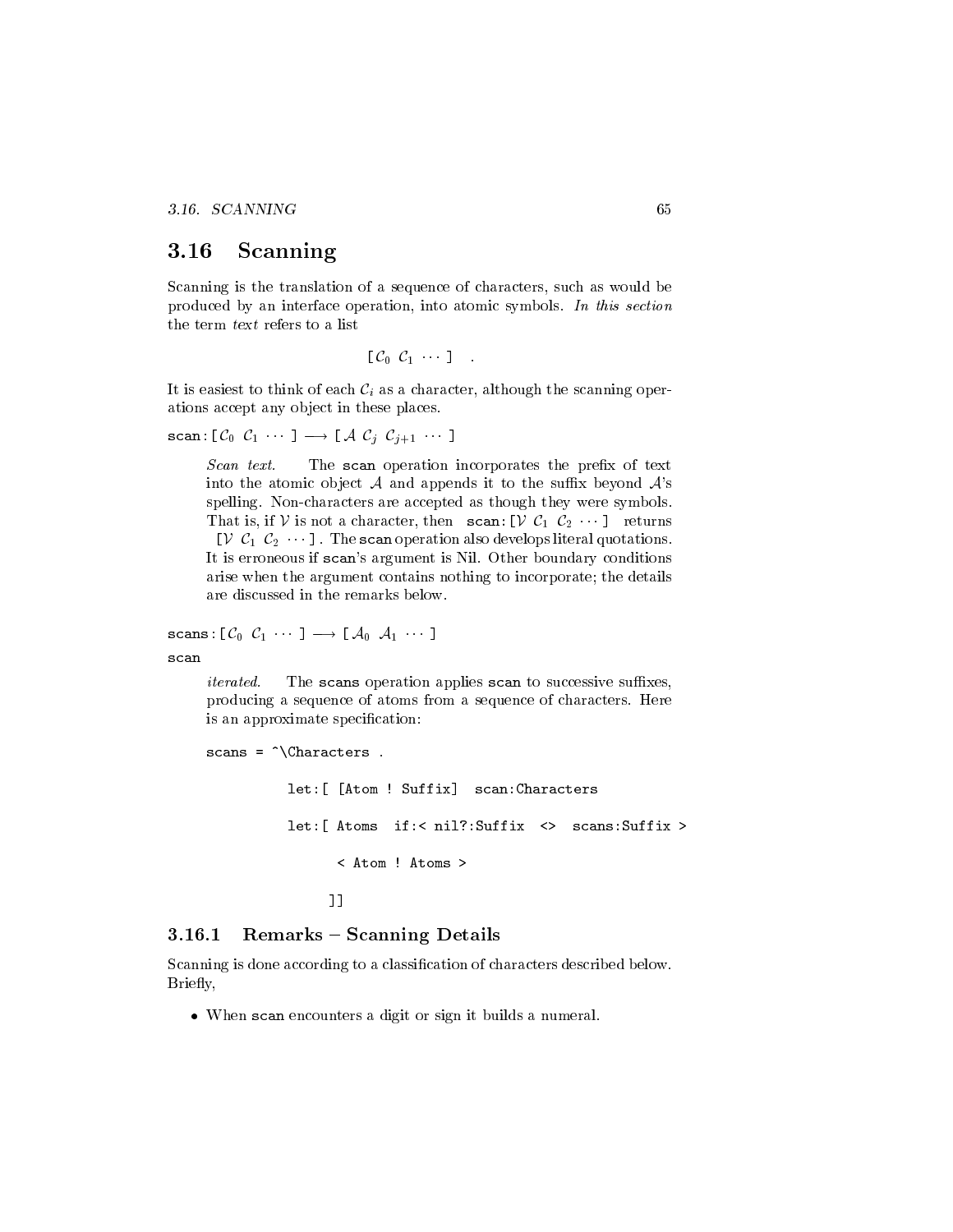When scan encounters a neutral character, such as a letter, it builds a literal.

Scan

• it accepts as symbols those characters that have meaning in parsing.

Scan

- accepts as a symbol any ob ject other than a character.
- $\bullet\bullet$  When scan encounters the delimiter  $\boxed{^n}$ , it builds a literal quotation.

Figure ? gives the character classification with respect to scanning. The classications are



The operations, ScnCTL?, ScnSPC?, ScnDGT?, ScnLFA?, ScnNON?, and

ScnSYM? test characters according to this classification.

### Spaces

scan: [  $space$  !  $\mathcal{L}$  ]  $\longrightarrow$  scan:  $\mathcal{L}$ 

Blanks and tabs are skipped. "Vertical" spaces (e.g.  $\boxed{\text{NL}}$  and  $\boxed{\text{FF}}$ ) are classified as symbols. scan:  $[\Box] \cdots [\Box]$  returns the value [#]. The '#' is Nil's head, which scan sees as a symbol.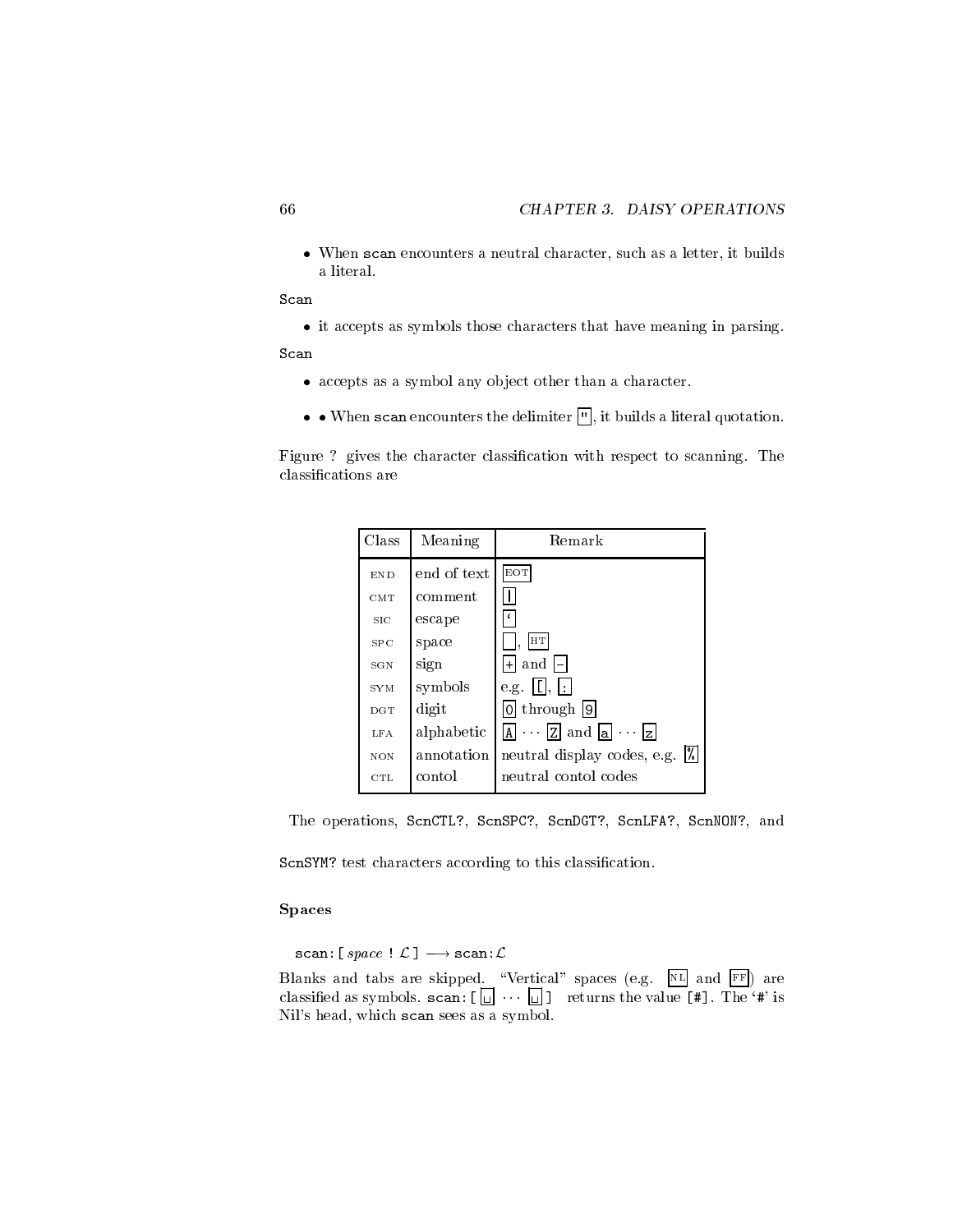#### $3.16.$  SCANNING

### Comments

 $\texttt{scan} : [\Pi \cdots \overline{\mathtt{NL}} : \mathcal{L}] \longrightarrow [\overline{\mathtt{NL}} : \mathcal{L}]$ 

When it encounters the comment delimiter,  $\Box$ , scan advances to the next new-line and returns it as a symbol.

### End-of-Text

 $quad \texttt{scan} : \mathsf{L}\, \mathcal{C}_0 \, \cdots \, \mathcal{C}_n$   $\mathbb{E}^{\texttt{OPT}}$  !  $\mathcal{L} \, \mathsf{J} \, \longrightarrow \, \texttt{scan} : \mathsf{L}\, \mathcal{C}_0 \, \cdots \, \mathcal{C}_n$   $\mathsf{J}$ scan:[ spc spc EOT ! L ] ! [ NL ]

when scan encounters  $\mathbb{E}$  is is as though the list were the attention  $\mathbb{E}$ point. Scanning tests for  $\boxed{\overline{e}$  only after the spelling of an atom; if the prefix leading to  $EOT$  contains nothing but spaces and comments, scan introduces a new-line symbol.

Normally,  $\boxed{\text{EOT}}$  characters do not occur in text. The Daisy input operations, dvci and console, usually terminate text with Nil, although they introduce an  $\boxed{\text{EOT}}$  in certain pathalogical conditions. Also, the host's escape mechanism can be used to force an  $|\text{EOT}|$  into input text.

### Symbols

scan: [ symbol !  $\mathcal{L}$ ]  $\longrightarrow$  [ symbol !  $\mathcal{L}$ ] Characters classified as symbols have meaning in parsing and are accepted as literals. For example,

scans:< "[" "r" "e" "d" "!" "c" "a" "b" "]" <sup>&</sup>gt;

yields [ [ red ! cab ] ].

### Numerals

```
scan: [ \mathit{digit} \cdots \mathit{digit} \vdots \mathcal{L} ] \longrightarrow [N \vdots \mathcal{L} ]
        scan:[ + digital local digital local digital local digital local digital local digital local digital local digital local digital local digital local digital local digital local digital local digital local digital local dig
        scan:[ - digit is digit ! L ] . [ N : digit it encounters pre-
```
x of digits, possibly with a leading sign character, scan builds a numeral,  $\mathcal N$  representing the decimal integer expressed by the digits. For example,



yields  $\begin{bmatrix} 158 \ \blacksquare \end{bmatrix}$   $\begin{bmatrix} A \ \blacksquare \end{bmatrix}$ . The first three characters are incorporated as a numeral 158.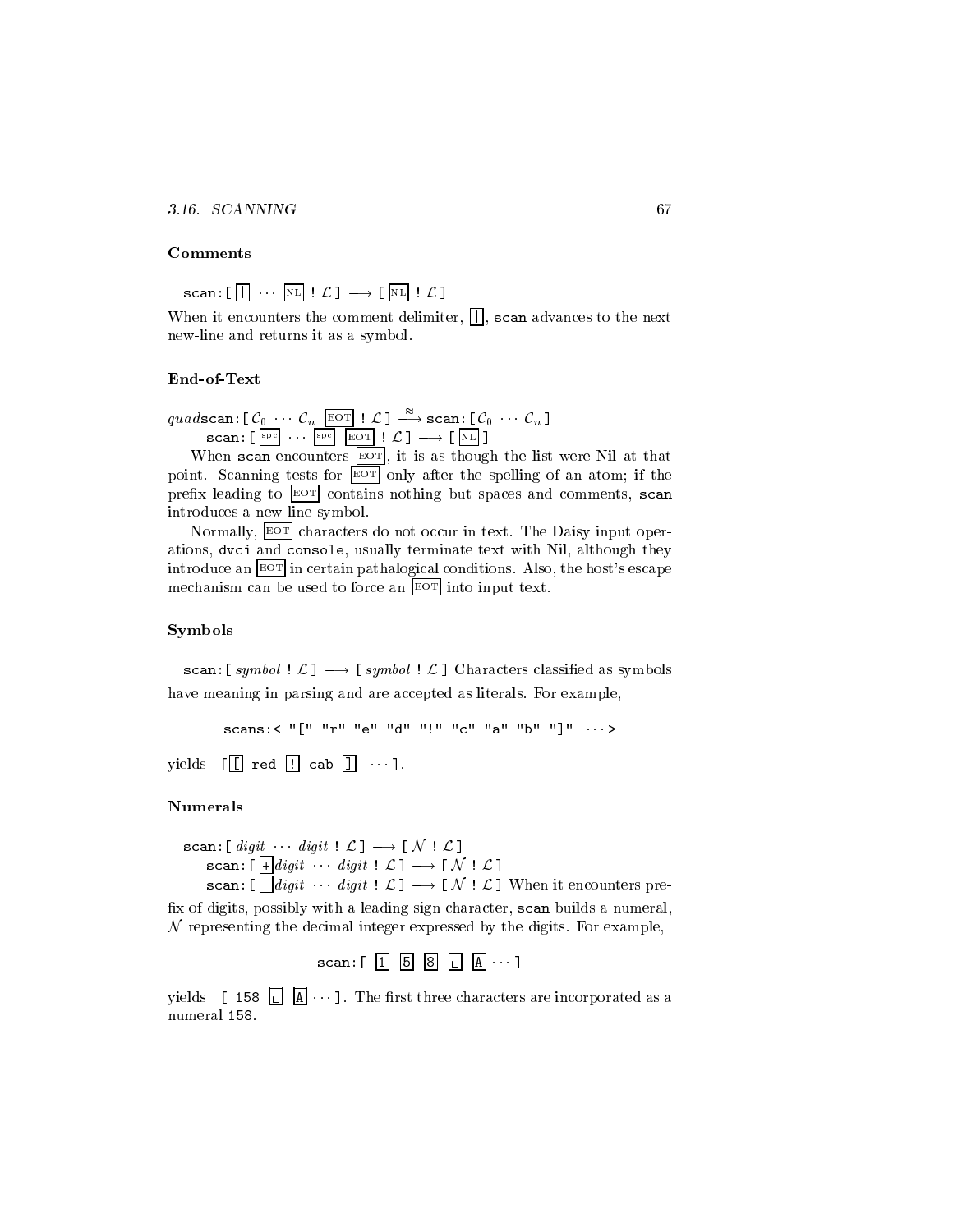### Literals

scan: [ letter  $\cdots$  nonletter !  $\mathcal{L}$  ]  $\longrightarrow$  [  $\mathcal{I}$  nonletter !  $\mathcal{L}$  ]

When the leading character is neutral, the prefix of text is incorporated as a literal,  $I$ , whose print-name is that prefix. For example,

states and the property of the property of the contract of the contract of the contract of the contract of the

yields [RED  $\Box$   $\Box$   $\Box$   $\Box$   $\Box$   $\Box$   $\Box$  The first three characters are incorporated as a literal, RED.

The leading character can be an alphabetic character or an annotation character; the signs  $\Box$  and  $\Box$  are accepted when they are not followed by digits. The literal's spelling stops with a space, a comment,  $\vert$ EOT, punctuation, or parsing symbol.

The back-quote  $\lceil \cdot \rceil$  serves as an escape in literal formation. Any following character is treated as neutral. For instance,

 $\sim$  . A  $\sim$  . A  $\sim$  . A  $\sim$  . A  $\sim$  . A  $\sim$  . A  $\sim$  . A  $\sim$  . A  $\sim$  . A  $\sim$  . And . A  $\sim$  . And . A  $\sim$  . And . A  $\sim$  . And . A  $\sim$  . And . A  $\sim$  . And . A  $\sim$  . And . And . And . And . And . And . And . A

produces a list whose head is the literal spelled `A\*'.

### Literal quotation

scan:[ " C0 Cn " ! <sup>L</sup> ] ! [ <sup>I</sup> ! <sup>L</sup> ] Any prex of text surrounded by double-quotes  $\boxed{\text{}}$  is incorporated as a literal quotation.  $\boxed{\text{}}$  and  $\boxed{\text{}}$  must be preceded by an escape. For instance,

scan: [|"| |'| |"| |S| |a| |y| |,| | | |'| |X| |.| |'| |'| |"| |"| !  $\mathcal{L}$  ]

produces a quotation of the literal spelled "Say,  $'X.'''$  (including the double quotes).

### Non-character Text

scan:  $[V : \mathcal{L}] \longrightarrow [V : \mathcal{L}]$  A non-character object in scan's argument is treated as a symbol. That is, non-characters are accepted as they are. However, such ob jects are ignored when they occur between quotation delimiters.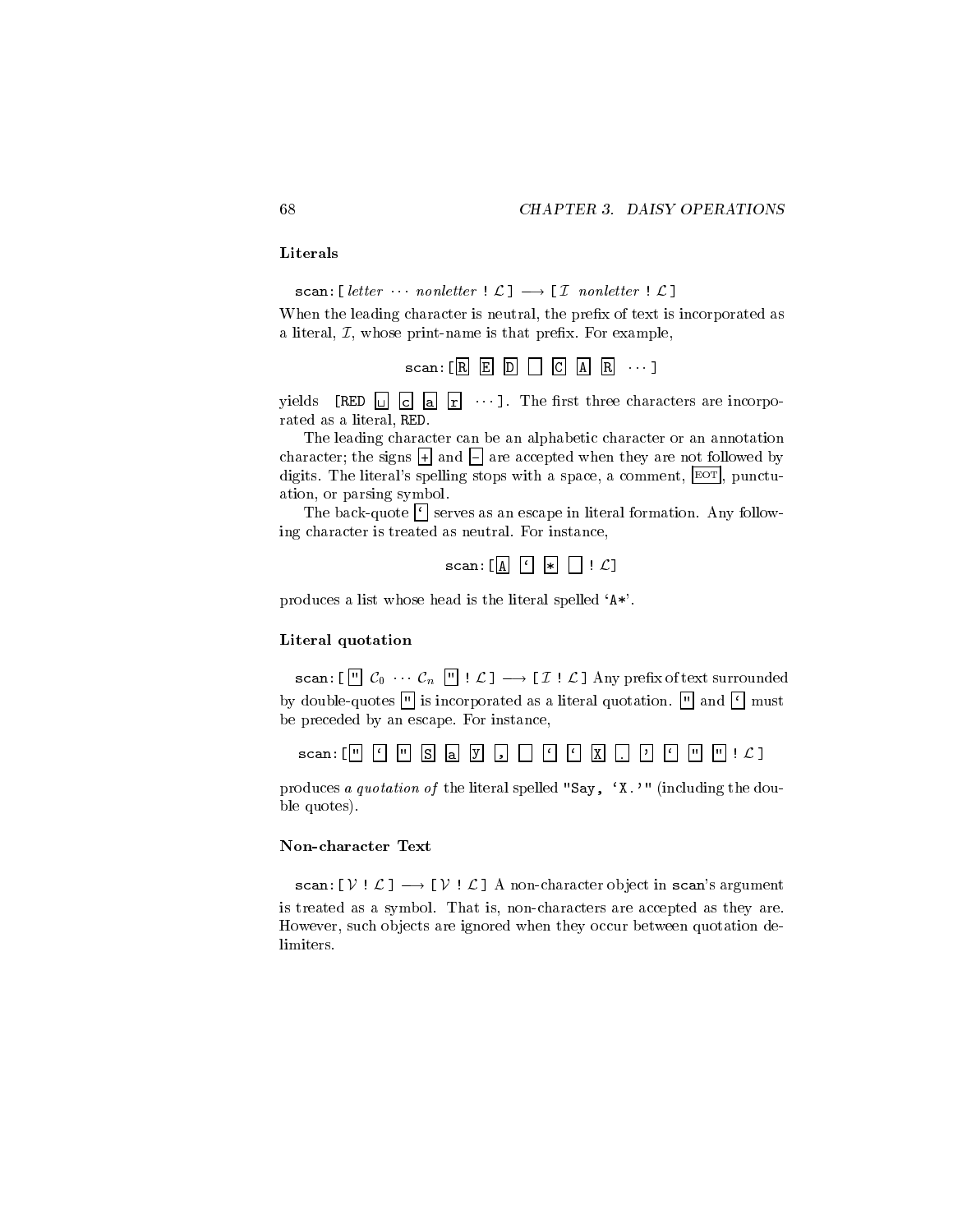### $3.17.$  PARSING

#### Parsing 3.17

Parsing is the translation of a sequence of tokens, such as would be produced by the scans operation, into an internally represented Daisy expression. It is easiest to think of a token as an atom (a literal or numeral), but  $\mathcal{T}_i$  can be anything. The parsing operations accept non-atomic objects as neutral

parse:  $[\mathcal{C}_0 \ \mathcal{C}_1 \ \cdots \ ] \longrightarrow [\mathcal{E}_0 \ \mathcal{E}_1 \ \cdots \ ]$ 

xparses

 scans. The parse operations is (\Ts. xparses:scans:Ts). It is retained from previous releases of Daisy. In future releases, this will be the xparse operation.

xparse:  $[\mathcal{T}_0 \quad \mathcal{T}_1 \quad \cdots \quad ] \longrightarrow [\mathcal{E} \quad \mathcal{T}_j \quad \mathcal{T}_{j+1} \quad \cdots \quad ]$ 

Parse text. The parse operation incorporates the prefix of text into an expression object  $\mathcal E$ . The result is a list whose head is  $\mathcal E$  and whose tail is the suffix of text beyond  $\mathcal{E}$ 's spelling. For example,

parse:< "\" "n" "." "G1" ":" "n" "A" "B" "C" >

returns the list  $[ \n\ \n\in \mathbb{C} ]$ , whose first element is a function expression. It is erroneous if parse's argument is Nil.

```
xparses: [\mathcal{T}_0 \ \mathcal{T}_1 \ \cdots \ ] \longrightarrow [\mathcal{E}_0 \ \mathcal{E}_1 \ \cdots \ ]
```
parse

iterated. The xparses operation applies xparse to successive suf fixes, producing a sequence of expressions from the sequence of tokens. Here is a partial specification in Daisy.

```
xparses = \hat{\ } \Tokens.
   let:[ [Exp ! Suffix]
         xparse:Tokens
   let:[ Exps
         if:< nil?:Suffix <> xparses:Suffix >
         < Expression ! Expressions >
        ]]
```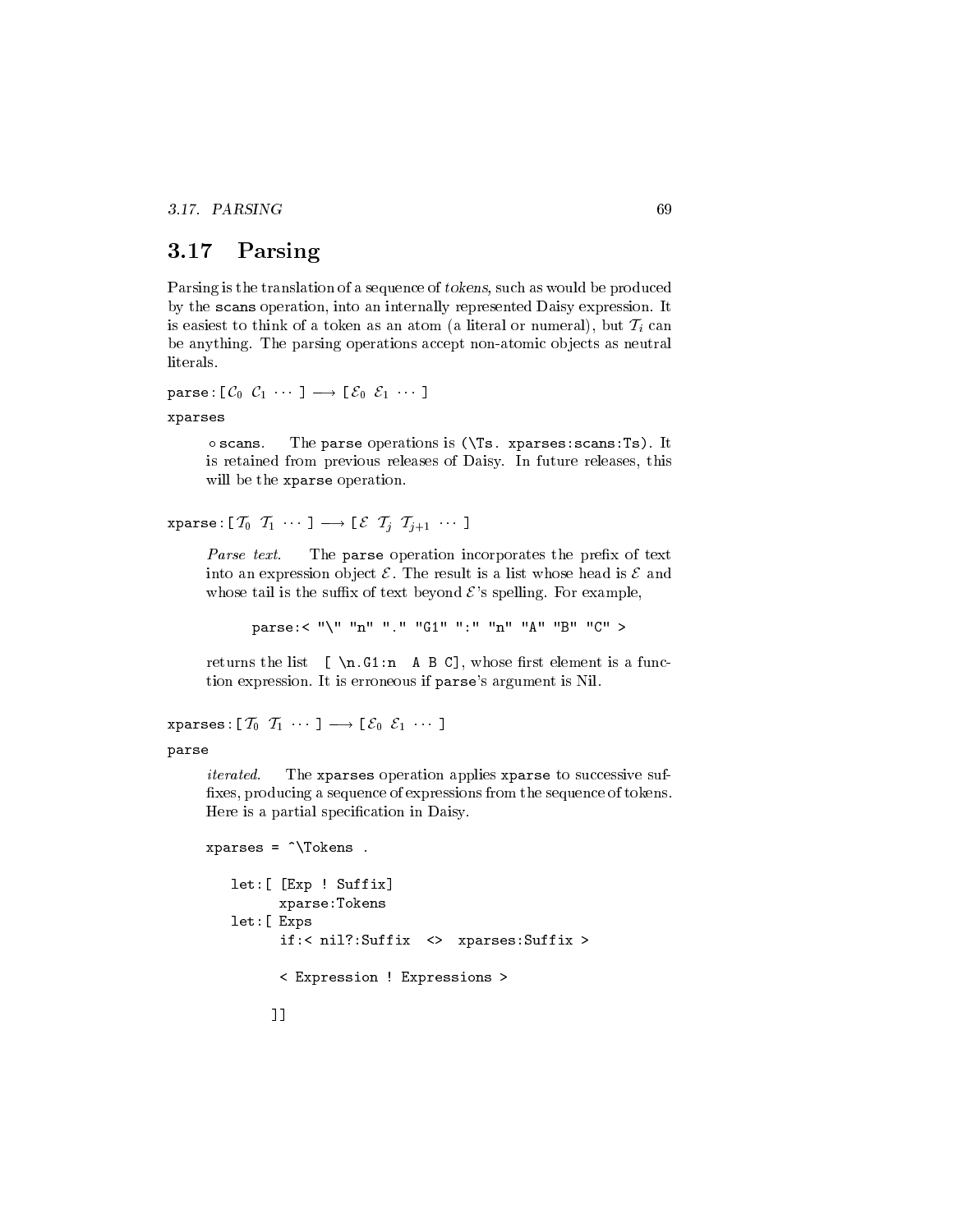### 3.17.1 Remarks-Parsing Details

If the argument contains nothing to parse, parse returns the list [#], where the # displays Nil's head. An example of such an argument is  $\begin{bmatrix} \begin{array}{ccc} NL \end{array} & \cdots & N^L \end{bmatrix}$  ].

The tokens of interest in parsing are those single-letter symbols of signicance in Daisy's surface syntax.

| Symbols                  | Purpose                |
|--------------------------|------------------------|
| F F<br>VT<br>$_{\rm CR}$ | precedence             |
|                          | Value quotation        |
|                          | Function expression    |
|                          | Application expression |
|                          | List expression        |
|                          | List expression        |
|                          | List expression        |
|                          | Dot notation           |
| $\boldsymbol{*}$         | Cyclic tail            |
| $=$                      | Assignment expression  |
| \$                       | Strictness annotation  |

Figure ? shows the correspondence between Daisy's surface language ex-

pression representations. The function of parsing is to create expression ob jects.

```
parse: [\begin{array}{ccc} T_0 & \cdot \cdot \end{array}] T_2 T_3 \cdots ]
```
yields a list  $[\mathcal{E} \mathcal{T}_3 \cdots]$  whose head,  $\mathcal{E}$ , cites the application of  $\mathcal{T}_1$  to  $\mathcal{T}_2$ .<br>That is, the result looks like



Parsing is by recursive descent, with single-token look-ahead for infix symbols such as  $|\cdot|$ . Look-ahead is inhibited by occurances of vertical carriage control characters such as  $N_L$ . This is done for the sake of interaction.

| $n = 25$ |  |  |
|----------|--|--|
|----------|--|--|

<u>and</u> and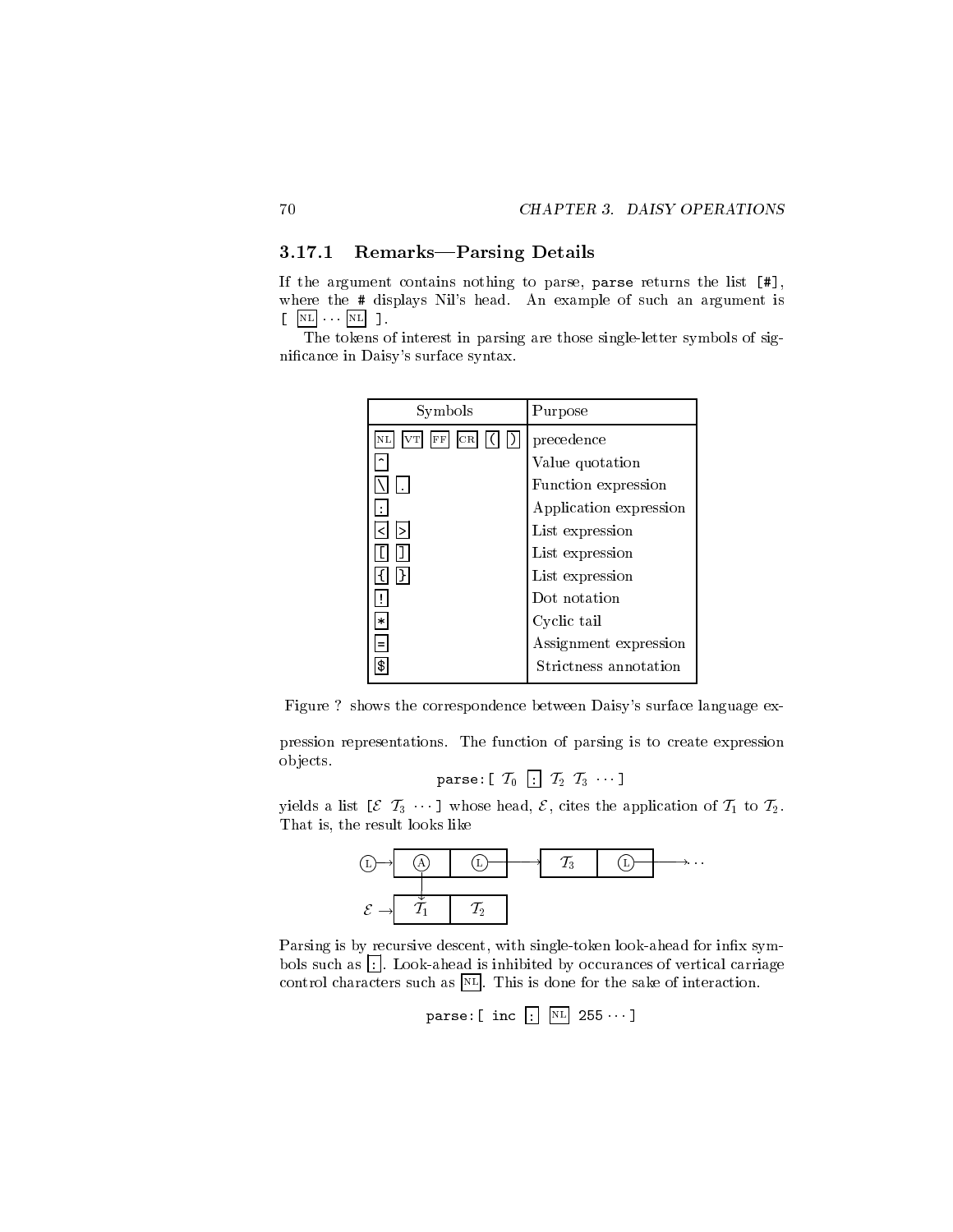### 3.17. PARSING 71

develops an application of inc to 255, so the result appears as  $\left[$  inc:255  $\frac{N\text{L}}{2}$   $\cdots$  ], while the expression

parse:[ inc NL : <sup>255</sup> ]

stops looking for a colon at the new-line; and thus returns

 $\blacksquare$  include  $\blacksquare$  . In the  $\blacksquare$ 

In other words, the second parse application accepts the literal inc as the expression E.

MORE TO COME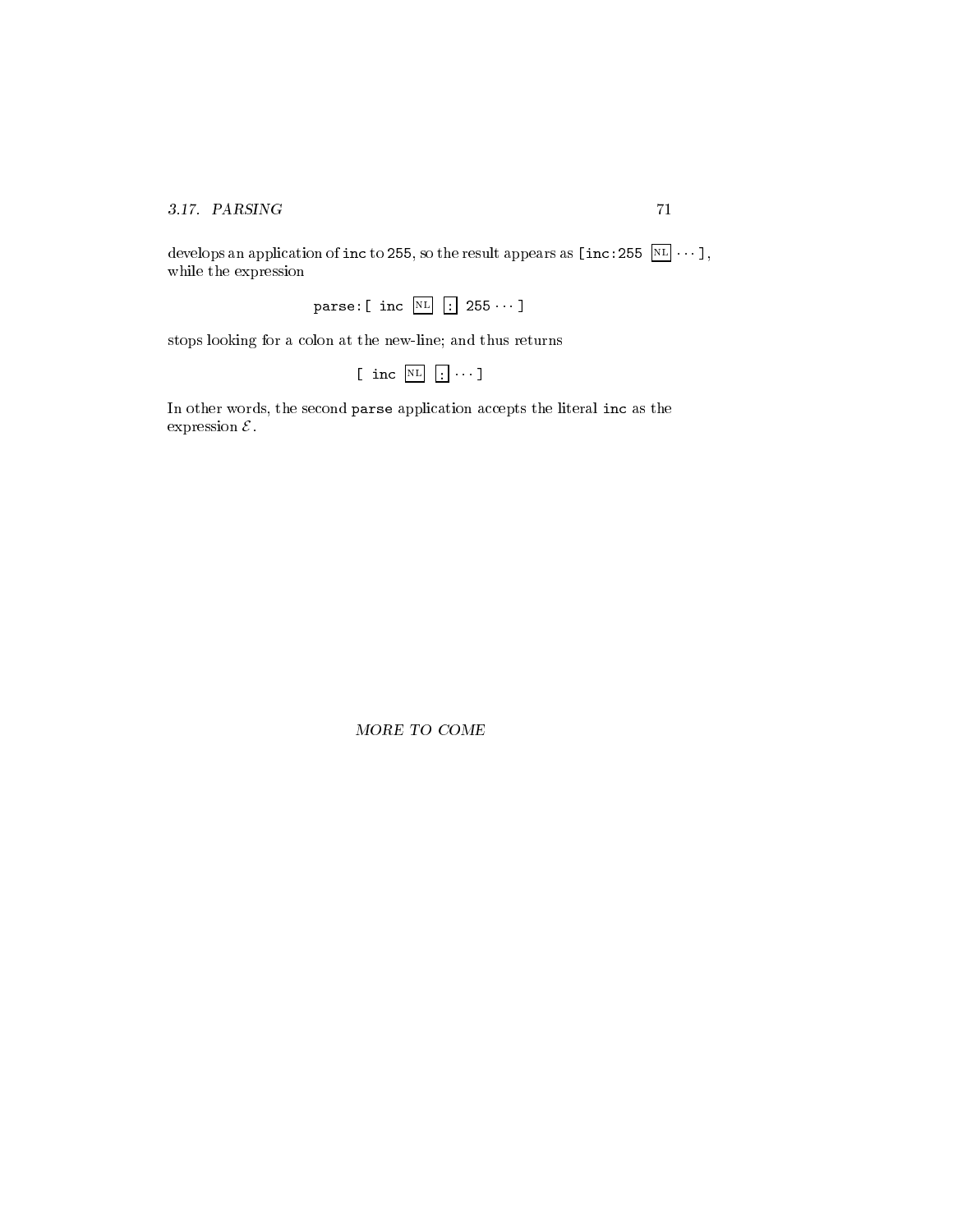# 3.18 Special Operations

The operations in this section must be regarded as special forms because their invokation involves manipulation of the implicit environment object.

 $\mathtt{val} : \mathcal{E} \longrightarrow \mathcal{V}$ 

Evaluate.

The result is the value of expression  $\mathcal E$  using the environment in effect at the point of invokation.

MORE TO COME

```
evlst: [\mathcal{E}_0 \ \mathcal{E}_1 \ \cdots \ ] \longrightarrow [\mathcal{V}_0 \ \mathcal{V}_1 \ \cdots \ ]val
         iterated..
         In Daisy, evlst = \L.let:[ [H ! T]
                                      \mathbf Lif:< nil?:L
                                                      \leftrightarrowsame?:<T L>
                                                      \langle val:H \rangle<val:H ! evlst:T>
                                              \rightarrow]
                                                 MORE TO COME
\mathtt{let} \colon [\ \mathcal{X} \ \ \mathcal{E}_1 \ \ \mathcal{E}_2 \ ] \longrightarrow \mathcal{V}Lexical binder.
                                                 MORE TO COME
rec: [X \mathcal{E}_1 \mathcal{E}_2] \longrightarrow VRecursive binder.
                                                 MORE TO COME
```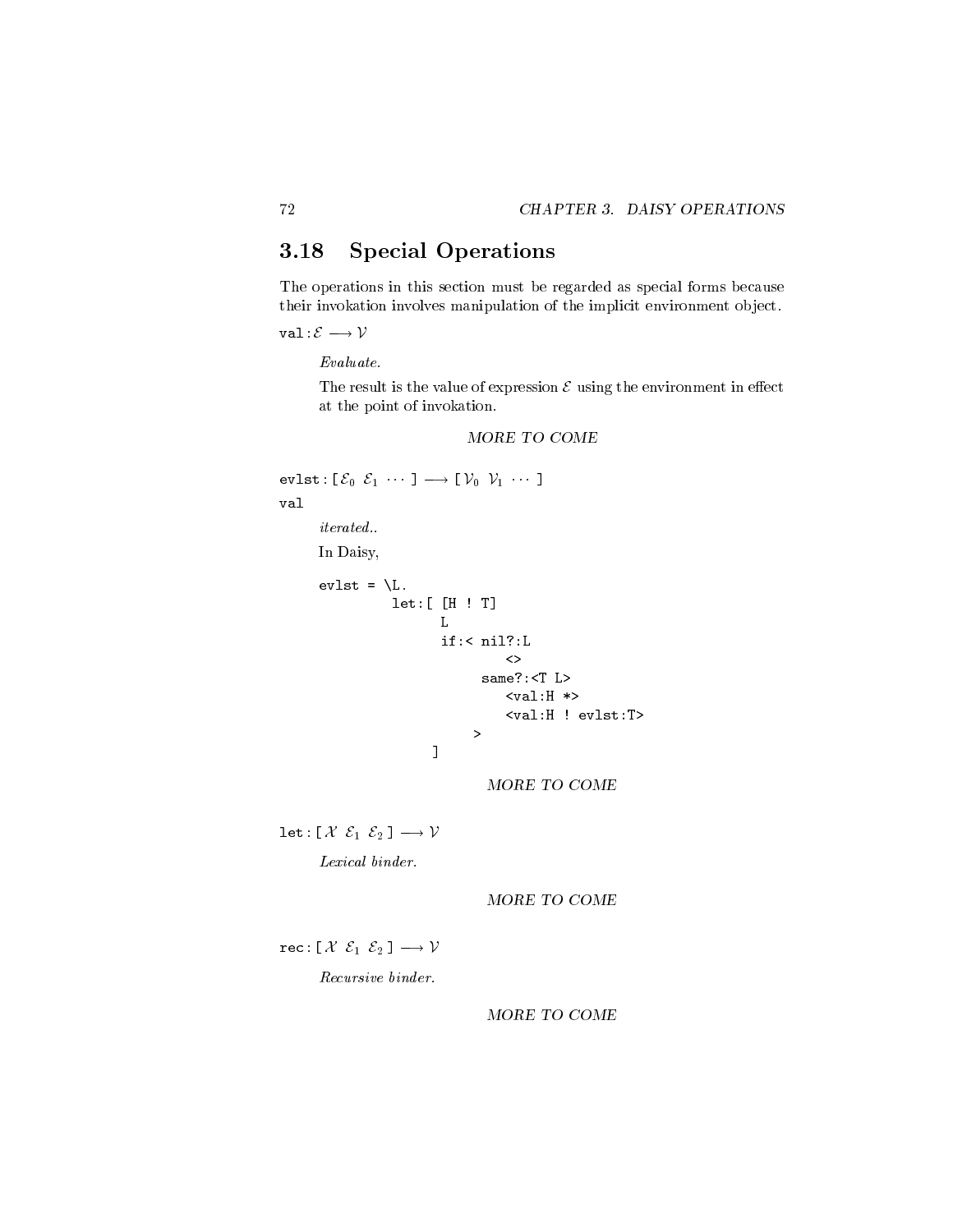#### 3.18. SPECIAL OPERATIONS

fix:  $[X \mathcal{E}] \longrightarrow V$ 

 $\label{eq:3} Recursively~binder.$ 

 $MORE$  TO  $COME$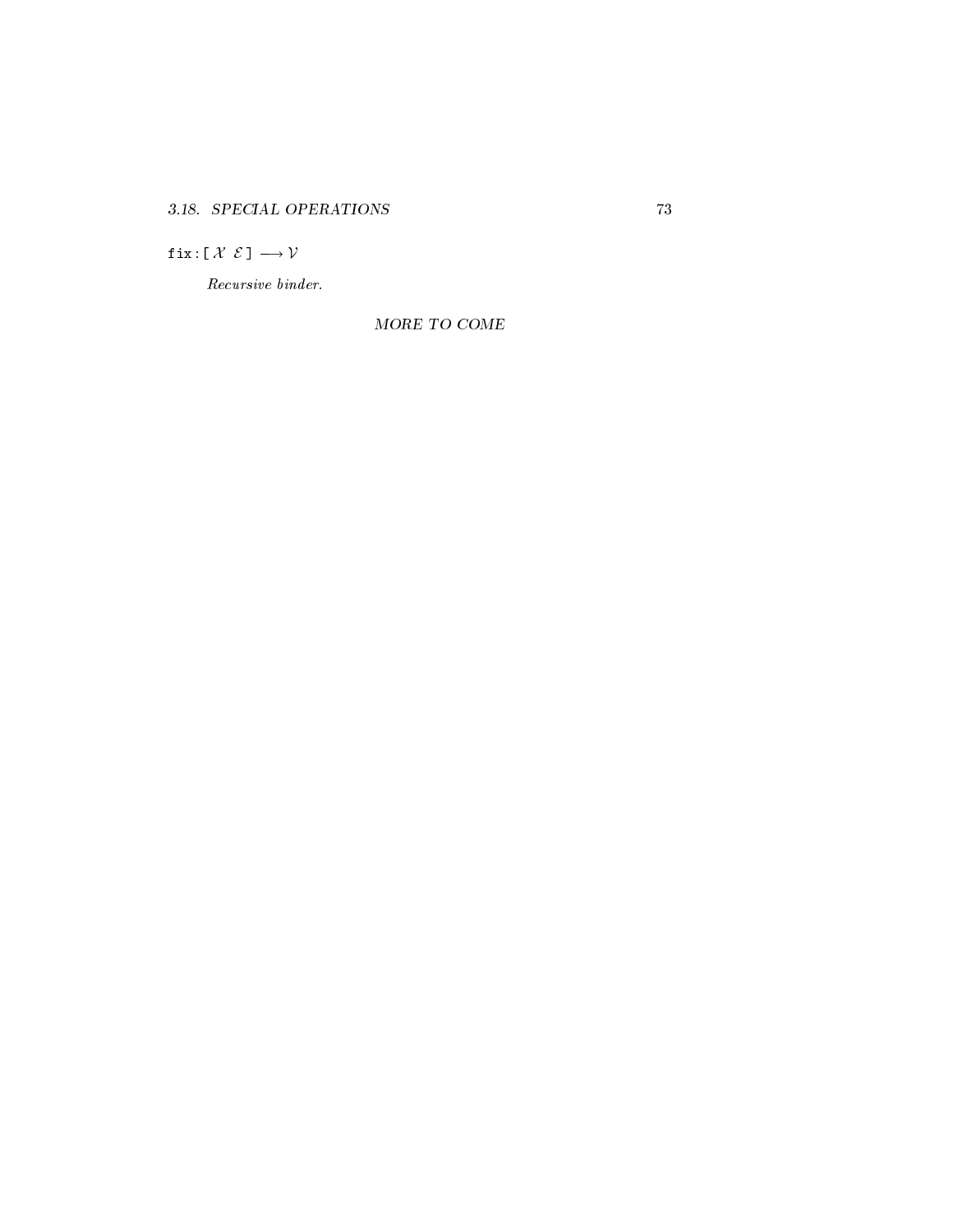$[REFERENCE (a) - Davis$  Operations

# Daisy Operations

| Types in descriptors  |                                                                                                                                                                 |
|-----------------------|-----------------------------------------------------------------------------------------------------------------------------------------------------------------|
| $\beta$ – T or $\Box$ |                                                                                                                                                                 |
|                       | $\mathcal{N}$ - a numeral $\mathcal{L}$ - a list $\mathcal{C}$ - a character<br>$\mathcal{I}$ - a literal $\mathcal{A}$ - an atom $\mathcal{E}$ - an expression |
| $V - a$ value         |                                                                                                                                                                 |

| Arithmetic Tests zero?: $\mathcal{N} \longrightarrow \mathcal{B}$ Test for Zero                                                                        |  |
|--------------------------------------------------------------------------------------------------------------------------------------------------------|--|
| one?: $\mathcal{N} \longrightarrow \mathcal{B}$ Test for One                                                                                           |  |
| $\text{neg?}: \mathcal{N} \longrightarrow \mathcal{B}$ Test for negative                                                                               |  |
| $pos? : \mathcal{N} \longrightarrow \mathcal{B}$ Test for positive                                                                                     |  |
| 1t?: $[N_1 \ N_2] \longrightarrow B$ Eess-than                                                                                                         |  |
| le?: $[N_1 \ N_2] \longrightarrow B$ At-most                                                                                                           |  |
| eq?: $[N_1 \ N_2] \longrightarrow B$ Numeric equality                                                                                                  |  |
| ne? $[N_1 \ N_2] \longrightarrow B$ Numeric inequality                                                                                                 |  |
| ge?: $[N_1 \ N_2] \longrightarrow B$ At least                                                                                                          |  |
| gt?: $[N_1 \ N_2] \longrightarrow B$ Greater-than                                                                                                      |  |
| Unary Arithmetic neg: $\mathcal{N}_1 \longrightarrow \mathcal{N}_2$ Negate                                                                             |  |
| sgn: $\mathcal{N} \longrightarrow -1$ or $1 \cdot \cdot \cdot \cdot \cdot \cdot \cdot \cdot \cdot \cdot \cdot \cdot \cdot \cdot \cdot$ Sign projection |  |
| inc: $\mathcal{N}_1 \longrightarrow \mathcal{N}_2$ Increment                                                                                           |  |
| dcr: $N_1 \longrightarrow N_2$ Decrement                                                                                                               |  |
| inv: $\mathcal{N}_1 \longrightarrow \mathcal{N}_2$ There                                                                                               |  |

 $\lceil$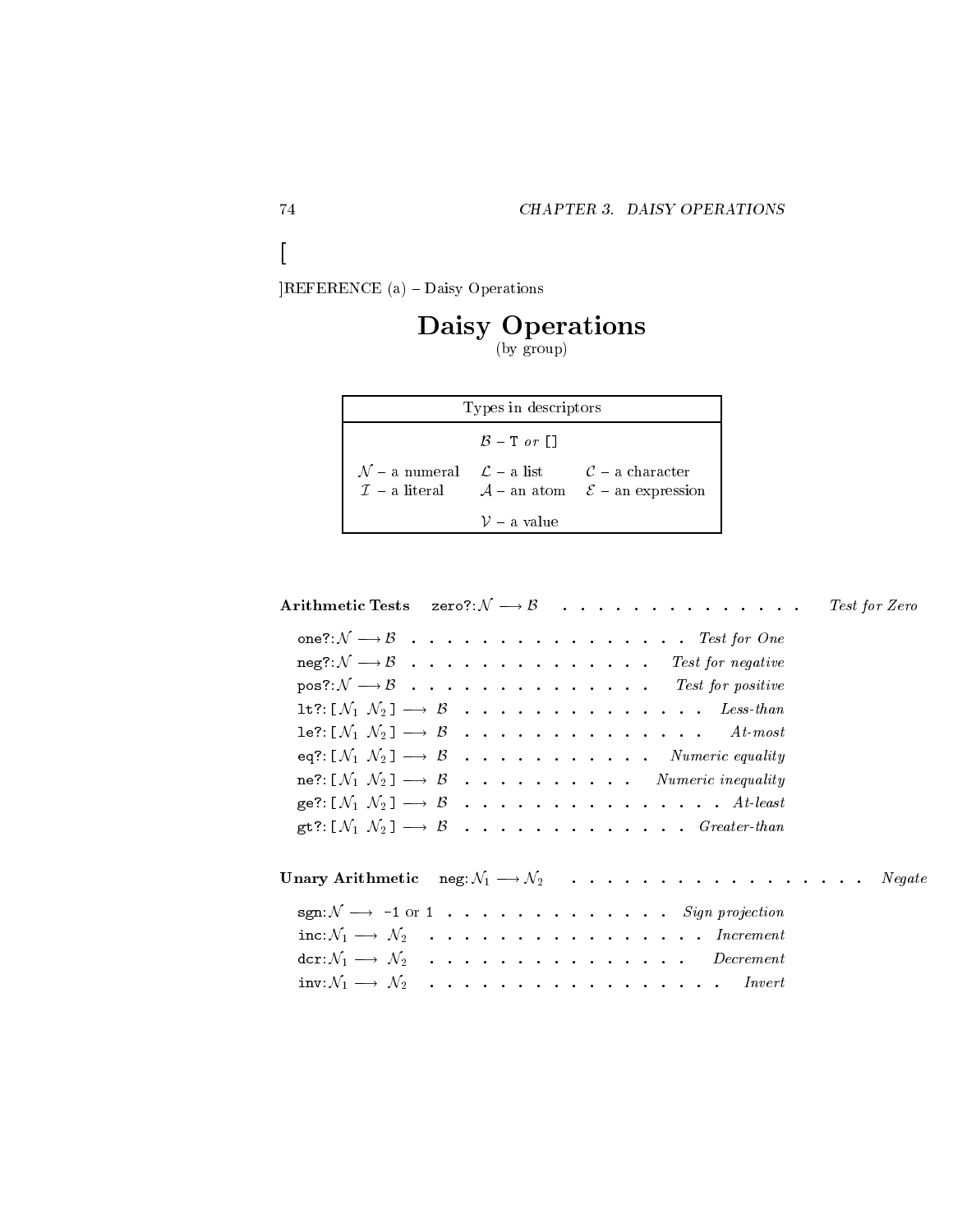| Binary Arithmetic add: $[N_1 \ N_2] \longrightarrow N_3$ 4dd                                                                                                                                                                                                                                                                                                                                                                                                                                                                                                                                                                                                                                                                                                                                                                                                                                                                                                                                                      |  |
|-------------------------------------------------------------------------------------------------------------------------------------------------------------------------------------------------------------------------------------------------------------------------------------------------------------------------------------------------------------------------------------------------------------------------------------------------------------------------------------------------------------------------------------------------------------------------------------------------------------------------------------------------------------------------------------------------------------------------------------------------------------------------------------------------------------------------------------------------------------------------------------------------------------------------------------------------------------------------------------------------------------------|--|
| sub: $[N_1 \ N_2] \longrightarrow N_3$ Subtract<br>mpy: $[\mathcal{N}_1 \ \mathcal{N}_2] \longrightarrow \mathcal{N}_3$ Multiply<br>rem: $[N_1 \ N_2] \longrightarrow N_3$ Remainder                                                                                                                                                                                                                                                                                                                                                                                                                                                                                                                                                                                                                                                                                                                                                                                                                              |  |
| <b>Binary Logic</b> or: $[N_1 \ N_2] \longrightarrow N_3$ <i>Logical or</i><br>and: $[N_1 \ N_2] \longrightarrow N_3$ <i>Logical-and</i><br>xor: $[N_1 \ N_2] \longrightarrow N_3$ Exclusive-or                                                                                                                                                                                                                                                                                                                                                                                                                                                                                                                                                                                                                                                                                                                                                                                                                   |  |
| Reference Tests nil?: $\mathcal{V} \longrightarrow \mathcal{B}$ Test for Nil<br>is NML?: $\mathcal{V} \longrightarrow \mathcal{B}$ Test for a numeral<br>isLtrl?: $\mathcal{V} \longrightarrow \mathcal{B}$ Test for a literal<br>is Atm?: $\mathcal{V} \longrightarrow \mathcal{B}$ Test for an Atom<br>is LST?: $\mathcal{V} \longrightarrow \mathcal{B}$ Test for a list<br>same?: $[U \ V_1 \cdots V_n] \longrightarrow B$ Reference equality                                                                                                                                                                                                                                                                                                                                                                                                                                                                                                                                                                 |  |
| List Processing head: $[\mathcal{V}_1 : \mathcal{V}_2] \longrightarrow \mathcal{V}_1$ Head of a list<br>tail: $[\mathcal{V}_1 : \mathcal{V}_2] \longrightarrow \mathcal{V}_1$ Tail of a list<br>cons: $[\mathcal{V}_1 \ \mathcal{V}_2] \longrightarrow [\mathcal{V}_1 \ \mathcal{V}_2]$ List constructor<br>frons: $[V\ V'] \longrightarrow \mathcal{L}$ Multiset constructor<br>any?: $[\mathcal{V}_0 \ \mathcal{V}_1 \ \cdots \ ] \longrightarrow [\mathcal{V}_i \ \mathcal{V}_{i+1} \ \cdots \ ]$ . Locate a non-Nil element<br>all?: $[\mathcal{V}_0 \ \mathcal{V}_1 \ \cdots \ ] \longrightarrow \mathcal{B} \ \ldots \ \ldots \ \ldots \ \ldots$ Test for no null elements<br>in?: $\begin{bmatrix} \mathcal{U} & \mathcal{V}_0 & \mathcal{V}_1 & \cdots & \mathcal{V} \end{bmatrix} \rightarrow \mathcal{B}$ Membership Test<br>if: $[\mathcal{T}_0 \ \mathcal{V}_0 \ \mathcal{T}_1 \ \mathcal{V}_1 \ \cdots \ ] \longrightarrow \mathcal{V}_i \qquad \ldots \qquad \ldots \qquad Conditional \ operation$ |  |

Object Manipulation  $TagOf: V \longrightarrow N$  . . . . . . . . . Numeric value of a tag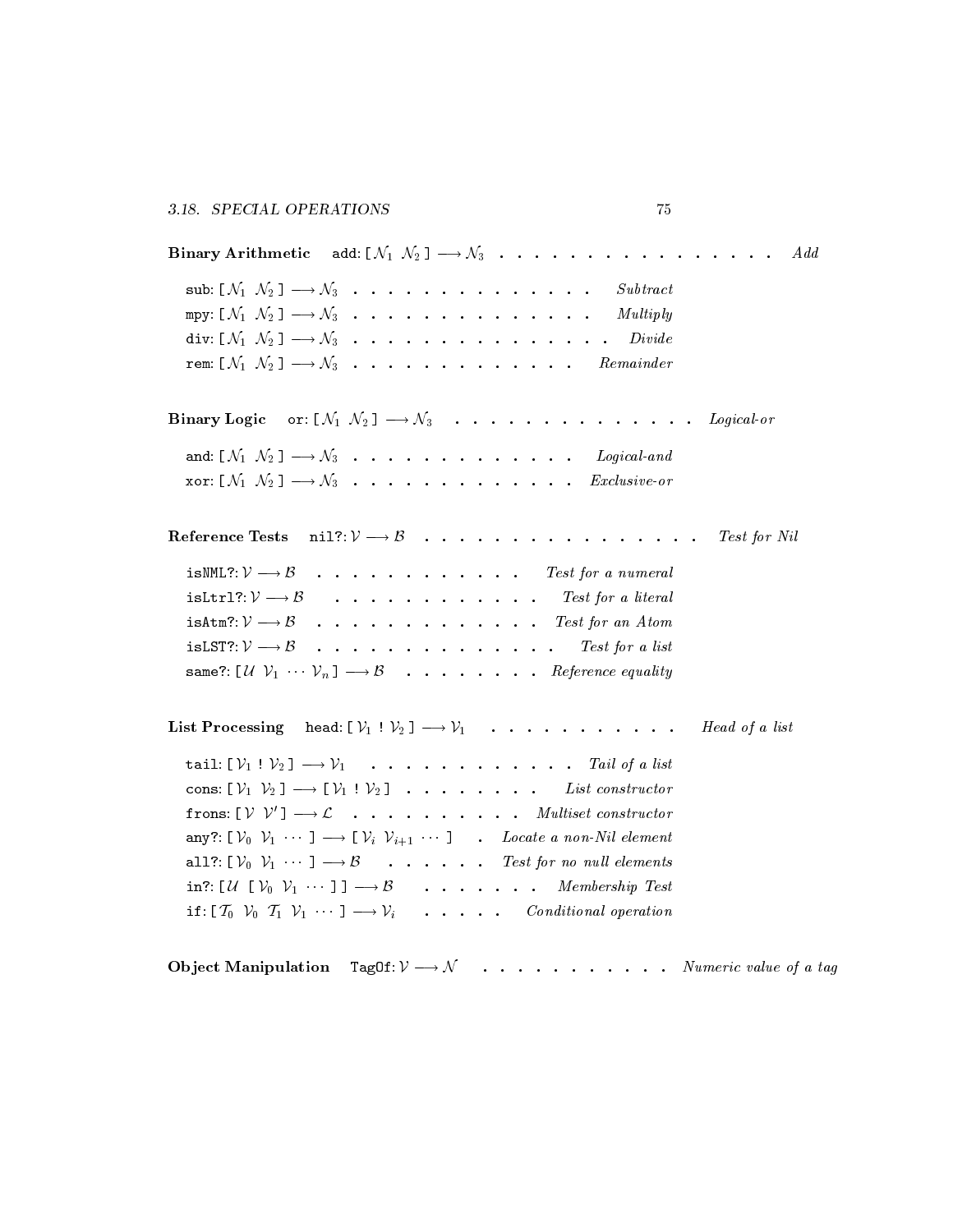| Tag Tests                                            | is DCT?: $\mathcal{V} \longrightarrow \mathcal{B}$<br>Test for a directive                                                                                                                                                                                                                                                                   |
|------------------------------------------------------|----------------------------------------------------------------------------------------------------------------------------------------------------------------------------------------------------------------------------------------------------------------------------------------------------------------------------------------------|
| isNML?: $\mathcal{V} \longrightarrow \mathcal{B}$    | $\cdots$ $\cdots$ $\cdots$ $\cdots$ $\cdots$ $\cdots$ $\cdots$ $\cdots$ $\cdots$ $\cdots$ $\cdots$ $\cdots$ $\cdots$ $\cdots$ $\cdots$ $\cdots$ $\cdots$ $\cdots$ $\cdots$ $\cdots$ $\cdots$ $\cdots$ $\cdots$ $\cdots$ $\cdots$ $\cdots$ $\cdots$ $\cdots$ $\cdots$ $\cdots$ $\cdots$ $\cdots$ $\cdots$ $\cdots$ $\cdots$ $\cdots$ $\cdots$ |
| isLST? $\mathcal{V} \longrightarrow \mathcal{B}$     | Test for a list-object                                                                                                                                                                                                                                                                                                                       |
| is APL?: $\mathcal{V} \longrightarrow \mathcal{B}$   | $\ldots$ $\ldots$ $\ldots$ $\ldots$ $\ldots$ $\ldots$ $\ldots$ $\ldots$ $\ldots$ $\ldots$ $\ldots$ $\ldots$ $\ldots$ $\ldots$ $\ldots$ $\ldots$ $\ldots$ $\ldots$ $\ldots$ $\ldots$ $\ldots$ $\ldots$ $\ldots$ $\ldots$ $\ldots$ $\ldots$ $\ldots$ $\ldots$ $\ldots$ $\ldots$ $\ldots$ $\ldots$ $\ldots$ $\ldots$ $\ldots$ $\ldots$ $\ldots$ |
| is<br>FTN?: $\mathcal{V}\longrightarrow\mathcal{B}$  | $\cdots$ $\cdots$ $\cdots$ $\cdots$ $\cdots$ $\cdots$ $\cdots$ $\cdots$ $\cdots$ $\cdots$ $\cdots$ $\cdots$ $\cdots$ $\cdots$ $\cdots$ $\cdots$ $\cdots$ $\cdots$ $\cdots$ $\cdots$ $\cdots$ $\cdots$ $\cdots$ $\cdots$ $\cdots$ $\cdots$ $\cdots$ $\cdots$ $\cdots$ $\cdots$ $\cdots$ $\cdots$ $\cdots$ $\cdots$ $\cdots$ $\cdots$ $\cdots$ |
| is IDE?: $\mathcal{V} \longrightarrow \mathcal{B}$   | Test for a identifier-object                                                                                                                                                                                                                                                                                                                 |
|                                                      | is ERR?: $V \longrightarrow B$ Test for an identifier-object                                                                                                                                                                                                                                                                                 |
| <b>Tag Coercion</b>                                  | asDCT: $\mathcal{V} \longrightarrow \mathcal{D}$ Cite as a directive                                                                                                                                                                                                                                                                         |
| asNML: $\mathcal{V} \longrightarrow \mathcal{N}$     | $\cdots$ $\cdots$ $\cdots$ $\cdots$ $\cdots$ $\cdots$ $\cdots$ $\cdots$ $\cdots$ $\cdots$ $\cdots$ $\cdots$ $\cdots$ $\cdots$ $\cdots$ $\cdots$ $\cdots$ $\cdots$ $\cdots$ $\cdots$ $\cdots$ $\cdots$ $\cdots$ $\cdots$ $\cdots$ $\cdots$ $\cdots$ $\cdots$ $\cdots$ $\cdots$ $\cdots$ $\cdots$ $\cdots$ $\cdots$ $\cdots$ $\cdots$ $\cdots$ |
| as IDE: $\mathcal{V} \longrightarrow \mathcal{I}$    | . Cite as an identifier                                                                                                                                                                                                                                                                                                                      |
| asLST: $\mathcal{V} \longrightarrow \mathcal{L}$     | . <i>Cite as a list</i>                                                                                                                                                                                                                                                                                                                      |
| as APL: $\mathcal{V} \longrightarrow \mathcal{A}$    | $\cdots$ $\cdots$ $\cdots$ $\cdots$ $\cdots$ $\cdots$ $\cdots$ $\cdots$ $\cdots$ $\cdots$ $\cdots$ $\cdots$ $\cdots$ $\cdots$ $\cdots$ $\cdots$ $\cdots$ $\cdots$ $\cdots$ $\cdots$ $\cdots$ $\cdots$ $\cdots$ $\cdots$ $\cdots$ $\cdots$ $\cdots$ $\cdots$ $\cdots$ $\cdots$ $\cdots$ $\cdots$ $\cdots$ $\cdots$ $\cdots$ $\cdots$ $\cdots$ |
| asFTN: $\mathcal{V} \longrightarrow \mathcal{F}$     | $\cdots$ $\cdots$ $\cdots$ $\cdots$ $\cdots$ $\cdots$ $\cdots$ $\cdots$ $\cdots$ $\cdots$ $\cdots$ $\cdots$ $\cdots$ $\cdots$ $\cdots$ $\cdots$ $\cdots$ $\cdots$ $\cdots$ $\cdots$ $\cdots$ $\cdots$ $\cdots$ $\cdots$ $\cdots$ $\cdots$ $\cdots$ $\cdots$ $\cdots$ $\cdots$ $\cdots$ $\cdots$ $\cdots$ $\cdots$ $\cdots$ $\cdots$ $\cdots$ |
| asERR: $\mathcal{V} \longrightarrow \mathcal{M}$     | $\mathbf{r}$ . The second contribution is a second contribution of the second contribution of $\mathbf{r}$<br>Error                                                                                                                                                                                                                          |
|                                                      | Access to Composite Objects $\Box$ hd: $\mathcal{V} \longrightarrow \mathcal{V}' \quad . \quad . \quad . \quad . \quad . \quad . \quad . \quad .$<br>Head of a compos<br>tl: $V \longrightarrow V'$ Tail of a composite object                                                                                                               |
|                                                      | Character Manipulation Chr?: $V \rightarrow B$ Character                                                                                                                                                                                                                                                                                     |
|                                                      | ChrAsNml: $\mathcal{C} \longrightarrow \mathcal{N}$ Character's numeric code                                                                                                                                                                                                                                                                 |
|                                                      | NmlAsChr: $\mathcal{N} \longrightarrow \mathcal{C}$ Convert a numeral to a character                                                                                                                                                                                                                                                         |
|                                                      | Character Classification ScnSPC?: $\mathcal{C} \longrightarrow \mathcal{B}$<br>$Space-character$                                                                                                                                                                                                                                             |
| ScnDGT? $\mathcal{C} \longrightarrow \mathcal{B}$    | Digit-character test                                                                                                                                                                                                                                                                                                                         |
| $SchLF A? : \mathcal{C} \longrightarrow \mathcal{B}$ | $Alpha-character$ test                                                                                                                                                                                                                                                                                                                       |
| SCRNON?: $\mathcal{C} \longrightarrow \mathcal{B}$   | Neutral-character test                                                                                                                                                                                                                                                                                                                       |
|                                                      |                                                                                                                                                                                                                                                                                                                                              |
| SCRSYM?: $\mathcal{C} \longrightarrow \mathcal{B}$   | Symbol-character test                                                                                                                                                                                                                                                                                                                        |

76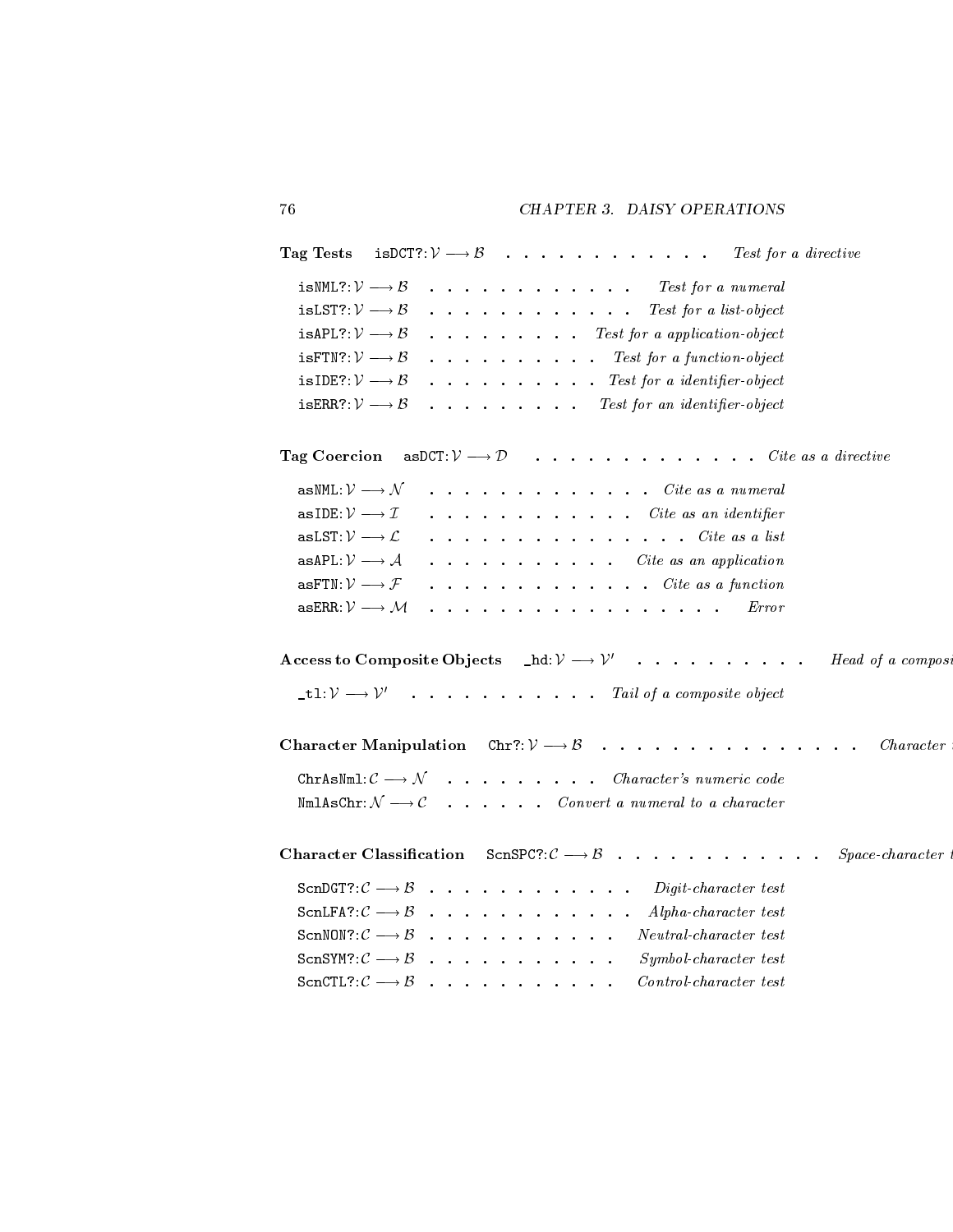77

Sequencing  $\text{crc\_hd}: \mathcal{V} \longrightarrow \mathcal{V}$  . . . . . . . . . . . . . . . . Coerce-head  $\mathsf{crc}\_\mathtt{tl}:\mathcal{V}\longrightarrow \mathcal{V}$  . . . . . . . . . . . . . . . . . Coerce-tail seq:  $[\mathcal{V}_0 \ \mathcal{V}_1 \ \cdots \ \mathcal{V}_n] \longrightarrow \mathcal{V}_n$  . . . . . . . . . . . Sequencer Interface Operations console:  $\mathcal{I} \longrightarrow [\mathcal{C}_0 \mathcal{C}_1 \cdots ]$  . . . . . . . Interactive input screen:  $[\mathcal{C}_0 \mathcal{C}_1 \cdots ] \longrightarrow [] \qquad . \qquad . \qquad . \qquad . \qquad . \qquad Intractive \ output$ dski:  $\mathcal{I} \longrightarrow [\mathcal{C}_0 \mathcal{C}_1 \cdots ]$  . . . . . . . . . . . . . File input dsko:  $\begin{bmatrix} \mathcal{I} & \mathcal{C}_0 & \mathcal{C}_1 & \cdots & \mathcal{I} \end{bmatrix} \longrightarrow \begin{bmatrix} \mathcal{I} & \mathcal{I} & \cdots & \mathcal{I} & \cdots & \mathcal{I} & \cdots & \mathcal{I} \end{bmatrix}$ Text Generation issue:  $V \longrightarrow [C_0 \ C_1 \ \cdots \ 1 \ \cdots \ \cdots \ \cdots \ \cdots \ \cdots \ G$ enerate text Scanning scan:  $[\mathcal{C}_0 \mathcal{C}_1 \cdots] \longrightarrow [\mathcal{A} \mathcal{C}_i \mathcal{C}_{i+1} \cdots] \dots$  . . . . . Scan text scans:  $[\mathcal{C}_0 \mathcal{C}_1 \cdots] \longrightarrow [\mathcal{A}_0 \mathcal{A}_1 \cdots] \quad . \quad . \quad . \quad . \quad \text{scan iterated}$ Parsing parse:  $[\mathcal{C}_0 \mathcal{C}_1 \cdots ] \longrightarrow [\mathcal{E}_0 \mathcal{E}_1 \cdots ] \dots$  . . . . xparses  $\circ$  scans xparse:  $[\mathcal{T}_0 \ \mathcal{T}_1 \ \cdots \ ] \longrightarrow [\mathcal{E} \ \mathcal{T}_j \ \mathcal{T}_{j+1} \ \cdots \ ] \ \ \ \ \ldots \ \ldots \ \ \ldots \ \ \text{Parse text}$ xparses:  $[\mathcal{T}_0 \ \mathcal{T}_1 \ \cdots \ ] \longrightarrow [\mathcal{E}_0 \ \mathcal{E}_1 \ \cdots \ ] \ \dots \ \dots \ \text{parse iterated}$ Special Operations val: E ! V . . . . . . . . . . . . . . . . . Evaluate evlst:  $[\mathcal{E}_0 \ \mathcal{E}_1 \ \cdots \ ] \longrightarrow [\mathcal{V}_0 \ \mathcal{V}_1 \ \cdots \ ] \qquad . \ \cdots \ \cdots \ \cdots$  val *iterated.* let:  $[X \mathcal{E}_1 \mathcal{E}_2] \longrightarrow V$  . . . . . . . . . . . Lexical binder rec:  $[X \mathcal{E}_1 \mathcal{E}_2] \longrightarrow V$  . . . . . . . . . Recursive binder fix:  $[X \mathcal{E}] \longrightarrow V$  . . . . . . . . . . . Recursive binder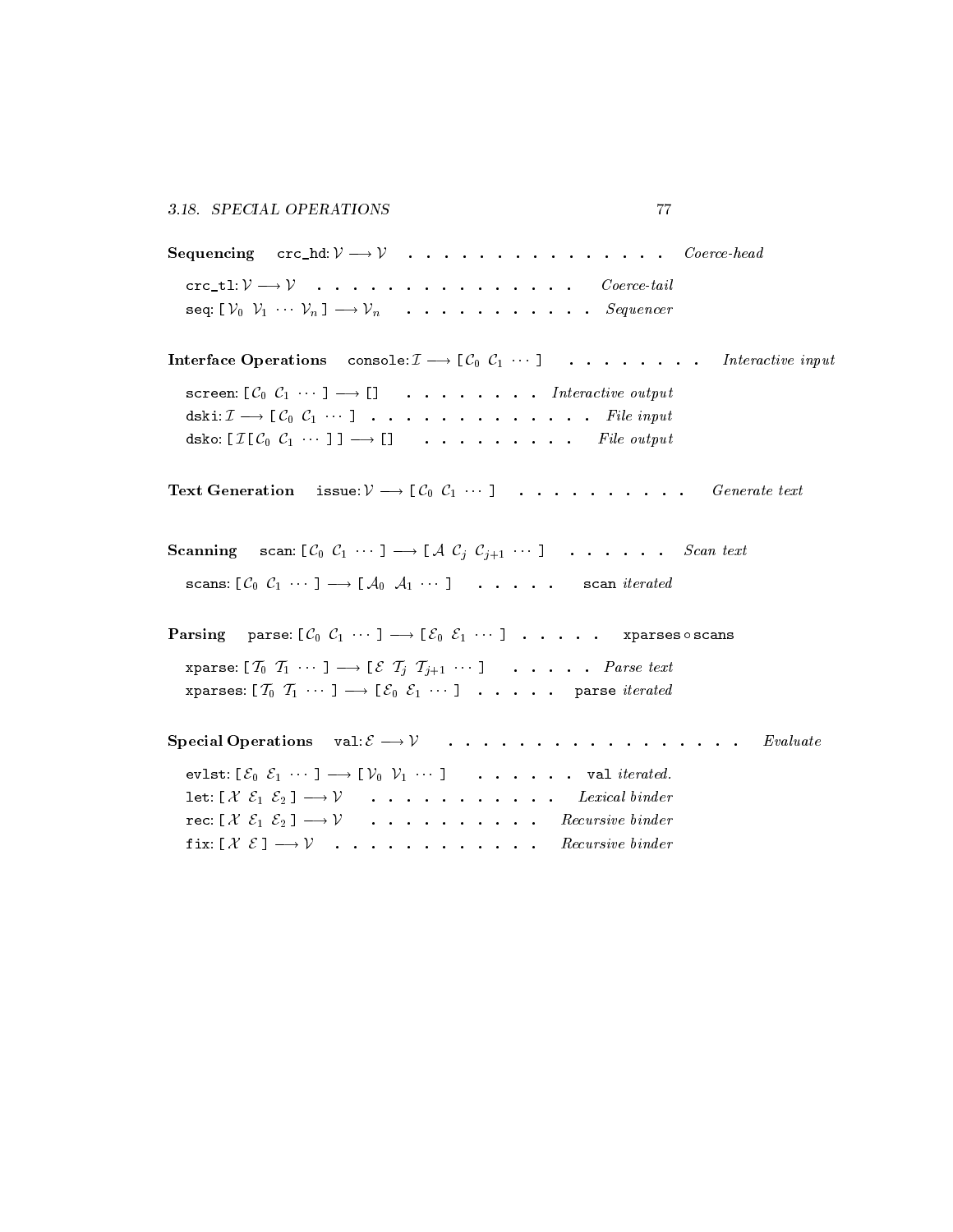### **JREFERENCE** (b) - Daisy Operations

# $\begin{minipage}{.4\linewidth} \textbf{Daisy} \begin{smallmatrix} \textbf{Operations} \end{smallmatrix} \\ \textbf{(by group)} \end{minipage}$

| Types in descriptors                 |                                                                                                                                                                 |
|--------------------------------------|-----------------------------------------------------------------------------------------------------------------------------------------------------------------|
| $\beta$ – T or $\lceil \cdot \rceil$ |                                                                                                                                                                 |
|                                      | $\mathcal{N}$ – a numeral $\mathcal{L}$ – a list $\mathcal{C}$ – a character<br>$\mathcal{I}$ - a literal $\mathcal{A}$ - an atom $\mathcal{E}$ - an expression |
| $V - a$ value                        |                                                                                                                                                                 |

add:  $[N_1 \ N_2] \longrightarrow N_3$  . . . . . . . . . . . . . . . . Add

| all?: $[\mathcal{V}_0 \ \mathcal{V}_1 \ \cdots \ ] \longrightarrow \mathcal{B} \ \ldots \ \ldots \ \ldots \ \ldots$ Test for no null elements                                                                                                                                                                                                                                                    |
|--------------------------------------------------------------------------------------------------------------------------------------------------------------------------------------------------------------------------------------------------------------------------------------------------------------------------------------------------------------------------------------------------|
| and: $[N_1 N_2] \longrightarrow N_3$ <i>Logical-and</i>                                                                                                                                                                                                                                                                                                                                          |
| any?: $[\mathcal{V}_0 \ \mathcal{V}_1 \ \cdots \ ] \longrightarrow [\mathcal{V}_i \ \mathcal{V}_{i+1} \ \cdots \ ]$ . Locate a non-Nil element                                                                                                                                                                                                                                                   |
| $\cdots$ $\cdots$ $\cdots$ $\cdots$ $\cdots$ $\cdots$ $\cdots$ $\cdots$ $\cdots$ $\cdots$ $\cdots$ $\cdots$ $\cdots$ $\cdots$ $\cdots$ $\cdots$ $\cdots$ $\cdots$ $\cdots$ $\cdots$ $\cdots$ $\cdots$ $\cdots$ $\cdots$ $\cdots$ $\cdots$ $\cdots$ $\cdots$ $\cdots$ $\cdots$ $\cdots$ $\cdots$ $\cdots$ $\cdots$ $\cdots$ $\cdots$ $\cdots$<br>as APL: $\mathcal{V}\longrightarrow \mathcal{A}$ |
| . Cite as a directive<br>asDCT: $\mathcal{V} \longrightarrow \mathcal{D}$                                                                                                                                                                                                                                                                                                                        |
| asERR: $\mathcal{V}\longrightarrow \mathcal{M}$<br>. <i>Error</i>                                                                                                                                                                                                                                                                                                                                |
| asFTN: $\mathcal{V} \longrightarrow \mathcal{F}$<br>$\cdots$ $\cdots$ $\cdots$ $\cdots$ $\cdots$ $\cdots$ $\cdots$ $\cdots$ $\cdots$ $\cdots$ $\cdots$ $\cdots$ $\cdots$ $\cdots$ $\cdots$ $\cdots$ $\cdots$ $\cdots$ $\cdots$ $\cdots$ $\cdots$ $\cdots$ $\cdots$ $\cdots$ $\cdots$ $\cdots$ $\cdots$ $\cdots$ $\cdots$ $\cdots$ $\cdots$ $\cdots$ $\cdots$ $\cdots$ $\cdots$ $\cdots$ $\cdots$ |
| as IDE: $\mathcal{V} \longrightarrow \mathcal{I}$<br>. Cite as an identifier                                                                                                                                                                                                                                                                                                                     |
| . <i>Cite as a list</i><br>asLST: $\mathcal{V}\longrightarrow\mathcal{L}$                                                                                                                                                                                                                                                                                                                        |
| as NML: $\mathcal{V} \longrightarrow \mathcal{N}$ Cite as a numeral                                                                                                                                                                                                                                                                                                                              |
| Chr?: $V \longrightarrow B$ Character test                                                                                                                                                                                                                                                                                                                                                       |
| ChrAsNml: $\mathcal{C} \longrightarrow \mathcal{N}$ Character's numeric code                                                                                                                                                                                                                                                                                                                     |
| console: $\mathcal{I} \longrightarrow [\mathcal{C}_0 \mathcal{C}_1 \cdots ]$ Interactive input                                                                                                                                                                                                                                                                                                   |
| cons: $[\mathcal{V}_1 \ \mathcal{V}_2] \longrightarrow [\mathcal{V}_1 \ \mathcal{V}_2] \dots \dots \dots \dots$ List constructor                                                                                                                                                                                                                                                                 |
| crc_hd: $V \longrightarrow V$ Coerce head                                                                                                                                                                                                                                                                                                                                                        |
| crc_tl: $V \longrightarrow V$ Coerce-tail                                                                                                                                                                                                                                                                                                                                                        |
| dcr: $\mathcal{N}_1 \longrightarrow \mathcal{N}_2$ Decrement                                                                                                                                                                                                                                                                                                                                     |
| div: $[N_1 \ N_2] \longrightarrow N_3$ Divide                                                                                                                                                                                                                                                                                                                                                    |
|                                                                                                                                                                                                                                                                                                                                                                                                  |

 $\lceil$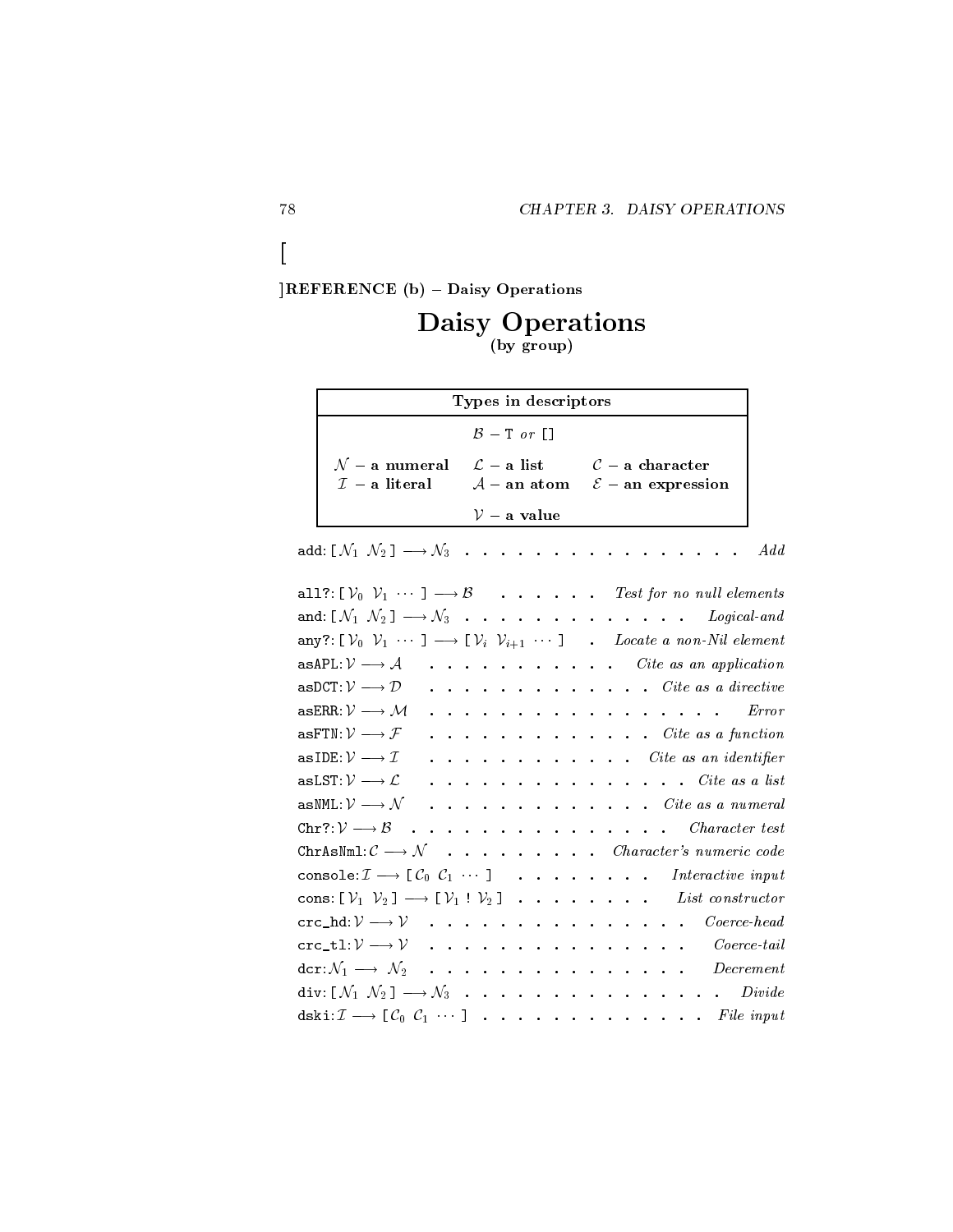| dsko: [ $\mathcal{I}[\mathcal{C}_0 \mathcal{C}_1 \cdots ] ] \longrightarrow []$<br>File output<br>and the contract of the con-                                                                                                                                                                                                                                                                                                                                                                                          |  |
|-------------------------------------------------------------------------------------------------------------------------------------------------------------------------------------------------------------------------------------------------------------------------------------------------------------------------------------------------------------------------------------------------------------------------------------------------------------------------------------------------------------------------|--|
| eq?: $[N_1 \ N_2] \longrightarrow B$<br><i>Numeric equality</i><br>$\epsilon = 1/2$                                                                                                                                                                                                                                                                                                                                                                                                                                     |  |
| evlst: $[\mathcal{E}_0 \ \mathcal{E}_1 \ \cdots \ ] \longrightarrow [\mathcal{V}_0 \ \mathcal{V}_1 \ \cdots \ ] \qquad . \ \ . \ \ . \ \ .$<br>$\ldots$ val iterated.                                                                                                                                                                                                                                                                                                                                                   |  |
| fix: $[\mathcal{X} \ \mathcal{E}] \longrightarrow \mathcal{V}$<br>Recursive binder                                                                                                                                                                                                                                                                                                                                                                                                                                      |  |
| frons: $[\mathcal{V} \mathcal{V}'] \longrightarrow \mathcal{L}$<br>Multiset constructor<br>$\bullet$ .<br>$\bullet$                                                                                                                                                                                                                                                                                                                                                                                                     |  |
| ge?: $[N_1 \ N_2] \longrightarrow B$<br>At-least<br>$\mathbf{u}$ . The contribution of the contribution of $\mathbf{u}$<br>$\ddot{\phantom{a}}$<br>$\sim$ $\sim$ $\sim$                                                                                                                                                                                                                                                                                                                                                 |  |
| gt?: [ $\mathcal{N}_1$ $\mathcal{N}_2$ ] $\longrightarrow$ $\beta$<br>$\cdots$ $\cdots$ $\cdots$ $\cdots$ $\cdots$ $\cdots$ $\cdots$ $\cdots$ $\cdots$ $\cdots$ $\cdots$ $\cdots$ $\cdots$ $\cdots$ $\cdots$ $\cdots$ $\cdots$ $\cdots$ $\cdots$ $\cdots$ $\cdots$ $\cdots$ $\cdots$ $\cdots$ $\cdots$ $\cdots$ $\cdots$ $\cdots$ $\cdots$ $\cdots$ $\cdots$ $\cdots$ $\cdots$ $\cdots$ $\cdots$ $\cdots$ $\cdots$                                                                                                      |  |
| head: $[\mathcal{V}_1 : \mathcal{V}_2] \longrightarrow \mathcal{V}_1$ Head of a list                                                                                                                                                                                                                                                                                                                                                                                                                                    |  |
| $\Box$ hd: $\mathcal{V} \longrightarrow \mathcal{V}'$ Head of a composite object                                                                                                                                                                                                                                                                                                                                                                                                                                        |  |
| if: $\lbrack \mathcal{T}_0 \ \mathcal{V}_0 \ \mathcal{T}_1 \ \mathcal{V}_1 \ \cdots \ \rbrack \longrightarrow \mathcal{V}_i$<br>Conditional operation                                                                                                                                                                                                                                                                                                                                                                   |  |
| in?: $\left[\begin{matrix}U & V_0 & V_1 & \cdots & I\end{matrix}\right] \longrightarrow \mathcal{B}$<br>Membership Test                                                                                                                                                                                                                                                                                                                                                                                                 |  |
| inc: $\mathcal{N}_1 \longrightarrow \mathcal{N}_2$<br>$\cdots$ $\cdots$ $\cdots$ $\cdots$ $\cdots$ $\cdots$ $\cdots$ $\cdots$<br>.                                                                                                                                                                                                                                                                                                                                                                                      |  |
| inv: $\mathcal{N}_1 \longrightarrow \mathcal{N}_2$<br>Invert<br>$\begin{array}{cccccccccccccc} \bullet & \bullet & \bullet & \bullet & \bullet & \bullet & \bullet & \bullet & \bullet & \bullet & \bullet \end{array}$<br>$\cdots$<br>.<br>$\ddot{\phantom{0}}$                                                                                                                                                                                                                                                        |  |
| $i$ s APL?: $\mathcal{V} \longrightarrow \mathcal{B}$<br>Test for a application-object<br>.                                                                                                                                                                                                                                                                                                                                                                                                                             |  |
| $\mathtt{isAtm?} \colon \mathcal{V} \longrightarrow \mathcal{B}$<br>Test for an Atom<br>$\sim$ $\sim$ $\sim$<br>$\cdot$                                                                                                                                                                                                                                                                                                                                                                                                 |  |
| isDCT?: $\mathcal{V} \longrightarrow \mathcal{B}$<br>Test for a directive<br>$\cdots$                                                                                                                                                                                                                                                                                                                                                                                                                                   |  |
| is ERR?: $\mathcal{V} \longrightarrow \mathcal{B}$<br>Test for an identifier-object<br>المنافر فالقارف فالقارف فالقاربة                                                                                                                                                                                                                                                                                                                                                                                                 |  |
| is<br>FTN?: $\mathcal{V}\longrightarrow\mathcal{B}$<br>Test for a function-object<br>the contract of the contract of the contract of the contract of the contract of the contract of the contract of                                                                                                                                                                                                                                                                                                                    |  |
| is<br>IDE?: $\mathcal{V}\longrightarrow\mathcal{B}$<br>Test for a identifier-object<br>and a state of the<br>$\sim$ $\sim$ $\sim$                                                                                                                                                                                                                                                                                                                                                                                       |  |
| isLST?: $\mathcal{V} \longrightarrow \mathcal{B}$<br>Test for a list-object                                                                                                                                                                                                                                                                                                                                                                                                                                             |  |
| isLST?: $\mathcal{V} \longrightarrow \mathcal{B}$<br>Test for a list<br>$\ddotsc$ .                                                                                                                                                                                                                                                                                                                                                                                                                                     |  |
| is<br>Ltrl?: $\mathcal{V}\longrightarrow \mathcal{B}$<br>Test for a literal<br>$\mathbf{a}^{(i)} \cdot \mathbf{a}^{(i)} \cdot \mathbf{a}^{(i)} \cdot \mathbf{a}^{(i)} \cdot \mathbf{a}^{(i)} \cdot \mathbf{a}^{(i)} \cdot \mathbf{a}^{(i)} \cdot \mathbf{a}^{(i)} \cdot \mathbf{a}^{(i)} \cdot \mathbf{a}^{(i)} \cdot \mathbf{a}^{(i)} \cdot \mathbf{a}^{(i)} \cdot \mathbf{a}^{(i)} \cdot \mathbf{a}^{(i)} \cdot \mathbf{a}^{(i)} \cdot \mathbf{a}^{(i)} \cdot \mathbf{a}^{(i)} \cdot \mathbf{a}^{(i)} \cdot \mathbf{$ |  |
| is<br>NML?: $\mathcal{V} \longrightarrow \mathcal{B}$<br>Test for a numeral<br>contract and a state of the<br>and a state of the                                                                                                                                                                                                                                                                                                                                                                                        |  |
| is<br>NML?: $\mathcal{V} \longrightarrow \mathcal{B}$<br>Test for a numeral<br>$\mathbf{L}^{\text{max}}$                                                                                                                                                                                                                                                                                                                                                                                                                |  |
| issue: $\mathcal{V}\longrightarrow\left[\right.\mathcal{C}_{0}\left.\mathcal{C}_{1}\right.\cdots\left.\vphantom{\frac{\partial^{N}}{\partial^{N}}}\right]\quad.\quad.\quad.\quad.\quad.\quad.\quad.\quad.\quad.\quad.\quad.\quad.$<br>Generate text                                                                                                                                                                                                                                                                     |  |
| le?: [ $\mathcal{N}_1$ $\mathcal{N}_2$ ] $\longrightarrow$ $\beta$<br>$At-most$<br>. The contract of the contract of the contract $\mathcal{L}(\mathcal{A})$                                                                                                                                                                                                                                                                                                                                                            |  |
| let: [ $X \mathcal{E}_1 \mathcal{E}_2$ ] $\longrightarrow V$<br>. Lexical binder                                                                                                                                                                                                                                                                                                                                                                                                                                        |  |
| 1t?: $\left[ \mathcal{N}_1 \mathcal{N}_2 \right] \longrightarrow \mathcal{B}$<br>$\cdots$ $\cdots$ $\cdots$ $\cdots$ $\cdots$ $\cdots$ $\cdots$ $\cdots$ $\cdots$ $\cdots$ $\cdots$ $\cdots$ $\cdots$ $\cdots$ $\cdots$ $\cdots$ $\cdots$ $\cdots$ $\cdots$ $\cdots$ $\cdots$ $\cdots$ $\cdots$ $\cdots$ $\cdots$ $\cdots$ $\cdots$ $\cdots$ $\cdots$ $\cdots$ $\cdots$ $\cdots$ $\cdots$ $\cdots$ $\cdots$ $\cdots$ $\cdots$                                                                                           |  |
| mpy: $\left[ \mathcal{N}_1 \ \mathcal{N}_2 \right] \longrightarrow \mathcal{N}_3$<br>$\ldots$ Multiply<br>$\ddot{\phantom{0}}$<br>$\sim$                                                                                                                                                                                                                                                                                                                                                                                |  |
| ne?: $\left[ \mathcal{N}_1 \mathcal{N}_2 \right] \longrightarrow \mathcal{B}$<br>Numeric inequality<br>$\mathcal{A}=\mathcal{A}=\mathcal{A}=\mathcal{A}=\mathcal{A}$ .                                                                                                                                                                                                                                                                                                                                                  |  |
| neg?: $\mathcal{N} \longrightarrow \mathcal{B}$<br>Test for negative<br>. The contract of the contract of the contract $\mathcal{L}^{\mathcal{A}}$                                                                                                                                                                                                                                                                                                                                                                      |  |
| neg: $\mathcal{N}_1 \longrightarrow \mathcal{N}_2$<br>Negate                                                                                                                                                                                                                                                                                                                                                                                                                                                            |  |
| nil?: $\mathcal{V} \longrightarrow \mathcal{B}$<br>$\mathcal{A}$ , and $\mathcal{A}$ , and $\mathcal{A}$ , and $\mathcal{A}$<br>Test for Nil<br>$\sim$ $\sim$ $\sim$ $\sim$                                                                                                                                                                                                                                                                                                                                             |  |
| $\texttt{NmlAsChr}:\mathcal{N}\longrightarrow\mathcal{C}$ .<br>Convert a numeral to a character                                                                                                                                                                                                                                                                                                                                                                                                                         |  |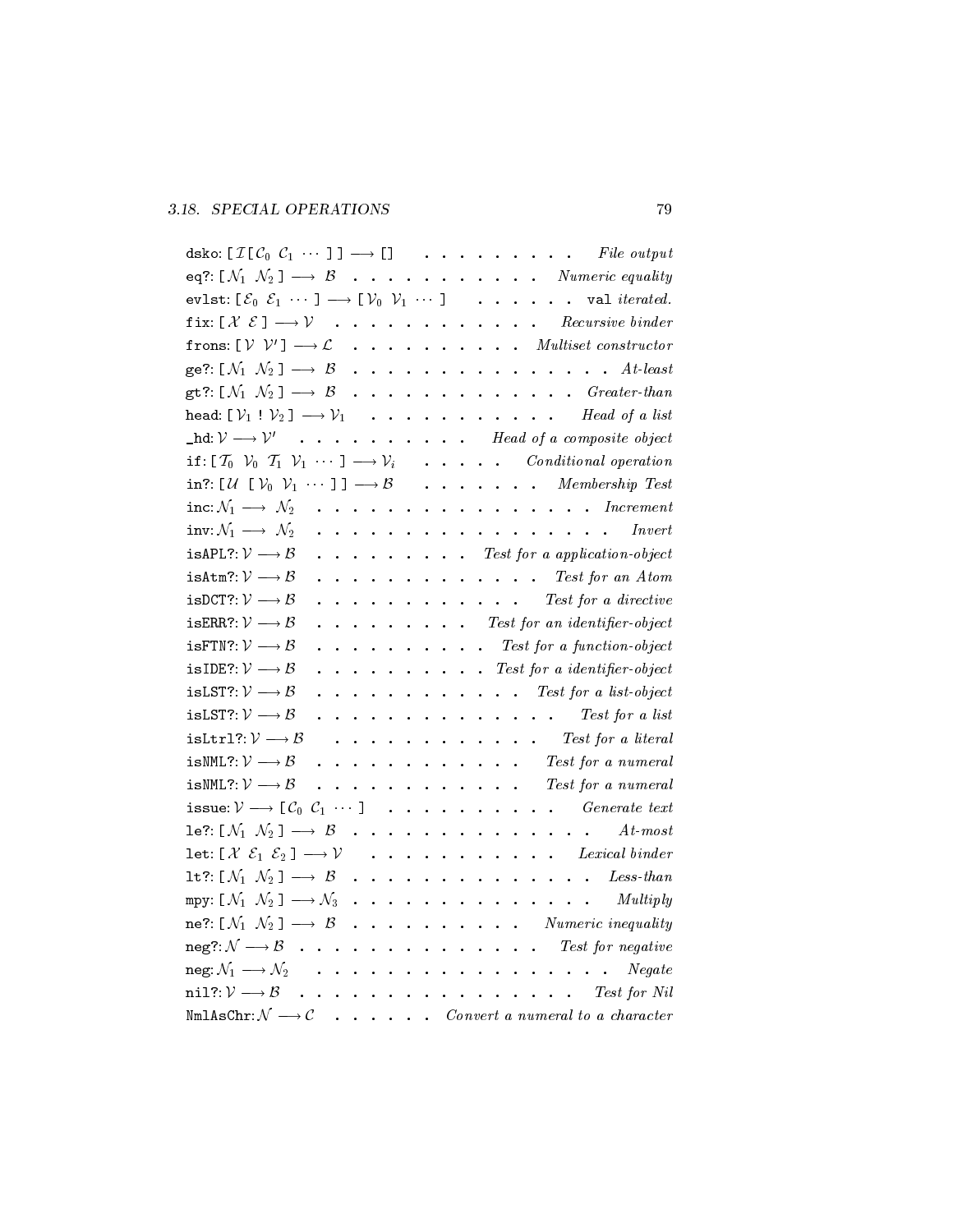| one?: $\mathcal{N} \longrightarrow \mathcal{B}$ Test for One                                                                                                                                                                                                                                    |
|-------------------------------------------------------------------------------------------------------------------------------------------------------------------------------------------------------------------------------------------------------------------------------------------------|
| or: $[N_1 N_2] \longrightarrow N_3$ <i>Logical-or</i>                                                                                                                                                                                                                                           |
| parse: $[\mathcal{C}_0 \ \mathcal{C}_1 \ \cdots \ ] \longrightarrow [\ \mathcal{E}_0 \ \mathcal{E}_1 \ \cdots \ ] \ \cdot \ \cdot \ \cdot \ \cdot \ \cdot \ \cdot$ xparses $\circ$ scans                                                                                                        |
| $\texttt{pos?}: \mathcal{N} \longrightarrow \mathcal{B} \quad \texttt{.} \quad \texttt{.} \quad \texttt{.} \quad \texttt{.} \quad \texttt{.} \quad \texttt{.} \quad \texttt{.} \quad \texttt{.} \quad \texttt{.} \quad \texttt{.} \quad \texttt{.} \quad \texttt{?} \textit{Test for positive}$ |
| rec: $[X \mathcal{E}_1 \mathcal{E}_2] \longrightarrow V$ Recursive binder                                                                                                                                                                                                                       |
| rem: $[N_1 \ N_2] \longrightarrow N_3$ Remainder                                                                                                                                                                                                                                                |
| same?: [U $V_1 \cdots V_n$ ] $\longrightarrow$ $\beta$ Reference equality                                                                                                                                                                                                                       |
| scans: $[\mathcal{C}_0 \mathcal{C}_1 \cdots] \longrightarrow [\mathcal{A}_0 \mathcal{A}_1 \cdots] \dots \dots$ scan <i>iterated</i>                                                                                                                                                             |
| scan: $[\mathcal{C}_0 \mathcal{C}_1 \cdots ] \longrightarrow [\mathcal{A} \mathcal{C}_j \mathcal{C}_{j+1} \cdots ] \dots \dots$ Scan text                                                                                                                                                       |
| SCRCTL?: $C \longrightarrow B$ Control-character test                                                                                                                                                                                                                                           |
| SCRDGT?: $\mathcal{C} \longrightarrow \mathcal{B}$ Digit-character test                                                                                                                                                                                                                         |
| SCRLFA?: $C \longrightarrow B$ Alpha-character test                                                                                                                                                                                                                                             |
| SCRNON? $\mathcal{C} \longrightarrow \mathcal{B}$ Neutral-character test                                                                                                                                                                                                                        |
| SCnSPC? $\mathcal{C} \longrightarrow \mathcal{B}$ Space-character test                                                                                                                                                                                                                          |
| SCNSYM?: $C \longrightarrow B$ Symbol-character test                                                                                                                                                                                                                                            |
| screen: $[\mathcal{C}_0 \mathcal{C}_1 \cdots ] \longrightarrow [] \cdots \cdots \cdots \cdots \cdots$ Interactive output                                                                                                                                                                        |
| seq: [ $V_0$ $V_1$ $\cdots$ $V_n$ ] $\longrightarrow$ $V_n$ $\cdots$ $\cdots$ $\cdots$ $\cdots$ $\cdots$ $\cdots$ $\cdots$ $\cdots$ $\cdots$ $\cdots$ $\cdots$ $\cdots$ $\cdots$ $\cdots$ $\cdots$ $\cdots$                                                                                     |
| sgn: $\mathcal{N} \longrightarrow -1$ or $1 \cdot \cdot \cdot \cdot \cdot \cdot \cdot \cdot \cdot \cdot \cdot \cdot \cdot \cdot \cdot \cdot \cdot$ Sign projection                                                                                                                              |
| sub: $[N_1 \ N_2] \longrightarrow N_3$ Subtract                                                                                                                                                                                                                                                 |
| TagOf: $\mathcal{V} \longrightarrow \mathcal{N}$ Numeric value of a tag                                                                                                                                                                                                                         |
| tail: $[\mathcal{V}_1 : \mathcal{V}_2] \longrightarrow \mathcal{V}_1$ Tail of a list                                                                                                                                                                                                            |
| $\pm 1: \mathcal{V} \longrightarrow \mathcal{V}'$ Tail of a composite object                                                                                                                                                                                                                    |
| val: $\mathcal{E} \longrightarrow \mathcal{V}$<br>Evaluate                                                                                                                                                                                                                                      |
| xor: $[\mathcal{N}_1 \mathcal{N}_2] \longrightarrow \mathcal{N}_3$ Exclusive-or                                                                                                                                                                                                                 |
| xparses: $[\mathcal{T}_0 \ \mathcal{T}_1 \ \cdots \ ] \longrightarrow [\mathcal{E}_0 \ \mathcal{E}_1 \ \cdots \ ]$ parse <i>iterated</i>                                                                                                                                                        |
| xparse: $[\mathcal{T}_0 \ \mathcal{T}_1 \ \cdots \ ] \longrightarrow [\mathcal{E} \ \mathcal{T}_j \ \mathcal{T}_{j+1} \ \cdots \ ] \qquad . \ \ . \ \ . \ \ . \ \ . \ \ Parse \ text$                                                                                                           |
| zero?: $\mathcal{N} \longrightarrow \mathcal{B}$ Test for Zero                                                                                                                                                                                                                                  |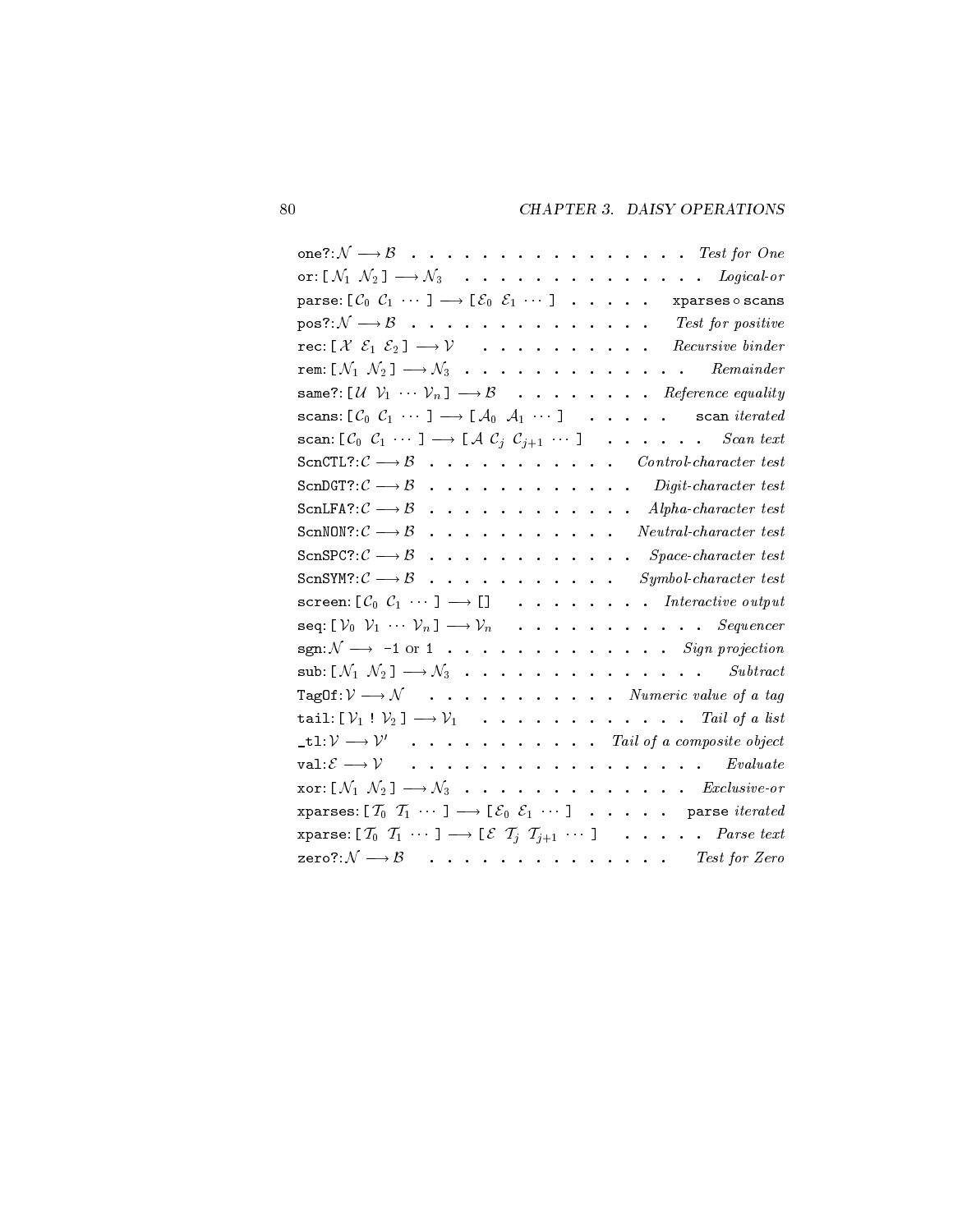$\overline{1}$ 

### $|REFERENCE (c) - Daisy$  Operations

| $\mathtt{add}\!:\![\, \mathcal{N}_1 \; \mathcal{N}_2\,] \;\rightarrow\; \mathcal{N}_3\, \! \mathtt{add}\! \,$<br>$\textsf{sub} : [\mathcal{N}_1 \; \mathcal{N}_2] \;\rightarrow \;\mathcal{N}_3$ subtract |              | $\mathcal{N}_3 = \mathcal{N}_1 + \mathcal{N}_2$<br>$\mathcal{N}_3 = \mathcal{N}_1 - \mathcal{N}_2$                                    |
|-----------------------------------------------------------------------------------------------------------------------------------------------------------------------------------------------------------|--------------|---------------------------------------------------------------------------------------------------------------------------------------|
|                                                                                                                                                                                                           |              |                                                                                                                                       |
| div: $\left[ \mathcal{N}_1 \mathcal{N}_2 \right] \rightarrow \mathcal{N}_3$ divide                                                                                                                        |              | $\mathcal{N}_3 = \mathcal{N}_1 \div \mathcal{N}_2$                                                                                    |
| $mpy: [\mathcal{N}_1 \mathcal{N}_2] \rightarrow \mathcal{N}_3$ multiply                                                                                                                                   |              | $\mathcal{N}_3 = \mathcal{N}_1 \cdot \mathcal{N}_2$                                                                                   |
| rem: $\left[ \mathcal{N}_1 \mathcal{N}_2 \right] \rightarrow \mathcal{N}_3$ remainder                                                                                                                     |              | $\mathcal{N}_3 = \mathcal{N}_1 - (\mathcal{N}_1 \div \mathcal{N}_2) \cdot \mathcal{N}_2$                                              |
| $\text{inc}:\mathcal{N}~\rightarrow~\mathcal{N}'$                                                                                                                                                         | increment    | $\mathcal{N}'=\mathcal{N}+1$                                                                                                          |
| $\texttt{dcr} \colon \mathcal{N} \ \to \ \mathcal{N}'$                                                                                                                                                    | decrement    | $\mathcal{N}'=\mathcal{N}-1$                                                                                                          |
| $neg: \mathcal{N} \rightarrow \mathcal{N}'$                                                                                                                                                               | negate       | $\mathcal{N}' = -\mathcal{N}$                                                                                                         |
| $inv:\mathcal{N} \rightarrow \mathcal{N}'$                                                                                                                                                                | invert       | $\mathcal{N}'=\overline{\mathcal{N}}$                                                                                                 |
| $sgn:\mathcal{N} \rightarrow \mathcal{N}'$                                                                                                                                                                | sign         | $\mathcal{N}' = \left\{ \begin{array}{ll} 1, & \text{if } \mathcal{N} \geq 0 \\ -1, & \text{if } \mathcal{N} < 0 \end{array} \right.$ |
| and: $[\mathcal{N}_1 \mathcal{N}_2] \rightarrow \mathcal{N}_3$ binary-and                                                                                                                                 |              | $\mathcal{N}_3 = \mathcal{N}_1 \odot \mathcal{N}_2$                                                                                   |
| or: $[N_1 N_2] \rightarrow N_3$ binary-or                                                                                                                                                                 |              | $\mathcal{N}_3 = \mathcal{N}_1 \oplus \mathcal{N}_2$                                                                                  |
| xor: $[N_1 N_2] \rightarrow N_3$ exclusive-or                                                                                                                                                             |              | $\mathcal{N}_3 = \mathcal{N}_1 \otimes \mathcal{N}_2$                                                                                 |
| zero?: $\mathcal{N} \rightarrow \mathcal{B}$                                                                                                                                                              | is-zero?     | $\mathcal{N}=0$ ?                                                                                                                     |
| one?: $\mathcal{N} \rightarrow \mathcal{B}$                                                                                                                                                               | is-one?      | $\mathcal{N}=1$ ?                                                                                                                     |
| $neg?:\mathcal{N} \rightarrow \mathcal{B}$                                                                                                                                                                | negative?    | $\mathcal{N}<$ 0 ?                                                                                                                    |
| pos?: $\mathcal{N} \rightarrow \mathcal{B}$                                                                                                                                                               | positive?    | $\mathcal{N} \geq 0$ ?                                                                                                                |
| 1t?: $[N_1 N_2] \rightarrow B$                                                                                                                                                                            | less-than    | $\mathcal{N}_1 < \mathcal{N}_2$ ?                                                                                                     |
| $\texttt{le?}: [\mathcal{N}_1 \; \mathcal{N}_2] \rightarrow \mathcal{B}$                                                                                                                                  | at-most      | $\mathcal{N}_1 \leq \mathcal{N}_2$ ?                                                                                                  |
| eq?:[ $\mathcal{N}_1$ $\mathcal{N}_2$ ] $\rightarrow$ $\beta$                                                                                                                                             | equal        | $\mathcal{N}_1 = \mathcal{N}_2$ ?                                                                                                     |
| ne?: $\left[ \mathcal{N}_1 \mathcal{N}_2 \right] \rightarrow \mathcal{B}$                                                                                                                                 | unequal      | $\mathcal{N}_1 \neq \mathcal{N}_2$ ?                                                                                                  |
| ge?: $[N_1 N_2] \rightarrow B$                                                                                                                                                                            | at-most      | $\mathcal{N}_1 > \mathcal{N}_2$ ?                                                                                                     |
| gt?: $[N_1 N_2] \rightarrow B$                                                                                                                                                                            | greater-than | $\mathcal{N}_1 > \mathcal{N}_2$ ?                                                                                                     |
| 1t?: $[N_1 N_2] \rightarrow B$                                                                                                                                                                            | less-than    | $\mathcal{N}_1 < \mathcal{N}_2$ ?                                                                                                     |
|                                                                                                                                                                                                           |              |                                                                                                                                       |

# **Arithmetic Operations**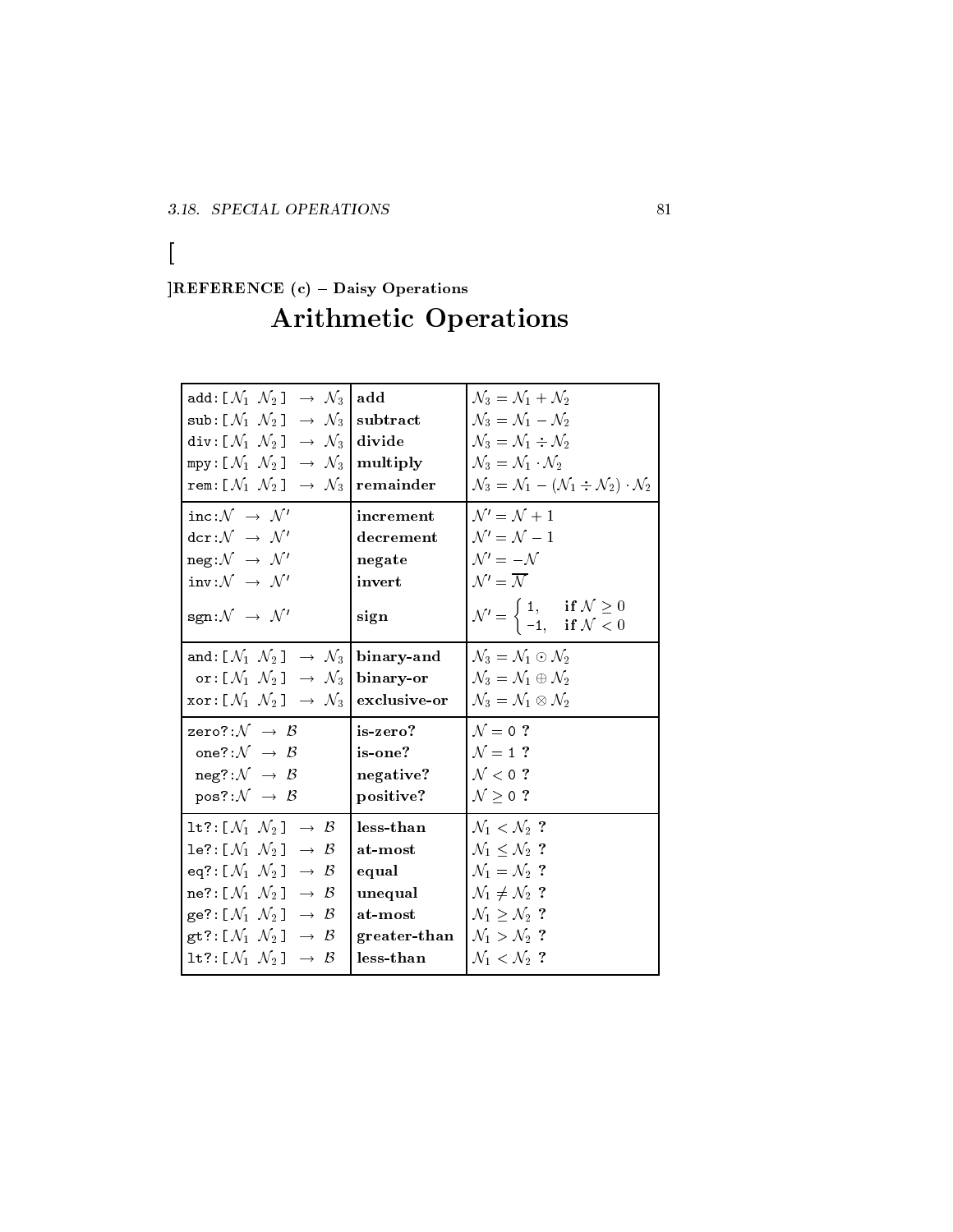CHAPTER 3. DAISY OPERATIONS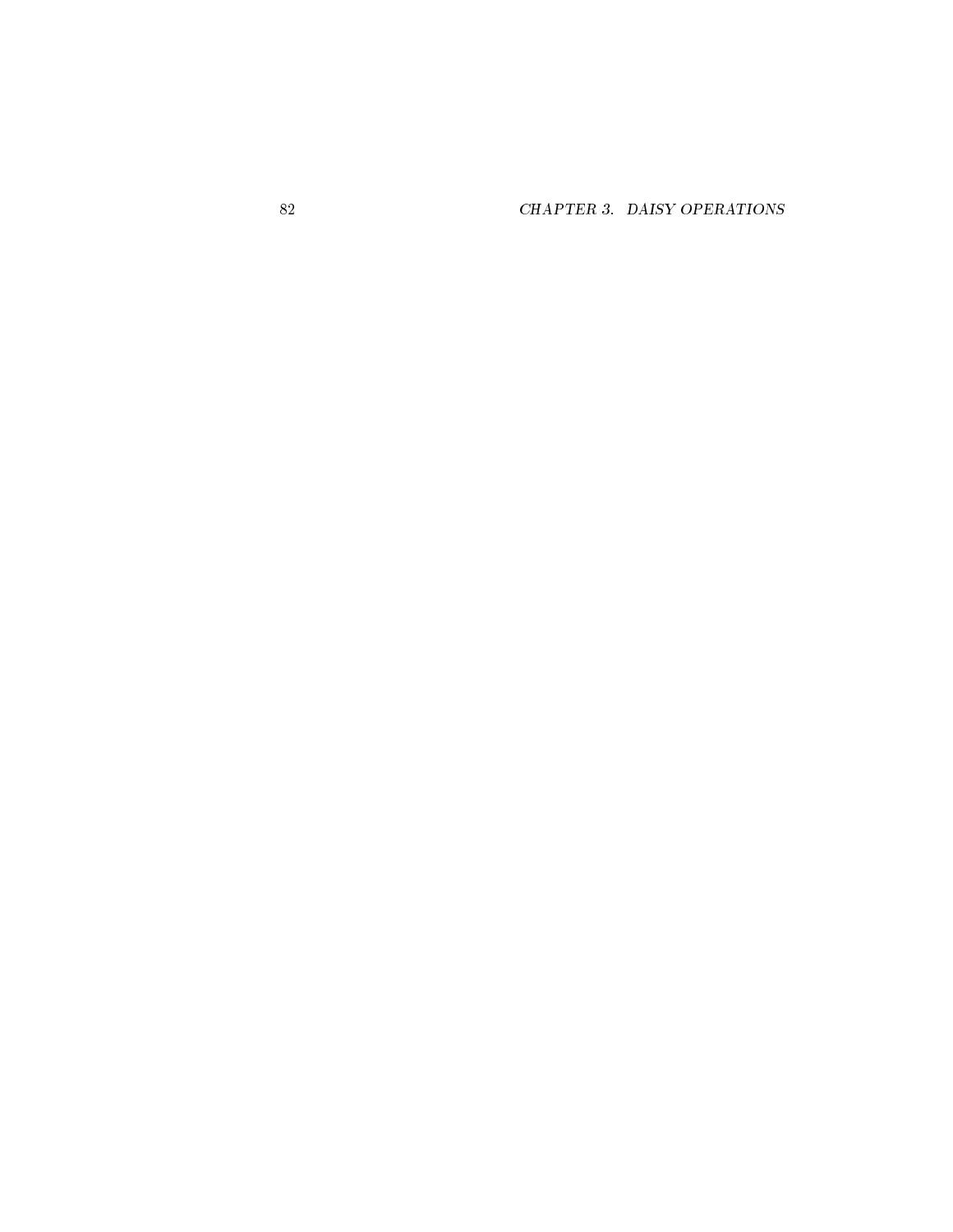### Chapter <sup>4</sup>

# Errons

There are no provisions in Daisy to handle erroneous or exceptional conditions. A detected error produces a distinguished value, called and erron, which records the occurance. Errons are simply a class of values produced by the Daisy interpreter. They appear as messages, surrounded by '|' characters. A typical example is

#### $|ubi:RED|$

which says, "RED is an unbound identifier."

Errons cannot be manipulated by Daisy programs. In interpretation, they are treated like discovered divergences, or detected instances of the "undefined" value. That is, the presence of an erron is treated as though the value were  $\perp$ , where that makes sense. Any program attempting to manipulate an erroneous/undefined a value, becomes erroneous/undefined itself.

The displayed text is diagnostic, and errons accumulate text as their use propagates. For example, if N is unbound, then the expression if:[RED "stop" "go"] is also erroneous, and would produce the erron

#### |ifP/ubi:RED|

The  $\prime$ ' can be read as, "due to." The message above says, "If has an invalid predication, due to the unbound identifier, RED." An erron is represented as a sequence of unary cells,

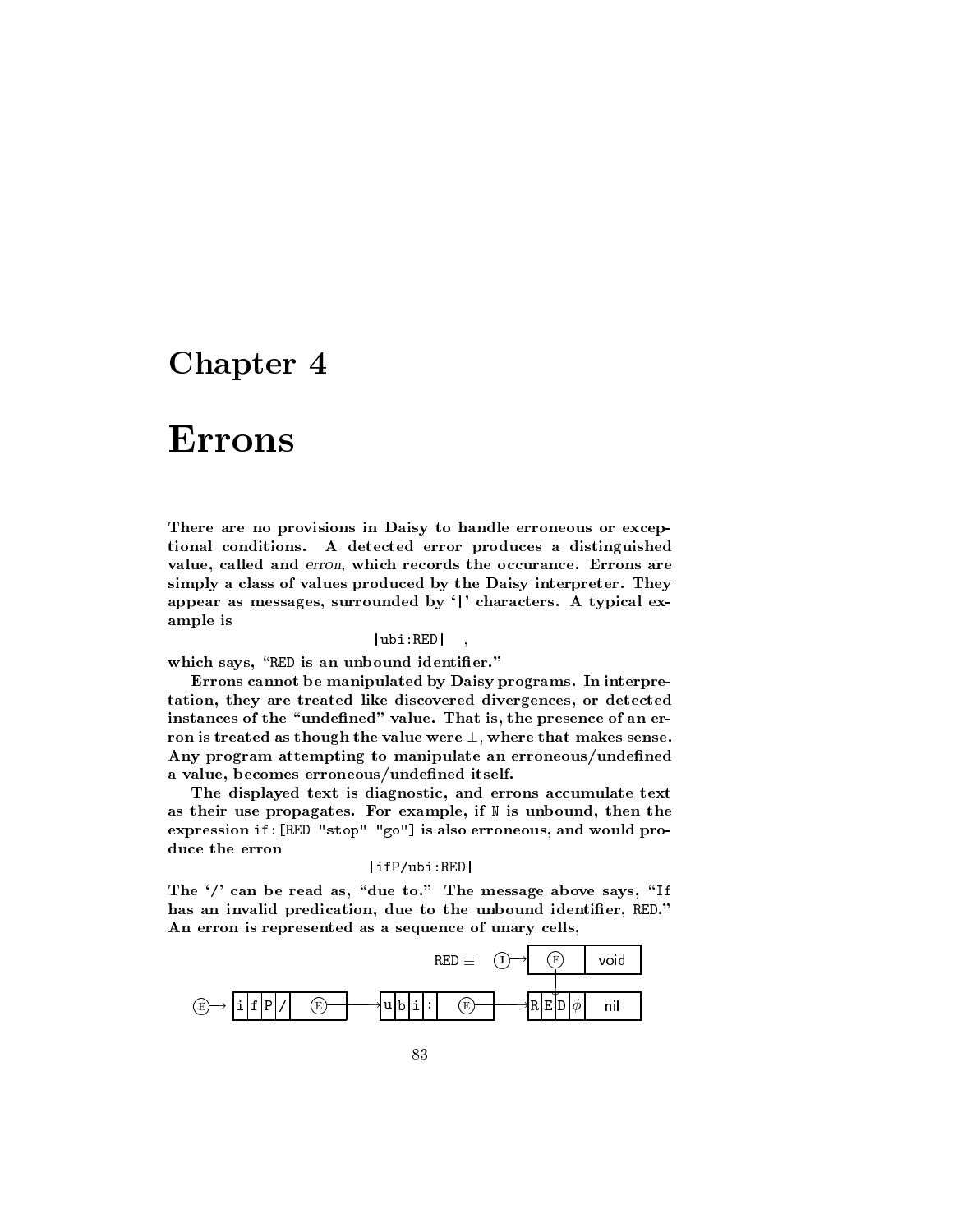A literal's name is simply an erron in a distingished position, as illustrated above. The expression  $(\Sigma x)$ . The  $\Sigma y$  is the  $\Sigma$ RED's head or the erron |RED|.

The messages accumulates three-letter prefixes, noting compound errors. The first section below explains these prefixes. The final suffix can be nothing, the name of a literal, or a syntaxerron (discussed below), depending on the circumstances. The errouneous expression inc:[5] evaluates to

 $|nn0/|$ ,

while inc:"RED" yields

 $|nn0/RED|$  :

In both cases, the prefix 'nn0' reports a nonnumeric argumentinc expects a numeral. The text `RED' is incorporated because a literal's name enjoys a compatable representation, while a structure, such as [5] is not readily rendered into message text.

Daisy's parsing operations develop a language of syntax errons, described in the second section below. In interactive programming, these values are conveyed in the expression stream to the interpreter.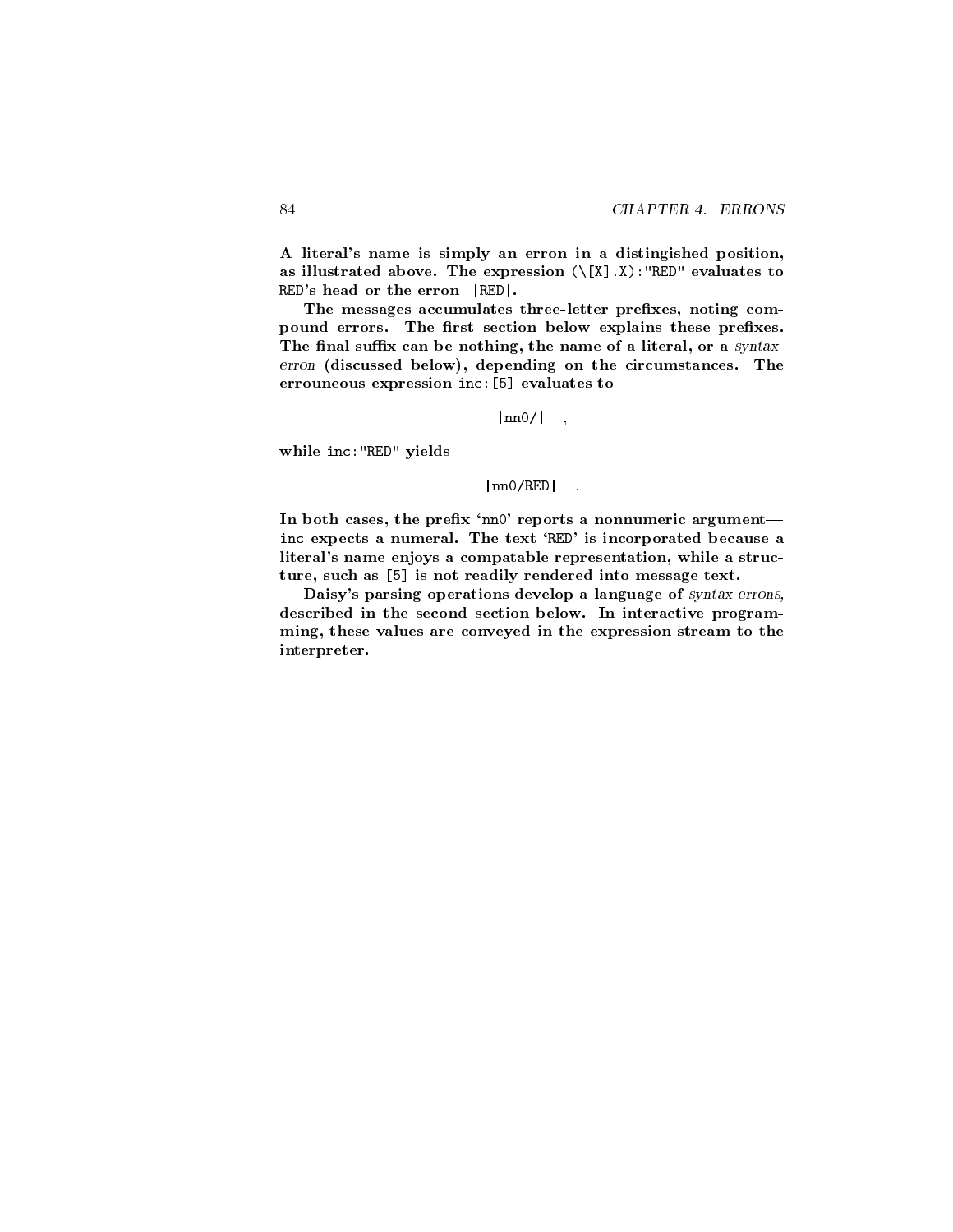#### 4.1. PREFIXES

#### Prefixes  $4.1$

 $|all|$  Erroneous list  $(all?).$ 

The argument to the all? operation either is not a list, or contains an erron.

|any| Erroneous list (any?).

The argument to the any? operation either is not a list, or contains an erron.

|arg| Invalid formal argument.

The formal argument of a function contains something other than literals and lists. A common cause is the mistaken use of angle delimiters in a function expression. For ex ample, the expression  $(\langle [x], x \rangle : [5]$  produces  $|arg/X|$ . Perhaps  $(\langle [x], x \rangle : [5]$  was intended;  $[x]$  is represented as an application and cannot be used as a formal argument. However, its occurance is not discovered by the parser; it is detected during interpretation. The message suffix often records the name of identifer whose binding is sought.

NOTE[March 11, 1996]: This error can also arise if locating a binding requires more than 255 successive tail-operations. This is due to a known problem in implementation, which is noted for revision.

|chr| Non-character operand.

The operand to one of the character manipulation operations is not a character. The operation involved is one of Chr?, ChrAsNml, ScnCTL?, ScnSPC?, ScnDGT?, ScnLFA?, ScnNON?, or ScnSYM?. In Daisy, characters are simply literals whose name consists of a single character code. The Chr? operation tests for this condition.

|cmp| Erroneous comparison (same? or in?).

The same? and in? operations use the same primitive test for reference equality. The comparison has failed because one of the operands is an erron.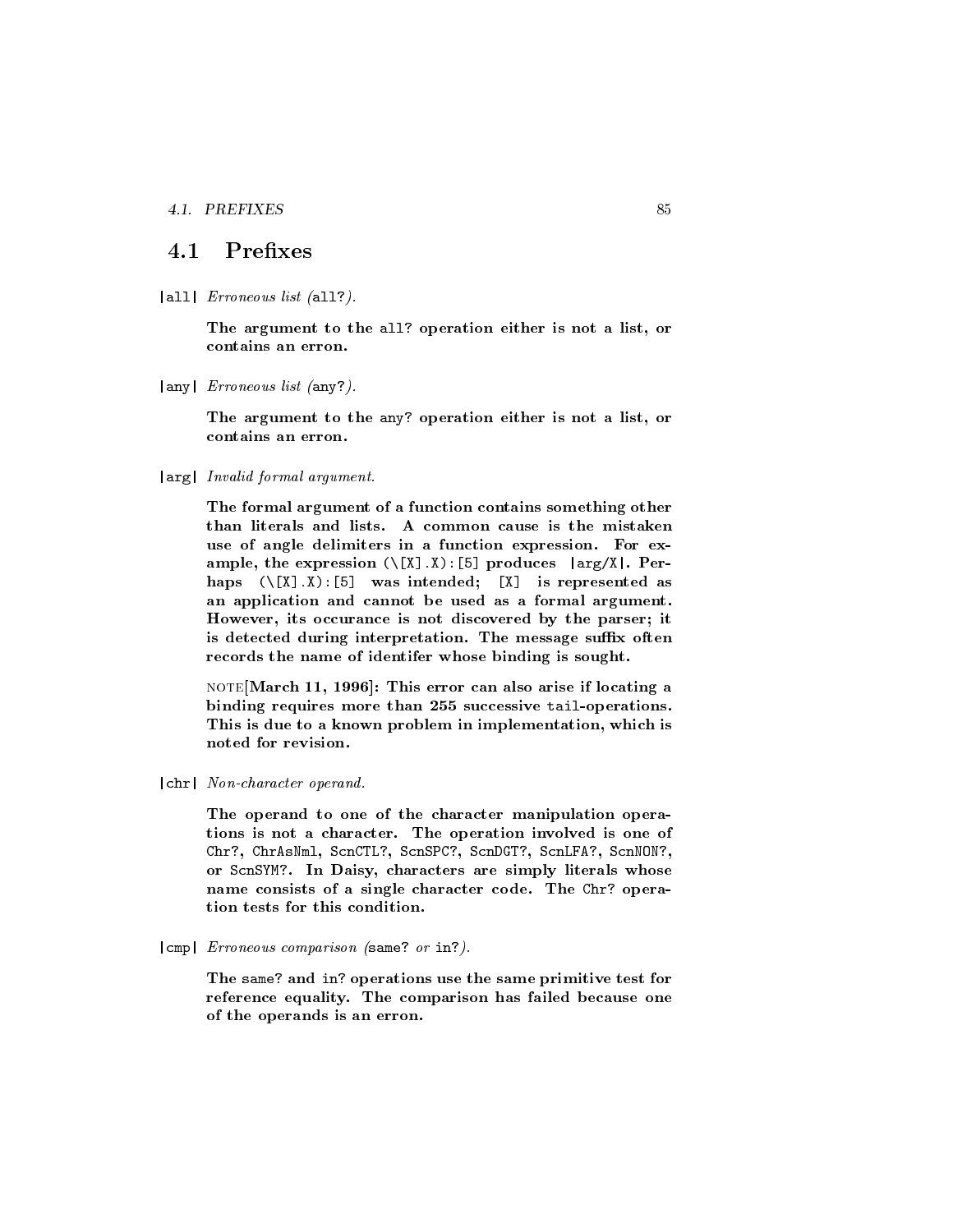|crc| Invalid coercion.

The operand to one of asDCT, asNML, asFTN, asAPL, asLST, or asIDE either is either erroneous or invalid. An operand is invalid when changing the tag of its citation would violate a storage classication. The table below shows what coer cions are permitted (See also the reference operations in the

|            |              |                  |              | Coercion     |                  |                  |            |
|------------|--------------|------------------|--------------|--------------|------------------|------------------|------------|
|            | $_{\rm DCT}$ | NML              | IDE          | LST          | <b>APL</b>       | FTN              | <b>ERR</b> |
| <b>DCT</b> | $\it{ok}$    | $\mathfrak{o} k$ | err          | err          | err              | err              | err        |
| NML        | ok           | $\mathfrak{o} k$ | err          | err          | err              | err              | err        |
| IDE        | err          | err              | $\partial k$ | $\partial k$ | ok               | $\mathfrak{o} k$ | err        |
| LST        | err          | err              | ok           | ok           | $\mathfrak{o} k$ | $\mathfrak{o} k$ | err        |
| APL        | err          | err              | ok           | $\partial k$ | $\mathfrak{o} k$ | $\partial k$     | err        |
| FTN        | err          | err              | $\alpha$     | ok           | $\mathfrak{o} k$ | $\mathfrak{o}k$  | err        |
| ERR.       | err          | err              | err          | err          | err              | err              | err        |

|dfn| Invalid assignment.

The operand to the assignment operation must have the form

[ Identier ! Value ]

This erron results if thing assigned is not an identifier. It is not the result of a syntax error, which would develop a parsing erron of the form  $|\dots$   $\circ$  '='  $|\cdot|$ . The 'dfn/' prefix is due to a poorly constructed assignment command. Use of the assignment mechanism is not recommended. Strongly. There is no assurance that any manner of assignment will be supported in future versions of the language.

|dvc| Device error.

This prefix indicates a problem at the host input-output interface. The operation involved is one of console, dski, dsko, or screen. The conditions that raise the 'dvc/' prefix are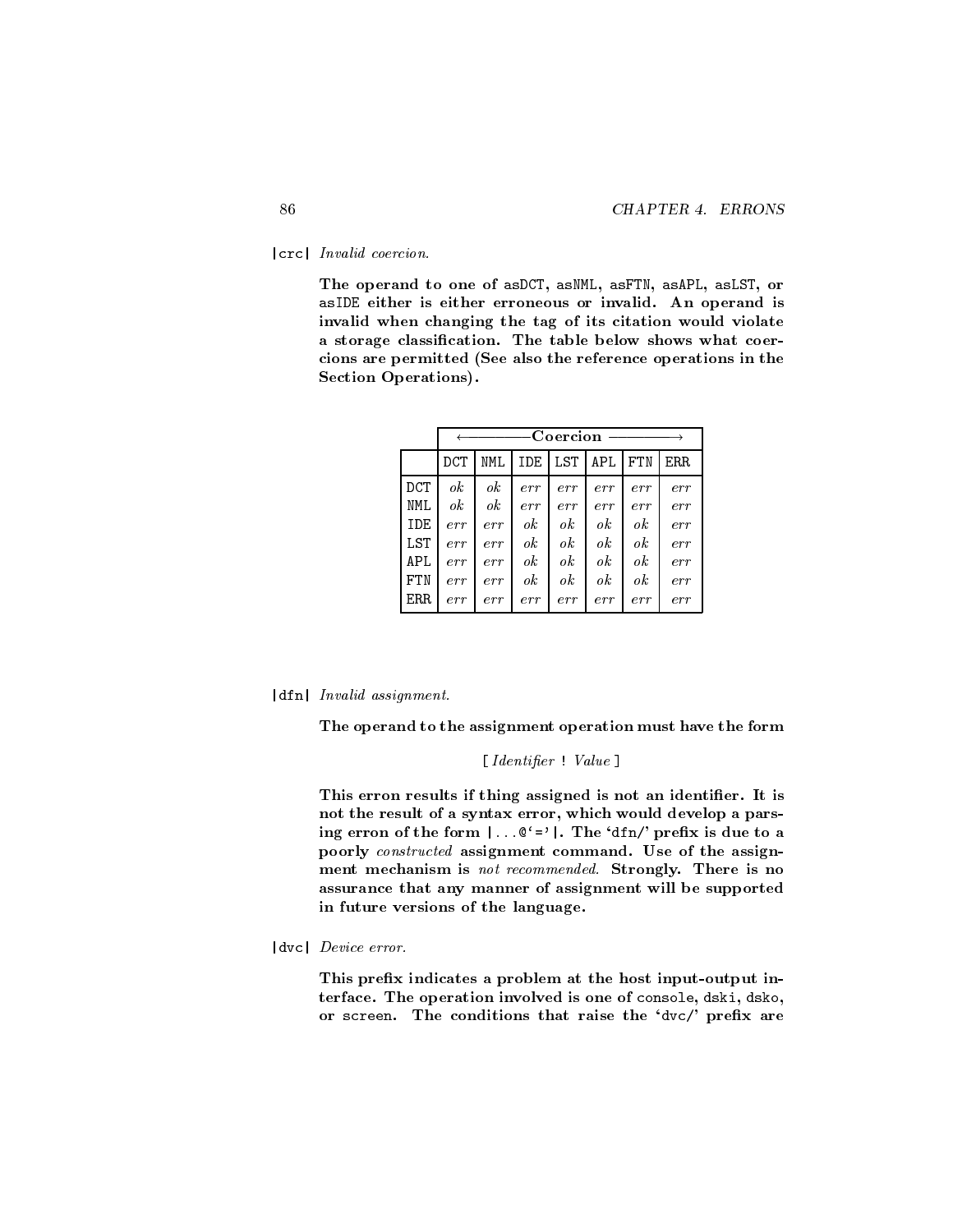#### 4.1. PREFIXES

an erroneous operand or failure to open the host file. For example, if F is unbound, the expression dski:F has value

 $|dvc/ubi:F|$ ;

and if no file named F exists, dski: "F" has value

 $|dvc|$  :

In the latter case, the DSI system also issues a diagnostic query:

query: [H] Can't put in

A similar query-message is displayed when there is any problem with actual input or output.

|evl| Non-list argument (evlst).

The evlst operation is specified as

```
evlst = \hat{ } \cdot \text{L}.if:[ nil?:L
           -F 1
           []
        isLST?:L
          [ val:head:L ! evlst:tail:L]
          ERROR
       \blacksquare
```
This prefix reports that evlst has reached the point ERROR above.

|f-c| Construction error

When a list is applied, the construction functional expects the argument to have the form

$$
\left[ \begin{array}{ccc} L_0 & L_1 & \cdots & L_n \end{array} \right] \quad , \quad
$$

where each  $L_i$  is a list. The 'f-c' prefix indicates that a an invalid structure is detected prior to invoking transposition (See the 'xps' prefix). Either the argument itself is not a list, or in the case that a cyclic list is applied,  $L_0$  is not a list.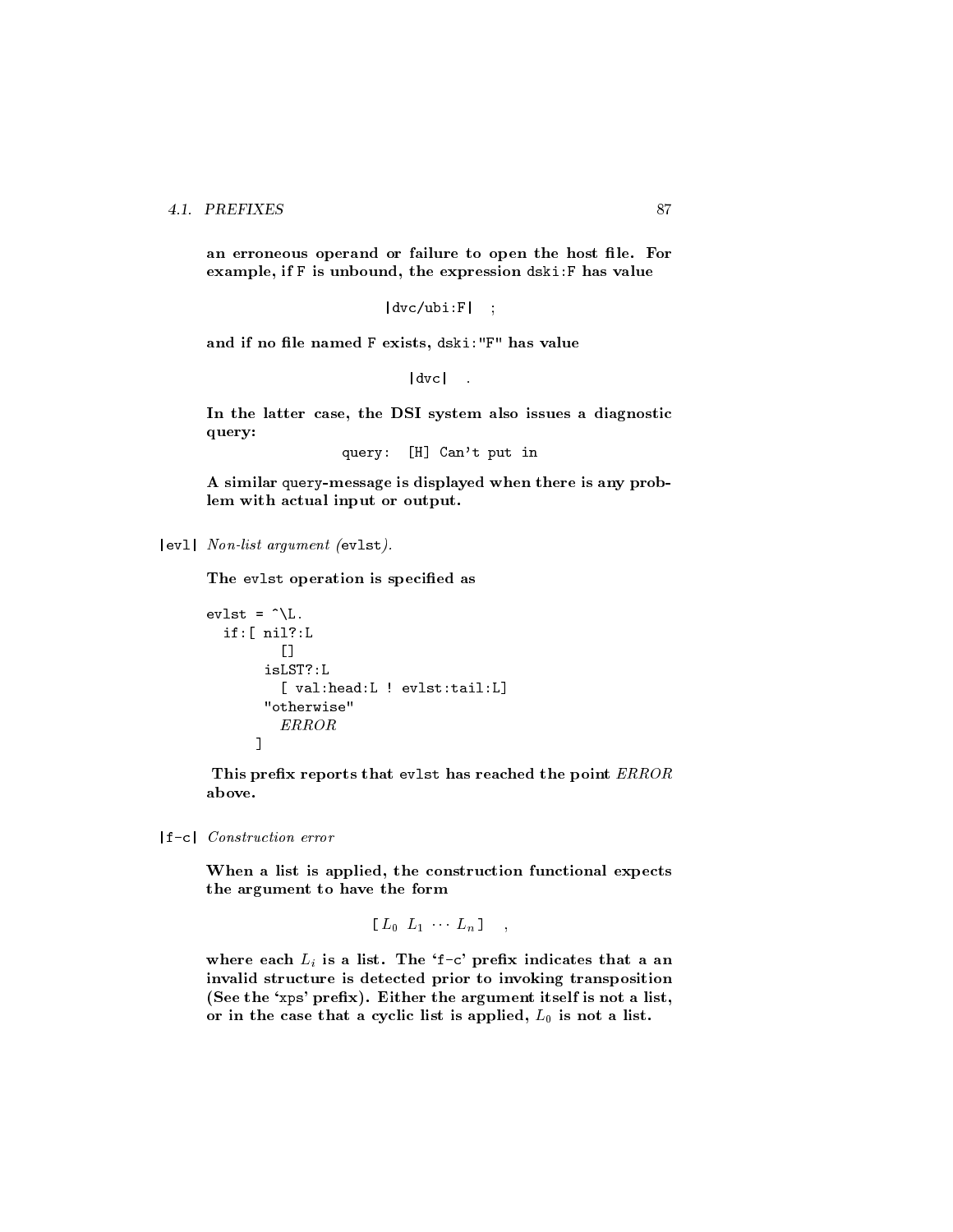|ftn| Erron applied.

An error has occurred in the function part of an application. If F is unbound, the expression F:[5] evaluates to

#### $\blacksquare$  =  $\blacksquare$  =  $\blacksquare$  :  $\blacksquare$

|hd?| Invalid head-access

This prefix is developed by the primitive list processing system. It indicates an attempt to access the head of an object that does not have a "head" field. The operand may be a directive. If not, the object cited may be an erron, a printname, or a numeral. The 'hd?' prefix arises when the \_hd operation is used instead of head. The more primitive \_hd is used for environment look-up; hence this prefix usually reflects a mismatch between formal arguments and actual arguments. For example, the expression  $(\cdot, [x], x)$ :5 yields a |hd?| erron because X is bound to 5's nonexistent head.

note [March 11, 1996]: The addition of more verication in environment look-up is under consideration

|ifA| *Invalid alternative* (if).

The operand to the if operation does not have the expected structure,

 $[p_0 \; v_0 \; p_1 \; v_1 \; \cdots \; p_n \; v_n \; v_{n+1}]$ 

This prefix says nothing about the selected alternative,  $v_i$ . For example, if  $N$  is unbound, the expression if: [[] 5  $N$ ] has value |ubi:N|; if does not verify the value it chooses. The `ifa' arises if encounters something other than a list, as in the expression if:"A".

note [March 11, 1996]: Ann expression like if:[[] X] returns if: Nil's head, #.

|ifP| Erroneous predication (if).

One of the tests,  $p_i$ , in if's argument,

$$
[p_0 \ v_0 \ p_1 \ v_1 \ \cdots \ p_n \ v_n \ v_{n+1}]
$$

is an erron.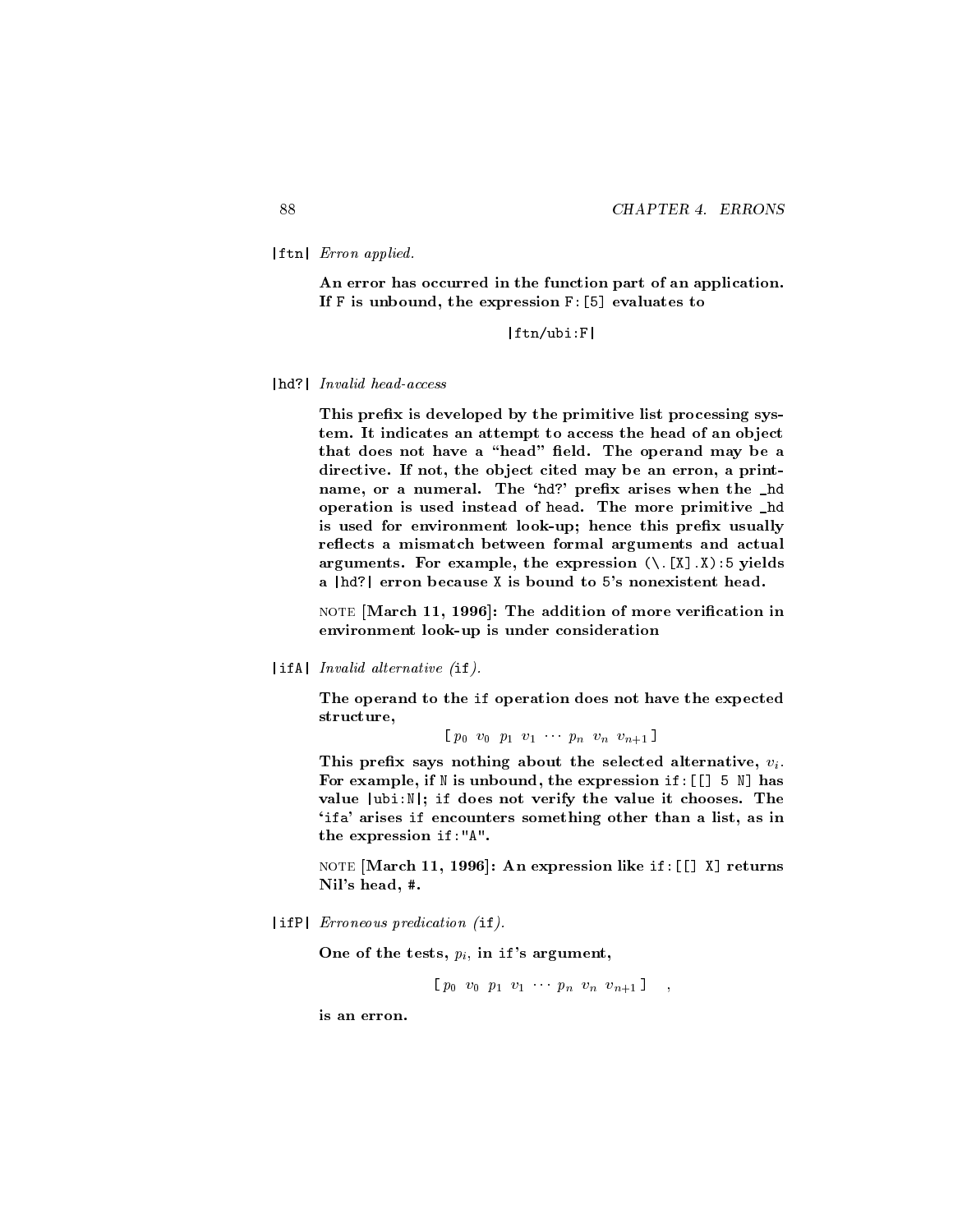#### 4.1. PREFIXES

 $|1d?|$  *Invalid access* |ld?| Invalid access

This prefix is equivalent to "hd? or tl?."

#### |lst| Erron in list-expression.

The implicit operation associated with delimiters `[' and `]' has encountered an erron. This prefix is unlikely to occur unless a program is used to build the offending expression. Below, LSTdct is assigned the directive associated with the list primitive. LSTexp builds a list expression; for instance, LSTexp: $\hat{c}$ [a b c] builds the *expression* [a b c].

LSTdct = head:  $asLST:~[anything]$ LSTexp =  $\hat{L}$ . asAPL: [LSTdct ! L]

Now, if X is unbound, LSTexp:[X "Y"] yields [|ubi:X| Y]. It is impossible to obtain such a form via Daisy's parsing operations. Should this expression be evaluated, say by val:LSTexp:[X "Y"], the result is

[ |lst/ubi:X| |ubi:Y| ]

The '1st' prefix records the error in expression formation.

|opn| Invalid operation code.

A directive is applied, for which no primitive operation is associated. This condition does not arise in casual programming; it is the result either of a mistaken program-building program, or the mistaken use of directives as data values (This is not recommended). The expression (asDCT:66):5 yields 6 because the .66 directive encodes the inc operation [as of March 11, 1996]. The expression (asDCT:200):5 yields the erron |opn| because there is no operation whose en coding is .200.

|nla| Non-list operand (head or tail).

The operand to the head or the tail operation is not a list.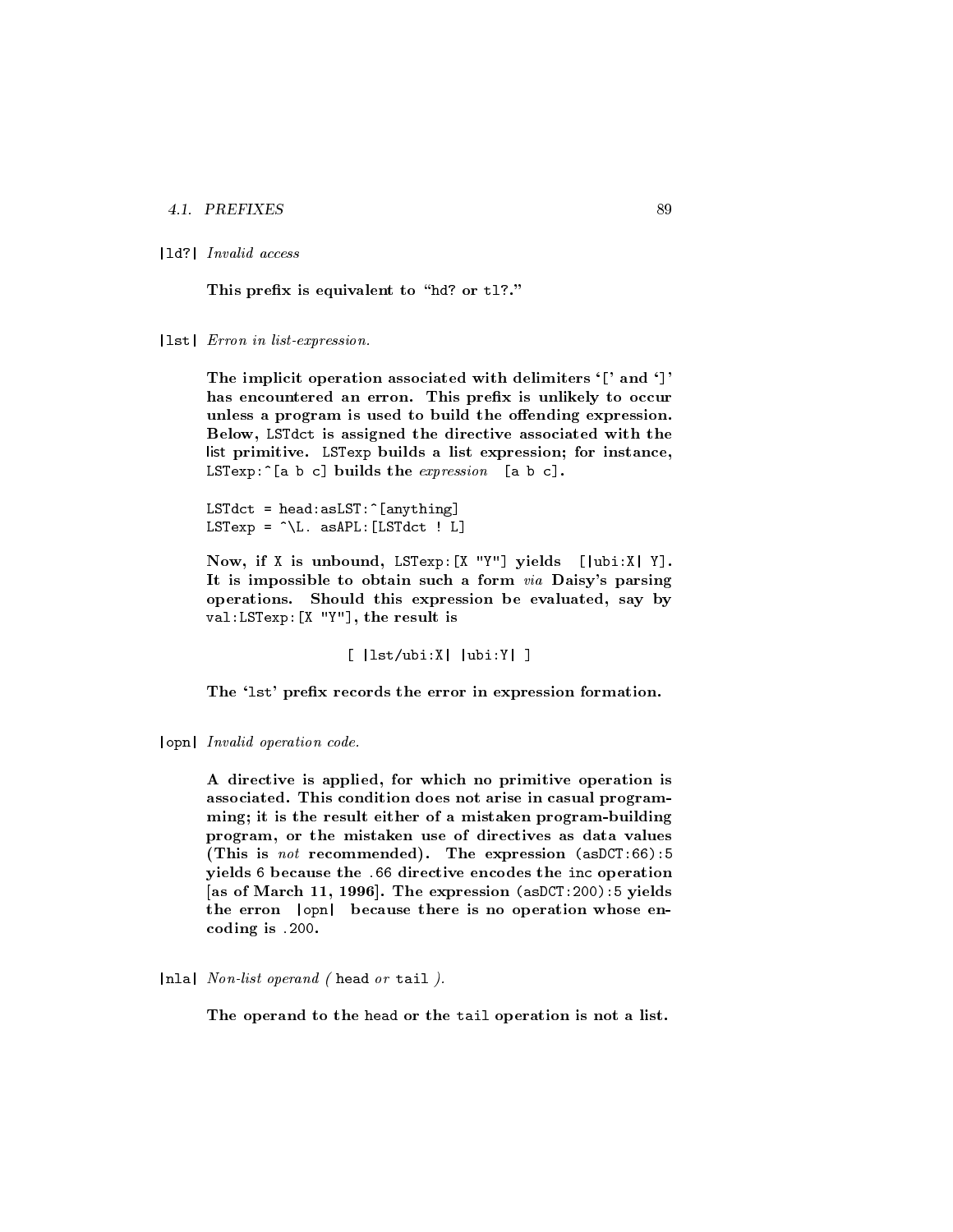#### |nn0| Non-numeric operand.

The operand to a unary arithmetic operation is not a numeral, or the second operand to a binary arithmetic operation is not a numeral.

In the first case, the error occured in the applying dcr, inc, inv, neg, neg?, NmlAsChr, one?, pos?, sgn, or zero?.

The second case involves one of add, and, div, eq?, ge?, gt?, lt?, le?, mpy, ne?, or, rem, sub, or xor.

The error is also raised when the operand to the %settrc operation (used in implementation development) is invalid.

| nn1| Non-numeric operand.

The second operand to a binary arithmetic operation is not a numeral. The error involves one of the operations add, and, div, eq?, ge?, gt?, lt?, le?, mpy, ne?, or, rem, sub, or xor.

|prb| Invalid numeric probe.

The offending expression involves the application of a numeral. Either the applied numeral is outside the range from 0 to 16777215, or the argument is not a list, or the probe exceeds the length of the argument. The upper limit of 16777215  $(2^{24} - 1)$  on numeric probes is imposed for compatability with certain data representations.

 $|prs|$  *Invalid argument (parse, xparse, xparses).* 

The parse, xparse and xparses operations expect an argu ment of the form

 $[v_0 \; v_1 \; \cdots \; ]$  :

This prefix results when a non-list tail is encountered, or when some  $v_i$  is an erron.

90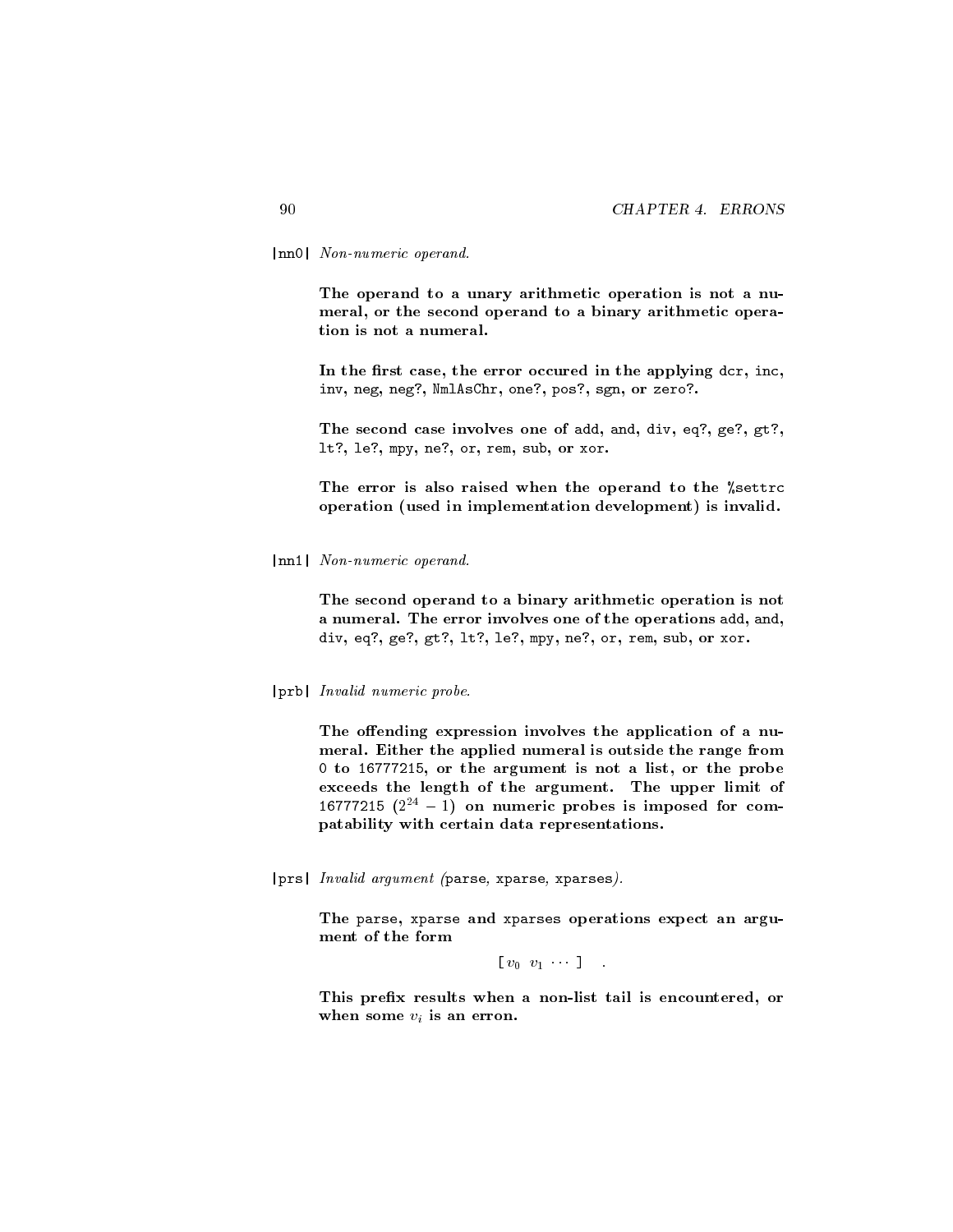#### 4.1. PREFIXES

|sam| Invalid argument (same? or in?).

The same? operation expects an argument of the form

 $\left[\begin{array}{cccc} u & v_0 & v_1 & \cdots & v_n \end{array}\right]$ 

It returns  $T$  if u is identical to any of the values  $v_i$ . The expression in?:  $L$  is like same?:  $u ! L$ . The 'sam' prefix</u></u> arises when the argument is discovered to have a different structure.

|scn| Invalid argument (scan, scans).

The argument to the scan or scans operation is not a list.

 $|sc0|$  *Invalid text (scan, scans).* 

The scanning operations expect an argument of the form

 $[v_0 \; v_1 \; \cdots \; v_n]$ 

This prefix results when a non-list tail is encountered, or when some  $v_i$  is an erron.

 $|sc1|$  Erroneous text (scan, scans).

This prefix indicates that an erron is discovered in the scanned text.

 $|seq|$  *Invalid argument (seq).* 

The seq operation expects an argument of the form

 $[v_0 \; v_1 \; \cdots \; v_n]$  :

The 'seq' prefix arises when the argument is discovered to have a different structure.

| tag| Invalid citation.

The operand to one of nil?, isLtrl?, isAtm?, isDCT?, isNML?, isFTN?, isAPL?, isLST?, or isIDE? is erroneous.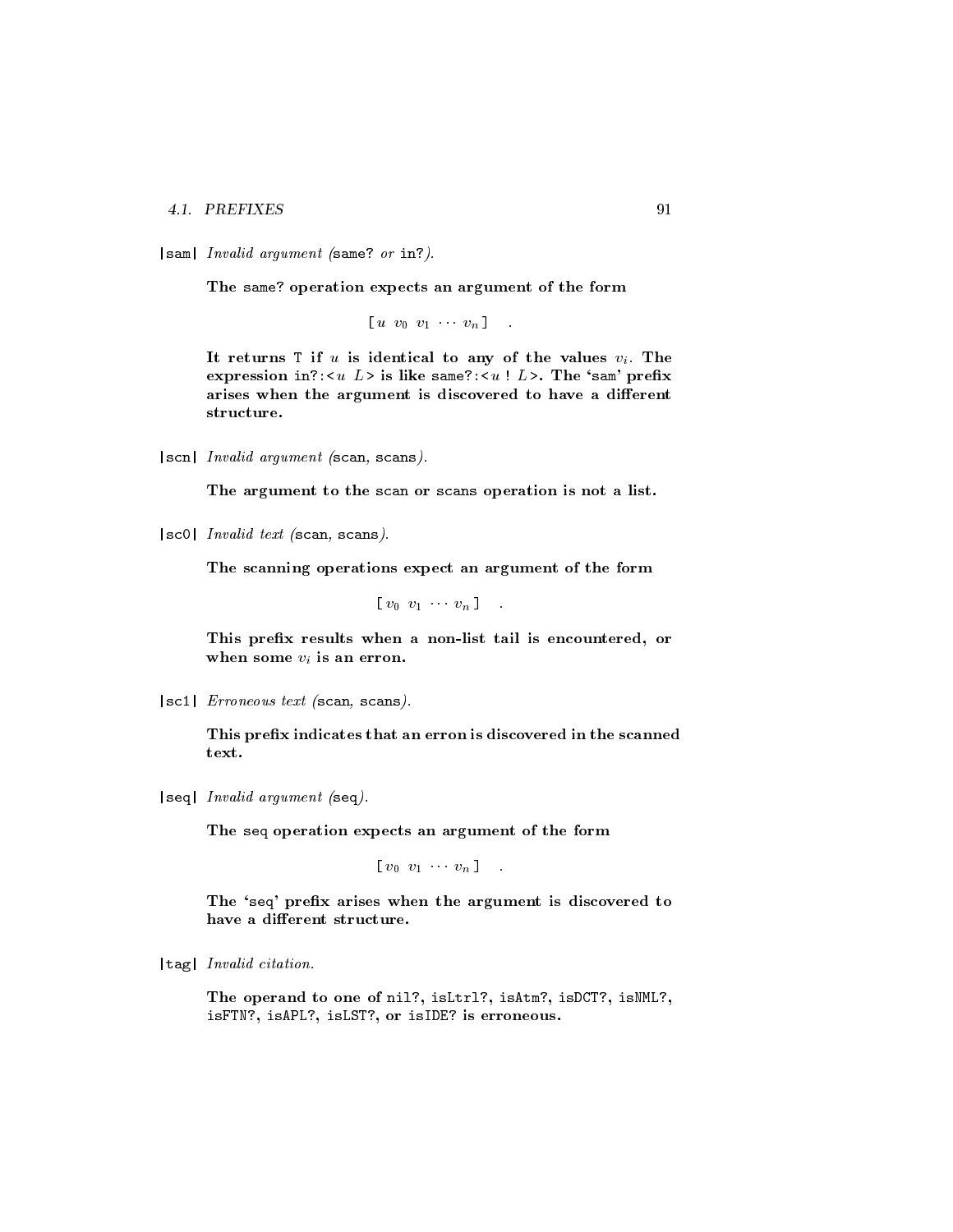#### $\begin{tabular}{|c|c|c|c|} \hline & t1? & \textit{Invalid tail-access} \\ \hline \end{tabular}$

This prefix is developed by the primitive list processing system. It indicates an attempt to access the tail of an object that does not have a "tail" field. The operand is a directive because all other objects used by Daisy have tails. The 'tl?' prefix arises when the \_tl operation is used instead of tail. The more primitive \_tl is used for environment look-up; hence this prefix often reflects a mismatch between formal arguments and actual arguments. Since almost every object has a tail, 'tl?' isn't often seen. One example is the expression  $(\n\langle [X Y : Z] . Z \rangle : "A"$  returing the tail of A's tail. Assuming A is unassigned, its tail is the void directive; thus the result is the erron  $|t|$ .

note [March 11, 1996]: The addition of more verication in environment look-up is under consideration

|trj| Invalid trajectory.

A trajectory represents the path locating the binding of an indentifier in the environment. Since this is an internally generated representation [as of March 11, 1996], this pre x indicates an implementation error and not a programming error.

 $|$ ubi: $|$  Unbound identifier.

An identifier has no binding—or associated value—in the evaluation environment. Where the identifier is a literal its name is incorporated as a suffix. For example, in an empty environment, the expression [1 green toad] evaluates to

[1 |ubi:green| |ubi:toad|]

|val| *Value-of-erron.* 

The argument to the val operation is erroneous. This prefix typically arises when a syntax error has occurred on input. Parsing produces an erron reporting the bad syntax, which is passed through to interpretation. For instance, if the operator types `[1 2 3]', the response is

 $|val/[\text{nnn0}']'$ ,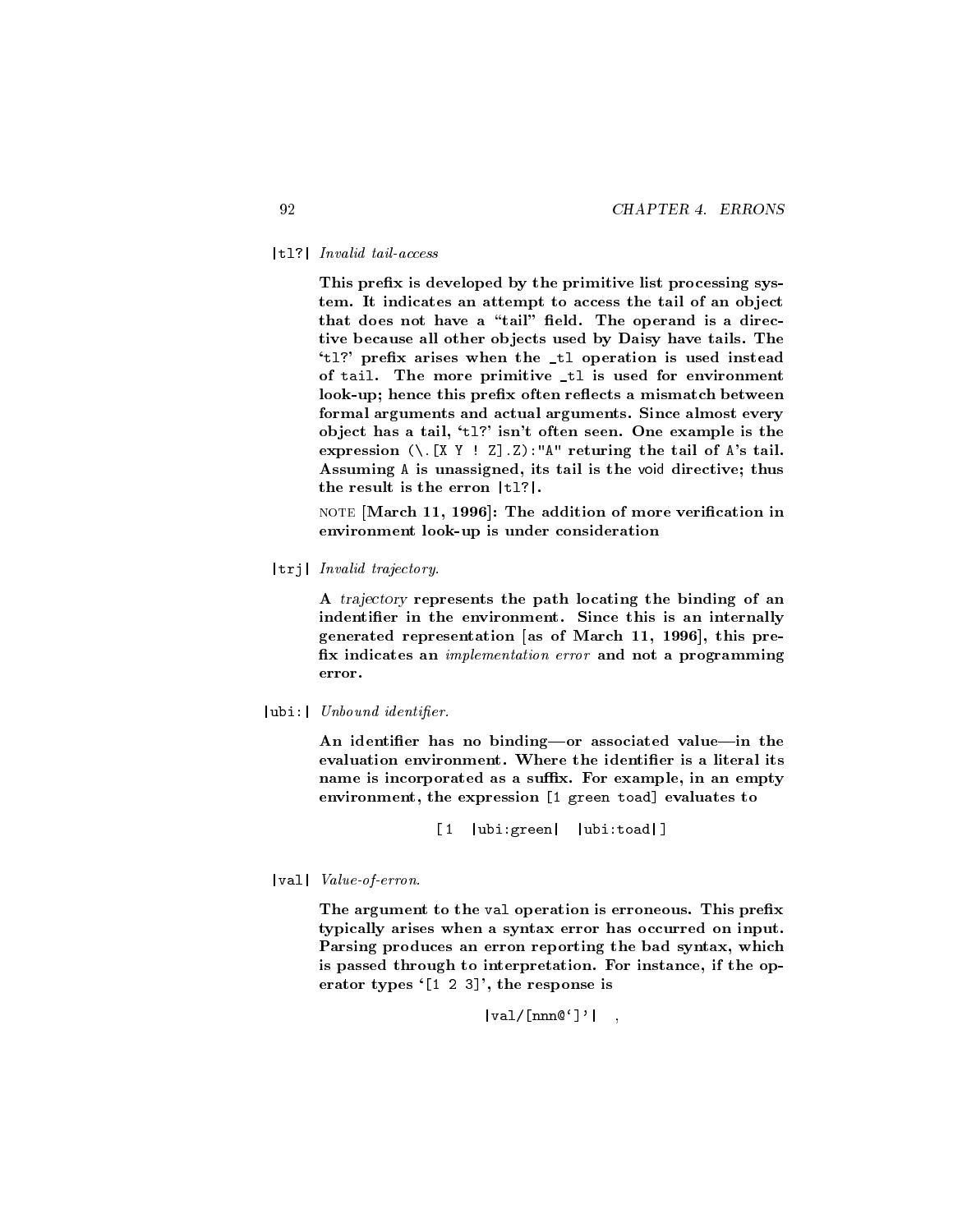#### 4.2. SYNTAX ERRONS

indicating an error in evaluation, due to the occurance of an unbalanced `]' (See the section below on syntax errons). Mistaken use of angle delimiters in binding forms is an other cause for this prefix. If X is unbound, the expression let:[X 5 X] yields

> $|val/ubi:X|$ |val/ubi:X|

because let's actual argument is

$$
\begin{bmatrix} | \text{ubi}: X | & 5 & | \text{ubi}: X | \end{bmatrix}
$$

Often, the form let:[X 5 X] was intended.

|xps| Transposition error.

When a list is applied, the construction functional expects the argument to have the form

$$
\left[ \begin{array}{ccc} L_0 & L_1 & \cdots & L_n \end{array} \right] \quad , \quad
$$

where each  $L_i$  is a list. This structure is implicitly transposed, and the 'xps' prefix indicates a problem detected during this phase of construction. It means that a non-list is encountered at the surface structure in transposition; for instance, a form like

$$
[(\lambda x \cdot x) * ] : [[1 2] : BAD]
$$

yields

```
[[1! |xps/ubi:BAD]] [2! |xps/xps/ubi:BAD]]]
```
when BAD is unbound. As above, it is usually the case that the argument holds an erroneous value. See also the prefix  $`f-c'$ .

### 4.2 Syntax Errons

The parse and parses operations develop a language of errons reporting syntax errors. They record the parsing state to the point that the error is detected. The suffix of a parsing erron typically looks like

 $|\mathcal{\equiv} \mathbf{0}^{\prime} c^{\prime}|$ ,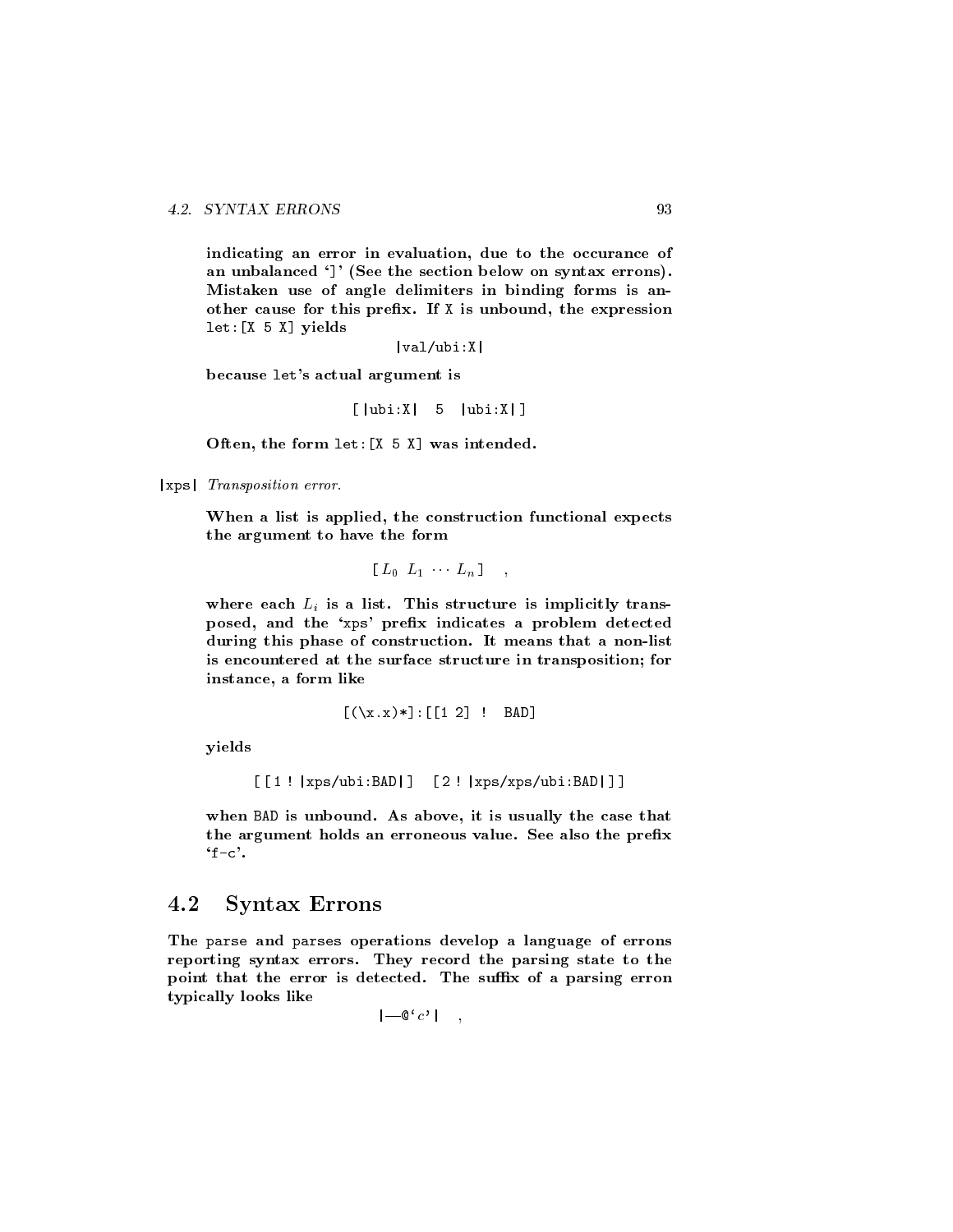where  $c$  is the character at which parsing fails. For example, the expression xparse: [ "]" ] yields the erron  $|@'$ ]' because `]' is an unbalanced right-hand delimiter. However, there are cases where the point of failure is not a character. When parsing fails at an erron, the erron's text is appended. For example, the expression xparse:[ BAD ] produces the erron

$$
|\mathsf{.}.@/\mathtt{ubi:BAD}|
$$

When parsing fails at a form, a letter designates the failure. For example, the expression xparse:["\" "X" 5] produces the erron

|.\@n|

because a numeral, indicated by 'n', is seen where a '.' is expected after the X. Here and below, a lower-case letter reports a non character object, either some unexpected input or a partial result.

| Indicator | Object                |
|-----------|-----------------------|
| d         | a directive           |
| n         | a numeral             |
| m         | an erron              |
|           | an identifer object   |
|           | a list object         |
| a         | an application object |
|           | a function object     |

The leading text records the state of parsing up to the point of

failure. Let  $o$  be 'd', 'n', 'm', 'i', '1', 'a', or 'f'; and let  $c$  be the point of failure.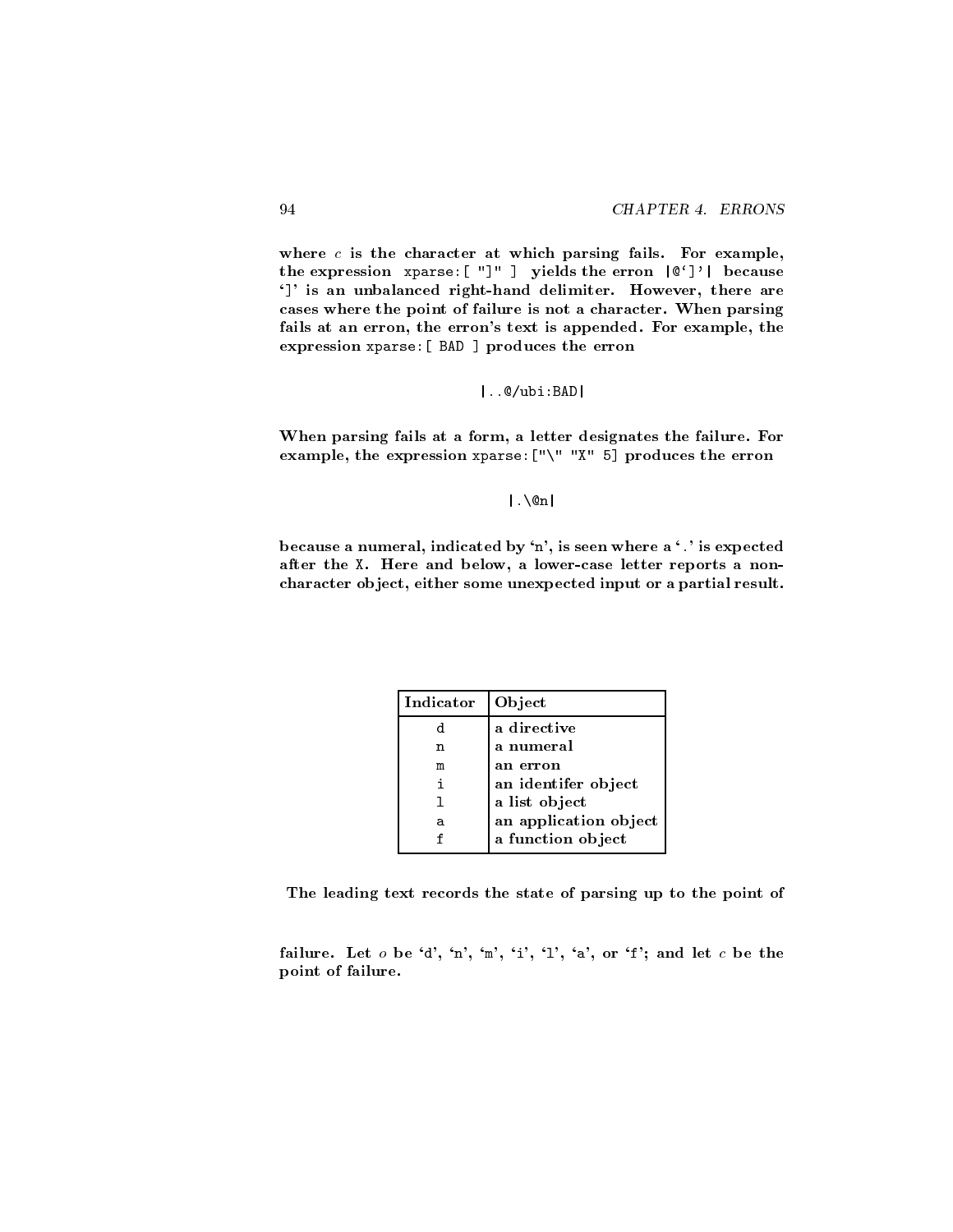| Message                                                                   | Explanation                      |
|---------------------------------------------------------------------------|----------------------------------|
| . — ${\tt Q}$ ' $c$ '                                                     | Message fill                     |
| $\ldots\hspace{-0.7mm}-\hspace{-0.7mm}$ $\circ$ $\cdot$ $\hspace{-0.7mm}$ | Message fill                     |
| $\ldots = 0\degree c$                                                     | Message fill                     |
| $\hat{}$ - $\circ$ ' $c$ ' $\,$                                           | Error in value quotation         |
| ( $-\mathbb{Q}^{\epsilon}c$ '                                             | Error in parenthesization        |
| $o:=\mathbf{Q}^{\epsilon}c^{\epsilon}$                                    | Error in application's argument  |
| \—@ $^{\prime}$ $c^{\prime}$                                              | Error in formal argument         |
| $\setminus o$ . $\bigcirc$ $^{\iota}c$                                    | Error in function body           |
| $\left[\begin{array}{c} -\mathbf{0} & c \end{array}\right]$               | Error before matching ' ]'       |
| $\left[\begin{array}{c} -\mathbf{0} & c \end{array}\right]$               | Error before matching ' ]'       |
| $\left\{ -\phi'c\right\}$                                                 | Error before matching $\cdot$ }' |
| $\mathbf{I} = \mathbf{C}^{\prime} c^{\prime}$                             | Error after a '!'                |
| $0' =$                                                                    | Error (nonliteral) before '='    |
| $_{0}$ =— $\mathbf{0}^{\prime}$ $c$ '                                     | Error after an $\div$            |

Some parsing errons are illustrated below.

| Input text        | Erron                                                                  | <b>Note</b>  |
|-------------------|------------------------------------------------------------------------|--------------|
|                   | $ 0' \rangle$                                                          | 1            |
| $\mathsf{T}$ .    | $  \dots [$ $@^{\prime}$ . $'$ $ $                                     | $\mathbf{2}$ |
|                   | $  \ldots \, \hat{ } \, \mathbb{Q} \, \langle \, . \, , \, \cdot \,  $ | 3            |
| ≏Γ.               | $ \ldots \hat{ }$ [C $\hat{ } \cdot \cdot \hat{ }$ ]                   | 4            |
| [a !.             | [i!@',']                                                               | 5            |
| $\mathcal{C}$ .   | $\vert \ldots (0^{\ell} \cdot ) \vert$                                 | 6            |
| $\chi$ [x.        | $ \cdot\angle$ [i@' $\cdot$ ' $ $                                      | 7            |
| $\x.$ [a.         | $  \ldots \backslash i$ .[i@'.' $ $                                    | 8            |
| $\hat{ }$ \x. [a. | $  \dots \hat{ } \setminus i$ . [iQ' $ \cdot \cdot  $                  | 9            |
| $f: [a]$ .        | i:[i@'.']                                                              | 10           |

#### **NOTES**

1. It is an error for a '.' to occur anywhere other than between the formal argument and body of a function expression. This fact is used in the remaining examples.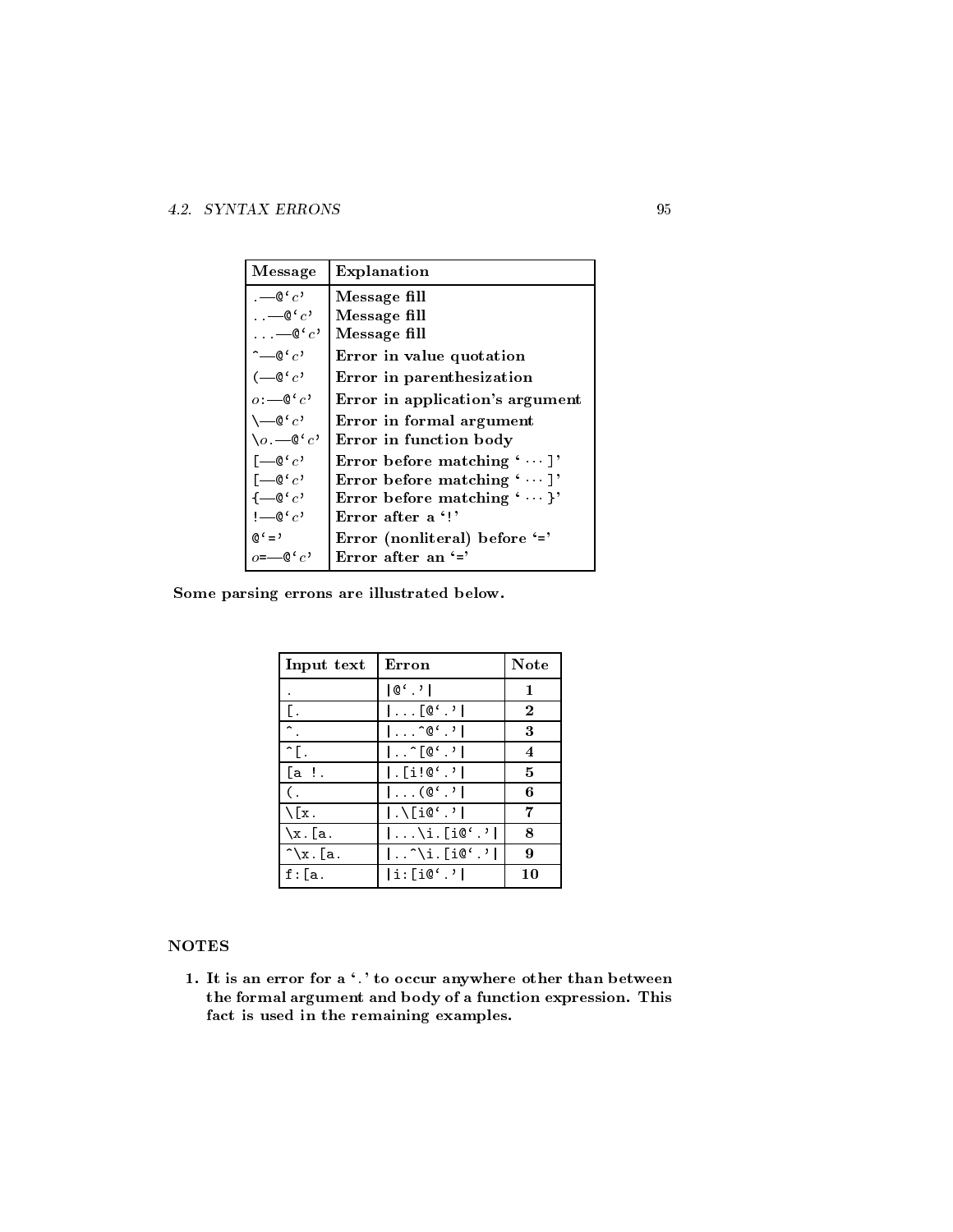- 2. The error is an unbalanced  $\lq$ : the leading periods are fill characters in parsing errons.
- 3. This example shows an error in quotation.
- 4. This example shows an error in forming a quoted list. In general, the parser develops a message showing what forms are in progress at the point of an error.
- 5. Here, an error occurs in forming the tail of a list expression.
- 6. Here, an error within parentheses.
- 7. Here, the error is in the formal argument of a function ex pression.
- 8. Here, the error is in the body of a function expression. The `i' in the message indicates that the function's formal argu ment is an identifier.
- 9. This is the same error as in Example 8, but the function is also quoted.
- 10. The error is in the argument part of an application expression. The 'i' indicates that the function part is an identifier.

The purpose below is to show what class of object is created for kinds of Daisy expressions. The description of the parse operation and the section on Daisy interpretation give details of expression representation.

| Input text                                   | Erron                                                      | <b>Note</b> |  |
|----------------------------------------------|------------------------------------------------------------|-------------|--|
| $\left[\begin{array}{cc}2\end{array}\right]$ | $\vert \ldots \vert n \mathbb{C}^{\ell} \cdot \cdot \vert$ | 11(a)       |  |
| [A.                                          | $  \dots [i! \mathbb{Q}^{\ell} \cdot \cdot  $              | 11(b)       |  |
| [ ^A .                                       | $\vert$ [i!@'.' $\vert$                                    | 11(c)       |  |
| $[ (A)$ .                                    | $\vert$ [a! $\mathfrak{C}^{\ell}$ .'                       | 11(d)       |  |
| ГF:Х.                                        | $\vert$ [a! $\mathbb{C}^\mathfrak{c}$ .'                   | 11(e)       |  |
| $\left[ \ \ \right] \setminus X \cdot X$ .   | $\vert \cdot \cdot \vert$ f ! $\circ' \cdot \cdot \vert$   | 11(f)       |  |
| [ [A] .                                      | $\vert \ldots [1! \mathbb{C}^{\ell} \cdot \cdot \vert$     | 11(g)       |  |
| [ [A] .                                      | $\vert$ [a! $\mathbb{C}^{\ell}$ .'                         | 11(h)       |  |
| [A].                                         | $\vert \ldots \vert$ a! $\mathbb{C}^{\ell}$ .' $\vert$     | 11(i)       |  |
|                                              | $\vert$ [i!@'.' $\vert$                                    | 11(j)       |  |

96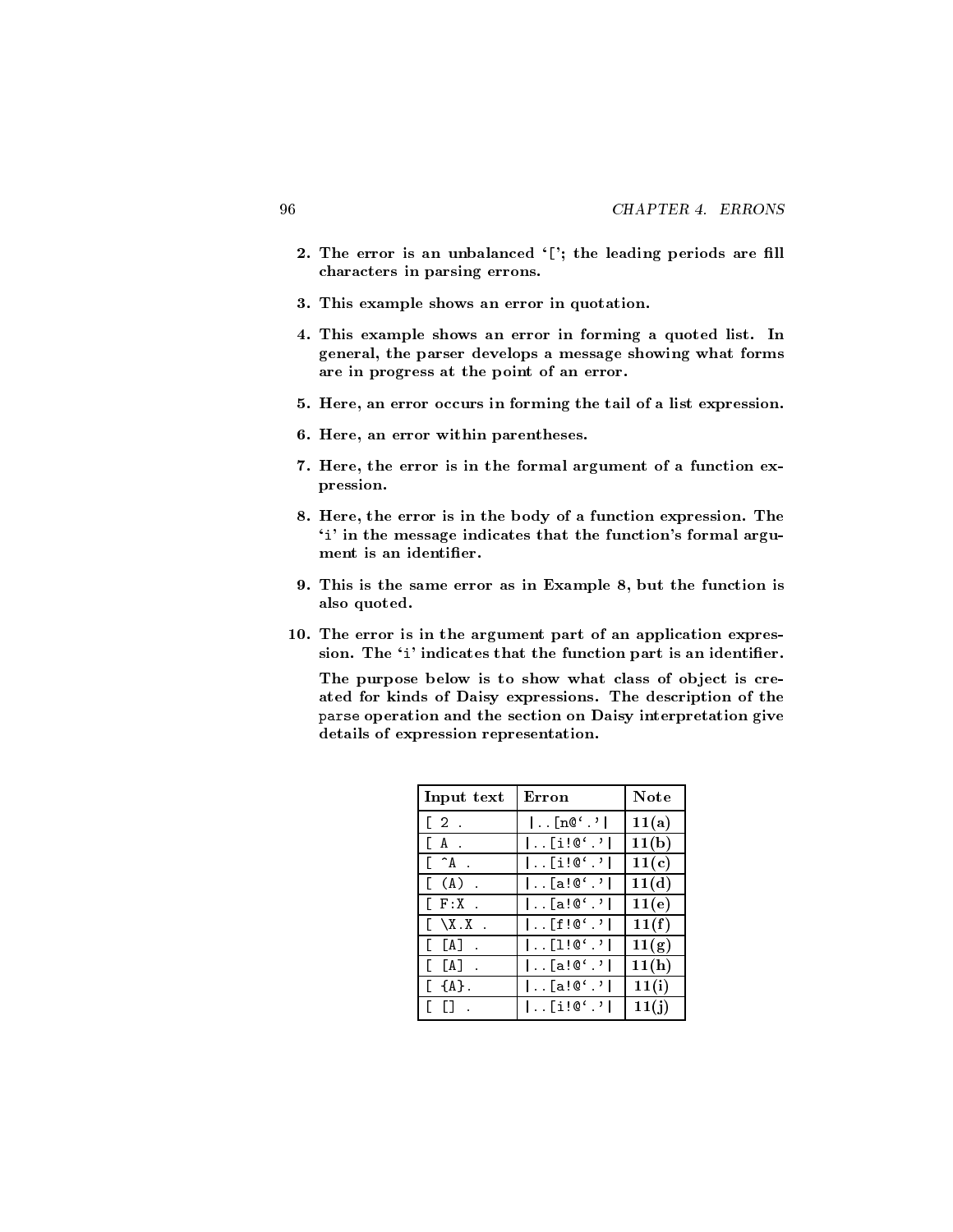#### **NOTES**

- 11. In each case the error is in the formation of a list expression, but the error occurs after an element-expression has been successfully parsed.
	- (a) The numeral 2 is indicated by  $n'.$
	- (b) The literal A is indicated by `i'; literals are represented in identifer cells.
	- (c) Both value and literal quotations are also forms of identification; hence, the quotation  $\hat{A}$  is indicated by an  $\hat{B}$ .
	- (d) A parenthesized expression is a form of application and is indicated by an `a'.
	- (e) The application expression  $f:$  a is indicated by an  $a$ .
	- (f) The function expression  $X.X$  is indicated by an 'f'.
	- (g) The list expression  $[x]$  forms a true list object, indicated by an  $\mathfrak{t}$ .
	- (h) The form [x] is headed by an application cell, applying the implicit list opertation. Thus, this form is indicated by an `a'.
	- (i) As in case (h), the form {x} abbreviates application of the implicit set operation. It too is indicated by an `a'.
	- (j) Nil is an identifier—hence the  $i'$ -and the forms [] and {} are resolved to Nil during parsing.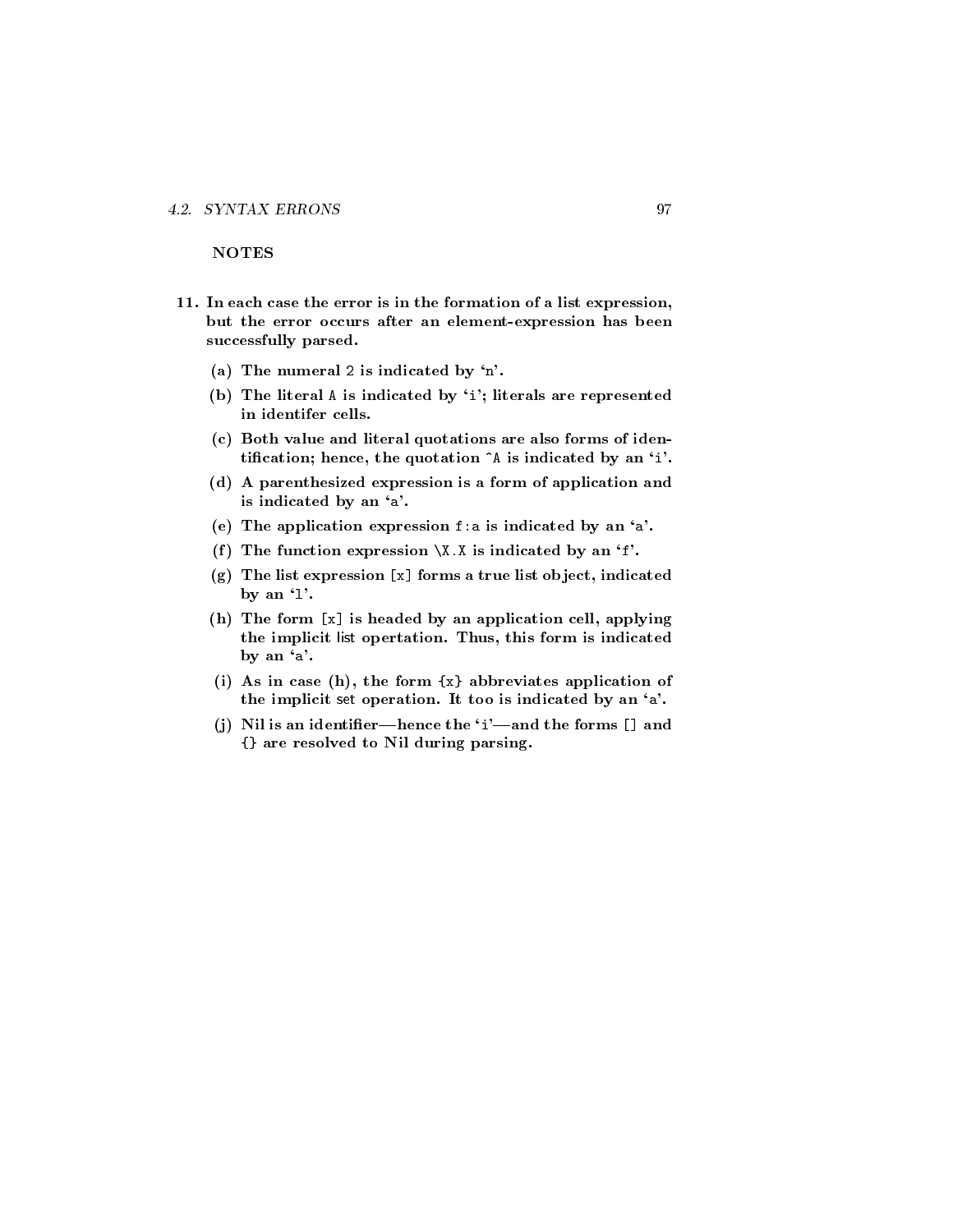### Errons

| $\left  \text{---any} \right\rangle$ | <i>Erroneous list</i> $($ all? $)$ .             |
|--------------------------------------|--------------------------------------------------|
| $ -any/ - $                          | <i>Erroneous list</i> $($ any? $)$ .             |
| $ -arg/ -  $                         | Invalid formal argument.                         |
| $ -{\rm chr/}- $                     | Non-character operand.                           |
| $ -cp/$                              | <i>Erroneous comparison</i> (same? or in?).      |
| $ -{\rm crc}/- $                     | Invalid coercion.                                |
| $ -dfn/ - $                          | Invalid assignment.                              |
| $ -dvc/ - $                          | Device error.                                    |
| $ -ev1/ - $                          | <i>Non-list argument (evlst).</i>                |
| $ -f-c/ - $                          | Construction error                               |
| $ -ftn/ - $                          | Erron applied.                                   |
| $ -$ hd?/ $- $                       | <i>Invalid head-access</i>                       |
| $ -ifA/ - $                          | <i>Invalid alternative</i> $($ if $)$ .          |
| $ -ifP/ - $                          | $Erroreous\ prediction\ (if).$                   |
| $ -1d?/ - $                          | Invalid access                                   |
| $ -$ lst $/$ $  $                    | Erron in list-expression.                        |
| $ -$ opn $/$ $-$                     | Invalid operation code.                          |
| $ -n1a/-\vert$                       | Non-list operand (head or tail).                 |
| $ -nn0/ - $                          | Non-numeric operand.                             |
| $ -nn1/ - $                          | Non-numeric operand.                             |
| $ -prb/ - $                          | <i>Invalid numeric probe.</i>                    |
| $ -sam - $                           | Invalid argument (same? or in?).                 |
| $ -sn/ - $                           | Invalid argument (scan, scans).                  |
| $ -$ seq $/ - $                      | Invalid argument $($ seq $).$                    |
| $ -scn/ - $                          | Invalid argument $($ parse, xparse, xparses $).$ |
| $ -sc0/ - $                          | Invalid text $($ scan, scans $).$                |
| $ -sc1/ - $                          | $Errorous text$ (scan, scans).                   |
| $ -$ tag/ $- $                       | <i>Invalid citation.</i>                         |
| $ -t1?/- $                           | <i>Invalid tail-access</i>                       |
| $ -$ trj $/$ $  $                    | Invalid trajectory.                              |
| $ -$ ubi: $- $                       | Unbound identifier.                              |
| $ -val/ - $                          | Value-of-erron.                                  |
| $ -xps/ - $                          | Transposition error.                             |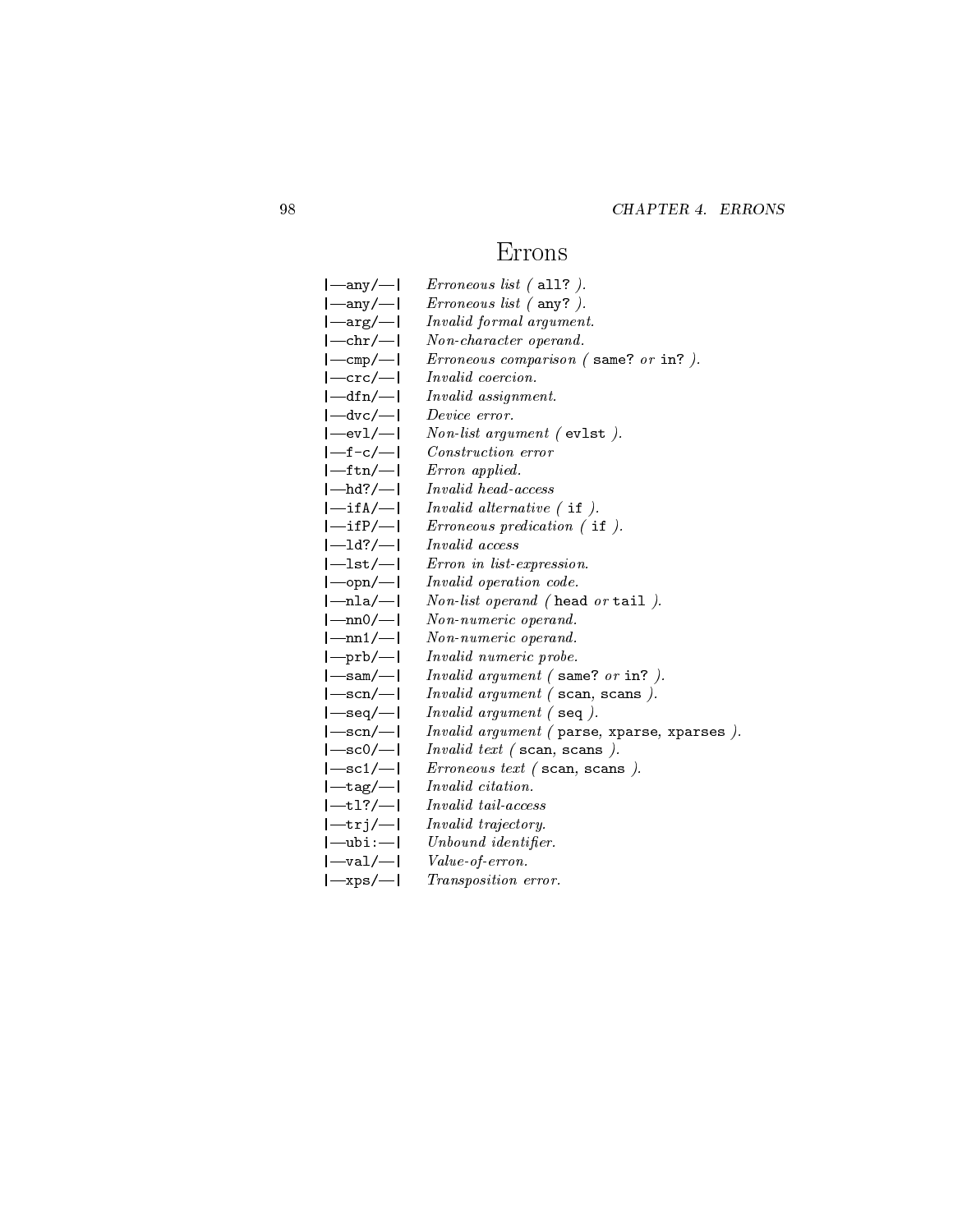### 4.2. SYNTAX ERRONS 99

## Syntax Errons

### $S_{\rm eff}$  . In the Indian Indian Indian Indian Indian Indian Indian Indian Indian Indian Indian Indian Indian Indian Indian Indian Indian Indian Indian Indian Indian Indian Indian Indian Indian Indian Indian Indian Indian

| Indicator | Object                |
|-----------|-----------------------|
| d         | a directive           |
| n         | a numeral             |
| m         | an erron              |
| i         | an identifer object   |
|           | a list object         |
| а         | an application object |
|           | a function object     |

#### Parsing Messages star is one of the indicators above.

| Message                      | Explanation                     |  |
|------------------------------|---------------------------------|--|
|                              | Message fill                    |  |
|                              | Message fill                    |  |
|                              | Message fill                    |  |
|                              | Error in value quotation        |  |
|                              | Error in parenthesization       |  |
| $\star$ : $-$                | Error in application's argument |  |
|                              | Error in formal argument        |  |
| $\setminus \star$ .          | Error in function body          |  |
| $\overline{\phantom{a}}$     | Error before matching '         |  |
| $\leftarrow$<br>$\leftarrow$ | Error before matching $\sim$ >  |  |
|                              | Error before matching '         |  |
|                              | Error after a '!'               |  |
| $Q' = ?$                     | Error (nonliteral) before '='   |  |
|                              | Error after an $=$              |  |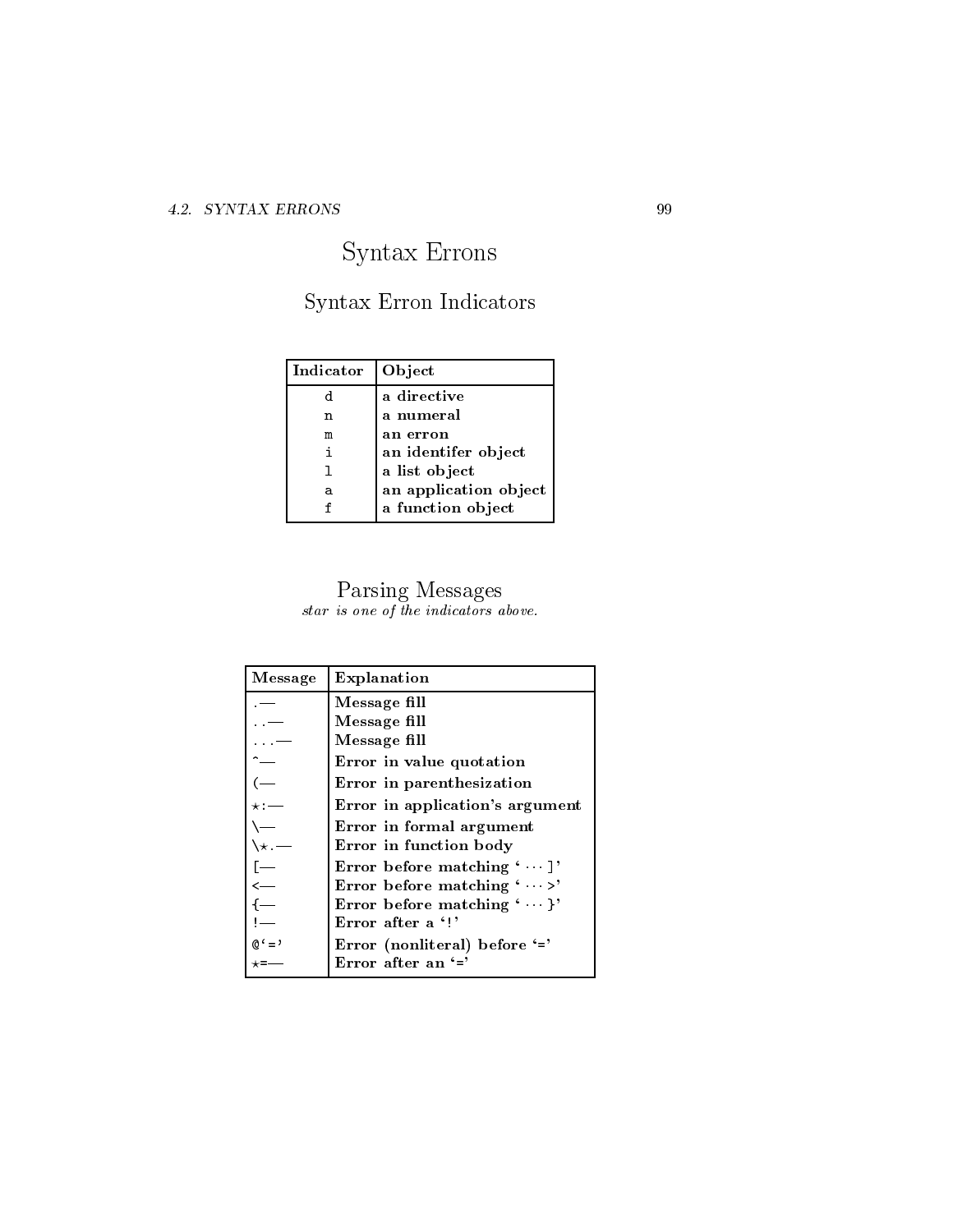CHAPTER 4. ERRONS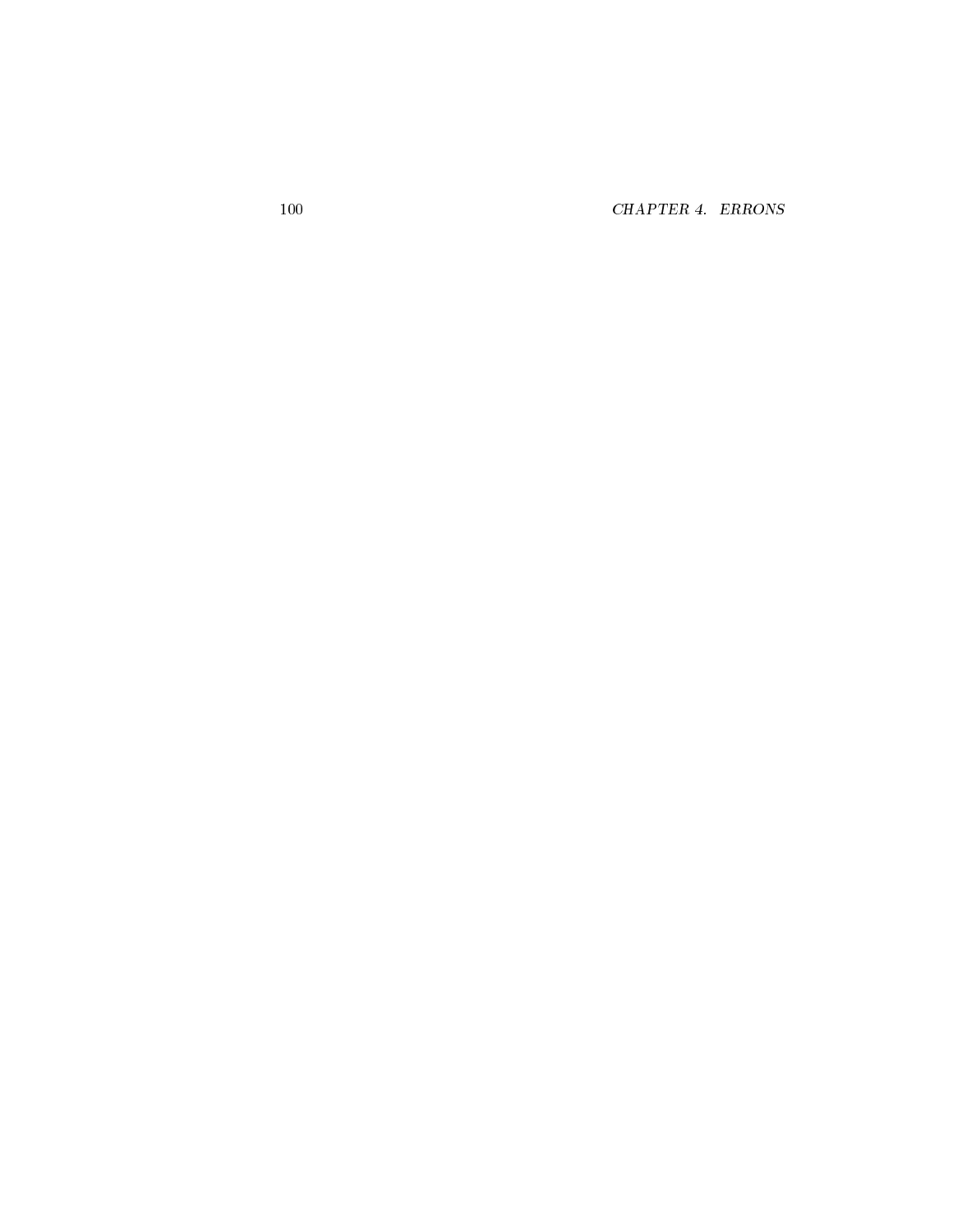### Chapter <sup>5</sup>

## da da sensita interpretation de la construction de la construction de la construction de la construction de la

In the Daisy Language Description, evaluation and application are specied as functions

$$
\mathcal{V}: (E \times \rho) \to V
$$
  

$$
\mathcal{A}: (\rho \times V \times V) \to V
$$

over expressions  $E$ , environments  $\rho$ , and values V. Programs VALUE and APPLY implement functions

$$
VALUE: (R_E \times R_{\rho}) \rightarrow V
$$
  
APPLY:  $(R_{\rho} \times V \times V) \rightarrow V$ 

over representations,  $R_E$  of expressions and  $R_\rho$  of environments, in the space of Daisy values. Where possible, same structures are used as those of the actual Daisy interpreter. However, there are two cases where the actions of interpretation cannot be expressed in Daisy:

Daisy programs cannot manipulate errons, or erroneous val ues. There is no test for their presence, and no operations for composing and decomposing them. VALUE represents er rons as lists. In addition, only a few of Daisy's primitive operations are addressed in the program, and the rest are implemented by linking to the actual interpreter. Consequently, it is possible for the meta-interpreter to generate "live" errons. In other words, the treatment of errors is synthetic and partial.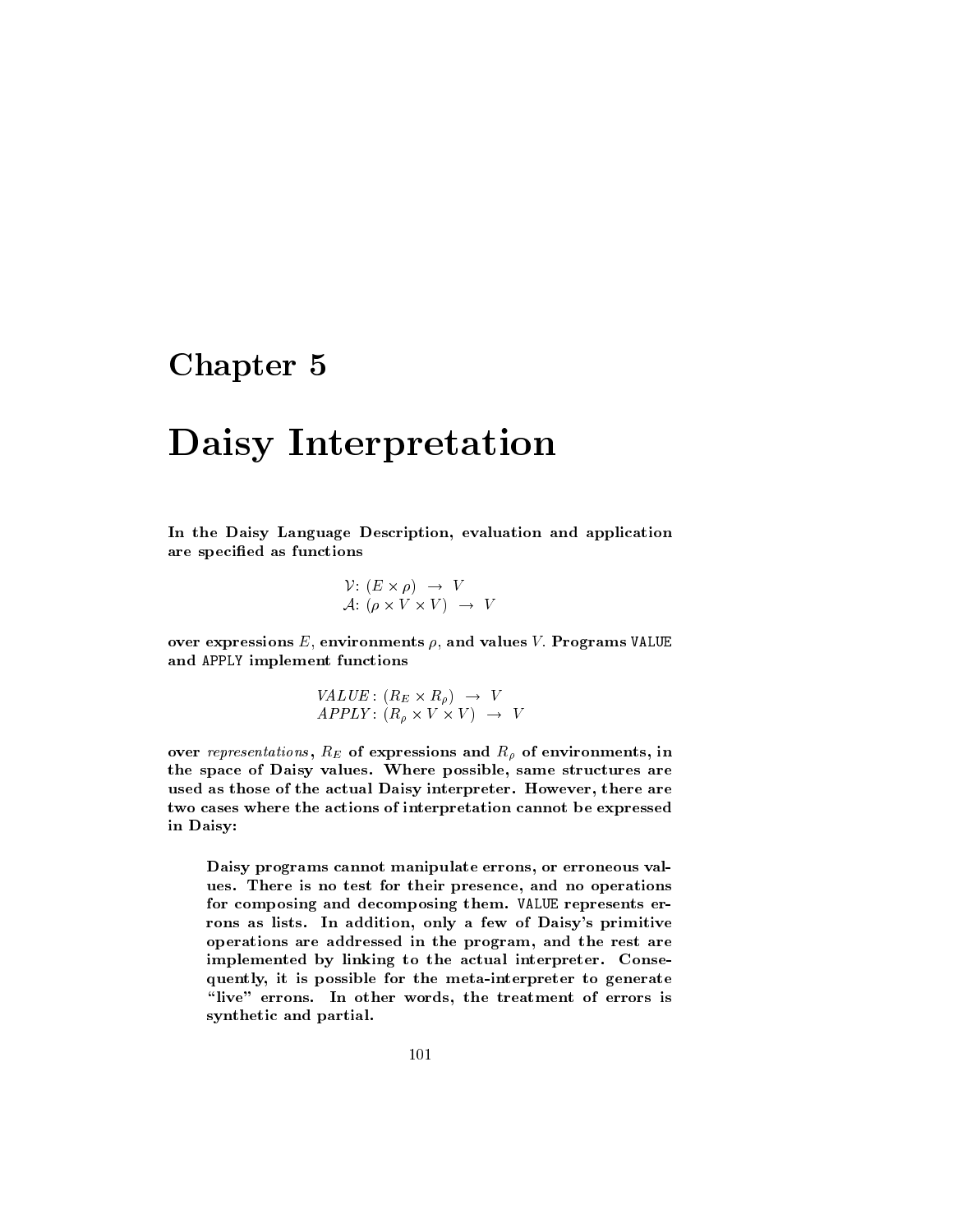Similarly, the representation of function closures involves information fields that cannnot be accessed through Daisy operations. Closures are also given synthetic representations.

The first parts below detail the representation of Daisy expressions, environments, and closures in the value space. These comprise the base types for the evaluation program that follows. Here is an outline of the program presented in this section

- 1. details expression representation and illustrates how programs can be built in Daisy.
- 2. shows how environments are represented and develops functions EXTEND, BINDING, and LOOKUP to manipulate them:
- 3. deals with function closures, defining functions isCLOSURE?, asCLOSURE, and exCLOSURE to test, compose, and decompose
- 4. deals with (synthetic) errons, defining functions is ERROR? and asERROR to test for and create them.
- 5. presents an interpreter, built on the previously developed representations. The main programs are
	- (a) VALUE, an evaluation function is described in Section 5.1. An elementary help function, VOID? is also defined.
	- (b) APPLY, the application function, is described in Section 5.2.
	- (c) LIST, which distributes VALUE over list expressions, is described in Section 5.4.
- 6. Application is further decomposed into
	- (a) asOPN, which models Daisy operations including the special primitives let, rec, fix, and val. asOPN has a number of trivial help functions, including tests LSTdct?, SETdct?, and IDYdct?; and argument validation functions CHKN and CHKNxN. These are developed in Section 5.3.
	- (b) PROBE, which describes the application of numerals.
	- (c) LISTFUNCTIONAL, which, together with functions HEADs and TAILs describe the construction functional.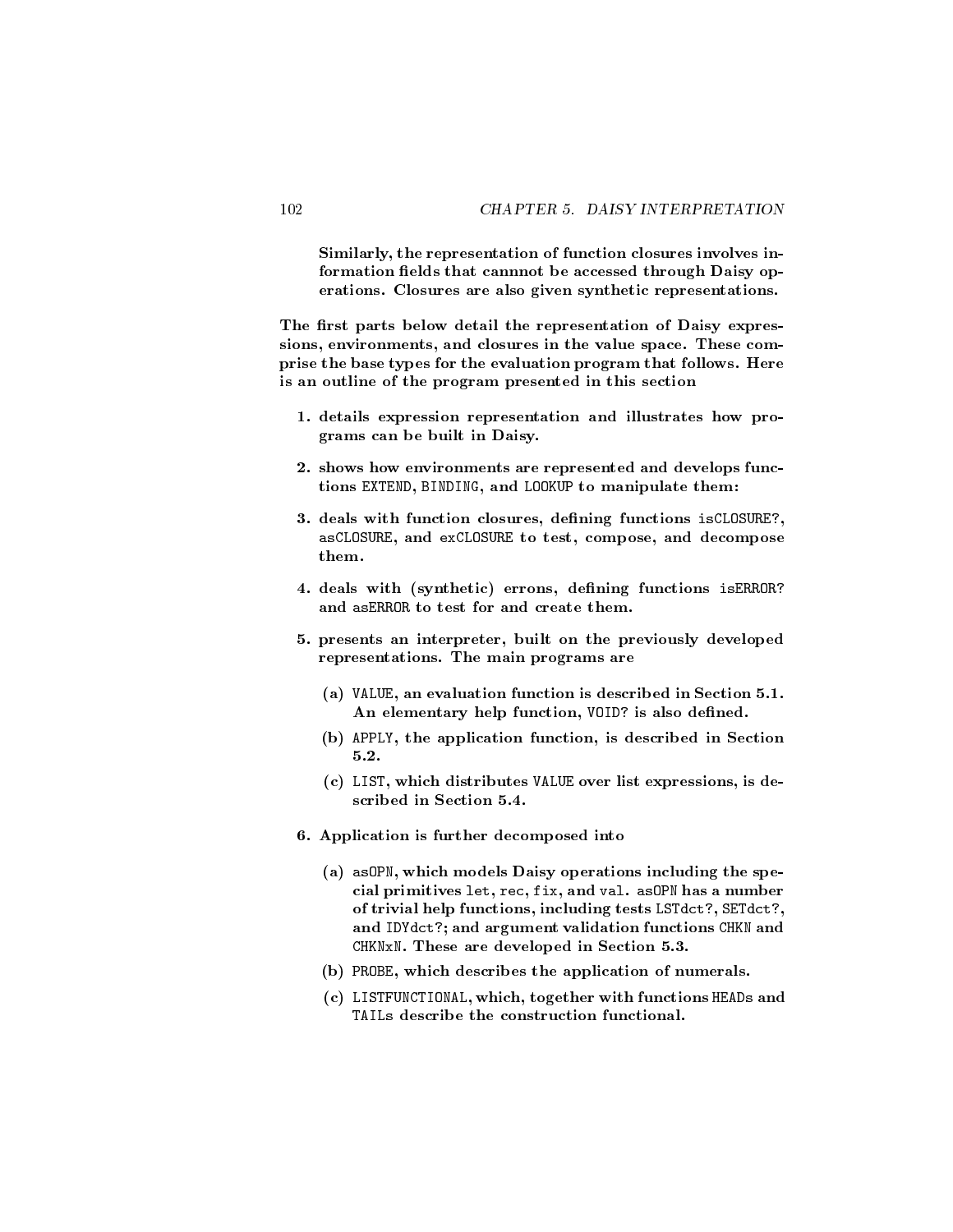VALUE, APPLY, and LIST are the core interpretation functions. The function asOPN deals with Daisy operations, as well as the special primitives val, let, rec, and fix. PROBE and LISTFUNCTIONAL show the functional interpretation of applied numerals and lists.

#### $5.1$ Expression Representation (Figure A)

The Daisy language is a spelling out of expression representations. It is analogous to the s-expression notation of Lisp, and these languages differ because of differences in the underlying objects.

In this section, capitalized italic variables stand for syntactic expressions and caligraphic variables stand for citations to their expression objects: if E is an expression then  $\mathcal E$  is a reference to the object representing  $E$ . The underlying objects are nullary, unary and binary cells, which are discussed further in the Daisy Operations section. Briefly, a citation is a reference to an object, together with a tag that classifies that object. The tags indicate both storage classification and an interpretation. A cell is of fixed size, containing binary data and zero, one, or two citations.

A numeral,  $N$ , is a unary cell containing  $N$ 's binary value:



The value  $n$  conforms to the host's integer format, a 32-bit two's complement quantity.

An erron is a sequence of unary message cells. The erron |ubi:Daisy|



That is, the binary contents are interpreted as characters, with  $\phi$ being the NUL code.

All textual occurances of a literal  $I$ , such as TRUCK, resolve to a unique citation to a structure like

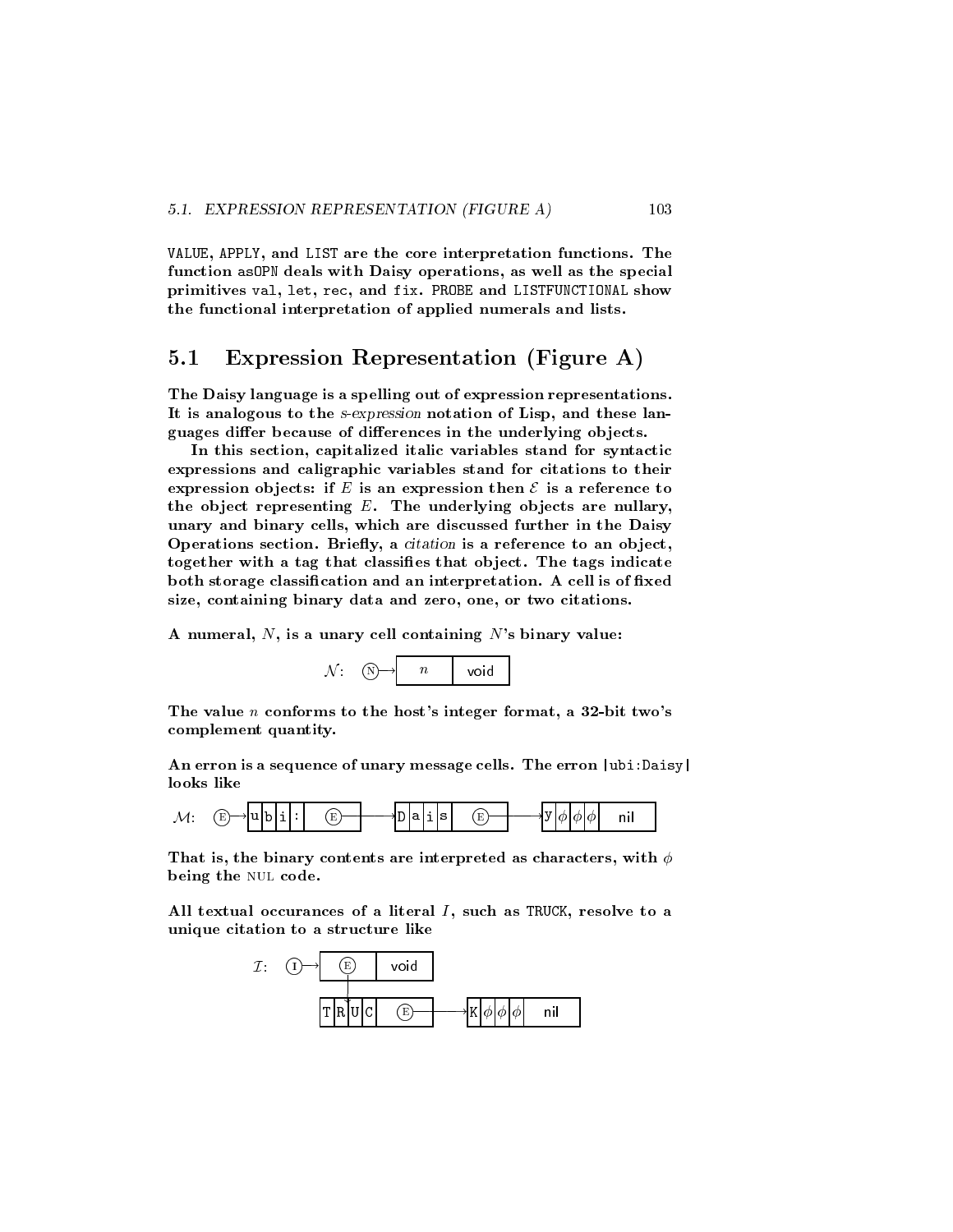$I$ 's head is a sequence of unary message cells, holding the display name right-filled with  $\phi$ s. In isolation, the display name is an erron.  $\mathcal{I}'$ s tail is an assigned value, if it has one, or the directive void.

Composite expression objects cannot be distinguished by their content. They differ only how they are cited.

1. The application expression  $E: E'$  is a binary citation:

|--|

The function expression  $\setminus X$ . E is a binary citation:

The pure list expression  $[E: E']$  is a binary citation:

|--|

2. The constant nil refers to a unique cell with the form:

$$
nil = \quad \textcircled{1} \rightarrow \quad \text{hsh} \quad \quad \text{nil}
$$

Nil's head is an identifer object that displays as '#', although this object is distinct from the the literal  $\Vert \ddot{\ast} \Vert$ :



3. The pure list expression  $[E]$  is equivalent to  $[E : [ ] ]$ .



Both  $[E_0 \ E_1]$  and  $[E_0 : [E_1]$  are incorporated as



104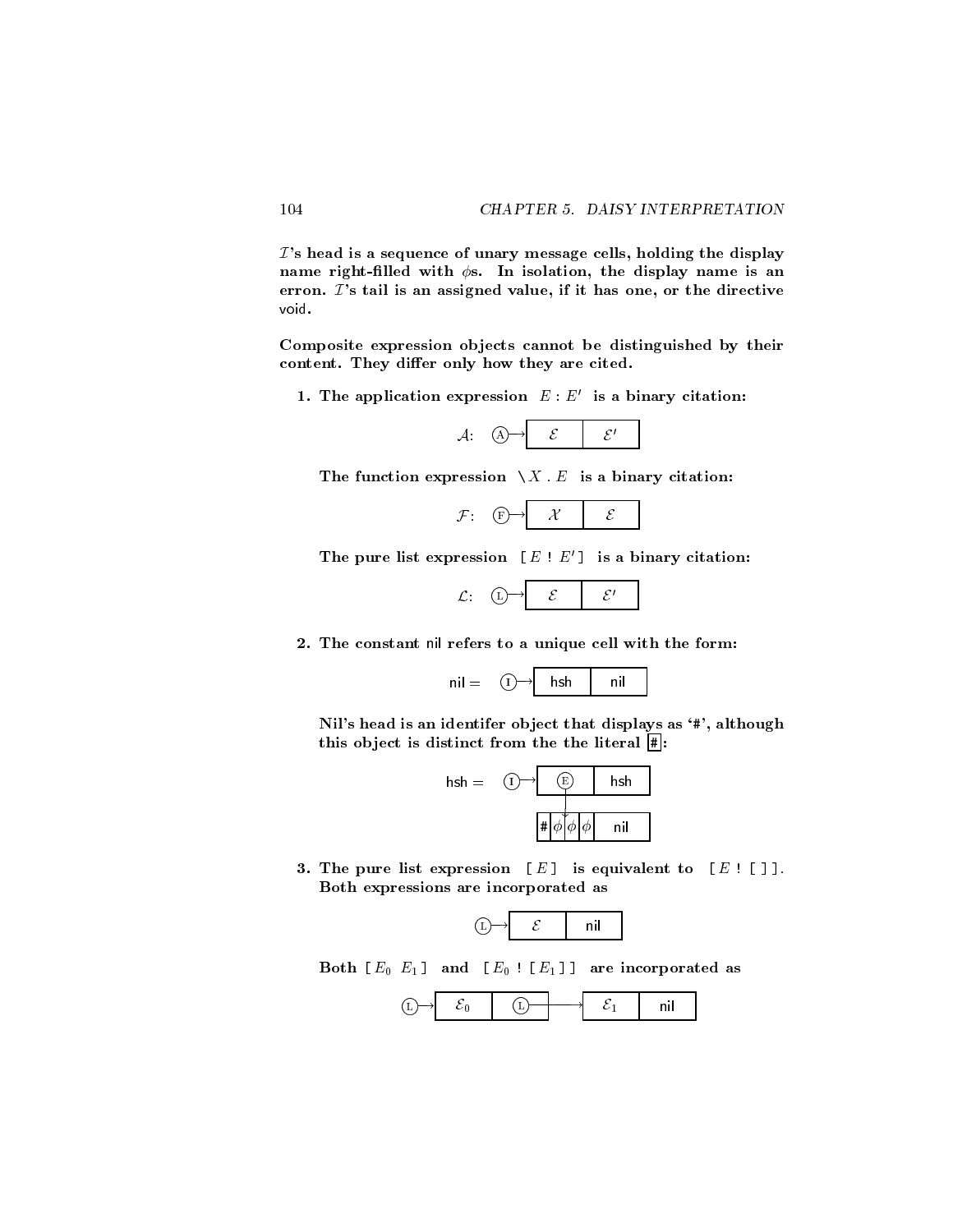#### 5.1. EXPRESSION REPRESENTATION (FIGURE A)

and so on. The expression  $[E*]$  reflects a cyclic list object



The list expression  $[E_0 : E_1]$  is incorporated as though it had been written  $\text{lst}: [E_0 : E_1]$ , where lst is a special directive. That is, the form is represented as an application:



Similarly, a multiset expression set:  $[E_0 : E_1]$  is incorporated as



Both [ ] and set:[ ] are represented by nil, but angle and brace delimiters do not have a pure dot-notation. The expression  $[E_0: E_1>]]$  develops the structure



while the expression  $[E_0 \ E_1]$  is incorporated as.



Though these two objects have the same value, interpretation of the latter is faster.

4. The parenthesized expression  $(E)$  is represented as an application:



The constant idy is a directive for the identity operation, but is also recognized in parsing and display as indicating parentheses.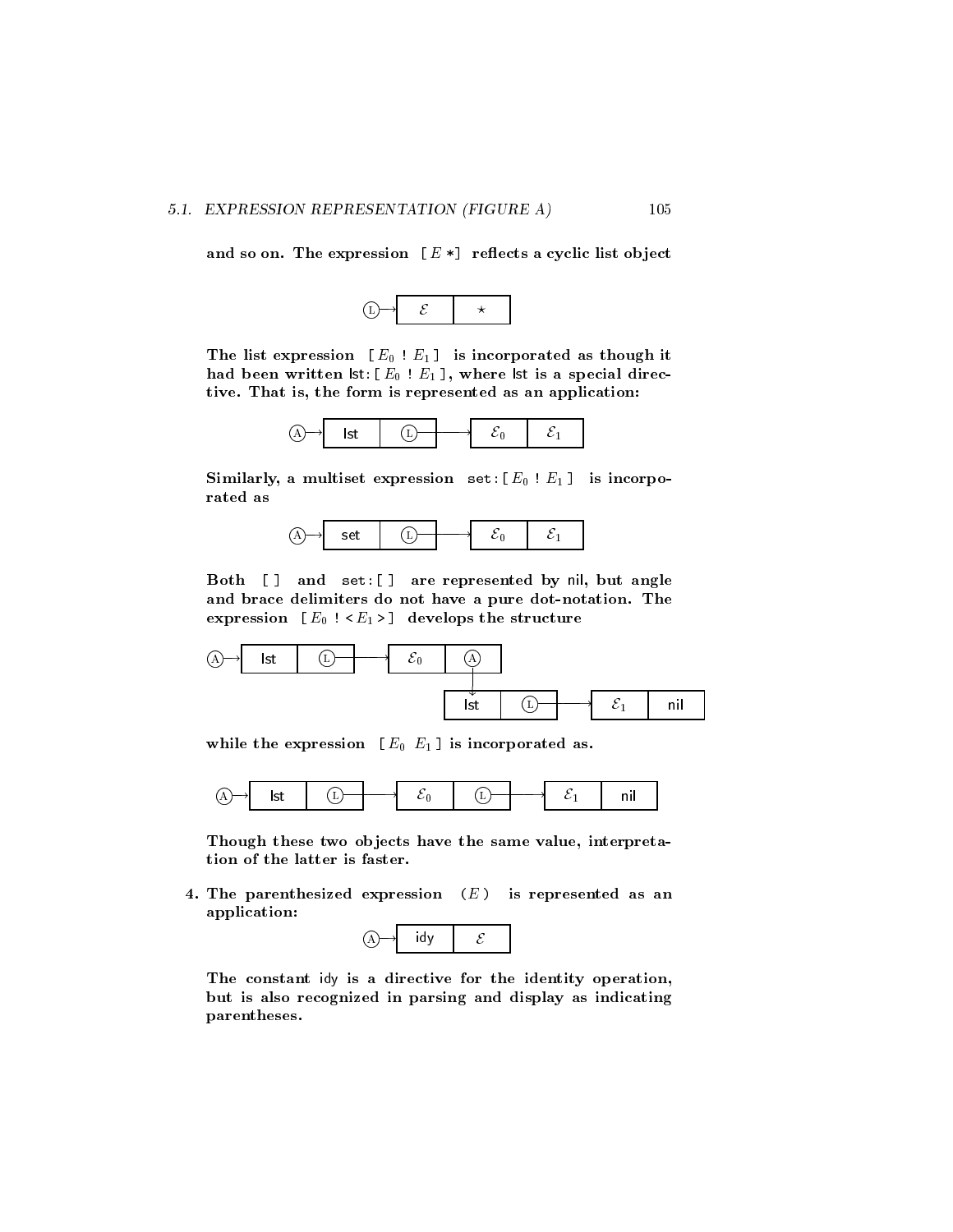5. Quotations are represented as identifier objects. In interpretation, they look like assigned literals because they have something other than void in their tails. The literal quotation " $c_0$   $c_n$ " is incorporated as



where *I* cites the literal spelled  $(c_0 \ldots c_n)$ . The value quotation is in the incorporated as  $\sim$ 

| -<br>$ \sim$<br>- |  |
|-------------------|--|
|-------------------|--|

Parsing and display recognize the directive lqte as indicating that  $Q$ 's tail should appear surrounded by double-quotes; and vqte as indicating that  $Q$ 's tail should appear preceeded by a caret.

#### 5.1.1 Building expressions

Expressions are built and decomposed with tag coercion operations. The following assignments name the relevant directives, lst, set, lqte, and vqte by extracting them from representative forms. This is done to avoid dependence on internal constants, which are subject to change.

```
\mathbf{I}|
   | These assignments name special directives
   \mathbb{R}|
&LST = head:asLST:^[anything]
&SET = head:asLST:^{anything}
&LQTE = head:asLST:^"anything"
&VQTE = head:asLST:~\hat{ anything
```
With these constants, the following expressions build expression objects. Assume expressions  $X, E, E_0, \ldots, E_n$  have values  $x, e, e_0, \ldots, e_n.$ 

106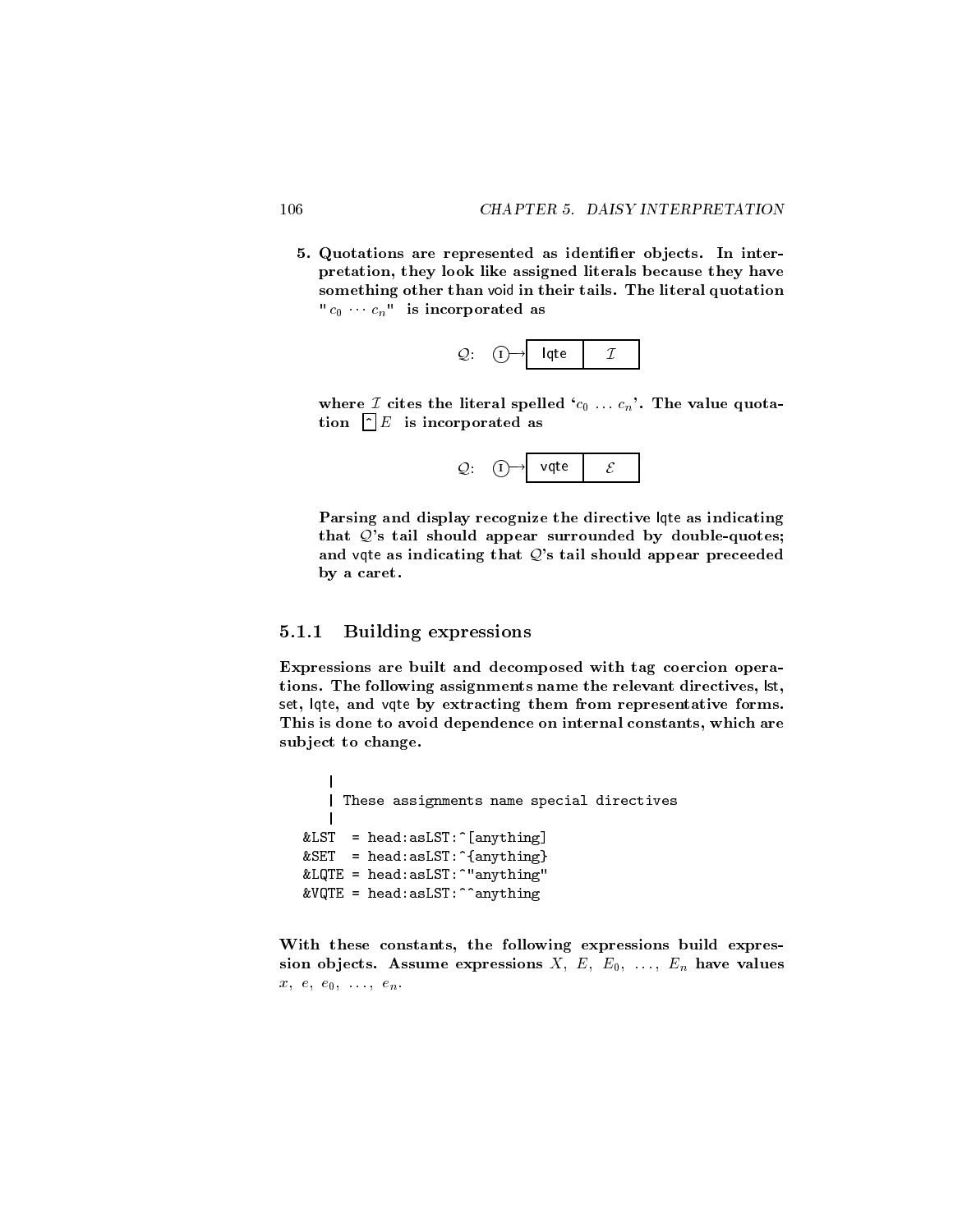| Expression                           | Value                                                                                                                                                    |
|--------------------------------------|----------------------------------------------------------------------------------------------------------------------------------------------------------|
| asFTN:[ $X$ ! $E$ ]                  | $\setminus x$ . $e$                                                                                                                                      |
| asAPL: [ $E_0$ ! $E_1$ ]             | $e_0 : e_1$                                                                                                                                              |
| asIDE: $[$ &IQTE! $I$ ]              | $u_i$ n                                                                                                                                                  |
| asIDE: [ $&$ VQTE ! $E$ ]            | $\hat{e}$                                                                                                                                                |
| $[E_0 \t E_n]$                       |                                                                                                                                                          |
| asAPL:[&LST $E_0$ $E_n$ ]            | $\begin{bmatrix} e_0 & \cdots & e_n \end{bmatrix}$ $\begin{bmatrix} e_0 & \cdots & e_n \end{bmatrix}$ $\begin{bmatrix} e_0 & \cdots & e_n \end{bmatrix}$ |
| asAPL: [ &SET $E_0$ $\cdots$ $E_n$ ] |                                                                                                                                                          |

The expression [] builds Nil; that is, writing '[]' is exactly

like writing '[]'. An value that displays as '[]' is gotten by asAPL:[&LST ! []].

An easier way to construct expressions is to use the xparse operation, which accepts nonatomic values as neutral symbols. The operation concatenates the incorporated prefix of a symbol stream to the ensuing suffix, so that the head of xparse's result is the desired form. As above, assume the subexpressions on the left return expression objects. The examples below illustrate how to build composite forms (See also the description of xparse).

| Expression                                                                                                                                                                                                 | Value                                                        |
|------------------------------------------------------------------------------------------------------------------------------------------------------------------------------------------------------------|--------------------------------------------------------------|
| xparse: $[$ " $^{\circ}$ " $E$ $]$                                                                                                                                                                         | $[\begin{array}{ccc} \n\cdot & \cdot & \cdot \n\end{array}]$ |
| xparse: $[E_0$ ":" $E_1$                                                                                                                                                                                   | [ $e_0: e_1 \cdots$ ]                                        |
| xparse: $\left[ \begin{array}{ccc} \cdots \\ \cdots \end{array} \right]$ $\left[ \begin{array}{ccc} \cdots \\ \cdots \end{array} \right]$ $\left[ \begin{array}{ccc} \cdots \\ \cdots \end{array} \right]$ |                                                              |
| xparse: $[ "[ " E0 : E1 "] "  ] [ [ [e0 : e1]  ]$                                                                                                                                                          |                                                              |
| xparse: $[ "[ " E0  En "] "  ] [ [ e0  en ]  ]$                                                                                                                                                            |                                                              |
| xparse: [ "[" $E$ "*" "]" ]   [ $[e*]$ ]                                                                                                                                                                   |                                                              |
| xparse: $[ "[ " E0  En "] " ] [ [ e0  en ]  ]$                                                                                                                                                             |                                                              |
| xparse: $[ "{v E0  En "}v  ] [ set: [e0  en ]  ]$                                                                                                                                                          |                                                              |
|                                                                                                                                                                                                            |                                                              |

Literal quotations are developed by the scan operation, not the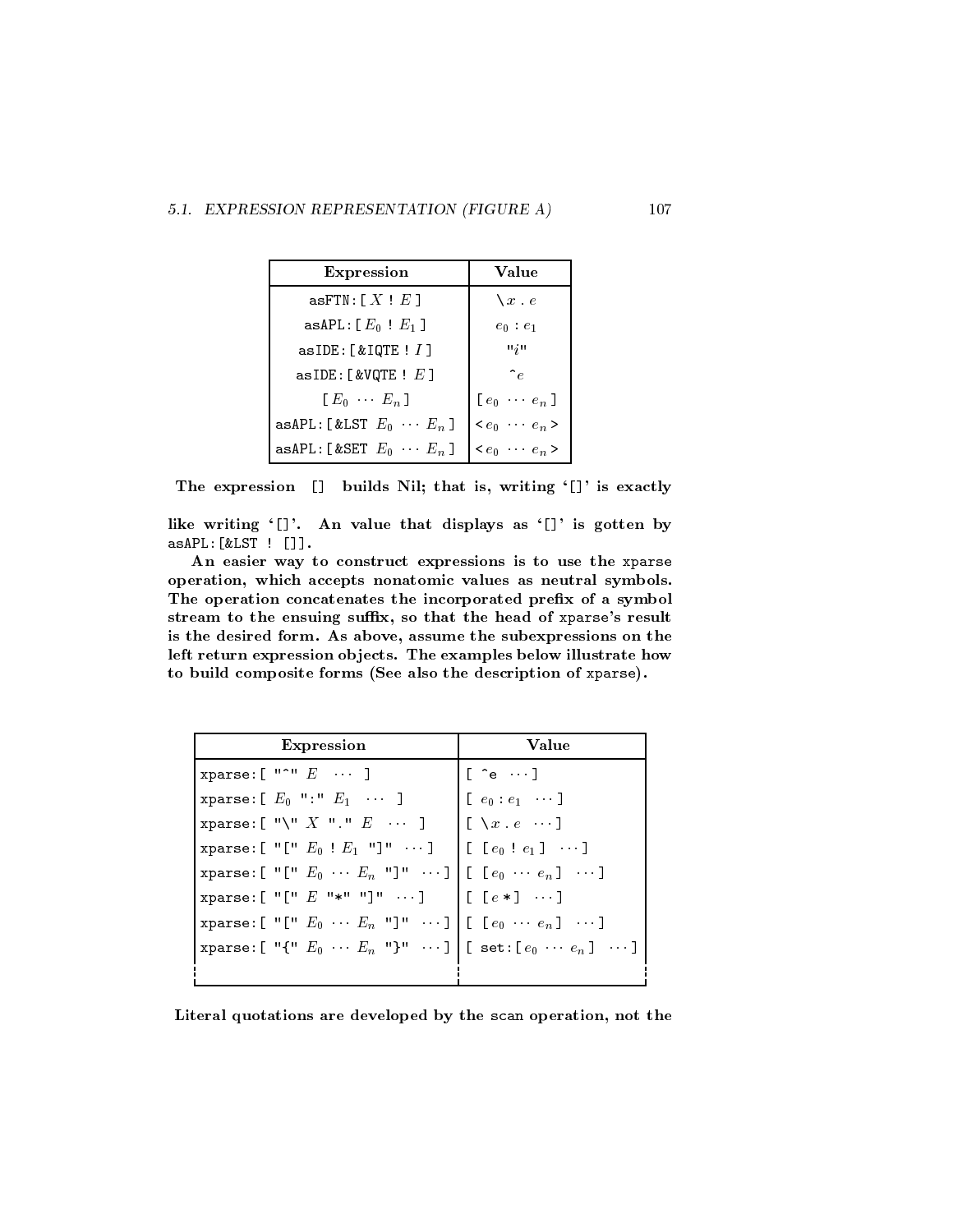parser. The expression asIDE:  $[$  &LQTE  $\vdots$   $I$  ] forms the quotation "  $I$ " of the literal  $I$ .

#### 5.2 Environment Representation

Recall that environments are modeled as functions from literals to values, extended according to

$$
\rho\begin{bmatrix} v \\ I \end{bmatrix}(J) = \begin{cases} v, & \text{if } I = J \\ \rho(J), & \text{if } I \neq J \end{cases}
$$

$$
\rho\begin{bmatrix} u & v \\ X & Y \end{bmatrix}(J) = \rho\begin{bmatrix} v \\ Y \end{bmatrix}\begin{bmatrix} v \\ X \end{bmatrix}(J)
$$

$$
\rho\begin{bmatrix} v \\ I \end{bmatrix}(J) = \rho(J)
$$

This association is represented by a list

|--|

 $F$  is called the formal environment; it contains all bound identifers.  $A$  is the actual environment; it contains all identifier bindings. Extending an environment adds separately to both parts. If  $R$ , above, representative contract  $\mu$  ,  $\mu$  , and the  $\lceil v \rceil$ .

X



The function EXTEND, on the next page, builds this structure. The function BINDING implements  $\rho(I)$ , looking up I in the environment structure. LOOKUP returns that value in the actual environ ment which is in the same position as I in the formal environment. If I does not occur in F, the value V is returned. BINDING sets V to be an erron, reporting that the sought identifier is unbound. For instance, if the literal WRONG is unbound, then BINDING returns |ubi:WRONG|. The function asERROR, which models erron creation, is defined later in Section 4. The search is head-first; that is, an occurance of I in F's head takes precedence over an occurance in F's tail. The outcome is erroneous if the formal argument con tains something other than lists and literals. See also, Techinal Note ?.2-1.

108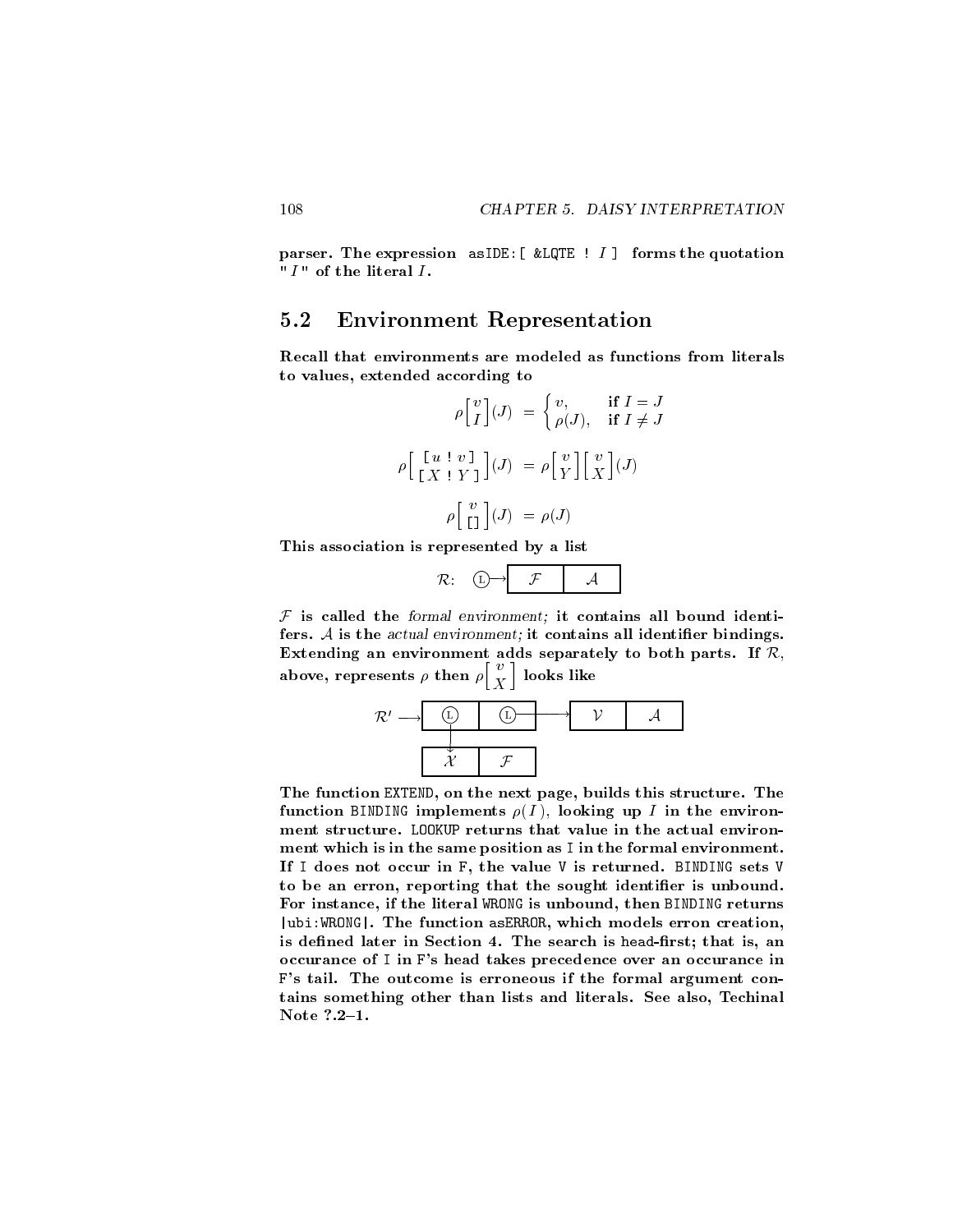```
|
   | EXTEND:[Formal, Value, Environment] --] Environment
   | Environment: [Formals ! Actuals]
   |
EXTEND = \setminus [X V R] .
 let:[ [F ! A]
      R
       [ [X ! F] ! [V ! A] ]
       \blacksquare\mathbf{I}|
  | BINDING:[Literal, Environment] --] Value
  \mathbf{L}|
BINDING = \lfloor I \ R \rfloor. LOOKUP: [I R as ERROR: ["ubi:" I] ]
  \mathbb{R}|
  | LOOKUP:[Literal, Environment, Value] --] Value
  | Environment: [Formals ! Actuals]
  \mathbf{I}|
LOOKUP = \lfloor I \rfloor [F : A] \geq V \rfloor.
  if:[ nil?: F
          VisLtrl?:F
          if:[ same?:[I F] A V ]
       isLST?:F
          LOOKUP:[ I
                    [head:F ! head:A]
                    LOOKUP:[ I
                             [tail:F ! tail:A]
                             V] ]
       "otherwise"
           asERROR:["arg/" I]
     ]
```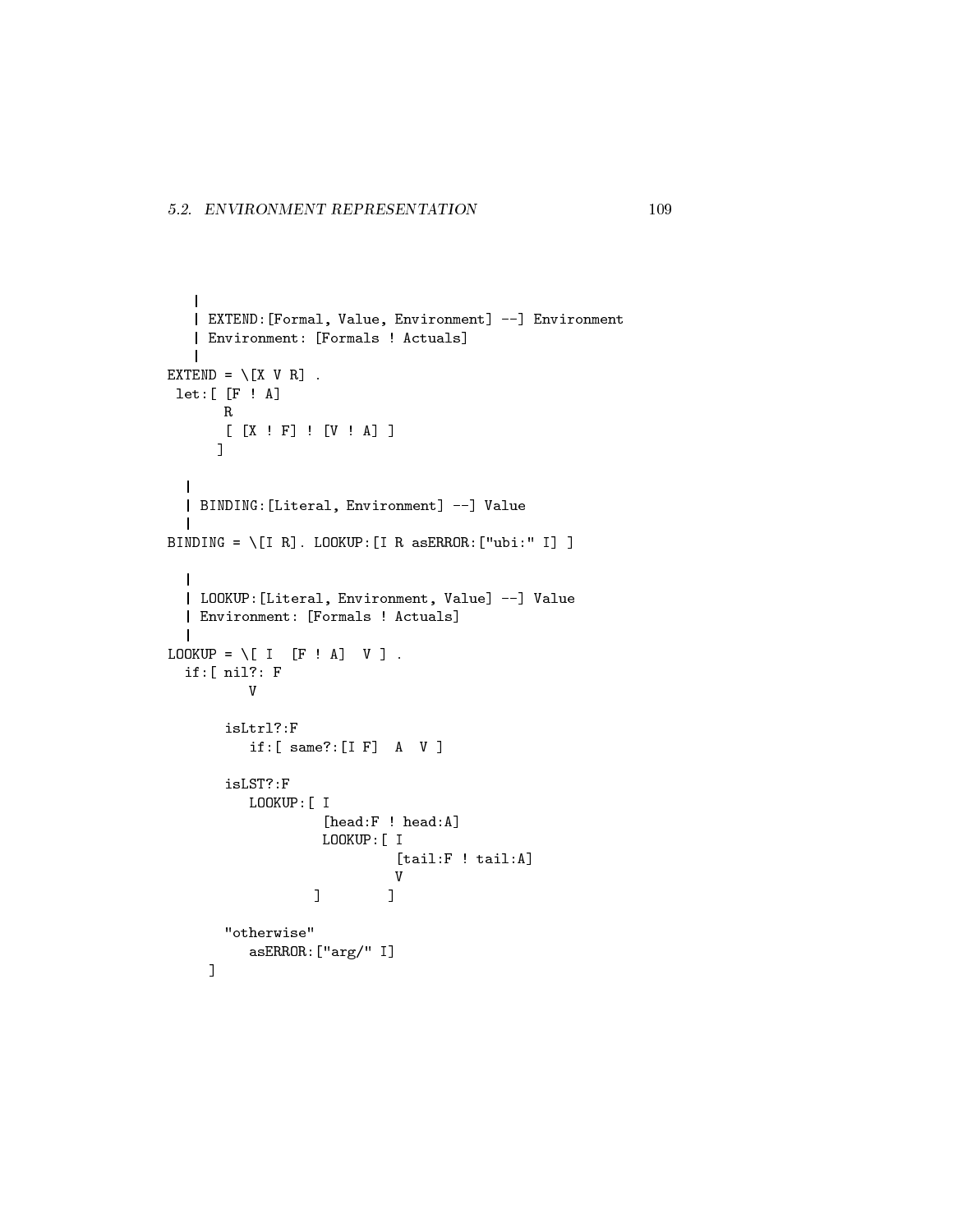#### Closure Objects  $5.3$

The closure object, denoted  $\sqrt{X.E}$  in the Daisy Language Definition, is represented as a function cell



The closure records the environment in effect at the point of function's evaluation;  $\mathcal{C}$ 's tail is just the original function object,  $\setminus X.E.$  Closures are distiguished from functions by a mark ( $\bullet$ ) that is inaccessible to Daisy programs. Hence, the implementation of closures articially marks them by attaching a literal indicator  $'$ ?=?\'. This choice of indicator mimics what is seen when closures are displayed. The synthetic closure object is



Closures are built by asCLOSURE. The test isCLOSURE? determines whether a function object is closed. The destructuring function exCLOSURE returns the content of a closure object, considered as a list [See Technical Note  $??3-1$ ].

```
|
   | &CLOSURE is the reserved indicator for closure objects
    |
\&CLOSURE = "?=?\"
    \mathbf{I}|
   | asCLOSURE:[Environment, Function] --] Closure
         | (closes a function object)
   \mathbf{I}|
asCLOSURE = \left[\begin{matrix} R & F \end{matrix}\right]. asFTN: \left[\begin{matrix} & & CLLOSURE & R & P \end{matrix}\right]|
   | isCLOSURE?:FunctionObject --] Bool
   | (test for a closure object)
   \mathbf{I}|
isCLOSURE? = \F. same? : [ & CLOSURE head:asLST: F ]
```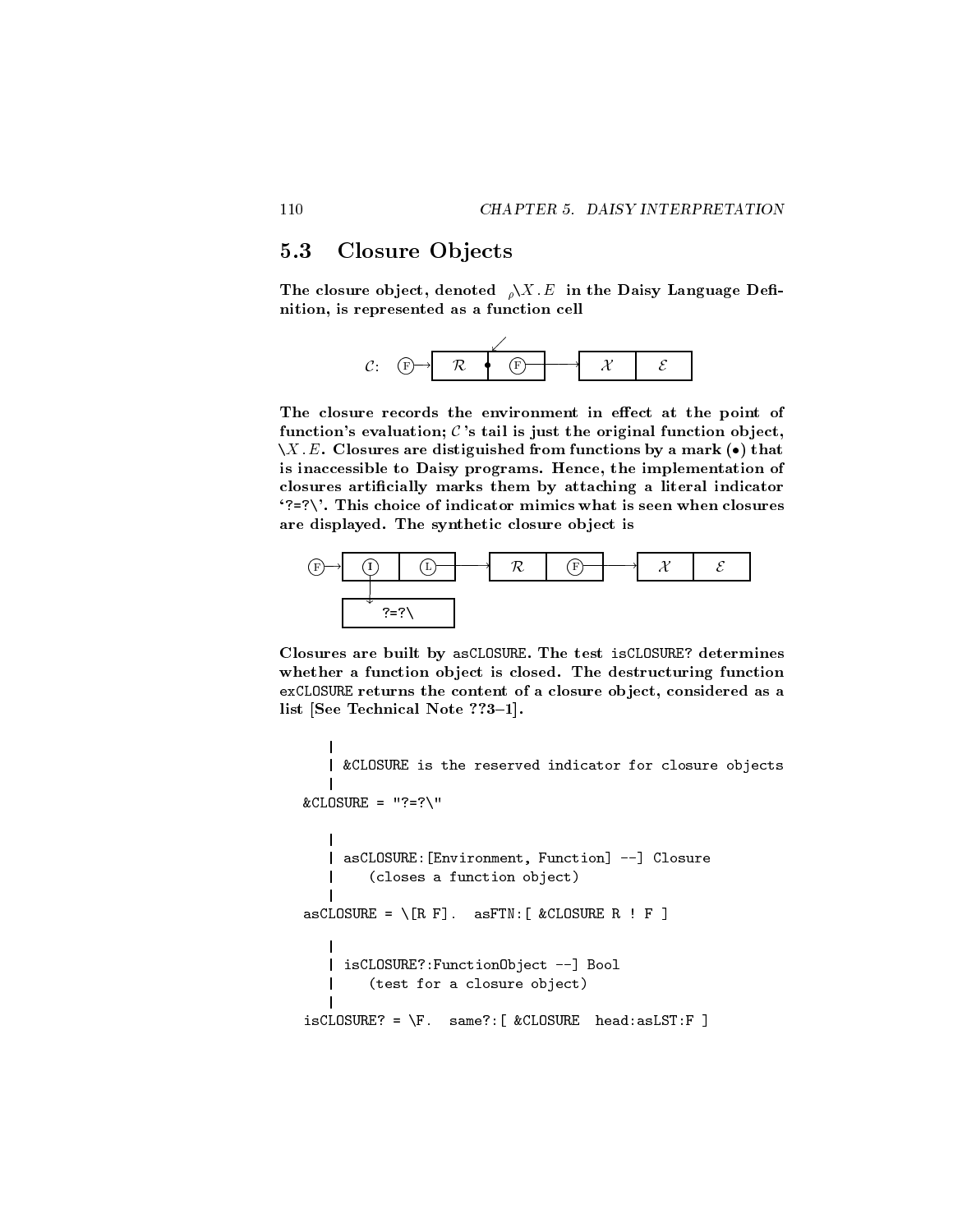```
5.4 ERRONS
```

```
\mathbf{I}|
   | exCLOSURE:ClosureObject --] [Envt., FormalArg. ! Body]
   | (exposes the components of a closure object)
   \mathbf{I}|
exCLOSURE = \C.
  let:[ [ Mark R ! F ] asLST:C
        [R ! as LST: F ]
      ]
```
#### $5.4$ **Errons**

Daisy programs can result in errons, but cannot test for them or manipulate them. Hence, the treatment of errors cannot be emmulated with the "live" objects [See Technical Note ??4-1]. The functions below maintain a representation of errors as lists of literals, headed with indicator `?!'. The erron |ftn/ubi:CAR|, which really looks like



is modeled as



The function asERROR incorporates new text in compound errons (See the Daisy Errons section). Here are some examples: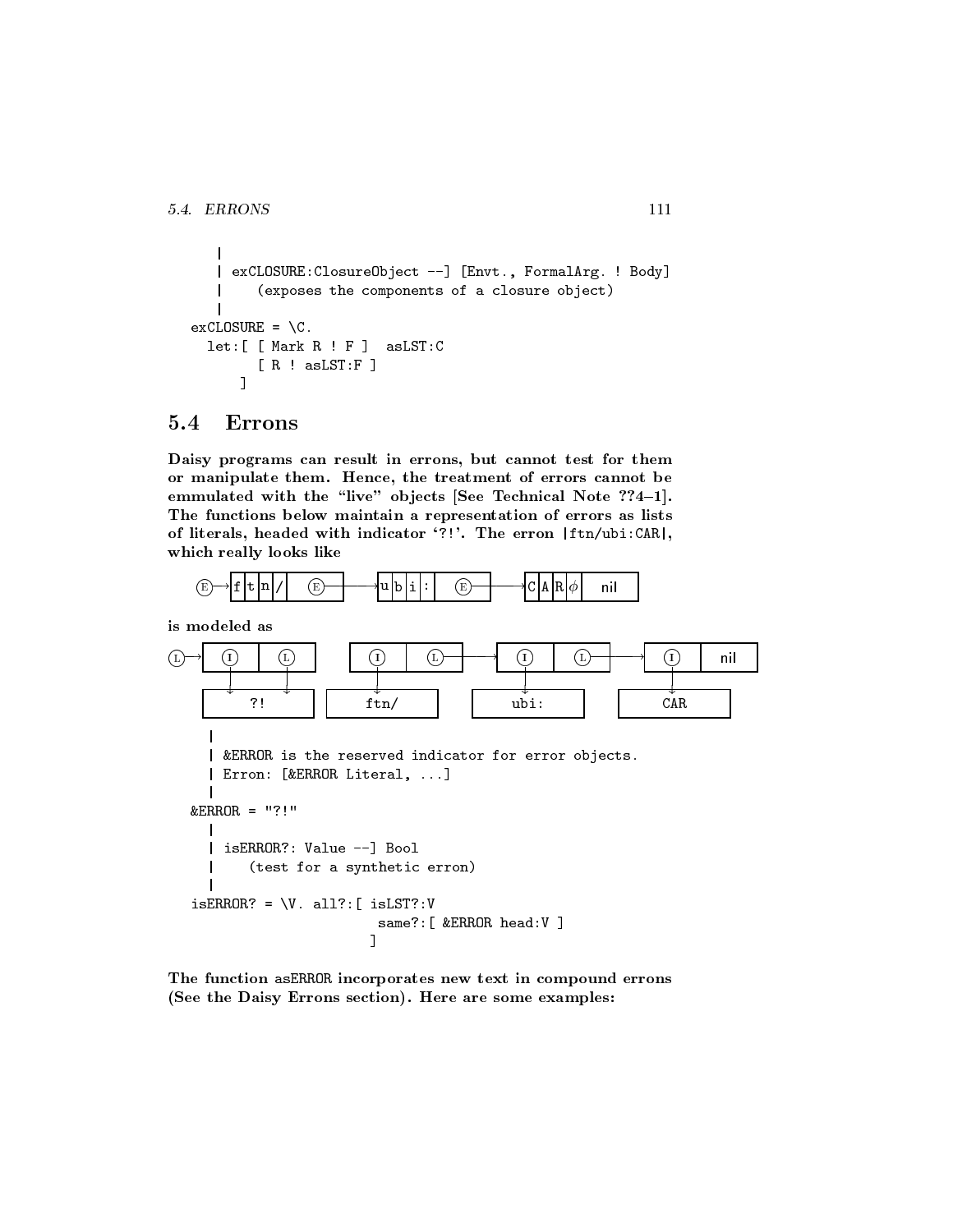| Expression                                                                                           | Value                | Models |
|------------------------------------------------------------------------------------------------------|----------------------|--------|
| asERROR: ['arg/"]                                                                                    | $\lfloor$ [ ?! arg/] | arg/   |
| $\vert$ asERROR: ["arg/" asERROR: ["ubi:" "CAR"]] $\vert$ [ ?! arg/ ubi: car] $\vert$   arg/ubi: CAR |                      |        |

```
|
  | asERROR: [Literal, ...] --] Erron
           | : [Literal ! Erron] --] Erron
  \mathbf{I}|
asERROR = \lfloor I \rfloor ! Is].
  let:[ [Mark ! E]
         [ &ERROR I ! if:[ isERROR?:Is
                                tail:Is
                                \Box\blacksquare\blacksquare\overline{1}]
```
#### $5.5$ 5.5 A Daisy Interpreter

The two main interpretation programs, VALUE and APPLY corre spond to the evaluation functions  $V$  and  $A$  the Daisy Langage Definition.

## 5.5.1 Evaluation

VALUE

is shown on the next page, with discussion notes below. [1]

Identifiers E0 and E1 name expression E's head and tail, and are used throughout VALUE's body when E is a composite structure. See also Technical Note ??5-1. [2] Where expression E is, itself,

an erron, it is often the byproduct of a syntax error. The parsing operations generate errons to report bad syntax, and these are passed on to evaluation. The interpreter adds the prefix val/ to the error message. [3] Directives evaluate to themselves. Typi-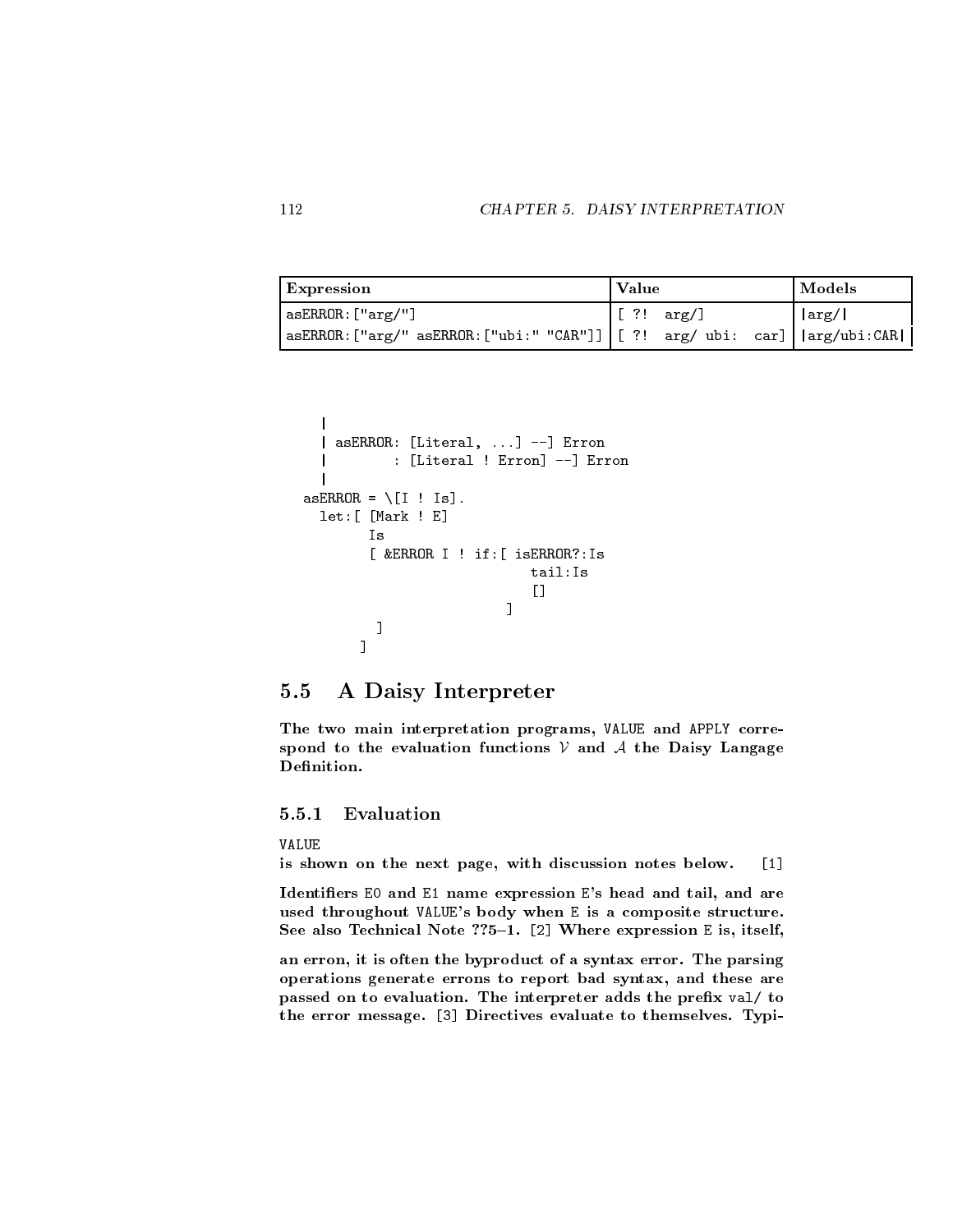| | VALUE: [Expression, Environment] --] Value |  $VALUE = \{ [E \ R] \}$ . | NOTES  $\mathbf{L}$ | let: [ [E0 ! E1] | [1]  $asLST:E$  $\mathbf{I}$ | if:[ isERROR?:E | [2]  $asERROR:$ ["val/" ! E]  $i sDCT? : E$  | [3] E A CARDINAL AND THE CARDINAL COMPANY OF THE CARDINAL COMPANY OF THE CARDINAL COMPANY OF THE CARDINAL COMPANY isNML?:E | [4]  $\mathbf{I}$  $\blacksquare$  . The internal contract of the contract of the contract of the contract of the contract of the contract of the contract of the contract of the contract of the contract of the contract of the contract of the contrac  $i$ sLST?:E  $| [5]$  $\blacksquare$  . The internal contract of the contract of the contract of the contract of the contract of the contract of the contract of the contract of the contract of the contract of the contract of the contract of the contrac isFTN?:E | [6] asCLOSURE:[ R E ] |  $\mathbf{I}$ isIDE?:E | [7] if:[ VOID?:E1 | BINDING: [E R] |  $E1$  $\mathbf{I}$  $\mathcal{L} = \mathcal{L}$  , and the set of the set of the set of the set of the set of the set of the set of the set of the set of the set of the set of the set of the set of the set of the set of the set of the set of the set of t ] | is a set of the set of the set of the set of the set of the set of the set of the set of the set of the set of  $($  (  $APPLY:R$ ): VALUE: [EO R] ): VALUE:[E1 R] |  $\mathbf{I}$ |  $\mathbb{I}$ ]] | [9]

|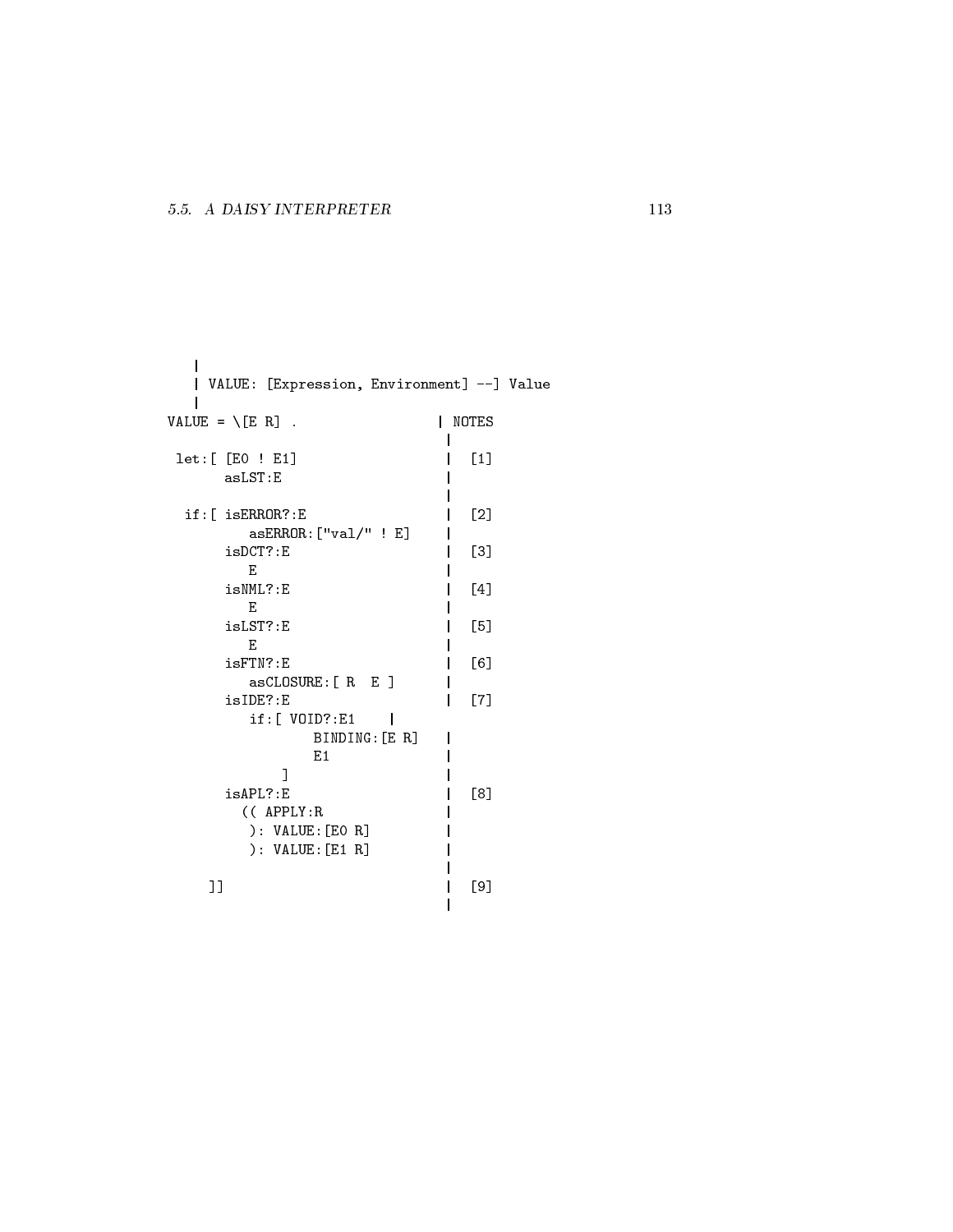cally, there are just three cases where evaluation encounters directives, rather than their names, in applications. The lst, set, and idy directives are incorporated in parsing. See Section 1, and also Note [5], below. [4] Numerals evaluate to themselves. [5] Pure

list objects evaluate to themselves. The typical list expression,  $[E_0 : E_1]$  is incorporated as



which applies the value of lst, a directive, to the value of  $[E_0 : E_1]$ ; both evaluations are immediate. In addition, the actual interpreter specialized for this case. Applications of binding primitives, like let:  $[X E_0 E_1]$  use pure-list brackets to supress evaluation of their arguments. [See Technical Note ??5-2.] [6] Evalua-

tion of a function produces a closure. There is no test at this point to determine if E is already closed. An expression like  $val:val:^{\X.E}$  produces a twice-closed function object. Should this object be applied, the result is useless. [7] This point in

VALUE accounts for Nil, literals, and quotations. The VOID? test is defined as

```
|
   | VOID? tests for the |void| constant.
   |
VOID? = \forall V. same? : [V as DCT:0]
```
The void value asDCT:0 cannot be assigned to a symbolic name, for to do so has the effect of unassigning the name. Where  $E1$ is void, E's binding is sought in the environment. Should E be unbound, the BINDING function returns an erron.

The test VOID?:E1 fails when E is an assigned literal



a literal quotation

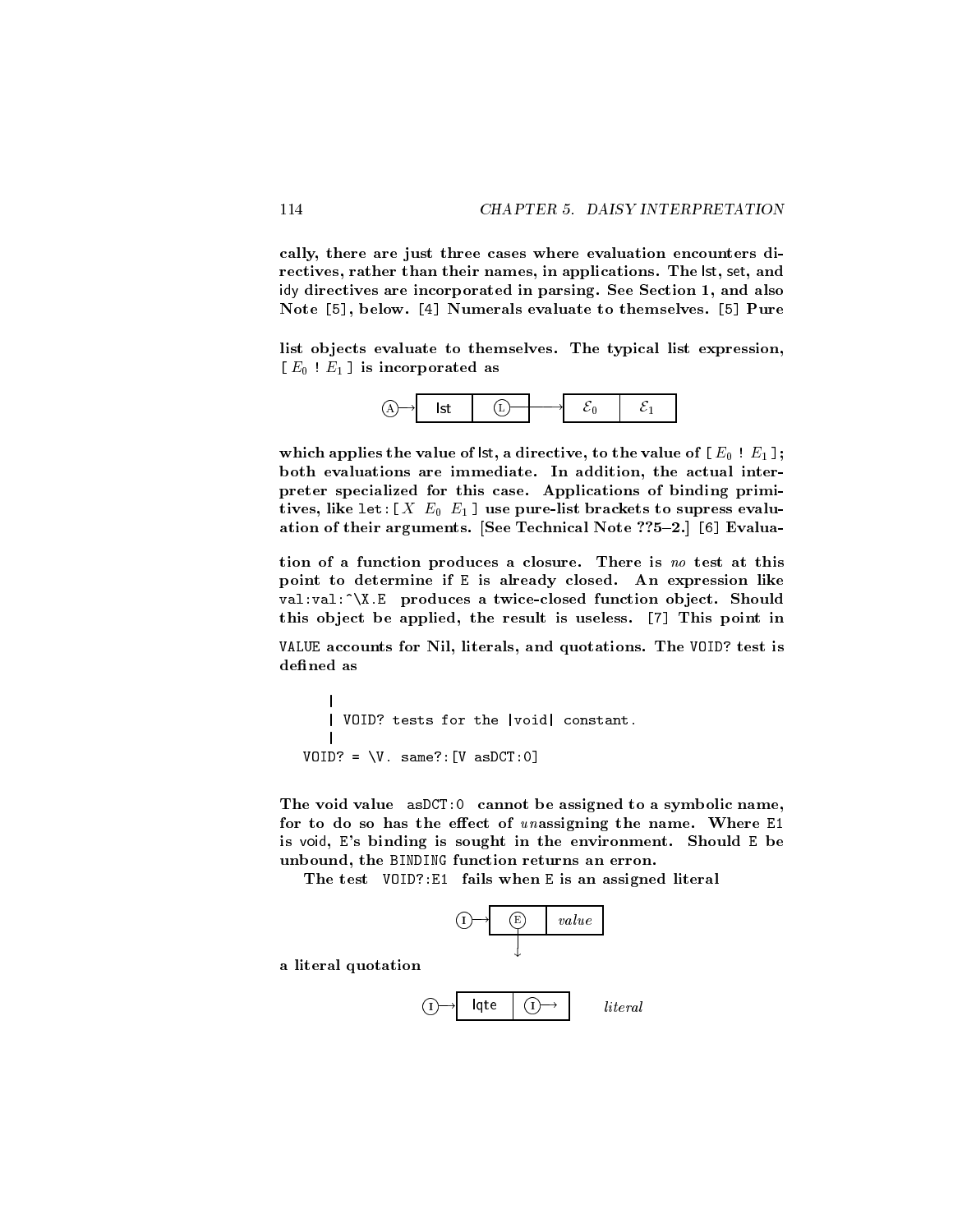a value quotation



or Nil.

as



In each case E1 is the desired value. [8] Interpretation of an application object applies the value of the function-part to the value of the argument-part. The curried form of APPLY, invoked

 $((APPLY:R): V_0): V_1 ,$ 

enforces Daisy's strictness in application. That is,

((APPLY:R): ): E1 = ((APPLY:R): E2): <sup>=</sup> ?

The order of evaluation is accurate: E0 then E1, both before control transfers to APPLY. [9] The cases are exhaustive because there

are just seven kinds of object in the data space. The sequential behavior of the actual interpreter is better described as a case statement, or jump table, indexed by the citation E's tag. The behavior is almost described by

```
(TagOf:E): [ erron-case
              directive-case
              list-case
              function-case
              identier-case
              application-case
         ] ]
```
With the synthetic representation, errors would be handled in list-case; at the implementation level, there is a distinct tag for errons. The actual numeric values of tags is not correct in the expression above—consult the description of TagOf for the true order.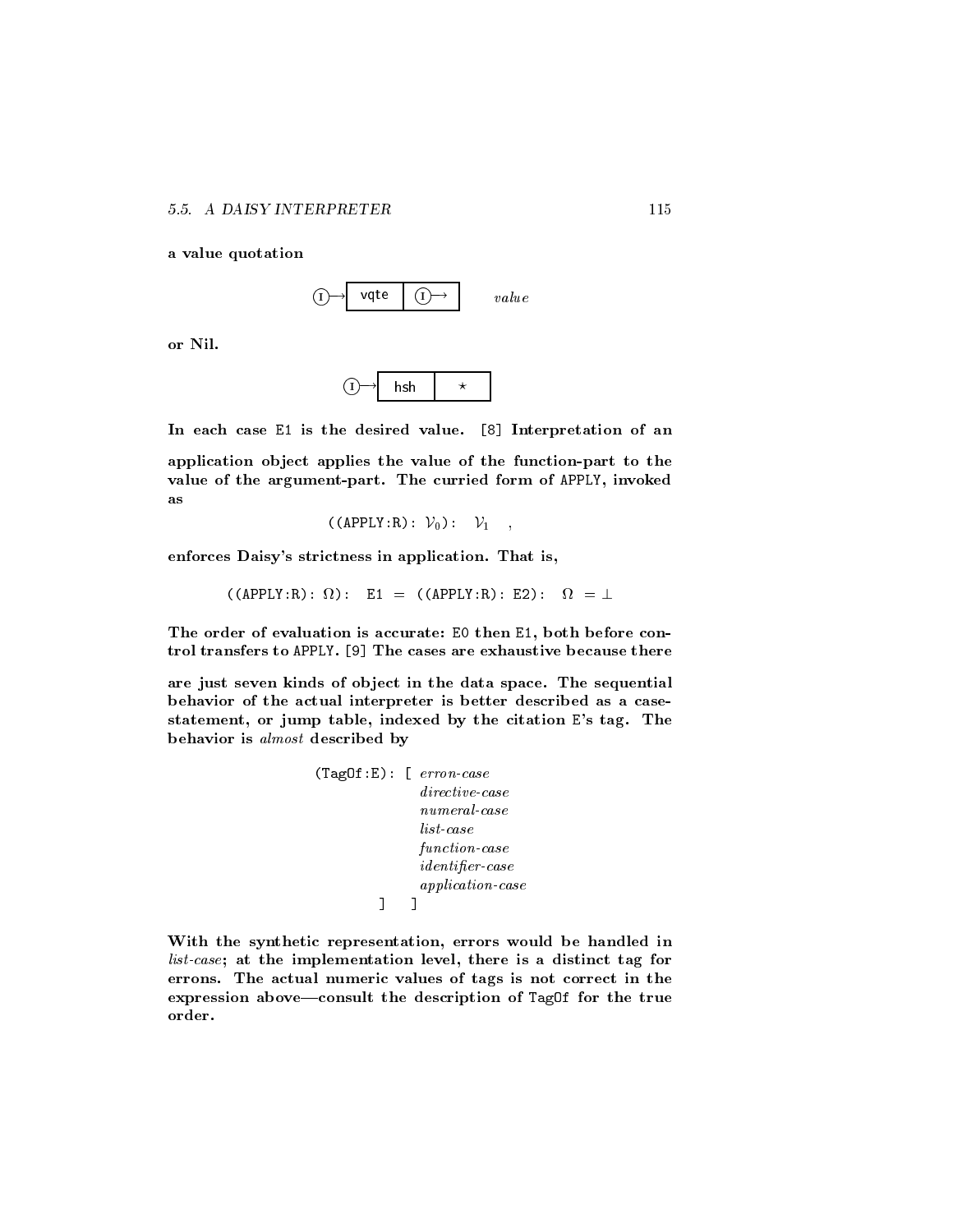#### 5.5.2 **Application**

As in VALUE, the APPLY function is a selection based on the applied value's tag. The coding of APPLY is shown on the next page, with notes just below. The functional interpretation of directives, numerals, and lists are developed later in asOPN, PROBE, and LISTFUNCTIONAL. Application of identifer and application objects is erroneous, but see Note [5]. [1] APPLY has the form

 $(\R.\U1,\V. \cdots)$  to enforce Daisy's strictness in application. See VALUE's Note [8]. Thus,

APPLY  $\rho \perp v =$  APPLY  $\rho u \perp = \perp$ 

as discussed in the language description. [2] If the function-value

is erroneous, APPLY prefixes ftn/. For instance, if BAD is unbound, the expression BAD:9 yields |ftn/ubi:BAD|. [3] Application of a

directive is decoded by asOPN, which returns a function expecting an environment and an argument. The environment is passed for operations val, let, rec, and fix; and also for the lst and set primitives (See VALUE's Note [3]. All other operations, ignore the argument R. [4] The PROBE function returns the  $U^{th}$  element of V;

its description is developed later. [5] Nil is the only identifier

ob ject with a functional interpretation, and it is the constant-Nil function. This interpretation fits that of the construction functional. The erron generated in this case includes the identifier's name, if it is a literal. For instance, the expression "BAD":9 re turns |ftn/BAD|. Compare this with Note [3], above. [6] No

application object has a functional interpretion. Such objects are unlikely to arise at this point, except through incorrect program construction. [7] Daisy's construction functional is developed

later as the function LISTFUNCTIONAL. [8] Function objects repre-

sent both closures and function expressions, and the isCLOSURE? tests discriminates between them.

- At this point, according to closure representations,
	- X is a formal argument
	- R' is an environment
	- E is an expression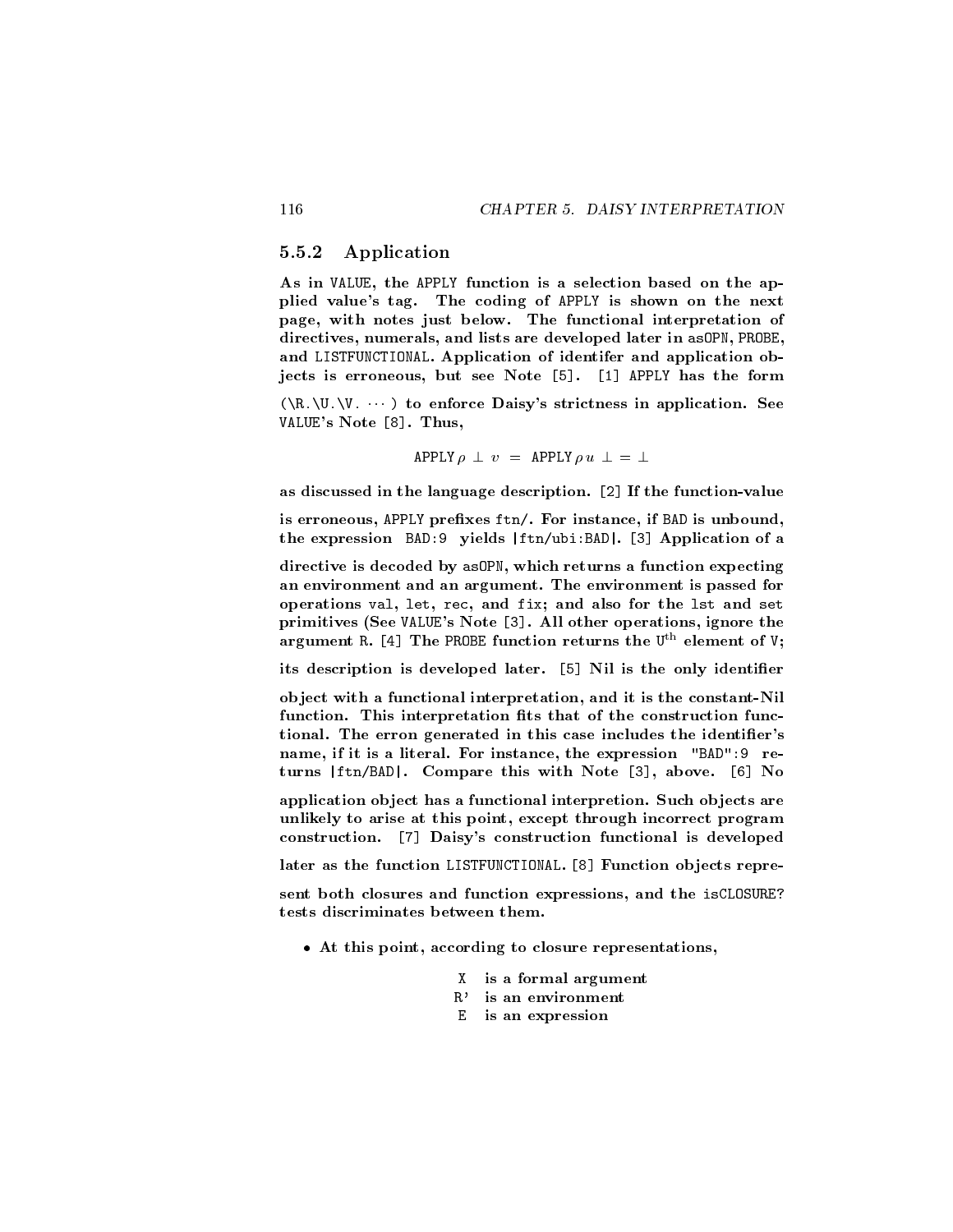```
|
   | APPLY: Envt. --] Value --] Value --] Value
   |
                                      | NOTES
APPLY = \R. \U. \V. \V.|
  if:[ isERROR?:U | [2]
          asERROR:["ftn/" ! U] |
                                      \mathbf{I}i sDCT?:U | [3]
         (asOPN:U): [R \ V]\perpis is not considered to the constant of the constant of the constant of the constant of the constant of the constant of the constant of the constant of the constant of the constant of the constant of the constant of the co
         PROBE: [U V]
                                      \mathbf{I}\mathbf{I}|
       isIDE?:U | [5]
         if:[ nil?:U |
                                      \mathbf{L}[] |
                 asERROR:["apl/"] |
                                      \mathbf{I}\mathbf{I}] |
                                      |
       isAPL?:U | [6]
         asERROR:["apl/"] |
       isLST?:U | [7]
         LISTFUNCTIONAL: [R U V]
                                      |
       isFTN?:U | [8]
         if:[ isCLOSURE?:U |
                                      \mathbf{I}\mathbf{I}|
                 let:[ [ R' X ! E ] | [8a]
                       exCLOSURE:U
                       VALUE:[ E EXTEND:[X V R'] ]
                      ]
                                      \mathbb{L}|
                 let:[ [X ! E] | [8b]
                       asLST:U
                       VALUE:[ E [X ! V] ]
                      ]
             ] |
   \begin{bmatrix} 1 & 1 & 1 \\ 0 & 1 & 1 \end{bmatrix}|
```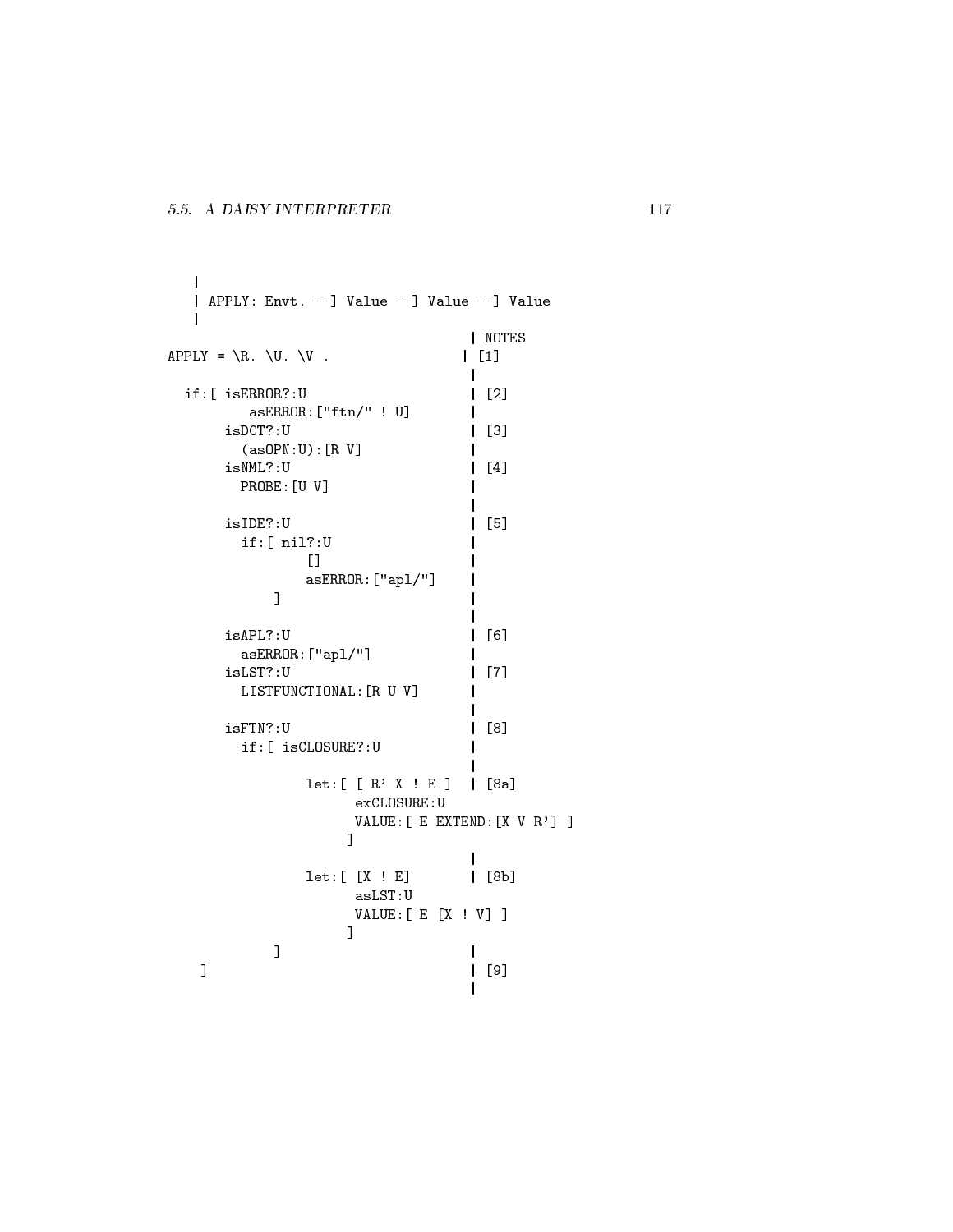If U is a closure, its environment, formal argument, and body are retrieved; the closure's environment is extended; and the body is evaluated.

At this point, according to environment representations,

|    | is a formal argument                  |  |
|----|---------------------------------------|--|
|    | is a value                            |  |
|    | $\lceil x \rceil$ v is an environment |  |
| F. | is an expression                      |  |

If U is a function expression, it is interpreted as a combinator, requiring no bindings beyond the pairing of the formal and actual arguments. Thus, any free occurance within the body becomes unbound.[9]The cases are exhaustive because there

are just seven kinds of object in the data space. See VALUE's Note [9].

## 5.5.3 Operations

The asOPN function, shown on the next page, converts the directive encoding an operation into a function modeling that operation. The program is only partly defined to illustrate a few key operations; asOPN invokes the underlying primitives for those directives not described. For this reason, Daisy's treatment of errors is not fully described. This point is explained more fully in the notes.

asOPN takes a directive and returns a function expecting an environment, R and a value. R is ignored by all but the special operations, such as let and val.<br>[1] Recall that an expression like  $[E_1 : E_2]$  is incorporated as an

application,



where lst is the list-directive. Evaluation of this form applies lst to pure-list argument,  $[E_1 : E_2]$  (See VALUE's Note [5]). LSTdct?, and SETdct? in the next case, test for the two directives. There is just one other directive explicitly incorporated in applications by the parser: it is the identity operation idy, associated with a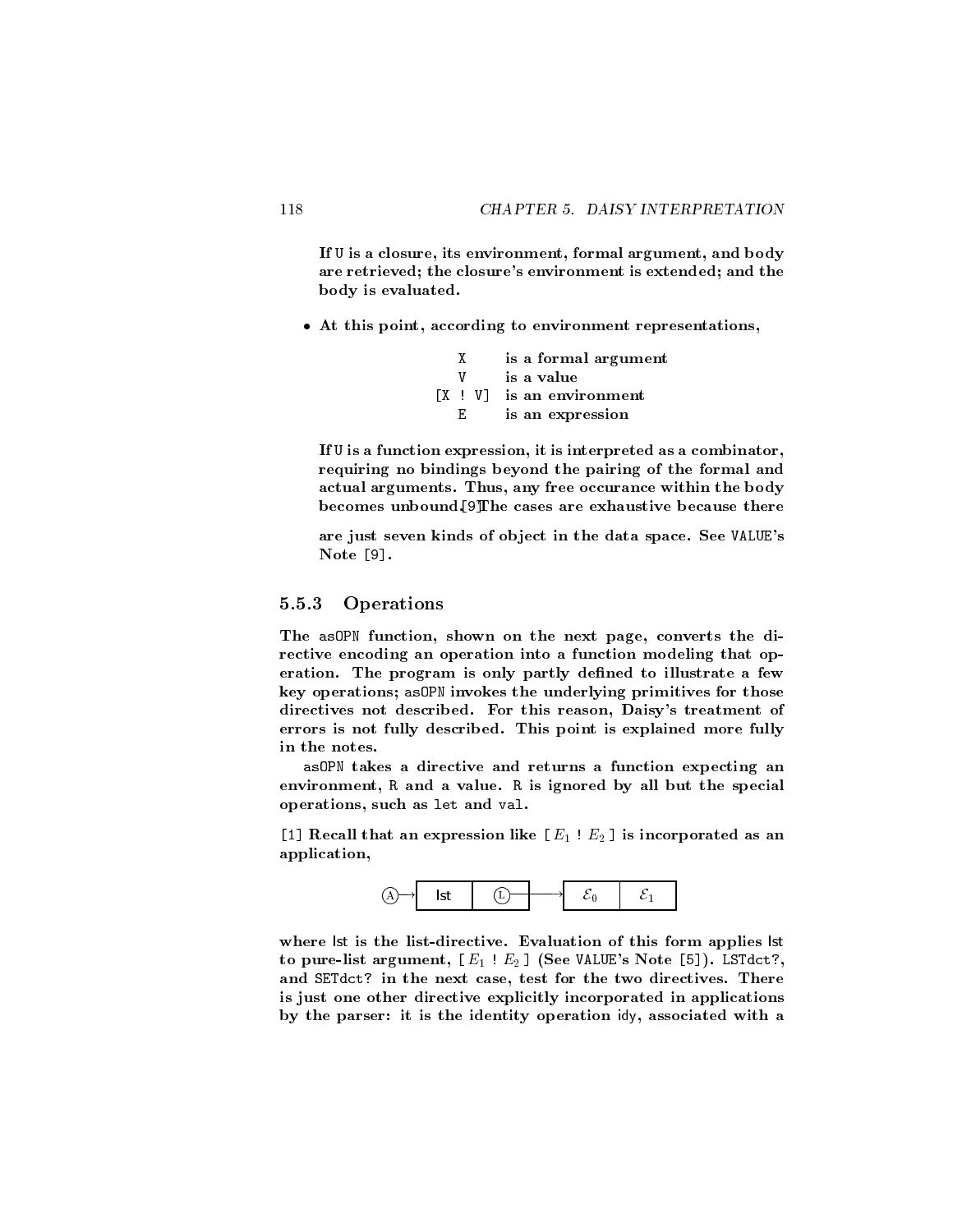```
|
   | asOPN: Directive --] ( [Envt., Value] --] Value )
   \blacksquareasOPN = \D. | NOTES
                                                          \|if: [ LSTdct?: D | [1]
        \setminus[R Es]. LIST:[R Es "D"] | [2]
       SETdct?:D | [1]
         \setminus[R Es]. LIST:[R Es "I"] | [3]
       same?: [D val] | [4, 5]
         \setminus[R E]. VALUE: [E R]
                                                          |
       same?: [D let] | [4, 6]
         \setminus[R [X E E']] .
              VALUE: E'EXTEND:[ X VALUE:[E R] R ]|
                        ] |
                                                          |
       same?: [D rec] | [4, 7]
         \setminus[R [X E E']] .
              rec: [ R<sup>'</sup> ]EXTEND: [X
                                 VALUE:[E R'] |
                                  r i britanni a strandardi a strandardi a strandardi a strandardi a strandardi a strandardi a strandardi a stra
                                 ] |
                      VALUE:[E' R'] |
                     \blacksquare ) and the contract of the contract of the contract of the contract of the contract of the contract of the contract of the contract of the contract of the contract of the contract of the contract of the contract of 
                                                          |
       same?: [D fix] | [4, 8]
         \setminus[R [X ! E]] .
               fix: [ V
                     ! VALUE:[ E |
                                EXTEND:[ X V R ] |
                                 ] |
                                                          \mathsf{l}\blacksquare ) and the contract of the contract of the contract of the contract of the contract of the contract of the contract of the contract of the contract of the contract of the contract of the contract of the contract of 
                                                          |
```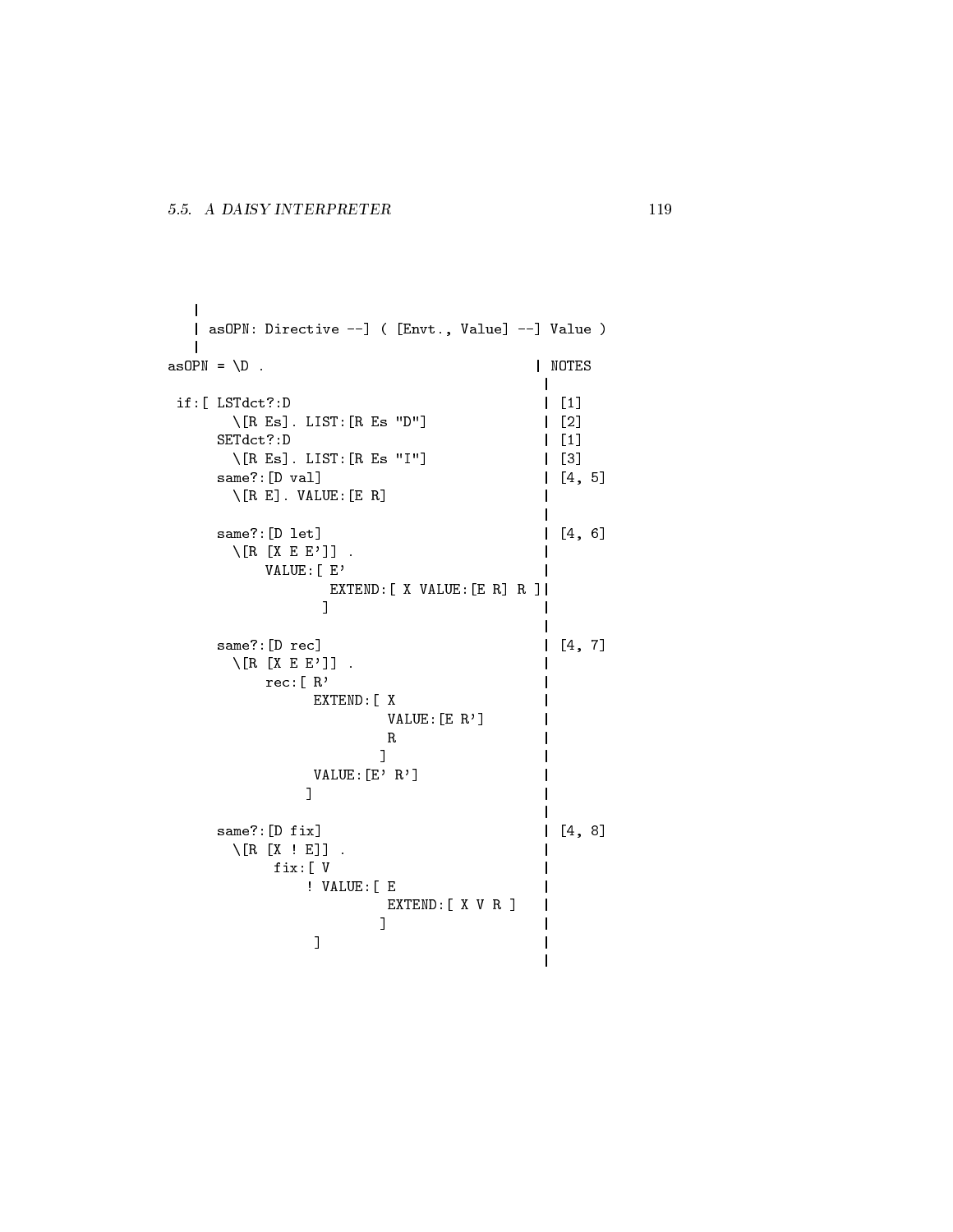parenthesized expression (See Section 1). Here, these tests are implemented by

```
|
  | LSTdct?: Directive --] Bool
  | SETdct?: Directive --] Bool
   |
LSTdct? = let: [X]head:asLST:^[anything]
              \D. same?:[D X]
             ]
```

```
SETdct? = let: [X]head:asLST:^{anything}
              \D. same?:[D X]
              ]
```
This way of defining the tests makes them independent of possible changes to the actual constants. A similar thing is done in Section 1.1. [2] The lst directive transfers control to the LIST function, de-

scribed later. Briefly, LIST maps VALUE over a list-of-expressions. The argument B is a binary indicator, telling LIST which constructor to use. In this case, "D" indicates the determinate constructor. [3] The set directive also transfers control to LIST, the only differ-

ence being the indicator "I", telling LIST to use the indeterminate constructor. [4] The test same?:[D val] compares the directive

D with val's value, which is the directive encoding the evaluation operation. Similar tests are done throughout asOPN. In the ac tual interpreter, invokation of operations is done through a jump table, indexed by D. A more accurate description of asOPN would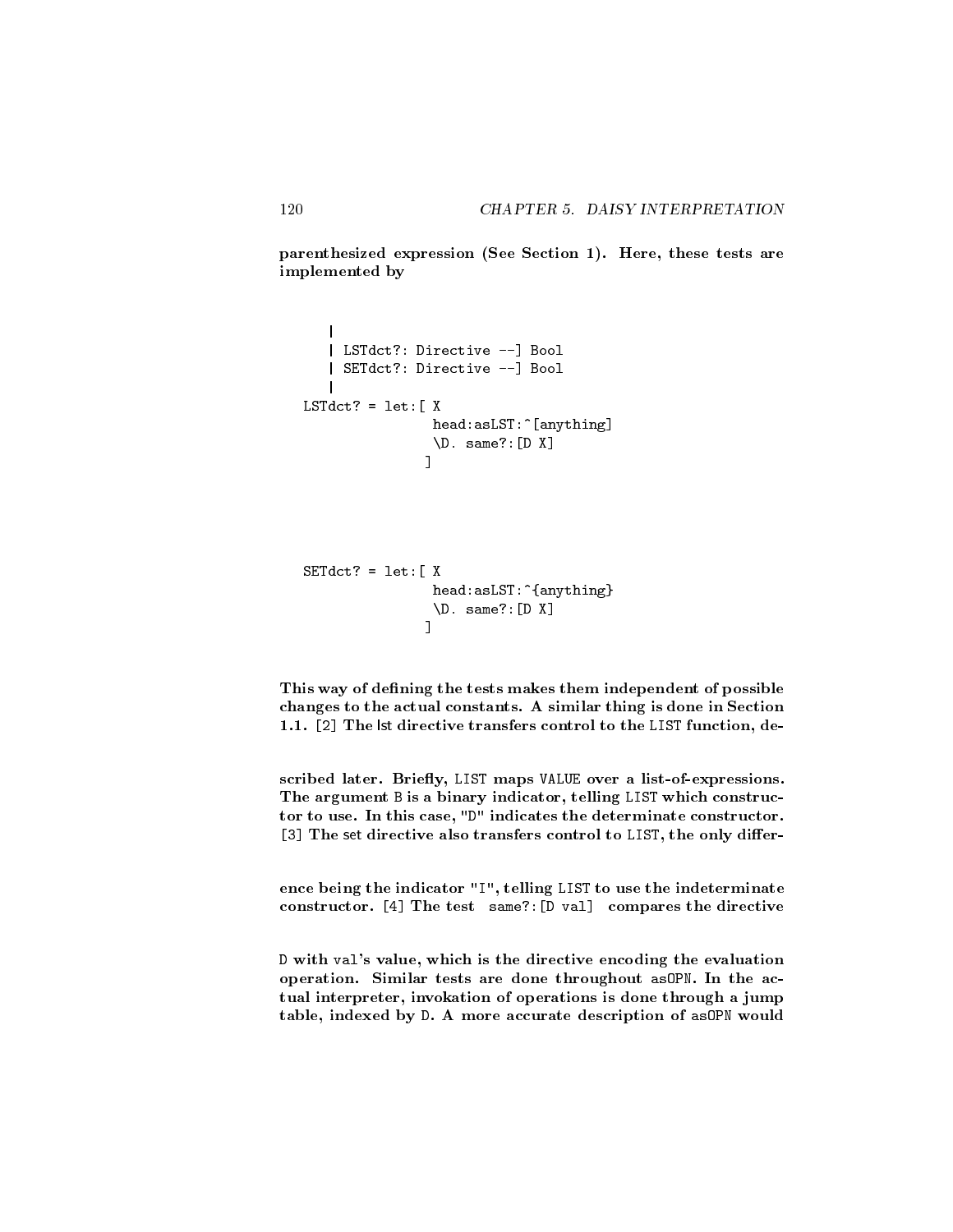### be

```
asOPN = \D.\mathbf{I}let:[ UnknownOperation |
                    \[\n\ [R V]. as ERROR: ["opn/"]
                                                                                       |
                  (sasNML:D):
                         [ UnknownOperation
                                                                                             \overline{0}\mathbf{I}UnknownOperation
                                                                                      \mathbf{I}\mathbf{1}UnknownOperation
                                                                                      \mathbf{I}\overline{2}\setminus[R E]. VALUE: [E R]
                                                                                      \mathbf{L}3 = val\[\mathsf{R}\ \mathsf{Es}\]. Es \|\ \mathsf{4} = \mathsf{id}\\mathbb{R}\setminus[R Es]. LIST:[R Es "D"]
                                                                                      \mathbf{1}5 = 1st\[R Es]. LIST:[R Es "I"] | 6 = set
                            UnknownOperation | 7
                             \left[\begin{array}{ccc} 0 & 0 & 0 \\ 0 & 0 & 0 \\ 0 & 0 & 0 \\ 0 & 0 & 0 \\ 0 & 0 & 0 \\ 0 & 0 & 0 \\ 0 & 0 & 0 \\ 0 & 0 & 0 \\ 0 & 0 & 0 \\ 0 & 0 & 0 \\ 0 & 0 & 0 \\ 0 & 0 & 0 \\ 0 & 0 & 0 \\ 0 & 0 & 0 \\ 0 & 0 & 0 \\ 0 & 0 & 0 \\ 0 & 0 & 0 & 0 \\ 0 & 0 & 0 & 0 \\ 0 & 0 & 0 & 0 \\ 0 & 0 & 0 & 0 \\ 0 & 0 & 0 & 0 \\ 0 & 0 & \left[\begin{array}{ccc} R & [X \ E & E'] \end{array}\right]. \left| \begin{array}{ccc} 9 = & \text{rec} \end{array}\right|\[\n\begin{bmatrix}\nR & [X : E]\n\end{bmatrix}\]. \[\n\begin{bmatrix}\n10 = fix\n\end{bmatrix}\]\sim 10] | and so on
```
The numeric value of an operation's directive is subject to change. [5] The val operation invokes VALUE, using the environment in

effect where val is applied. In that sense, val is dynamically scoped. For instance, the following expression returns 5, even though F is bound to val in an environment binding X to 0:

```
let:[ X 0
let:[ F val
let:[ X 5
      F: "X"]]]
```
The other binding operations have the same property. [6] The

let operation expects a list, consisting of a formal argument X, a binding expression E, and a body E'. The body is evaluated in an environment that extends R by E's value in R. R is the environment in effect where let is applied. The expression

```
let:[ X 5
let:[ F let
let:[ X 6
     F:[Y X Y]
     ]]]
```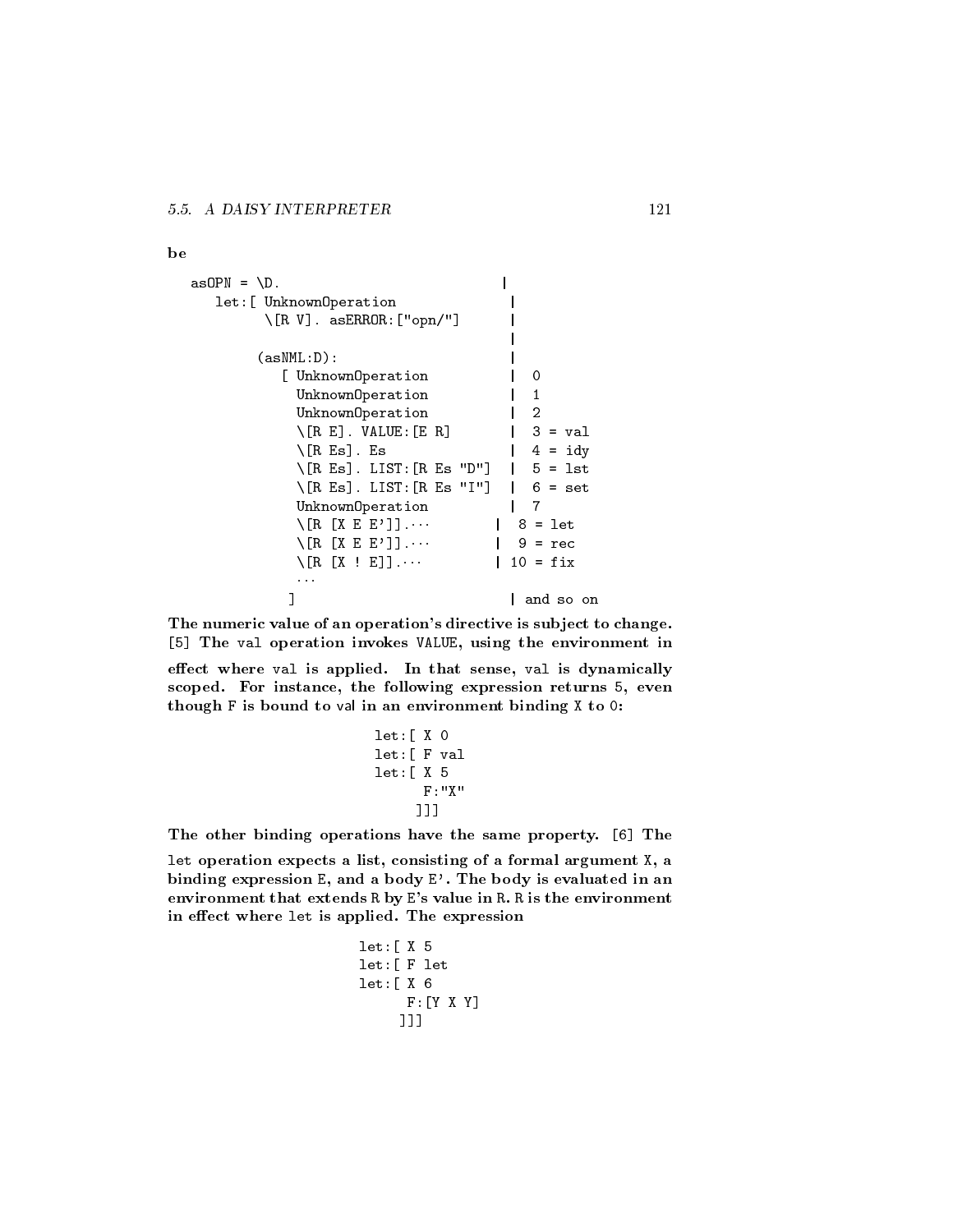returns 6, even though F is bound at a point where X is 5.

EXTEND uses a lazy constructor to build the new environment. As a consequence, an expression like let:[ X E ] does not diverge unless evaluation of  $E$  calls for a binding from  $X$ . The  $\mathcal P$  expansion to ( $\mathcal P$  . E ):  $\mathcal P$  , the diverge because approximation approximation approximation approximation  $\mathcal P$ plication is strict. [7] The rec operation expects a list, consisting

of a formal argument X, a binding expression E, and a body E'. The rec operation fixes a new environment  $R'$  for E and E', making X's new binding available for both evaluations. This is imple mented, in the usual way, by pre-allocating the object for R', and later updating its content. [8] The fix operation expects a list,

whose head is a formal argument and whose tail is an expression. fix: $[X : E]$  is like rec:\LST{X\ E\ E}. In describing fix, it is more natural to fix the value, V. However, the implementation uses the same mechanism as rec's to build a recursive environ ment (Note [7] above), then simply retrieves the initial binding. Recall that EXTEND represents an environment as a structure

```
[ [X : F] : [V : A]]A more accurate portrayal of |fix| is
\CenterCode
rec:[ R'
      EXTEND: [ X VALUE: [E R'] R ]
      head:tail:R'
     \overline{1}]
```
[9] The remaining operations discard the environment R and are,

therefore, true operations and not extensions of the language. Only three, add, inc, and dcr, are described, in order to indicate the error treatment. Unary arithmetic operations, like inc and dcr, expect a numeral and share a run-time validation,

```
|
 | CHKN:[Value, (Nml --] Value)] --] Value
 \mathsf{I}|
CHKN = \{V 0\}.
                               | NOTES
 if:[ isNML?:V
                               \mathbf{I}0:VO:V | [9.1]
       asERROR:["nn0/"] |
                               \overline{1}] |
```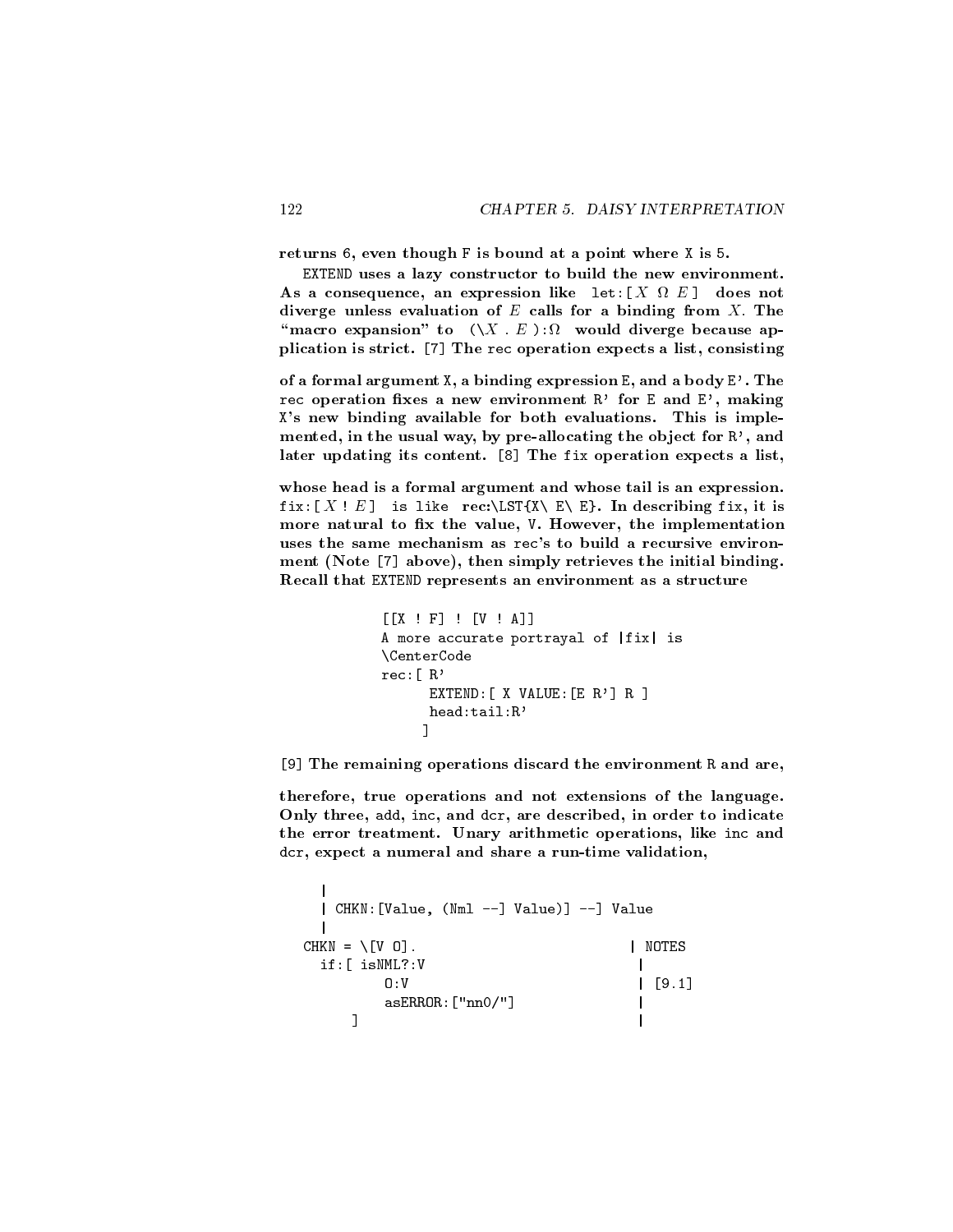Similarly, binary arithmetic operations, like add, share the argu ment validation CHKNxN.

```
\overline{\phantom{a}}|
 | CHKNxN?:[Value, ([Numeral, Numeral] --] Value)] --] Value
 |
CHKNxN? = \[V\ 0]\].
                                | NOTES
  if:[ all?:[ isLST?:V | [9.2, 9.3]
            isNML?:head:V |
            isLST?:tail:V | [9.2]
            isNML?:head:tail:V ] |
         0:V | [9.1]
         asERROR: ["nn?/"] | [9.3]
                                 \overline{\phantom{a}}] |
```
[9.1]CHKN and CHKNxN invoke the pending operation O provided V is

a numeral, in the first case, or a pair on numerals in the second case. Otherwise, an erron is generated. The erron does not record which operation was to be invoked. [9.2]In the implementation,

the asLST? tests are implicit to the access primitives, head and tail. This cannot be accurately described at this level. In fact, add's argument can be any binary object, such as a function cell. [9.3]In CHKNxN there is no verication of the argument's length.

The expression add:[2 3 4] returns the sum of 2 and 3. [9.4]

If V does not conform to the expected structure, and erron is created. It can be either  $|nn0/||$  or  $|nn1/||$ , depending on which test fails (See the Daisy Errons section. Implementations of CHKNxN and CHKN share code in a manner not described here. [10] Detailed descriptions of the remaining Daisy operations are

omitted (See the Daisy Operations section). Instead, the default case simply applies the directive to the argument, thereby linking to the actual interpreter. In doing this, description is no longer insulated from true errors-isERROR? doesn't work for real errons.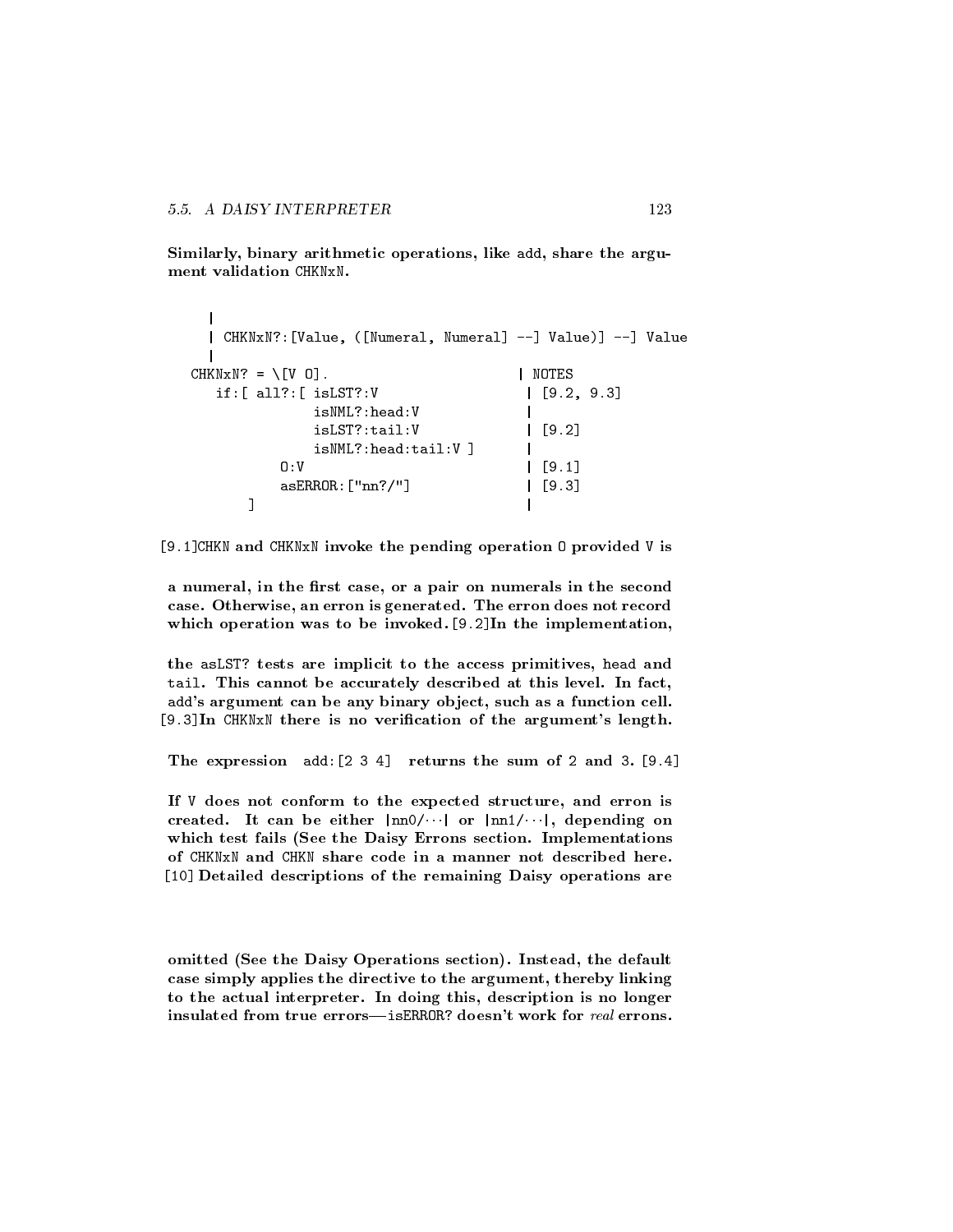#### **List Evaluation**  $5.5.4$

The function LIST maps VALUE over an expression list.

```
|
    | LIST: [Envt, [Expression, ...] B] --] [Value, ...]
    | where
          | B: {"D", "I"}
    \mathbf{I}|
LIST = \{R L B\}.
                                                             | NOTES
  \texttt{let:} \left[ \begin{array}{ccc} [E \quad ! \quad L' ] & L & \end{array} \right]let:[ V VALUE:[R E] |
  let:[ Vs LIST:[R L'] |
                                                              |
    if:[ isLST?:Lif:[ same?:[L L'] | [1]
                      [V *]same?: [B "D"] | [2]
                                                              \mathbf{I}[V : Vz]same?:[B "I"] |
                      {\bf v} , we define the contract of the contract of the contract of the contract of the contract of the contract of the contract of the contract of the contract of the contract of the contract of the contract of the contra
                   \overline{1}] |
          "otherwise"
             VALUE: [R L] | [3]
```
[1] A cyclic expression list results in a cyclic value list. [2] Where

]]]] |

L is not a cyclic list, LIST iterates. The binary indicator B tells which data constructor to use, D for "determinate" and I for "inderterminate". [3] LIST degenerates to VALUE if L is not a list.

In particular, this branch takes care of Nil.

In implementation, LIST is more elaborite. The following points are not modeled by the program above.

- There is an explicit check for Nil.
- Expressions <sup>E</sup> are partially evaluated. For instance, should E be a directive, numeral, or list, it is not evaluated; if it is a function, E is closed immediately. An erron encountered during partial evaluation is simply prefixed with  $|$  lst/ $\cdots$   $|.$
- Since partial evaluation tests E, LIST can diverge if E is  $\perp$  (not  $\Omega$ ), that is, if the expression's *construction* diverges.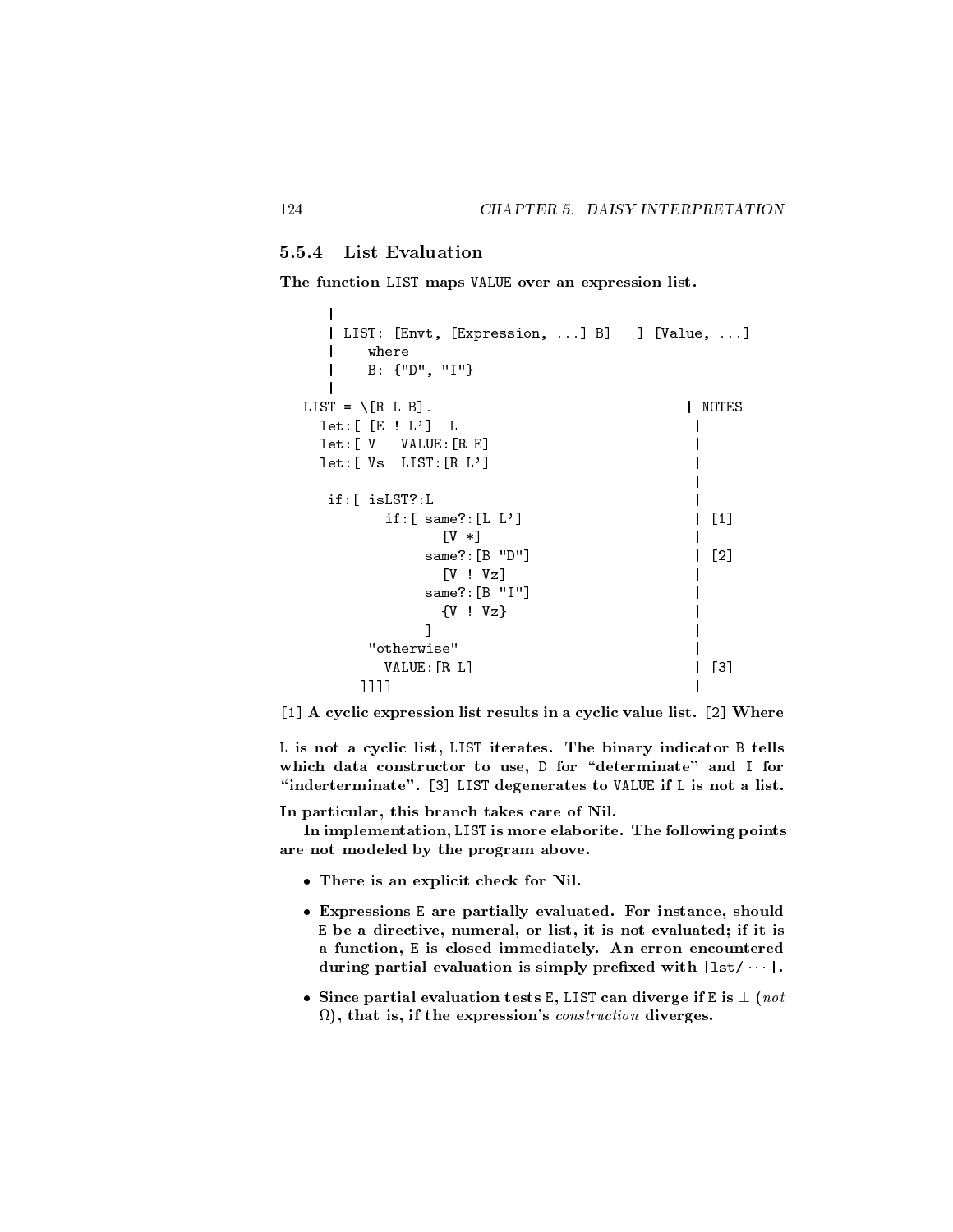Similarly, LIST's iteration is more strict than is described by  $\blacksquare$  . Evaluating [ E ] (not evaluately can diverge. Evaluating  $\blacksquare$ 

In typical cases, LIST's strictness is justied by the presumption that programs are manifest when they execute. This is true where Daisy's parser is involved because it too is strict. For this reason, explicit use of the lst directive is not recommended. The evlst operation more safely maps evaluation.

## 5.5.5 Numeric Probes

The PROBE function indexes the (list) value L according to the numeral N.

| PROBE: [Numeral Value] --] Value |                   |
|----------------------------------|-------------------|
|                                  | NOTES             |
| PROBE = $\[\Gamma \cup L\]$ .    |                   |
| rec: [ Index                     | $\lceil 2 \rceil$ |
| $\setminus$ [N [V ! Vs]].        |                   |
| if: [ zero?:N                    | Г31               |
| v                                |                   |
| isLST?:Vs                        | [4]               |
| Index: [dcr:N Vs]                |                   |
| asERROR: ["prb/" ! Vs]           |                   |
|                                  |                   |
|                                  |                   |
| if:[all?:[pos?:N.isLST?:L]       | [1]               |
| Index: [N L]                     |                   |
| asERROR: ['prob' " L]            |                   |
|                                  |                   |
|                                  |                   |

[1] Indexing proceeds once it is verified that N is non-negative and that L is a list. Otherwise an erron is generated, with prefix  $|{\rm ptb}/|$ . In the implementation, the pos? test actually checks whether N is between zero and the largest list address. [2] PROBE is an iterative loop, called Index here. [3] Index invokes N tails, followed by a head. That is, indexing starts with zero. [4] A probe error results if something other than a list is encountered, such as Nil.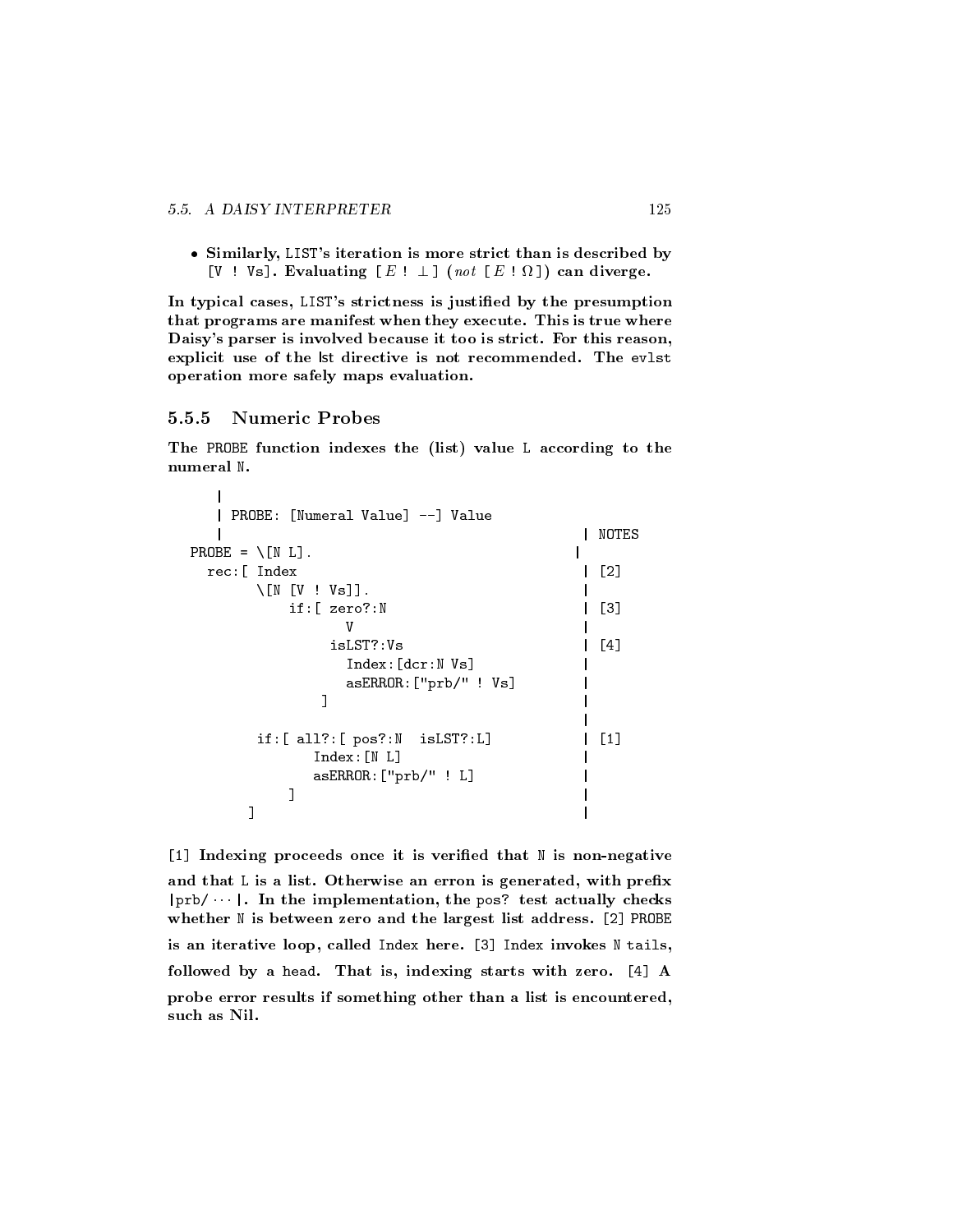#### 5.5.6 The Construction Functional

An applied list, call it  $\mathcal{L}$ , is interpreted as a mapping functional, The argument should be a list of lists, which, for the moment is thought of as a "row major" matix,  $M$ .  $\mathcal{L}'$ 's head is applied to  $M$ 's first column, and  $\mathcal{L}$ 's tail is applied to the matix resulting when  $M$ 's first column is removed.

Where  $\mathcal L$  is a proper list—no funny tails—and M is rectangular, the construction functional can be thought of as an elementwise application of  $\mathcal{L}'s$  elements to  $\mathcal M$  transposed. There are several boundary conditions, also descibed in the Daisy Langugae Description:

- $\bullet$  M can be nonfinite in either dimension.
- In effect,  $M$ 's rows are padded with values appearing as '#'.
- Where  $\mathcal L$  is cyclic, there is an extra termination check; the result has the length of  $M$ 's first row.

The construction functional is described by the LISTFUNCTIONAL program, below, with notes following.

```
|
  | LISTFUNCTIONAL: [ Envt List Value] --] List
  \mathbf{I}|
LISTFUNCTIONAL = \lfloor R F V \rfloor.
                                                  | NOTES
   let: [ [Fh : Ft] F | [1]
   let:[ APPLY' APPLY: [[]![]] | | [2]
                                                    \overline{\phantom{a}}|
    if:[ nil?:isLST?:V | [3]
             asERROR:['f-c"]|
         all?: [ same?: [F Ft] nil?: head: V ] | [4]
             [] |
                                                   \mathbf{I}|
          [ (APPLY':Fh):HEADs:V | [5]
          ! (APPLY':Ft):TAILs:V |
           \blacksquare ) and the contract of the contract of the contract of the contract of the contract of the contract of the contract of the contract of the contract of the contract of the contract of the contract of the contract of 
         ] ]] |
```
[1] The argument F is known to be a list at this point. [2] The

|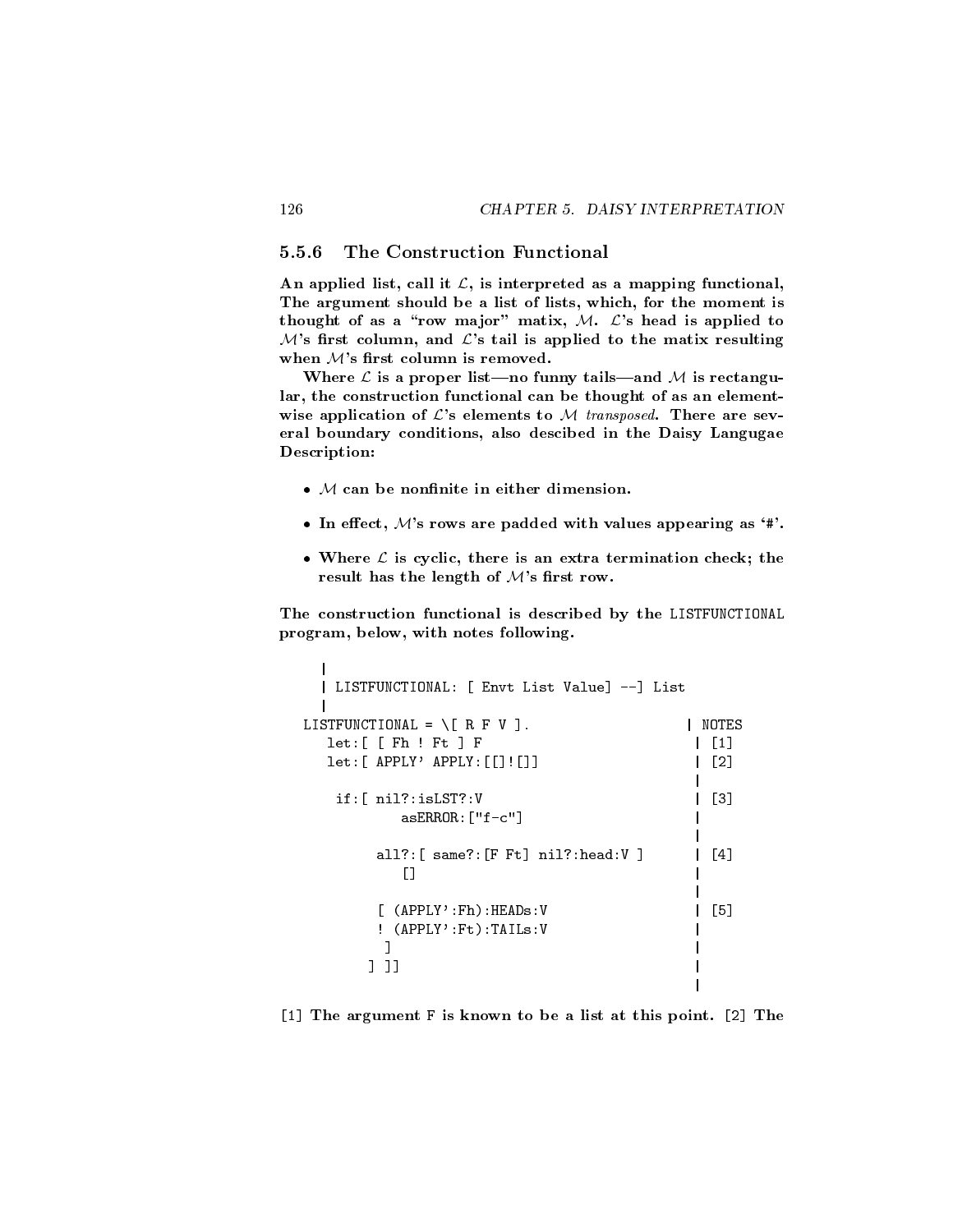environment at the point of application is discarded. The expression [[] ! []] forms an environment with empty formal and actual parts (in the implementation the environment is simply set to Nil). Dereferencing the environment was done to repair space consumption problems in certain programs. Here is a pathelogical example of why this might be considered wrong: the expression

```
let:[ X 5
      [let *]:[ ["Y" "Y" ]
               [ X "X" ]
               ["Y" "Y" ]
              \blacksquare]
```
returns  $[5 \text{ labi}:X|]$ , while its expansion,

```
let:[ X 5
      [ let:["Y" X "Y"]
        let:["Y" "X" "Y"]
       \blacksquare]
```
returns [ 5 5 ]. It is not clear what these kinds of programs should mean, but they have occasionally arisen in applications modeling interactive environment. In this case, one can code around the problem by replacing [let \*] with  $[(\forall x.let:y) *]$ . [3] The

argument,  $V$  is verified as a list, but it is not verified that  $V$ 's elements are lists—as they should be. [4] The test same?: [F Ft]

succeeds if F is a cycle, and if so, construction terminates when V's first row is Nil. Though it is not described here, the termination test generates the |f-c| erron when L's head is neither a list nor Nil. [5] The remaining case performs the mapping, with HEADs

and TAILs incrementally transposing the argument. The functions below do not illustrate the all the checking, which is discussed in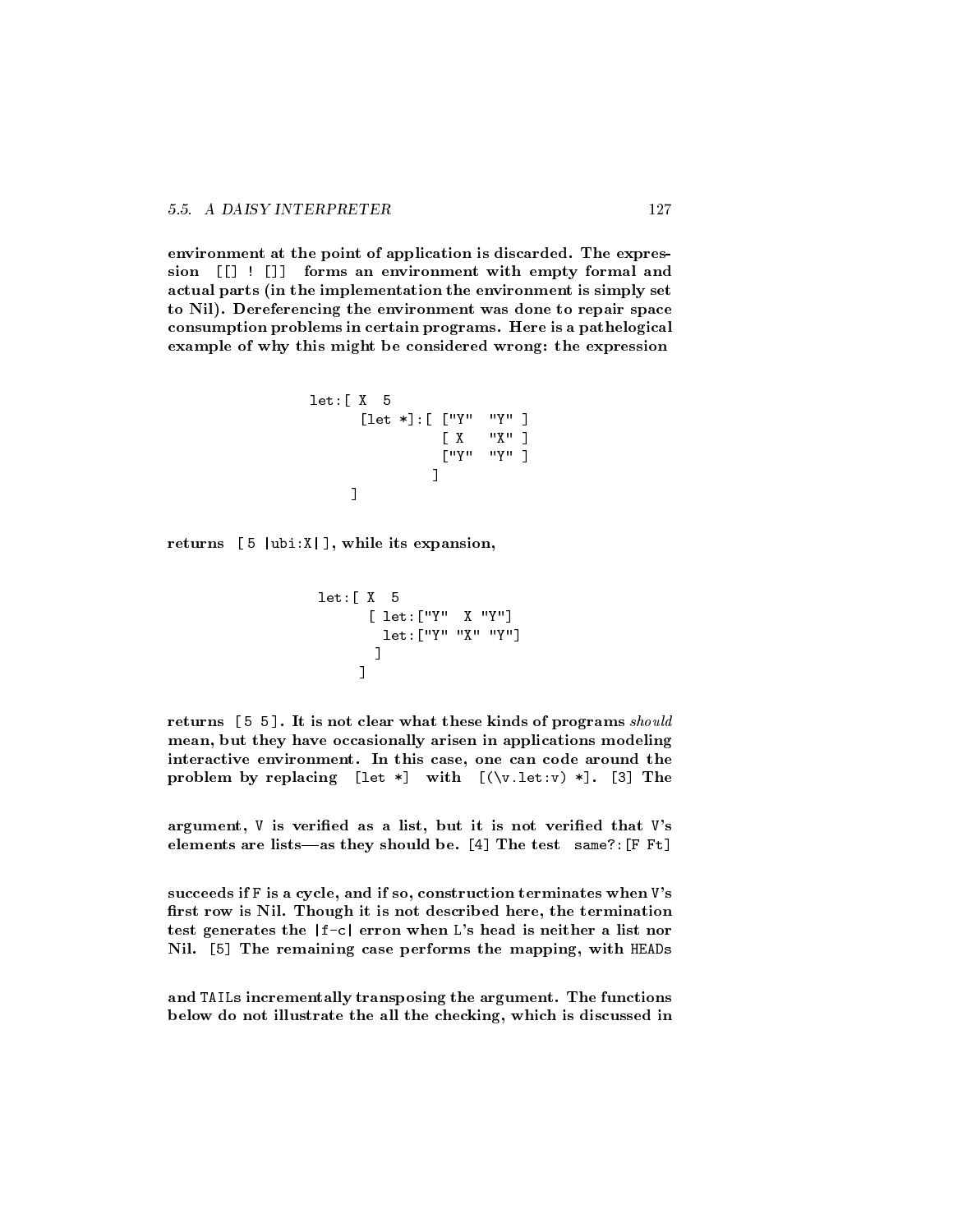the commentary.

 $\mathbf{I}$ | | HEADs: List --] [List ...] | TAILs: List --] [List ...]  $\mathbf{I}$ |--------------------------------------------| NOTES ------------------ $\overline{\phantom{a}}$ |  $HEADs = \L.$  $\mathbf{I}$  $let: [[[H : T] : L'] ]$   $[5.1]$  $\mathcal{L} = \{L_1, L_2, \ldots, L_n\}$  , we can assume that  $L_1$  is the contract of  $L_2$  . In the contract of  $L_1$  $\overline{\phantom{a}}$  $\blacksquare$  . The interval of the interval of the interval of the interval of the interval of the interval of the interval of the interval of the interval of the interval of the interval of the interval of the interval of the ! if:[ nil?:L' | [5.2]  $\mathbf{I}$ [] |  $i$ sLST?:L'  $\qquad \qquad \qquad$  $HEADs:L'$ asERROR:["xps"] |  $\blacksquare$  ) and the contract of the contract of the contract of the contract of the contract of the contract of the contract of the contract of the contract of the contract of the contract of the contract of the contract of  $\blacksquare$  ) and the contract of the contract of the contract of the contract of the contract of the contract of the contract of the contract of the contract of the contract of the contract of the contract of the contract of  $\blacksquare$  . The contract of the contract of the contract of the contract of the contract of the contract of the contract of the contract of the contract of the contract of the contract of the contract of the contract of the | TAILs = \L. |  $let: [[[H : T] : L'] ]$   $[5.1]$  $\mathcal{L} = \{L_1, L_2, \ldots, L_n\}$  , we can assume that  $L_1$  is the contract of  $L_2$  . In the contract of  $L_1$  $\blacksquare$  . The set of the set of the set of the set of the set of the set of the set of the set of the set of the set of the set of the set of the set of the set of the set of the set of the set of the set of the set of the ! if:[ nil?:L' | [5.2]  $\mathbf{I}$ [] |  $i$ sLST?:L'  $\qquad \qquad$  $TAILs:L'$ asERROR:["xps"] |  $\blacksquare$  ) and the contract of the contract of the contract of the contract of the contract of the contract of the contract of the contract of the contract of the contract of the contract of the contract of the contract of  $\blacksquare$  ) and the contract of the contract of the contract of the contract of the contract of the contract of the contract of the contract of the contract of the contract of the contract of the contract of the contract of ] |

[5.1]There is an additional test on L's head to verify that it is a list. If not, the |xps| erron is returned.[5.2]The test on L's tail, L', is actually made prior to construction. Hence, HEADs and TAILs are more strict in implementation than is described here. (See

|

also LISTFUNCTIONAL's Note [2]). This has lead to difficulty in programming certain applications. In practical experience, the con ditions leading to problems are manipulation of interactive input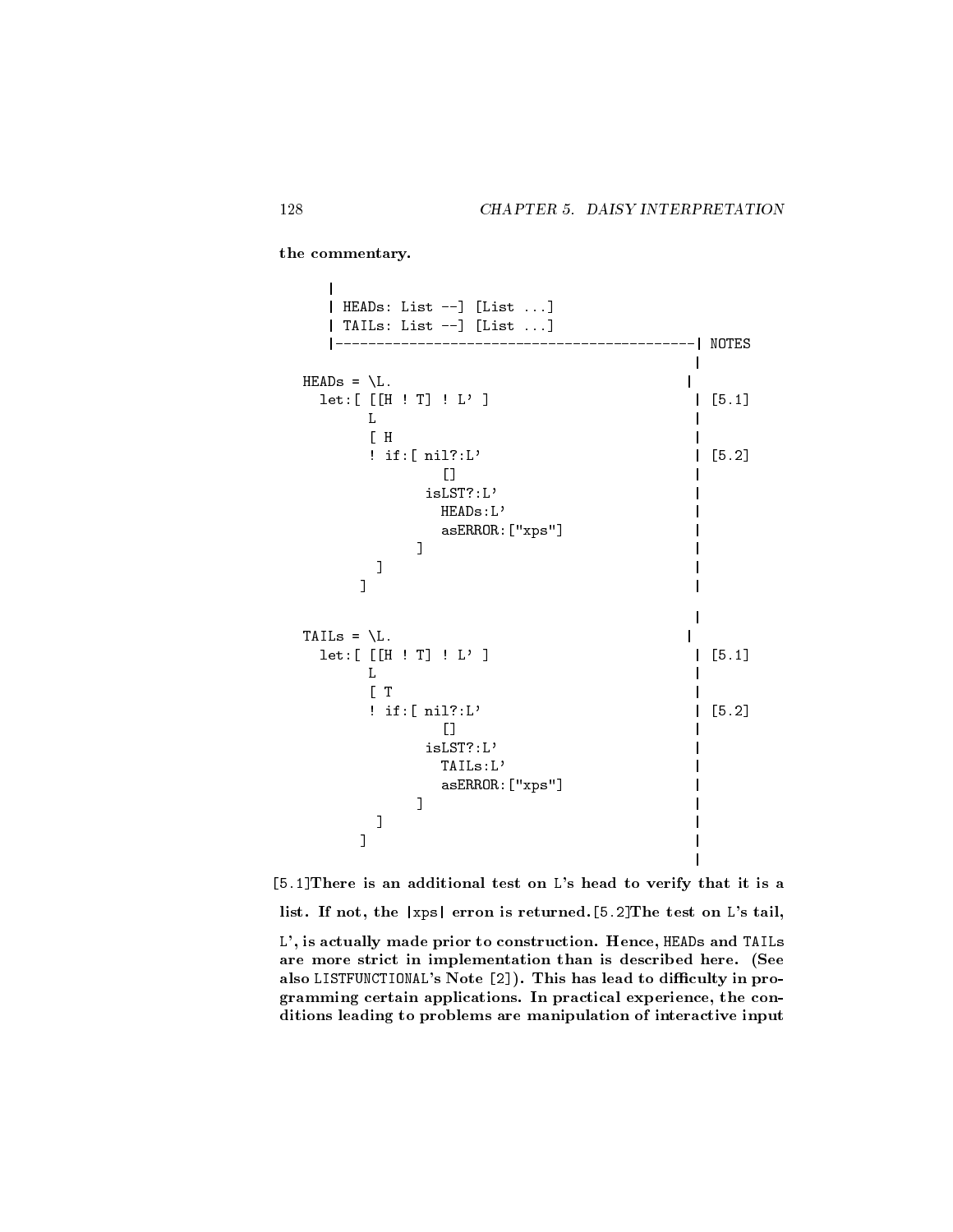to which cyclic lists are applied; and the symptom is a premature input prompt. Since there are other-equally obscure-reasons this symptom can arise, correcting such programs can be hard. A trick that almost always works is to replace an application of  $[F*]$  with a value Fs, defined to be

$$
Fs = fix: [L : [FF : L]]]
$$

Since Fs is a cycle of length two, the cyclic-termination test is not made. (See also, Technical Note ??5-3)

## 5.5.7 Testing the Evaluation Model

The program TEST, below, interactively exercises the system of functions described in this section. TEST's single argument, a literal, is a terminal prompt.

```
TEST = \Preompt.
    let:[ InitialEnvironment
             [ NmlAsChr:10 ! NmlAsChr:10 ]
    let: [ Operator
    let: Constantinople and Constantinople and Constantinople and Constantinople and Constantinople and Constantinople
             xparses:scans:console:Prompt
             [VALUE *]:[ Operator
                              [ InitialEnvironment *]
                           ]
            ]]
```
InitialEnvironment binds the new-line character  $\overline{N}L$  to itself; NmlAsChr:10 gives the literal character with display code 10. This binding is needed because parsing passes new-lines to evaluation.

VALUE is mapped over a stream of expressions, using the initial environment with each. The expression console:Prompt es tablishes a channel to the operator's keyboard with the given prompt, producing a stream of characters corresponding the operator's key strokes. Given such a stream, scans builds a stream of atoms: literals, numerals, and symbols. Given a stream of atoms, xparses produces a stream of represented expressions. It is this stream, called Operator, to which VALUE is applied element-wise.

TEST shows that VALUE is interpreting the same expression rep resentations as are used by the actual interpreter. It also specifies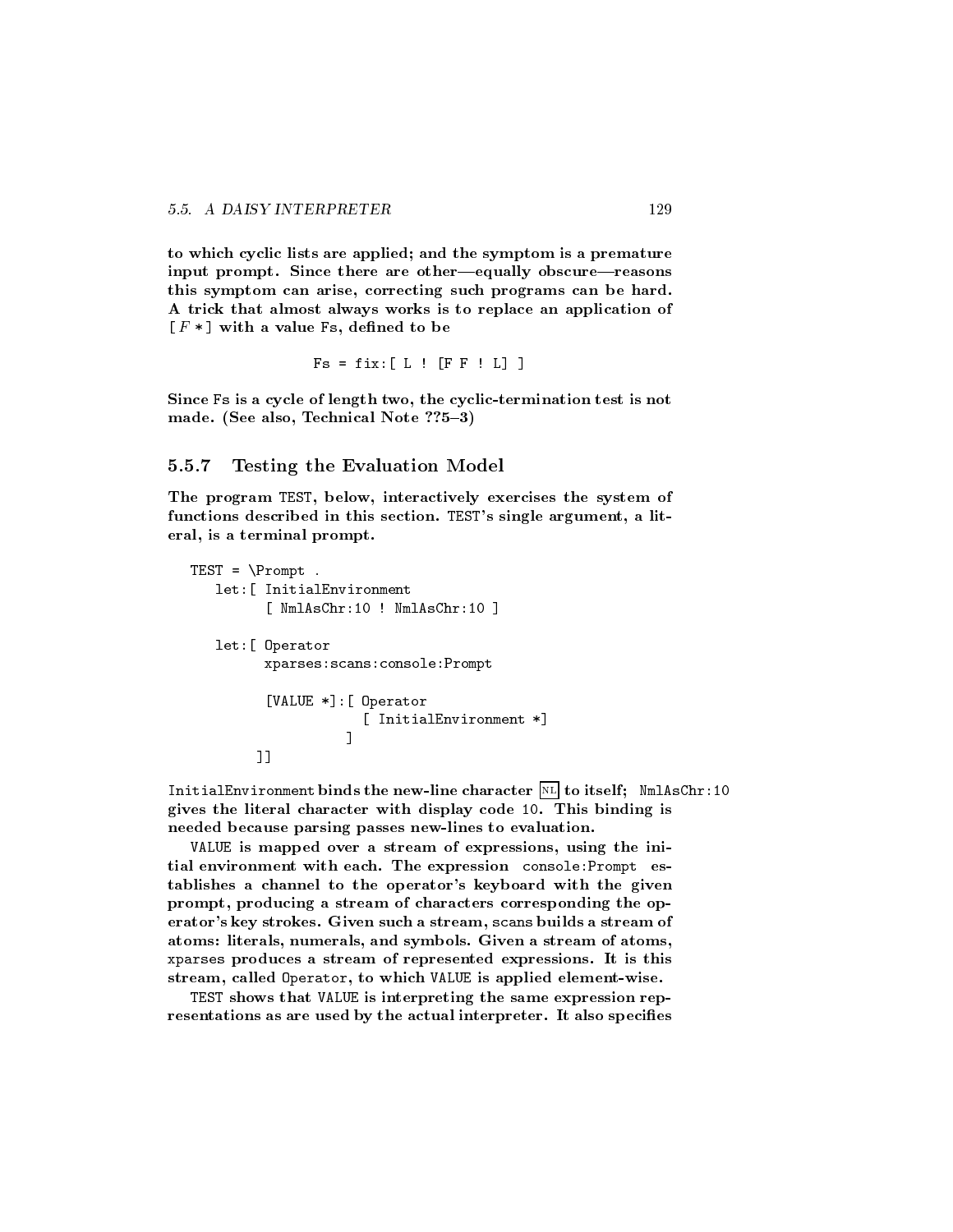how interactive Daisy is established in its implementation. How ever, a closer description is given by replacing TEST's body with

```
VALUE:[ asAPL:[ &LSTdct ! Operator ]
         InitialEnvironment
        \overline{1}
```
]

where &LSTdct is the lst directive. That is, VALUE is given a single expression representing [ inputexpressions ]. In the implementation the evlst directive is used rather than lst (See the discussion of LIST).

The program shown on the next page is a version of the system described earlier, which does not use assignment. An outline of the program is

```
Interpretational property of the contract of the contract of the contract of the contract of the contract of the contract of the contract of the contract of the contract of the contract of the contract of the contract of t
let:[ | Constants
          [ &CLOSURE &ERROR &LSTdct &SETdct ]
          [\cdots \textit{values} \cdots]let:[ | Combinators
          [ EXTEND asCLOSURE isCLOSURE? exCLOSURE isERROR? asERROR
             VOID? LSTdct? SETdct? CODES? CHKN CHKNxN?
            \blacksquare[\cdots \textit{values} \cdots]let:[ | Trivial Loops
          [BINDING PROBE HEADs TAILs]
          [\cdots \textit{values} \cdots]rec:[ | Serious loops
          [ VALUE APPLY asOPN LIST LISTFUNCTIONAL ]
          [\cdots \textit{values} \cdots]| in
             VALUE:Z
          ]]]]
```
Given an expression  $E$ , the test program below invokes INTERPRET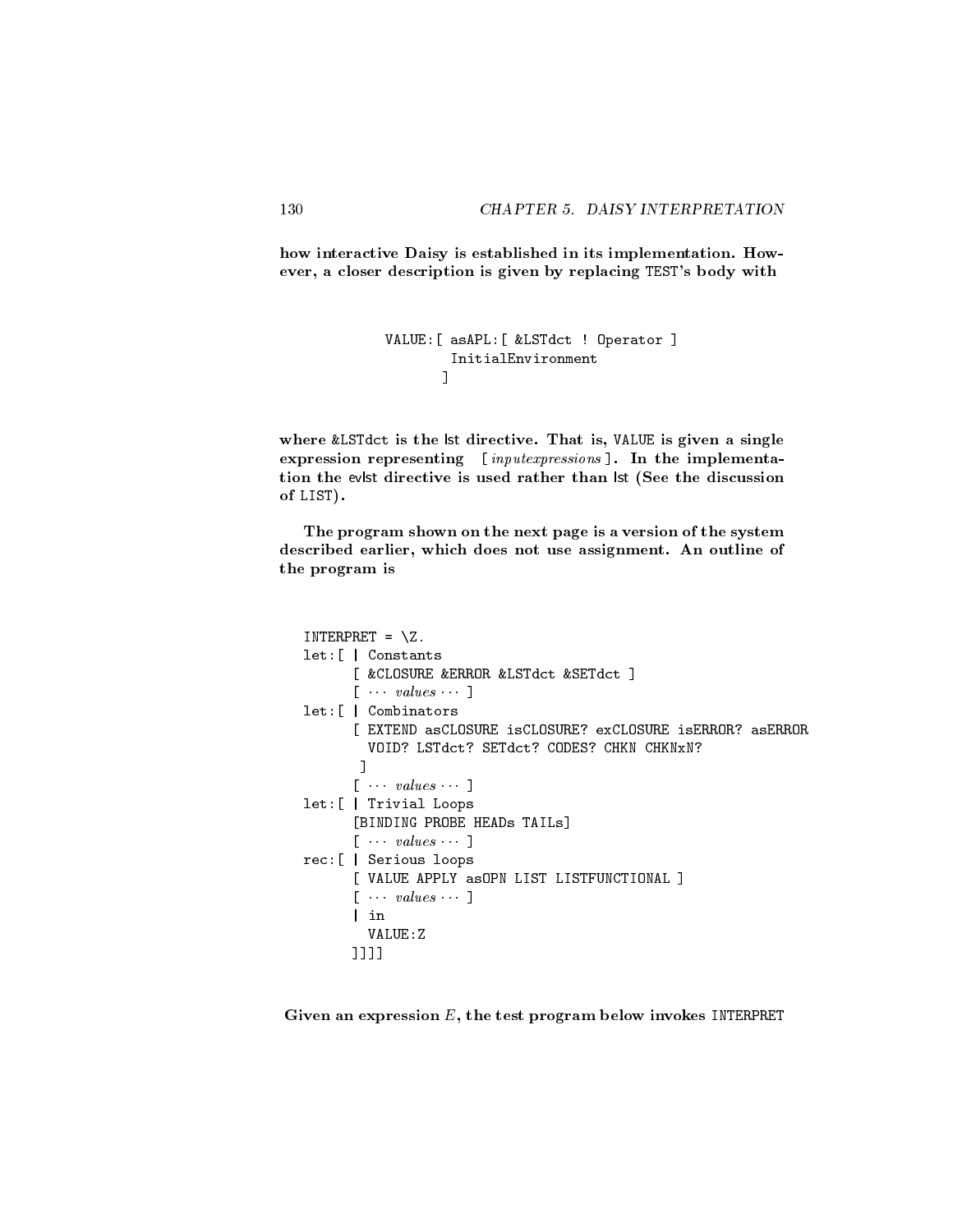5.6. ASSIGNMENT

on itself, interpreting  $E$ .

```
TESTTEST = \text{Expression}.
   let:[ InitialEnvironment
         [[]![]]
         INTERPRET:[ asAPL:[ INTERPRET
                           ! [Expression InitialEnvironment]
                            \blacksquareInitialEnvironment
                    ]
        \blacksquare
```
This is an intensive trial, but it is not exhaustive because the construction functional is not used in INTERPRET.

#### **Assignment** 5.6

Though assignment is to be considered outside the Daisy language, the command is implemented by Daisy's interpreter. It is discussed here for completeness. However, the means of assign ment, and the privilege to invoke it, are in no way guaranteed in future versions of the language.

The parsing operations test for the = symbol in their outer loops. Where the form

```
Literal = Expression
```
is recognized, the following representation is built.



That is, the command is incorporated as an appliaction of the dfn directive (meaning "define").

Where such a form is evaluated, dfn and the list argument are passed to APPLY, and subsequently to asOPN. In other words, the assignment command has the same evaluation pattern as a  $[\cdots]$ expression.

In asOPN, the case for dfn is something like

```
DFNdct?:D
  \[\n\bigcap R [I ! E]]. (ASSIGN:I): VALUE: [E R]
```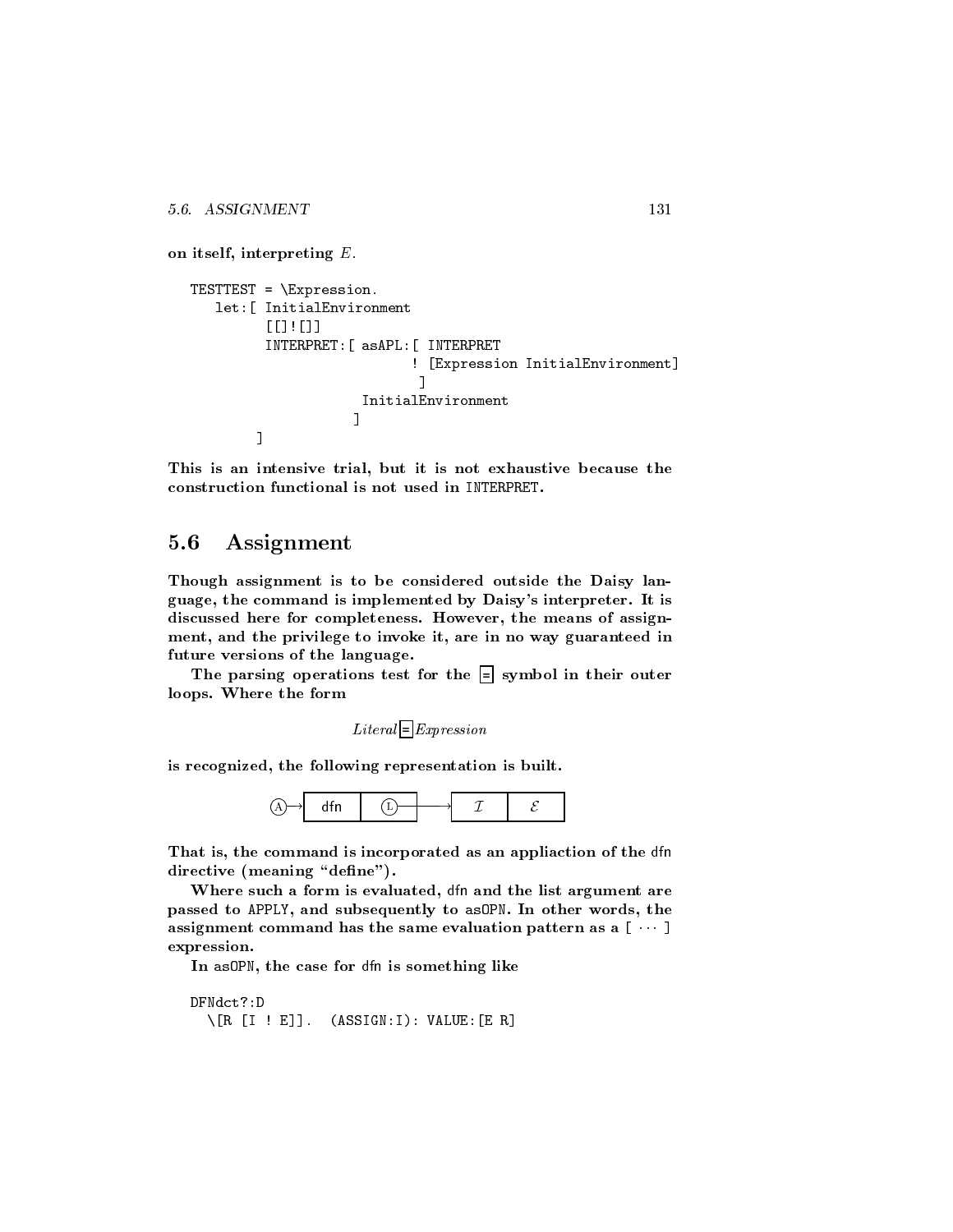The DEFINE function is curried to specify that E is evaluated prior to the assignment. Functionally, DEFINE simply returns I, the name assigned, and not the assigned value.

```
|
   | ASSIGN: Literal --] Value --] Literal
   \mathbf{I}| Includes a side effect.
   |
DEFINE = \iotaI. \iotaV. set: [ ]I
```
#### $5.7$ **Technical Notes**

## NOTE  $2-1$ .

In LOOKUP, it is more accurate to use the access operations \_hd and \_tl in place of head and tail in probing the actual environment A. The former do not verify their operands as lists. and one benefit is that function parameters Though this is a little faster, it can lead to mysterious results in wrong programs. Use of head and tail is under consideration for future releases.

#### $NOTE 3-1.$

This note is in the category of "telling the whole truth about Daisy." It happens that in the 4 release, one can express a clo sure object. I typed the expression asFTN:  $\{ \hat{F} \mid A\}$  !  $\hat{X}$ .E  $}$ , which evaluates to  $\?=?\X.E$ . This is the issue operation's display of a properly represented closure. This works because:

- The mark that distiguishes function objects from closure objects is the same mark (actually a synchronization bit) that distiguishes determinate lists from indeterminate lists.
- The value returned is not cited as <sup>a</sup> list and, therefore, is never subject to re-ordering.

These are purely coincidental points about representation. Their exploitation is not only risky, but also depends on knowledge of how multisets are implemented. Such knowledge is beneath the level of description for the language manual. In addition, there is still no means available to test for these objects [but see NOTE  $4-1$ .

 $NOTE$  4-1.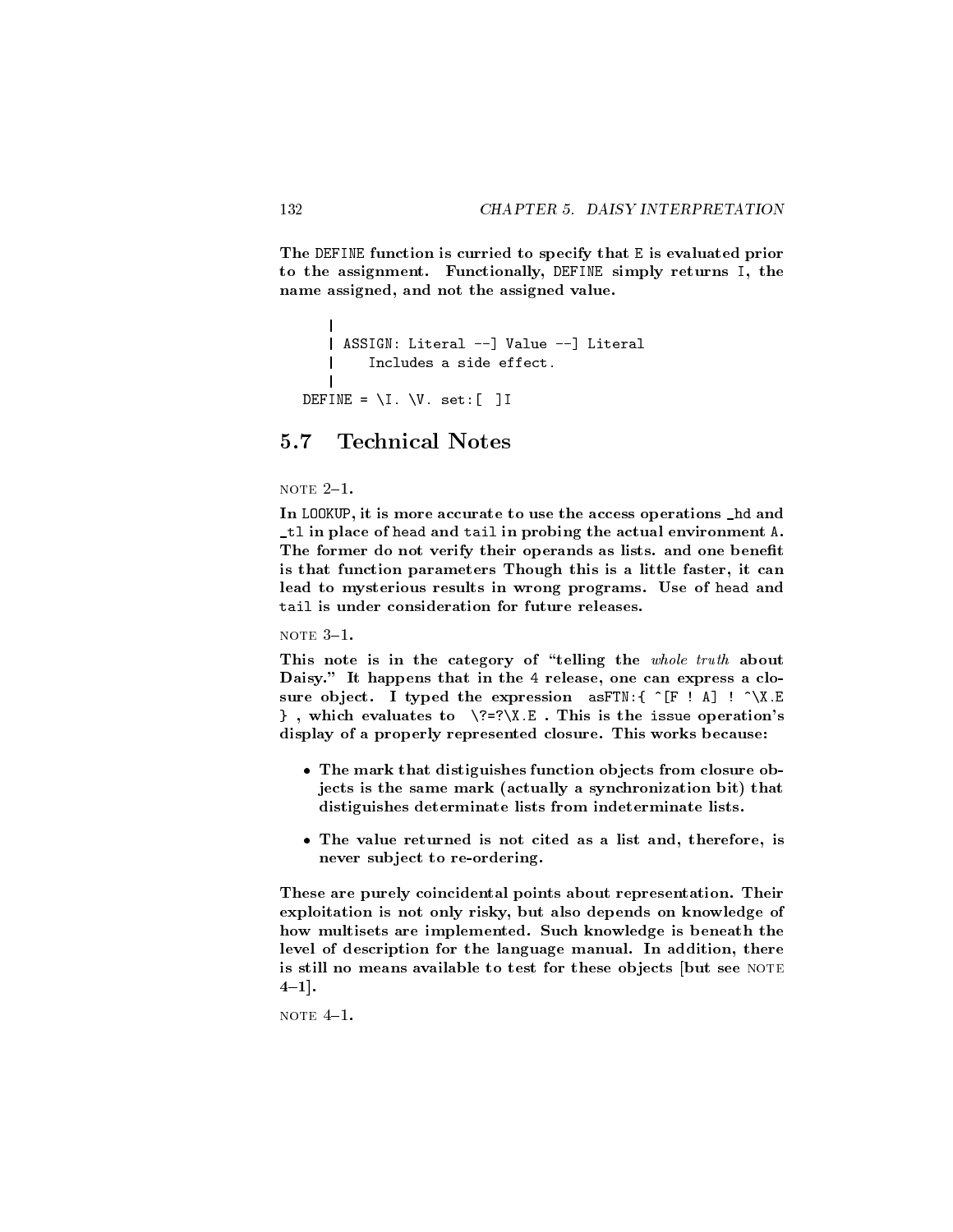Again, the whole truth. Since print names are indistinguishible from errons-in fact, they are errons-it is possible to create and manipulate them indirectly as literals. One could contemplate an approach to error analysis by passing values through the issue operation and inspecting the resulting character stream. Look for the  $\Box$  character.

#### NOTE  $5-1$ .

The coercion asLST:E is not really needed because actual-environment probes are not sensitive to lists (See Technical Note  $2-1$ ). That is, it would be correct to write let:  $[EO : E1] E \cdots ]$ .

```
NOTE 5-2.
```
Revision to the interpreter-hence also the language, invoking list evaluation at this point, is under consideration. In VALUE, the fragment

| $i$ s $LST$ ?: $F$ | . – 7<br>∽ |
|--------------------|------------|
|                    |            |

changes, to become

| isLST?:E         | $5^7$ |
|------------------|-------|
| LIST: [R Es "D"] |       |

Should this be done, a different mechanism for applying binding operations (i.e., let, rec, etc.) is needed.

NOTE  $5-3$ .

The early test in HEADs and TAILs are implemented to eliminate backward references in stream computations. Let  $S = [N_1 \cdots ]$ and  $T = [\mathcal{M}, \dots]$  be nonterminating integer lists. Then the application of [ add \* ] to  $\lbrack S \ T \rbrack$  maps add over the stream  $\lbrack \lbrack N, M, \rbrack \cdots$  ]. Now, each pair in this list is veried by CHKNxN, which never tests the pairs' lengths (See asOPN's Note [9.3]). Unless the early test is made, trivial but unfinished invokations of HEADs and TAILs retain a chain of backward references in the stream. As a consequence, programs that should run in bounded space do not.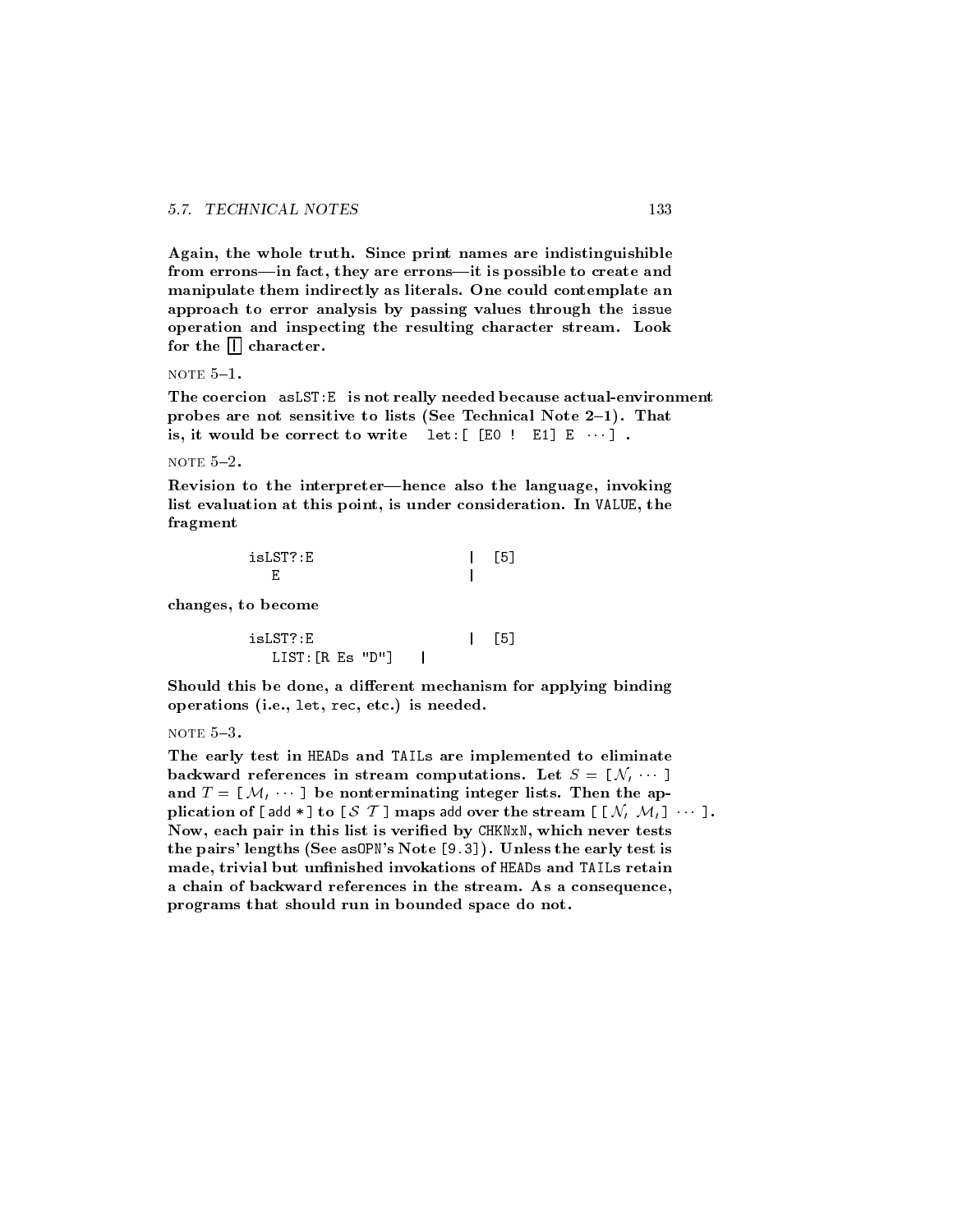| same?: [D inc]                        | [4, 9]              |
|---------------------------------------|---------------------|
| $\setminus$ [R V]. CHKN: [ V add ]    |                     |
| $same$ : [D dcr]                      | $\left[4, 9\right]$ |
| $\setminus$ [R V]. CHKN: [ V mpy ]    |                     |
| same?: [D add]                        | $\left[4, 9\right]$ |
| \[R V]. CHKNxN?: [ V inc: V ]         |                     |
| "otherwise"                           | $\lceil 10 \rceil$  |
| $\Gamma$ $\Gamma$ $V$ $\Gamma$ $D: X$ |                     |
|                                       |                     |
|                                       |                     |
|                                       |                     |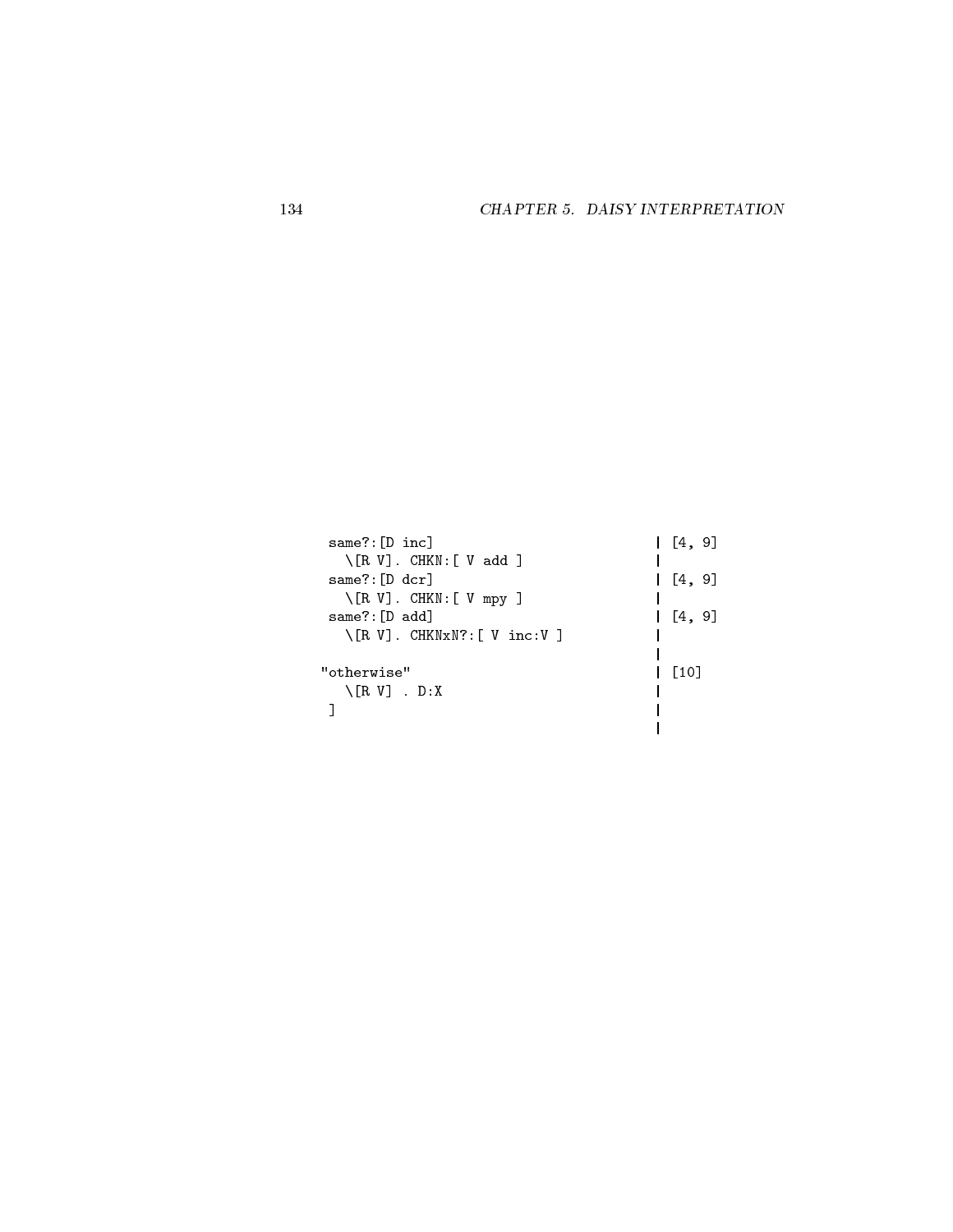```
INTERPRET = \angle Z.
let:[ | Constants
        [ &CLOSURE &ERROR &LSTdct &SETdct ]
        [' "?=?\" | = &CLOSURE
           11211| = & ERROR
           head:asLST:^[anything] | = &LSTdct
           head:asLST:^{\frown}\{anything:amp;\qquad| = kSETdct]
let:[ | Combinators
        [ EXTEND asCLOSURE isCLOSURE? exCLOSURE isERROR? asERROR
          VOID? LSTdct? SETdct? CODES? CHKN CHKNxN?
          \blacksquare[ | EXTEND =
              \setminus [X \ V \ R] . let: [ [F ! A] R [ [X ! F] ! [V ! A] ] ]
           | asCLOSURE =
              \[\Gamma\ F]. asFTN: [ &CLOSURE R ! F ]
           | isCLOSURE? =
              \F. same?:[ &CLOSURE head:asLST:F ]
           | exCLOSURE =
              \C. let:[ [ Mark R ! F ] asLST:C [ R ! asLST:F ] ]
           | isERROR? =
              \V. all?:[ isLST?:V same?:[ &ERROR head:V ] ]
           | asERROR =
              \[I ! Is]. let:[ [Mark ! E] Is
                                         [ &ERROR I ! if:[ nil?:Is
                                                                      \Boxsame?:[&ERROR Mark]
                                                                 \overline{1}]
                                           ]
                                         \mathbf{1}\blacksquare| VOID? =
              \V. same?:[V asDCT:0]
           | LSTdct? =
           \blacksquare \blacksquare \blacksquare \blacksquare \blacksquare \blacksquare \blacksquare \blacksquare \blacksquare \blacksquare \blacksquare \blacksquare \blacksquare \blacksquare \blacksquare \blacksquare \blacksquare \blacksquare \blacksquare \blacksquare \blacksquare \blacksquare \blacksquare \blacksquare \blacksquare \blacksquare \blacksquare \blacksquare \blacksquare \blacksquare \blacksquare \blacks\D. same?:[D &LSTdct]
           | SETdct? =
              \D. same?:[D &SETdct]
           \blacksquare\[D I]. same?:[D tail:asLST:I]
           | CHKN =
              \[V O]. if:[ isNML?:V O:V "nn0" ]
           | CHKNxN? =
              \[V O]. if:[ all?:[ isLST?:V isNML?:head:V
                                          isLST?:tail:V isNML?:head:tail:V ]
                                  0:V"nn?"
                                ]
         ]
```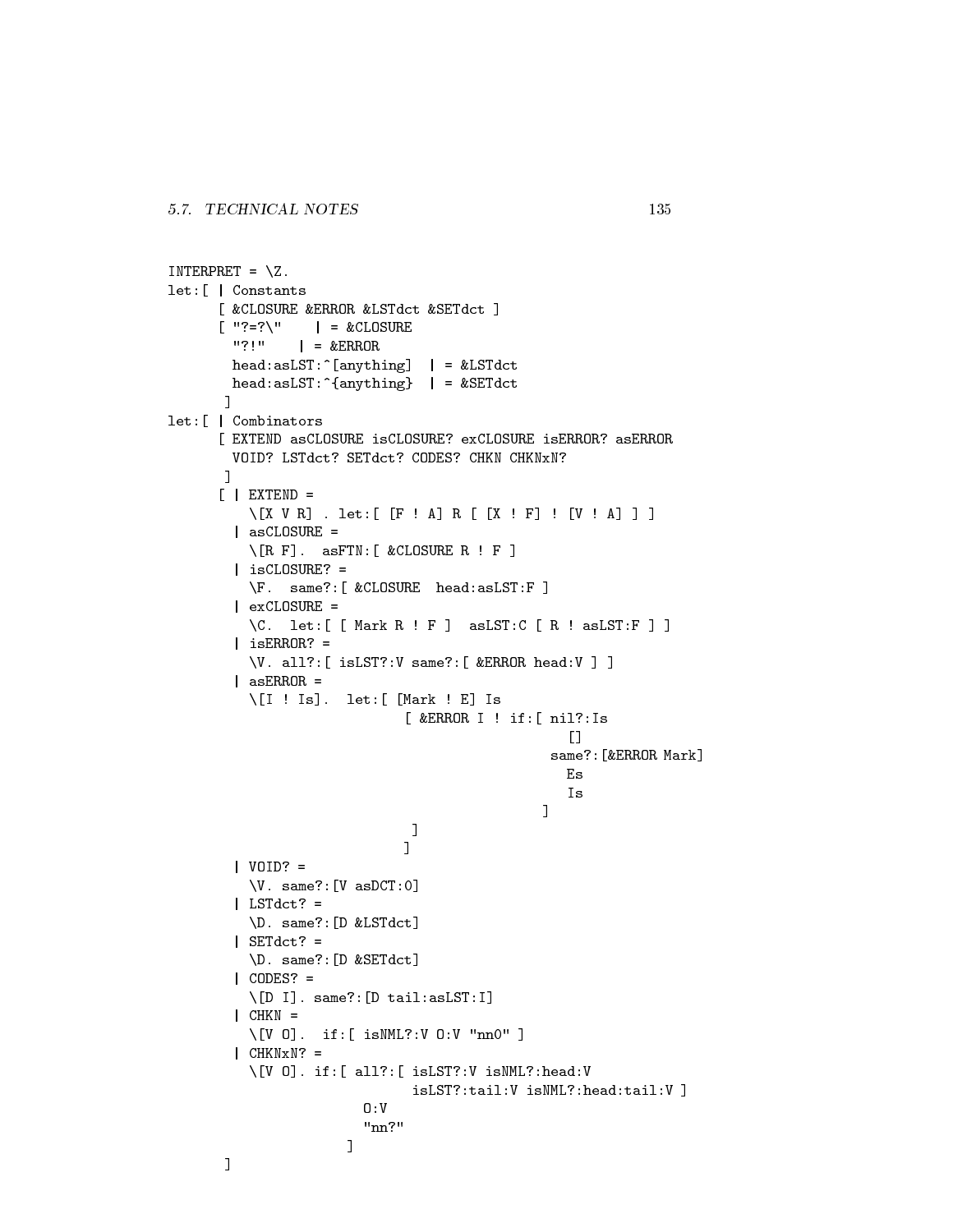```
let:[ | Trivial Loops
      [BINDING PROBE HEADs TAILs]
[ | BINDING =
 \[I R]. rec:[ LookUp
                   \setminus [I [F ! A] V].
                      if:[ nil?: F
                           isLtrl?:F
                              if:[ same?:[I F] A V ]
                           isLST?:F
                              LookUp:[ I
                                        [head:F ! head:A]
                                        LookUp:[ I
                                                  [tail:F ! tail:A]
                                                 V\blacksquare"otherwise"
                              asERROR:["arg" I]
                         ]
                   LookUp:[I R asERROR:["ubi:" I] ]
                   ]
  | PROBE =
  \setminus[N L].
     rec:[ Index
           \setminus[N [V ! Vs]].
                if:[ zero?:N
                       \mathbf{V}isLST?:Vs
                       Index:[dcr:N Vs]
                       asERROR:["prb" ! Vs]
                    \blacksquareif:[ all?:[ pos?:N isLST?:L]
                   Index:[N L]
                   asERROR:["prb" ! Vs]
               ]
          ]
```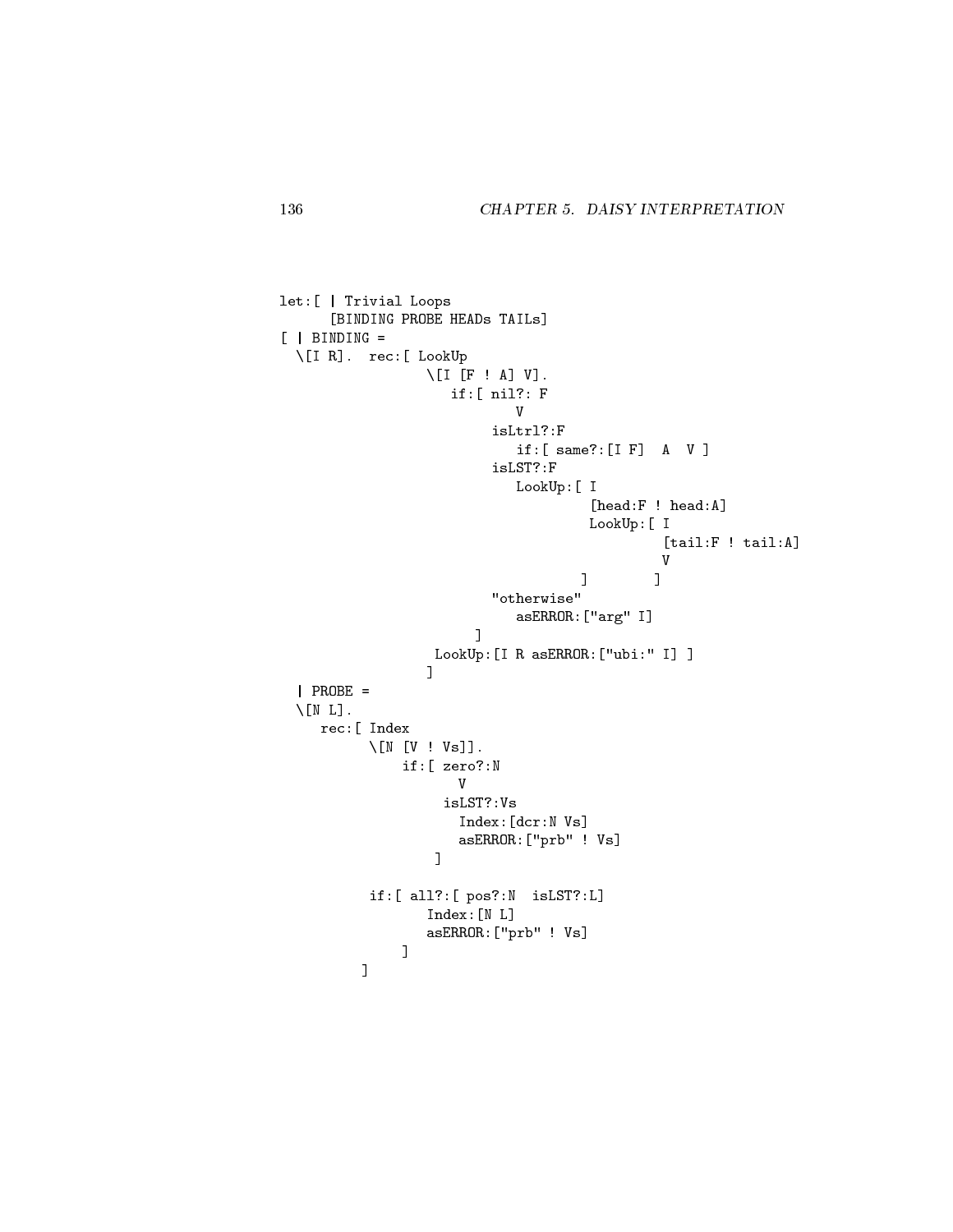```
| HEADs =
    fix:[ Loop !
                \Lst.
                 let:[ [[H ! T] ! Lst' ]
                              if: If \alpha is a contract of the contract of the contract of the contract of the contract of the contract of the contract of the contract of the contract of the contract of the contract of the contract of the contract of t
                                        []
                                         [H ! Loop:Lst']
                                  ]
             ] ]
    | TAILs =
    fix:[ Loop !
               \Lst .
                 let:[ [[H ! T] ! Lst' ]
                            Lst
                             if:[ nil?:Lst
                                           --<br>[T ! Loop:Lst' ]
                                  ]
             ] ]
]
```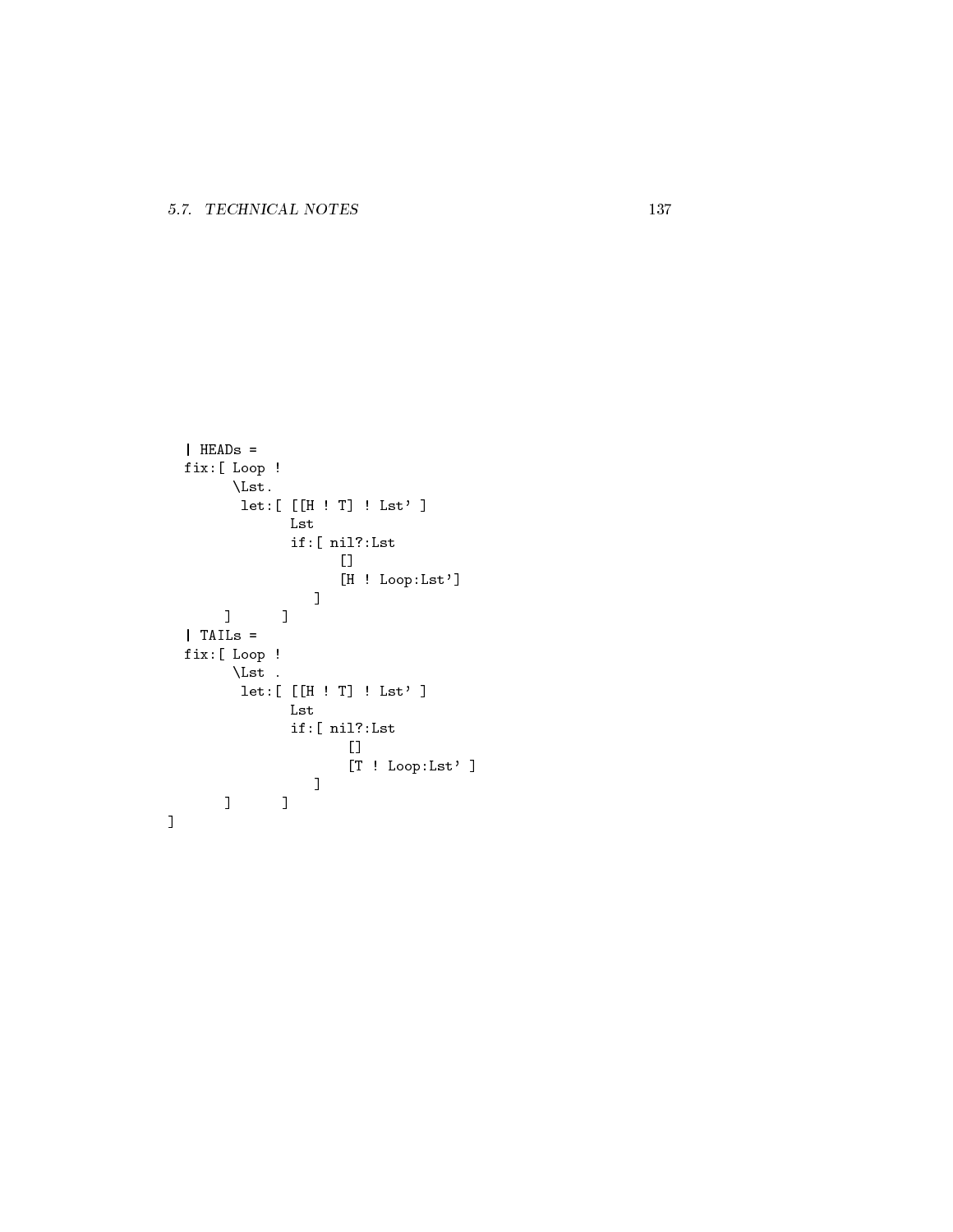```
rec:[ | Serious loops
      [ VALUE APPLY asOPN LIST LISTFUNCTIONAL ]
[ | VALUE =
\{E \ R\}.
 let:[ [E0 ! E1]
       asLST:E
  if:[ isERROR?:E
        asERROR:["val" ! E]
       isDCT?:E
         E
       isNML?:E
         \, E \,isLST?:E
       isFTN?:E
         asCLOSURE:[ R E ]
       isIDE?:E
         if:[ VOID?:E1
                 BINDING:[E R]
                 E1\blacksquareisAPL?:E
         (( APPLY:R
         ): VALUE:[E0 R]
         ): VALUE:[E1 R]
     ]]
```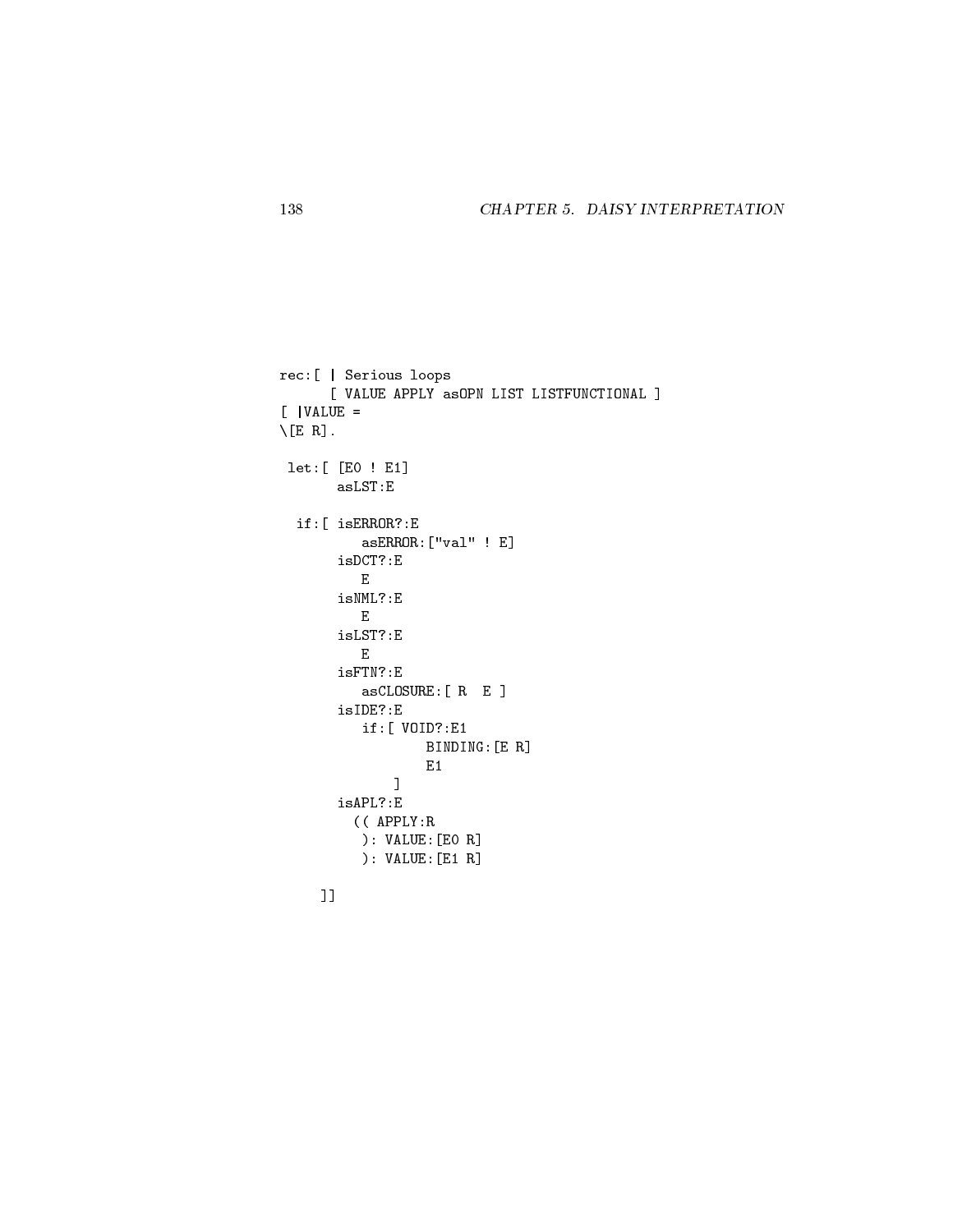```
| APPLY =
\backslash R. \backslash U. \backslash V.
  if:[ isERROR?:U
          asERROR:["ftn" ! U]
       isDCT?:U
         (asOPN:U):[R V]
       isNML?:U
         PROBE:[U V]
       isIDE?:U
         if:[ nil?:U
                   \BoxasERROR:["apl" ":" U]
              ]
       isAPL?:U
         asERROR:["apl"]
       isLST?:U
         LISTFUNCTIONAL: [ R U V ]
       isFTN?:U
         if:[ isCLOSURE?:U
                  let:[ [ R' X ! E ]
                         exCLOSURE:U
                         VALUE:[ E EXTEND:[X V R'] ]
                        ]
                  let:[ [X ! E]
                         asLST:U
                         VALUE:[ E [X ! V] ]
                        ]
              \blacksquare]
```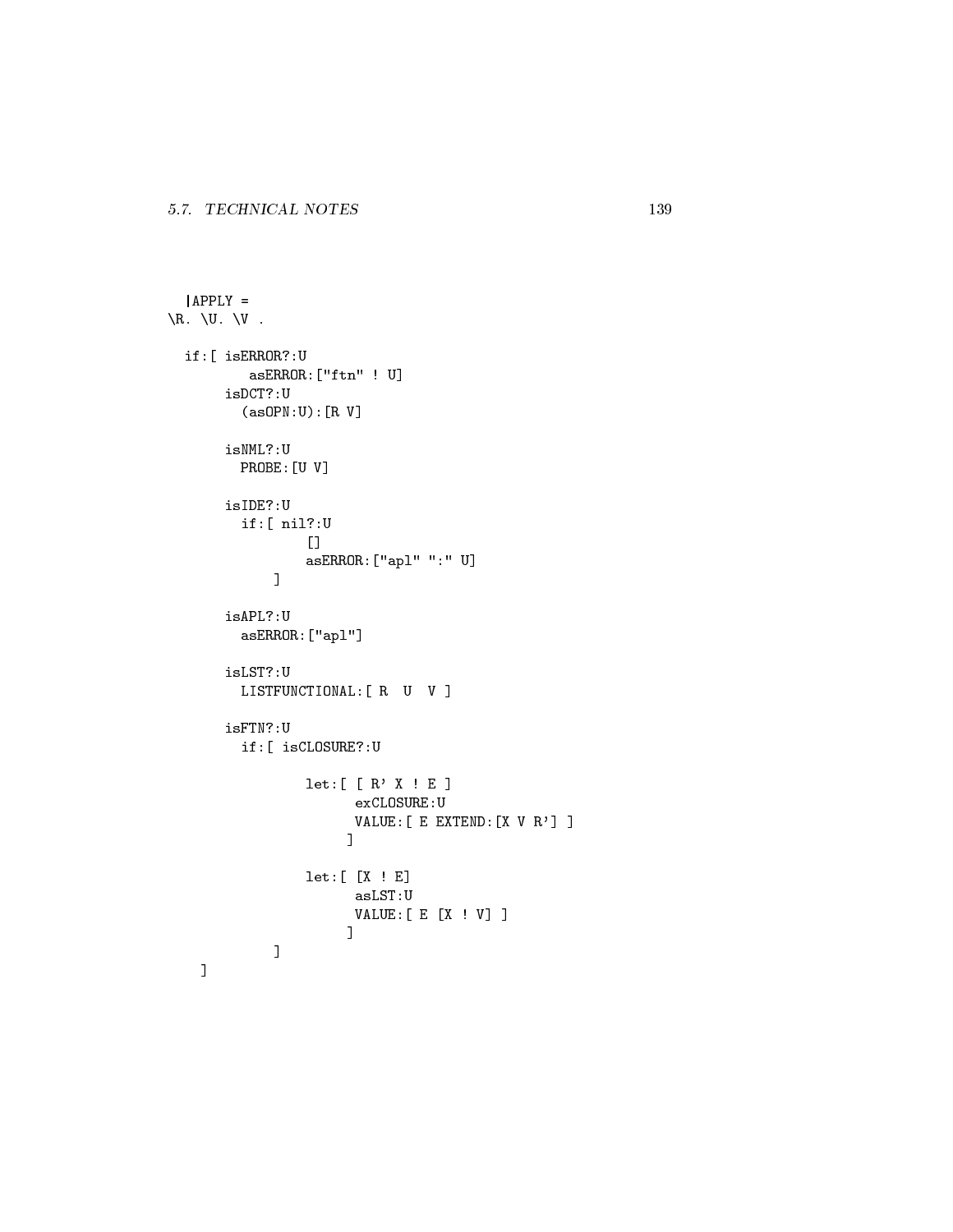```
| as OPN =
\D.
 if:[ LSTdct?:D
        \[R Es]. (LIST:"D"):[Es R ]
      SETdct?:D
        \[R Es]. (LIST:"I"):[Es R]
      CODES?:[D "val"]
        \[R E]. VALUE:[E R]
      CODES?:[D "let"]
        \setminus[R [X E E']] .
           VALUE:[ E'
                   EXTEND: [ X VALUE: [E R] R ]
                   \blacksquareCODES?:[D "rec"]
        \setminus[R [X E E']] .
           rec:[ R'
                 EXTEND:[ X
                           VALUE:[E R']
                           R
                           ]
                 VALUE:[E' R']
                 ]
      CODES?:[D "fix"]
        \setminus[R [X ! E]].
            fix:[ V
                 ! VALUE:[ E
                           EXTEND:[ X V R ]
                           ]
                 ]
      CODES?:[D "inc"]
        \[R V]. CHKN:[ V inc ]
      CODES?:[D "dcr"]
        \[R V]. CHKN:[ V dcr ]
      CODES?:[D "add"]
        \[R V]. CHKNxN?:[ V add ]
     "otherwise"
        \setminus[R V]. D:V
    ]
```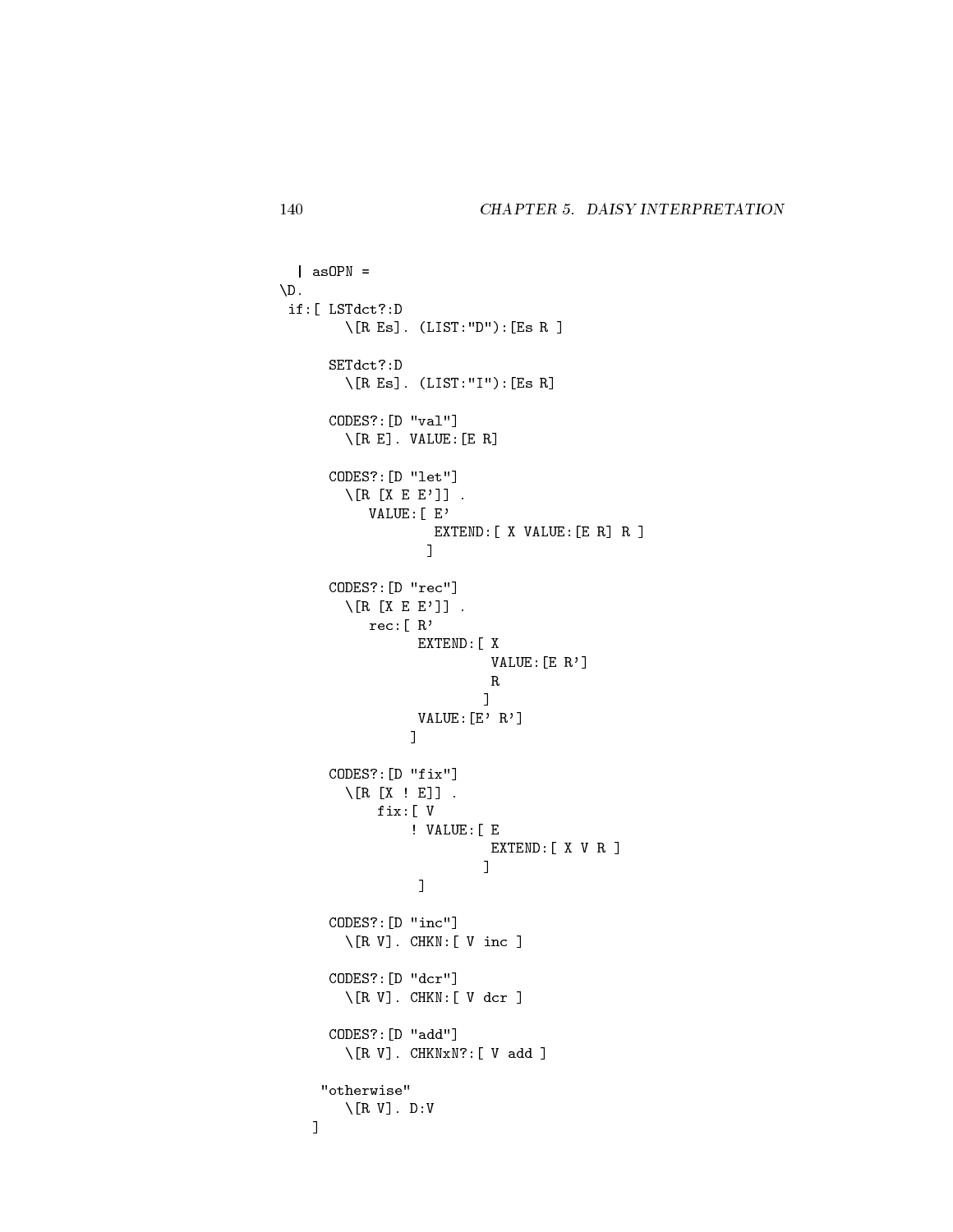```
| LIST =
\B. fix:[ Loop
        ! \[L R].
            let: [E : L'] Llet:[ V VALUE:[E R]
            let:[ Vs Loop:[L' R]
             if:[ isLST?:L
                    if:[ same?:[L L']
                           [V *]
                         same?:[B "D"]
                           [V ! Vs]
                         same?:[B "I"]
                          {V ! Vs}
                         \overline{1}\blacksquare"otherwise"
                    VALUE:[L R]
                 ]]]]
         ]
| LISTFUNCTIONAL =
\[ R F V ].
   let:[ [ Fh ! Ft ] F
   let:[ APPLY' APPLY: [[]![]]
    if:[ nil?:isLST?:V
           asERROR:["f-c"]
         all?:[ same?:[F Ft] nil?:head:V ]
            \Box[ (APPLY':Fh):HEADs:V
         ! (APPLY':Ft):TAILs:V
         ]
       ] ]]
]
VALUE:Z
]]]]
```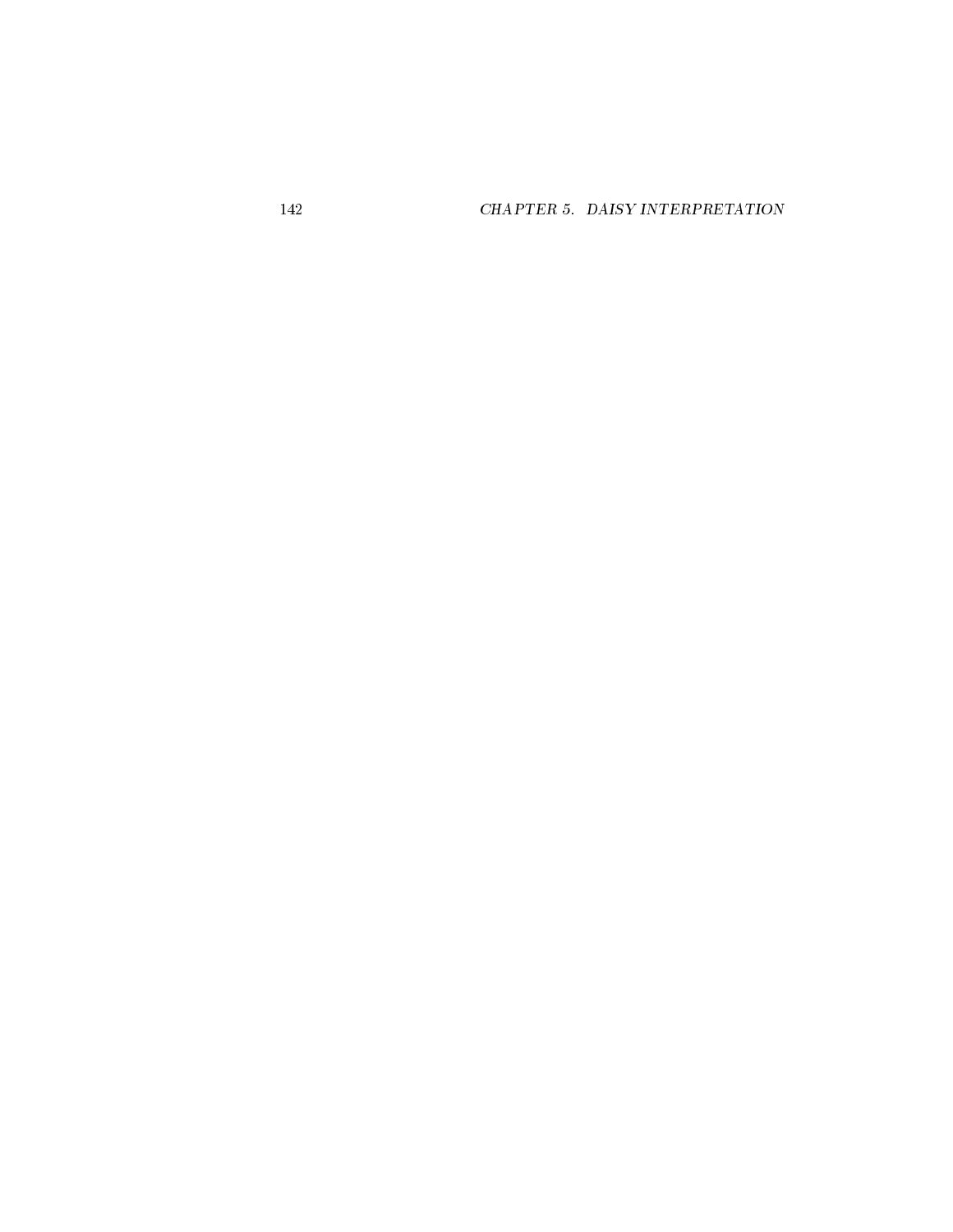## Chapter <sup>6</sup>

# Tutorials on Daisy Programming

This section is a collection of tutorials on Daisy programming techniques. The each tutorial focuses on one method or con struct, the examples more broadly illustrate aspects of programming. For instance, in the Multiset Examples subsection there are several nontrivial interactive programs.

The tutorials [when finished] include discussions of multisets and their use; programming on recursive data; implementing systems; and modeling hardware systems; parsing and program manipulation.

## 6.1 Multiset Examples

For programs dealing with multisets, an idealized view of evaluation is not adequate. Evaluation must be considered operationally as computational effort applied to to produce values. One must also keep in mind that Daisy, like Lisp, manipulates references to ob jects representing values, that these, hence also their computations, may be shared through the environment bindings. The Daisy Interpretation section discusses language execution at this

A multiset is a concurrency construct in which a specified list is ordered as its elements' computations finish. The more effort required to produce a value, the later that value appears in the resultant ordering. Only an approximation of effort can be de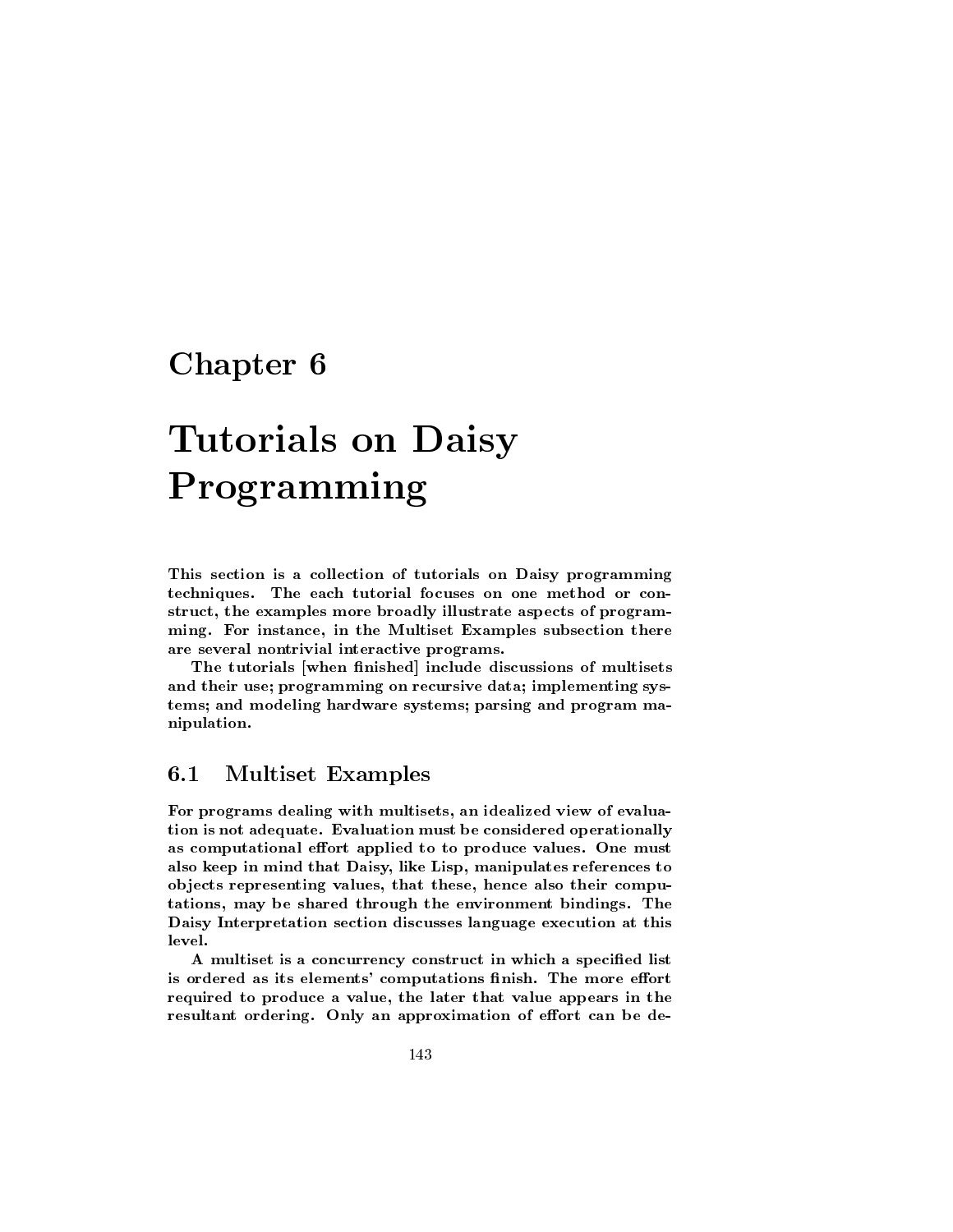duced from the text of a program. There is implicit overhead in the interpretation process, maintanence of environments, and multitasking. In addition, there are global parameters governing the granularity and degree of concurrency. Even if an exact measure of cost were to be defined, there is a lack of precision in the process of discovering convergent elements.

The programs that follow were executed under minimal settings for granularity, by invoking

$$
Daisy -n 2 -s 2 -m 200000
$$

The command argument -m calls for 200,000 cells of data. The arguments -n and -s set tight bounds on multitasking. With both set to 2, there is fine multitasking granularity. The effects are multiset orderings are most strongly related to actual effort and that multitasking overhead is at its maximum.

Only a small fraction of existing Daisy programs use multisets, and indeterminate applicative programming is largely unexplored territory. Although experimentation is encouraged, it would be tedious to reproduce these examples by hand. Their source is available with the installation of this documentation. The base operations used are briefly discussed as they arise. Detailed explanations are given in Daisy Operations section.

## 6.1.1 A First Example

The following program was suggested by John O'Donnell as a first multiset example. The functions up and dn compute the distance between two numbers. The expression up:[N M] counts how many times N must be incremented to reach M; dn:[N M] counts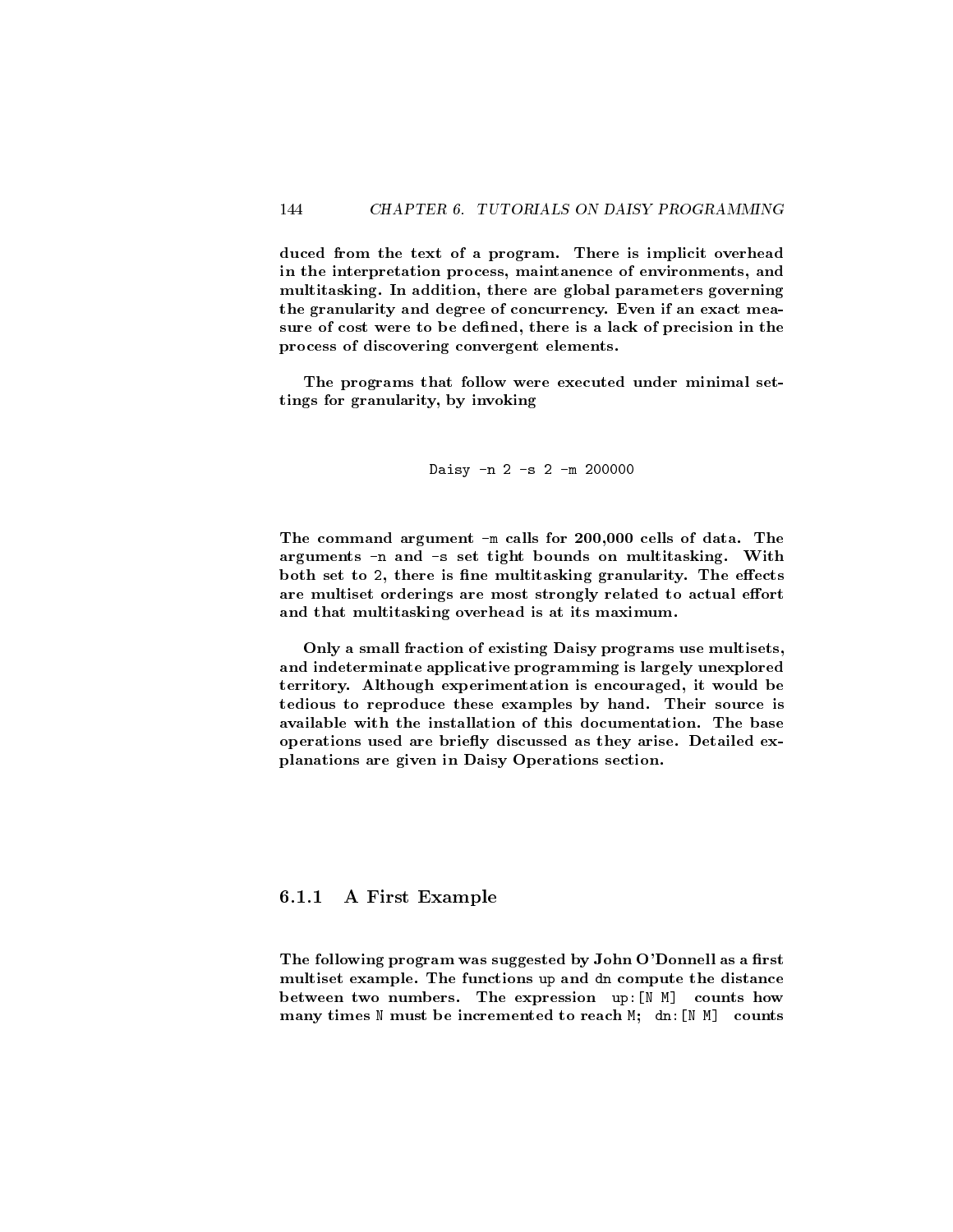how many times N must be decremented to reach M.

| $up = \{K L\}.$<br>if: [zero? : K]              | K. L are numerals<br>gero?' tests for 0  |
|-------------------------------------------------|------------------------------------------|
|                                                 | $up:$ [ inc:K inc:L ]   'inc' increments |
|                                                 |                                          |
| $dn = \lfloor K L \rfloor$ .<br>if: [zero? : K] | K. L are numerals                        |
|                                                 | dn: [ dcr: K inc: L ]   'dcr' decrements |

Ĭ.

The function ABS computes the absolute value of N by concurrently calculating its distances from 0.

$$
ABS = \N.
$$
\n
$$
head:set: [dn: [N 0] | N a numeral
$$
\n
$$
up: [N 0]
$$
\n
$$
1
$$

ABS:93 returns 93; ABS:0 returns 0; ABS:-2001 returns 2001. The head operation retrieves the first element of the concurrently ordered list. Assuming a perfect implementation of arithmetic, one of dn:[N 0] or up:[N 0] diverges unless N is 0, in which case both return 0). Hence, the right choice appears at the multiset's head.

|

The actual implementation of arithmetic is not perfect; num bers are finitely represented and arithmetic operations "wrap around." The expression dn:  $[-6 \ 0 \ 1 \$  eventually converges in fact, it returns -6 under the two's complement interpretation used in Daisy. Hence, there can be no guarantee-only an extreme liklihood-that ABS returns the right answer. However, dn:[N 0] returns more quickly when N is positive, and up: [N 0] returns more quickly when N is negative. That is, computing the distance in the right direction requires less computational effort, although the difference diminishes as N approaches the largest representable number. (See Technical Note  $1-1$ ).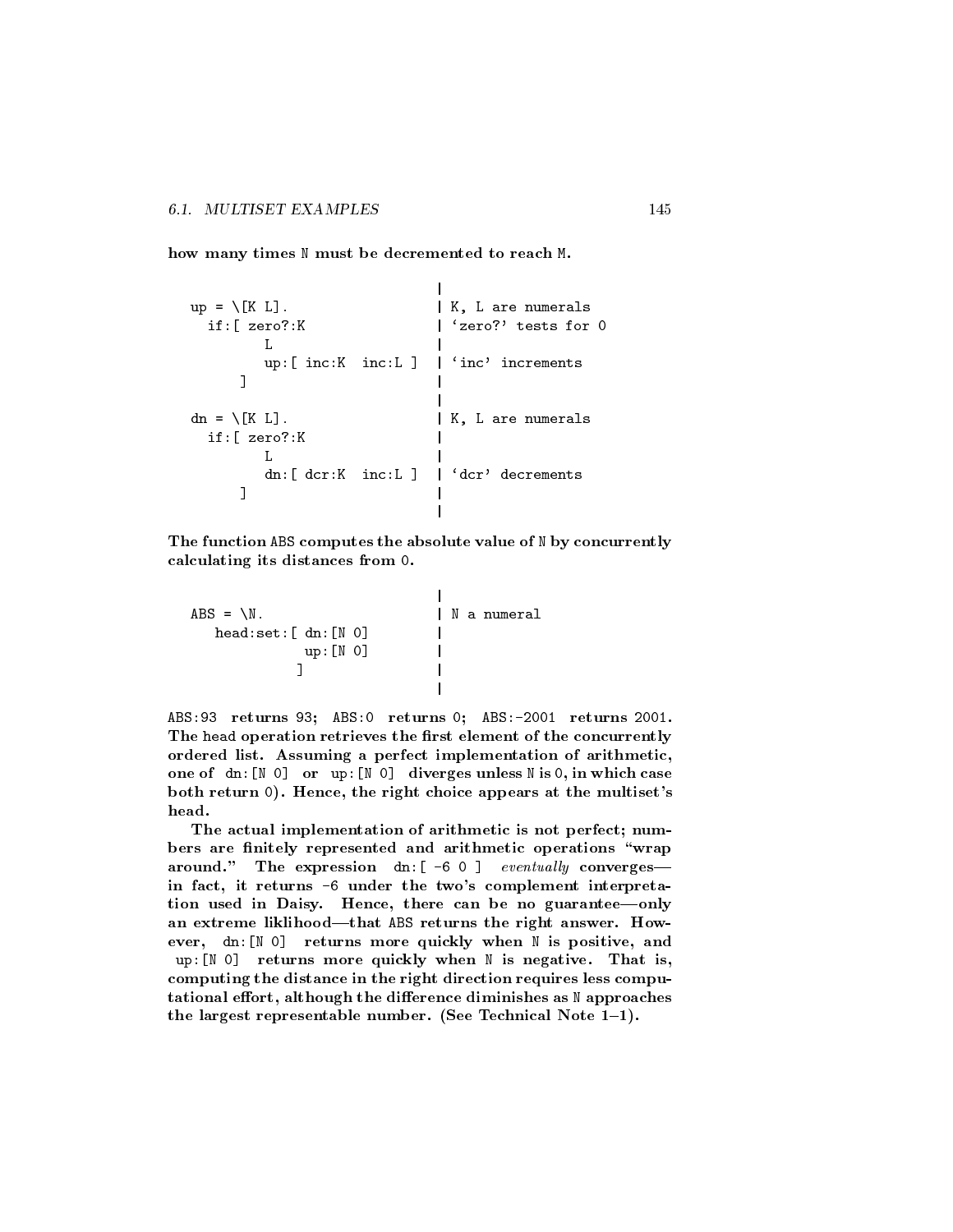#### 6.1.2 **Implementing Effort**

For later examples, a synthetic implementation of effort is needed.

|

```
|
run = \hat{\wedge}[N M]. N: [M*] | N a numeral, M a value
```
The function run returns M after N units of effort. It does so by retrieving the  $N^{th}$  element of a cyclic list of Ms. Storage access is a dominant factor gauging work done, and run is a fairly accurate instrument. It executes iteratively, consuming a small, constant amount of storage, independent of N. The actual effort is proportional to N because that many list access are executed by the numeric probe. We also need to implement infinite effort, or divergence. The function dvg runs indefinately by looking for a 0 in a cyclic list of 1s. Like run, dvg is a tight loop.

```
|
\text{dvg} = \text{Tr} \left[ \text{Im} \cdot \text{Im} \cdot \text{Im} \cdot \text{Im} \cdot \text{Im} \cdot \text{Im} \cdot \text{Im} \cdot \text{Im} \cdot \text{Im} \cdot \text{Im} \cdot \text{Im} \cdot \text{Im} \cdot \text{Im} \cdot \text{Im} \cdot \text{Im} \cdot \text{Im} \cdot \text{Im} \cdot \text{Im} \cdot \text{Im} \cdot \text{Im} \cdot \text{Im} \cdot \text{Im} \cdot \text{Im} \cdot \text{Im} \cdot \text{Im} \cdot \text{Im} \cdot \text{Im} \cdot \text{Im} \cdot \text{Im} \cdot \text| membership membership membership membership membership membership membership membership membership membership
```
The following program is a multiplication function, which returns 0 should either of its operands be 0.

```
Multiply = \Gamma[N M].
  head:set:[ if:[ zero?:N 0 dvg:[] ]
               if:[ zero?:M 0 dvg:[] ]
               mpy:[N M]
              \mathbf{I}
```
 $\blacksquare$ 

Should both of Multiply's operands be non-zero, the two conditional expressions diverge, leaving mpy:[N M] as the only expression whose value can be promoted. Should N be zero, either the first or third expression can produce a value at the head of the multiset. It doesn't matter which, because both expressions re turn 0. In cases that M and N diverge, Multiply may still produce a result: Multiply:[0 dvg:[] ] and Multiply:[ dvg:[] 0] both yield 0.

# 6.1.3 A Concurrent Conditional

In the article "A Note on Conditional Expressions," ( $Comm.$   $ACM$ 2l, 11 (November, 1978), 93l-933) Friedman and Wise discuss the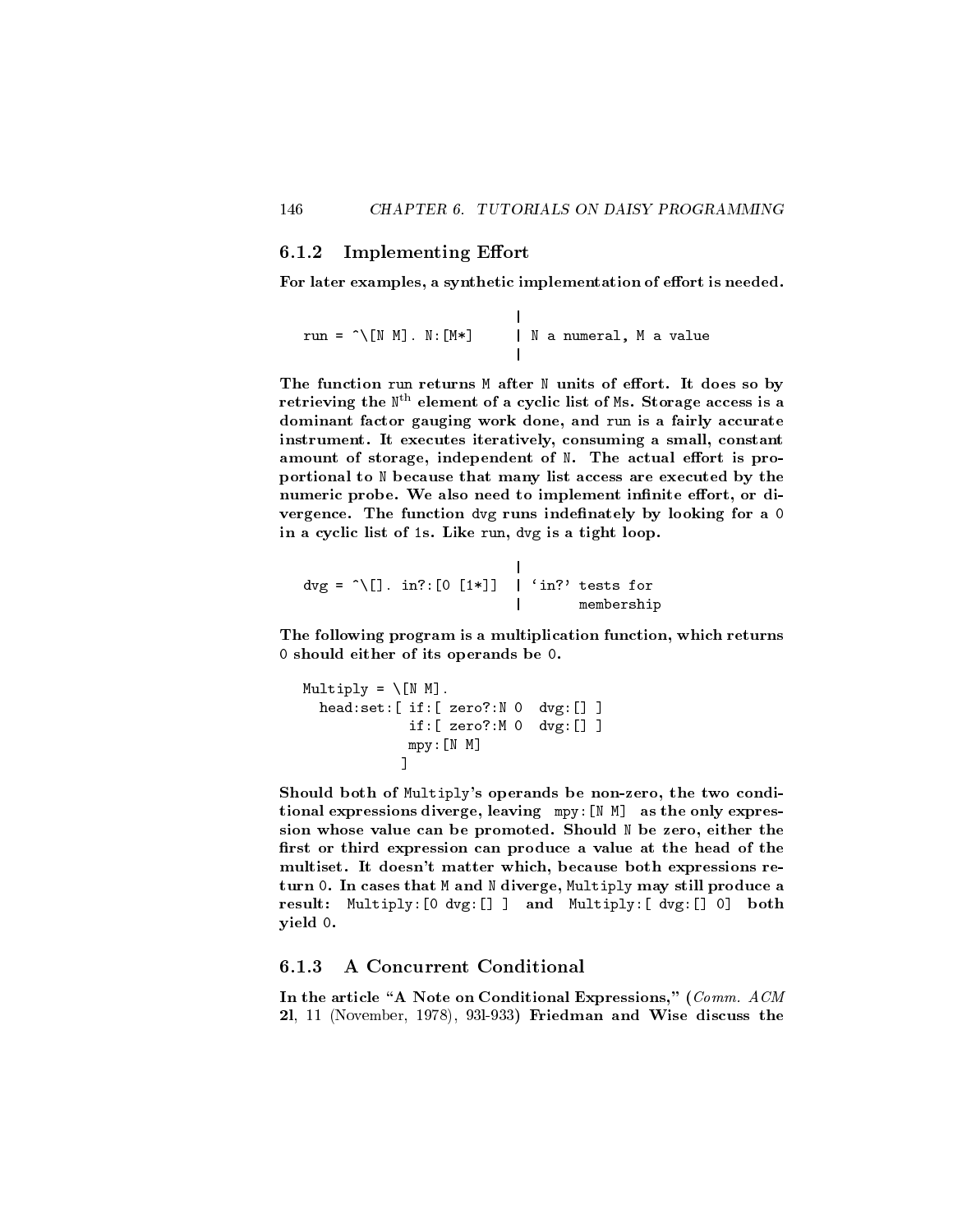elimination of conditional tests and their distribution through structure. At times, one would like to reason that an expression like

if 
$$
P
$$
 then  $A$  else  $A$ 

is equivalent to  $A$ , and further, that

if P then  $\langle E_0 : E_1 \rangle$  else  $\langle E'_0 : E'_1 \rangle$ 

is equivalent to

|  | $\lbrack$ if P then $E_0$ else $E'_0$ |  |  |  |
|--|---------------------------------------|--|--|--|
|  | : if P then $E_0$ else $E'_0$         |  |  |  |
|  |                                       |  |  |  |

These transformations are invalid for the usual conditional, which is strict in its test. They are inconsistent with the law holding that if: sightharpoonly to the regardless of  $E$  and  $E$  .

]

The conditional developed here supports the weaker interpretation. The function GUARD returns a value after verifying a se quence of tests. Should any of the tests fail, GUARD diverges.

| $GUARD = \hat{\wedge} [T : Ts].$                          | T is a test.                                |
|-----------------------------------------------------------|---------------------------------------------|
| $let: [V : Ts']$ Ts                                       | V is either the answer,<br>or another test. |
| if: $[ni1? : T$ dvg: $[]$<br>$ni1?$ :Ts'<br>V<br>GUARD:Ts | 'nil?' tests for Nil.                       |
|                                                           |                                             |

There must be at least one test initially, and Nil represents a test that fails. A let form is used to identify as V the element following  $T$  and as  $Ts'$  the ensuing suffix. If  $V$  is last element of a list, it is taken as the resulting value; otherwise, it is the next test.

|

The concurrent conditional CF looks at three cases (the version published by Friedman and Wise is more elaborite). It tries the standard conditional. At the same time, it checks whether the alternatives, U and V, are identical. If so, either U or V can be returned. If both U and V are lists, the selection can be distributed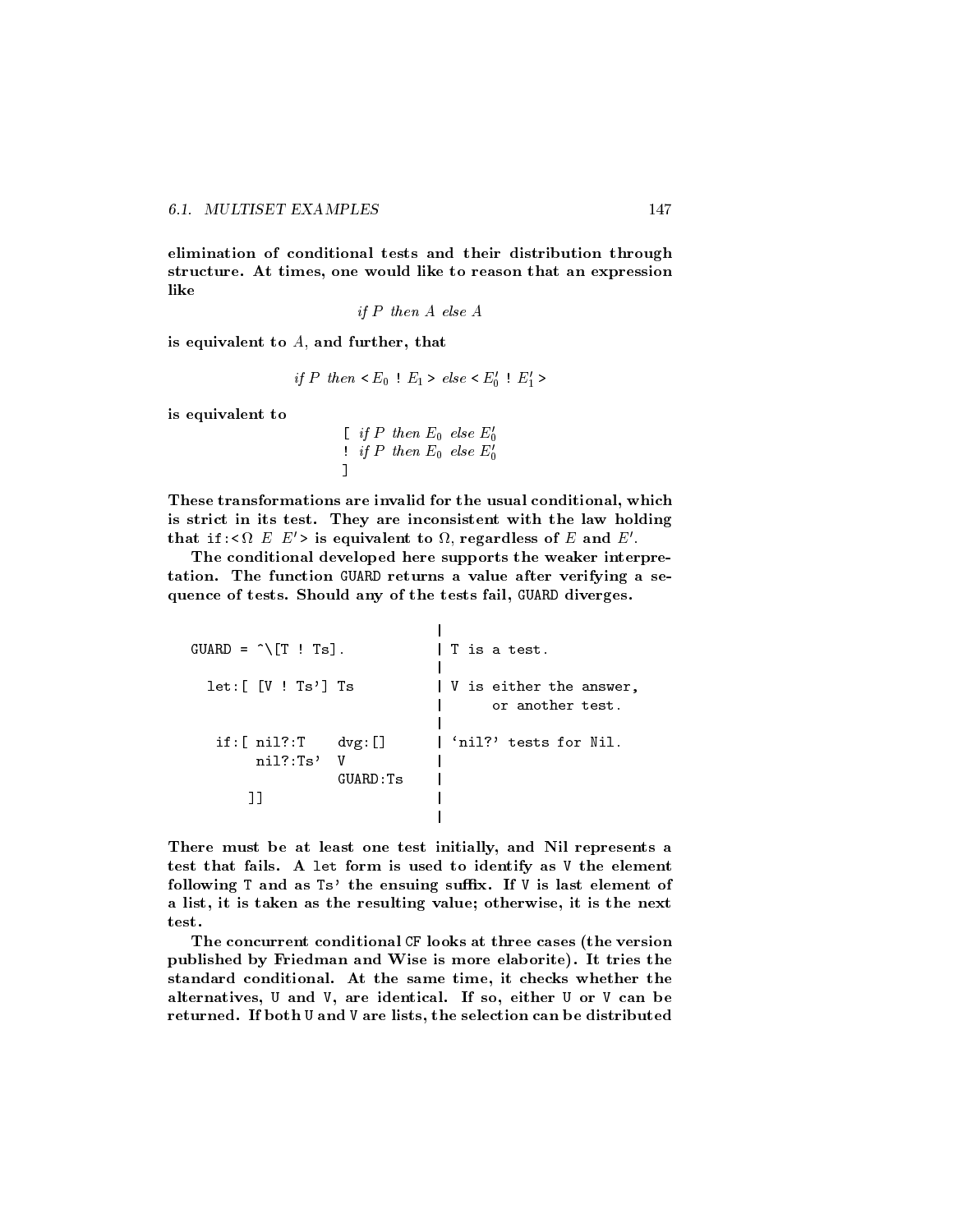$\mathbf{I}$ 

to their components.

| CF = ^\[T U V]. | T a test, | U, V alternative values let:[ [Uh ! Ut] U | let:[ [Vh ! Vt] V | | head: | set:[ GUARD:[ "true" | "true" always succeeds if:[T U V] | ] | GUARD:[ same?:[U V] | `same?' tests equality U | of reference ] | GUARD:[ isLST?:U | `isLST?' tests for a list. [ CF:[T Uh Vh] ! CF:[T Ut Vt] ] ] }]] | |

The nested let-expressions, identifying the components of U and V might have been written as one:

> let:[ [[Uh ! Ut] [Vh ! Vt]] [ U V ]  $V$  $head: set: [cdots]$ ]

This identication might have been placed within the scope of the third GUARD where it is known that U and Vare lists. However, most Daisy programmers prefer to assemble local bindings outside the body of a function. In cases where either U or V is atomic, the bindings are erroneous, but the program is non-erroneous because the names are used. The namings are not essential; writing head:U for Uh, and so on, would not alter the CF's meaning.

The expression

```
CF:[ "true"
       [1 2 [3 4 5] 6]
       [1 2 [3 4 5] 7]
     ]
```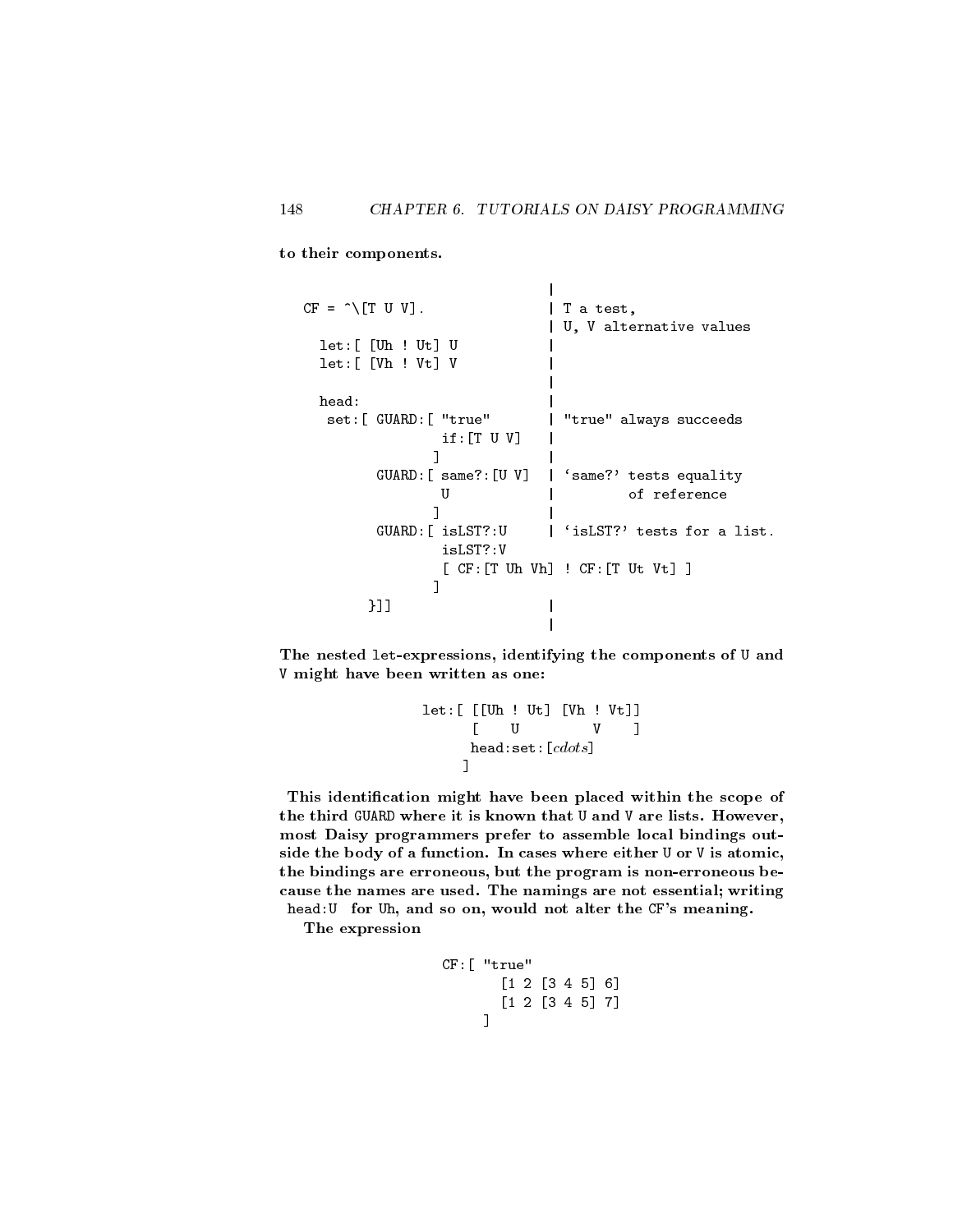returns [1 2 [3 4 5] 6]. If CF had been if, one could be sure that the result and the second argument were identical; that is, the same list object. With CF, the result might be a copy. The expression below also returns [1 2 [3 4 5] 6].

```
CF:[ run:[10000 "true"]
        [1 2 [3 4 5] 6]
         [1 2 [3 4 5] 7]
      \mathbf{1}\blacksquare
```
In this second case, it is fairly certain that a copy is returned because a display of the answer pauses before the `6':

$$
[1 \ 2 \ [3 \ 4 \ 5 - pause -] \ 6]
$$

which indicates that the outcome of the test is not used until this point, and hence that the result is a copy of the original list [See Technical Note  $3-1$ . The expression

$$
\begin{array}{c} \texttt{CF:} \texttt{[} \text{ d} \texttt{vg:} \texttt{[} \texttt{] } \texttt{[} \texttt{3} \texttt{ 2} \texttt{ [} \texttt{3} \texttt{ 4} \texttt{ 5} \texttt{] } \texttt{ 6} \texttt{] } \\ \texttt{[} \texttt{1} \texttt{ 2} \texttt{ [} \texttt{3} \texttt{ 4} \texttt{ 5} \texttt{] } \texttt{ 7} \texttt{] } \\ \texttt{] } \end{array}
$$

yields the value  $\begin{bmatrix} 1 & 2 & 3 & 4 & 5 \end{bmatrix}$   $\perp$ , the divergent test not coming into play until the alternatives differ. Finally,

$$
\begin{array}{c} \texttt{CF:} \texttt{[} \text{ d} \texttt{vg:} \texttt{[} \texttt{[} \texttt{]} \texttt{[} \texttt{2} \texttt{[} \texttt{3} \texttt{4} \texttt{5} \texttt{]} \texttt{6} \texttt{] } \\ \texttt{[} \texttt{1} \texttt{2} \texttt{[} \texttt{3} \texttt{4} \texttt{5} \texttt{]} \texttt{6} \texttt{] } \\ \texttt{1} \end{array}
$$

returns [1 2 [3 4 5] 6]; CF does not need the outcome of the test. Though CF supports the distributive law

[ if P then 
$$
E_0
$$
 else  $E'_0$   
]: if P then  $E_0$  else  $E'_0$  ]

it is not operationally equivalent. Should  $P$  be an expression, it might be evaluated twice if distributed according to the law. In CF, only a reference to the test is distributed; the branches of computation share any progress in its evaluation through T's binding.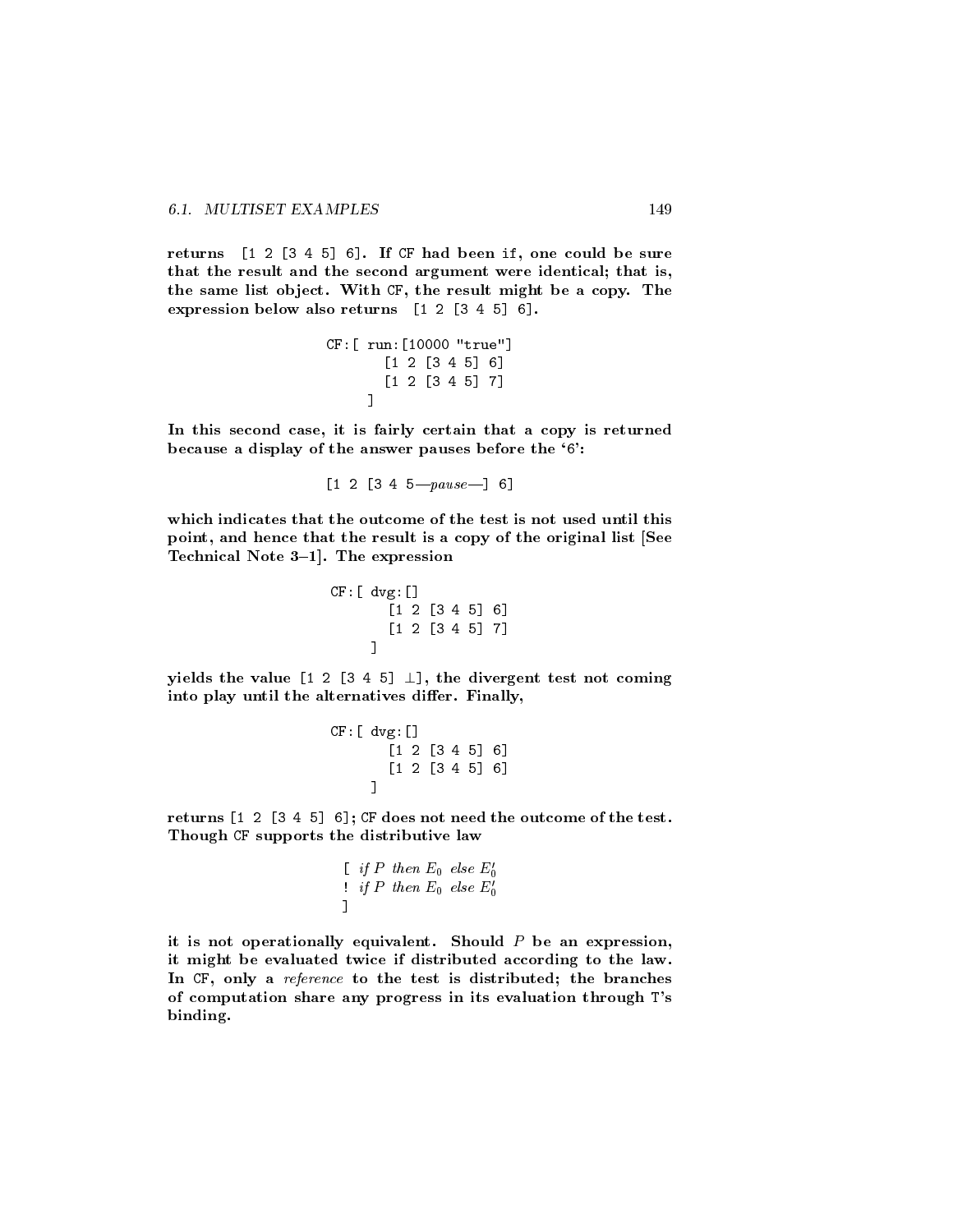#### 6.1.4 6.1.4 A Timely Merge

The word stream was first coined by Landin ("A Correspondence between ALGOL 60 and Church's Lambda Notation," Comm. ACM  $21, 11, 93$ l-933), but now has a variety of meanings. As used here, it refers to a possibly nonterminating sequence of values, accessed in order, and represented by a list. The program below collates two lists, building a single list of their elements. Considered as a function on streams, MERGE joins inputs As and Bs in a single output.

| <code>MERGE = <math>\hat{}\;</math> [ As Bs ].</code><br>let: [ [ Ah : At] As<br>$let: \lceil \int Bh \rceil \cdot Bth$                      | As is a stream<br>Bs is a stream |
|----------------------------------------------------------------------------------------------------------------------------------------------|----------------------------------|
| head:<br>set:[crc hd:[Ah ! MERGE:[Bs At]]   'crc hd' see<br>$\texttt{crc\_hd}:\texttt{[Bh} \; : \; \texttt{MERGE}:\texttt{[As Bt]}] \;   \;$ | below                            |
|                                                                                                                                              |                                  |

As earlier, the multiset implements a choice among alternatives. Here, they are to inject the initial element, either of As or Bs, into the output. In the first case, the head of stream As is injected and merging resumes on Bs and As' tail. However, that result can arise only after Ah is present. The operation crc\_hd expects a list and returns that list once its head is present. It is essentially  $(\Lpsilon)$ . if: [ head: L L L ]).

MERGE expects two nonterminating streams, and produces a nonterminating stream. In the experiments that follow, input streams are developed like this:

> $[\text{run*}]:$   $[\hat{C}]$  15 12 215 10 10 15 13 10000\*]  $\hat{}$ [ a1 a2 a3 a4 a5 a6 a7  $a8*1$

The result of this expression is  $[a1 a2 \cdots a8 a8 \cdots]$ . According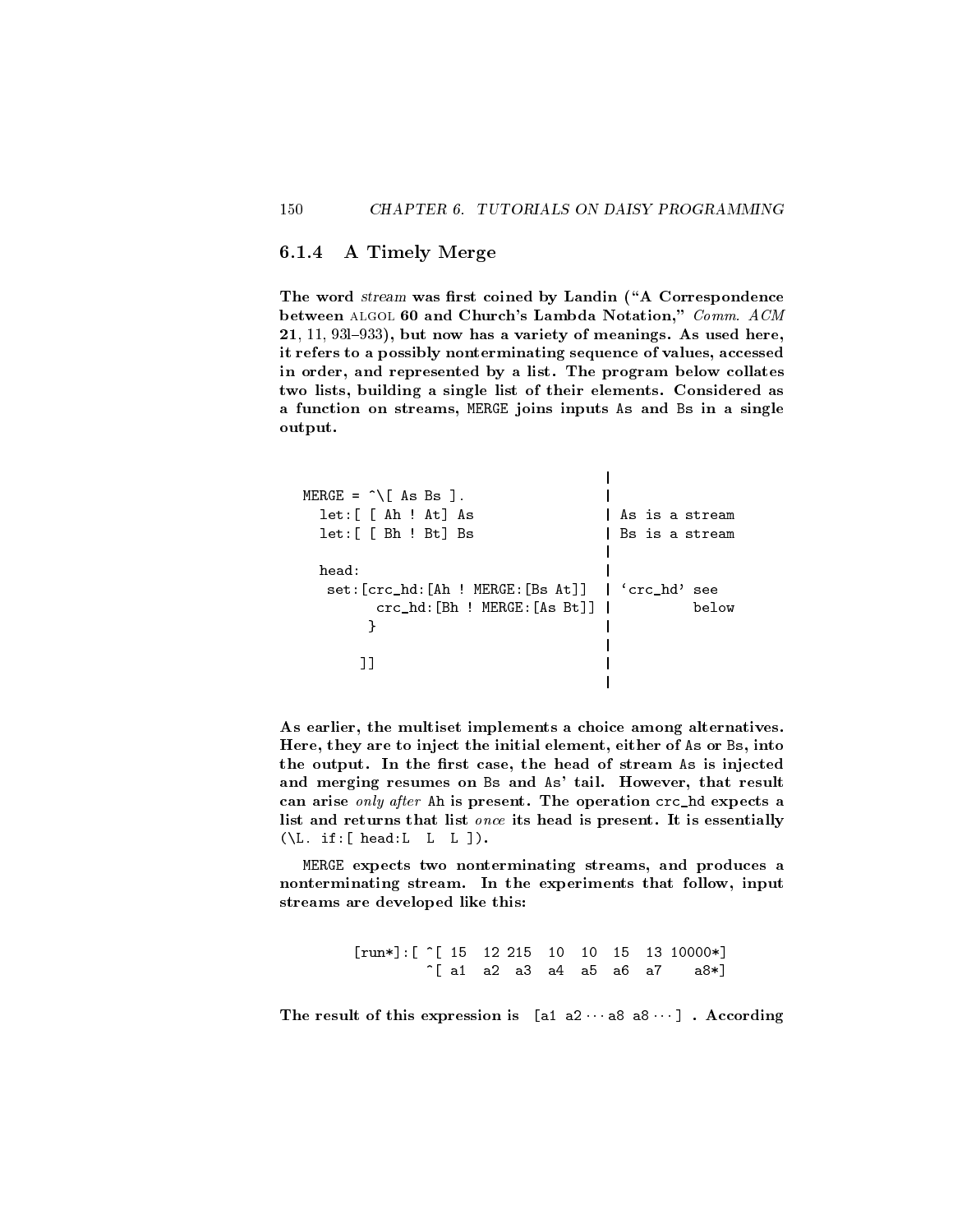to the meaning of list application, an equivalent, expression is

```
[ run:[ 15 "a1"]
 run:[ 12 "a2"]
 run:[ 215 "a3"]
    .
.
 run:[10000 "a8"]
 run:[10000 "a8"]
    .
.
\blacksquare
```
That is, an effort is associated with each value by mapping run through a list of numbers. For instance, it takes 15 units of effort to produce a1 and 215 units of effort to produce a3.

MERGE deals with nonterminating streams, The function PREFIX below returns a the first N elements of a list Vs. [See Technical Note  $4-1.$ ...

```
|
PREFIX = ^{\circ}\N.\Vs.
 rec:[ LOOP
      \[N [V ! Vs]]. | 'zero?' tests for 0
        if:[ zero?:N | 'dcr' decrements.
             []
             [V ! LOOP:[dcr:N Vs]]
           \blacksquareLOOP:[N Vs]
     ] |
```
The local function LOOP builds the desired sublist. For example,  $(PREFIX:2):^[A \ B \ C \ D]$  returns  $[A \ B]$ .

|

The expression below merges streams of as and bs. Of interest is how well the result reflects the effort required to produce an individual element.

```
(PREFIX:20):
 MERGE:[ [run*]:[ ^[ 15 12 215 10 10 15 13 10000*]
                  \hat{[} a1 a2 a3 a4 a5 a6 a7 a8*]
                ]
         [\text{run*}]: [\hat{ } [210 11 11 300 11 11 11 10000*]
                  \hat{[} b1 b2 b3 b4 b5 b6 b7 b8*]
                \blacksquare]
```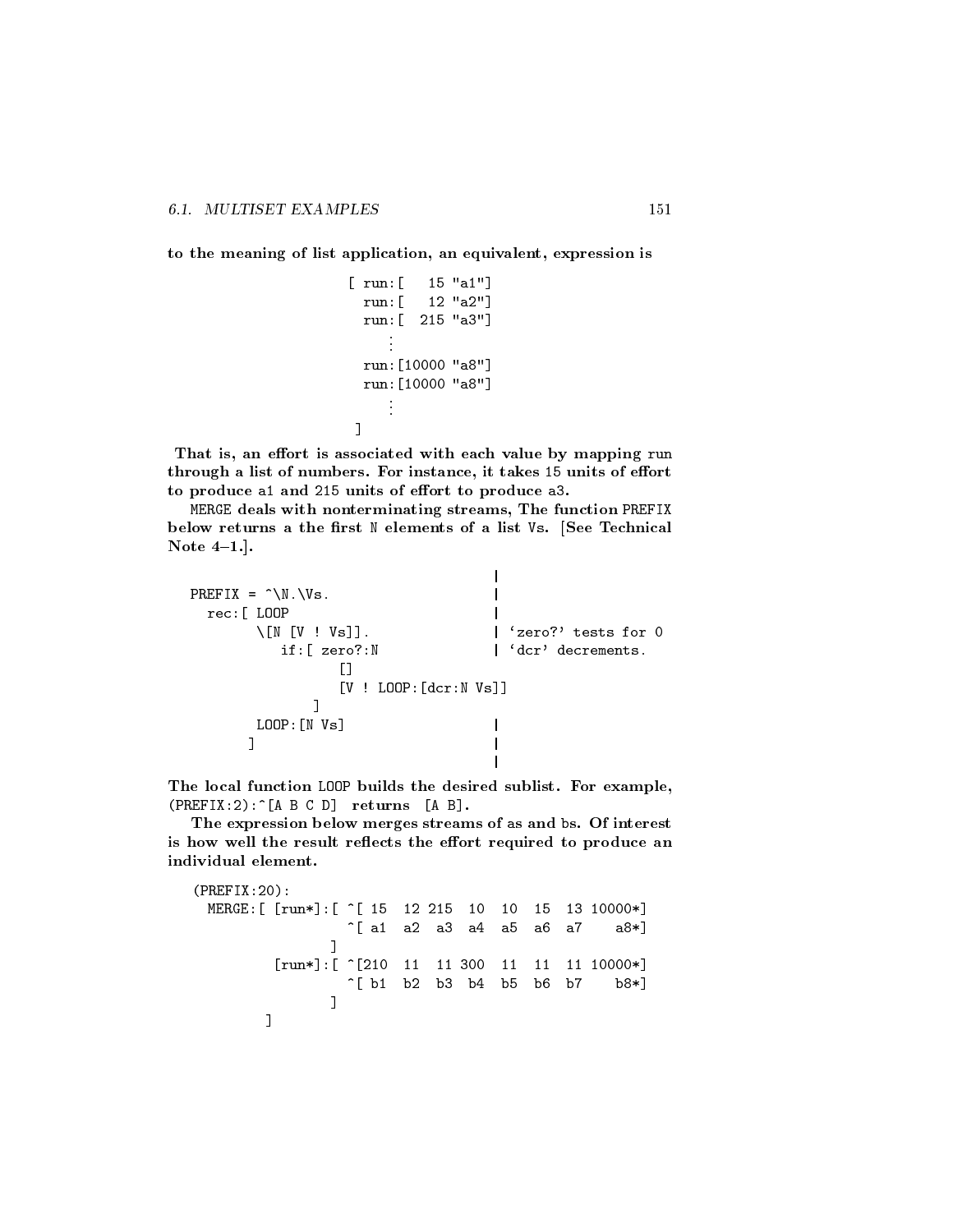The result (it might be different on successive executions) is

 $\blacksquare$ 

[ a1 a2 b1 b2 b3 a3 a4 a5 a6 a7 b4 b5 b6 b7 a8 b8 a8 b8 a8 b8  $\overline{1}$ 

This shows that MERGE is timely, in the sense that its output reflects the relative effort producing the inputs. The crc\_hd operation, or something like it, is essential in obtaining this kind of behavior. So too is the role of the environment in developing shared ref erences. The expression [Bh ! MERGE:[As Bt]] converges with constant effort, returning a list of two computations. A version of MERGE without crc\_hd is equally likely to choose either alternative, independent of the work needed to compute the heads. On the same inputs, a crc\_hd-less version produces the prefix

```
[ a1 b1 a2 b2 a3 b3 a4 b4 a5 b5
 b6 b7 a6 b8 a7 a8 b8 b8 a8 b8
\mathbb{I}\blacksquare
```
The expression crc\_hd:[Bh ! MERGE:[As Bt]] has the same value unless Bh diverges; and the effort needed to evaluate this expression is a little more than that needed to evaluate Bh.

The notion of fairness for multisets is the degree of independence between the ordering expression and the ordering of the result. That is, multisets are (more) fair when equal efforts have (more nearly) equal liklihood of advancing in the ordering. What we have called "timeliness" is the (possibly equivalent) notion that values advance (nearly) in proportion to their effort. The MERGE examples suggest that this is so, although multiset evaluation is not perfect in this respect. Even if it were, this property may not be inherited by programs using them. The order of the let bindings makes Ah harder to look up than Bh. Since Ah is harder to look up, the alternative

```
crc_hd:[Ah ! MERGE:[Bs At]]
```
implicitly requires more effort. In the recursive call to MERGE, the two streams are alternated. The object is to eliminate the bias just discussed. It is difficult to tell if the solution works. Experimentation convinces the author that it helps, although, the bias only shows up in degenerate cases. Where there is any appreciable effort in computing the streams, MERGE produces a reasonable output stream whether or not altenation is used.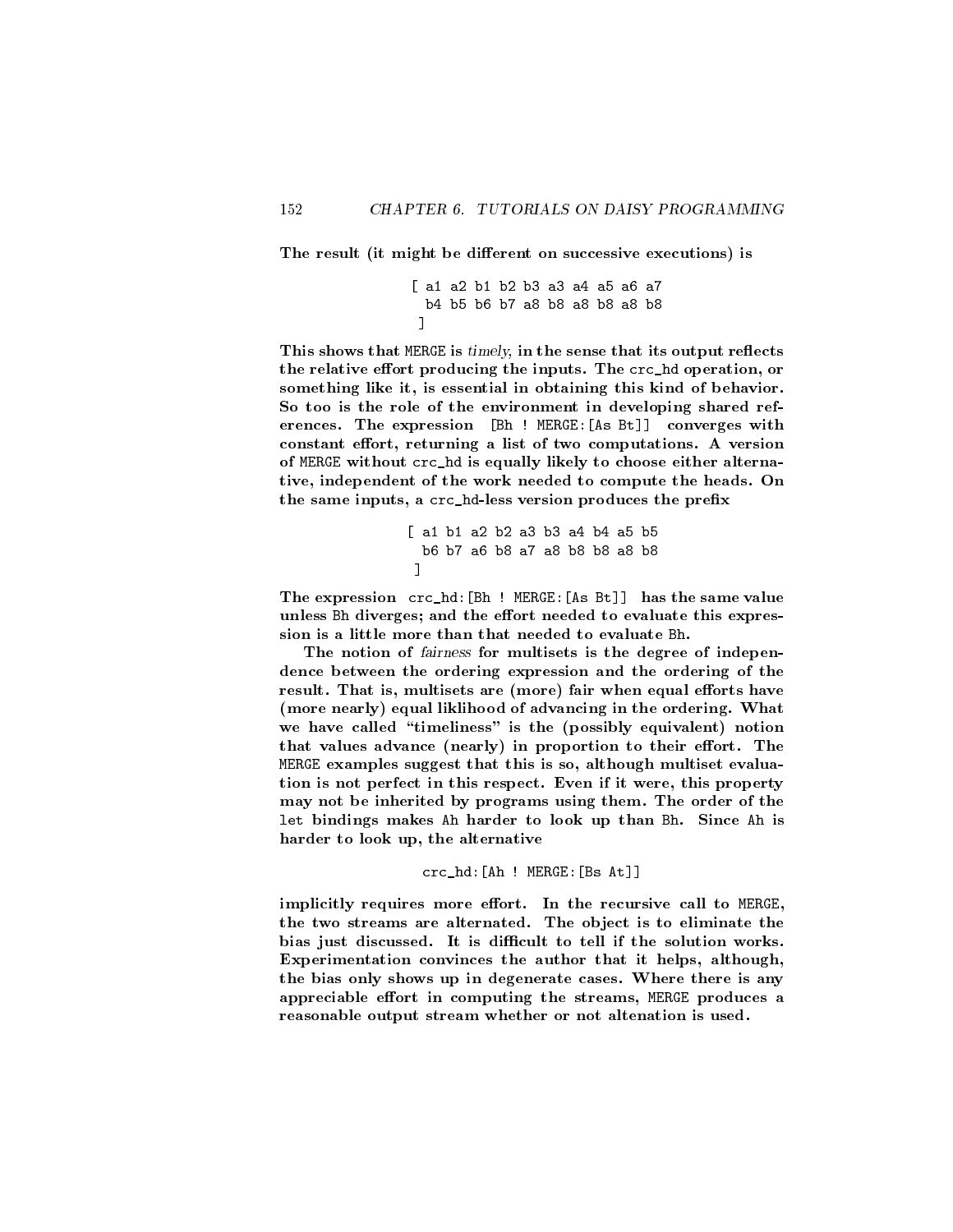#### $6.1.5$ Governing Concurrency

The function RUN1, defined in a moment, is a specialized version of MERGE. It's purpose is to process a stream of computations so long as a given resource holds out. The resource is represented by a background computation. The assignments below name constants to be used in RUN1.

| $&$ DONE = "/DONE/"                      | Reserved symbol  |
|------------------------------------------|------------------|
| $&$ STOP = "/STOP/"                      | Reserved symbol  |
| $STOP? = \hat{V}$ . same?: $[V \& STOP]$ | Test for &STOP   |
| run & stop = $\hat{N}$ . run: [N & STOP] | Makes a resource |

The constants &DONE and &STOP cannot be used in the stream-ofcomputations called Work below. If RUN1 is viewed as a scheduler, these are priviledged communications. RUN1 injects the elements of Work until the resource Rsrc is exhausted. Like MERGE, it produces a stream of results. Unlike MERGE, it detects stream termination, although this does not mean that Work  $must$  be finite.

```
|
RUN1 = \hat{}[Rsrc Work].
                                         |
  let: [ [W ! Ws] Work | Work is a stream
  let:[ [X Y] {run:[1 W] Rsrc} |
                                         |
   if:[ nil?:Work [&DONE] |
         STOP?:X [X] IS IN EXTENSION OF THE CONTRACT OF THE CONTRACT OF THE CONTRACT OF THE CONTRACT OF THE CONTRACT OF
                     [X \mid \text{RUN1}: [Y \mid Ws]]]]] |
```
The outer let-binding names components of the list Work. The inner let-binding names the two elements of a multiset value. X could bind either to the resource or to run:  $[1 \, \text{W}]$ , Y to the other. Where Work terminates, RUN1 terminates, appending the constant &DONE to its output. The second branch of the conditional tests whether Rsrc is exhausted. If so, RUN1 terminates, appending the constant &STOP. The test is on X, the head of the multiset in which Rsrc is competing for the ordering. Where STOP?:X fails (and assuming W cannot be &STOP), X must be the first item in Work and, therefore, Y must be the resource. RUN1 appends X to its output and resumes, running Ws against Y (i.e. Rsrc).

|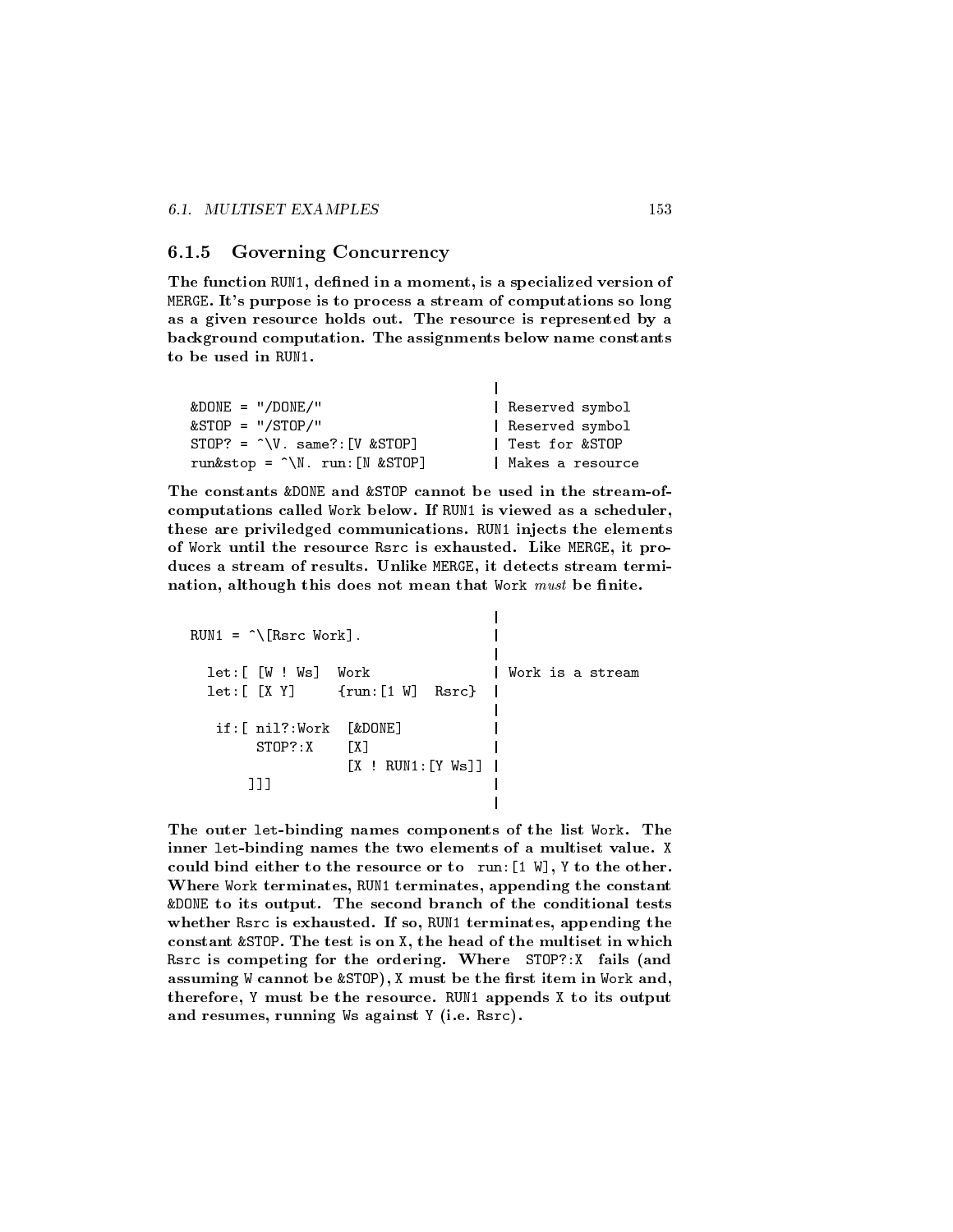In the latter case, Y and Rsrc bind to the same object. This means that progress in the resource computation is inherited by recursive calls to RUN1. Eventually, this computation completes, hence RUN1 produces a finite list. The expression

```
RUN1:[ run&stop:500
      [run*]:[ ^[100 25 200 15 25 300 5 5 5 400]
              ^[ j1 j2 j3 j4 j5 j6 j7 j8 j9 j10]
             \mathbf{I}]
     ]
```
uses the same technique shown with MERGE to create a stream of non-trivial computations. The result is a list

```
[j1 j2 j3 j4 /STOP/]
```
With run&stop:500 replaced by run&stop:1000, the result is

[j1 j2 j3 j4 j5 j6 j7 j8 /STOP/]

With the resource run&stop:1500, the result is

[j1 j2 j3 j4 j5 j6 j7 j8 j9 j10 /DONE/]

In RUN1, the multiset { run:[1 W] Rsrc } assures a minimal effort in the input stream. In pathological experiments, it was too hard to tune Rsrc computations, and in some trials it seemed that Rsrc did not get enough attention to make progress. In reasonable examples, {W Rsrc} was adequate.

About the same methods are used in the variation below, which allows two jobs in Work to run concurrently. One difference is that concurrent computations are explicitly tagged, in order to identify them in scheduling. In addition, a messy termination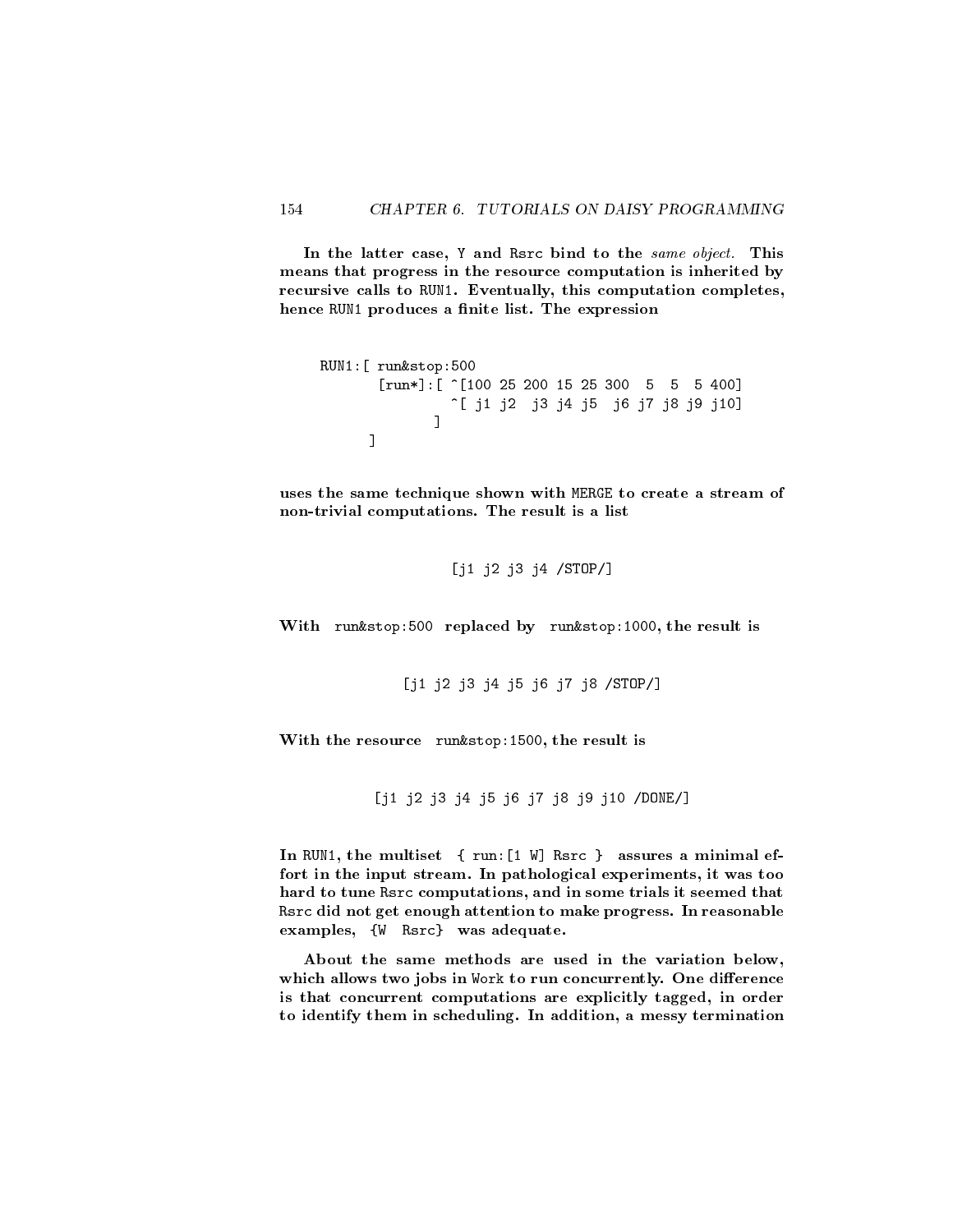test is omitted, so that RUN2 expects a nonterminating stream.

```
|
RUN2 = \hat{\ } [Rsrc Work].
      let:[ [W0 W1 ! Ws] |
                          Work in the control of the control of the control of the control of the control of the control of the control o
                                                                                                     |
      let:[ [[X I] ! Etc ] |
                         { crc_hd:[W0 "A"] |
                               crc_hd:[W1 "B"] |
                               crc_hd:[Rsrc "R"] |
                             \blacksquare . The contract of the contract of the contract of the contract of the contract of the contract of the contract of the contract of the contract of the contract of the contract of the contract of the contract of the 
                                                                                                     |
         if:[ same?:[I "R"] |
                                                                                                     \mathbf{I}\mathbf{I}\blacksquare , and the contract of the contract of the contract of the contract of the contract of the contract of the contract of the contract of the contract of the contract of the contract of the contract of the contract of 
                         same?:[I "A"]
                                [X ! RUN2:[Rsrc [W1 ! Ws]] ]
                         same?:[I "B"]
                                [X ! RUN2:[Rsrc [W0 ! Ws]] ]
                      \overline{1}\blacksquare|
                       \blacksquare |] \blacksquare |] \blacksquare |] \blacksquare |] \blacksquare |] \blacksquare |] \blacksquare |] \blacksquare |] \blacksquare |] \blacksquare |] \blacksquare |] \blacksquare |] \blacksquare |] \blacksquare |] \blacksquare |] \blacksquare |] \blacksquare |] \blacksquare |] \blacksquare |] \blacksquare |] \blacksquare |] \blacksquare |]
```
RUN2 executes the first two elements of Work against the resource. The distinct literals attached to W0, W1, and Rsrc classify the out come. For instance, 'B' means that the second job in Work concluded, and RUN2 then runs the first and third jobs against Rsrc. As was done in MERGE earlier, crc\_hd is used to force a good ordering in the multiset. Since this approach eliminates the need for the symbol &STOP, it might be preferable to that of RUN1. It is also easier to generalize. The expression

|

```
RUN2:[ run&stop:500
       [run*] : [ ^{n} [ 100 25 200 15 25 300 5 5 5 400 10000* ]^[ j1 j2 j3 j4 j5 j6 j7 j8 j9 j10 Z*]
               \overline{1}]
```
gives a non-terminating stream to RUN2. The result,

 $\blacksquare$ 

[j2 j1 j4 j5 j3 j7 j8 j9 /STOP/]

shows that later, shorter jobs advance past earlier, longer jobs.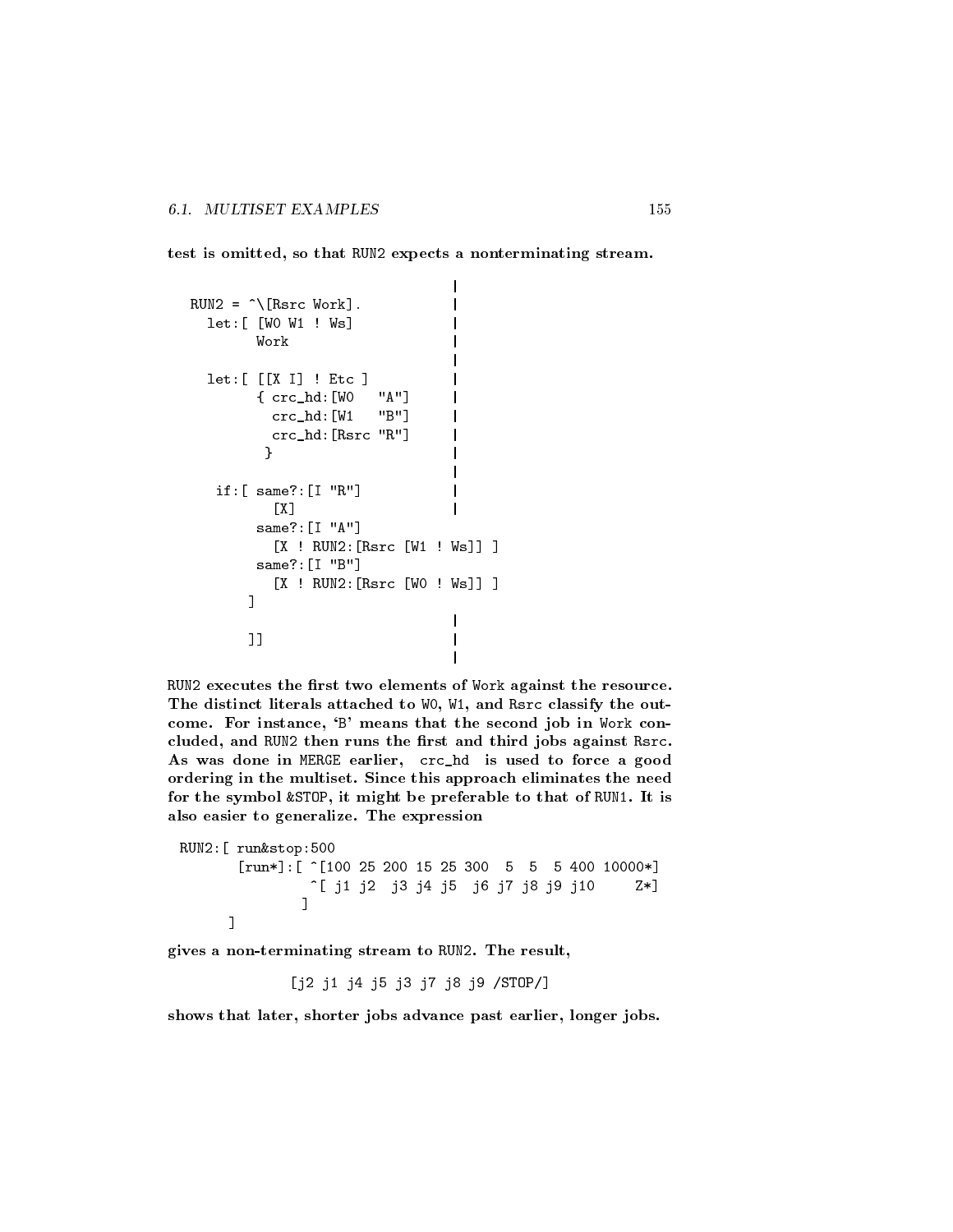Should unlimited concurrency be desired, one would again use a test for the reserved value &STOP and simply copy the Work stream into a multiset.

```
|
RUNall = \hat{\ } [Rsrc Work].
                                                                      |
   rec:[ Icopy |
               \W. if:[ nil?:W |
                                    \Box{ head:W ! Icopy:tail:W }
                              \mathbf{1}\blacksquarerec:[ Watch |
               \setminus[W ! Ws]. if:[ STOP?:W
                                                 [W]
                                                 [W ! Watch:Ws]
                                            \blacksquare\lndiscussion in the contract of the contract of the contract of the contract of the contract of the contract of the contract of the contract of the contract of the contract of the contract of the contract of the contract of 
              Watch: { Rsrc ! Icopy: Work } |
             ]]
```
Icopy takes a list W and builds  $\{ 0:W \quad 1:W \quad 2:W \quad \cdots \}$ . Though Work may be ordered initially, Icopy:Work is not. Watch watches for termination of the resource, ending the output stream where this happens. RUNall's body adds the resource to the other computations. The expression

```
RUNall:[ run&stop:1500
         [run*]:[ ^[100 25 200 15 25 300 5 5 5 400 10000*]
                  ^[ j1 j2 j3 j4 j5 j6 j7 j8 j9 j10 Z*]
       \overline{1}\overline{1}] ]
```
returns [j2 j1 j4 j5 j7 j3 j8 j9 j6 j10 /STOP/].

On the same argument, the three versions of RUN produce the following orderings. RUN1 builds

[j1 j2 j3 j4 j5 j6 j7 j8 j9 j10]

It preserves the order of Work because individual jobs are run. RUN2 executes two jobs at a time, allowing shorter jobs to advance around longer ones:

[j2 j1 j4 j5 j3 j7 j8 j9 j6 j10]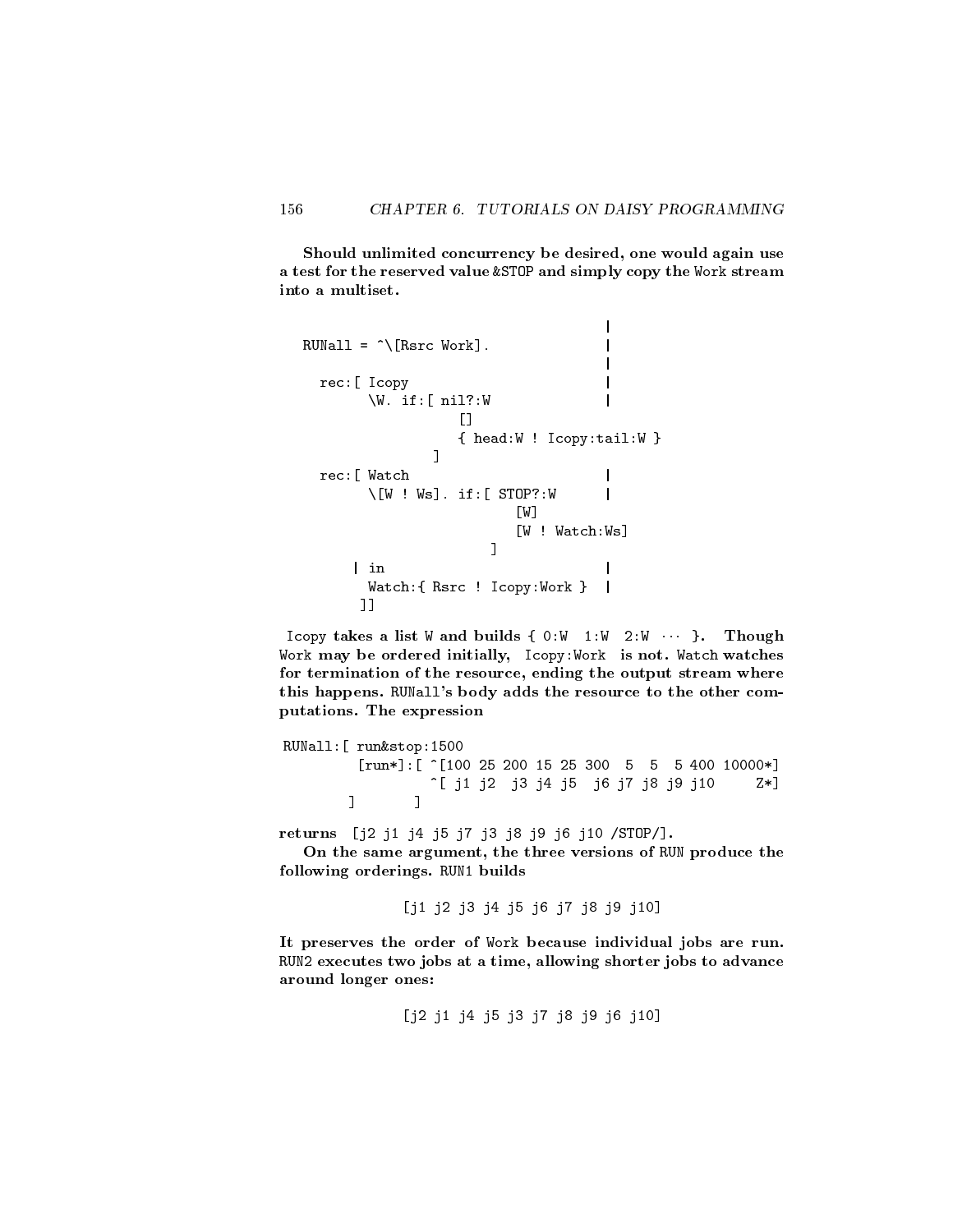RUNall has the same effect with a higher degree of concurrency.

[j2 j1 j4 j5 j7 j3 j8 j9 j6 j10]

The multiset below also runs the ten jobs concurrently.

```
{ run:[100 "j1"]
  run:[ 25 "j2"]
  run:[200 "j3"]
  run:[ 15 "j4"]
  run:[ 25 "j5"]
  run:[300 "j6"]
  run:[ 5 "j7"]
  run:[ 5 "j8"]
  run:[ 5 "j9"]
  run:[400 "j10"]
\mathcal{F}
```
Its result is the list

```
[j7 j4 j5 j2 j8 j9 j1 j3 j6 j10]
```
 $\overline{a}$  . The contract of the contract of the contract of the contract of the contract of the contract of the contract of the contract of the contract of the contract of the contract of the contract of the contract of th

This is a better ordering, in the sense of approaching the ideal reflection of effort. That j2, j4, and j5 preceed j8 and j9 reflects the overhead in multiset evaluation, which contributes to a bias in favor of earlier expressions. For RUNall the overhead is more significant because Icopy must iterate *n* times to place  $j_n$  in the "run set."

## **Concurrent Interaction**

 $\blacksquare$ 

The following program monitors an input channel from the operator's key board, returning &STOP where it finds an interrupt character.

```
SENSEOPR = \hat{\ } [Prompt InterruptChar].
   rec:[ Loop \[C ! Cs]. if:[ same?:[C InterruptChar]
                                     &STOP
                                     Loop:Cs
                              \blacksquareLoop:console:Prompt
         \mathbf{I}
```
The locally defined Loop searches a list for an occurance of InterruptChar, and returns the &STOP constant. The body of SENSEOPR applies Loop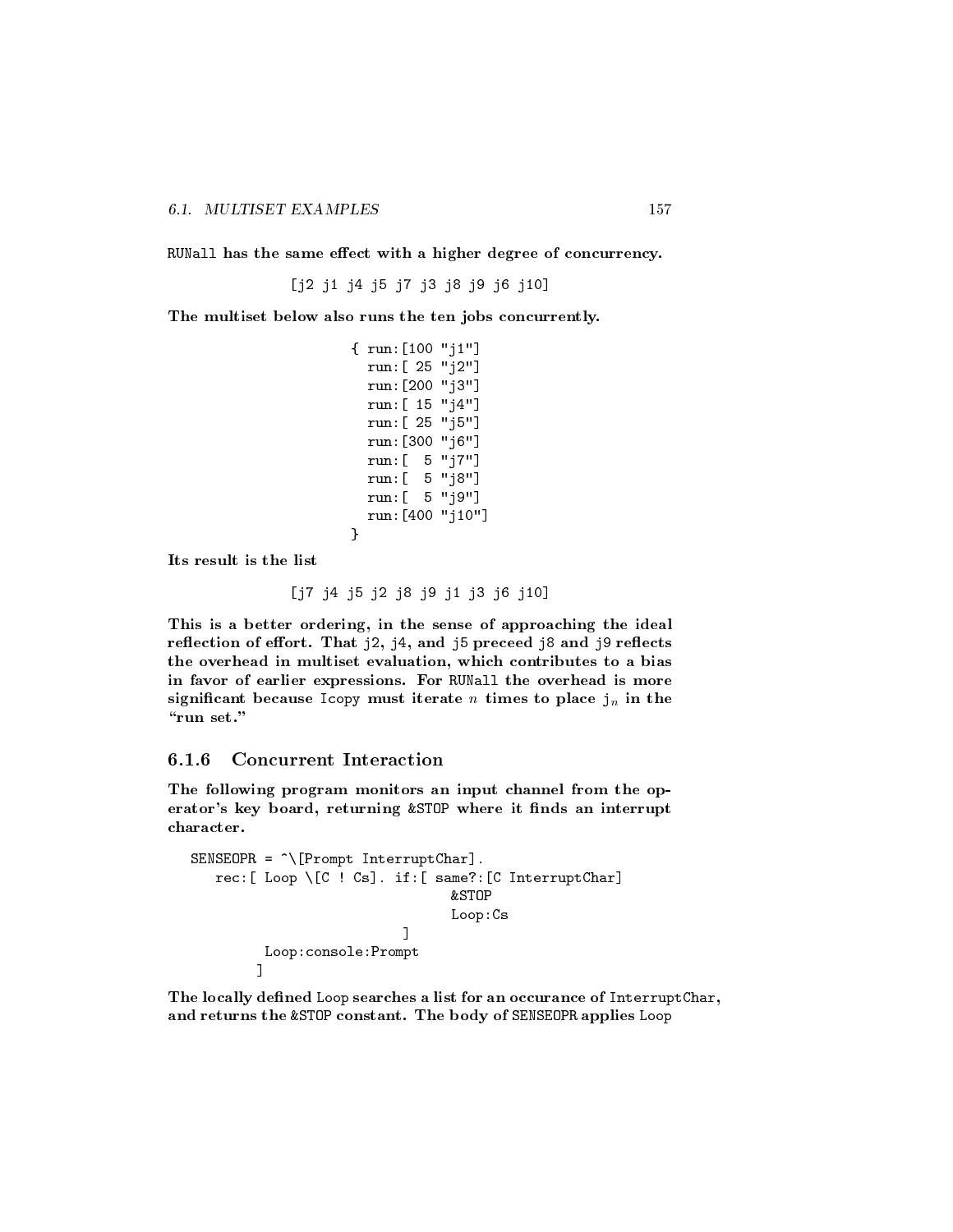to the stream of input characters created by console; the console operation directs interactive input (stdin in unix) into such a stream.

Now, the object is to allow the operator to represent the resource used in the program RUN2, developed in the previous sec tion. The resource expression run&stop:1500 is replaced by a call to SENSEOPR. The same jobs are run, but their efforts are increased ten-fold for this experiment. The operator's prompt is ?? and the interrupt character is #

```
RUN2: [ SENSEOPR:["??" "#"]
                 [run*]: [ ^[ 1000 250 2000 150 250
                                           3000 50 50 50 4000 10000
                                       *]
                                     ^[ j1 j2 j3 j4 j5
                                               j6 j7 j8 j9 j10
                                                                                                  Z
                                       *]
               \blacksquare ) and the contract of the contract of the contract of the contract of the contract of the contract of the contract of the contract of the contract of the contract of the contract of the contract of the contract of
```
The interaction below is taken verbatim from an execution script, from the point that this expression is entered. System utterences are shaded.

```
??
??xxx
[??xxxxxxx
??xxxxxxxxxx
j2 j1 j4 ??_{\mathtt{v}\mathtt{v}}??xx??xxxxxxx
j5 j<u>3 j7 ??xxxxxx</u>xxxxxxxx
j8 j9 /STOP/]
```
158

The result of the expression is

[j2 j1 j4 j5 j3 j7 j8 j9 /STOP/]

as it was for the earlier invokation of RUN2. The operator's interaction with the system interleaved with this output. The instance of console raises the prompt '??' after each new-line. Over the course of the program, the operator types as sequence of x's, newlines, and one `#', which stops RUN2. Here are three obeservations about this experiment.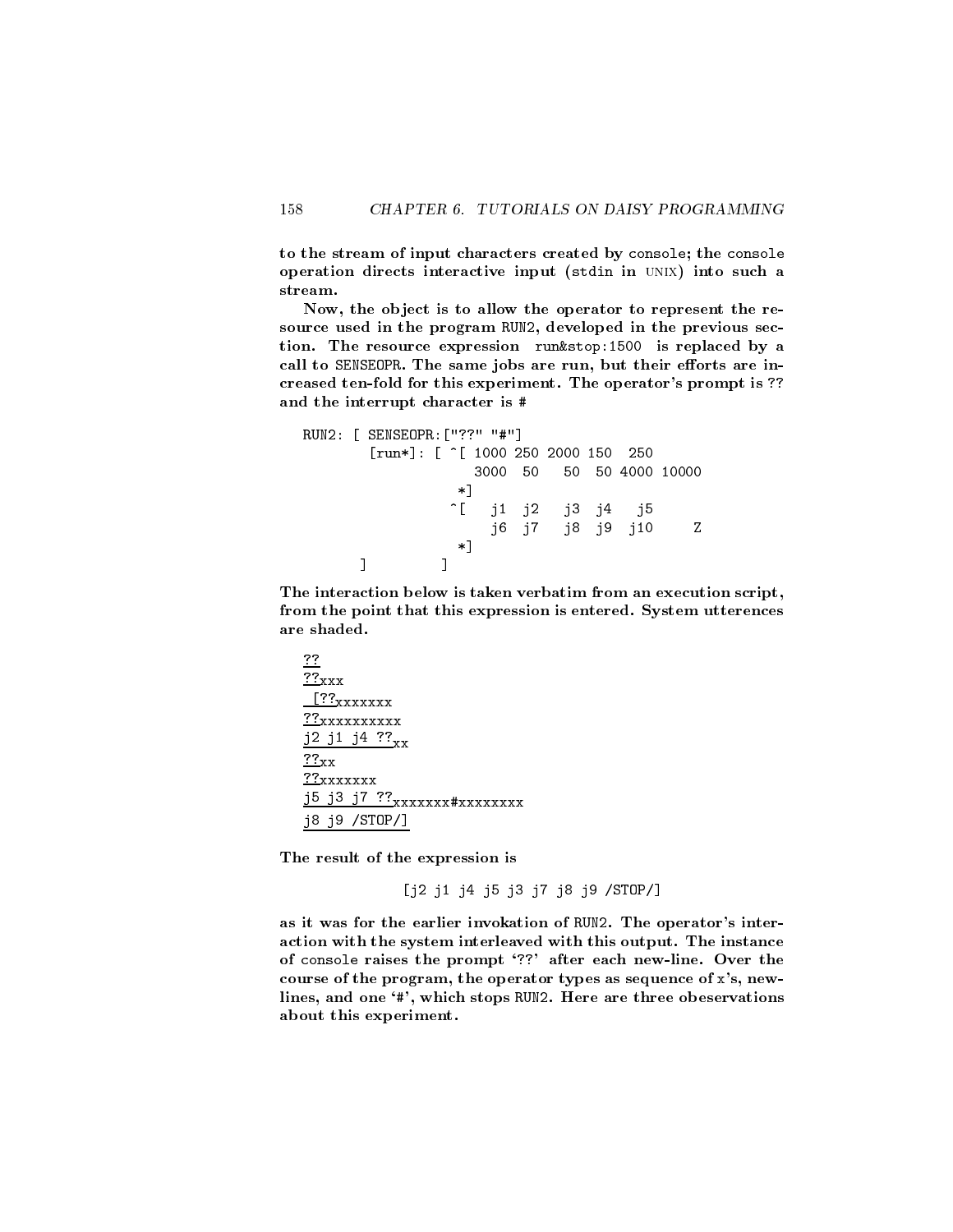- 1. The effort of interpreting SENSEOPR replaces that of interpreting run&stop, providing a means to stop the potentially infinite output.
- 2. The effect of interaction is coursely grained: once a prompt is raised, control is passed to the I/O subsystem and not relinquished until the next line of input has been typed. This is not a property just of the console operation, but is also due to host input facilities, which buffer interactive input. The buffering is done both for efficiency and to support "line editing" (e.g. back-spaces).
- 3. Hence, SENSEOPR's effort, as sensed by Daisy, is directly proportional to the number of characters it looks at; and it is independent of the time taken to enter key strokes. The operator creates more effort by typing more characters.

For UNIX implementations, a version of console exists that records effort while waiting for host input. This operation is liveconsole. To use it, one must turn off host's line-editing features (e.g. by setting the terminal attribute cbreak). Once this is done, and with console reassigned to be the liveconsole operation, the execution of RUN2 can be interrupted by a single key stroke. This is shown in the following recorded session, in which the same experiment

```
e console = liveconsole
console
\equiv RUNZ: [ DINDIDIN: [ \cdot . \pi etc. ]
?? [j2 j1 j4 j5 j3 j7 j8 j9 # j6 /STOP/]
```
Here, the operator types a single '#' to interrupt. The prompt is still issued, but eight jobs run before the response. Job j6 completes before the interruption takes effect.

#### Coordinated Concurrency  $6.1.7$

Earlier examples use multisets to run concurrent independent tasks. The series of examples below show one way to program dependent computations. Each of the examples involves a collection of tasks seeking paths through a maze. Each position of a maze is repesented by a list of four pointers to its neighbors, with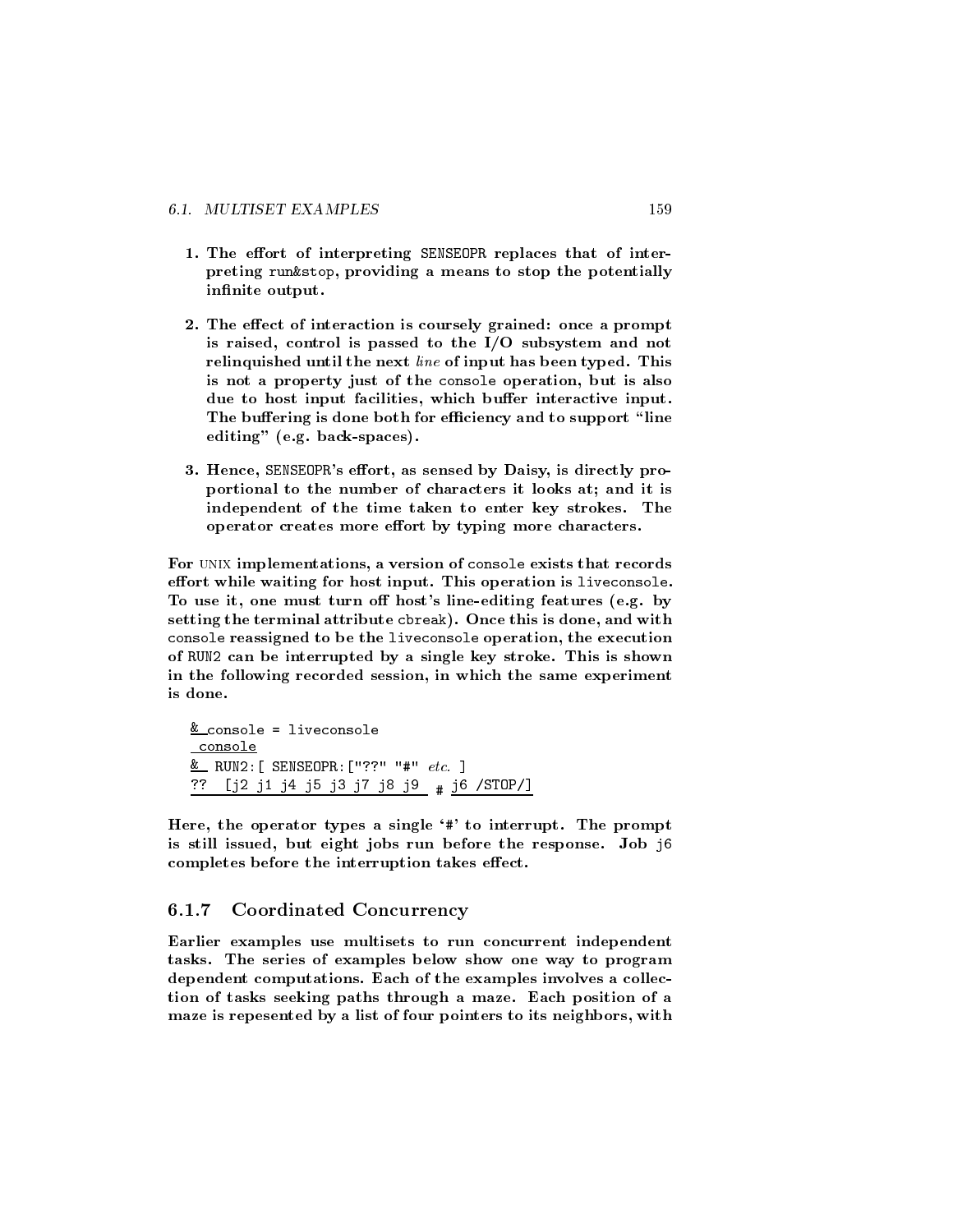Nil representing a blocked position. An maze is a list of positions. For example, the 3  $-$  3  $-$  3  $-$  3  $-$  3  $-$  3  $-$  3  $-$  3  $-$  3  $-$  3  $-$  3  $-$  3  $-$  3  $-$  3  $-$  3  $-$  3  $-$  3  $-$  3  $-$  3  $-$  3  $-$  3  $-$  3  $-$  3  $-$  3  $-$  3  $-$  3  $-$  3  $-$  3  $-$  3  $-$  3  $-$  3  $-$  3  $-$  3  $-$  3  $-$ 

|                                                      | $\overline{\phantom{a}}$<br>I<br>$\sf I$<br>I |  |
|------------------------------------------------------|-----------------------------------------------|--|
|                                                      |                                               |  |
| $\overline{\phantom{a}}$<br>$\overline{\phantom{a}}$ |                                               |  |

is expressed as

| $fix:$ $\lceil$ $MOO$ $MO1$ $MO2$ |                         |                      | $\top$ $\top$ $\tau$  |
|-----------------------------------|-------------------------|----------------------|-----------------------|
|                                   | M10 M11 M12             |                      | $\mathbf{I}$          |
|                                   | M20 M21 M22             |                      | $\lceil x \rceil$ 1 1 |
|                                   |                         |                      |                       |
| $\mathbf{I}$<br>$\mathbf{1}$      | MO1 M10                 | - 11<br>$\mathbf{I}$ | $= MOO$               |
|                                   | [] MO2 M11 MOO          |                      | $= MO1$               |
| l l                               |                         |                      | $= M02$               |
|                                   | MOO M11 M20             | a na T               | $= M10$               |
|                                   | MO1 M12 M21 M10         | $\blacksquare$       | $=$ M11               |
| l MO2                             | - [] M22 M11 ]          |                      | $= M21$               |
|                                   |                         |                      | $= M20$               |
| M11 M22                           | $\mathbf{1}$            | M20 1                | $= M21$               |
| M12                               | $\perp$<br>$\mathbf{L}$ | M21 1                | $= M22$               |
|                                   |                         |                      |                       |
|                                   |                         |                      |                       |

This expression builds the network



Each of the positions in the maze is simply a list of neighboring positions, with boundaries represented by Nil.

The program SEEK, below, implements a tasks looking for a path in a maze puzzel. Each instance of SEEK is located at a positon Here and is attempting to find the destination To. SEEK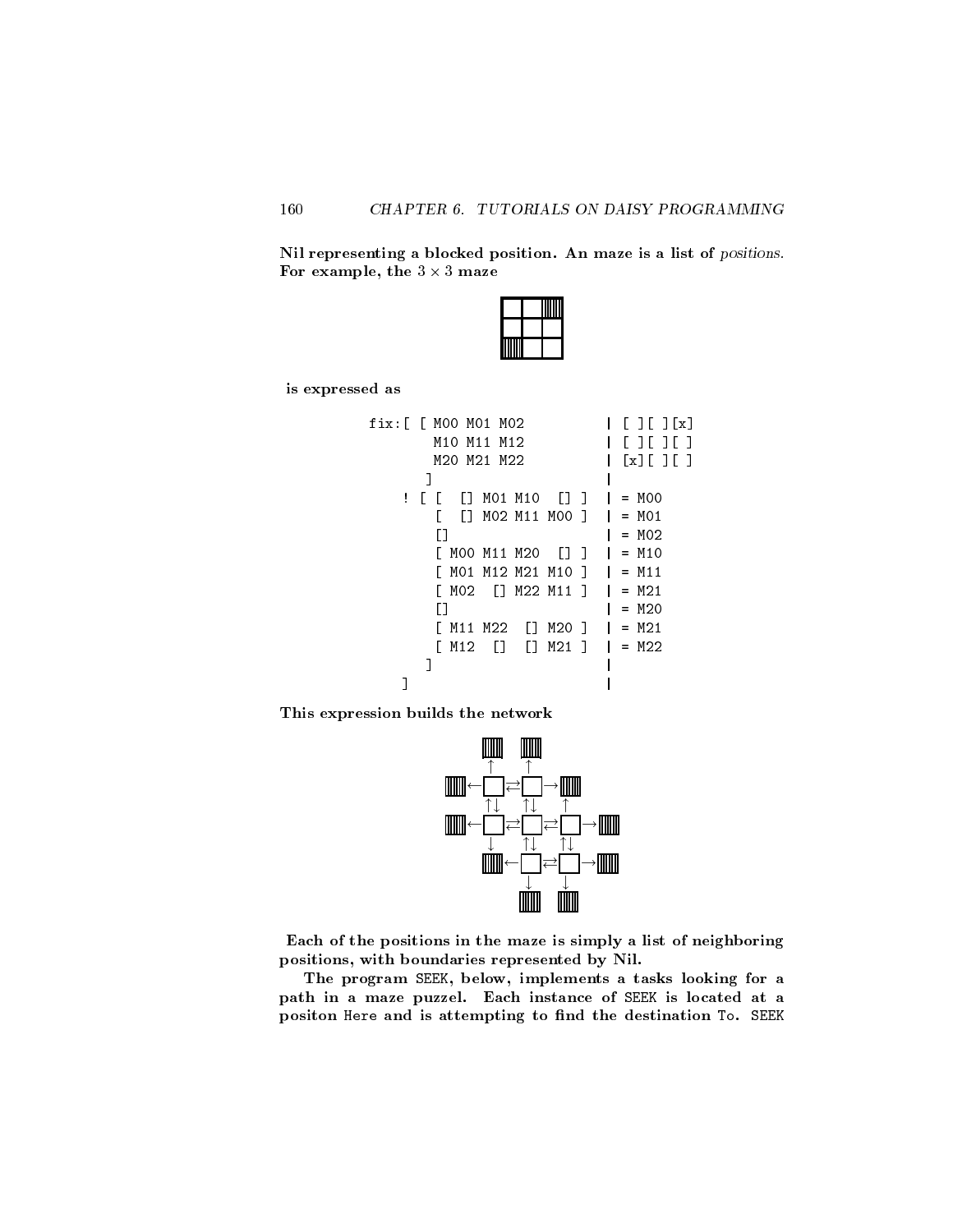records its path in the accumulator Path; in addition it has two parameters, Been and GBeen telling it what positions have been visited by other tasks.

```
SEEK = \hat{\ } [Here To Path Been]. \GBeen.
   let:[ [N E S W] Here
   let: [ Advice
                              ADVISE: [Here Been GBeen]
    if:[ nil?:Here
                  [ Quite County County County County County County County County County County County County County County County County County County County County County County County County County County County County County County Coun
             in?:[Here Been]
                  ["Stop"]
             same?:[Here To]
                  ["Home" Path]
             "otherwise"
                  ["GoOn" Here
                  ["GoOn" Here
                              SEEK:[N To ["N" ! Path] Advice]
                              SEEK:[E To ["E" ! Path] Advice]
                              SEEK:[S To ["S" ! Path] Advice]
                              SEEK:[W To ["W" ! Path] Advice]
                   \blacksquare] ]]
```
SEEK returns one of four reports to the supervisory program MAZE, below. Should an instance find itself at a blocked position, it returns [Quit]. Should its current position have been seen before, it returns [Stop]. Should it be at its destination SEEK returns the report [Home path], where path is a list of positions. In other cases, SEEK returns the form [Go0nposition  $p_0$   $p_1$   $p_2$   $p_3$ ], giving its current position and four continuations. Each of the continuations has the same destination but starts at an adjacent position— $N$ , E, S, and W are like directions on a compass.

SEEK passes Advice to its successors, which is the result of some functon, ADVISE, on Here, Been, and GBeen. Various versions of ADVISE are defined later, but each returns a list of visited positions.

The supervisory function MAZE is defined below, with explanation notes following. MAZE takes a list of visited positions and a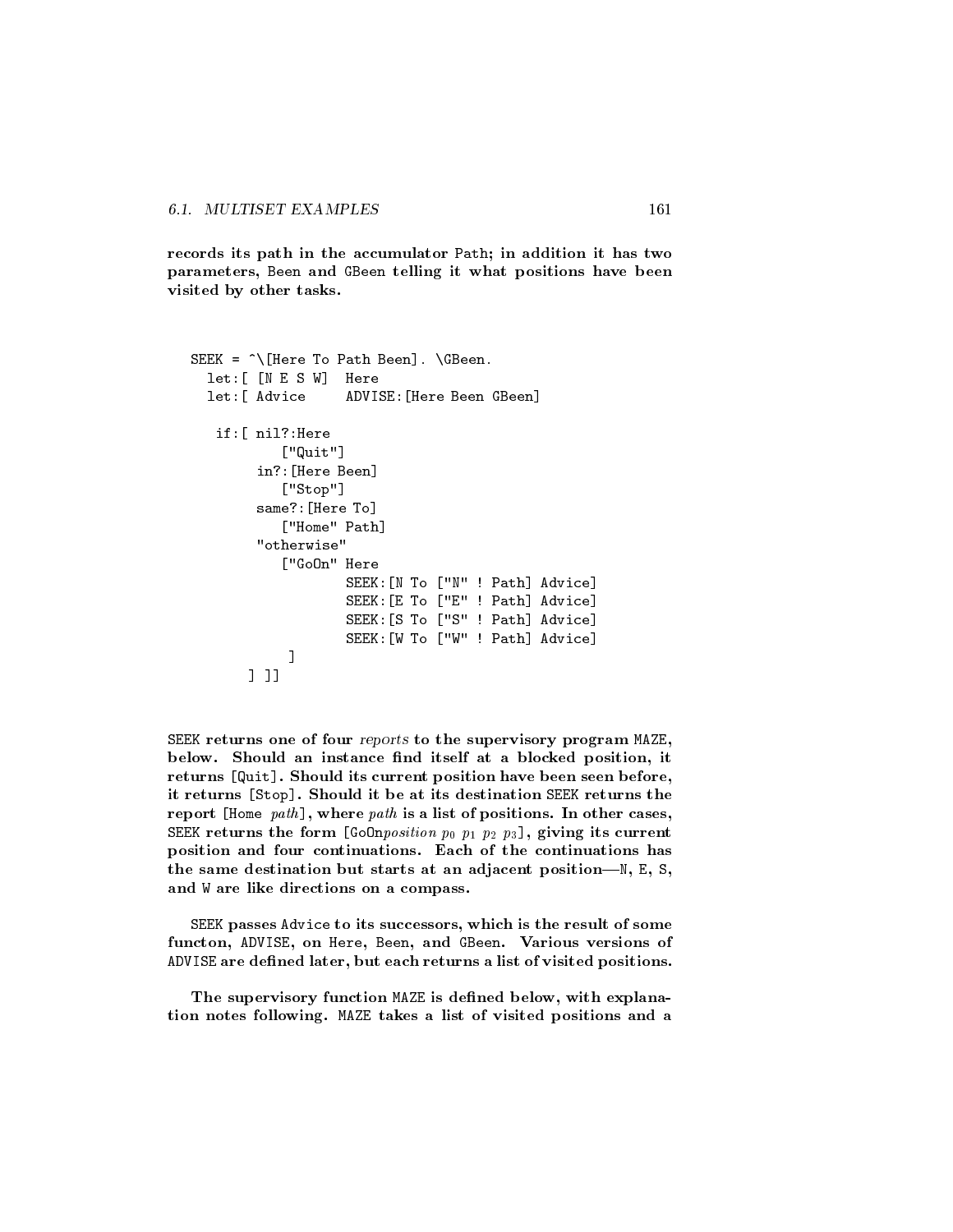stream of SEEK tasks; it returns a list of paths.

```
MAZE = let: [Ki11 Home Quit Stop Goln] | NOTES\overline{2}\overline{2}3<sup>-1</sup>\overline{1}[ 0 1 2 2 3 ] | [1]
                                                               |
    \{K_{\text{Row}}\ Reports]. \begin{bmatrix} 2 \end{bmatrix}|
    let:[ [[Cmd A0 A1 A2 A3 A4] ! Others ] |
             Reports |
    let:[ Seen |
             [A] is a contract to the contract of the contract of the contract of the contract of the contract of the contract of the contract of the contract of the contract of the contract of the contract of the contract of the contr
                                                               |
    (va1:Cmd): | [3]
                                                               \mathbf{I}[ [Cmd] | [4] Kill
                                                               \mathbf{I}[AO &RTN ! MAZE: [Known Others]] | [5] Home
          MAZE: [Known Others] | [6] Quit, Stop
          MAZE: [ Seen | [7] Go0n
                      \overline{S} and \overline{S} is the set of \overline{S} . The set of \overline{S} is the set of \overline{S} is the set of \overline{S}A2:Seen |
                        A3:Seen |
                        A4:Seen |
                      ! Others
                      ! Others |
                      \overline{\phantom{a}} , we have the contract of the contract of the contract of the contract of the contract of the contract of the contract of the contract of the contract of the contract of the contract of the contract of the con
         \blacksquare
```
]] ] | [1] MAZE is defined in the scope of a let-expression, binding

the commands Kill, Home, Quit, Stop, and GoOn to numbers. This is an encoding technique; see note [3] below. [2] The Known ar-

gument is a list of positions that have been seen by some instance of SEEK. Reports is a stream of tasks. The first let-binding identifes an element of this stream as a list, consisting of a command, Cmd, followed by as many as five operands.  $[3]$  Assuming Cmd is

one of Kill, Home, Quit, Stop, or GoOn, the expression (val:Cmd) returns a number between  $0$  and  $3$ —see Note [1] above. The encoding is used to index a list of four alternative continuations for MAZE. The same function results should explicit tests be made. For example, the next line would be

```
if:[ same?:[Cmd "Kill"]
       [Cmd]
```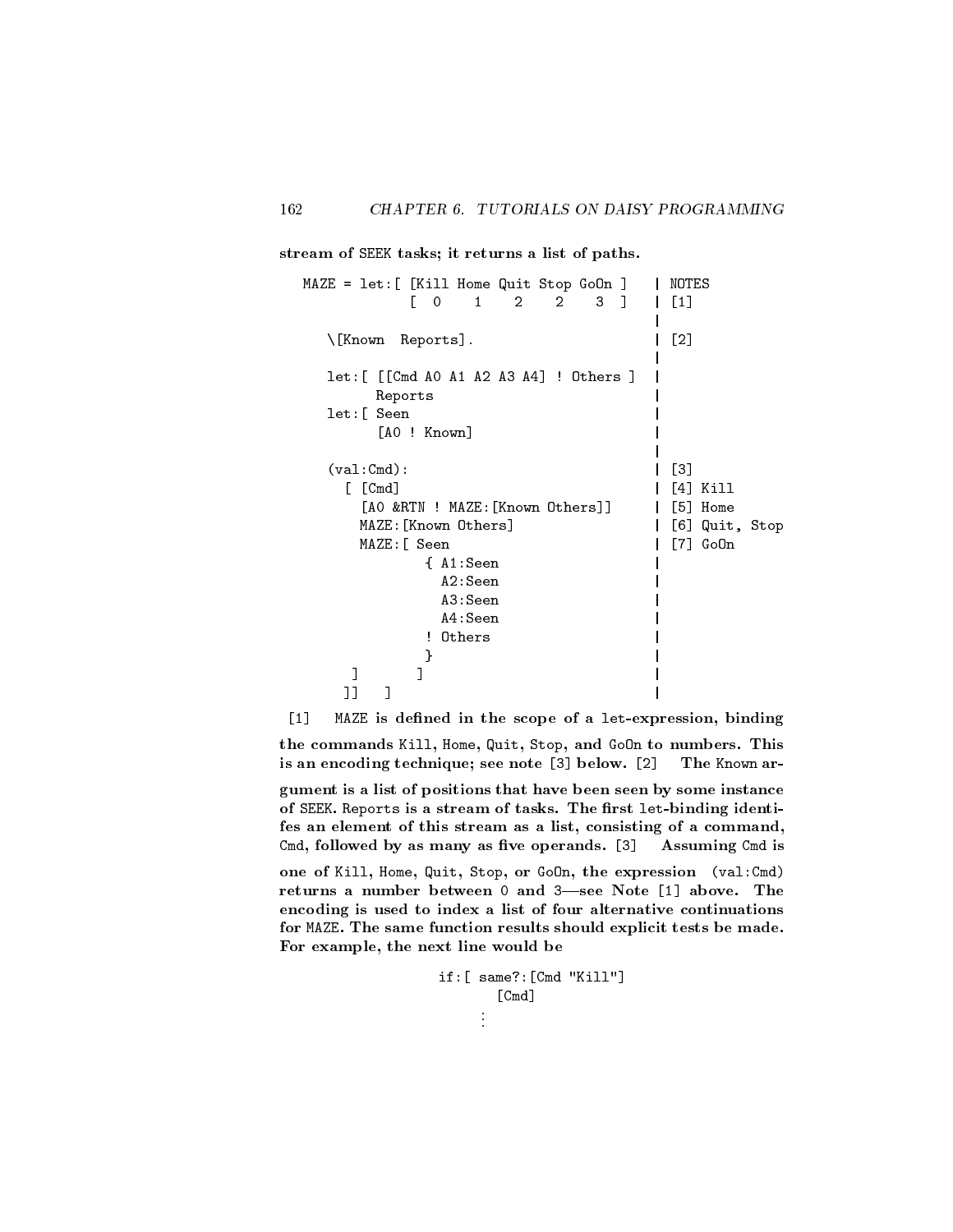$\lceil 4 \rceil$ In this case, the command is Kill, and MAZE terminates in

the sense that it returns the finite list [Kill], ending the stream. SEEK does not generate a command of this form. We shall see in a moment that this command results when an external resource is exhausted. [5] In this case, the instruction is [Home  $path$ ], that

is, some instance of SEEK has found a path to its destination. MAZE issues that path (&RTN is a new-line) and resumes supervising the remaining tasks. [6] If the command is [Quit] or [Stop], MAZE

resumes supervising the remaining tasks, with nothing to report in its output stream. [7] In this case, the command is GoOn, its

first operand, A0, is a position, and A1 through A4 are functions,

 $\Box$ 

each expecting a list of positions. The innermost let-expression identifies as Seen the list of Known positions with AO added. MAZE updates its global list of positions and also passes it to each of the tasks it adds to the running set.

Let us summarize the system described. The supervisory program MAZE manages a stream of concurrent tasks, each reporting information about the ongoing maze search. These reports, or "system calls," can result in five actions.

- 1. A Kill command terminates the system.
- 2. A Quit or Stop command terminates a tasks.
- 3. A Home command adds a discovered path to MAZE's output stream.
- 4. A GoOn command adds new SEEK tasks to the running set.
- 5. A GoOn command adds to the list of positions known to have been visited.

An instance of SEEK receives information about the global search state from two sources. In SEEK, the expressions

SEEK:[ position To path Advice]

provide, through parameter Been, what is known of the maze by the immediate anscestor. In MAZE, the expressions  $A_i$ : Seen provide, through parameter GBeen, collective knowledge of search. It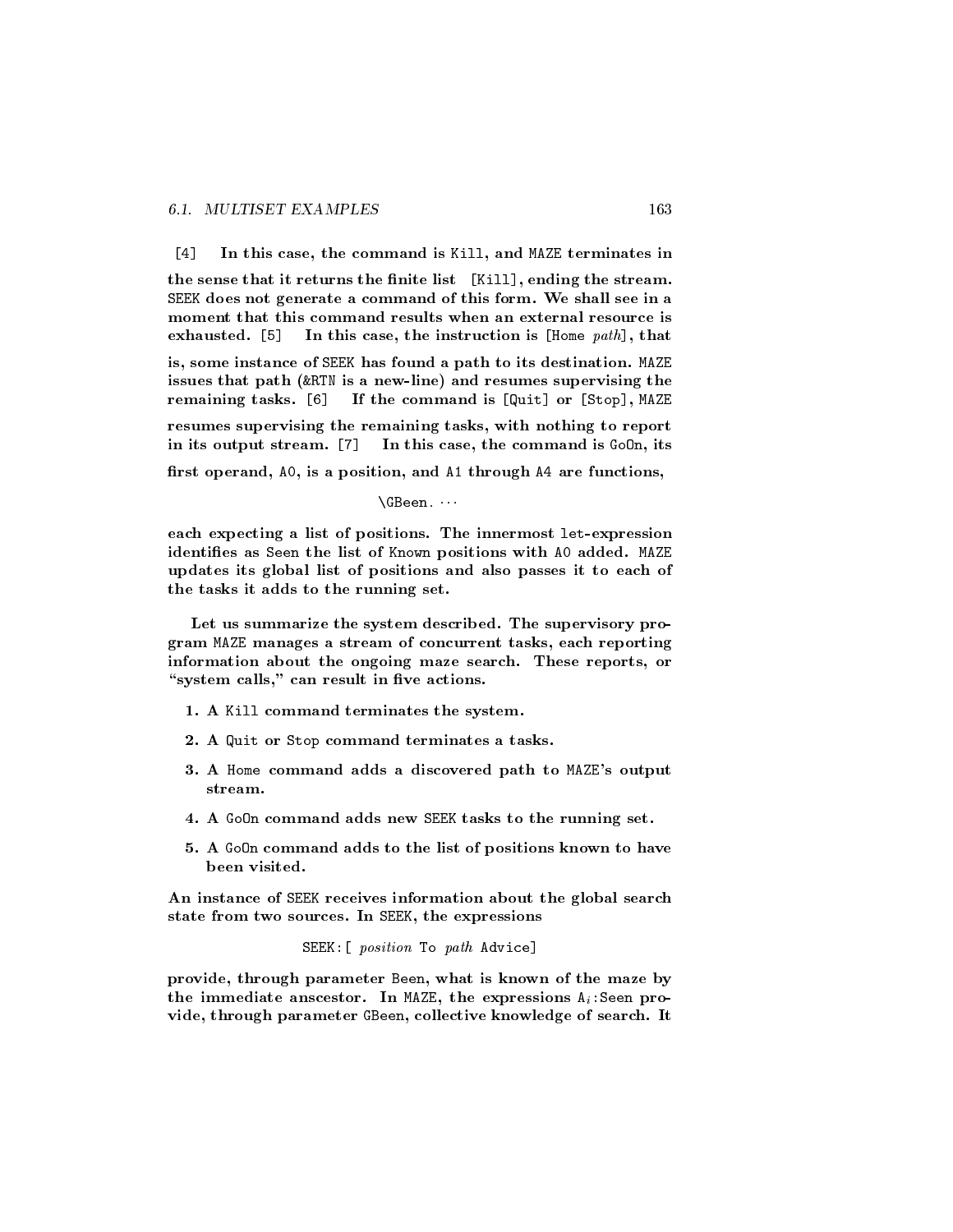is the function ADVISE, yet to be defined, that determines what knowledge is used by an individual. The program TEST runs the MAZE system on a given <sup>N</sup> - N maze.

```
TEST = \hat{\ } [N NxNPuzzel Time].
  let:[ Here
        0:NxNPuzzel
  let:[ There
       (dcr:mpy:[N N]):NxNPuzzel
        MAZE:[ []
                { (SEEK:[ Here There [] [] ]):[]
                  dn:[Time ["Kill" ]]
                 }
               ]
      ]]
```
With N given, TEST locates the upper-left and lower-right positions of NxNPuzzel, calling them Here and There. It invokes MAZE with an initially empty list of known positions and a multiset of two tasks. One of these is a SEEK, seeking a path from Here to There; the other is a timer-task, set to issue a Kill instruction after a given Time.

Below are discussed three executions on TheMaze, a 3-3 puzzle



In the first, all advice is ignored. This is accomplished by defining

```
ADVISE = \hat{} [Here Been Gbeen]. []
```
The expression TEST:[3 TheMaze 1000] yields

```
[[S E S N S E]
[S E W E S N S E]
 [S E S N W E S N S E]
 [S E S N S N S N W E S N S E]
 [S E N S S N S N S N S N W E S N S E]
 [S E S N S N S N S N S N S N S N W E S N S E]
 .
.
```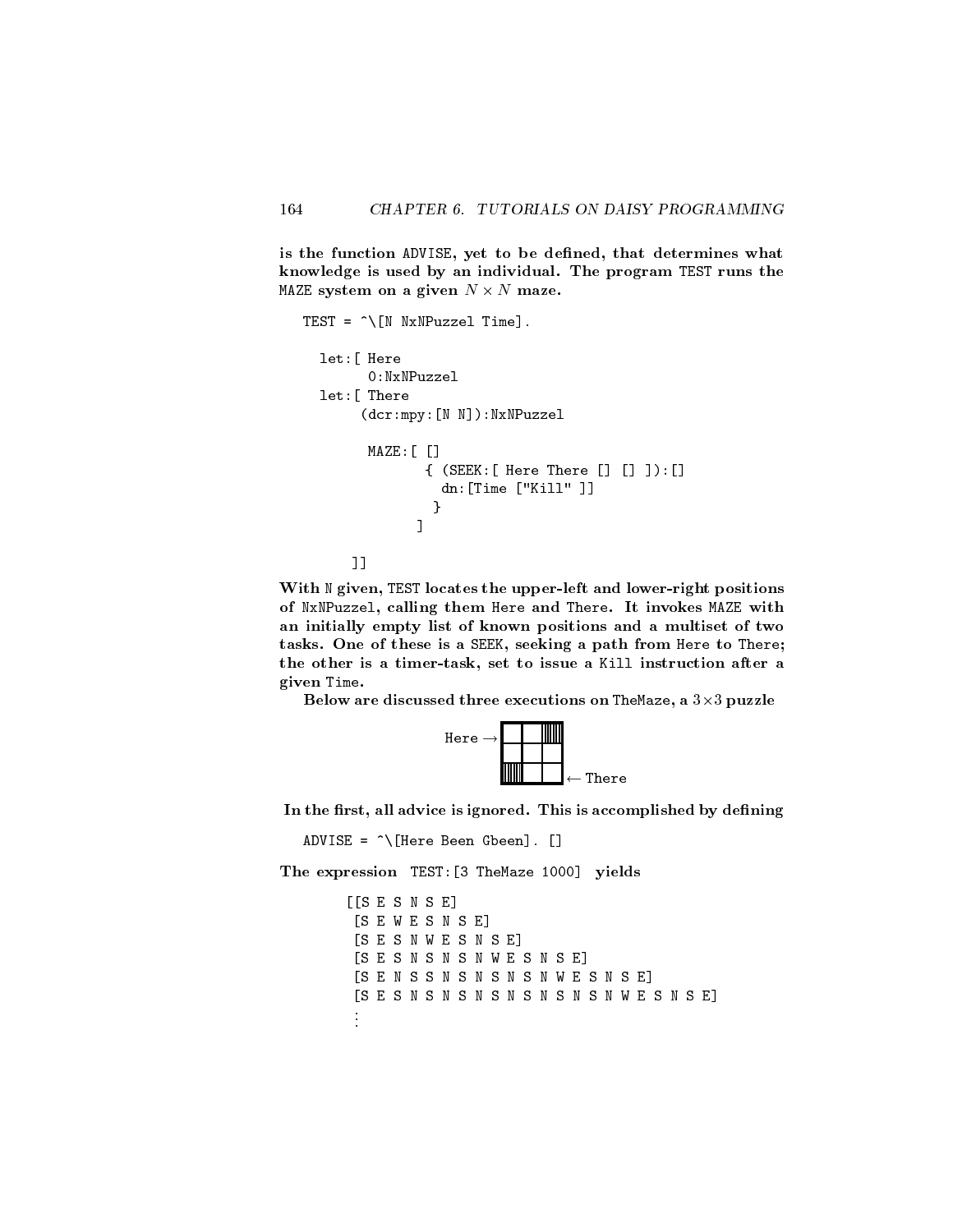Read the paths from right to left. This test shows the preference for going north and east, as might be inferred from the definitions of SEEK and MAZE. Specically, MAZE builds its schedule as

{ A1:Seen A2:Seen A3:Seen A4:Seen ! Others}

where Others is bound to the set of pending tasks. Evaluation of the literal Others adds overhead to the pending tasks; and this overhead accumulates. In fact, the trial shown above failed to terminate, suggesting that the overhead subsumes any progress on the timertasks. Hence, it may be wrong, or at least unfair, to add tasks at the head of "run set." A solution to this problem is developed later.

A second definition of ADVISE incorporates collective global knowledge about the search.

ADVISE =  $\sqrt{\text{Here Been Cheen}}$ . Gbeen

In each instance of SEEK, the Advice used is that provided by MAZE. The expression TEST:[3 TheMAZE 3000] returns

```
[[S E S E]
[S E E S]
[E S E S]
[E S S E]
Kill]
```
A third test on the identical puzzle uses a version of ADVISE in which the information used is that provided by creating instance of SEEK.

ADVISE = ^\[Here Been Gbeen]. [Here ! Been] This time, TEST:[3 TheMAZE 3000] returns [[S E S E] [E S E S] [E S S E] [E S S E]

[S E E S] Kill]

In neither case is the searching fully coordinated; in particular, each path found passes through the center square. The following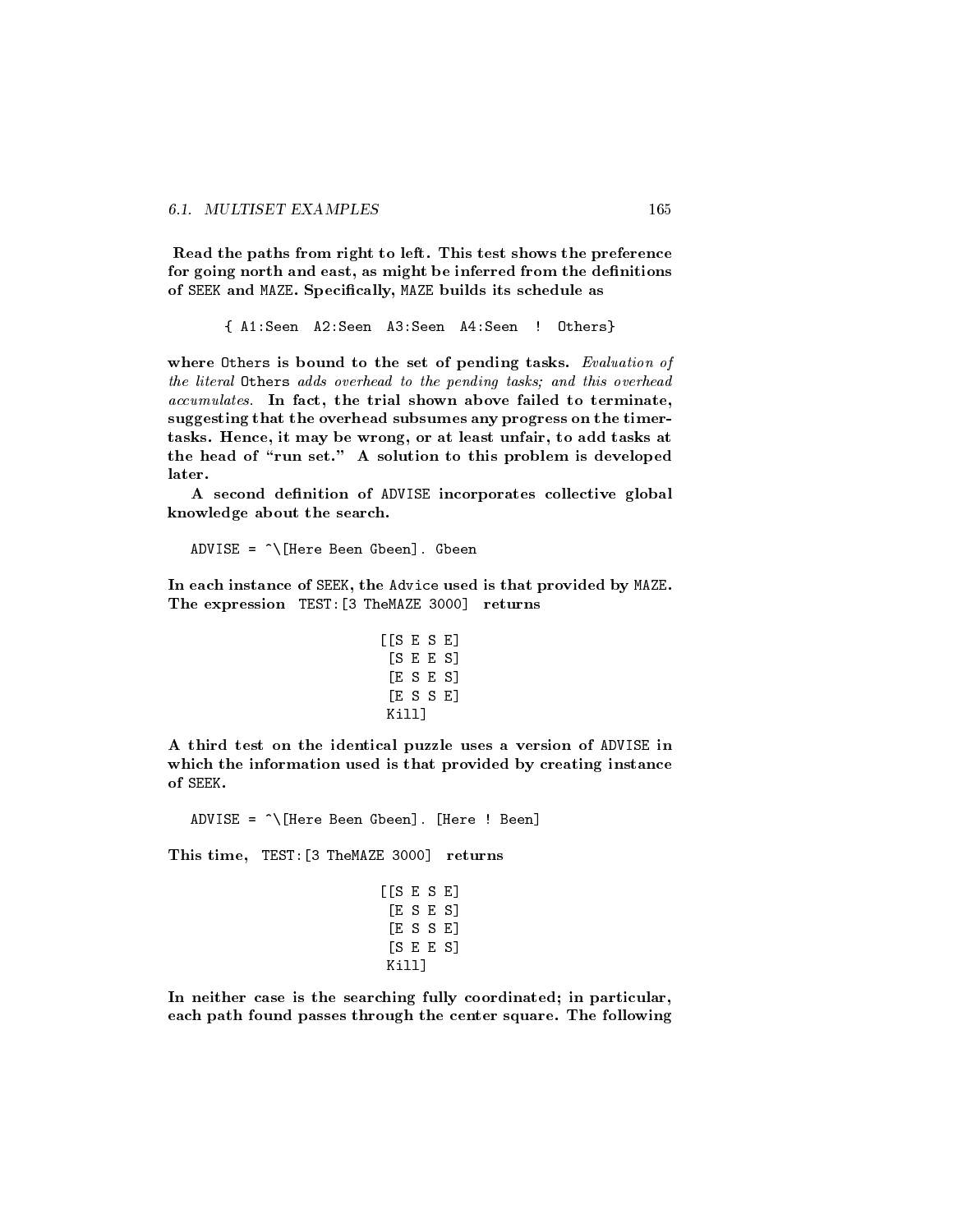programs show that there is, in fact, a difference between the two for  $A$  and  $A$  -stripe, a  $5$  -stripe, a  $5$  -stripe, a  $5$  -stripe, a  $5$  -stripe, a  $5$  -stripe, a  $5$  -stripe, a  $5$ 



With global advice, GBeen, the expression TEST:[5 TheMAZE 100000] returns

|      | [ [E S E E S E S S] |  |  |  |  |  |  |  |  |
|------|---------------------|--|--|--|--|--|--|--|--|
|      | [E S E E S S E S]   |  |  |  |  |  |  |  |  |
|      | [E E S E S E S S]   |  |  |  |  |  |  |  |  |
|      | [E E S E S S E S]   |  |  |  |  |  |  |  |  |
| Kill |                     |  |  |  |  |  |  |  |  |
|      |                     |  |  |  |  |  |  |  |  |

With local advice, [Here ! Been], the same expression returns

```
[ [E S E E S E S S]
 [E E S E S E S S]
 [E E S E S S E S]
  ESEESSES
  [E S E E S S E S]
  [E S S W S S E E N E N E S S]
  [E E S W S W S S E E N E N E S S]
 [E S S W S S E E N E E S]
 [E E S W S W S S E E N E E S]
 Kill
```
]

Let us now return to the question of fairness in scheduling these tasks. It was noted that adding tasks to the head of the multiset resulted in a last-in-first-out bias. In one case, there was an indication of starvation-of the timer, in fact-where tasks are added too frequently.

To make the multiset of SEEK tasks more queue-like, we must arrange to add them at the tail of the multiset. Working topdown, the MAZE program becomes a system of simultaneous list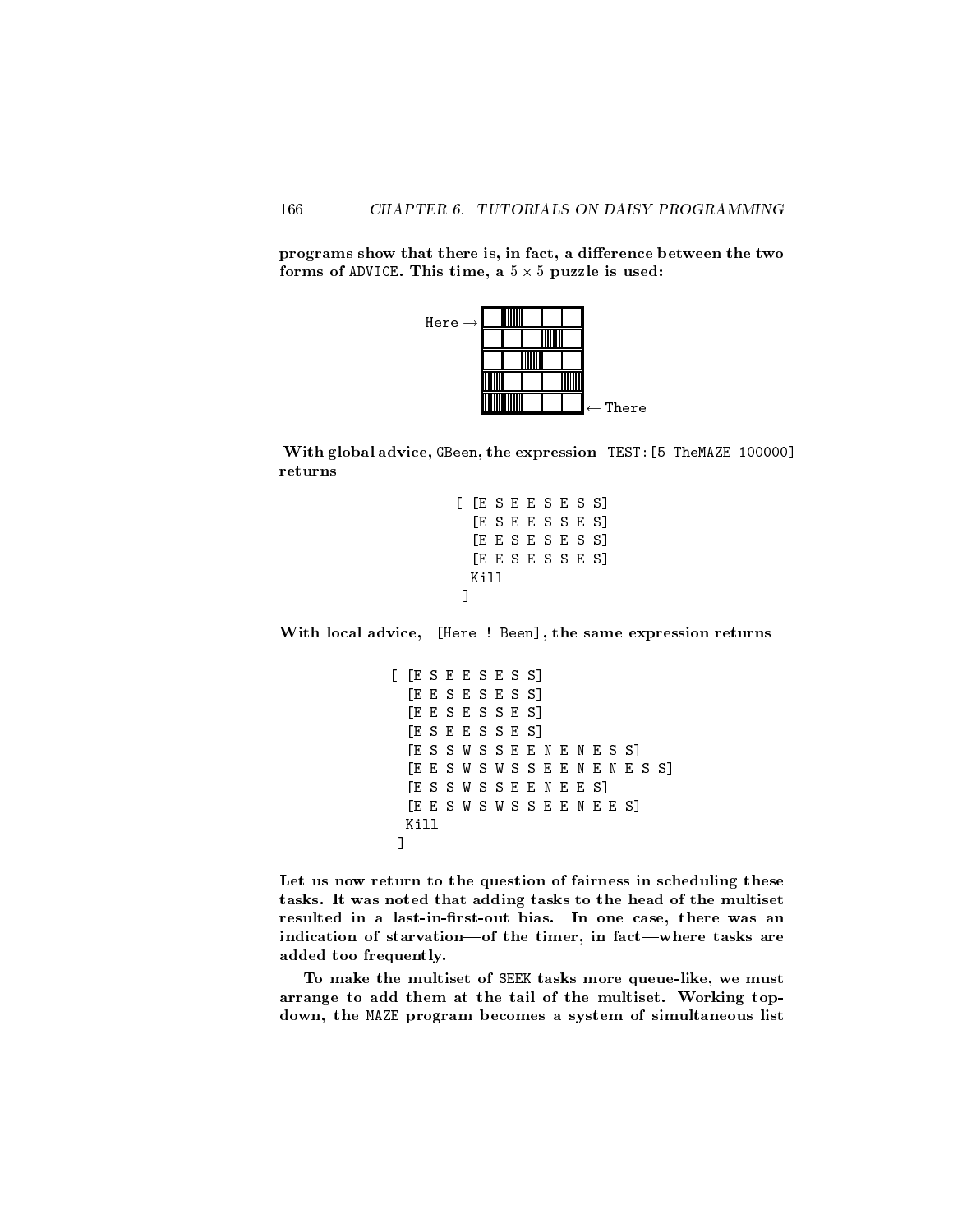definitions, according to the diagram



Each of the main functions, QUEUE, READY, and REPORT, iterates over nonterminating linear lists, named Q, R, and Z. READY produces a list-of-pairs, which must be split into a pair of lists; that is the meaning of the transposition symbol (X) in the diagram. The initial tasks on the list R are a timer and a SEEK instance, depicted as --[K]---[One]--. In Daisy, the system is

```
MAZE = \hat{\wedge}[\text{Time One}].let:[K]
                                dn:[Time ["Kill"]] |
                                                                                                                                                                      |
        rec:[ [Q [Z R]] |
                                  \blacksquare . The contract of the contract of the contract of the contract of the contract of the contract of the contract of the contract of the contract of the contract of the contract of the contract of the contract of the 
                                           QUE EXPLORE IN THE RESIDENCE IN THE RESIDENCE IN THE RESIDENCE IN THE RESIDENCE IN THE RESIDENCE IN THE RESIDENCE IN THE RESIDENCE IN THE RESIDENCE IN THE RESIDENCE IN THE RESIDENCE IN THE RESIDENCE IN THE RESIDENCE IN THE
                                          xps: READV: [[] {One K ! Q} ] | = [Z R]\blacksquare , which is a set of the contract of the contract of the contract of the contract of the contract of the contract of the contract of the contract of the contract of the contract of the contract of the contract of th
                                 REPORT:Z |
                          \blacksquare |] \blacksquare |] \blacksquare |] \blacksquare |] \blacksquare |] \blacksquare |] \blacksquare |] \blacksquare |] \blacksquare |] \blacksquare |] \blacksquare |] \blacksquare |] \blacksquare |] \blacksquare |] \blacksquare |] \blacksquare |] \blacksquare |] \blacksquare |] \blacksquare |] \blacksquare |] \blacksquare |] \blacksquare |]
```
The important subprogram is the task manipulator READY, which is much like the earlier version of MAZE. READY issues pairs of values, each consisting of an external communication and a new task.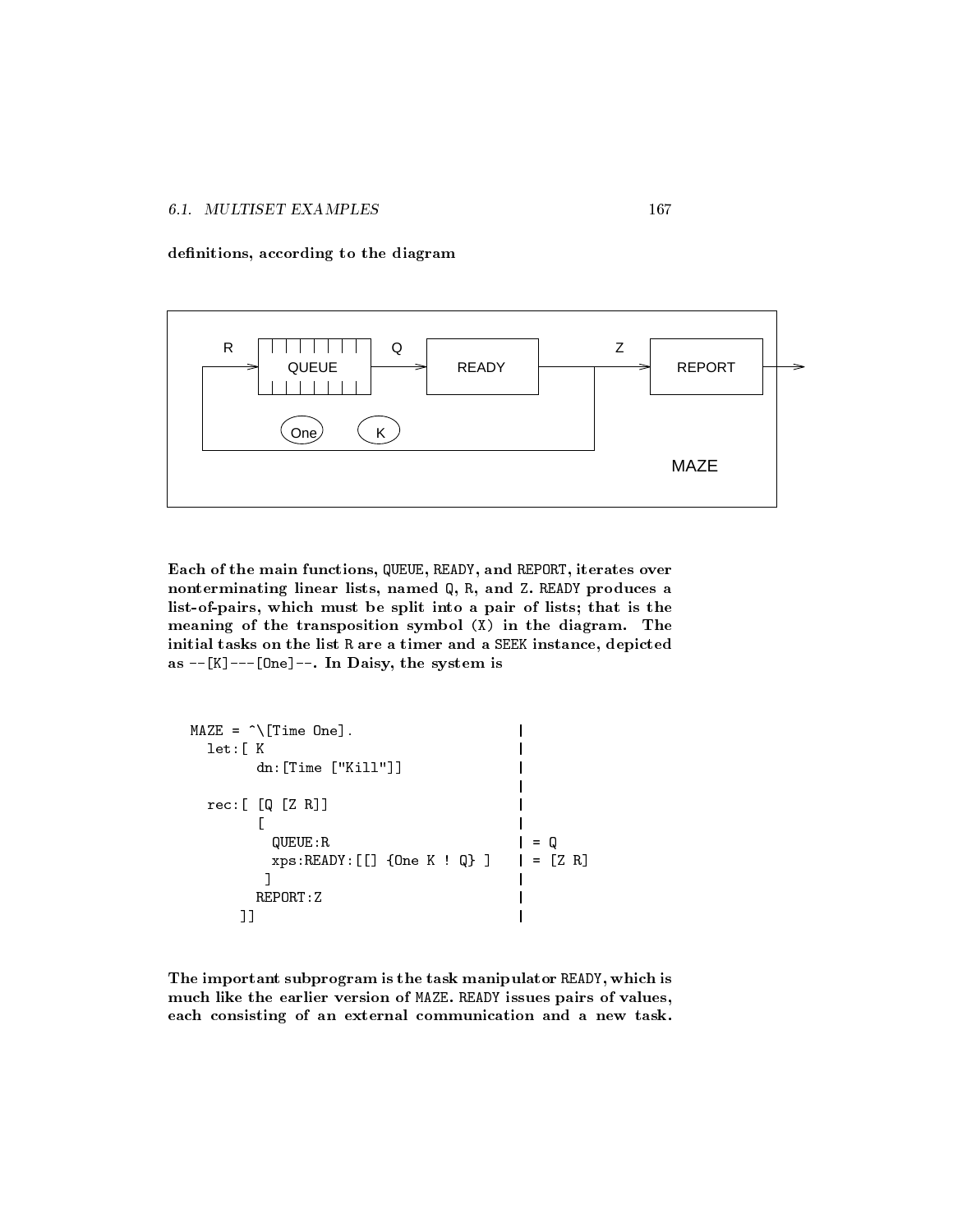READY's

READY = let:[ [Kill Home Skip Quit Stop GoOn ] [ 0 2 1 1 1 3 ] \[Known Reports]. let:[ [[Cmd A0 A1 A2 A3 A4] ! Others ] Reports let:[ Seen [A0 ! Known]  $(val:Cmd):$  $\sim$  Cm  $\sim$  Cm  $\sim$  Cm  $\sim$  Cm  $\sim$  Cm  $\sim$  Cm  $\sim$  Cm  $\sim$  Cm  $\sim$  Cm  $\sim$  Cm  $\sim$  Cm  $\sim$  Cm  $\sim$  Cm  $\sim$  Cm  $\sim$  Cm  $\sim$  Cm  $\sim$  Cm  $\sim$  Cm  $\sim$  Cm  $\sim$  Cm  $\sim$  Cm  $\sim$  Cm  $\sim$  Cm  $\sim$  Cm  $\sim$  Cm  $\sim$  Cm  $\sim$  Cm  $\sim$   $[$   $[$   $[$   $[$   $]$   $[$   $[$   $]$   $[$   $[$   $]$   $[$   $]$   $[$   $[$   $]$   $[$   $]$   $[$   $[$   $]$   $[$   $]$   $[$   $]$   $[$   $]$   $[$   $]$   $[$   $]$   $[$   $]$   $[$   $]$   $[$   $]$   $[$   $]$   $[$   $]$   $[$   $]$   $[$   $]$   $[$   $]$   $[$   $]$   $[$   $]$   $[$   $]$   $[$   $]$   $|$  Kill | READY: [Known Others] | Quit, Stop, Idle | [ [ A0 ["Skip"]] ! READY:[Known Others] ] | Home | [ ["." A1:Seen ] | GoOn ["." A2:Seen ] |  $\mathbf{I}$ ["." A3:Seen ] |  $\mathsf{I}$ ["." A4:Seen ] ! READY:[Seen Others] ] | | ] ]] ]

When READY has no external message it pairs a '.' with the next task. A trivial [Skip] task is used when there is a message. As before, the [Kill] command terminates the task stream. In MAZE, the expression

 $xps: READV: [[] {One K ! Q} ] | = [Z R]$ 

transposes READY's output into the lists Z and R. The transposition function used is

 $xps = [(\lambda x.x) *]$ 

The task list R feeds back into READY having passed through QUEUE, which simply turns R into a multiset.

QUEUE =  $\hat{C}$ [J ! Js]. {J ! QUEUE:Js}

The REPORT program issues the list Z of reports, omitting the '.'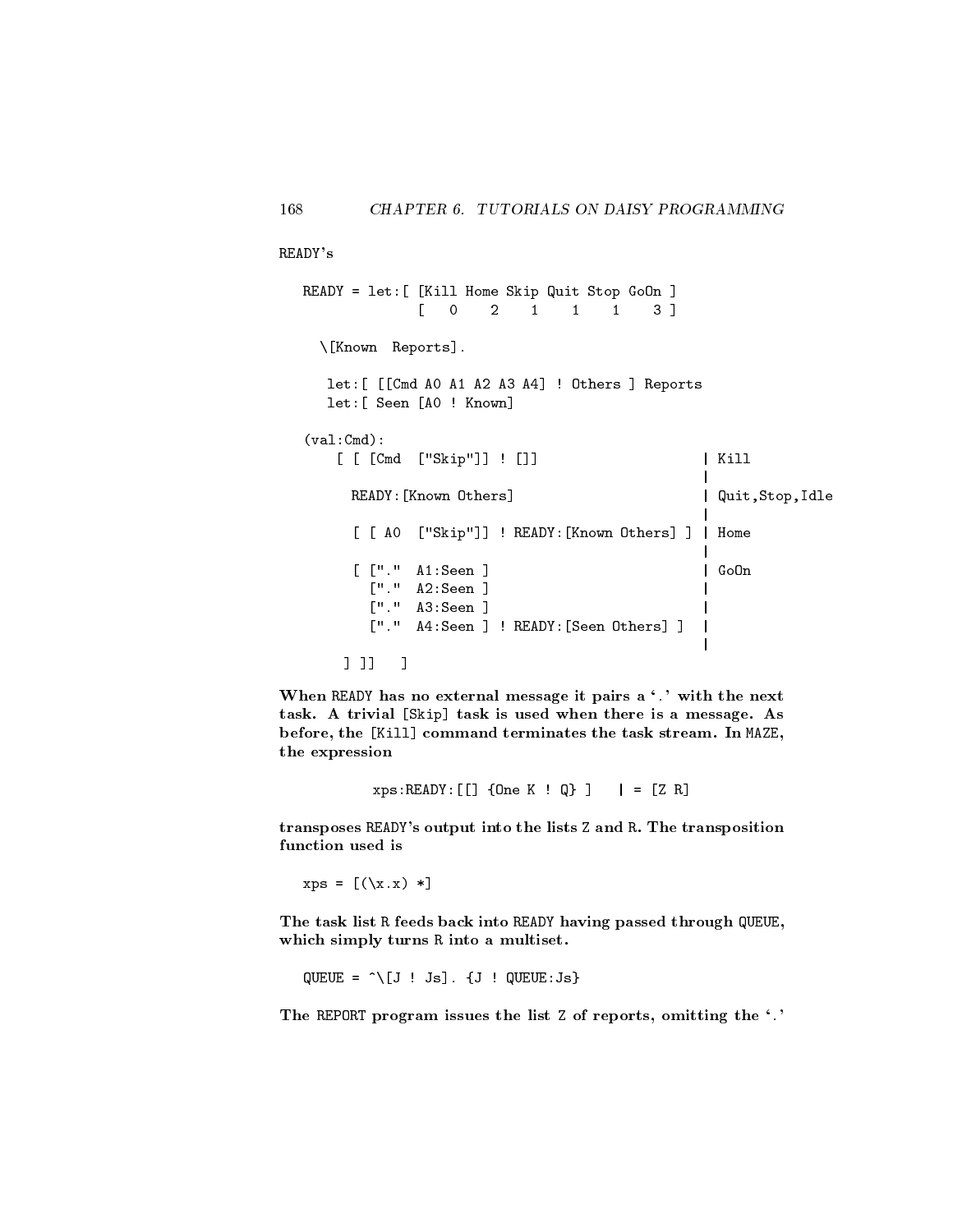place holders.

```
REPORT = \hat{C} | Vs].
  let:[ NewLine
        NmlAsChr:10
  let:[ R
        if:[nil?:Vs [] REPORT:Vs]
   if:[ same?:[V "."]
          R
          [V NewLine ! R]
       ]]
```
The TEST program is like before. It takes an <sup>N</sup> -N puzzle, locates the starting and finishing positions, and invokes MAZE. The version below includes a provision for interruption, using the RUN1 and SENSEOPR functions defined earlier.

```
TEST = \hat{\ } [N NxNPuzzel Time].
  let:[ Here
        0:NxNPuzzel
  let:[ There
        (dcr:mpy:[N N]):NxNPuzzel
  (\W. RUN1:[SENSEOPR:["??" "
] W]):
  MAZE:[ Time
         (SEEK:[ Here There [] [] ]):[]
        \blacksquare
```
With "global" advice and again using the puzzel

]]

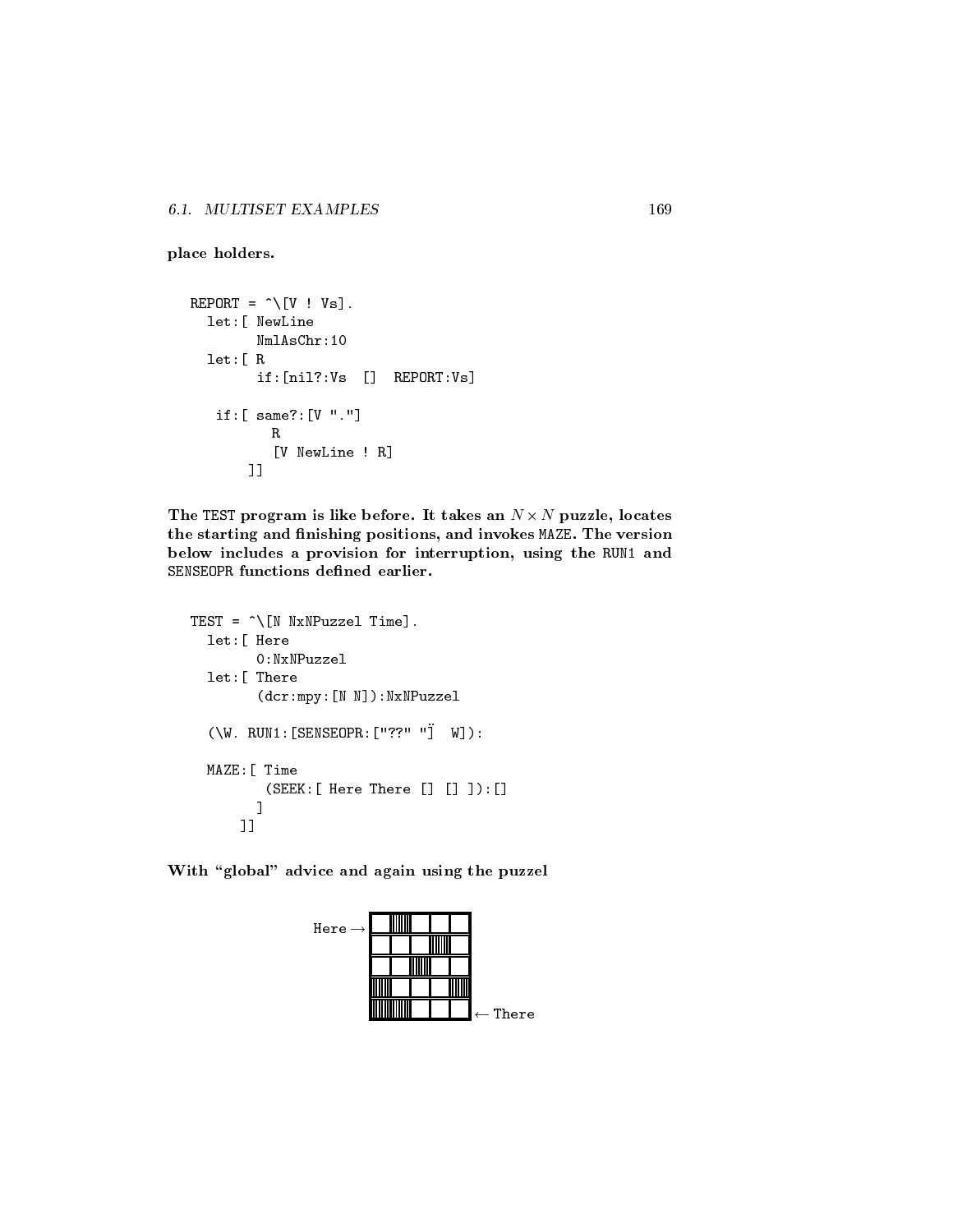The expression test produces the paths

[ [E S E E S S E S] [E E S E S S E S] [E S E E S E S S] [E E S E S E S S] ]

Coding READY as a two output function centralizes the command interpretation, but the "plumbing" is simplified if the interpretation is distributed. The MAZE system

```
MAZE = \hat{\wedge}[\text{Time One}].let:[ K
         run:[Time ["Kill"]]
  rec:[ Q
         {One K ! READY:[[] Q ]}
         REPORT:Q
      ]]
```
has the diagram



In this version, READY simply ignores any command that does not generate new tasks; and it subsumes the role of QUEUE by building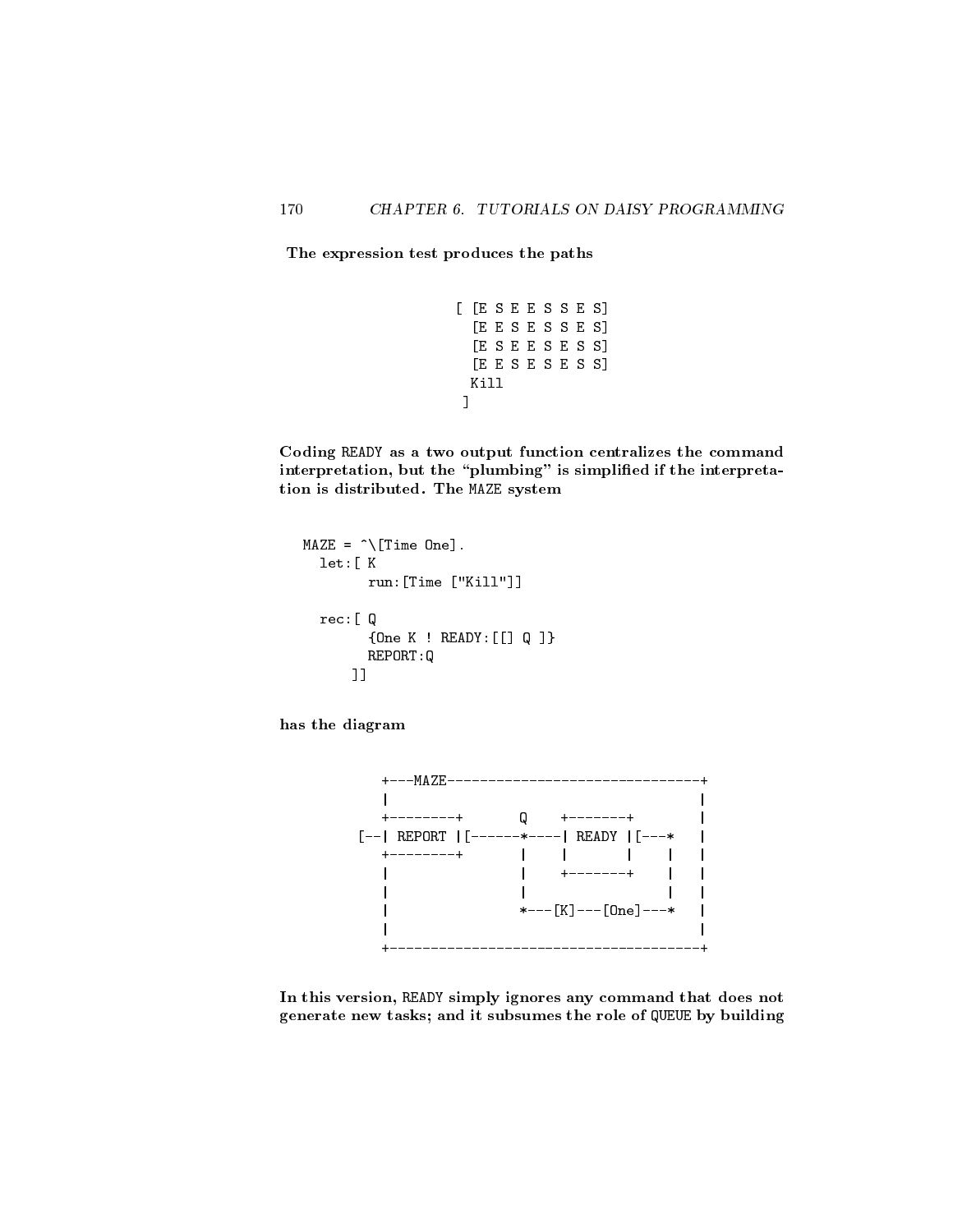```
a multiset.
```

```
READY = let:[ [Kill Home Skip Quit Stop GoOn ]
                        [ 0 2 1 1 1 3 ]
   \[Known Reports].
     let:[ [[Cmd A0 A1 A2 A3 A4] ! Others ] Reports
     let:[ Seen [A0 ! Known]
(val:Cmd):[ [["Skip"]] | Kill
          READY: [Known Others] | Quit, Stop, Idle
          READY: [Known Others] | Home
          {\bf A} , and {\bf B} is a set of the set of the set of the set of the set of the set of the set of the set of the set of the set of the set of the set of the set of the set of the set of the set of the set of the set of th
             A2: Seen
              A2:Seen |
             A3: Seen
              A3:Seen |
             A4:Seen |
          ! READY:[Seen Others] |
          \blacksquare . The contract of the contract of the contract of the contract of the contract of the contract of the contract of the contract of the contract of the contract of the contract of the contract of the contract of the 
        ] ]] ] |
                                                   \mathsf{l}
```
The REPORT program is also a command interpreter, which passes [Home path] and [Kill], ignoring everything else. The translation of [Kill] to &STOP is done for the sake of RUN1, as before.

```
REPORT = let:[ [Kill Home Skip Quit Stop GoOn ]
           [ 0 2 1 1 1 3 ]
 \Reports.
  let:[ [[Cmd A0 A1 A2 A3 A4] ! Others ] Reports
(val:Cmd):[ [&STOP] | Kill
    REPORT: Others | Quit, Stop, Idle
    [ A0 &NEWLINE ! REPORT:Others ] | Home
                              \log Go0n
    REPORT:Others | GoOn
   ] ]]
```
### $6.2$ **Technical Notes**

note 2 in the current implementation, this version of the Medical Composition, the contract of  $\mathcal{L}$ fails to give the right answer, although it might fail to terminate. Tail recursive programs do not operate in bounded space, and an expression like up:[1 0] exhausts storage: there are not as